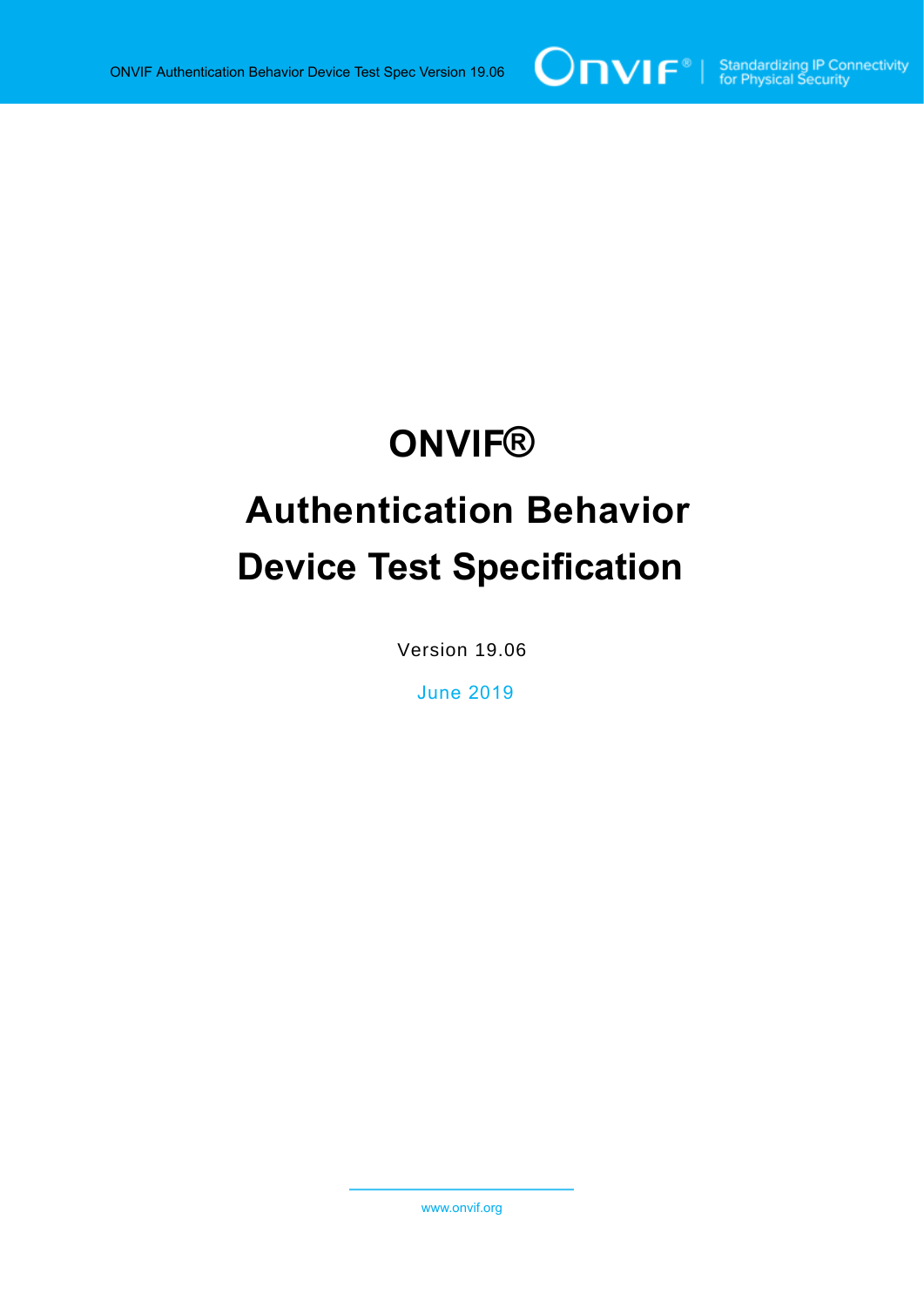#### © 2019 ONVIF, Inc. All rights reserved.

Recipients of this document may copy, distribute, publish, or display this document so long as this copyright notice, license and disclaimer are retained with all copies of the document. No license is granted to modify this document.

THIS DOCUMENT IS PROVIDED "AS IS," AND THE CORPORATION AND ITS MEMBERS AND THEIR AFFILIATES, MAKE NO REPRESENTATIONS OR WARRANTIES, EXPRESS OR IMPLIED, INCLUDING BUT NOT LIMITED TO, WARRANTIES OF MERCHANTABILITY, FITNESS FOR A PARTICULAR PURPOSE, NON-INFRINGEMENT, OR TITLE; THAT THE CONTENTS OF THIS DOCUMENT ARE SUITABLE FOR ANY PURPOSE; OR THAT THE IMPLEMENTATION OF SUCH CONTENTS WILL NOT INFRINGE ANY PATENTS, COPYRIGHTS, TRADEMARKS OR OTHER RIGHTS.

IN NO EVENT WILL THE CORPORATION OR ITS MEMBERS OR THEIR AFFILIATES BE LIABLE FOR ANY DIRECT, INDIRECT, SPECIAL, INCIDENTAL, PUNITIVE OR CONSEQUENTIAL DAMAGES, ARISING OUT OF OR RELATING TO ANY USE OR DISTRIBUTION OF THIS DOCUMENT, WHETHER OR NOT (1) THE CORPORATION, MEMBERS OR THEIR AFFILIATES HAVE BEEN ADVISED OF THE POSSIBILITY OF SUCH DAMAGES, OR (2) SUCH DAMAGES WERE REASONABLY FORESEEABLE, AND ARISING OUT OF OR RELATING TO ANY USE OR DISTRIBUTION OF THIS DOCUMENT. THE FOREGOING DISCLAIMER AND LIMITATION ON LIABILITY DO NOT APPLY TO, INVALIDATE, OR LIMIT REPRESENTATIONS AND WARRANTIES MADE BY THE MEMBERS AND THEIR RESPECTIVE AFFILIATES TO THE CORPORATION AND OTHER MEMBERS IN CERTAIN WRITTEN POLICIES OF THE CORPORATION.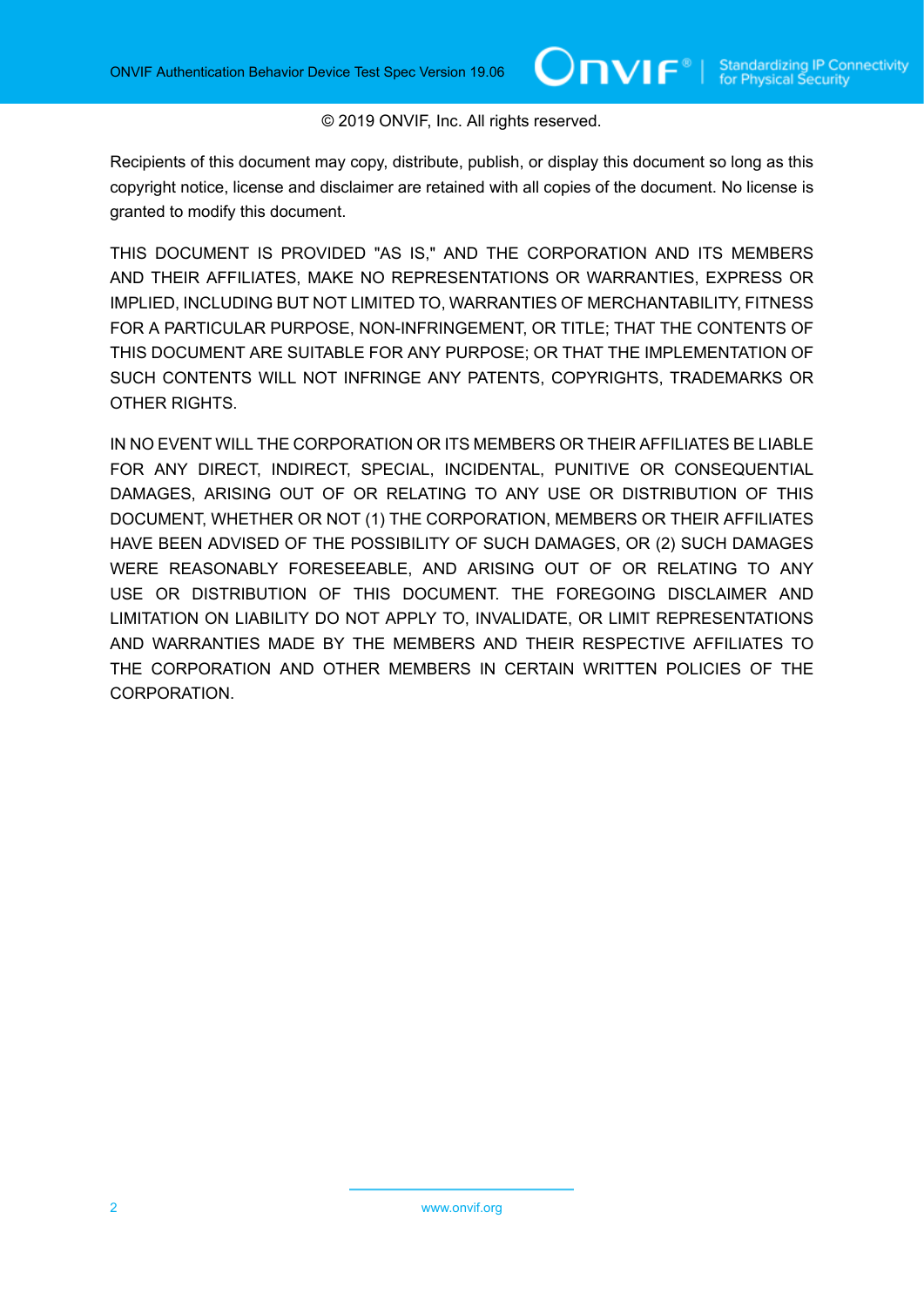

# REVISION HISTORY

| Vers. | <b>Date</b>  | <b>Description</b>                                                                                                                                                    |
|-------|--------------|-----------------------------------------------------------------------------------------------------------------------------------------------------------------------|
| 18.12 | Aug 17, 2018 | First issue of Authentication Behavior Device Test Specification                                                                                                      |
| 18.12 | Dec 21, 2018 | Switching Hub description in 'Network Configuration for DUT' section<br>was added according to #1737                                                                  |
| 19.06 | Jan 21, 2019 | The following were updated in the scope of #1719:                                                                                                                     |
|       |              | AUTH BEHAVIOR-1-1-1 AUTHENTICATION BEHAVIOR SERVICE<br><b>CAPABILITIES</b><br>check<br>updated<br>(note<br>was<br>to<br>SupportedAuthenticationModes capability)      |
|       |              | AUTH BEHAVIOR-4-1-2 CREATE AUTHENTICATION PROFILE<br>WITH AUTHENTICATION POLICY (step 8 was added, step 9 was<br>updated)                                             |
|       |              | AUTH BEHAVIOR-4-1-3 MODIFY AUTHENTICATION PROFILE<br>$(\text{steps} \bar{1}1, 12, \text{and} 28.1 \text{ were added}, \text{steps} 6, 14, 28.2 \text{ were updated})$ |
|       |              | AUTH BEHAVIOR-4-1-4 DELETE AUTHENTICATION PROFILE<br>$(\text{step } \overline{3} \text{ was added}, \text{step } 5 \text{ was updated})$                              |
|       |              | AUTH BEHAVIOR-4-1-6 SET NEW AUTHENTICATION PROFILE<br>WITH AUTHENTICATION POLICY (steps 3 and 9 were added, step<br>10 was updated)                                   |
|       |              | AUTH BEHAVIOR-4-1-7 SET AUTHENTICATION PROFILE (steps<br>11, $12$ , and 28.1 were added, steps 6, 14, 28.2 were updated)                                              |
|       |              | AUTH BEHAVIOR-4-1-9 CREATE AUTHENTICATION PROFILE -<br>CAPABILITY VIOLATED (MAX POLICIES PER AUTHENTICATION<br>PROFILE) (step 8 was added, step 9 was updated)        |
|       |              | AUTH BEHAVIOR-4-1-11 MODIFY AUTHENTICATION PROFILE -<br>CAPABILITY VIOLATED (MAX POLICIES PER AUTHENTICATION<br>PROFILE) (step 8 was added, steps 5, 9 were updated)  |
|       |              | AUTH BEHAVIOR-4-1-12 SET AUTHENTICATION PROFILE -<br>CAPABILITY VIOLATED (MAX POLICIES PER AUTHENTICATION<br>PROFILE)(step 7 was added, steps 8, 5 were updated)      |
|       |              | Annex A.16 Create Authentication Profile (step 3 was added, step<br>4 was updated, input parameter was added)                                                         |
| 19.06 | Jan 21, 2019 | The following were updated in the scope of #1721:                                                                                                                     |
|       |              | AUTH BEHAVIOR-3-1-1 GET AUTHENTICATION PROFILES (note<br>was updated)                                                                                                 |
|       |              | AUTH BEHAVIOR-4-1-1 CREATE AUTHENTICATION PROFILE<br>WITHOUT AUTHENTICATION POLICIES (note was updated)                                                               |
|       |              | AUTH BEHAVIOR-4-1-2 CREATE AUTHENTICATION PROFILE<br>WITH AUTHENTICATION POLICY (step 9 was updated, note was<br>updated)                                             |
|       |              | AUTH BEHAVIOR-4-1-3 MODIFY AUTHENTICATION PROFILE<br>(steps 14, 28.2 were updated, note was updated)                                                                  |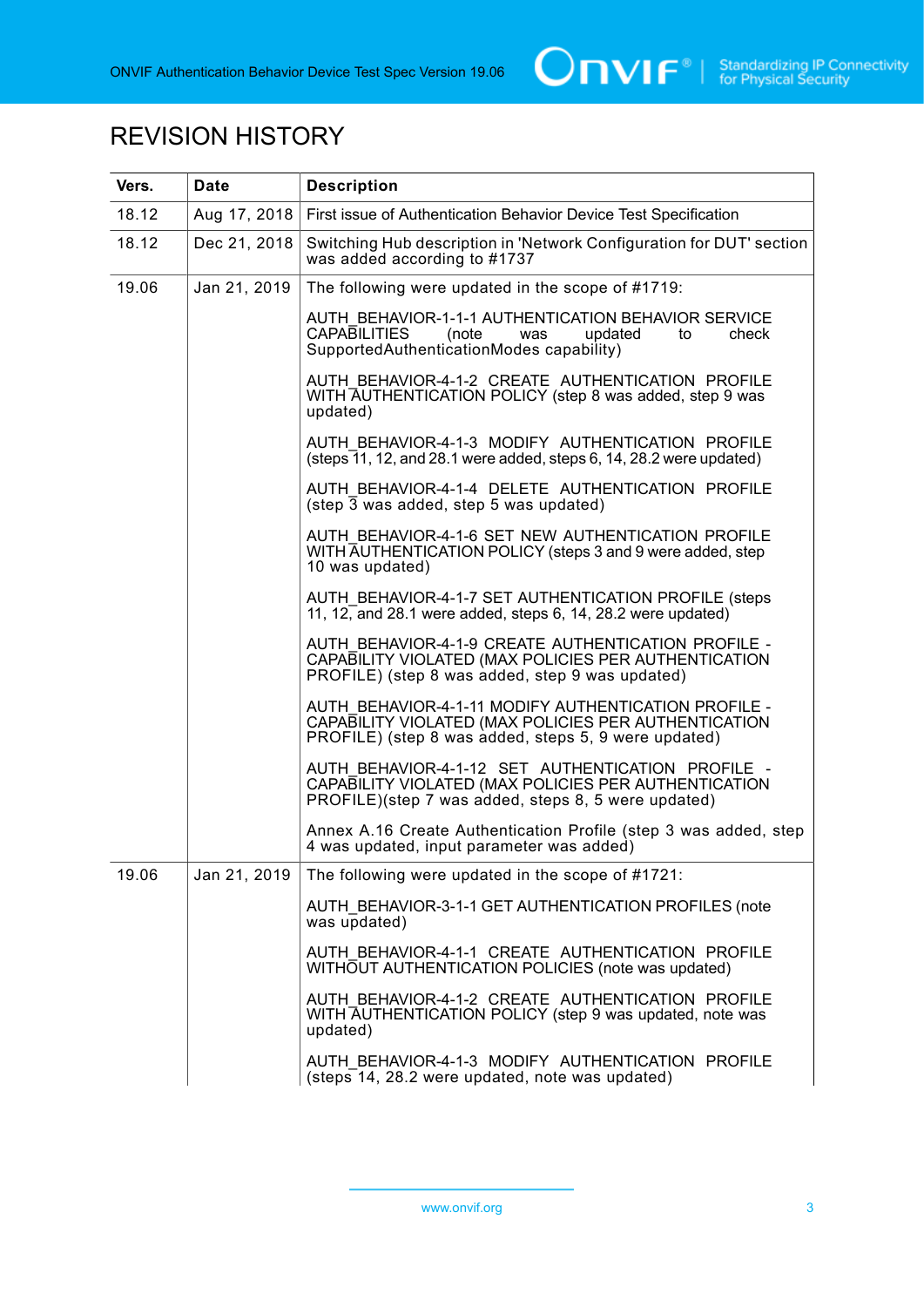|       |              | AUTH BEHAVIOR-4-1-5 SET NEW AUTHENTICATION PROFILE<br>WITHOUT AUTHENTICATION POLICIES (note was updated)                                                                                |
|-------|--------------|-----------------------------------------------------------------------------------------------------------------------------------------------------------------------------------------|
|       |              | AUTH BEHAVIOR-4-1-6 SET NEW AUTHENTICATION PROFILE<br>WITH AUTHENTICATION POLICY (step 10 was updated, note was<br>updated)                                                             |
|       |              | AUTH BEHAVIOR-4-1-7 SET AUTHENTICATION PROFILE (steps<br>14, $28.2$ were updated, note was updated)                                                                                     |
|       |              | AUTH BEHAVIOR-4-1-9 CREATE AUTHENTICATION PROFILE -<br>CAPABILITY VIOLATED (MAX POLICIES PER AUTHENTICATION<br>PROFILE) (step 9 was updated)                                            |
|       |              | AUTH BEHAVIOR-4-1-11 MODIFY AUTHENTICATION PROFILE -<br>CAPABILITY VIOLATED (MAX POLICIES PER AUTHENTICATION<br>PROFILE) (step 8 was updated)                                           |
|       |              | AUTH BEHAVIOR-4-1-12 SET AUTHENTICATION PROFILE -<br>CAPABILITY VIOLATED (MAX POLICIES PER AUTHENTICATION<br>PROFILE) (step 8 was updated)                                              |
|       |              | Annex A.16 Create Authentication Profile (step 4 was updated)                                                                                                                           |
| 19.06 | Mar 26, 2019 | Some misspelling were fixed.                                                                                                                                                            |
|       |              | The following were updated in the scope of #1731:                                                                                                                                       |
|       |              | AUTH BEHAVIOR-7-1-3 CREATE SECURITY LEVEL WITH<br>RECOGNITION METHODS (TODO in RecognitionType value was<br>replaced with description)                                                  |
|       |              | AUTH BEHAVIOR-7-1-4 MODIFY SECURITY LEVEL (TODO in<br>Recognition Type value was replaced with description)                                                                             |
|       |              | AUTH BEHAVIOR-7-1-8 SET SECURITY LEVEL<br><b>WITH</b><br>RECOGNITION METHODS (TODO in RecognitionType value was<br>replaced with description)                                           |
|       |              | AUTH BEHAVIOR-7-1-9 SET SECURITY LEVEL (TODO in<br>RecognitionType value was replaced with description)                                                                                 |
|       |              | AUTH BEHAVIOR-7-1-11<br>CREATE SECURITY LEVEL<br>CAPABILITY VIOLATED (MAX RECOGNITION GROUPS PER<br>SECURITY LEVEL) (TODO in RecognitionType value was replaced<br>with description)    |
|       |              | AUTH BEHAVIOR-7-1-12 CREATE SECURITY LEVEL -<br>CAPABILITY VIOLATED (MAX RECOGNITION METHODS PER<br>RECOGNITION GROUP) (TODO in RecognitionType value was<br>replaced with description) |
|       |              | AUTH BEHAVIOR-7-1-15 MODIFY SECURITY LEVEL<br>CAPABILITY VIOLATED (MAX RECOGNITION GROUPS PER<br>SECURITY LEVEL) (TODO in Recognition Type value was replaced<br>with description)      |
|       |              | AUTH BEHAVIOR-7-1-16 MODIFY SECURITY LEVEL -<br>CAPABILITY VIOLATED (MAX RECOGNITION METHODS PER<br>RECOGNITION GROUP) (TODO in RecognitionType value was<br>replaced with description) |
|       |              | AUTH BEHAVIOR-7-1-18 SET SECURITY LEVEL - CAPABILITY<br>VIOLATED (MAX RECOGNITION GROUPS PER SECURITY                                                                                   |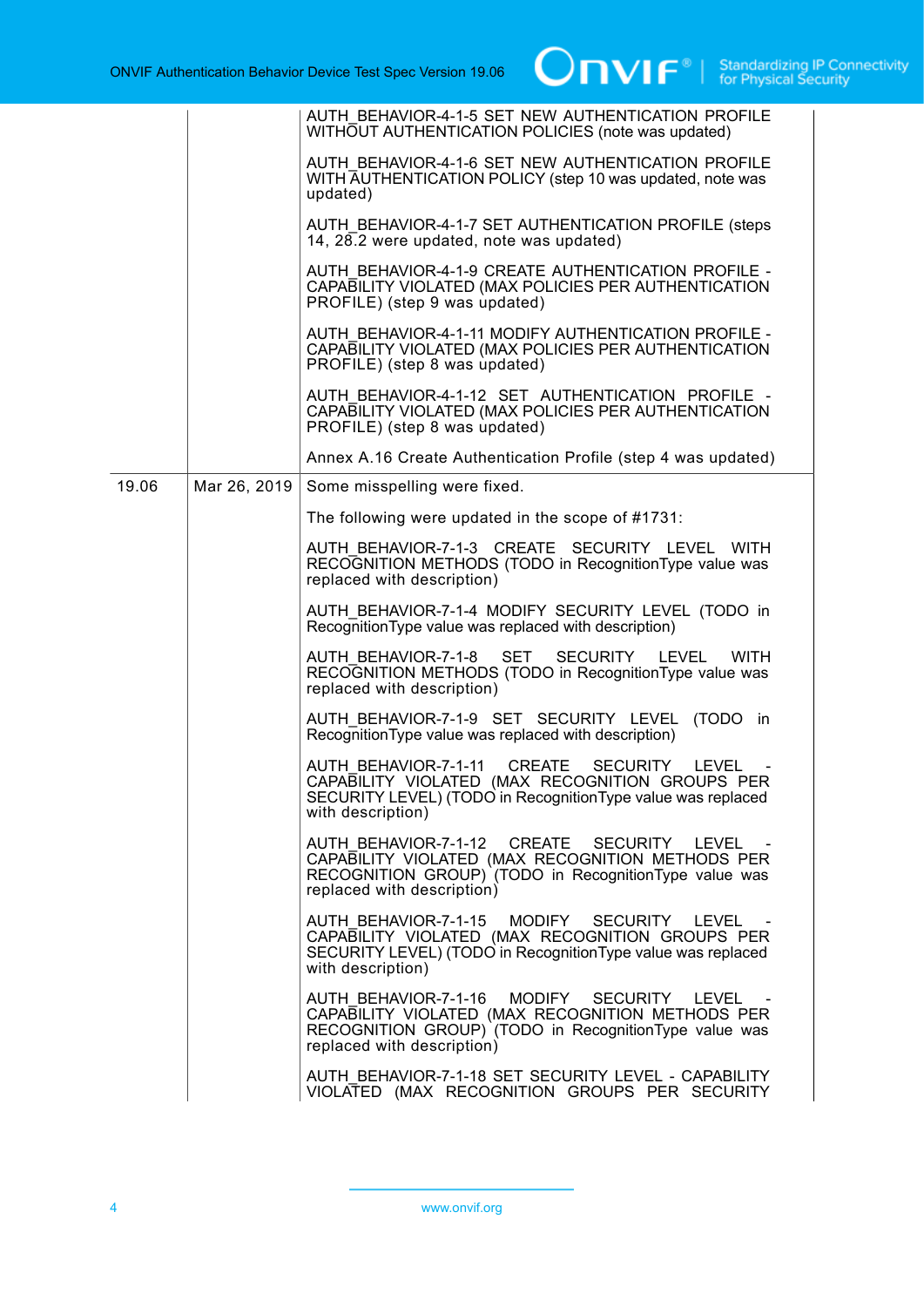|       |              | LEVEL) (TODO in RecognitionType value was replaced with<br>description)                                                                                                              |
|-------|--------------|--------------------------------------------------------------------------------------------------------------------------------------------------------------------------------------|
|       |              | AUTH BEHAVIOR-7-1-19 SET SECURITY LEVEL - CAPABILITY<br>VIOLATED (MAX RECOGNITION METHODS PER RECOGNITION<br>GROUP) (TODO in RecognitionType value was replaced with<br>description) |
|       |              | Annex A.17 Create Security Level (TODO in RecognitionType value<br>was replaced with description)                                                                                    |
|       |              | Annex A.31 Get Supported Recognition Types (added)                                                                                                                                   |
| 19.06 | Mar 26, 2019 | The following were updated in the scope of #1731:                                                                                                                                    |
|       |              | AUTH BEHAVIOR-8-1-3 AUTHENTICATION PROFILE CHANGED<br>EVENT renamed to AUTH BEHAVIOR-8-1-3 SECURITY LEVEL<br><b>CHANGED EVENT</b>                                                    |
|       |              | AUTH BEHAVIOR-8-1-4 AUTHENTICATION PROFILE REMOVED<br>EVENT renamed to AUTH BEHAVIOR-8-1-4 SECURITY LEVEL<br><b>REMOVED EVENT</b>                                                    |
| 19.06 | Mar 26, 2019 | The following were updated in the scope of #1731:                                                                                                                                    |
|       |              | Scope\Authentication Profile Management (updated with events<br>functionality)                                                                                                       |
|       |              | Scope\Security<br>(updated<br>Level<br>Management<br>with<br>events<br>functionality)                                                                                                |
|       |              | Test Policy\Authentication Profile Info (changes in the wording)                                                                                                                     |
|       |              | Test Policy\Authentication Profile (changes in the wording)                                                                                                                          |
|       |              | Test Policy\Authentication Profile Management (changes in the<br>wording, Security Level events were removed)                                                                        |
|       |              | Test Policy\Security Level Info (changes in the wording)                                                                                                                             |
|       |              | Test Policy\Security Level (changes in the wording)                                                                                                                                  |
|       |              | Test Policy\Security Level Management (changes in the wording,<br>events duplicates were removed)                                                                                    |
|       |              | Test Policy\Authentication Behavior Events (changes in the wording)                                                                                                                  |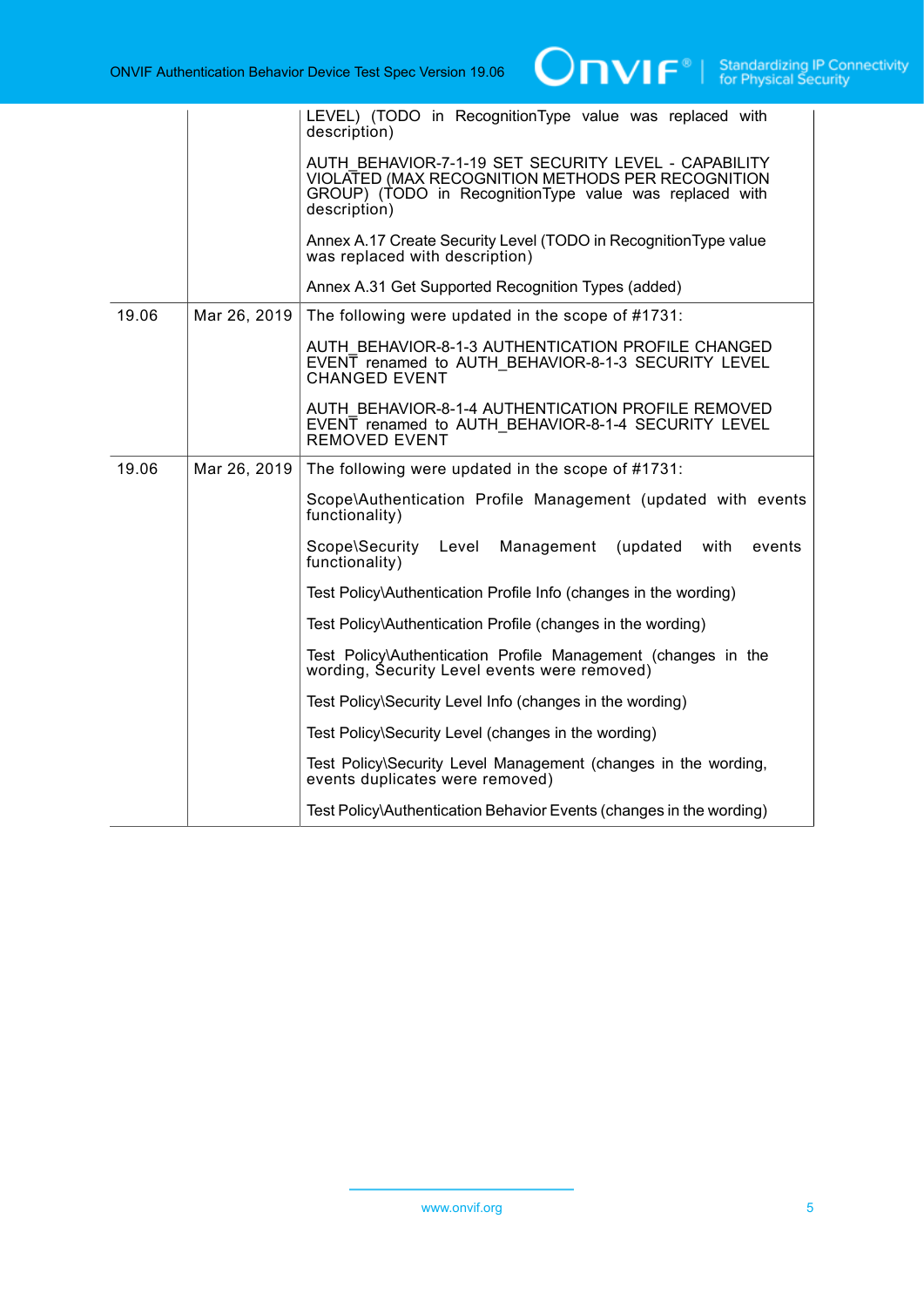#### **Table of Contents**

| $\mathbf 1$             |     |       |                                         |  |
|-------------------------|-----|-------|-----------------------------------------|--|
|                         | 1.1 |       |                                         |  |
|                         |     | 1.1.1 |                                         |  |
|                         |     | 1.1.2 |                                         |  |
|                         |     | 1.1.3 |                                         |  |
|                         |     | 1.1.4 |                                         |  |
|                         |     | 1.1.5 |                                         |  |
|                         |     | 1.1.6 |                                         |  |
|                         |     | 1.1.7 |                                         |  |
|                         |     | 1.1.8 |                                         |  |
| $\boldsymbol{2}$        |     |       |                                         |  |
| 3                       |     |       |                                         |  |
|                         | 3.1 |       |                                         |  |
|                         | 3.2 |       |                                         |  |
|                         | 3.3 |       |                                         |  |
| $\overline{\mathbf{4}}$ |     |       |                                         |  |
|                         | 4.1 |       |                                         |  |
|                         |     | 4.1.1 |                                         |  |
| 4.2                     |     |       |                                         |  |
|                         | 4.3 |       |                                         |  |
|                         |     | 4.3.1 |                                         |  |
|                         |     |       | 4.3.2 Authentication Profile Info<br>20 |  |
|                         |     |       |                                         |  |
|                         |     | 4.3.3 |                                         |  |
|                         |     | 4.3.4 |                                         |  |
|                         |     | 4.3.5 |                                         |  |
|                         |     | 4.3.6 |                                         |  |
|                         |     | 4.3.7 |                                         |  |
|                         |     | 4.3.8 |                                         |  |
| 5                       |     |       |                                         |  |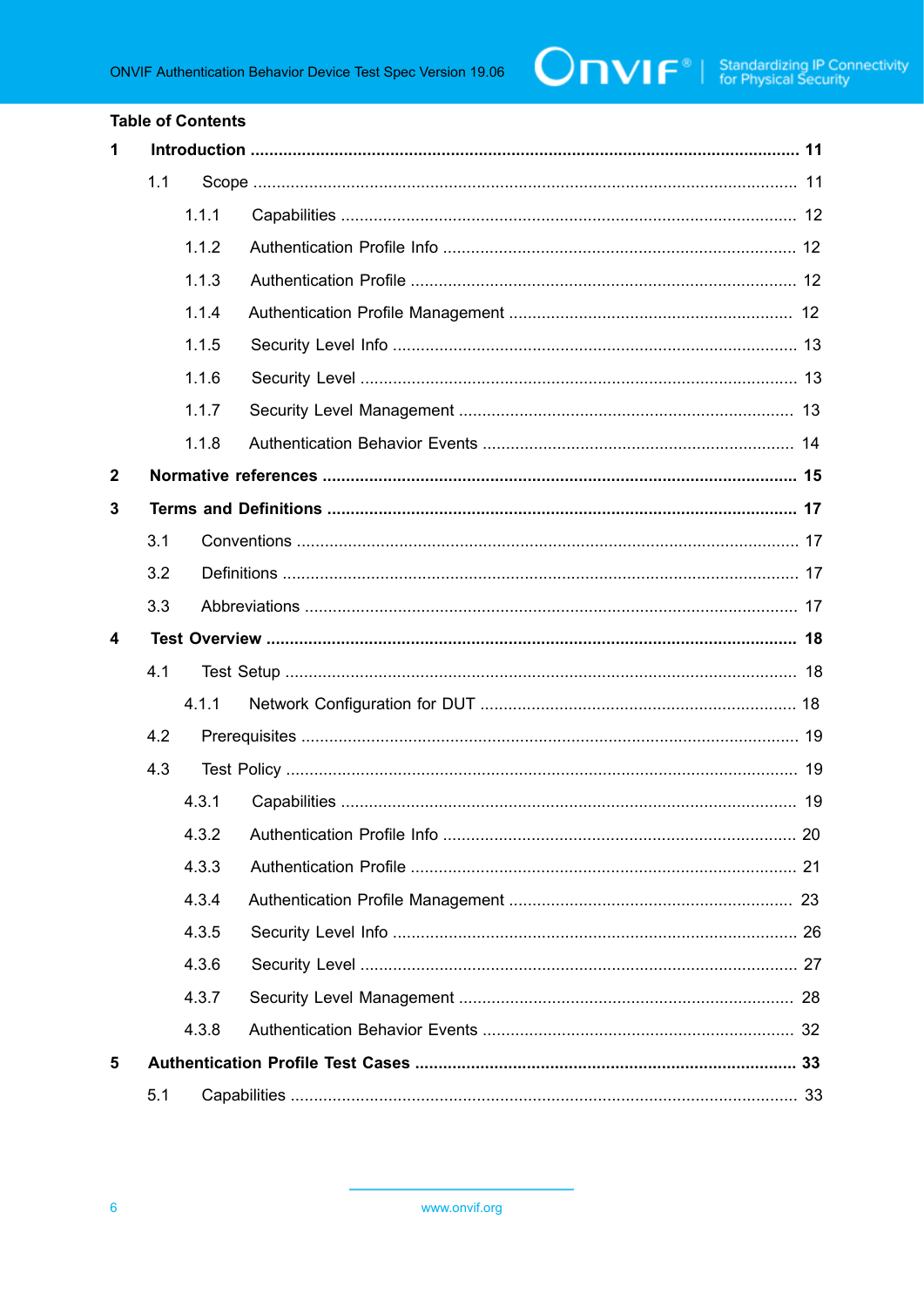# $\boxed{\color{red} \bigcap \textbf{VIF}^{\textcolor{red}{\circ}} \; | \; \; \substack{\textnormal{Standardizing IP Connectivity} \\ \textnormal{for Physical Security}}}$

|     | 511   |                                                              |  |
|-----|-------|--------------------------------------------------------------|--|
| 5.2 |       |                                                              |  |
|     | 5.2.1 |                                                              |  |
|     | 5.2.2 |                                                              |  |
|     | 5.2.3 | GET AUTHENTICATION PROFILE INFO LIST - START REFERENCE       |  |
|     |       |                                                              |  |
|     | 5.2.4 | GET AUTHENTICATION PROFILE INFO LIST - NO LIMIT  43          |  |
|     | 5.2.5 | GET AUTHENTICATION PROFILE INFO WITH INVALID TOKEN  45       |  |
|     | 5.2.6 | GET AUTHENTICATION PROFILE INFO - TOO MANY ITEMS  47         |  |
| 5.3 |       |                                                              |  |
|     | 5.3.1 |                                                              |  |
|     | 5.3.2 |                                                              |  |
|     | 5.3.3 | <b>GET AUTHENTICATION PROFILE LIST - START REFERENCE AND</b> |  |
|     |       |                                                              |  |
|     | 5.3.4 |                                                              |  |
|     | 5.3.5 | GET AUTHENTICATION PROFILES WITH INVALID TOKEN  60           |  |
|     | 5.3.6 | GET AUTHENTICATION PROFILE - TOO MANY ITEMS  62              |  |
| 5.4 |       |                                                              |  |
|     | 5.4.1 | CREATE AUTHENTICATION PROFILE WITHOUT AUTHENTICATION         |  |
|     |       |                                                              |  |
|     | 5.4.2 | CREATE AUTHENTICATION PROFILE WITH AUTHENTICATION            |  |
|     |       |                                                              |  |
|     | 5.4.3 |                                                              |  |
|     | 544   |                                                              |  |
|     | 5.4.5 | SET NEW AUTHENTICATION PROFILE WITHOUT AUTHENTICATION        |  |
|     |       |                                                              |  |
|     | 5.4.6 | SET NEW AUTHENTICATION PROFILE WITH AUTHENTICATION           |  |
|     |       |                                                              |  |
|     | 5.4.7 |                                                              |  |
|     | 5.4.8 | CREATE AUTHENTICATION PROFILE - NOT EMPTY TOKEN  98          |  |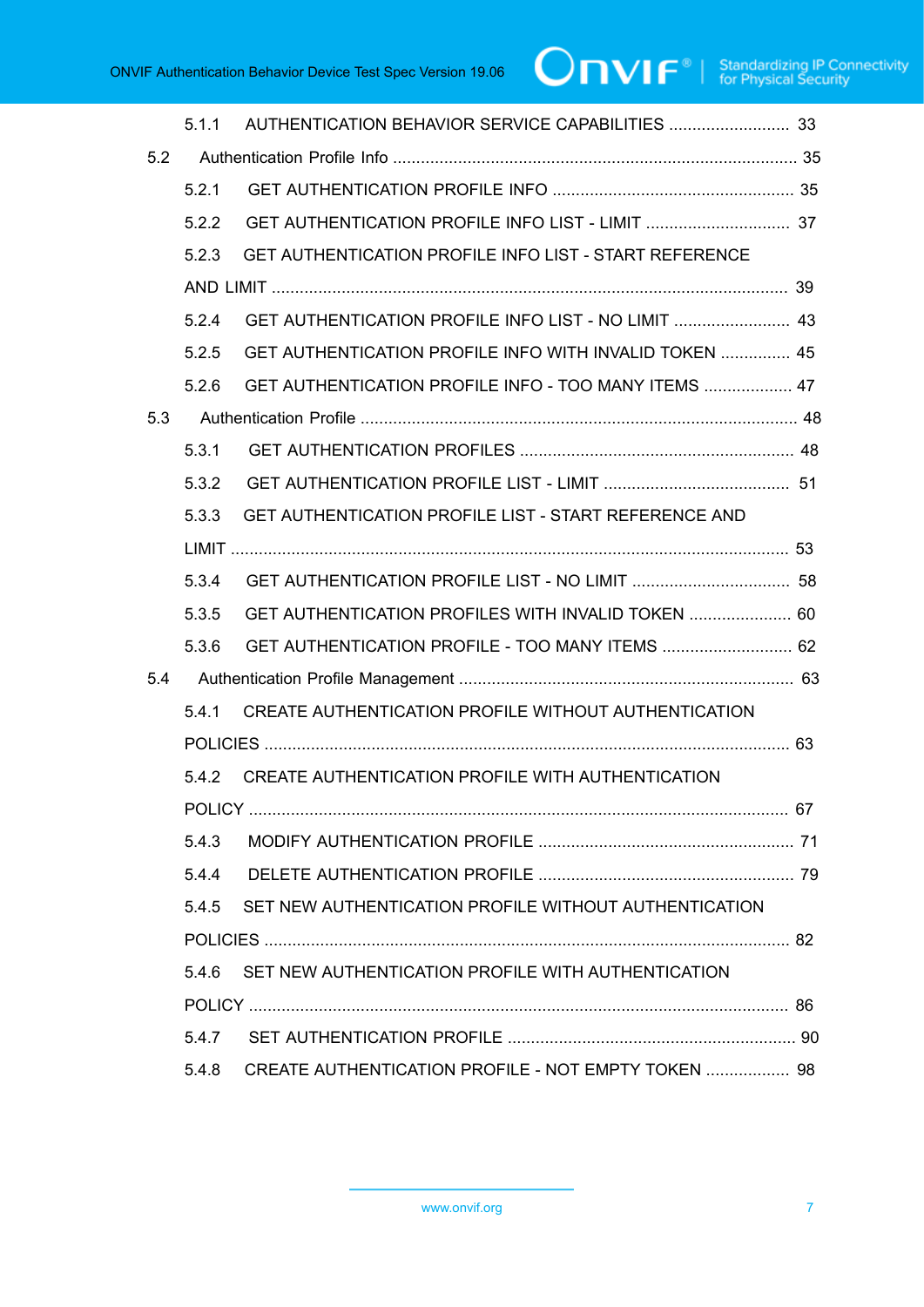|     | 5.4.9  | CREATE AUTHENTICATION PROFILE - CAPABILITY VIOLATED (MAX      |  |
|-----|--------|---------------------------------------------------------------|--|
|     |        |                                                               |  |
|     | 5.4.10 | MODIFY AUTHENTICATION PROFILE - INVALID TOKEN  102            |  |
|     | 5.4.11 | MODIFY AUTHENTICATION PROFILE - CAPABILITY VIOLATED (MAX      |  |
|     |        |                                                               |  |
|     | 5.4.12 | SET AUTHENTICATION PROFILE - CAPABILITY VIOLATED (MAX         |  |
|     |        |                                                               |  |
|     | 5.4.13 |                                                               |  |
|     | 5.4.14 | DELETE AUTHENTICATION PROFILE - INVALID TOKEN  111            |  |
|     | 5.4.15 |                                                               |  |
| 5.5 |        |                                                               |  |
|     | 5.5.1  |                                                               |  |
|     | 5.5.2  |                                                               |  |
|     | 5.5.3  | GET SECURITY LEVEL INFO LIST - START REFERENCE AND LIMIT  117 |  |
|     | 5.5.4  |                                                               |  |
|     | 5.5.5  | GET SECURITY LEVEL INFO WITH INVALID TOKEN  122               |  |
|     | 5.5.6  | GET SECURITY LEVEL INFO - TOO MANY ITEMS  124                 |  |
| 5.6 |        |                                                               |  |
|     | 5.6.1  |                                                               |  |
|     | 5.6.2  |                                                               |  |
|     | 5.6.3  | GET SECURITY LEVEL LIST - START REFERENCE AND LIMIT  129      |  |
|     | 5.6.4  |                                                               |  |
|     | 5.6.5  |                                                               |  |
|     | 5.6.6  |                                                               |  |
| 5.7 |        |                                                               |  |
|     | 5.7.1  | CREATE SECURITY LEVEL WITHOUT RECOGNITION GROUPS  138         |  |
|     | 5.7.2  | <b>CREATE SECURITY LEVEL WITHOUT RECOGNITION METHODS  142</b> |  |
|     | 5.7.3  | <b>CREATE SECURITY LEVEL WITH RECOGNITION METHODS  145</b>    |  |
|     | 5.7.4  |                                                               |  |
|     | 5.7.5  |                                                               |  |
|     | 5.7.6  | SET SECURITY LEVEL WITHOUT RECOGNITION GROUPS  157            |  |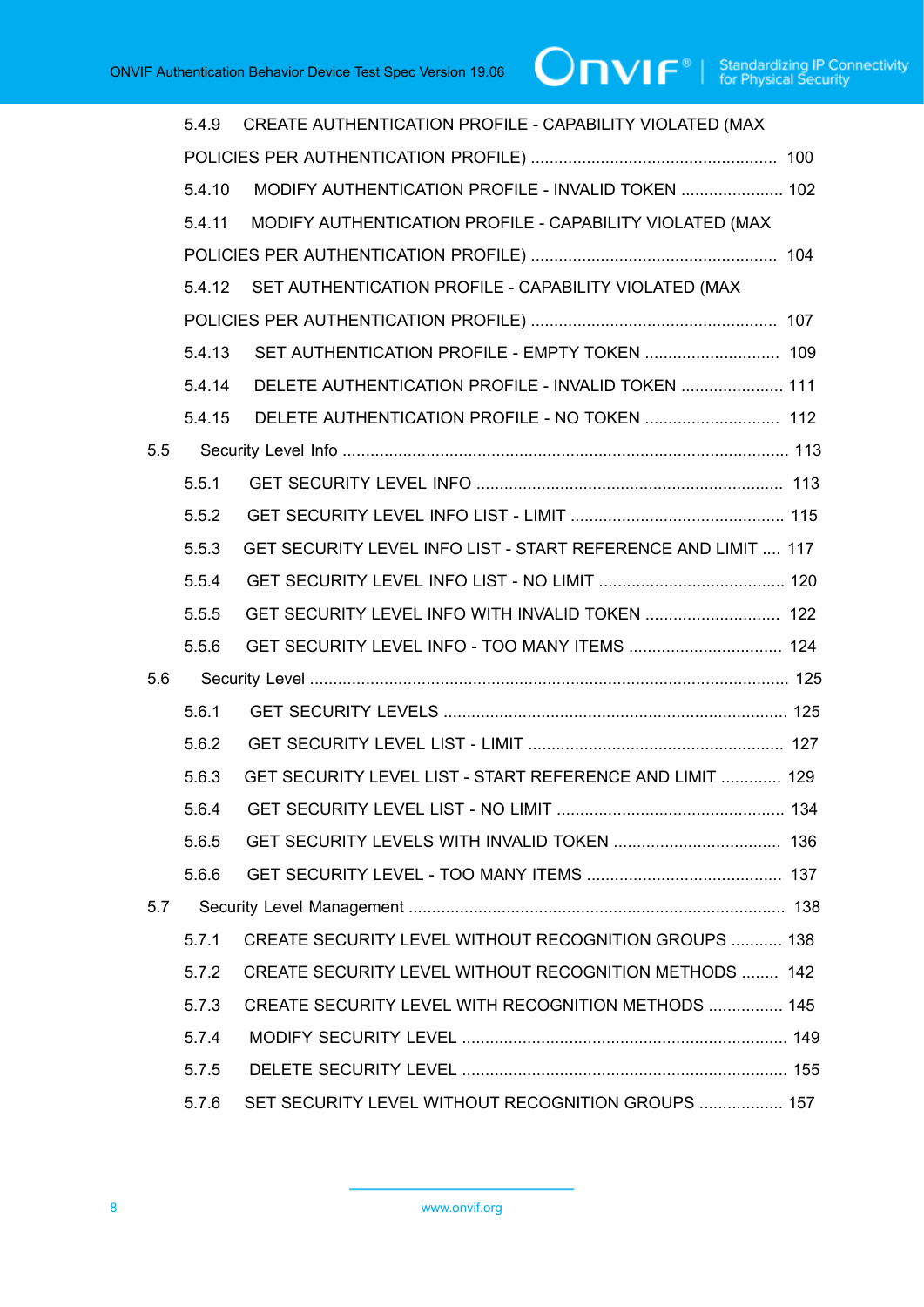|   |     | 5.7.7  | SET SECURITY LEVEL WITHOUT RECOGNITION METHODS  161 |  |
|---|-----|--------|-----------------------------------------------------|--|
|   |     | 5.7.8  | SET SECURITY LEVEL WITH RECOGNITION METHODS  164    |  |
|   |     | 5.7.9  |                                                     |  |
|   |     | 5.7.10 | CREATE SECURITY LEVEL - NOT EMPTY TOKEN  174        |  |
|   |     | 5.7.11 | CREATE SECURITY LEVEL - CAPABILITY VIOLATED (MAX    |  |
|   |     |        |                                                     |  |
|   |     | 5.7.12 | CREATE SECURITY LEVEL - CAPABILITY VIOLATED (MAX    |  |
|   |     |        |                                                     |  |
|   |     | 5.7.13 |                                                     |  |
|   |     | 5.7.14 |                                                     |  |
|   |     | 5.7.15 | MODIFY SECURITY LEVEL - CAPABILITY VIOLATED (MAX    |  |
|   |     |        |                                                     |  |
|   |     | 5.7.16 | MODIFY SECURITY LEVEL - CAPABILITY VIOLATED (MAX    |  |
|   |     |        |                                                     |  |
|   |     | 5.7.17 | MODIFY SECURITY LEVEL - DUPLICATE PRIORITY  187     |  |
|   |     | 5.7.18 | SET SECURITY LEVEL - CAPABILITY VIOLATED (MAX       |  |
|   |     |        |                                                     |  |
|   |     | 5.7.19 | SET SECURITY LEVEL - CAPABILITY VIOLATED (MAX       |  |
|   |     |        |                                                     |  |
|   |     | 5.7.20 |                                                     |  |
|   |     | 5.7.21 |                                                     |  |
|   |     | 5.7.22 |                                                     |  |
|   |     | 5.7.23 |                                                     |  |
|   | 5.8 |        |                                                     |  |
|   |     | 5.8.1  |                                                     |  |
|   |     | 5.8.2  |                                                     |  |
|   |     | 5.8.3  |                                                     |  |
|   |     | 5.8.4  |                                                     |  |
| А |     |        |                                                     |  |
|   | A.1 |        |                                                     |  |
|   | A.2 |        |                                                     |  |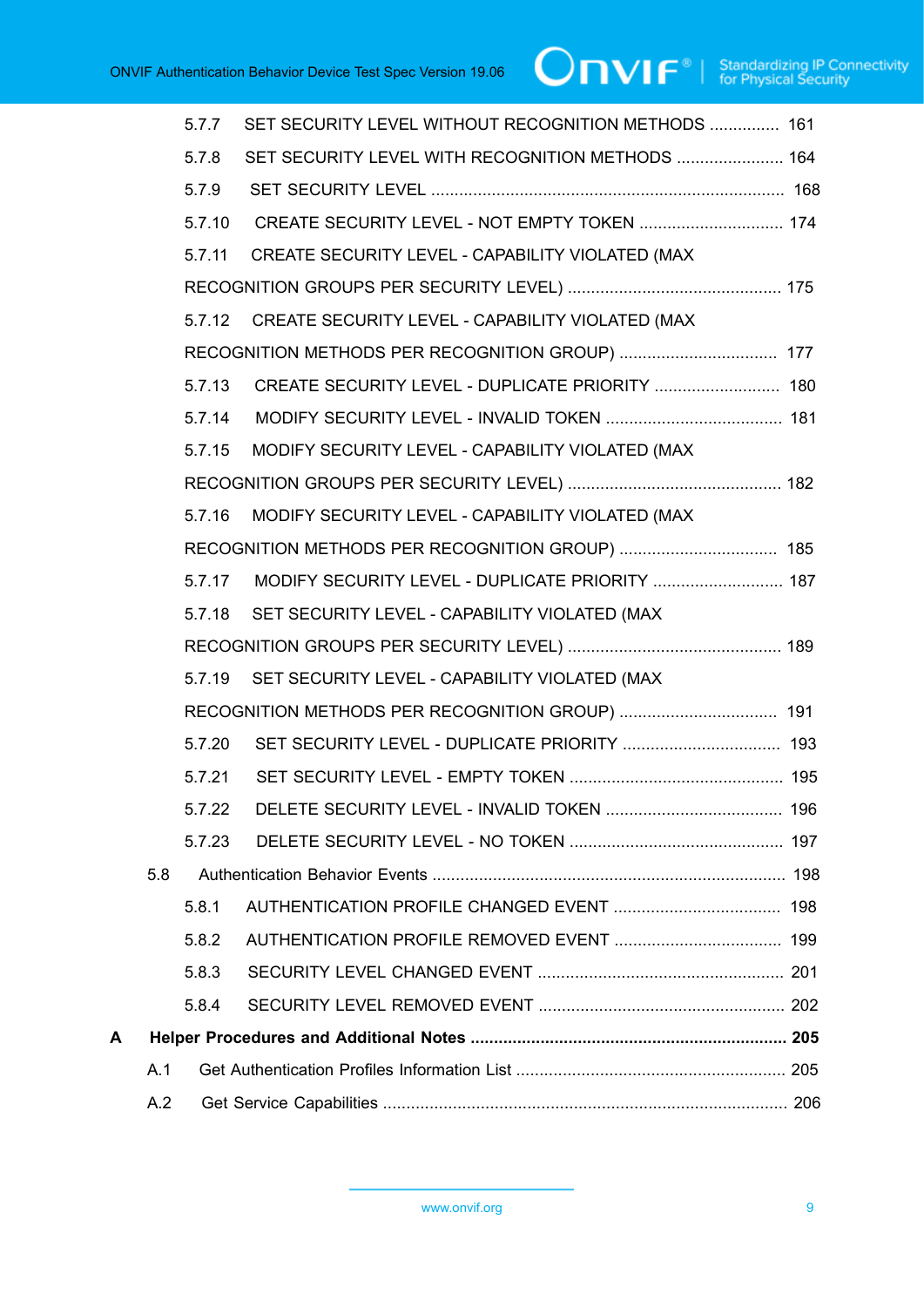| A.3  |                                                                               |
|------|-------------------------------------------------------------------------------|
| A.4  |                                                                               |
| A.5  |                                                                               |
| A.6  |                                                                               |
| A.7  | Compare Authentication Profile List and Authentication Profile Info List  212 |
| A.8  |                                                                               |
| A.9  |                                                                               |
| A.10 | Retrieve Authentication Profile Changed Event by PullPoint  214               |
| A.11 |                                                                               |
| A.12 |                                                                               |
| A.13 |                                                                               |
| A.14 |                                                                               |
| A.15 |                                                                               |
| A.16 |                                                                               |
| A.17 |                                                                               |
| A.18 |                                                                               |
| A.19 |                                                                               |
| A.20 |                                                                               |
| A.21 | Retrieve Authentication Profile Removed Event by PullPoint  225               |
| A.22 |                                                                               |
| A.23 |                                                                               |
| A.24 |                                                                               |
| A.25 |                                                                               |
| A.26 |                                                                               |
| A.27 |                                                                               |
| A.28 |                                                                               |
| A.29 |                                                                               |
| A.30 |                                                                               |
| A.31 |                                                                               |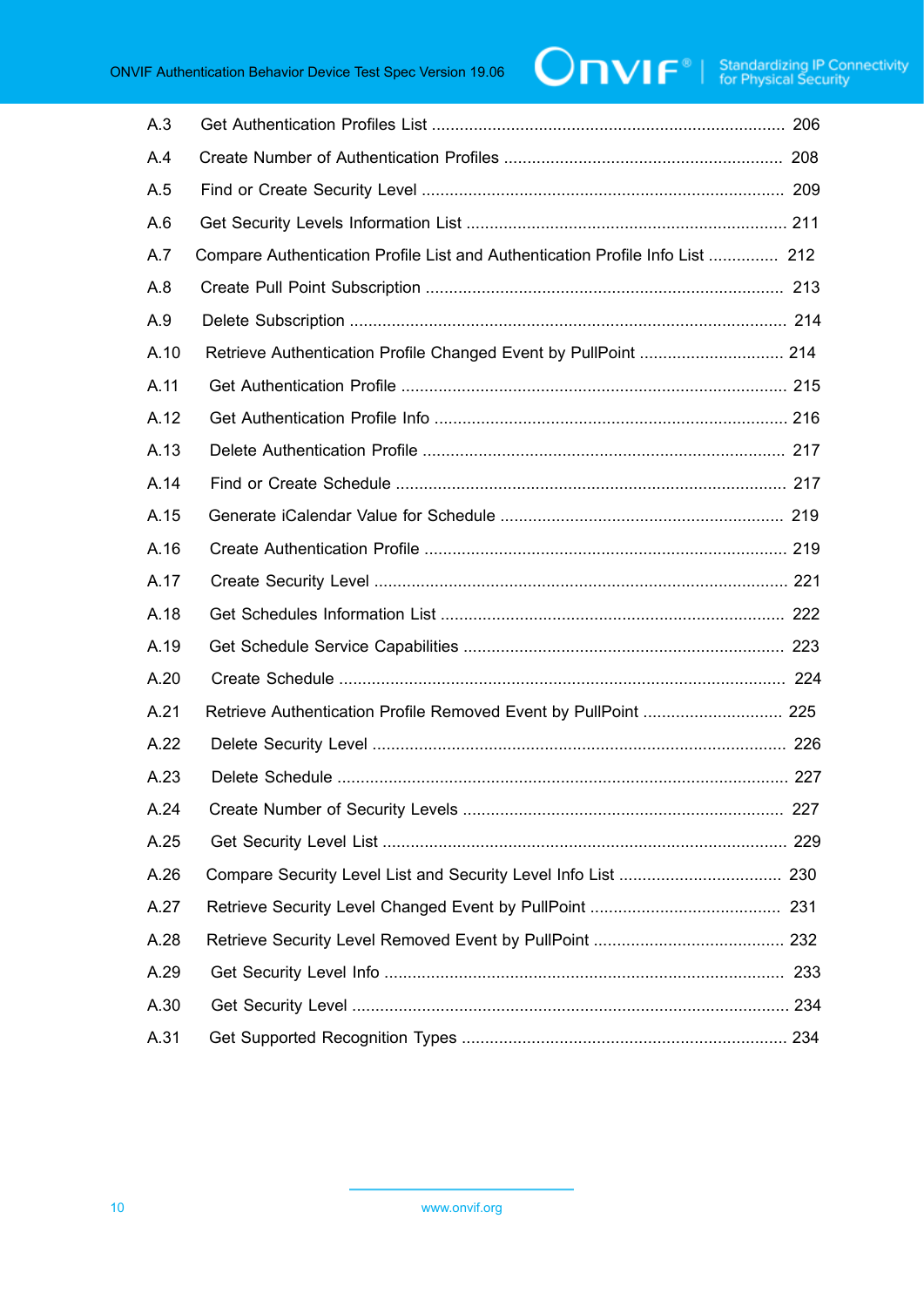# <span id="page-10-0"></span>**1 Introduction**

The goal of the ONVIF test specification set is to make it possible to realize fully interoperable IP physical security implementation from different vendors. The set of ONVIF test specification describes the test cases need to verify the [ONVIF Network Interface Specs] and [ONVIF Conformance] requirements. In addition, the test cases are to be basic inputs for some Profile specification requirements. It also describes the test framework, test setup, pre-requisites, test policies needed for the execution of the described test cases.

This ONVIF Authentication Behavior Device Test Specification acts as a supplementary document to the [ONVIF Network Interface Specs], illustrating test cases need to be executed and passed. In addition, this specification acts as an input document to the development of test tool that will be used to test the ONVIF device implementation conformance towards ONVIF standard. This test tool is referred as ONVIF Client hereafter.

#### <span id="page-10-1"></span>1.1 Scope

This ONVIF Authentication Behavior Device Test Specification defines and regulates the conformance testing procedure for the ONVIF conformant devices. Conformance testing is meant to be functional black-box testing. The objective of this specification is to provide test cases to test individual requirements of ONVIF devices according to the ONVIF Authentication Behavior Service, which is defined in [ONVIF Authentication Behavior Spec].

The principal intended purposes are:

- 1. Provide self-assessment tool for implementations.
- 2. Provide comprehensive test suite coverage for [ONVIF Network Interface Specs].

This specification **does not** address the following:

- 1. Product use cases and non-functional (performance and regression) testing.
- 2. SOAP Implementation Interoperability test i.e. Web Services Interoperability Basic Profile version 2.0 (WS-I BP2.0).
- 3. Network protocol implementation Conformance test for HTTPS, HTTP, RTP and RTSP protocols.
- 4. Wi-Fi Conformance test

The set of ONVIF Test Specification will not cover the complete set of requirements as defined in [ONVIF Network Interface Specs]; instead it will cover its subset.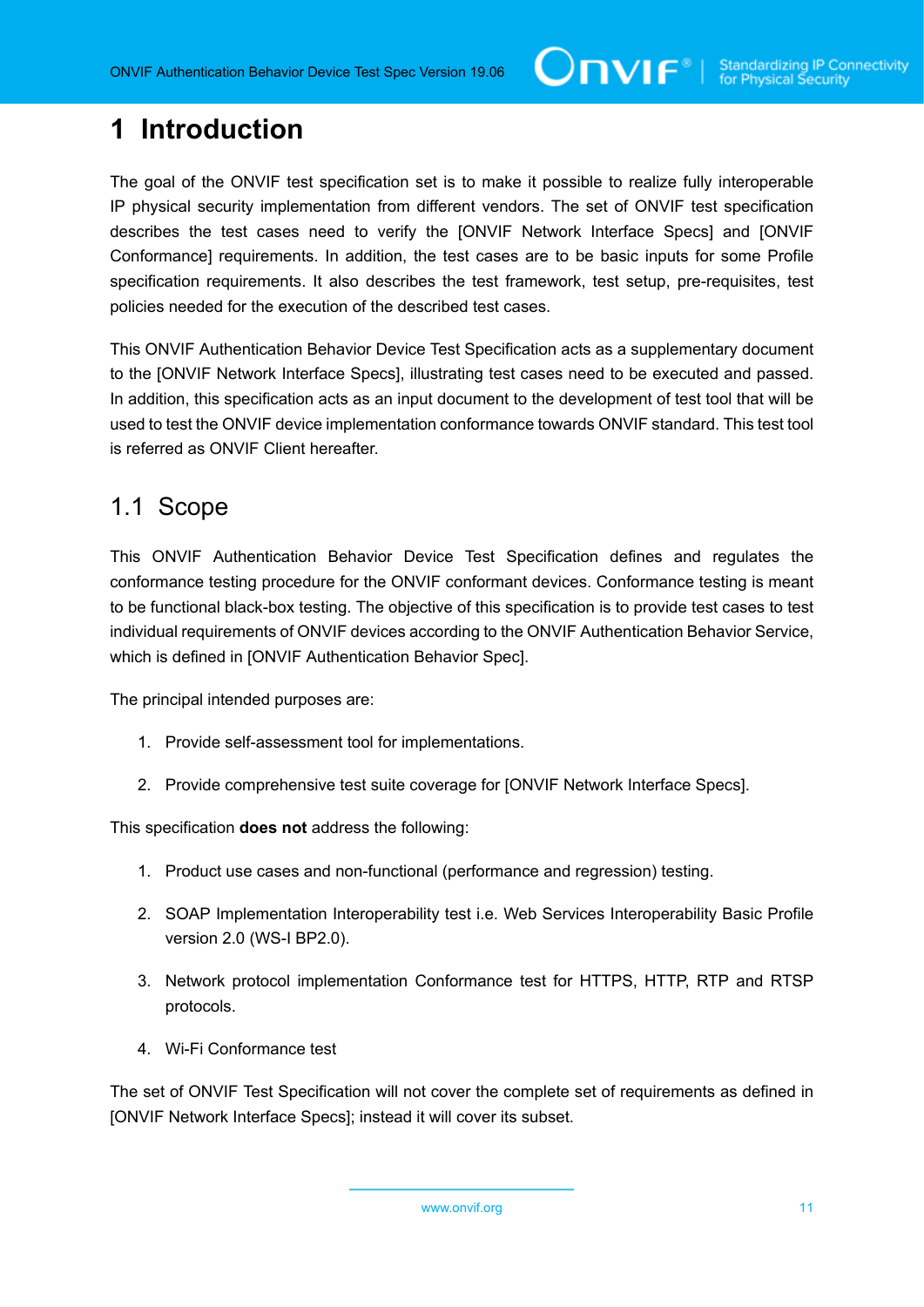This ONVIF Authentication Behavior Test Specification covers the ONVIF Authentication Behavior Service, which is a functional block of [ONVIF Network Interface Specs]. The following section gives a brief overview of each functional block and its scope.

# <span id="page-11-0"></span>1.1.1 Capabilities

The Capabilities section covers the test cases needed for getting capabilities from an ONVIF device.

The scope of this specification section is to cover the following functions:

- Getting Authentication Behavior service address with GetServices command via Device service
- Getting capabilities with GetServiceCapabilities command
- Getting capabilities with GetServices command via Device service

### <span id="page-11-1"></span>1.1.2 Authentication Profile Info

The Authentication Profile Info section covers the test cases needed for getting authentication profile list and information from an ONVIF device.

The scope of this specification section is to cover the following functions:

- Getting authentication profile information list with GetAuthenticationProfileInfoList command
- Getting authentication profile information with GetAuthenticationProfileInfo command

#### <span id="page-11-2"></span>1.1.3 Authentication Profile

The Authentication Profile section covers the test cases needed for getting authentication profile list from an ONVIF device.

The scope of this specification section is to cover the following functions:

- Getting authentication profile information list with GetAuthenticationProfileList command
- Getting authentication profile information with GetAuthenticationProfiles command

### <span id="page-11-3"></span>1.1.4 Authentication Profile Management

The Authentication Profile section covers the test cases needed for create, modify, delete and set authentication profile on an ONVIF device.

12 www.onvif.org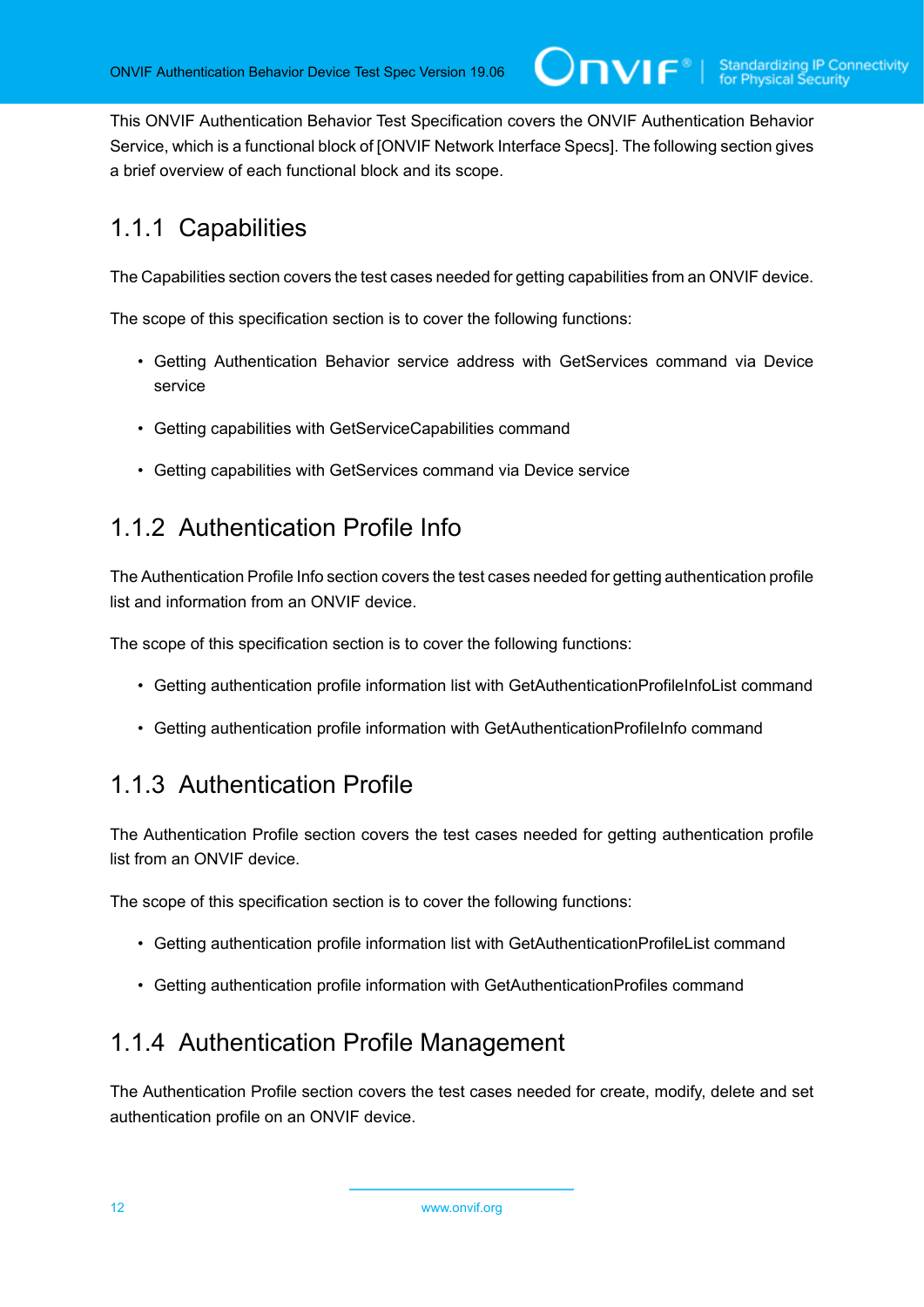The scope of this specification section is to cover the following functions:

- Creating authentication profile with CreateAuthenticationProfile command
- Modifying authentication profile with ModifyAuthenticationProfile command
- Deleting authentication profile with DeleteAuthenticationProfile command
- Set authentication profile with SetAuthenticationProfile command
- Providing tns1:Configuration/AuthenticationProfile/Changed event whenever configuration data for an authentication profile is changed or an authentication profile is added
- Providing tns1:Configuration/AuthenticationProfile/Removed event whenever an authentication profile is removed

#### <span id="page-12-0"></span>1.1.5 Security Level Info

The Security Level Info section covers the test cases needed for getting security level list and information from an ONVIF device.

The scope of this specification section is to cover the following functions:

- Getting security level information list with GetSecurityLevelInfoList command
- Getting security level information with GetSecurityLevelInfo command

#### <span id="page-12-1"></span>1.1.6 Security Level

The Security Level section covers the test cases needed for getting security level list from an ONVIF device.

The scope of this specification section is to cover the following functions:

- Getting security level information list with GetSecurityLevelList command
- Getting security level information with GetSecurityLevels command

#### <span id="page-12-2"></span>1.1.7 Security Level Management

The Security Level section covers the test cases needed for create, modify, delete and set security level on an ONVIF device.

The scope of this specification section is to cover the following functions:

• Creating security level with CreateSecurityLevel command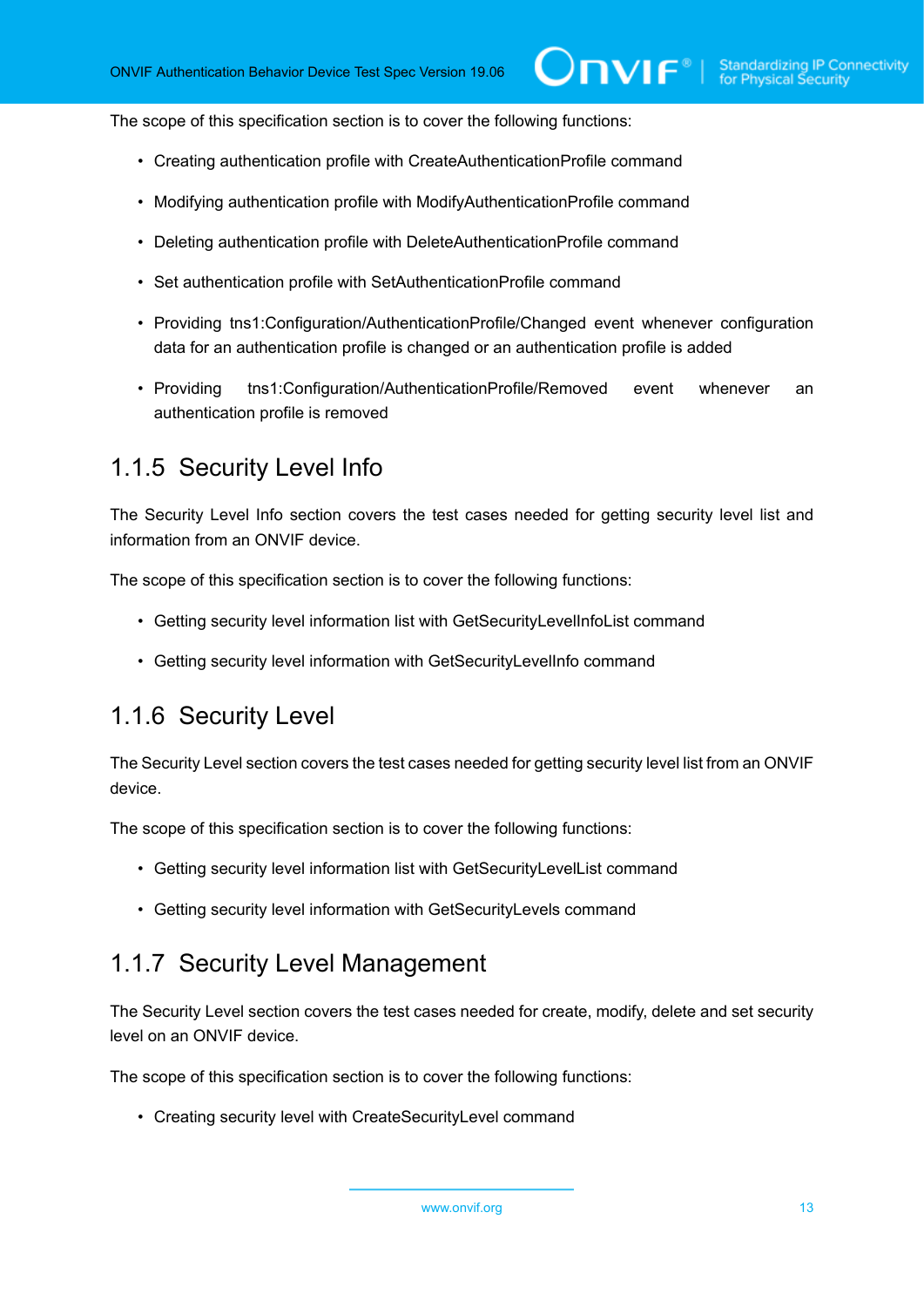- Modifying security level with ModifySecurityLevel command
- Deleting security level with DeleteSecurityLevel command
- Set security level with SetSecurityLevel command
- Providing tns1:Configuration/SecurityLevel/Changed event whenever configuration data for an security level is changed or an security level is added
- Providing tns1:Configuration/SecurityLevel/Removed event whenever an security level is removed

#### <span id="page-13-0"></span>1.1.8 Authentication Behavior Events

The Authentication Behavior Events section covers the test cases needed for for checking specified events format.

The scope of this specification section is to cover the following functions:

- Getting event properties with GetEventProperties command for the following events:
	- tns1:Configuration/AuthenticationProfile/Changed
	- tns1:Configuration/AuthenticationProfile/Removed
	- tns1:Configuration/SecurityLevel/Changed
	- tns1:Configuration/SecurityLevel/Removed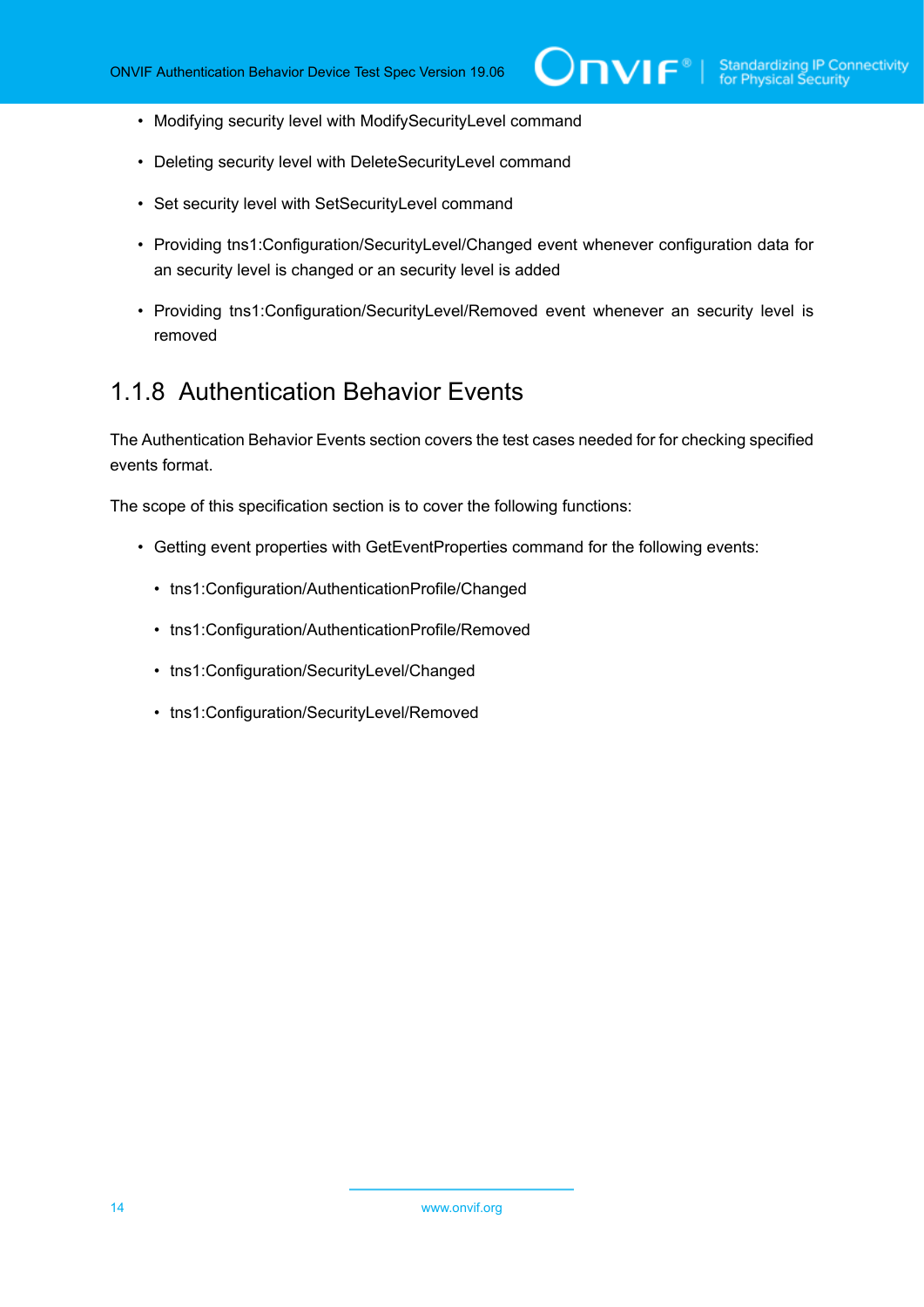# <span id="page-14-0"></span>**2 Normative references**

• [ONVIF Conformance] ONVIF Conformance Process Specification:

<https://www.onvif.org/profiles/conformance/>

• [ONVIF Profile Policy] ONVIF Profile Policy:

<https://www.onvif.org/profiles/>

• [ONVIF Network Interface Specs] ONVIF Network Interface Specification documents:

<https://www.onvif.org/profiles/specifications/>

• [ONVIF Core Specs] ONVIF Core Specification:

<https://www.onvif.org/profiles/specifications/>

• [ONVIF Schedule Spec] ONVIF Schedule Specification:

<https://www.onvif.org/profiles/specifications/>

• [ONVIF Authentication Behavior Spec] ONVIF Authentication Behavior Specification:

<https://www.onvif.org/profiles/specifications/>

• [ISO/IEC Directives, Part 2] ISO/IEC Directives, Part 2, Annex H:

<http://www.iso.org/directives>

• [ISO 16484-5] ISO 16484-5:2014-09 Annex P:

<https://www.iso.org/obp/ui/#!iso:std:63753:en>

• [SOAP 1.2, Part 1] W3C SOAP 1.2, Part 1, Messaging Framework:

<http://www.w3.org/TR/soap12-part1/>

• [XML-Schema, Part 1] W3C XML Schema Part 1: Structures Second Edition:

<http://www.w3.org/TR/xmlschema-1/>

• [XML-Schema, Part 2] W3C XML Schema Part 2: Datatypes Second Edition:

<http://www.w3.org/TR/xmlschema-2/>

• [WS-Security] "Web Services Security: SOAP Message Security 1.1 (WS-Security 2004)", OASIS Standard, February 2006.: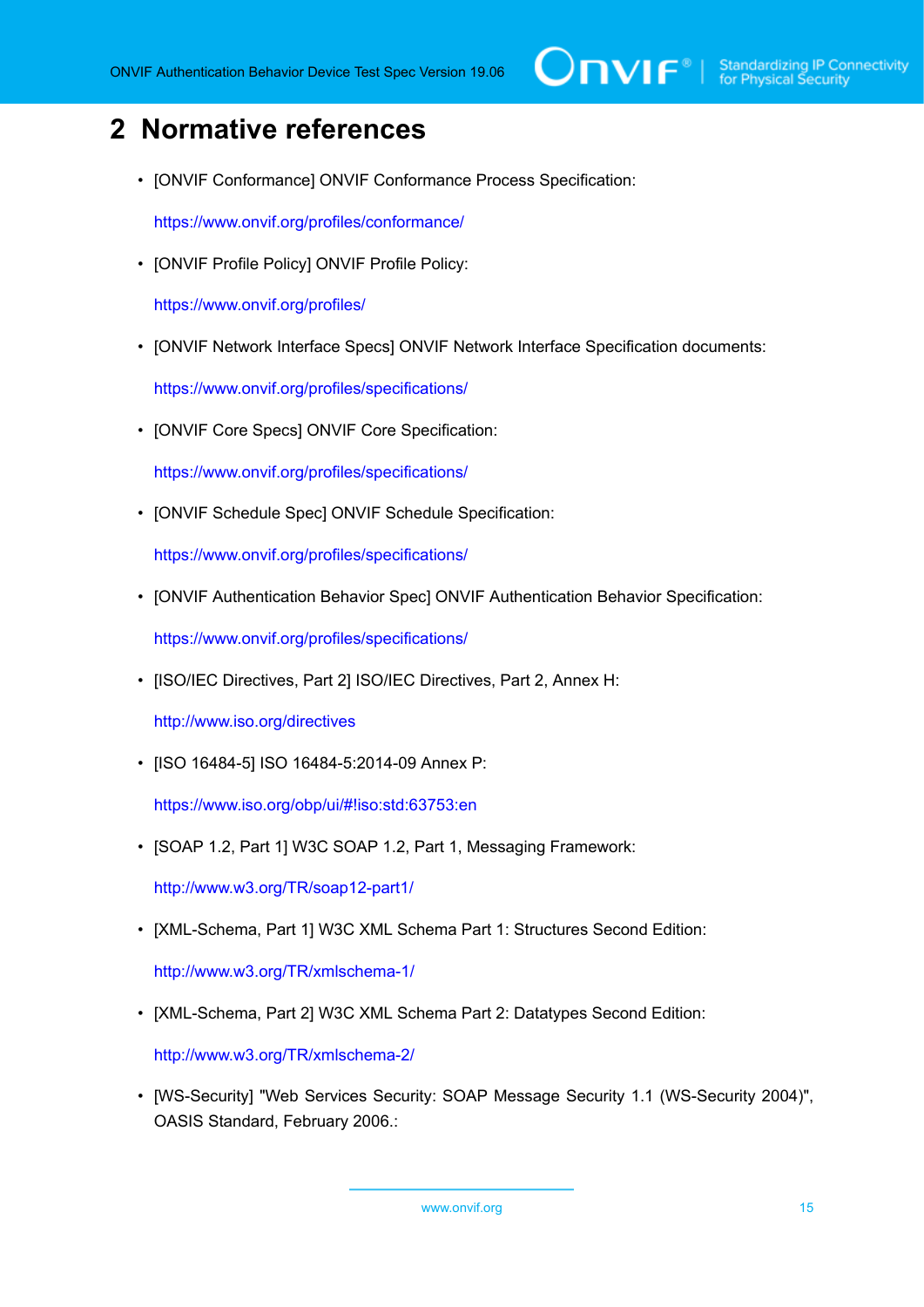

[http://www.oasis-open.org/committees/download.php/16790/wss-v1.1-spec-os-](http://www.oasis-open.org/committees/download.php/16790/wss-v1.1-spec-os-SOAPMessageSecurity.pdf)[SOAPMessageSecurity.pdf](http://www.oasis-open.org/committees/download.php/16790/wss-v1.1-spec-os-SOAPMessageSecurity.pdf)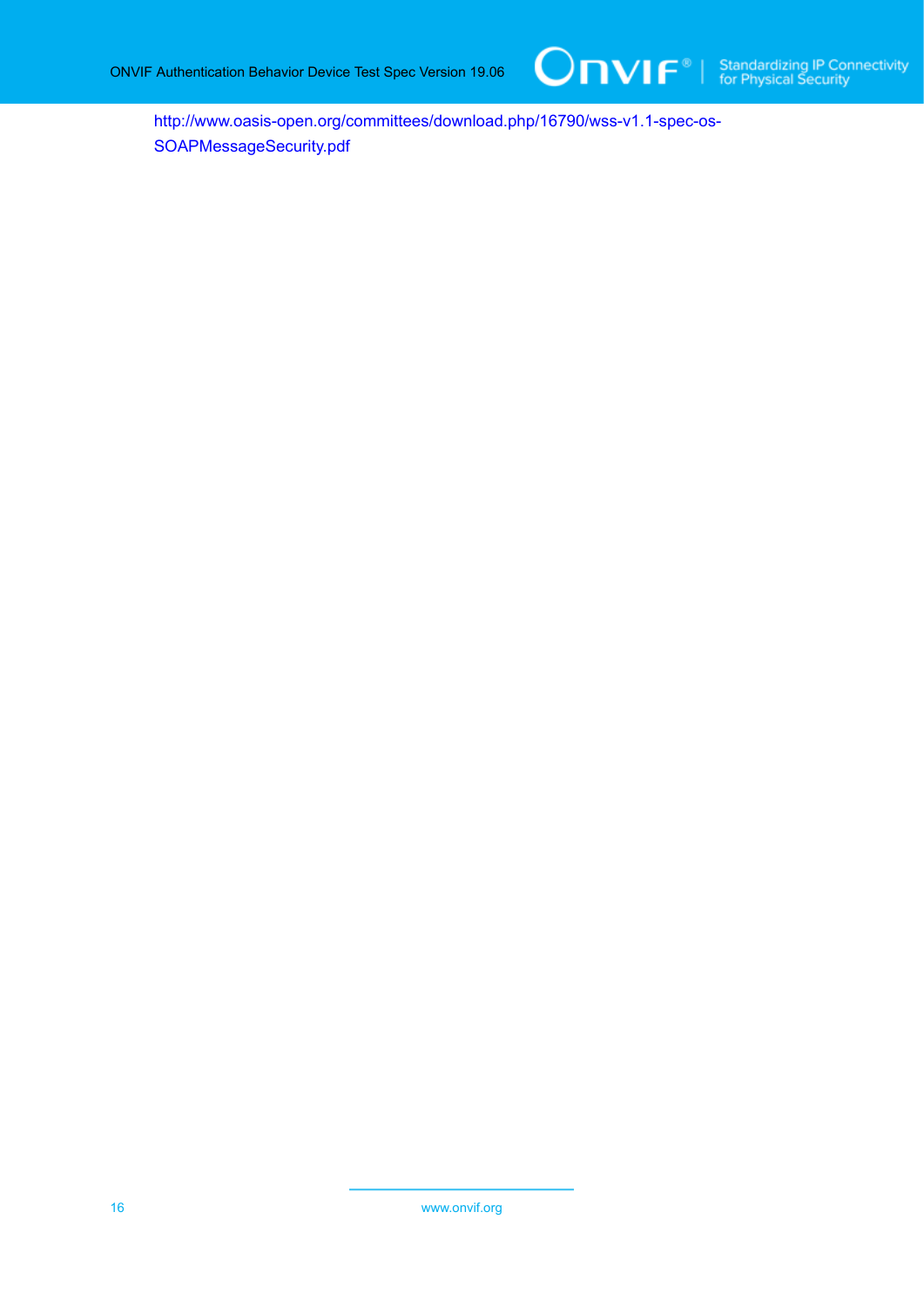# <span id="page-16-0"></span>**3 Terms and Definitions**

#### <span id="page-16-1"></span>3.1 Conventions

The key words "shall", "shall not", "should", "should not", "may", "need not", "can", "cannot" in this specification are to be interpreted as described in [ISO/IEC Directives Part 2].

# <span id="page-16-2"></span>3.2 Definitions

This section defines terms that are specific to the [ONVIF Authentication Behavior Spec] and tests.

| <b>Authentication Policy</b>  | Each authentication policy associates a security level with a<br>schedule (during which the specified security level will be<br>required at the access point).                                                                                                                                                                                                                               |
|-------------------------------|----------------------------------------------------------------------------------------------------------------------------------------------------------------------------------------------------------------------------------------------------------------------------------------------------------------------------------------------------------------------------------------------|
| <b>Authentication Profile</b> | Authentication profiles are used to define authentication<br>behaviour for a type of access points. For instance, all entrance<br>access points are configured to require Card access during office<br>hours, Card+PIN access during night-time, and no access during<br>holidays.                                                                                                           |
| Recognition                   | Recognition is the action of identifying authorized users<br>requesting access by the comparison of presented credential<br>data with recorded credential data.                                                                                                                                                                                                                              |
| <b>Recognition Group</b>      | Recognition groups are used to define a logical OR between<br>the recognition methods in a security level. Example: One<br>recognition group contains the recognition methods pt: Card and<br>pt: Fingerprint. Another group contains the recognition methods<br>pt: Card and pt: Face. The resulting effect is that the access point<br>will require either Card+Fingerprint, or Card+Face. |
| <b>Recognition Method</b>     | A recognition method is either memorized, biometric or held<br>within a physical credential.                                                                                                                                                                                                                                                                                                 |
| <b>Recognition Type</b>       | A recognition type is either a recognition method or a physical<br>input such as a request-to-exit button.                                                                                                                                                                                                                                                                                   |
| <b>Security Level</b>         | Security Levels are defined as individual recognition methods,<br>combinations of recognition methods (using logical AND or OR),<br>or no recognition methods (open). Security levels are given<br>explanatory names, such as "Card", "Card+ PIN", "Fingerprint or<br>Iris", "Open", etc.                                                                                                    |

#### <span id="page-16-3"></span>3.3 Abbreviations

This section describes abbreviations used in this document.

- **DUT** Device Under Test
- **HTTP** Hypertext Transfer Protocol
- **PACS** Physical Access Control System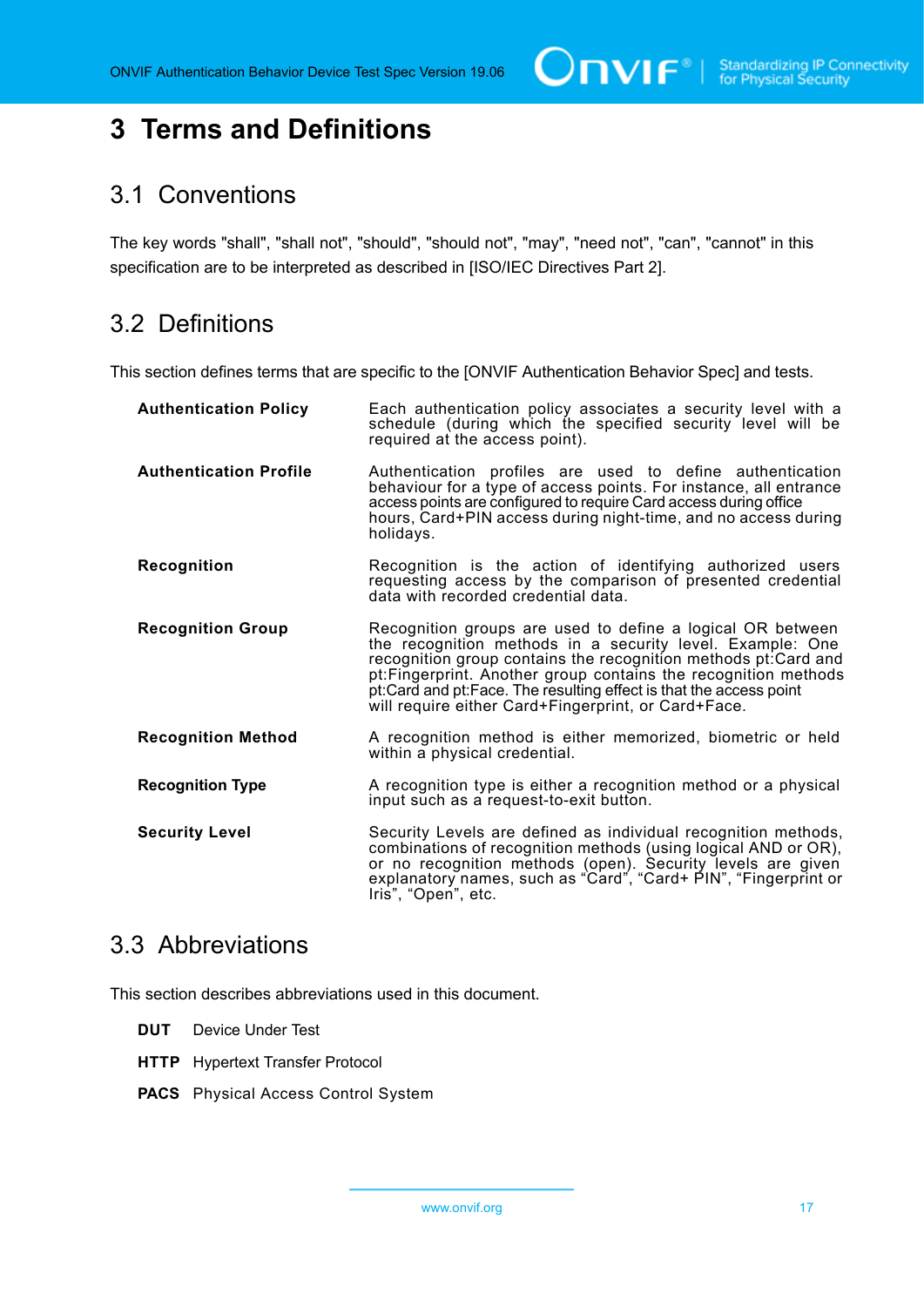# <span id="page-17-0"></span>**4 Test Overview**

This section provides information the test setup procedure and required prerequisites, and the test policies that should be followed for test case execution.

### <span id="page-17-1"></span>4.1 Test Setup

### <span id="page-17-2"></span>4.1.1 Network Configuration for DUT

The generic test configuration for the execution of test cases defined in this document is as shown below (Figure 4.1).

Based on the individual test case requirements, some of the entities in the below setup may not be needed for the execution of those corresponding test cases.





**DUT:** ONVIF device to be tested. Hereafter, this is referred to as DUT (Device Under Test).

**ONVIF Client (Test Tool):** Tests are executed by this system and it controls the behavior of the DUT. It handles both expected and unexpected behavior.

**HTTP Proxy:** provides facilitation in case of RTP and RTSP tunneling over HTTP.

**Wireless Access Point:** provides wireless connectivity to the devices that support wireless connection.

18 www.onvif.org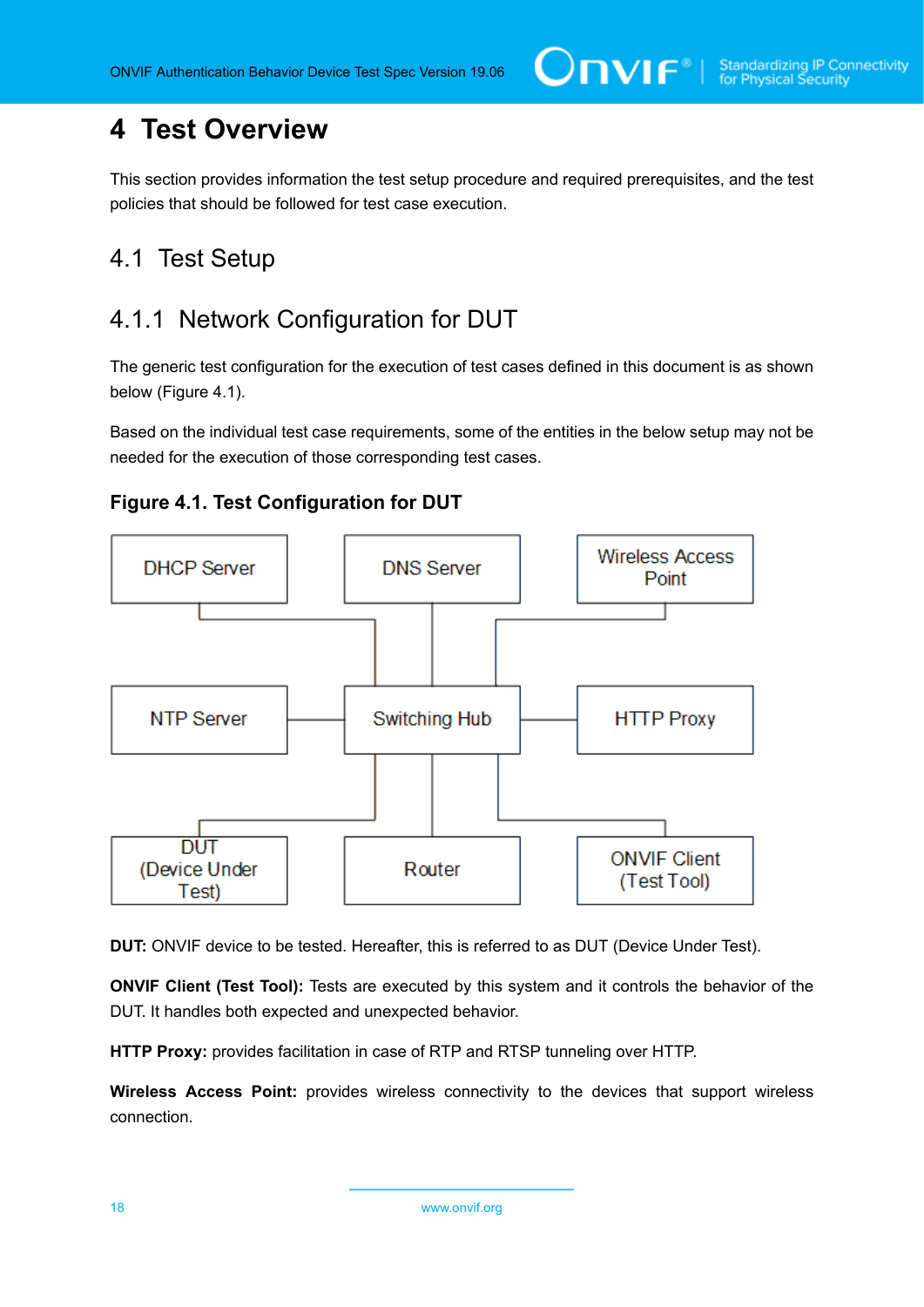**DNS Server:** provides DNS related information to the connected devices.

**DHCP Server:** provides IPv4 Address to the connected devices.

**NTP Server:** provides time synchronization between ONVIF Client and DUT.

**Switching Hub:** provides network connectivity among all the test equipments in the test environment. All devices should be connected to the Switching Hub. When running multiple test instances in parallel on the same network, the Switching Hub should be configured to use filtering in order to avoid multicast traffic being flooded to all ports, because this may affect test stability.

<span id="page-18-0"></span>**Router:** provides router advertisements for IPv6 configuration.

#### 4.2 Prerequisites

The pre-requisites for executing the test cases described in this Test Specification are:

- The DUT shall be configured with an IPv4 address.
- The DUT shall be IP reachable in the test configuration.
- The DUT shall be able to be discovered by the Test Tool.
- The DUT shall be configured with the time, i.e. manual configuration of UTC time and if NTP is supported by DUT, then NTP time shall be synchronized with NTP Server.

#### <span id="page-18-1"></span>4.3 Test Policy

This section describes the test policies specific to the test case execution of each functional block.

<span id="page-18-2"></span>The DUT shall adhere to the test policies defined in this section.

#### 4.3.1 Capabilities

The test policies specific to the test case execution of Capabilities functional block:

- DUT shall give the Authentication Behavior Service entry point by GetServices command, if DUT supports this service. Otherwise, these test cases will be skipped.
- DUT shall support the following commands:
	- GetServices
	- GetServiceCapabilities
- The following tests are performed
	- Getting capabilities with GetServiceCapabilities command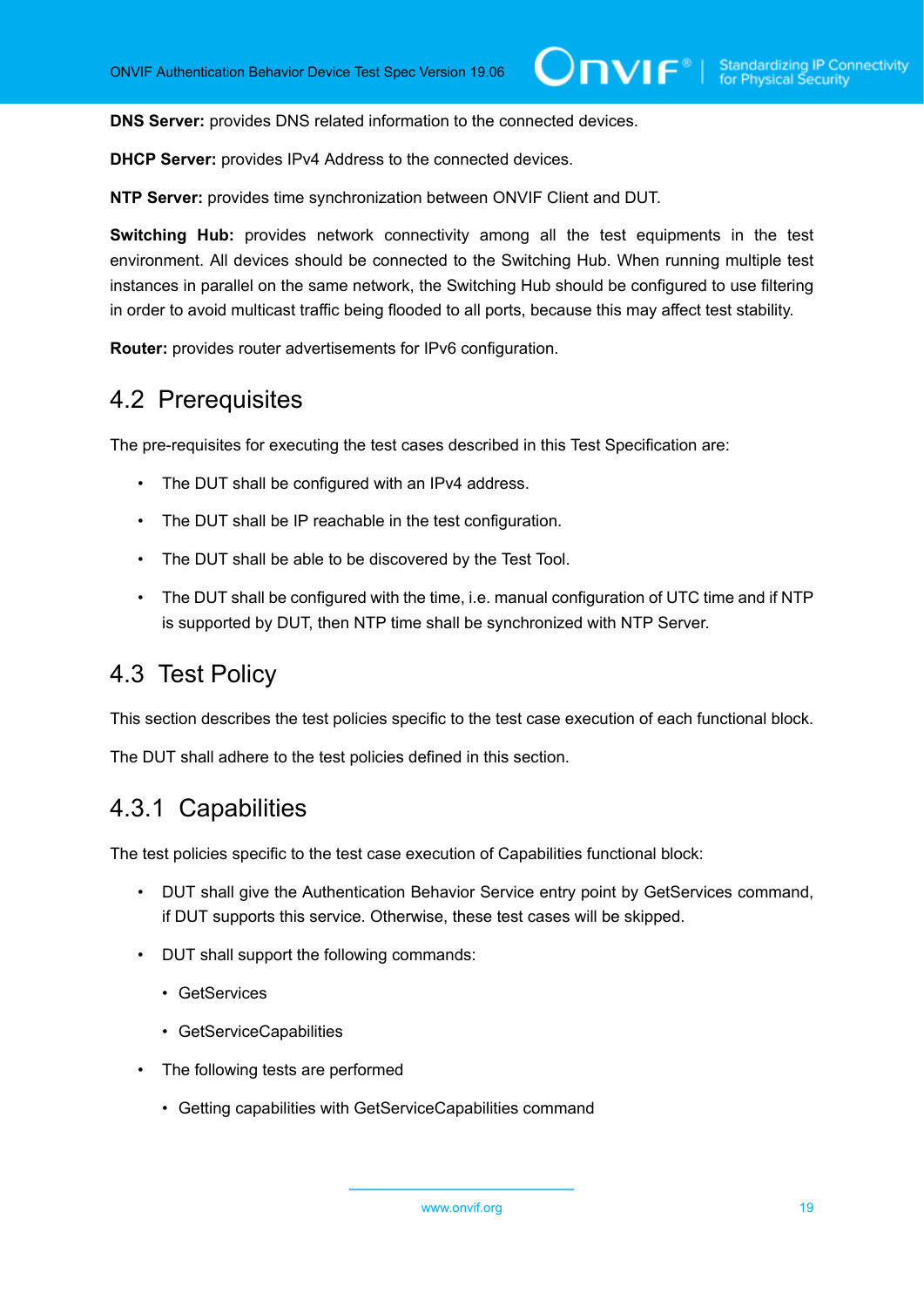• Getting capabilities with GetServices command

<span id="page-19-0"></span>Please refer to [Section 5.1](#page-32-1) for Cabilities Test Cases.

#### 4.3.2 Authentication Profile Info

The test policies specific to the test case execution of Authentication Profile Info functional block:

- DUT shall give the Authentication Behavior Service entry point by GetServices command, if DUT supports this service. Otherwise, these test cases will be skipped.
- DUT shall support the following commands:
	- GetAuthenticationProfileInfo
	- GetAuthenticationProfileInfoList
- Additionally, DUT shall support the following commands which will be used as supplementary during the testing:
	- GetServices
	- GetServiceCapabilities
	- CreateAuthenticationProfile
	- DeleteAuthenticationProfile
	- CreateSecurityLevel
	- GetSecurityLevelInfoList
	- DeleteSecurityLevel
- DUT shall not return more items in GetAuthenticationProfileInfo and GetAuthenticationProfileInfoList responses than specified in service capabilities by MaxLimit.
- DUT shall not return more items in GetAuthenticationProfileInfoList response than specified by Limit parameter in a request.
- DUT shall not return items with the same tokens in GetAuthenticationProfileInfoList responses for one authentication profile info list resieving.
- DUT shall not return more AuthenticationProfileInfo items in GetAuthenticationProfileInfoList responses than specified in service capabilities by MaxAuthenticationProfiles.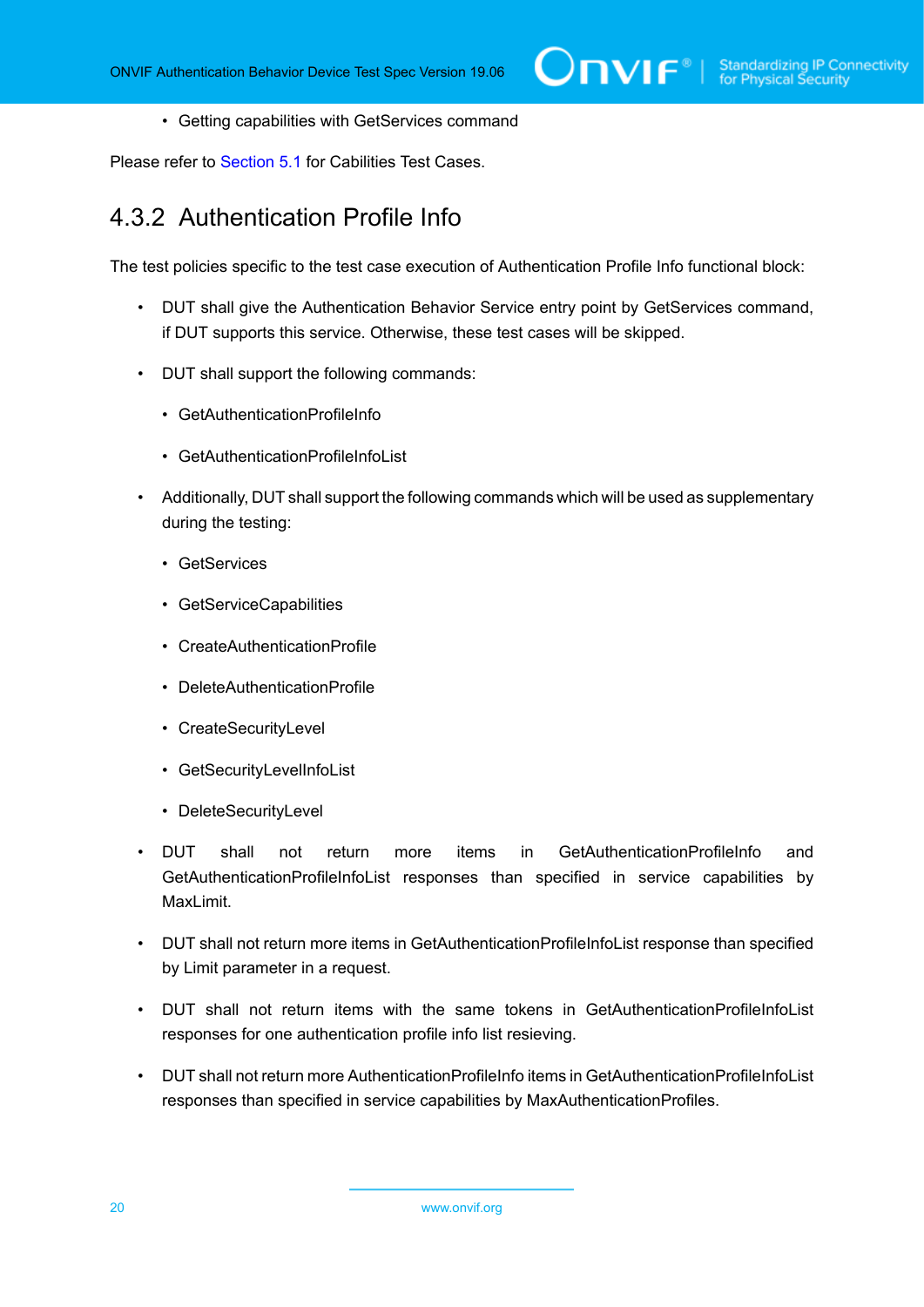- DUT shall not return any fault if GetAuthenticationProfileInfo was invoked for non-exciting authentication profile token. Such tokens shall be ignored.
- DUT shall return SOAP 1.2 fault message (InvalidArgs/TooManyItems) if more items than MaxLimit was requested by GetAuthenticationProfileInfo command.
- The following tests are performed
	- Getting authentication profile info with GetAuthenticationProfileInfo command
	- Getting authentication profile info list with GetAuthenticationProfileInfoList command with using different Limit and NextReference values
	- Getting authentication profile info with invalid authentication profile token
	- Getting authentication profile info with number of requested items is greater than MaxLimit

<span id="page-20-0"></span>Please refer to [Section 5.2](#page-34-0) for Authentication Profile Info Test Cases.

#### 4.3.3 Authentication Profile

The test policies specific to the test case execution of Authentication Profile functional block:

- DUT shall give the Authentication Behavior Service entry point by GetServices command, if DUT supports this service. Otherwise, these test cases will be skipped.
- DUT shall support the following commands:
	- GetAuthenticationProfiles
	- GetAuthenticationProfileList
- Additionally, DUT shall support the following commands which will be used as supplementary during the testing:
	- GetServices
	- GetServiceCapabilities
	- GetAuthenticationProfileInfoList
	- CreateAuthenticationProfile
	- DeleteAuthenticationProfile
	- CreateSecurityLevel
	- GetSecurityLevelInfoList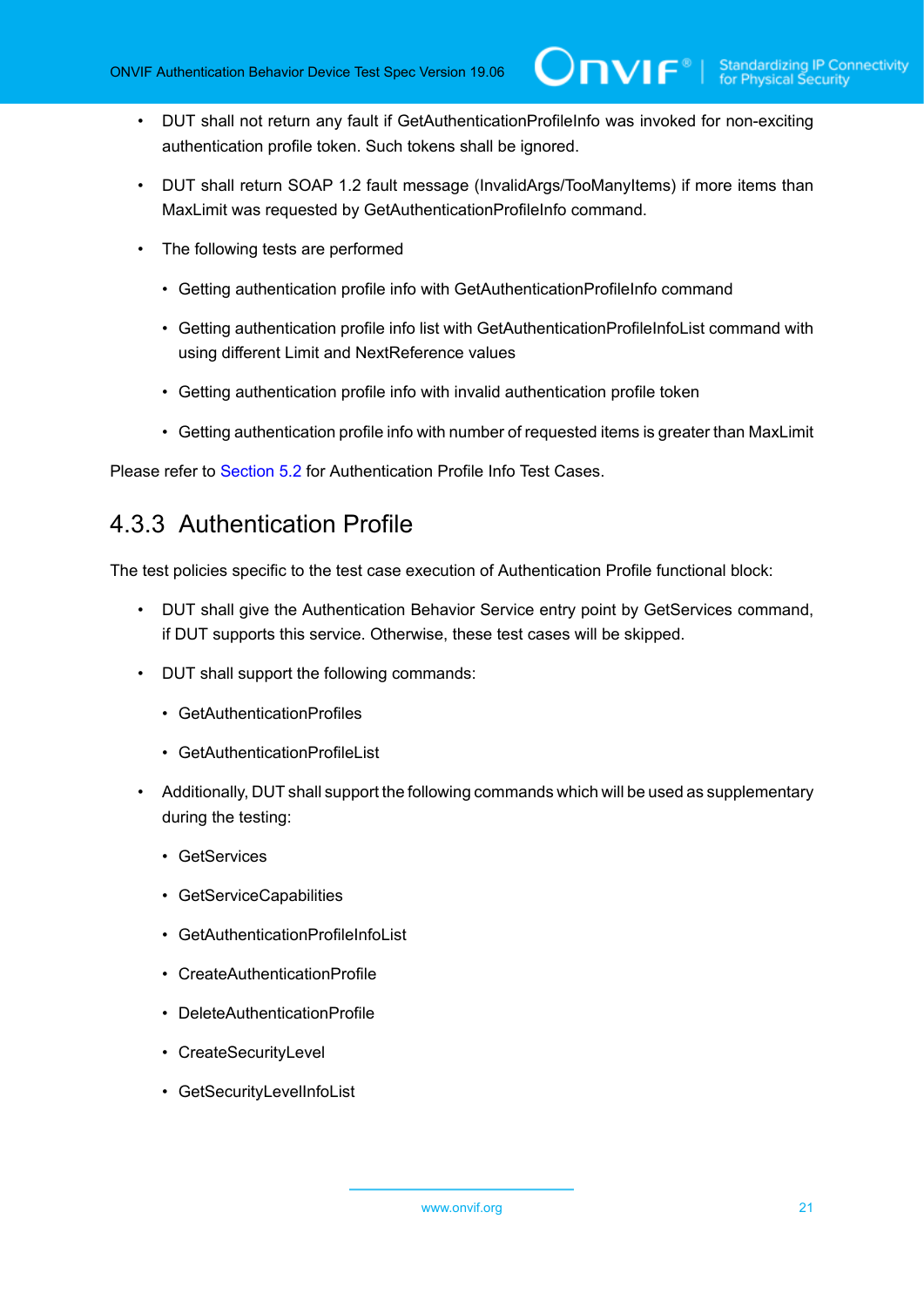#### • DeleteSecurityLevel

- DUT shall return only requested items in GetAuthenticationProfiles response that specified in GetAuthenticationProfiles request.
- DUT shall return all requested items in GetAuthenticationProfiles response that specified in GetAuthenticationProfiles request.
- DUT shall not return more items in GetAuthenticationProfiles responses than specified in service capabilities by MaxLimit.
- DUT shall return the same information in GetAuthenticationProfiles responses and in GetAuthenticationProfileInfoList responses for the items with the same token.
- DUT shall not return more items in GetAuthenticationProfileList response than specified by Limit parameter in a request.
- DUT shall not return items with the same tokens in GetAuthenticationProfileList responses for one authentication profile list resieving.
- DUT shall return the same information in GetAuthenticationProfiles responses and in GetAuthenticationProfileList responses for the items with the same token.
- DUT shall return the same information in GetAuthenticationProfileList responses and in GetAuthenticationProfileInfoList responses for the items with the same token.
- DUT shall return the same authentication profiles in GetAuthenticationProfileList responses and in GetAuthenticationProfileInfoList responses.
- DUT shall return SOAP 1.2 fault message (InvalidArgs/TooManyItems) if more items than MaxLimit was requested by GetAuthenticationProfiles command.
- The following tests are performed
	- Getting authentication profile with GetSchedule command and test that it includes the same information with GetAuthenticationProfileInfoList command
	- Getting authentication profile info list with GetAuthenticationProfileList command with using different Limit and NextReference values and test that it includes the same information with GetAuthenticationProfileInfoList command
	- Getting authentication profiles with invalid authentication profile token
	- Getting authentication profiles with number of requested items is greater than MaxLimit

Please refer to [Section 5.3](#page-47-0) for Authentication Profile Test Cases.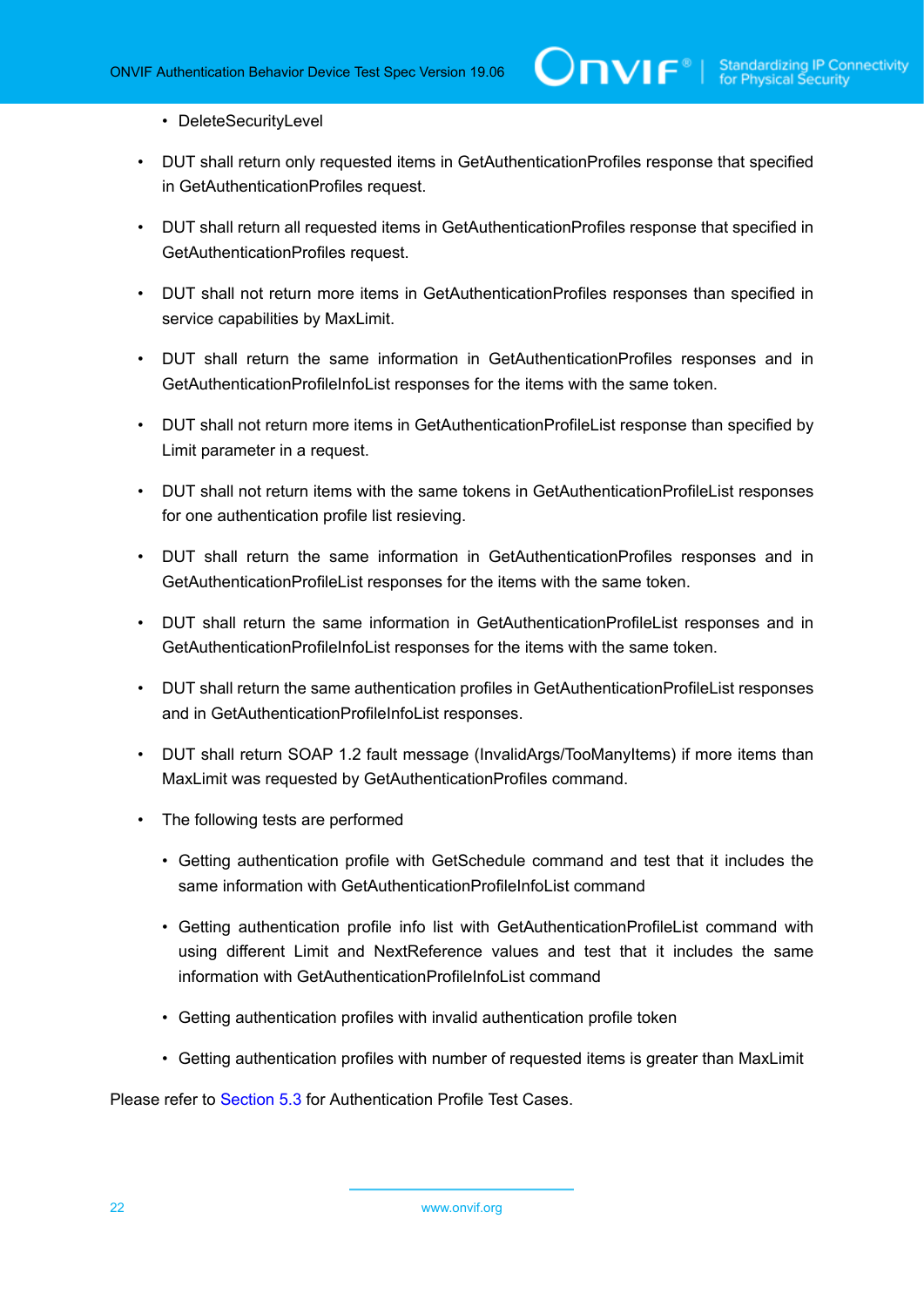## <span id="page-22-0"></span>4.3.4 Authentication Profile Management

The test policies specific to the test case execution of Authentication Profile Management functional block:

- DUT shall give the Authentication Behavior Service entry point by GetServices command, if DUT supports this service. Otherwise, these test cases will be skipped.
- DUT shall support the following commands and notification topics:
	- CreateAuthenticationProfile
	- ModifyAuthenticationProfile
	- SetAuthenticationProfile
	- DeleteAuthenticationProfile
	- tns1:Configuration/AuthenticationProfile/Changed
	- tns1:Configuration/AuthenticationProfile/Removed
- Additionally, DUT shall support the following commands which will be used as supplementary during the testing:
	- GetServices
	- GetServiceCapabilities
	- GetAuthenticationProfiles
	- GetAuthenticationProfileInfo
	- GetAuthenticationProfileList
	- GetAuthenticationProfileInfoList
	- CreateSecurityLevel
	- GetSecurityLevelInfoList
	- DeleteSecurityLevel
	- GetScheduleInfoList
	- GetServiceCapabilities (Schedule Service)
	- CreateSchedule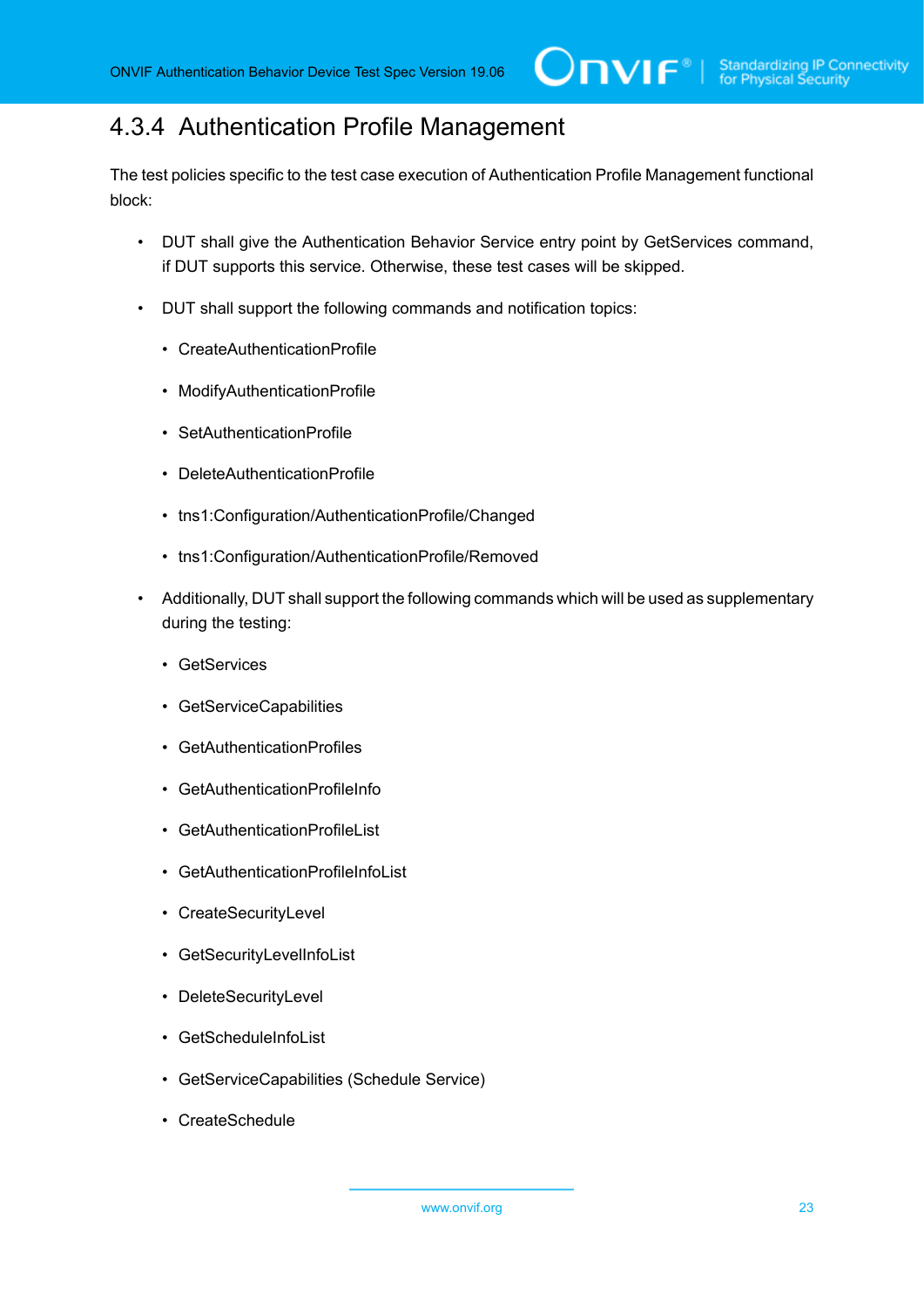#### • DeleteSchedule

• The DUT shall support creation of authentication profile with sending tns1:Configuration/ AuthenticationProfile/Changed notification.

 $\bm{\cup}$ NIF $^{\circ}$ l

- The DUT shall support modification of authentication profile with sending tns1: Configuration/ AuthenticationProfile/Changed notification.
- The DUT shall support deletion of authentication profile with sending tns1:Configuration/ AuthenticationProfile/Removed notification.
- DUT shall return SOAP 1.2 fault message (InvalidArgVal) if authentication profile token is specified in CreateAuthenticationProfile request.
- DUT should return SOAP 1.2 fault message (InvalidArgVal/NotFound) if ModifyAuthenticationProfile or DeleteAuthenticationProfile command was invoked for nonexciting authentication profile token token.
- DUT should return SOAP 1.2 fault message (CapabilityViolated/ MaxPoliciesPerAuthenticationProfile) if MaxPoliciesPerAuthenticationProfile capability was violated for CreateAuthenticationProfile or ModifyAuthenticationProfile command.
- If DUT supports token supplying as indicated by ClientSuppliedTokenSupported capability:
	- The DUT shall support creation or update of authentication profile by set command with sending tns1:Configuration/AuthenticationProfile/Changed notification.
	- DUT shall return SOAP 1.2 fault message (InvalidArgVal) if authentication profile token is not specified in SetAuthenticationProfile request.
	- DUT should return SOAP 1.2 fault message (CapabilityViolated/ MaxPoliciesPerAuthenticationProfile) if MaxPoliciesPerAuthenticationProfile capability was violated for SetAuthenticationProfile command.
- The following tests are performed:
	- Creating authentication profile with CreateAuthenticationProfile command with empty token and test that corresponding notification message is received:
		- without any authentication policies
		- with authentication policies
	- Modifying authentication profile with ModifyAuthenticationProfile command and test that corresponding notification message is received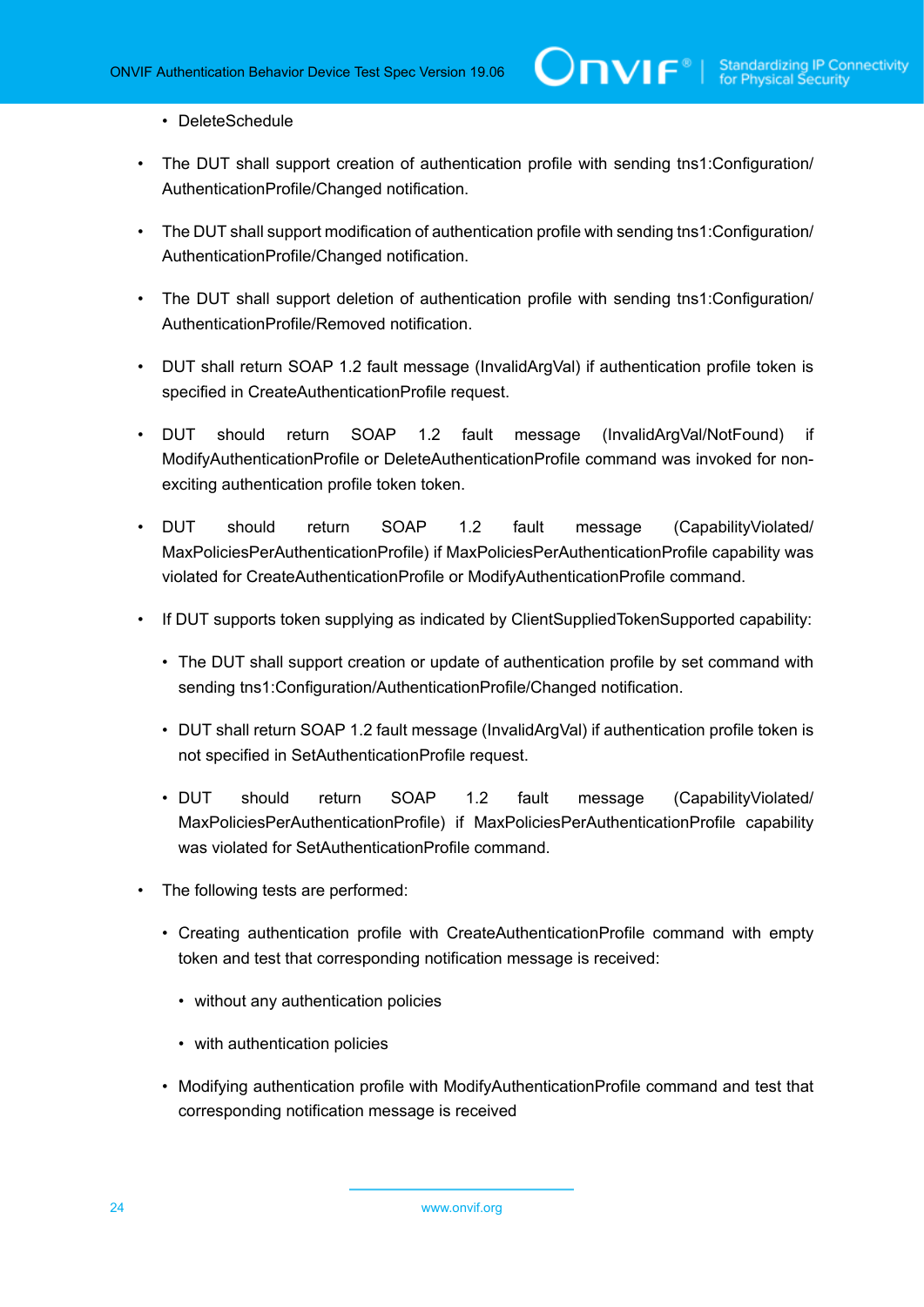- Deleting authentication profile with DeleteAuthenticationProfile command and test that corresponding notification message is received
- Creating authentication profile with CreateAuthenticationProfile command with specified token
- Creating authentication profile with CreateAuthenticationProfile command with maximum number of security policies and with violated MaxPoliciesPerAuthenticationProfile capability
- Modifying authentication profile with ModifyAuthenticationProfile command with invalid token
- Modifying authentication profile with ModifyAuthenticationProfile command with maximum number of security policies and with violated MaxPoliciesPerAuthenticationProfile capability
- Deleting authentication profile with DeleteAuthenticationProfile command with invalid token
- Deleting authentication profile with DeleteAuthenticationProfile command with empty token
- If DUT supports token supplying as indicated by ClientSuppliedTokenSupported capability:
	- Creating authentication profile with SetAuthenticationProfile command with empty token and test that corresponding notification message is received:
		- without any authentication policies
		- with authentication policies
	- Modifying authentication profile with SetAuthenticationProfile command and test that corresponding notification message is received
	- Setting authentication profile with SetAuthenticationProfile command with maximum number of security policies and with violated MaxPoliciesPerAuthenticationProfile capability
	- Setting authentication profile with SetAuthenticationProfile command with epmty token

Please refer to [Section 5.4](#page-62-0) for Authentication Profile Management Test Cases.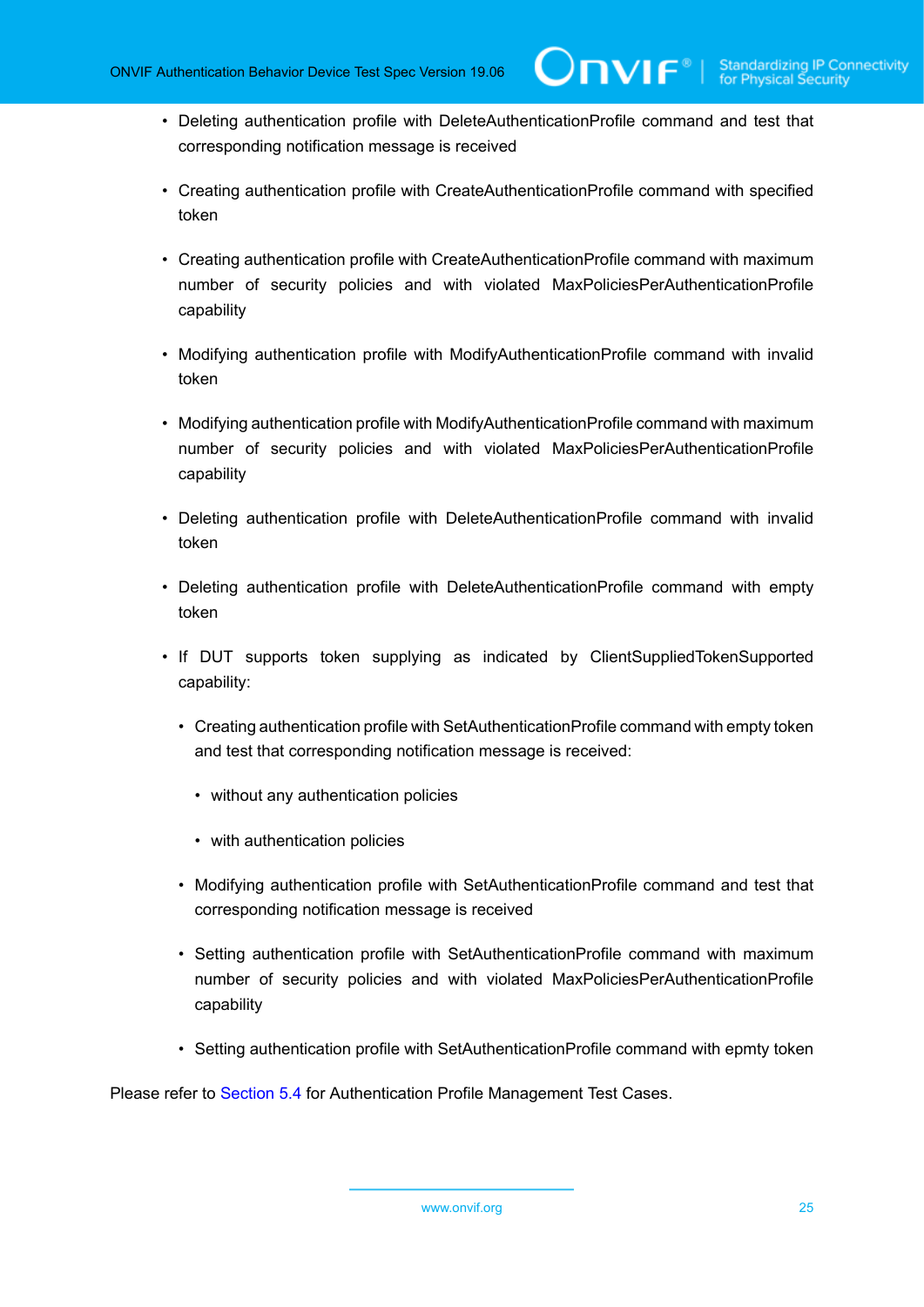## <span id="page-25-0"></span>4.3.5 Security Level Info

The test policies specific to the test case execution of Security Level Info functional block:

- DUT shall give the Authentication Behavior Service entry point by GetServices command, if DUT supports this service. Otherwise, these test cases will be skipped.
- DUT shall support the following commands:
	- GetSecurityLevelInfo
	- GetSecurityLevelInfoList
- Additionally, DUT shall support the following commands which will be used as supplementary during the testing:
	- GetServices
	- GetServiceCapabilities
	- CreateSecurityLevel
	- DeleteSecurityLevel
- DUT shall not return more items in GetSecurityLevelInfo and GetSecurityLevelInfoList responses than specified in service capabilities by MaxLimit.
- DUT shall not return more items in GetSecurityLevelInfoList response than specified by Limit parameter in a request.
- DUT shall not return items with the same tokens in GetSecurityLevelInfoList responses for one security level info list resieving.
- DUT shall not return more SecurityLevelInfo items in GetSecurityLevelInfoList responses than specified in service capabilities by MaxSecurityLevels.
- DUT shall not return any fault if GetSecurityLevelInfo was invoked for non-exciting security level token. Such tokens shall be ignored.
- DUT shall return SOAP 1.2 fault message (InvalidArgs/TooManyItems) if more items than MaxLimit was requested by GetSecurityLevelInfo command.
- The following tests are performed
	- Getting security level info with GetSecurityLevelInfo command
	- Getting security level info list with GetSecurityLevelInfoList command with using different Limit and NextReference values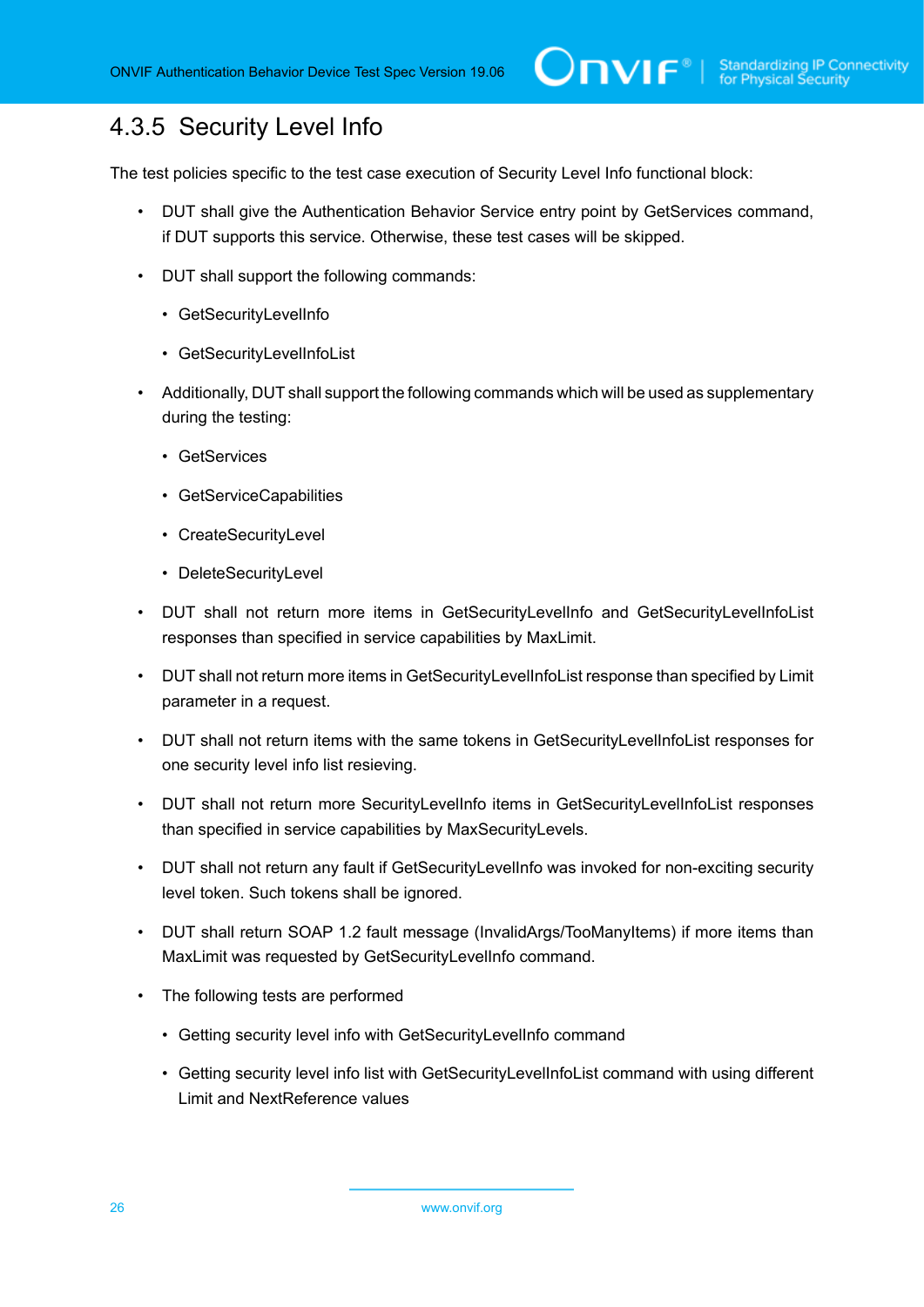- Getting security level info with invalid security level token
- Getting security level info with number of requested items is greater than MaxLimit

<span id="page-26-0"></span>Please refer to [Section 5.5](#page-112-0) for Security Level Info Test Cases.

#### 4.3.6 Security Level

The test policies specific to the test case execution of Security Level functional block:

- DUT shall give the Authentication Behavior Service entry point by GetServices command, if DUT supports this service. Otherwise, these test cases will be skipped.
- DUT shall support the following commands:
	- GetSecurityLevels
	- GetSecurityLevelList
- Additionally, DUT shall support the following commands which will be used as supplementary during the testing:
	- GetServices
	- GetServiceCapabilities
	- GetSecurityLevelInfoList
	- CreateSecurityLevel
	- DeleteSecurityLevel
- DUT shall return only requested items in GetSecurityLevels response that specified in GetSecurityLevels request.
- DUT shall return all requested items in GetSecurityLevels response that specified in GetSecurityLevels request.
- DUT shall not return more items in GetSecurityLevels responses than specified in service capabilities by MaxLimit.
- DUT shall return the same information in GetSecurityLevels responses and in GetSecurityLevelInfoList responses for the items with the same token.
- DUT shall not return more items in GetSecurityLevelList response than specified by Limit parameter in a request.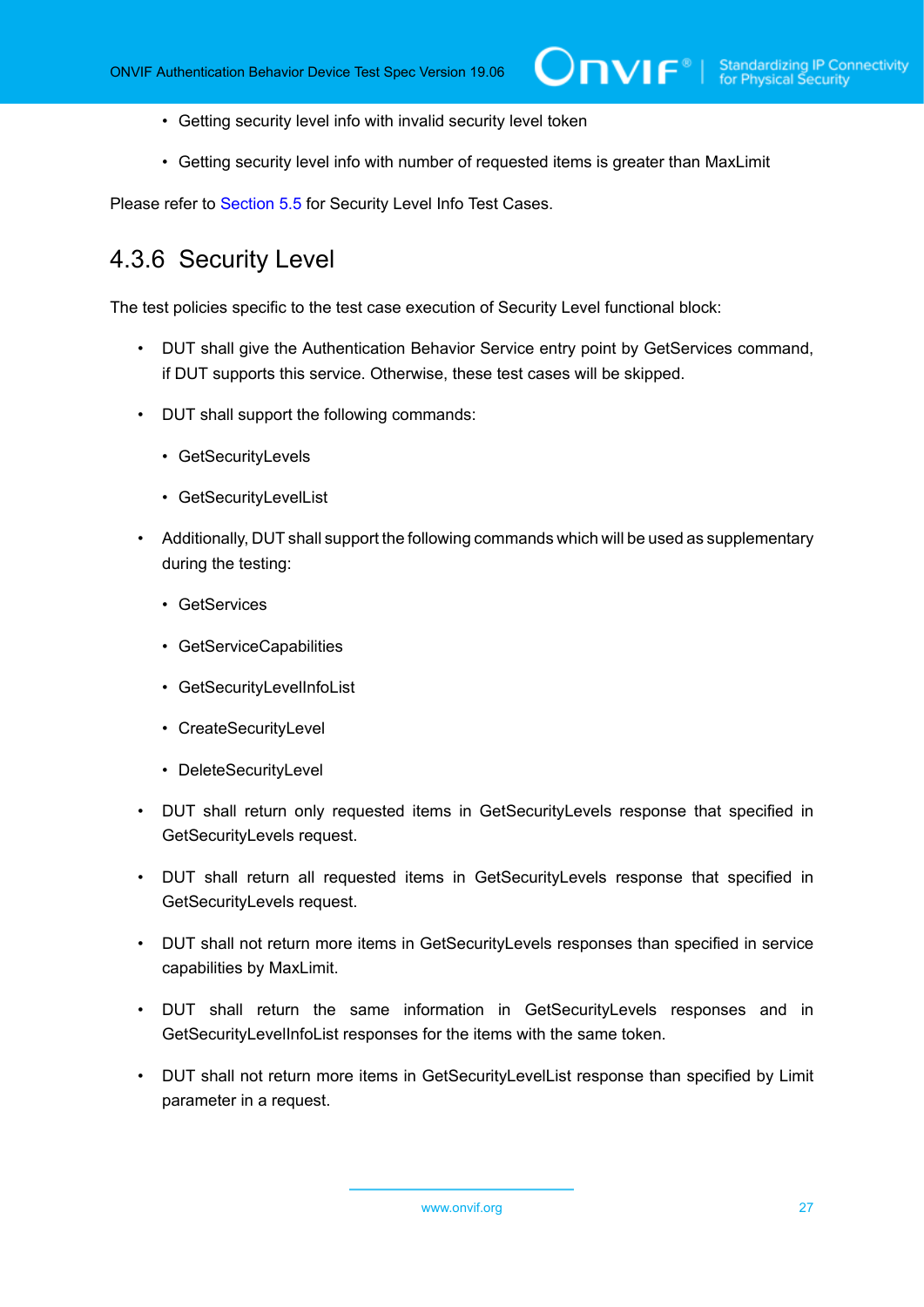- DUT shall not return items with the same tokens in GetSecurityLevelList responses for one security level list resieving.
- DUT shall return the same information in GetSecurityLevels responses and in GetSecurityLevelList responses for the items with the same token.
- DUT shall return the same information in GetSecurityLevelList responses and in GetSecurityLevelInfoList responses for the items with the same token.
- DUT shall return the same security levels in GetSecurityLevelList responses and in GetSecurityLevelInfoList responses.
- DUT shall return SOAP 1.2 fault message (InvalidArgs/TooManyItems) if more items than MaxLimit was requested by GetSecurityLevels command.
- The following tests are performed
	- Getting security level with GetSchedule command and test that it includes the same information with GetSecurityLevelInfoList command
	- Getting security level info list with GetSecurityLevelList command with using different Limit and NextReference values and test that it includes the same information with GetSecurityLevelInfoList command
	- Getting security levels with invalid security level token
	- Getting security levels with number of requested items is greater than MaxLimit

<span id="page-27-0"></span>Please refer to [Section 5.6](#page-124-0) for Security Level Test Cases.

#### 4.3.7 Security Level Management

The test policies specific to the test case execution of Security Level Management functional block:

- DUT shall give the Authentication Behavior Service entry point by GetServices command, if DUT supports this service. Otherwise, these test cases will be skipped.
- DUT shall support the following commands and notification topics:
	- CreateSecurityLevel
	- ModifySecurityLevel
	- SetSecurityLevel
	- DeleteSecurityLevel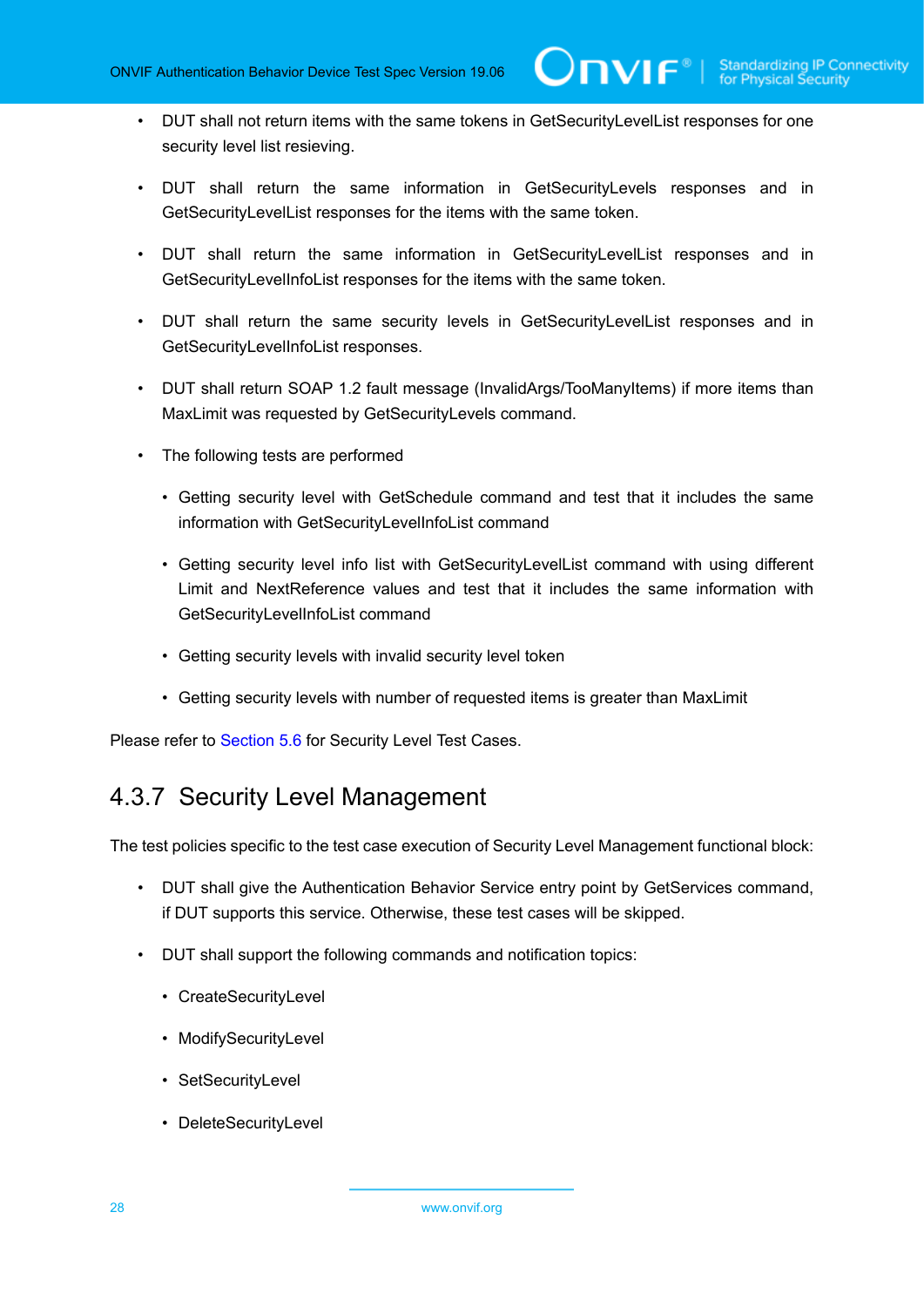- tns1:Configuration/SecurityLevel/Changed
- tns1:Configuration/SecurityLevel/Removed
- Additionally, DUT shall support the following commands which will be used as supplementary during the testing:
	- GetServices
	- GetServiceCapabilities
	- GetSecurityLevels
	- GetSecurityLevelInfo
	- GetSecurityLevelList
	- GetSecurityLevelInfoList
- The DUT shall support creation of security level with sending tns1:Configuration/ SecurityLevel/Changed notification.
- The DUT shall support modification of security level with sending tns1:Configuration/ SecurityLevel/Changed notification.
- The DUT shall support deletion of security level with sending tns1:Configuration/ SecurityLevel/Removed notification.
- DUT shall return SOAP 1.2 fault message (InvalidArgVal) if security level token is specified in CreateSecurityLevel request.
- DUT should return SOAP 1.2 fault message (InvalidArgVal/DuplicatePriority) if duplicated priority is specified in CreateSecurityLevel or ModifySecurityLevel request.
- DUT should return SOAP 1.2 fault message (InvalidArgVal/NotFound) if ModifySecurityLevel or DeleteSecurityLevel command was invoked for non-exciting security level token token.
- DUT should return SOAP 1.2 fault message (CapabilityViolated/ MaxRecognitionGroupsPerSecurityLevel) if MaxRecognitionGroupsPerSecurityLevel capability was violated for CreateSecurityLevel or ModifySecurityLevel command.
- DUT should return SOAP 1.2 fault message (CapabilityViolated/ MaxRecognitionMethodsPerRecognitionGroup) if MaxRecognitionMethodsPerRecognitionGroup capability was violated for CreateSecurityLevel or ModifySecurityLevel command.
- If DUT supports token supplying as indicated by ClientSuppliedTokenSupported capability: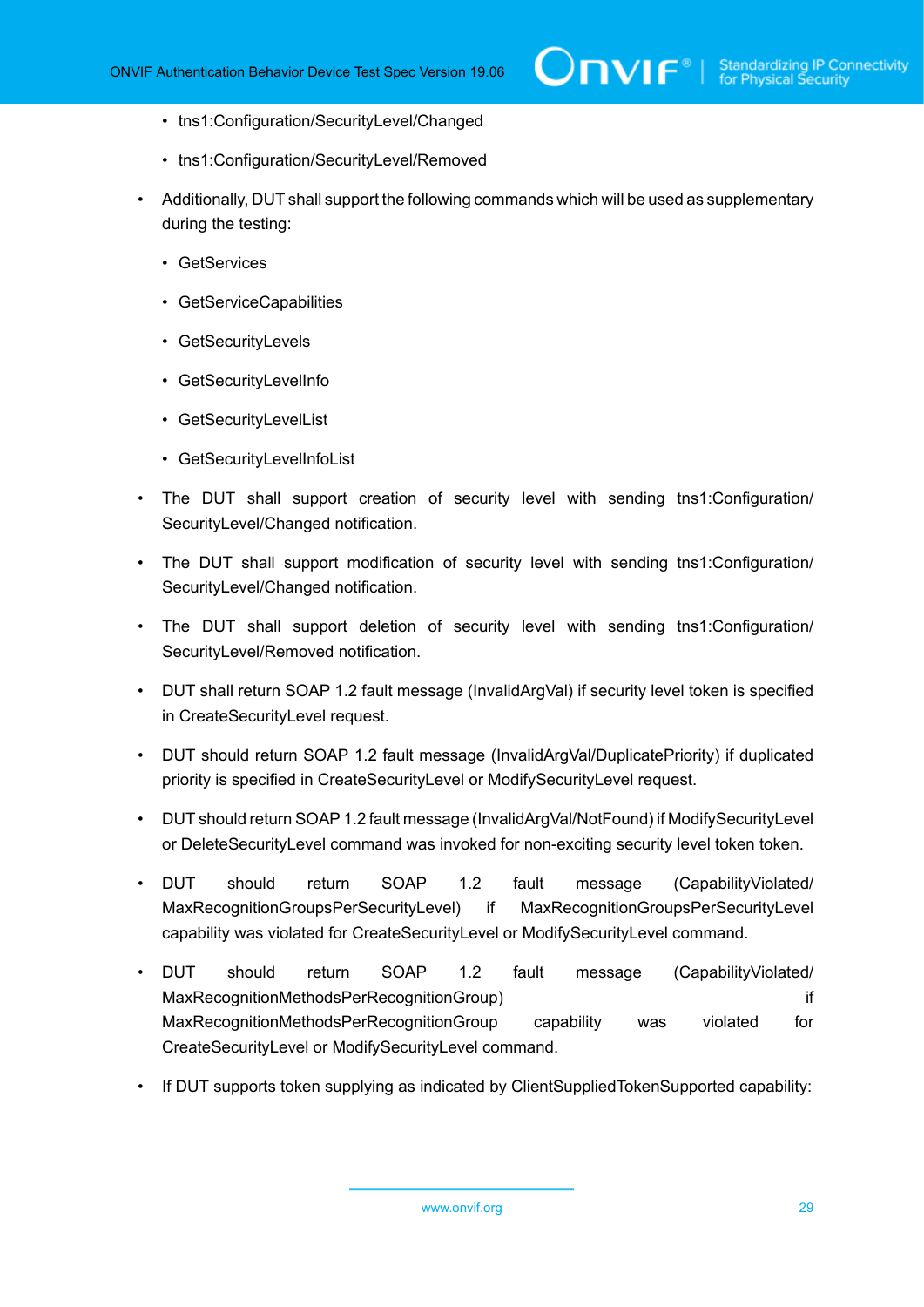- The DUT shall support creation or update of security level by set command with sending tns1:Configuration/SecurityLevel/Changed notification.
- DUT shall return SOAP 1.2 fault message (InvalidArgVal) if security level token is not specified in SetSecurityLevel request.
- DUT should return SOAP 1.2 fault message (InvalidArgVal/DuplicatePriority) if duplicated priority is specified in SetSecurityLevel request.
- DUT should return SOAP 1.2 fault message (CapabilityViolated/ MaxRecognitionGroupsPerSecurityLevel) if MaxRecognitionGroupsPerSecurityLevel capability was violated for SetSecurityLevel command.
- DUT should return SOAP 1.2 fault message (CapabilityViolated/ MaxRecognitionMethodsPerRecognitionGroup) if MaxRecognitionMethodsPerRecognitionGroup capability was violated for SetSecurityLevel command.
- The following tests are performed:
	- Creating security level with CreateSecurityLevel command with empty token and test that corresponding notification message is received:
		- without any recognition groups
		- without any recognition methods
		- with any recognition methods
	- Modifying security level with ModifySecurityLevel command and test that corresponding notification message is received
	- Deleting security level with DeleteSecurityLevel command and test that corresponding notification message is received
	- Creating security level with CreateSecurityLevel command with specified token
	- Creating security level with CreateSecurityLevel command with maximum number of recognition groups and with violated MaxRecognitionGroupsPerSecurityLevel capability
	- Creating security level with CreateSecurityLevel command with maximum number of recognition methods and with violated MaxRecognitionMethodsPerRecognitionGroup capability
	- Creating security level with CreateSecurityLevel command with duplicated priority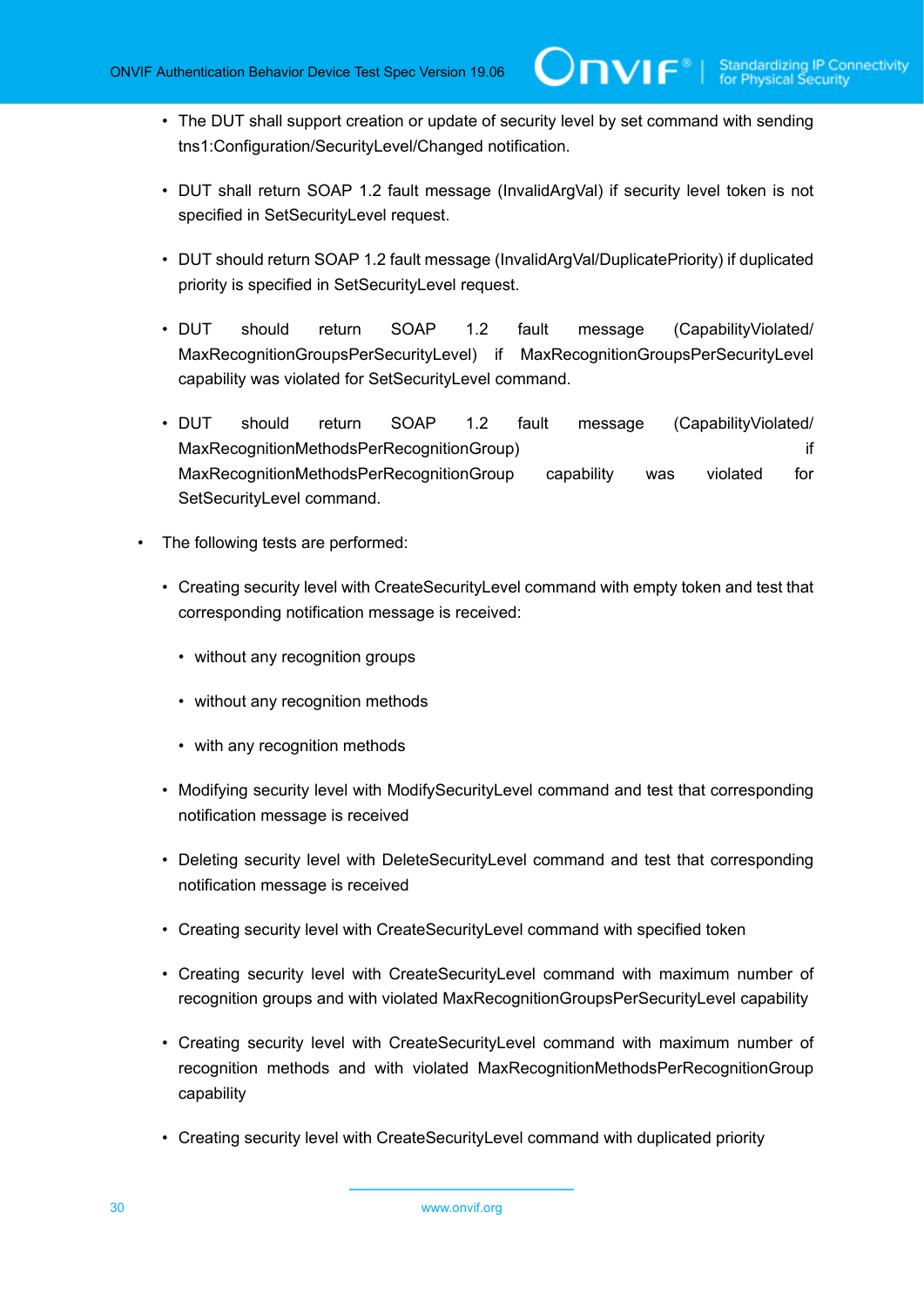- Modifying security level with ModifySecurityLevel command with invalid token
- Modifying security level with ModifySecurityLevel command with maximum number of recognition groups and with violated MaxRecognitionGroupsPerSecurityLevel capability
- Modifying security level with ModifySecurityLevel command with maximum number of recognition methods and with violated MaxRecognitionMethodsPerRecognitionGroup capability
- Modifying security level with ModifySecurityLevel command with duplicated priority
- Deleting security level with DeleteSecurityLevel command with invalid token
- Deleting security level with DeleteSecurityLevel command with empty token
- If DUT supports token supplying as indicated by ClientSuppliedTokenSupported capability:
	- Creating security level with SetSecurityLevel command with empty token and test that corresponding notification message is received:
		- without any recognition groups
		- without any recognition methods
		- with any recognition methods
	- Modifying security level with SetSecurityLevel command and test that corresponding notification message is received
	- Setting security level with SetSecurityLevel command with maximum number of recognition groups and with violated MaxRecognitionGroupsPerSecurityLevel capability
	- Setting security level with SetSecurityLevel command with maximum number of recognition methods and with violated MaxRecognitionMethodsPerRecognitionGroup capability
	- Setting security level with SetSecurityLevel command with duplicated priority
	- Setting security level with SetSecurityLevel command with epmty token

Please refer to [Section 5.7](#page-137-0) for Security Level Management Test Cases.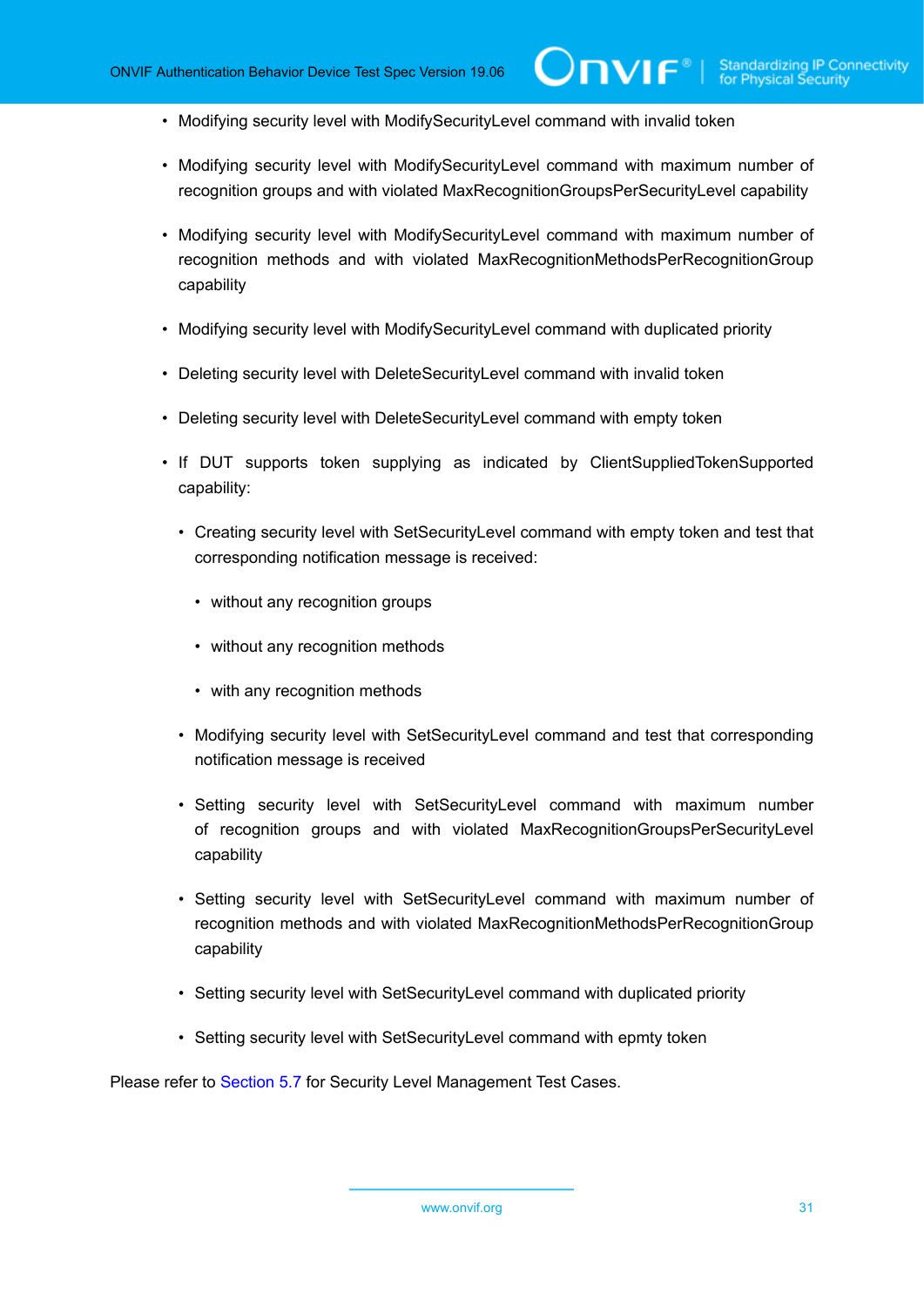### <span id="page-31-0"></span>4.3.8 Authentication Behavior Events

The test policies specific to the test case execution of Authentication Behavior Events functional block:

- DUT shall give the Authentication Behavior Service and Event Service entry points by GetServices command, if DUT supports this service. Otherwise, these test cases will be skipped.
- DUT shall support the following commands and notification topics:
	- GetEventProperties
	- tns1:Configuration/AuthenticationProfile/Changed
	- tns1:Configuration/AuthenticationProfile/Removed
	- tns1:Configuration/SecurityLevel/Changed
	- tns1:Configuration/SecurityLevel/Removed
- Additionally, DUT shall support the following commands which will be used as supplementary during the testing:
	- GetServices
- The following tests are performed
	- Getting event properties with GetEventProperties command for the following notification topics:
		- tns1:Configuration/AuthenticationProfile/Changed
		- tns1:Configuration/AuthenticationProfile/Removed
		- tns1:Configuration/SecurityLevel/Changed
		- tns1:Configuration/SecurityLevel/Removed

Please refer to [Section 5.8](#page-197-0) for Authentication Behavior Events Test Cases.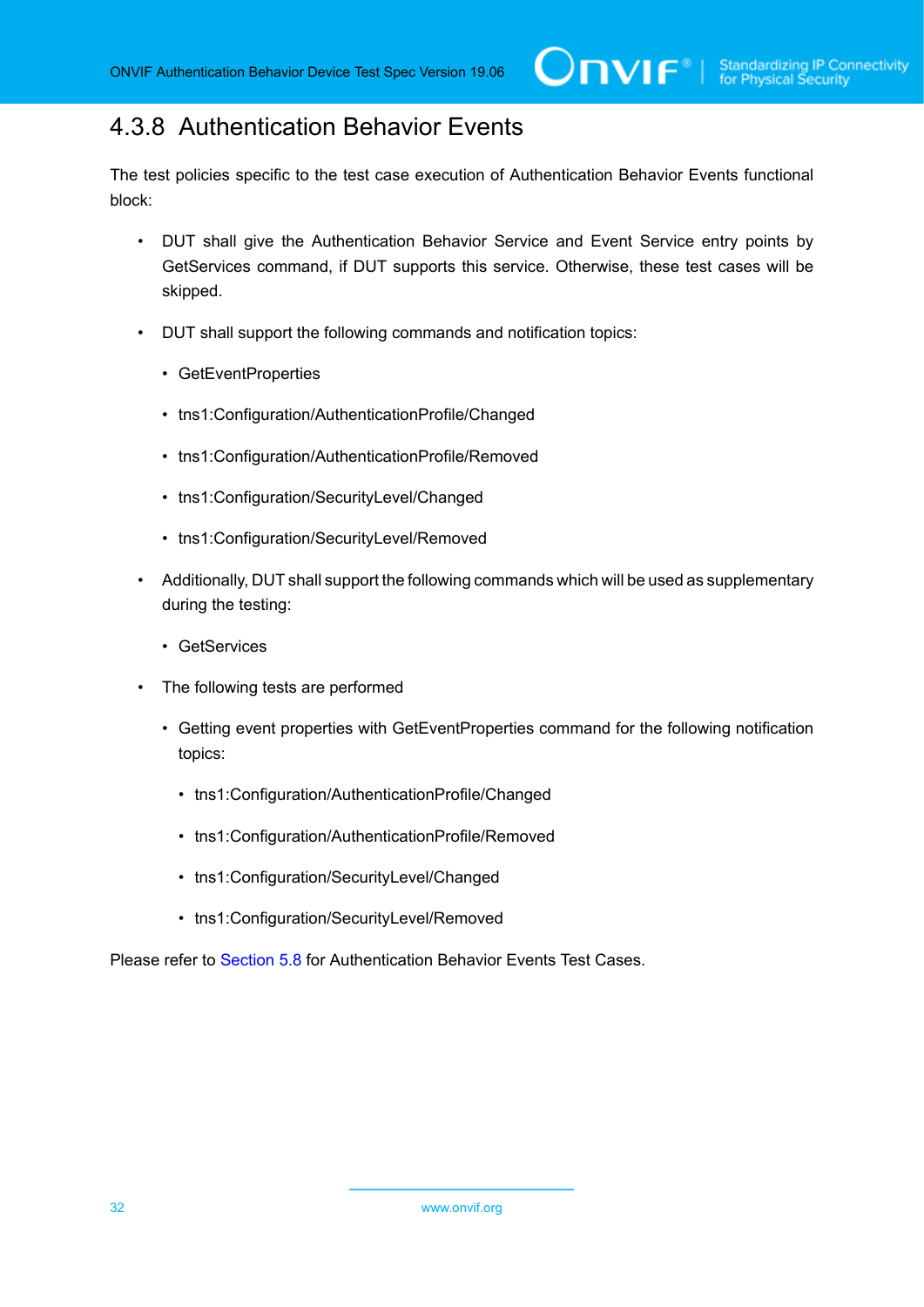# <span id="page-32-0"></span>**5 Authentication Profile Test Cases**

#### <span id="page-32-1"></span>5.1 Capabilities

# <span id="page-32-2"></span>5.1.1 AUTHENTICATION BEHAVIOR SERVICE **CAPABILITIES**

**Test Case ID:** AUTH\_BEHAVIOR-1-1-1

**Specification Coverage:** ServiceCapabilities (ONVIF Authentication Behavior Service Specification), GetServiceCapabilities command (ONVIF Authentication Behavior Service Specification)

**Feature Under Test:** GetServiceCapabilities (for Authentication Behavior Service)

**WSDL Reference:** authenticationbehavior.wsdl

**Test Purpose:** To verify that Authentication Behavior Service is received using GetServices request, to verify DUT Authentication Behavior Service Capabilities, and to verify Get Services and Authentication Behavior Service Capabilities consistency.

**Pre-Requisite:** Authentication Behavior Service is received from the DUT

**Test Configuration:** ONVIF Client and DUT

#### **Test Procedure:**

- 1. Start an ONVIF Client.
- 2. Start the DUT.
- 3. ONVIF Client invokes **GetServices** message with parameters:
	- IncludeCapability := false
- 4. The DUT responds with a **GetServicesResponse** message with parameters:
	- Service list =: *listOfServicesWithoutCapabilities*
- 5. If *listOfServicesWithoutCapabilities* does not contain item with Namespace = "http:// www.onvif.org/ver10/authenticationbehavior/wsdl", FAIL the test, restore the DUT state, and skip other steps.
- 6. Set *authServ* := item from *listOfServicesWithoutCapabilities* list with Namespace = "http:// www.onvif.org/ver10/authenticationbehavior/wsdl".

www.onvif.org 33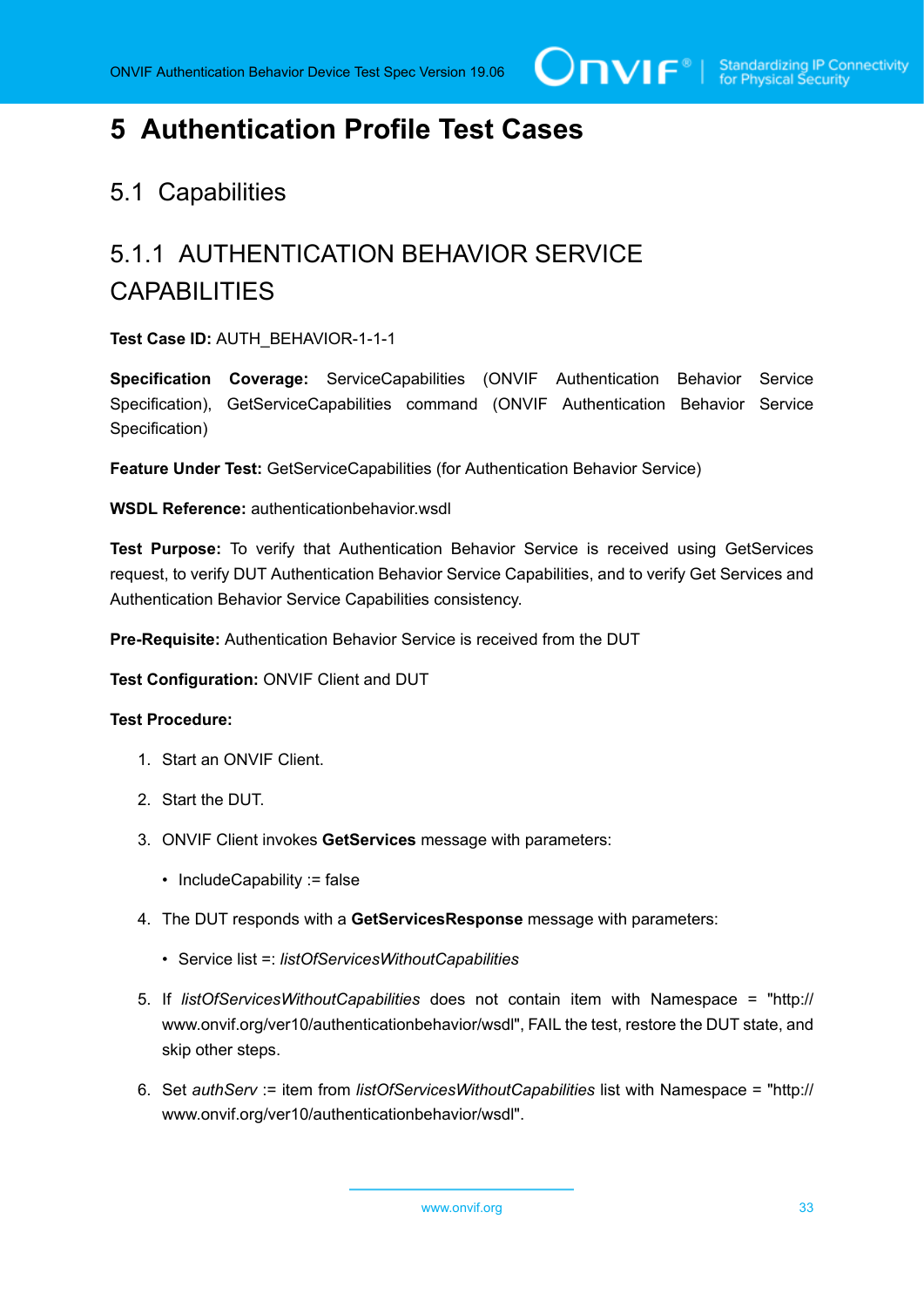7. If *authServ*.Capabilities is specified, FAIL the test, restore the DUT state, and skip other steps.

 $\partial$ DVIF $^{\circ}$ l

- 8. ONVIF Client invokes **GetServices** with parameters
	- IncludeCapability := true
- 9. The DUT responds with a GetServicesResponse message with parameters
	- Services list =: *servicesList*
- 10.ONVIF Client selects Service with Service.Namespace = "http://www.onvif.org/ver10/ authenticationbehavior/wsdl":
	- Services list [Namespace = "http://www.onvif.org/ver10/authenticationbehavior/wsdl"] =: *authServ*
- 11. ONVIF Client invokes **GetServiceCapabilities**.
- 12.The DUT responds with a **GetServiceCapabilitiesResponse** message with parameters
	- Capabilities =: *cap*
- <span id="page-33-0"></span>13.If *cap* differs from authServ.Capabilities.Capabilities, FAIL the test, restore the DUT state, and skip other steps.

#### **Procedure Result:**

#### **PASS –**

• The DUT passed all assertions.

#### **FAIL –**

- The DUT did not send GetServiceCapabilitiesResponse message.
- The DUT did not send GetServicesResponse message.

**Note:** The following fields are compared at step [13](#page-33-0):

- MaxLimit
- MaxAuthenticationProfiles
- MaxPoliciesPerAuthenticationProfile
- MaxSecurityLevels
- MaxRecognitionGroupsPerSecurityLevel
- MaxRecognitionMethodsPerRecognitionGroup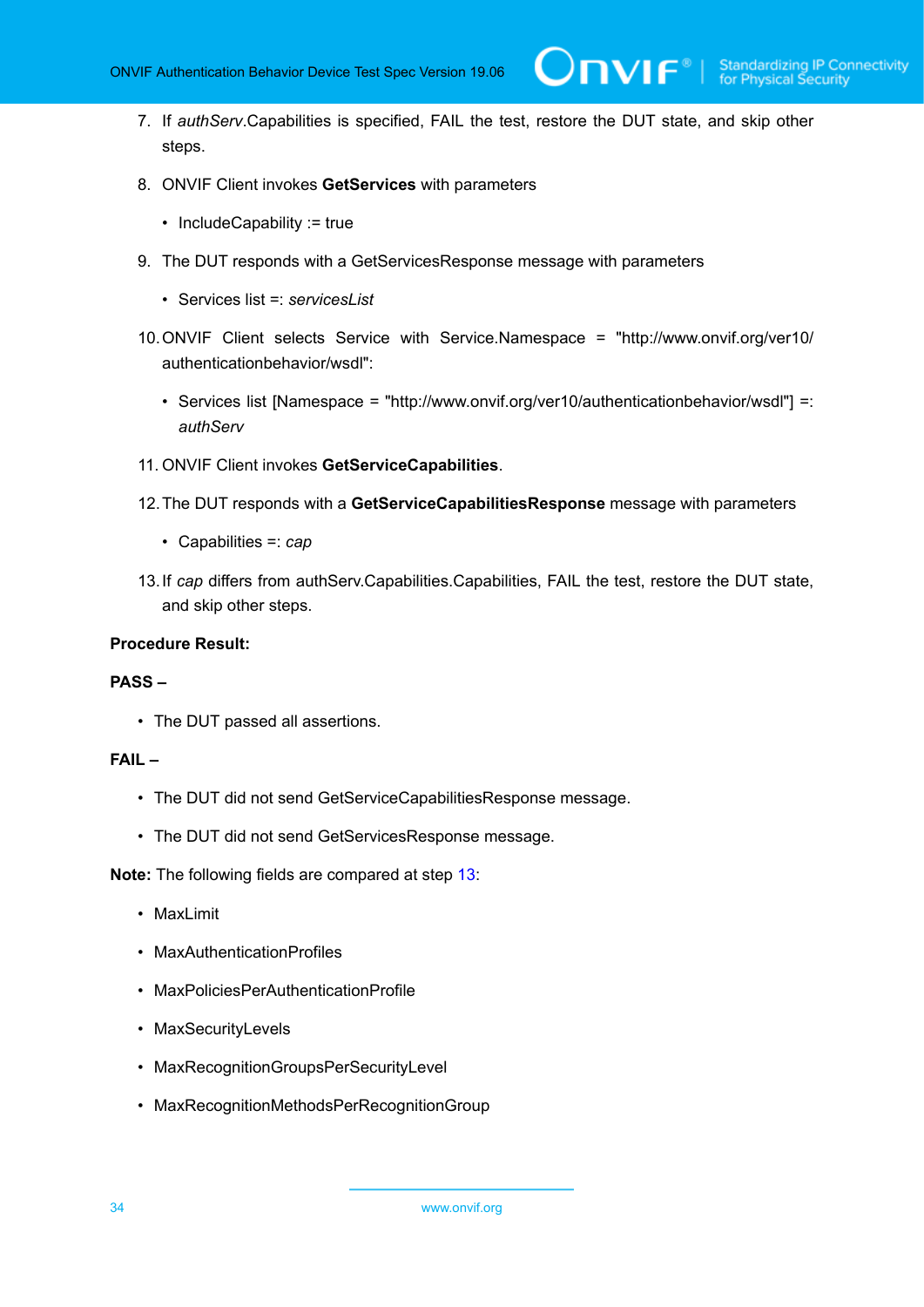- ClientSuppliedTokenSupported
- SupportedAuthenticationModes

#### <span id="page-34-0"></span>5.2 Authentication Profile Info

# <span id="page-34-1"></span>5.2.1 GET AUTHENTICATION PROFILE INFO

**Test Case ID:** AUTH\_BEHAVIOR-2-1-1

**Specification Coverage:** AuthenticationProfileInfo (ONVIF Authentication Behavior Service Specification), GetAuthenticationProfileInfo command (ONVIF Authentication Behavior Service Specification)

**Feature Under Test: GetAuthenticationProfileInfo** 

**WSDL Reference:** authenticationbehavior.wsdl

**Test Purpose:** To verify Get Authentication Profile Info.

**Pre-Requisite:** Authentication Behavior Service is received from the DUT.

**Test Configuration:** ONVIF Client and DUT

#### **Test Sequence:**

- 1. Start an ONVIF Client.
- 2. Start the DUT.
- 3. ONVIF Client creates number of authentication profiles by following the procedure mentioned in [Annex A.4](#page-207-0) with the following input and output parameters
	- out *authProfileInfoCompleteList* complete list of authentication profiles information
	- out *createdAuthProfileTokensList* list of created authentication profiles tokens
	- out *securityLevelToken* created security level token (if any)
	- out *cap* Authentication Behavior Service capabilities
- 4. Set *tokenList* := [subset of *authProfileInfoCompleteList*.token values with items number equal to *cap*.MaxLimit]
- 5. ONVIF client invokes **GetAuthenticationProfileInfo** with parameters
	- Token list := *tokenList*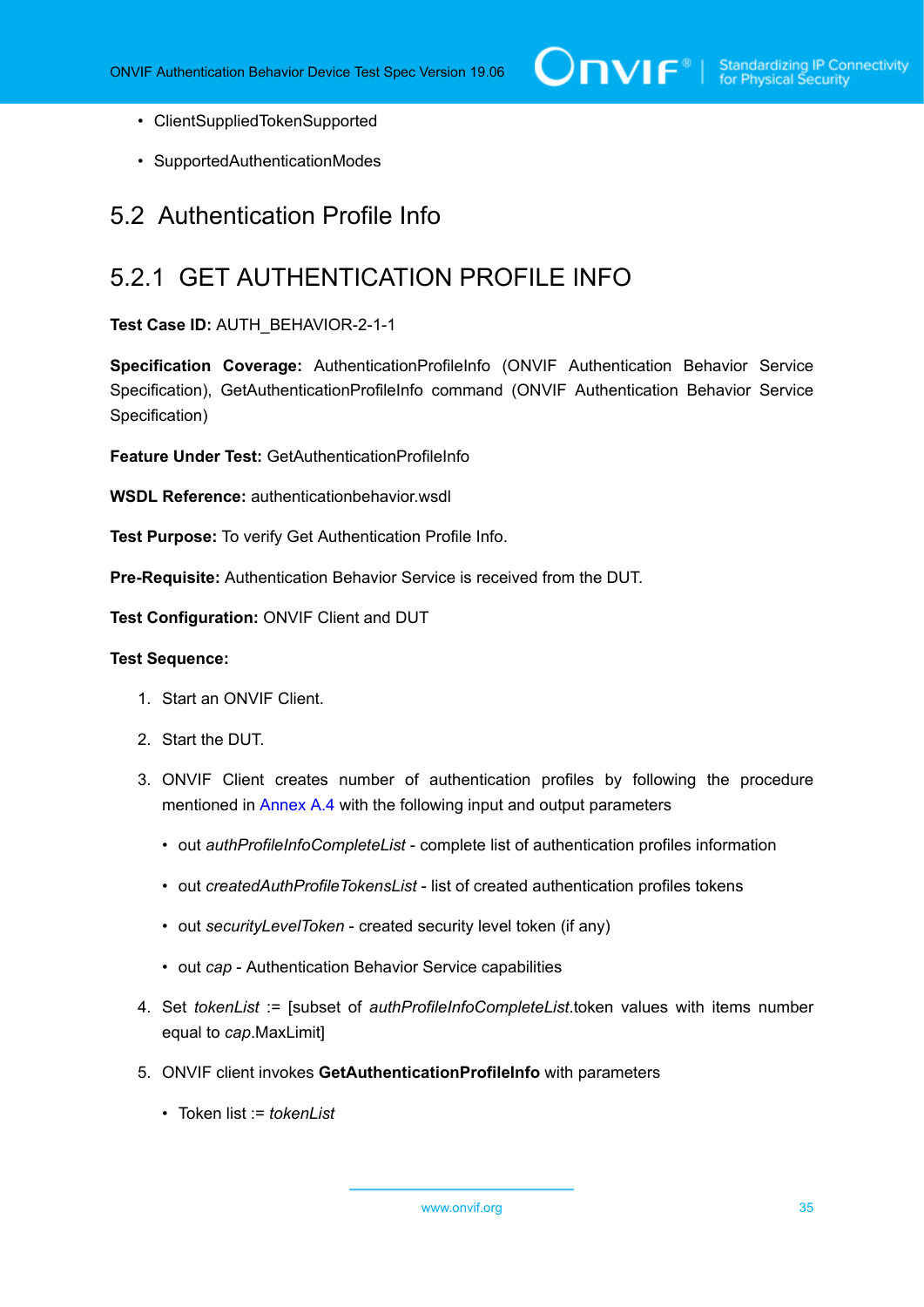- 6. The DUT responds with **GetAuthenticationProfileInfoResponse** message with parameters
	- AuthenticationProfileInfo list =: *authProfileInfoList1*
- 7. If *authProfileInfoList1* does not contain AuthenticationProfileInfo item for each token from *tokenList*, FAIL the test, restore the DUT state, and skip other steps.
- 8. If *authProfileInfoList1* contains at least two AuthenticationProfileInfo items with equal token, FAIL the test, restore the DUT state, and skip other steps.
- 9. If *authProfileInfoList1* contains other AuthenticationProfileInfo items than listed in *tokenList*, FAIL the test, restore the DUT state, and skip other steps.
- 10.For each AuthenticationProfileInfo.token *token* from *authProfileInfoCompleteList* repeat the following steps:
	- 10.1. ONVIF client invokes **GetAuthenticationProfileInfo** with parameters
		- Token[0] := *token*
	- 10.2. The DUT responds with **GetAuthenticationProfileInfoResponse** message with parameters
		- AuthenticationProfileInfo list =: *authProfileInfoList2*
	- 10.3. If *authProfileInfoList2* does not contain only one AuthenticationProfileInfo item with token equal to *token*, FAIL the test, restore the DUT state, and skip other steps.
	- 10.4. If *authProfileInfoList2*[0] item is not equal to *authProfileInfoCompleteList*[token = *token*] item, FAIL the test, restore the DUT state, and skip other steps.
- 11. Remove all authentication profiles with tokens from *createdAuthProfileTokensList*.
- 12.If *securityLevelToken* is specified:
	- 12.1. ONVIF Client deletes security level by following the procedure mentioned in [Annex](#page-225-0) [A.22](#page-225-0) with the following input and output parameters
		- in *securityLevelToken* security level token

#### **Test Result:**

#### **PASS –**

• The DUT passed all assertions.

#### **FAIL –**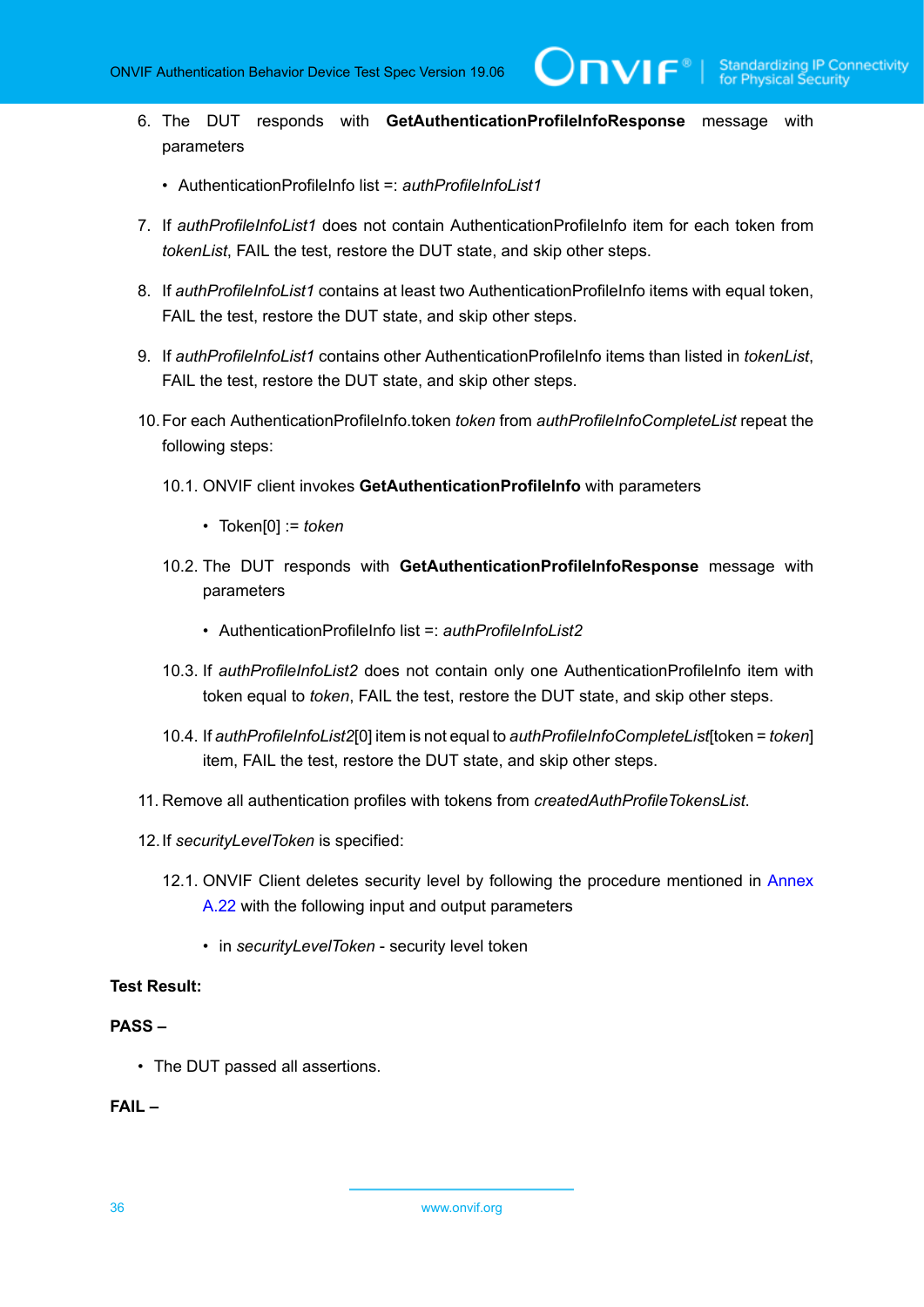• The DUT did not send **GetAuthenticationProfileInfoResponse** message.

**Note:** If number of items in *authProfileInfoCompleteList* is less than *cap*.MaxLimit, then all *authProfileInfoCompleteList*.Token items shall be used for the step [4.](#page-34-0)

**Note:** The following fields are compared at step [10.4](#page-35-0):

- AuthenticationProfileInfo:
	- token
	- Name
	- Description

### 5.2.2 GET AUTHENTICATION PROFILE INFO LIST - LIMIT

#### **Test Case ID:** AUTH\_BEHAVIOR-2-1-2

**Specification Coverage:** AuthenticationProfileInfo (ONVIF Authentication Behavior Service Specification), GetAuthenticationProfileInfoList command (ONVIF Authentication Behavior Service Specification)

**Feature Under Test:** GetAuthenticationProfileInfoList

**WSDL Reference:** authenticationbehavior.wsdl

**Test Purpose:** To verify Get Authentication Profile Info List using Limit.

**Pre-Requisite:** Authentication Behavior Service is received from the DUT.

**Test Configuration:** ONVIF Client and DUT

- 1. Start an ONVIF Client.
- 2. Start the DUT.
- 3. ONVIF Client creates number of authentication profiles by following the procedure mentioned in [Annex A.4](#page-207-0) with the following input and output parameters
	- out *authProfileInfoCompleteList* complete list of authentication profiles information
	- out *createdAuthProfileTokensList* list of created authentication profiles tokens
	- out *securityLevelToken* created security level token (if any)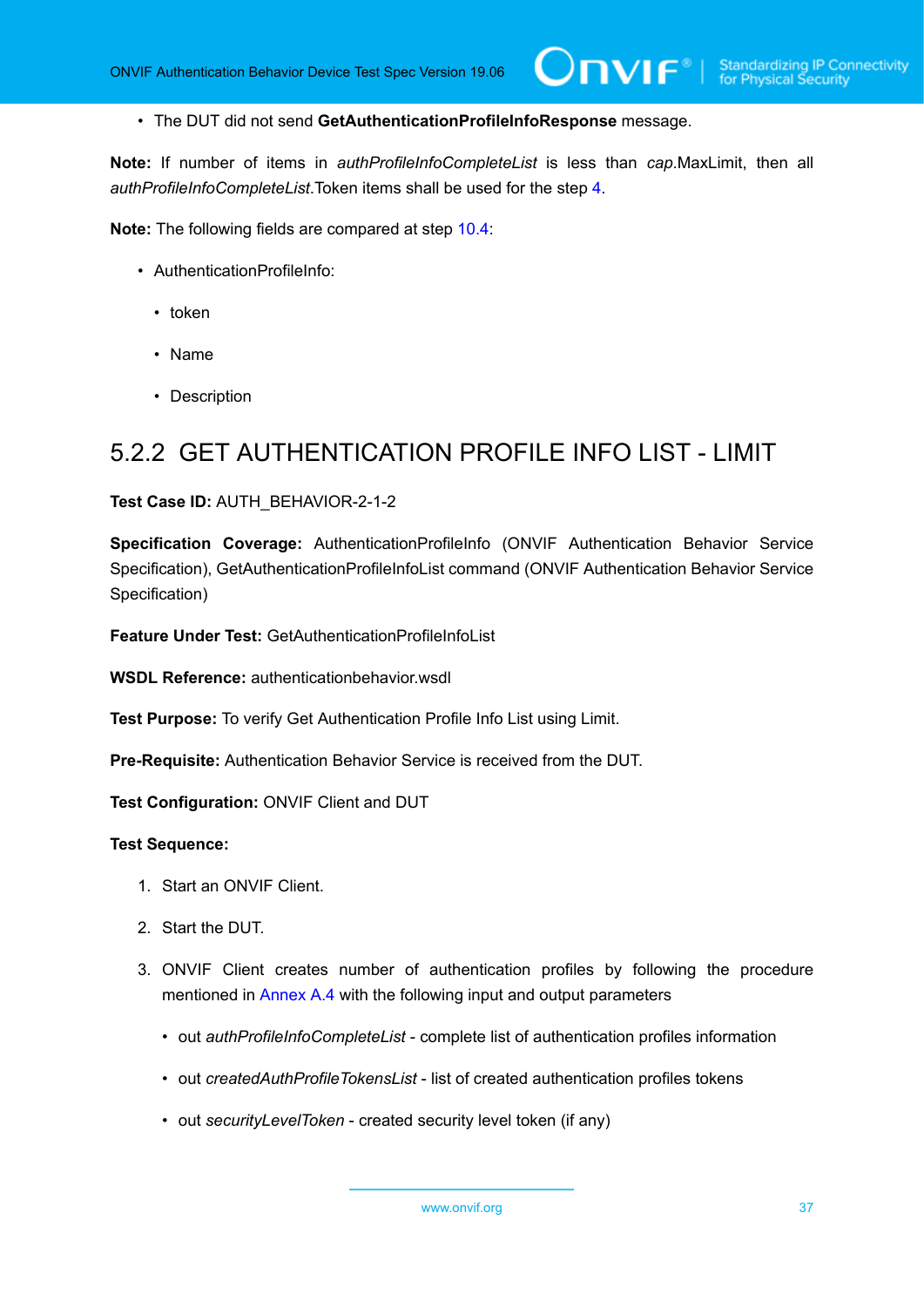- out *cap* Authentication Behavior Service capabilities
- 4. ONVIF client invokes **GetAuthenticationProfileInfoList** with parameters
	- $\bullet$  Limit := 1
	- StartReference skipped
- 5. The DUT responds with **GetAuthenticationProfileInfoListResponse** message with parameters
	- NextStartReference =: *nextStartReference*
	- AuthenticationProfileInfo list =: *authProfileInfoList1*
- 6. If *authProfileInfoList1* contains more AuthenticationProfileInfo items than 1, FAIL the test, restore the DUT state, and skip other steps.
- 7. If *cap*.MaxLimit is equal to 1, go to step [16.](#page-38-0)
- 8. ONVIF client invokes **GetAuthenticationProfileInfoList** with parameters
	- Limit := *cap*.MaxLimit
	- StartReference skipped
- 9. The DUT responds with **GetAuthenticationProfileInfoListResponse** message with parameters
	- NextStartReference =: *nextStartReference*
	- AuthenticationProfileInfo list =: *authProfileInfoList2*
- 10.If *authProfileInfoList2* contains more AuthenticationProfileInfo items than *cap*.MaxLimit, FAIL the test, restore the DUT state, and skip other steps.
- 11. If *cap*.MaxLimit is equal to 2, go to step [16.](#page-38-0)
- 12.Set *limit* := [number between 1 and *cap*.MaxLimit].
- 13.ONVIF client invokes **GetAuthenticationProfileInfoList** with parameters
	- Limit := *limit*
	- StartReference skipped
- 14.The DUT responds with **GetAuthenticationProfileInfoListResponse** message with parameters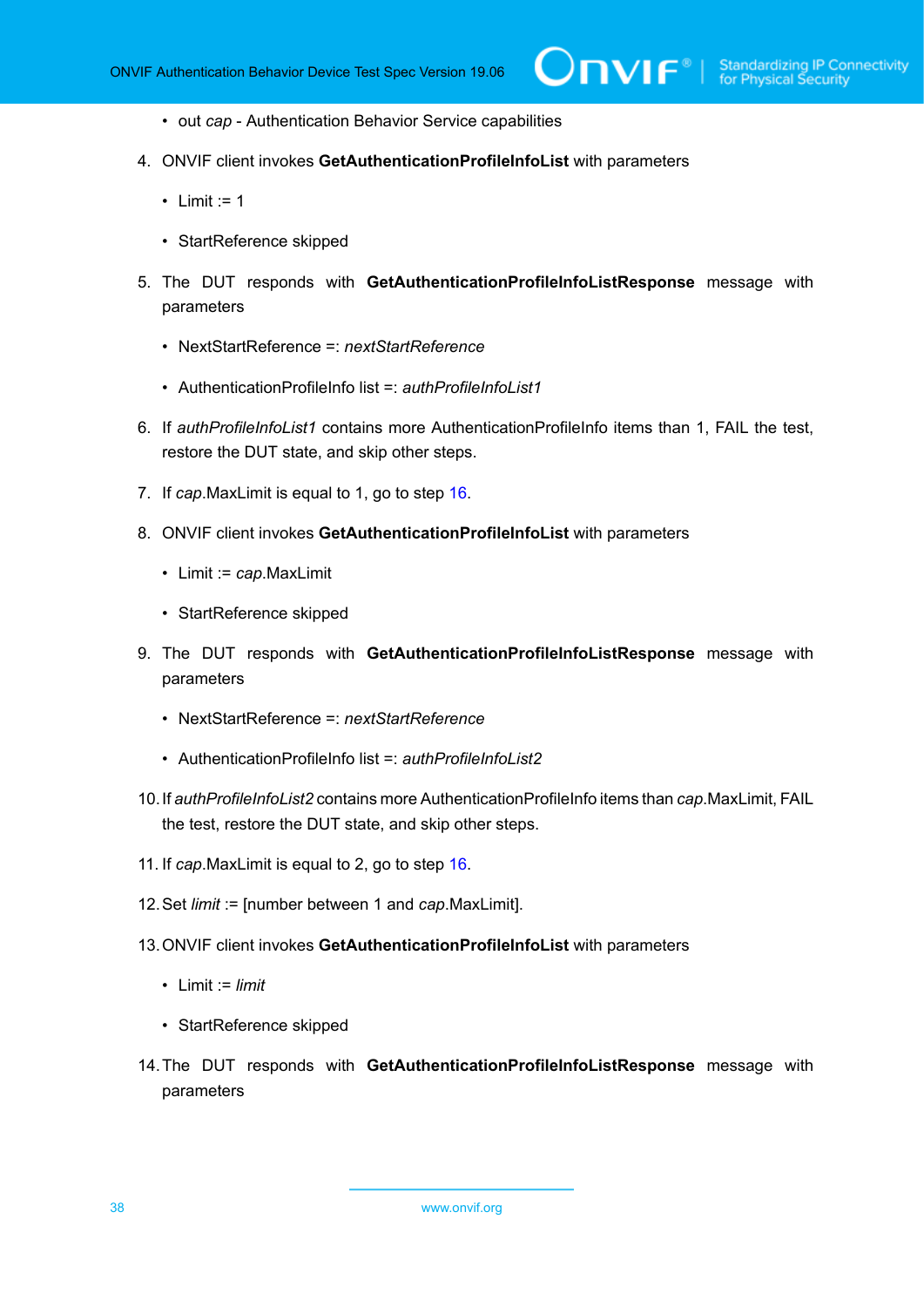- NextStartReference =: *nextStartReference*
- AuthenticationProfileInfo list =: *authProfileInfoList3*
- 15.If *authProfileInfoList3* contains more AuthenticationProfileInfo items than *limit*, FAIL the test, restore the DUT state, and skip other steps.
- <span id="page-38-0"></span>16.Remove all authentication profiles with tokens from *createdAuthProfileTokensList*.
- 17.If *securityLevelToken* is specified:
	- 17.1. ONVIF Client deletes security level by following the procedure mentioned in [Annex](#page-225-0) [A.22](#page-225-0) with the following input and output parameters
		- in *securityLevelToken* security level token

#### **PASS –**

• The DUT passed all assertions.

#### **FAIL –**

• The DUT did not send **GetAuthenticationProfileInfoListResponse** message.

# 5.2.3 GET AUTHENTICATION PROFILE INFO LIST - START REFERENCE AND LIMIT

#### **Test Case ID:** AUTH\_BEHAVIOR-2-1-3

**Specification Coverage:** AuthenticationProfileInfo (ONVIF Authentication Behavior Service Specification), GetAuthenticationProfileInfoList command (ONVIF Authentication Behavior Service Specification)

**Feature Under Test: GetAuthenticationProfileInfoList** 

**WSDL Reference:** authenticationbehavior.wsdl

**Test Purpose:** To verify Get Authentication Profile Info List using StartReference and Limit.

**Pre-Requisite:** Authentication Behavior Service is received from the DUT.

**Test Configuration:** ONVIF Client and DUT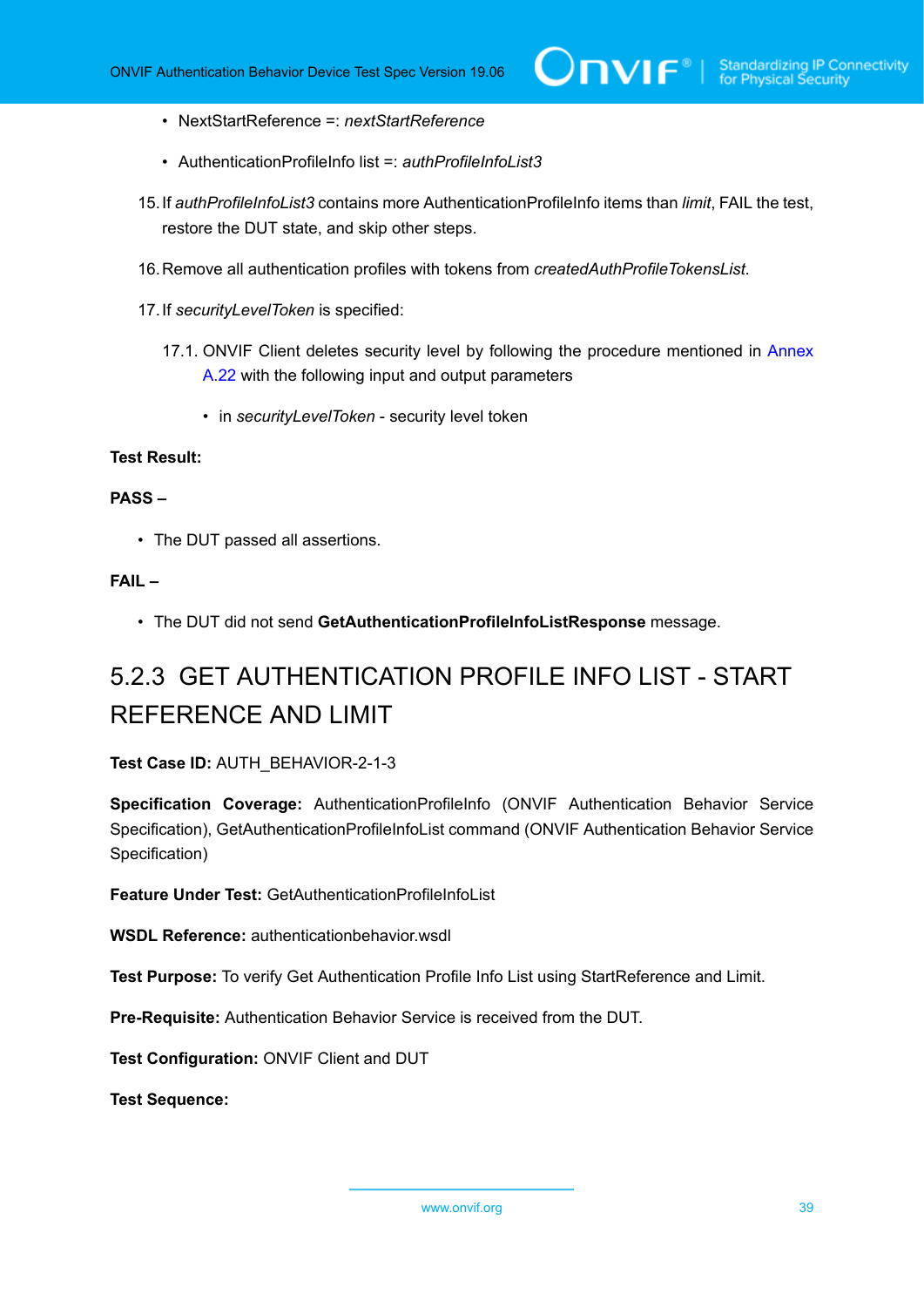- 1. Start an ONVIF Client.
- 2. Start the DUT.
- 3. ONVIF Client creates number of authentication profiles by following the procedure mentioned in [Annex A.4](#page-207-0) with the following input and output parameters
	- out *authProfileInfoCompleteList* complete list of authentication profiles information
	- out *createdAuthProfileTokensList* list of created authentication profiles tokens
	- out *securityLevelToken* created security level token (if any)
	- out *cap* Authentication Behavior Service capabilities
- 4. ONVIF client invokes **GetAuthenticationProfileInfoList** with parameters
	- Limit := *cap*.MaxLimit
	- StartReference skipped
- 5. The DUT responds with **GetAuthenticationProfileInfoListResponse** message with parameters
	- NextStartReference =: *nextStartReference*
	- AuthenticationProfileInfo list =: *authProfileInfoCompleteList1*
- 6. If *authProfileInfoCompleteList1* contains more AuthenticationProfileInfo items than *cap*.MaxLimit, FAIL the test, restore the DUT state, and skip other steps.
- 7. Until *nextStartReference* is not null, repeat the following steps:
	- 7.1. ONVIF client invokes **GetAuthenticationProfileInfoList** with parameters
		- Limit := *cap*.MaxLimit
		- StartReference := *nextStartReference*
	- 7.2. The DUT responds with **GetAuthenticationProfileInfoListResponse** message with parameters
		- NextStartReference =: *nextStartReference*
		- AuthenticationProfileInfo list =: *authProfileInfoListPart*
	- 7.3. If *authProfileInfoListPart* contains more AuthenticationProfileInfo items than *cap*.MaxLimit, FAIL the test, restore the DUT state, and skip other steps.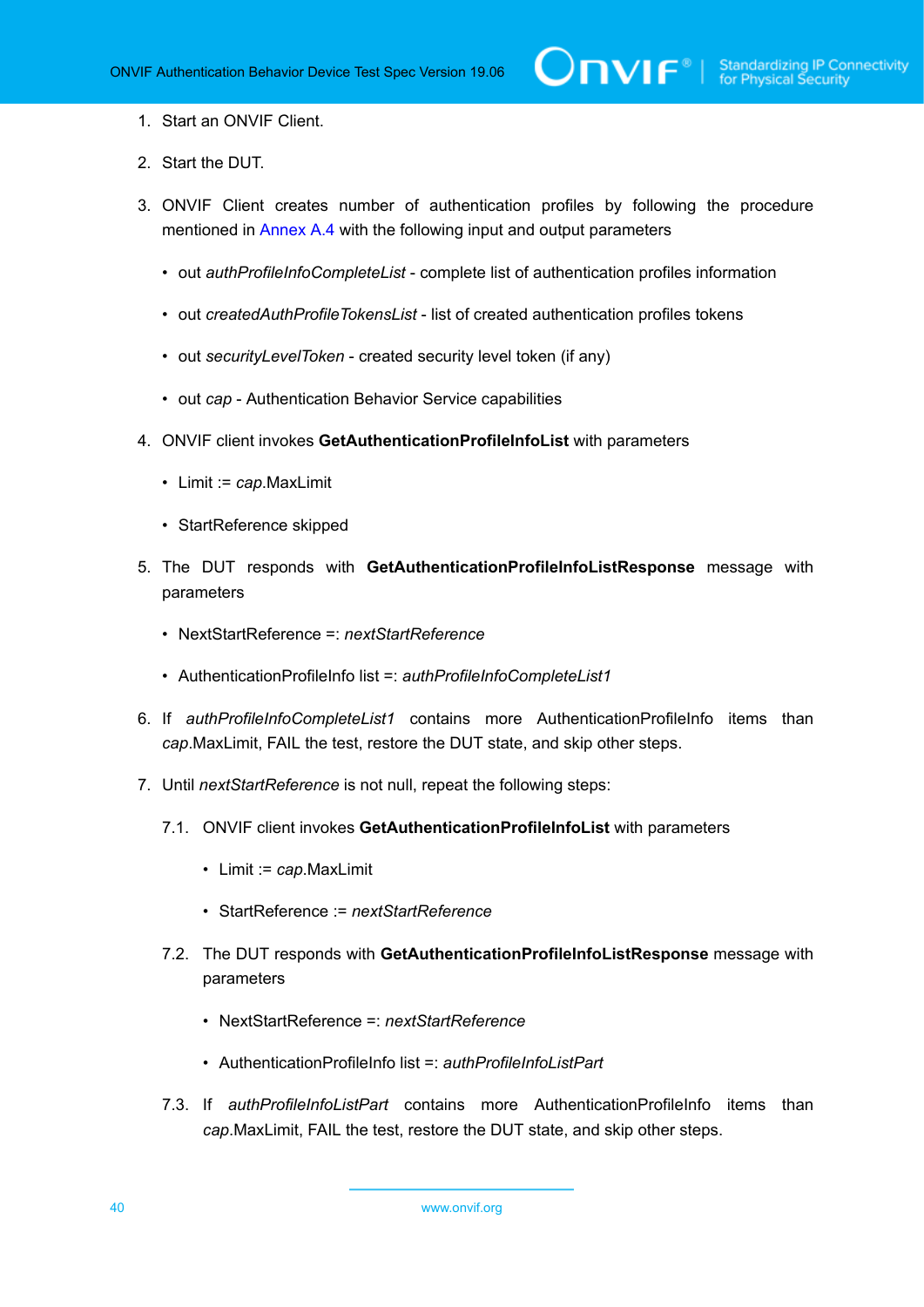7.4. Set *authProfileInfoCompleteList1* := *authProfileInfoCompleteList1* + *authProfileInfoListPart*

**DVIF**®

- 8. If *authProfileInfoCompleteList1* contains at least two AuthenticationProfileInfo item with equal token, FAIL the test, restore the DUT state, and skip other steps.
- 9. If *cap*.MaxLimit is equal to 1, go to step [26.](#page-42-0)
- 10.ONVIF client invokes **GetAuthenticationProfileInfoList** with parameters
	- Limit  $:= 1$
	- StartReference skipped
- 11. The DUT responds with **GetAuthenticationProfileInfoListResponse** message with parameters
	- NextStartReference =: *nextStartReference*
	- AuthenticationProfileInfo list =: *authProfileInfoCompleteList2*
- 12.If *authProfileInfoCompleteList2* contains more AuthenticationProfileInfo items than 1, FAIL the test, restore the DUT state, and skip other steps.
- 13.Until *nextStartReference* is not null, repeat the following steps:
	- 13.1. ONVIF client invokes **GetAuthenticationProfileInfoList** with parameters
		- Limit  $:= 1$
		- StartReference := *nextStartReference*
	- 13.2. The DUT responds with **GetAuthenticationProfileInfoListResponse** message with parameters
		- NextStartReference =: *nextStartReference*
		- AuthenticationProfileInfo list =: *authProfileInfoListPart*
	- 13.3. If *authProfileInfoListPart* contains more AuthenticationProfileInfo items than 1, FAIL the test, restore the DUT state, and skip other steps.
	- 13.4. Set *authProfileInfoCompleteList2* := *authProfileInfoCompleteList2* + *authProfileInfoListPart*
- 14.If *authProfileInfoCompleteList2* contains at least two AuthenticationProfileInfo item with equal token, FAIL the test, restore the DUT state, and skip other steps.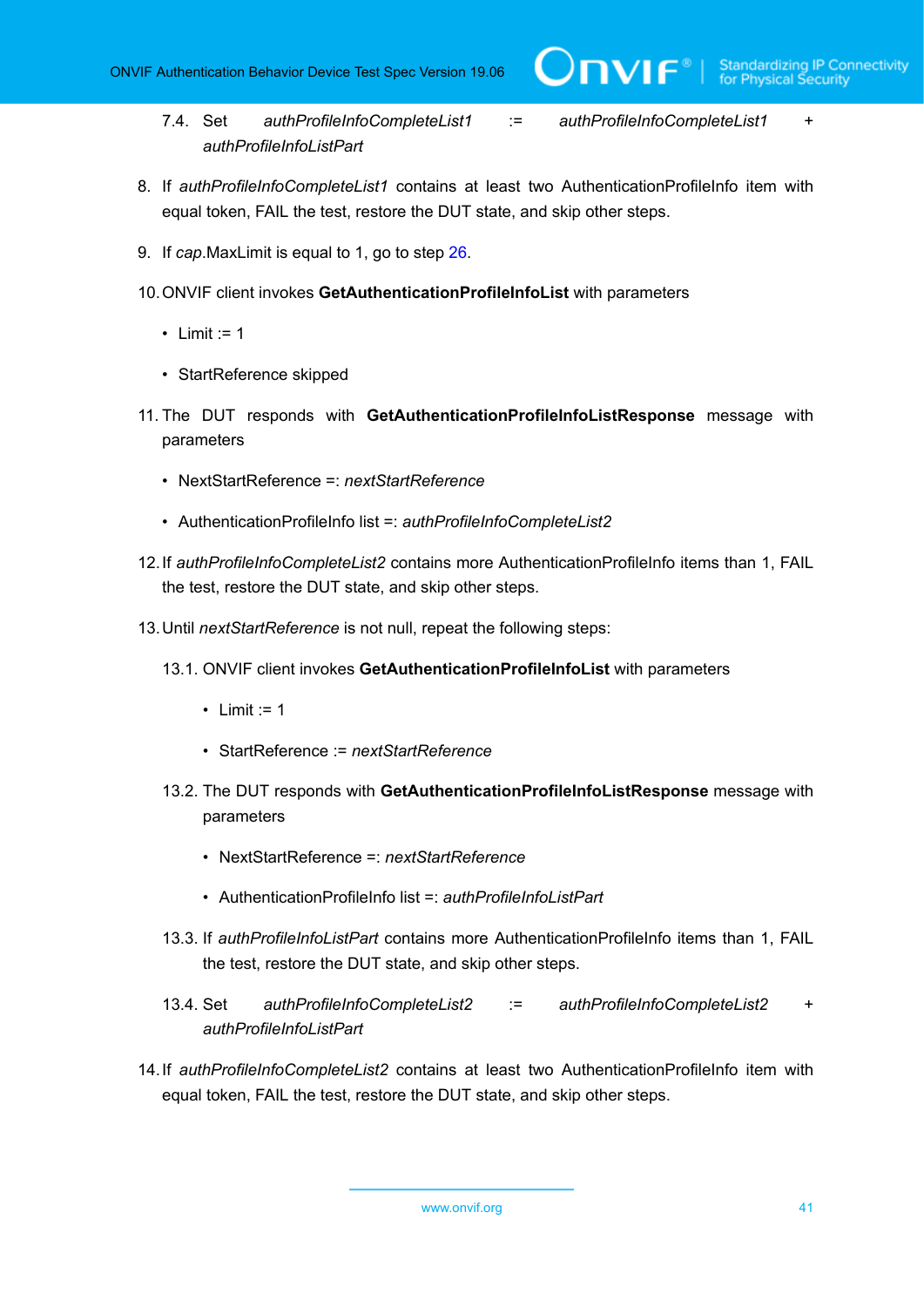15.If *authProfileInfoCompleteList2* does not contain all authentication profiles from *authProfileInfoCompleteList1*, FAIL the test, restore the DUT state, and skip other steps.

 $\mathsf{J}\mathsf{N}\mathsf{N}\mathsf{F}^\ast$ l

- 16.If *authProfileInfoCompleteList2* contains authentication profiles other than authentication profiles from *authProfileInfoCompleteList1*, FAIL the test, restore the DUT state, and skip other steps.
- 17.If *cap*.MaxLimit is equal to 2, go to step [26.](#page-42-0)
- 18.Set *limit* := [number between 1 and *cap*.MaxLimit]
- 19.ONVIF client invokes **GetAuthenticationProfileInfoList** with parameters
	- Limit := *limit*
	- StartReference skipped
- 20.The DUT responds with **GetAuthenticationProfileInfoListResponse** message with parameters
	- NextStartReference =: *nextStartReference*
	- AuthenticationProfileInfo list =: *authProfileInfoCompleteList3*
- 21.If *authProfileInfoCompleteList3* contains more AuthenticationProfileInfo items than *limit*, FAIL the test, restore the DUT state, and skip other steps.
- 22.Until *nextStartReference* is not null, repeat the following steps:
	- 22.1. ONVIF client invokes **GetAuthenticationProfileInfoList** with parameters
		- Limit := *limit*
		- StartReference := *nextStartReference*
	- 22.2. The DUT responds with **GetAuthenticationProfileInfoListResponse** message with parameters
		- NextStartReference =: *nextStartReference*
		- AuthenticationProfileInfo list =: *authProfileInfoListPart*
	- 22.3. If *authProfileInfoListPart* contains more AuthenticationProfileInfo items than *limit*, FAIL the test, restore the DUT state, and skip other steps.
	- 22.4. Set *authProfileInfoCompleteList3* := *authProfileInfoCompleteList3* + *authProfileInfoListPart*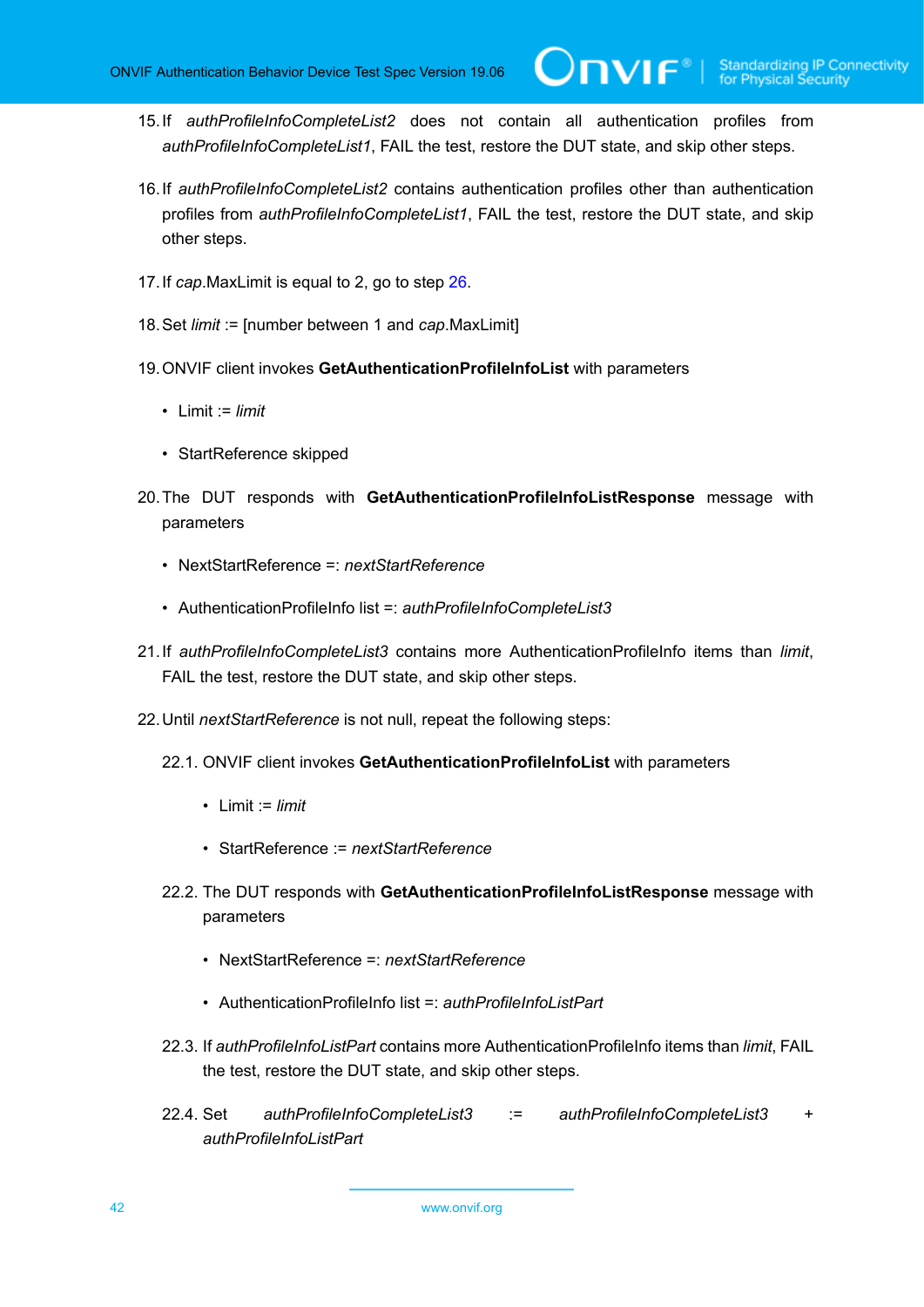- 23.If *authProfileInfoCompleteList3* contains at least two AuthenticationProfileInfo item with equal token, FAIL the test, restore the DUT state, and skip other steps.
- 24.If *authProfileInfoCompleteList3* does not contain all authentication profiles from *authProfileInfoCompleteList1*, FAIL the test, restore the DUT state, and skip other steps.
- 25.If *authProfileInfoCompleteList3* contains authentication profiles other than authentication profiles from *authProfileInfoCompleteList1*, FAIL the test, restore the DUT state, and skip other steps.
- <span id="page-42-0"></span>26.Remove all authentication profiles with tokens from *createdAuthProfileTokensList*.
- 27.If *securityLevelToken* is specified:
	- 27.1. ONVIF Client deletes security level by following the procedure mentioned in [Annex](#page-225-0) [A.22](#page-225-0) with the following input and output parameters
		- in *securityLevelToken* security level token

#### **PASS –**

• The DUT passed all assertions.

#### **FAIL –**

• The DUT did not send **GetAuthenticationProfileInfoListResponse** message.

## 5.2.4 GET AUTHENTICATION PROFILE INFO LIST - NO LIMIT

**Test Case ID:** AUTH\_BEHAVIOR-2-1-4

**Specification Coverage:** AuthenticationProfileInfo (ONVIF Authentication Behavior Service Specification), GetAuthenticationProfileInfoList command (ONVIF Authentication Behavior Service Specification)

**Feature Under Test:** GetAuthenticationProfileInfoList

**WSDL Reference:** authenticationbehavior.wsdl

**Test Purpose:** To verify Get Authentication Profile Info List without using Limit.

**Pre-Requisite:** Authentication Behavior Service is received from the DUT.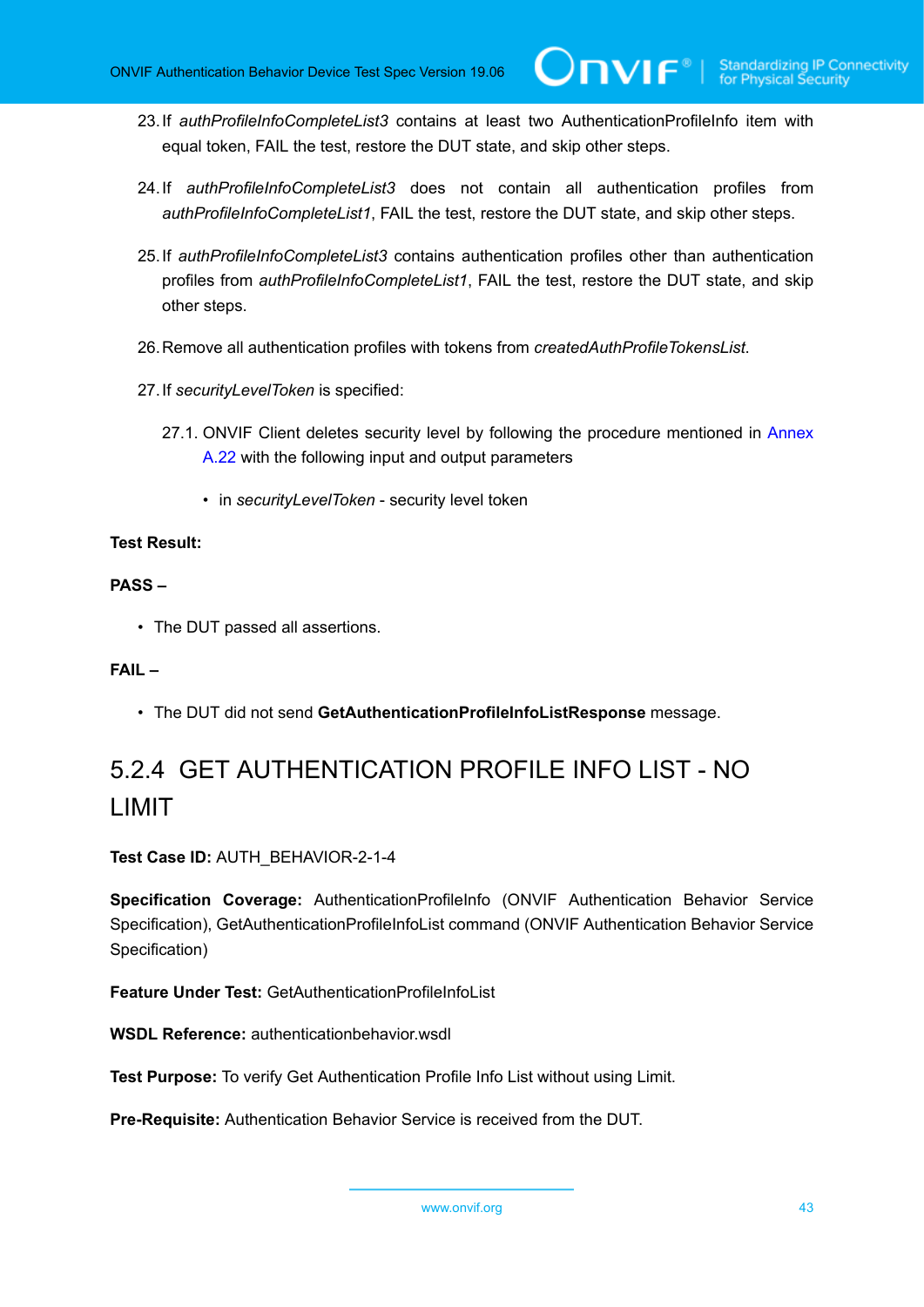#### **Test Configuration:** ONVIF Client and DUT

- 1. Start an ONVIF Client.
- 2. Start the DUT.
- 3. ONVIF Client creates number of authentication profiles by following the procedure mentioned in [Annex A.4](#page-207-0) with the following input and output parameters
	- out *authProfileInfoCompleteList* complete list of authentication profiles information
	- out *createdAuthProfileTokensList* list of created authentication profiles tokens
	- out *securityLevelToken* created security level token (if any)
	- out *cap* Authentication Behavior Service capabilities
- 4. ONVIF client invokes **GetAuthenticationProfileInfoList** with parameters
	- Limit skipped
	- StartReference skipped
- 5. The DUT responds with **GetAuthenticationProfileInfoListResponse** message with parameters
	- NextStartReference =: *nextStartReference*
	- AuthenticationProfileInfo list =: *authProfileInfoCompleteList*
- 6. If *authProfileInfoCompleteList* contains more AuthenticationProfileInfo items than *cap*.MaxLimit, FAIL the test, restore the DUT state, and skip other steps.
- 7. Until *nextStartReference* is not null, repeat the following steps:
	- 7.1. ONVIF client invokes **GetAuthenticationProfileInfoList** with parameters
		- Limit skipped
		- StartReference := *nextStartReference*
	- 7.2. The DUT responds with **GetAuthenticationProfileInfoListResponse** message with parameters
		- NextStartReference =: *nextStartReference*
		- AuthenticationProfileInfo list =: *authProfileInfoListPart*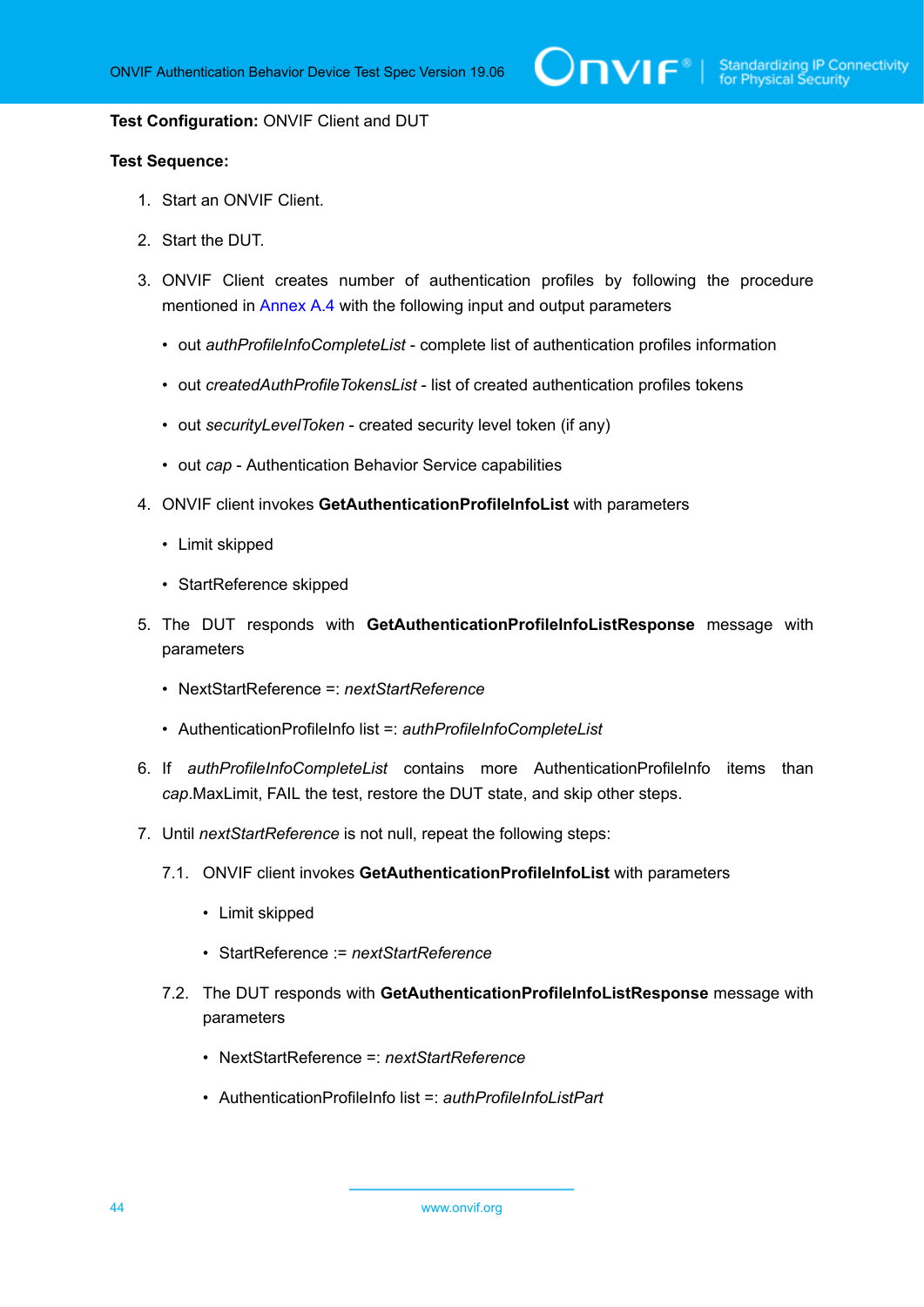- 7.3. If *authProfileInfoListPart* contains more AuthenticationProfileInfo items than *cap*.MaxLimit, FAIL the test, restore the DUT state, and skip other steps.
- 7.4. Set *authProfileInfoCompleteList* := *authProfileInfoCompleteList* + *authProfileInfoListPart*
- 8. If *authProfileInfoCompleteList* contains at least two AuthenticationProfileInfo item with equal token, FAIL the test, restore the DUT state, and skip other steps.
- 9. If *authProfileInfoCompleteList* contains more AuthenticationProfileInfo items than *cap*.MaxAuthenticationProfiles, FAIL the test, restore the DUT state, and skip other steps.
- 10.Remove all authentication profiles with tokens from *createdAuthProfileTokensList*.
- 11. If *securityLevelToken* is specified:
	- 11.1. ONVIF Client deletes security level by following the procedure mentioned in [Annex](#page-225-0) [A.22](#page-225-0) with the following input and output parameters
		- in *securityLevelToken* security level token

#### **PASS –**

• The DUT passed all assertions.

#### **FAIL –**

• The DUT did not send **GetAuthenticationProfileInfoListResponse** message.

# 5.2.5 GET AUTHENTICATION PROFILE INFO WITH INVALID **TOKEN**

**Test Case ID:** AUTH\_BEHAVIOR-2-1-5

**Specification Coverage:** AuthenticationProfileInfo (ONVIF Authentication Behavior Service Specification), GetAuthenticationProfileInfo command (ONVIF Authentication Behavior Service Specification)

**Feature Under Test:** GetAuthenticationProfileInfo

**WSDL Reference:** authenticationbehavior wsdl

**Test Purpose:** To verify Get Authentication Profile Info with invalid token.

**Pre-Requisite:** Authentication Behavior Service is received from the DUT.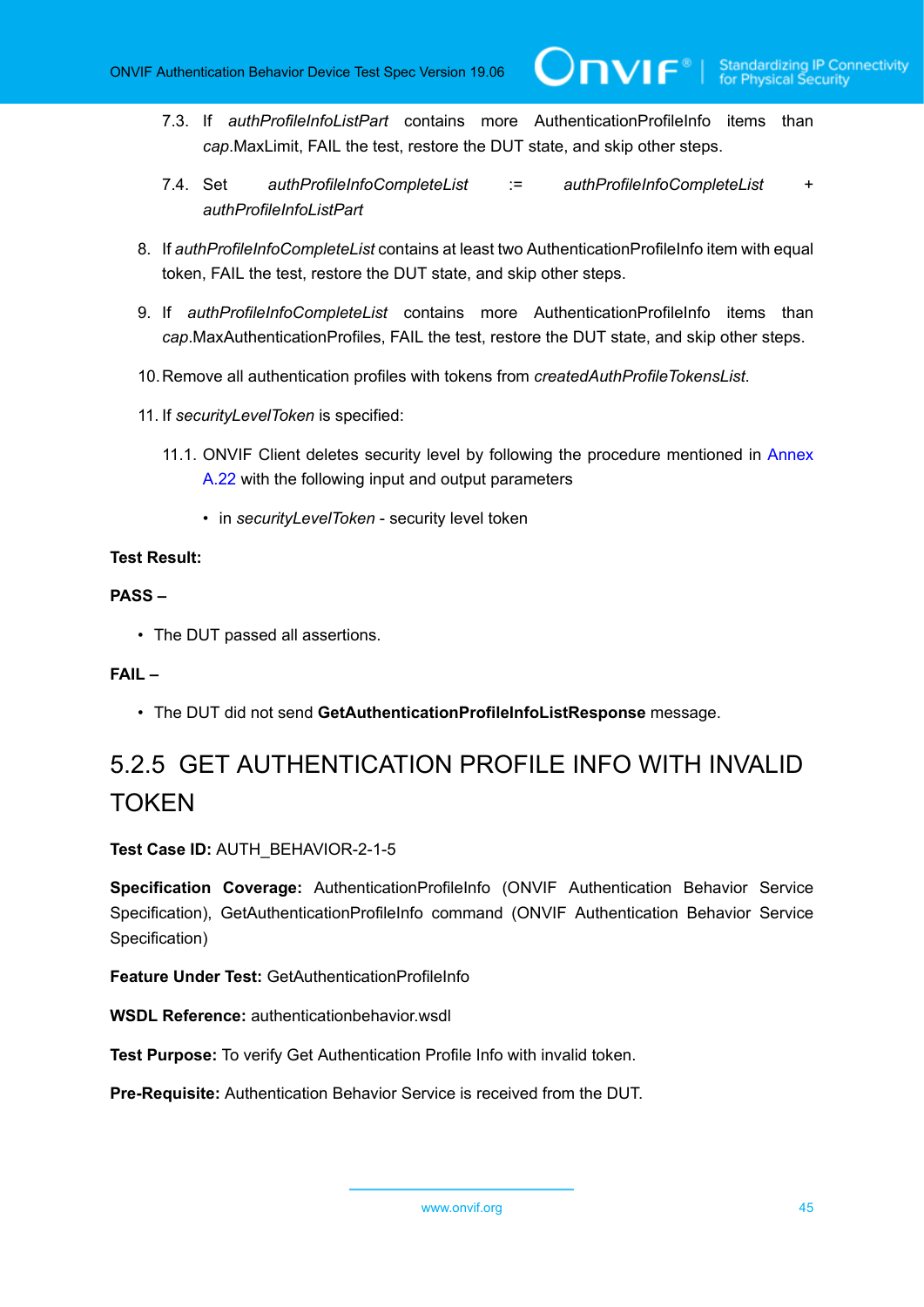#### **Test Configuration:** ONVIF Client and DUT

- 1. Start an ONVIF Client.
- 2. Start the DUT.
- 3. ONVIF Client creates number of authentication profiles by following the procedure mentioned in [Annex A.4](#page-207-0) with the following input and output parameters
	- out *authProfileInfoCompleteList* complete list of authentication profiles information
	- out *createdAuthProfileTokensList* list of created authentication profiles tokens
	- out *securityLevelToken* created security level token (if any)
	- out *cap* Authentication Behavior Service capabilities
- 4. Set *invalidToken* := value not equal to any *authProfileInfoCompleteList*.token
- 5. ONVIF client invokes **GetAuthenticationProfileInfo** with parameters
	- Token list := *invalidToken*
- 6. The DUT responds with **GetAuthenticationProfileInfoResponse** message with parameters
	- AuthenticationProfileInfo list =: *authProfileInfoList*
- 7. If *authProfileInfoList* is not empty, FAIL the test, restore the DUT state, and skip other steps.
- 8. If *cap*.MaxLimit is less than 2, go to step [14.](#page-46-0)
- 9. ONVIF client invokes **GetAuthenticationProfileInfo** with parameters
	- Token[0]:= *invalidToken*
	- Token[1]:= *authProfileInfoCompleteList*[0].token
- 10.The DUT responds with **GetAuthenticationProfileInfoResponse** message with parameters
	- AuthenticationProfileInfo list =: *authProfileInfoList*
- 11. If *authProfileInfoList* is empty, FAIL the test, restore the DUT state, and skip other steps.
- 12.If *authProfileInfoList* contains more than one item, FAIL the test, restore the DUT state, and skip other steps.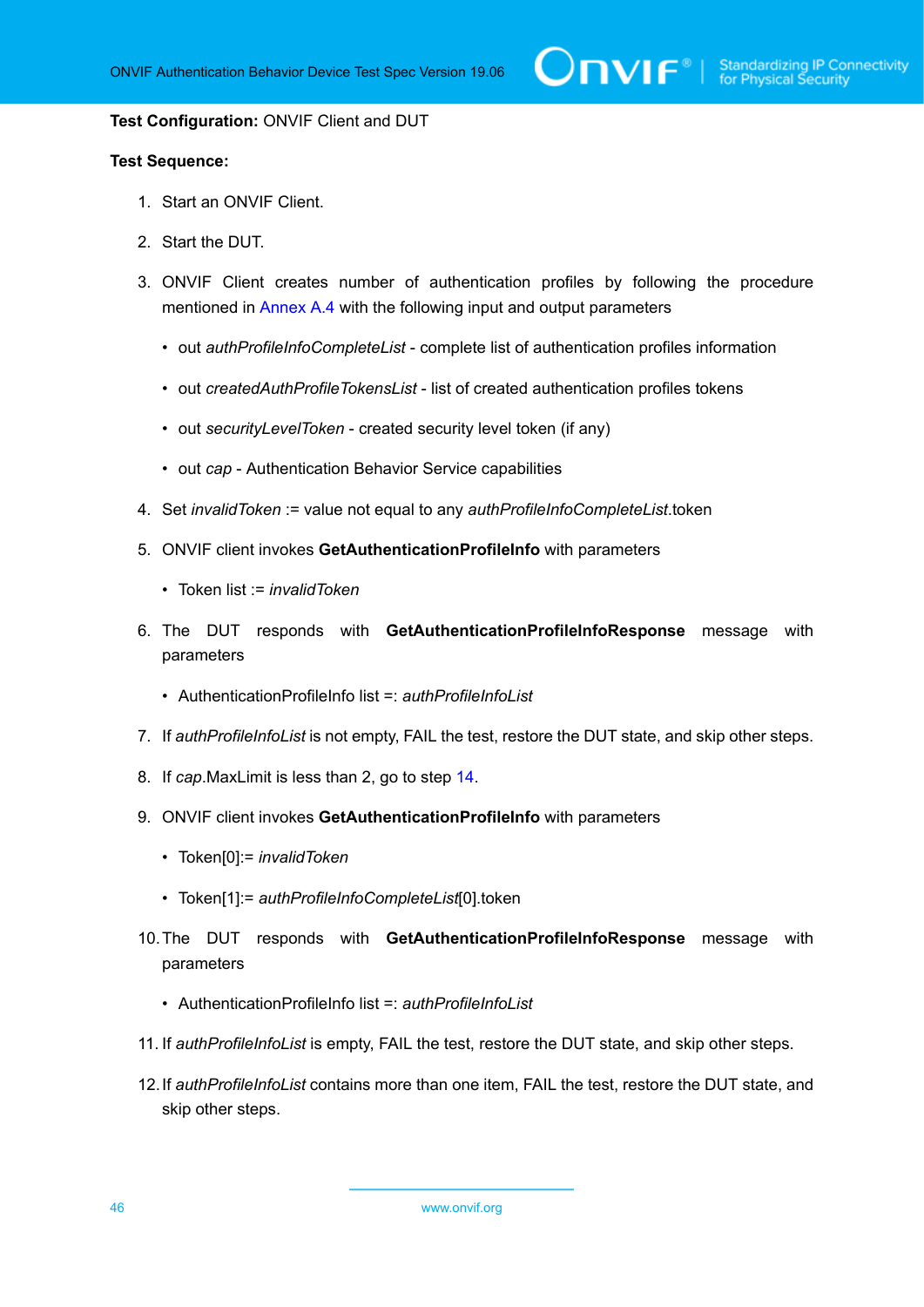- 13.If *authProfileInfoList*[0].token is not equal to *authProfileInfoCompleteList*[0].token, FAIL the test, restore the DUT state, and skip other steps.
- <span id="page-46-0"></span>14.Remove all authentication profiles with tokens from *createdAuthProfileTokensList*.
- 15.If *securityLevelToken* is specified:
	- 15.1. ONVIF Client deletes security level by following the procedure mentioned in [Annex](#page-225-0) [A.22](#page-225-0) with the following input and output parameters
		- in *securityLevelToken* security level token

#### **PASS –**

• The DUT passed all assertions.

#### **FAIL –**

• The DUT did not send **GetAuthenticationProfileInfoResponse** message.

## 5.2.6 GET AUTHENTICATION PROFILE INFO - TOO MANY ITEMS

**Test Case ID:** AUTH\_BEHAVIOR-2-1-6

**Specification Coverage:** AuthenticationProfileInfo (ONVIF Authentication Behavior Service Specification), GetAuthenticationProfileInfo command (ONVIF Authentication Behavior Service Specification)

**Feature Under Test: GetAuthenticationProfileInfo** 

**WSDL Reference:** authenticationbehavior.wsdl

**Test Purpose:** To verify Get Authentication Profile Info in case there are more items than MaxLimit in request.

**Pre-Requisite:** Authentication Behavior Service is received from the DUT.

**Test Configuration:** ONVIF Client and DUT

- 1. Start an ONVIF Client.
- 2. Start the DUT.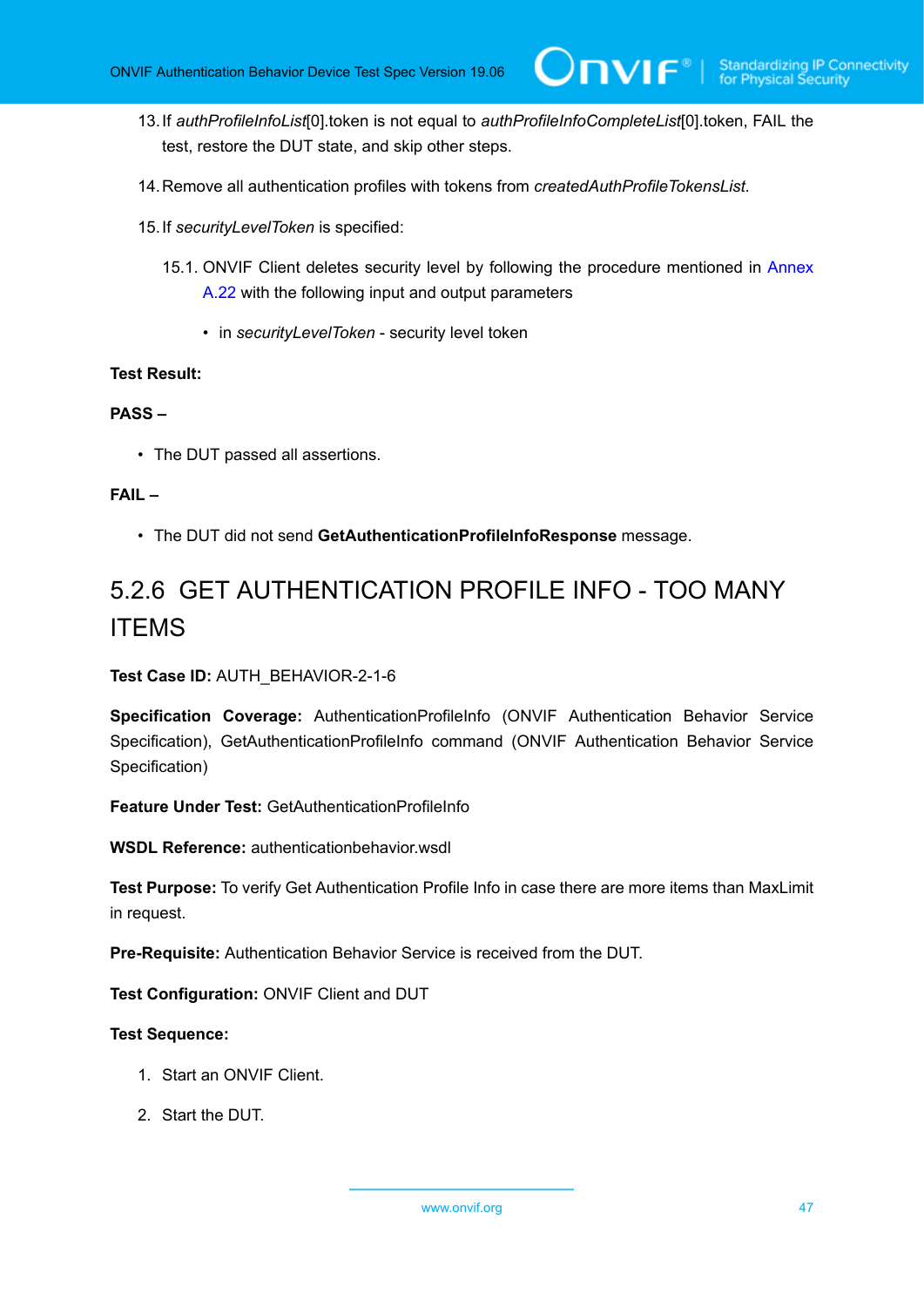3. ONVIF Client creates number of authentication profiles by following the procedure mentioned in [Annex A.4](#page-207-0) with the following input and output parameters

 $\mathsf{D}\mathsf{N}\mathsf{H}^*$ l

- out *authProfileInfoCompleteList* complete list of authentication profiles information
- out *createdAuthProfileTokensList* list of created authentication profiles tokens
- out *securityLevelToken* created security level token (if any)
- out *cap* Authentication Behavior Service capabilities
- 4. If *authProfileInfoCompleteList*.token items number is less than *cap*.MaxLimit or equal to *cap*.MaxLimit, go to step [8.](#page-47-0)
- 5. Set *tokenList* := [subset of *authProfileInfoCompleteList*.token values with items number equal to *cap*.MaxLimit + 1]
- 6. ONVIF client invokes **GetAuthenticationProfileInfo** with parameters
	- Token list := *tokenList*
- 7. The DUT returns **env:Sender/ter:InvalidArgs/ter:TooManyItems** SOAP 1.2 fault.
- <span id="page-47-0"></span>8. Remove all authentication profiles with tokens from *createdAuthProfileTokensList*.
- 9. If *securityLevelToken* is specified:
	- 9.1. ONVIF Client deletes security level by following the procedure mentioned in [Annex](#page-225-0) [A.22](#page-225-0) with the following input and output parameters
		- in *securityLevelToken* security level token

#### **Test Result:**

#### **PASS –**

• The DUT passed all assertions.

#### **FAIL –**

• The DUT did not send **env:Sender/ter:InvalidArgs/ter:TooManyItems** SOAP 1.2 fault.

### 5.3 Authentication Profile

### 5.3.1 GET AUTHENTICATION PROFILES

**Test Case ID:** AUTH\_BEHAVIOR-3-1-1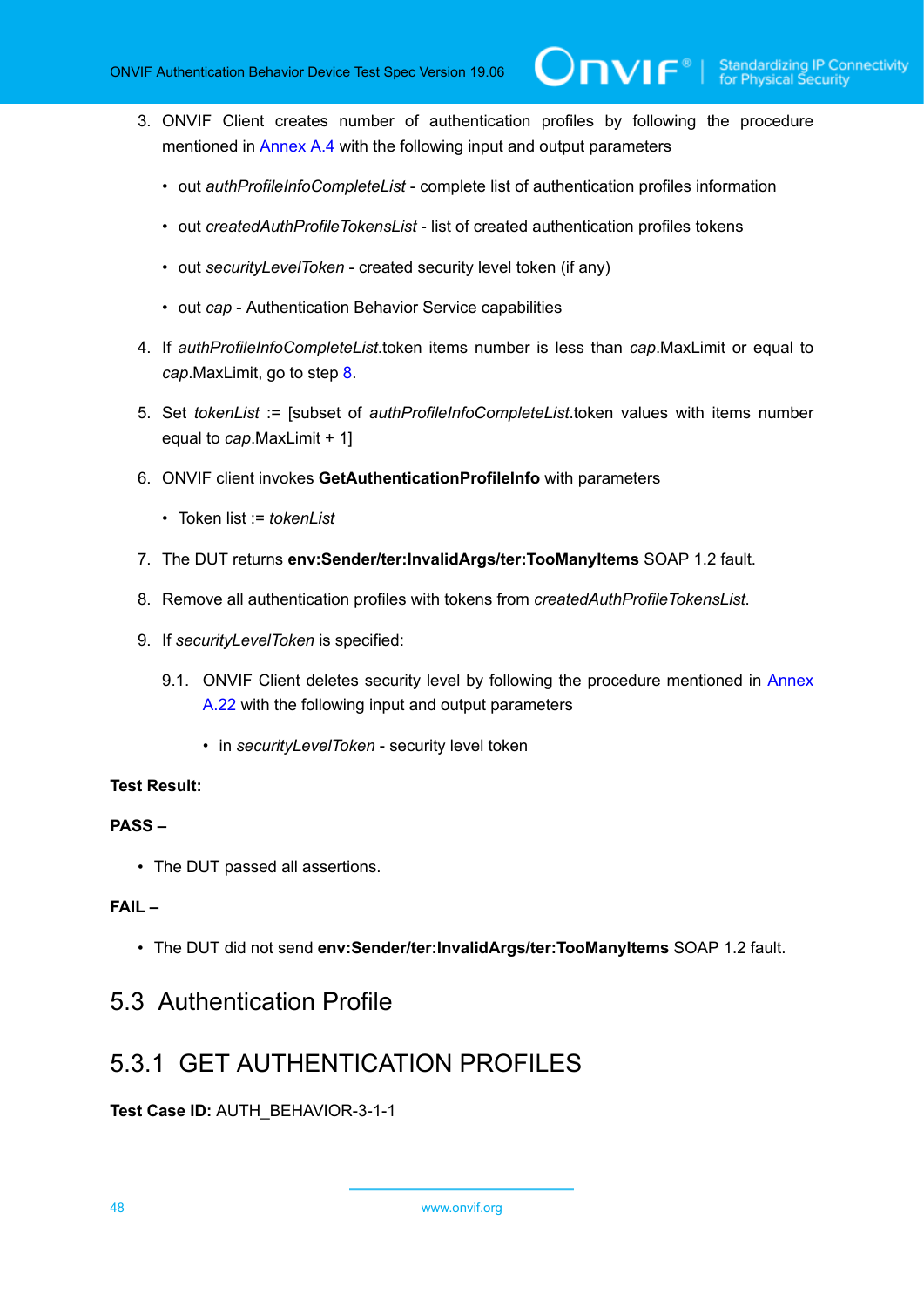**Specification Coverage:** AuthenticationProfile (ONVIF Authentication Behavior Service Specification), GetAuthenticationProfiles command (ONVIF Authentication Behavior Service Specification)

**Feature Under Test:** GetAuthenticationProfiles

**WSDL Reference:** authenticationbehavior.wsdl

**Test Purpose:** To verify Get Authentication Profile.

**Pre-Requisite:** Authentication Behavior Service is received from the DUT.

**Test Configuration:** ONVIF Client and DUT

- 1. Start an ONVIF Client.
- 2. Start the DUT.
- 3. ONVIF Client creates number of authentication profiles by following the procedure mentioned in [Annex A.4](#page-207-0) with the following input and output parameters
	- out *authProfileInfoCompleteList* complete list of authentication profiles information
	- out *createdAuthProfileTokensList* list of created authentication profiles tokens
	- out *securityLevelToken* created security level token (if any)
	- out *cap* Authentication Behavior Service capabilities
- 4. ONVIF Client retrieves a complete list of authentication profile info by following the procedure mentioned in [Annex A.3](#page-205-0) with the following input and output parameters
	- out *authProfileCompleteList* complete list of authentication profiles information
- <span id="page-48-0"></span>5. Set *tokenList* := [subset of *authProfileCompleteList*.token values with items number equal to *cap*.MaxLimit].
- 6. ONVIF client invokes **GetAuthenticationProfiles** with parameters
	- Token list := *tokenList*
- 7. The DUT responds with **GetAuthenticationProfilesResponse** message with parameters
	- AuthenticationProfile list =: *authProfilesList1*
- 8. If *authProfilesList1* does not contain Authentication Profile item for each token from *tokenList*, FAIL the test, restore the DUT state, and skip other steps.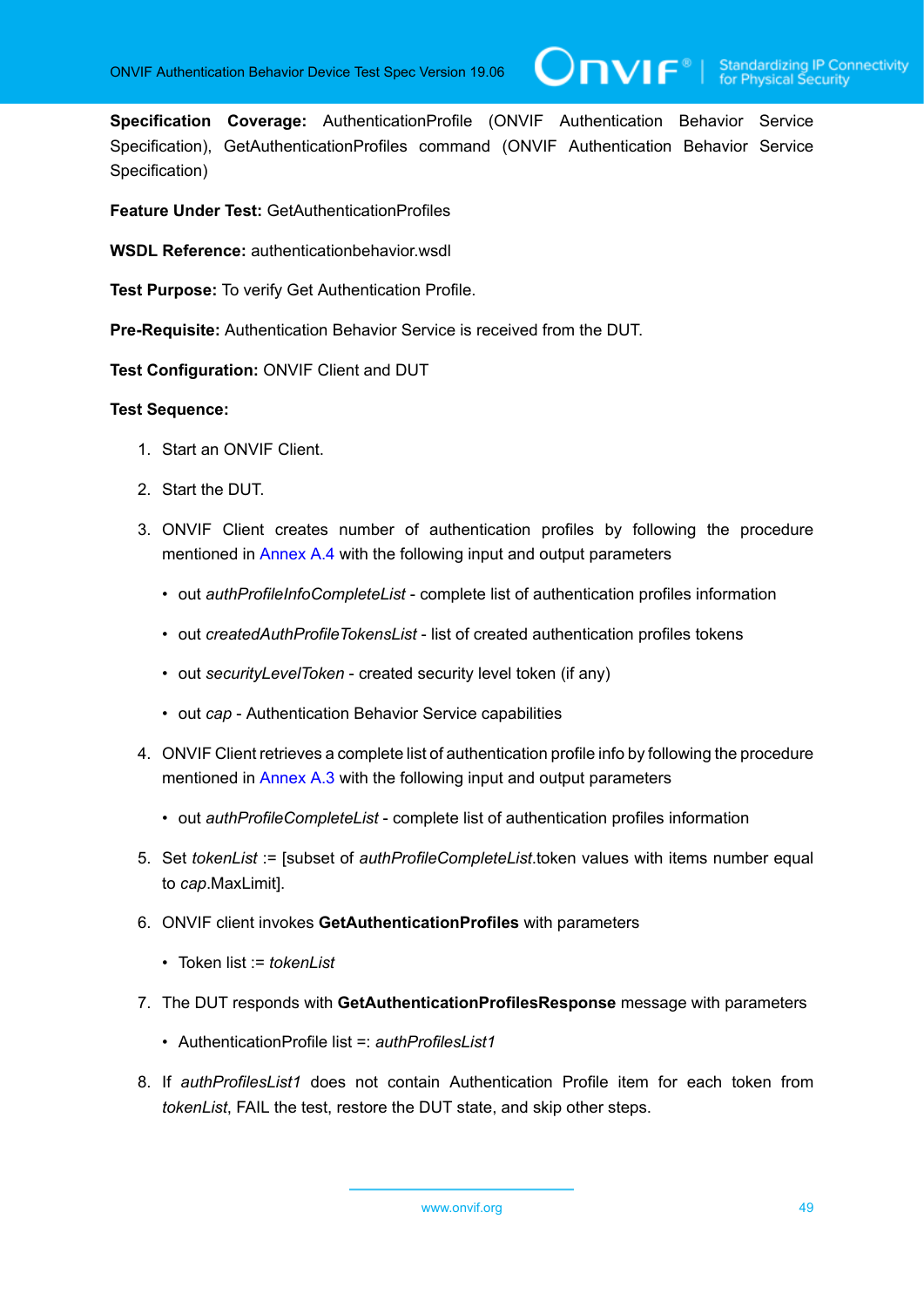9. If *authProfilesList1* contains at least two Authentication Profile items with equal token, FAIL the test, restore the DUT state, and skip other steps.

 $\mathsf{D}\mathsf{N}\mathsf{H}^*$  :

- 10.If *authProfilesList1* contains other Authentication Profile items than listed in *tokenList*, FAIL the test, restore the DUT state, and skip other steps.
- 11. For each AuthenticationProfile.token *token* from *authProfileCompleteList* repeat the following steps:
	- 11.1. ONVIF client invokes **GetAuthenticationProfiles** with parameters
		- Token[0] := *token*
	- 11.2. The DUT responds with **GetAuthenticationProfilesResponse** message with parameters
		- AuthenticationProfile list =: *authProfilesList2*
	- 11.3. If *authProfilesList2* does not contain only one AuthenticationProfile item with token equal to *token*, FAIL the test, restore the DUT state, and skip other steps.
	- 11.4. If *authProfilesList2*[0] item does not have equal field values to *authProfileCompleteList*[token = *token*] item, FAIL the test, restore the DUT state, and skip other steps.
- <span id="page-49-0"></span>12.Remove all authentication profiles with tokens from *createdAuthProfileTokensList*.
- 13.If *securityLevelToken* is specified:
	- 13.1. ONVIF Client deletes security level by following the procedure mentioned in [Annex](#page-225-0) [A.22](#page-225-0) with the following input and output parameters
		- in *securityLevelToken* security level token

#### **Test Result:**

#### **PASS –**

• The DUT passed all assertions.

#### **FAIL –**

• The DUT did not send **GetAuthenticationProfilesResponse** message.

**Note:** If number of items in *authProfileCompleteList* is less than *cap*.MaxLimit, then all *authProfileCompleteList*.Token items shall be used for the step [5](#page-48-0).

**Note:** The following fields are compared at step [11.4](#page-49-0):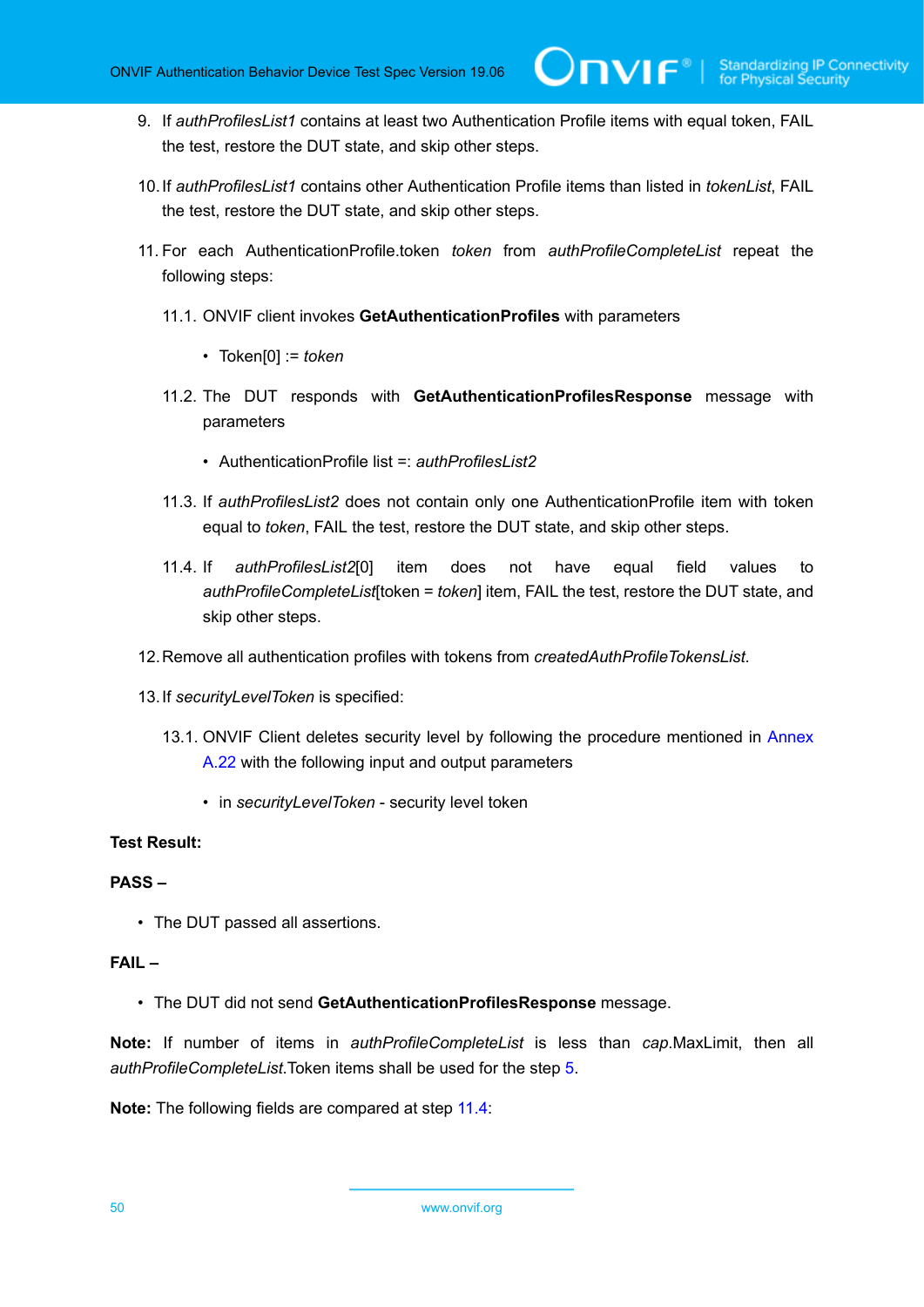- AuthenticationProfile:
	- token
	- Name
	- Description
	- DefaultSecurityLevelToken
	- AuthenticationPolicy list
		- ScheduleToken
		- SecurityLevelConstraint list
			- ActiveRegularSchedule
			- ActiveSpecialDaySchedule
			- AuthenticationMode
			- SecurityLevelToken

## 5.3.2 GET AUTHENTICATION PROFILE LIST - LIMIT

#### **Test Case ID:** AUTH\_BEHAVIOR-3-1-2

**Specification Coverage:** AuthenticationProfile (ONVIF Authentication Behavior Service Specification), GetAuthenticationProfileList command (ONVIF Authentication Behavior Service Specification)

**Feature Under Test:** GetAuthenticationProfileList

**WSDL Reference:** authenticationbehavior.wsdl

**Test Purpose:** To verify Get Authentication Profile List using Limit.

**Pre-Requisite:** Authentication Behavior Service is received from the DUT.

**Test Configuration:** ONVIF Client and DUT

- 1. Start an ONVIF Client.
- 2. Start the DUT.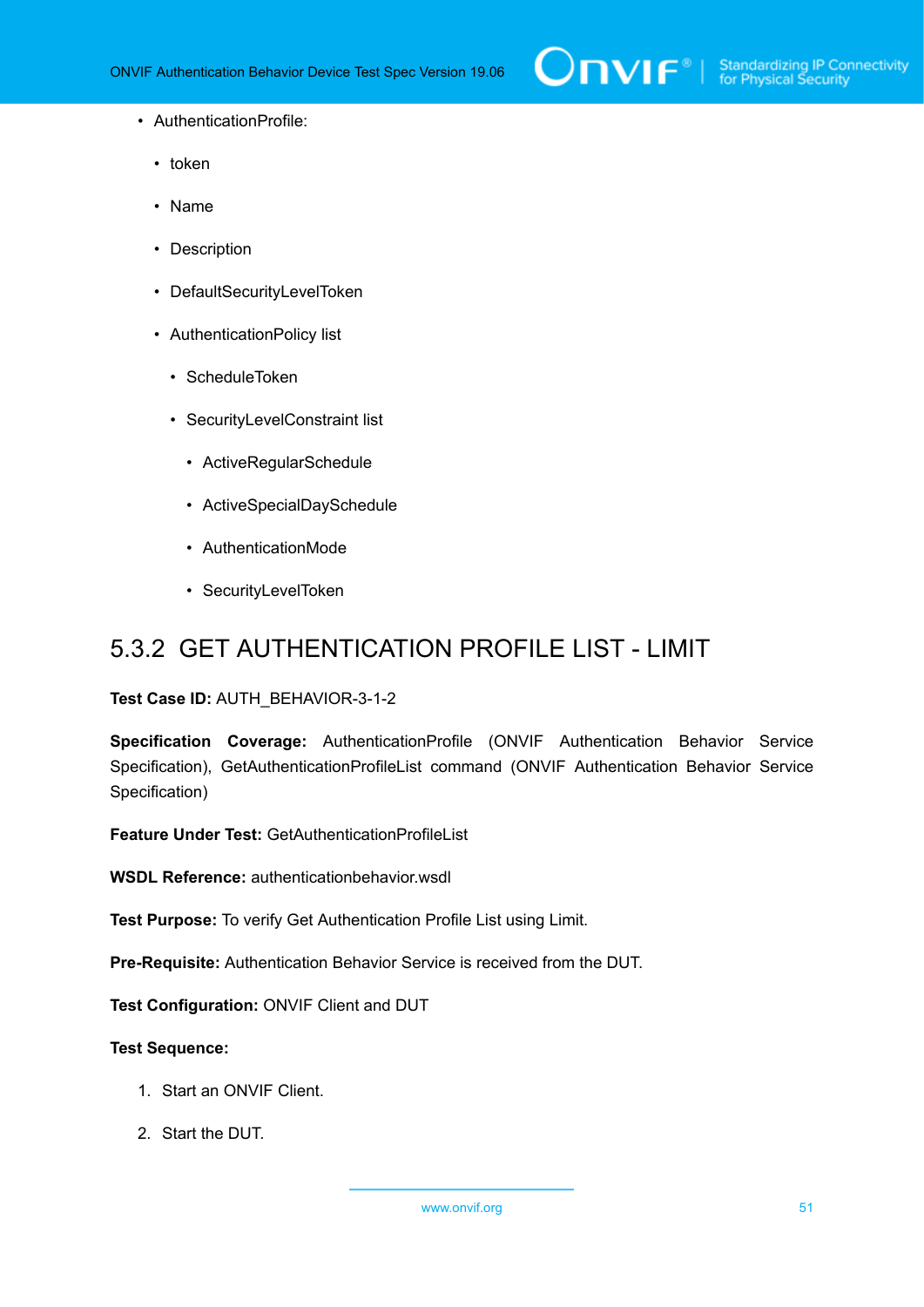- 3. ONVIF Client creates number of authentication profiles by following the procedure mentioned in [Annex A.4](#page-207-0) with the following input and output parameters
	- out *authProfileInfoCompleteList* complete list of authentication profiles information
	- out *createdAuthProfileTokensList* list of created authentication profiles tokens
	- out *securityLevelToken* created security level token (if any)
	- out *cap* Authentication Behavior Service capabilities
- 4. ONVIF client invokes **GetAuthenticationProfileList** with parameters
	- Limit  $:= 1$
	- StartReference skipped
- 5. The DUT responds with **GetAuthenticationProfileListResponse** message with parameters
	- NextStartReference =: *nextStartReference*
	- AuthenticationProfile list =: *authProfilesList1*
- 6. If *authProfilesList1* contains more AuthenticationProfile items than 1, FAIL the test, restore the DUT state, and skip other steps.
- 7. If *cap*.MaxLimit is equal to 1, go to step [16.](#page-52-0)
- 8. ONVIF client invokes **GetAuthenticationProfileList** with parameters
	- Limit := *cap*.MaxLimit
	- StartReference skipped
- 9. The DUT responds with **GetAuthenticationProfileListResponse** message with parameters
	- NextStartReference =: *nextStartReference*
	- AuthenticationProfile list =: *authProfilesList2*
- 10.If *authProfilesList2* contains more AuthenticationProfile items than *cap*.MaxLimit, FAIL the test, restore the DUT state, and skip other steps.
- 11. If *cap*.MaxLimit is equal to 2, go to step [16.](#page-52-0)
- 12.Set *limit* := [number between 1 and *cap*.MaxLimit]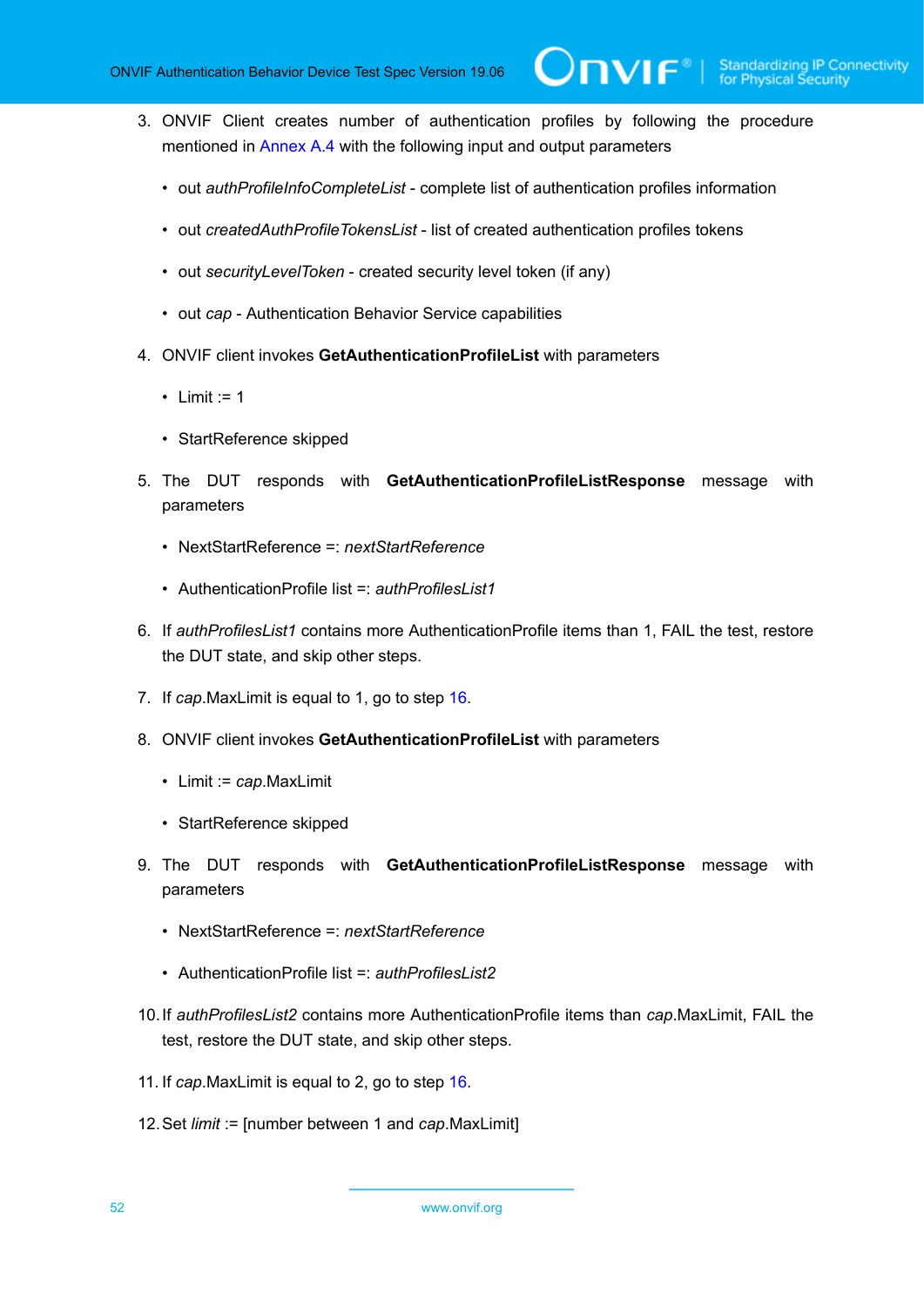#### 13.ONVIF client invokes **GetAuthenticationProfileList** with parameters

- Limit := *limit*
- StartReference skipped
- 14.The DUT responds with **GetAuthenticationProfileListResponse** message with parameters
	- NextStartReference =: *nextStartReference*
	- AuthenticationProfile list =: *authProfilesList3*
- 15.If *authProfilesList3* contains more AuthenticationProfile items than *limit*, FAIL the test, restore the DUT state, and skip other steps.
- <span id="page-52-0"></span>16.Remove all authentication profiles with tokens from *createdAuthProfileTokensList*.
- 17.If *securityLevelToken* is specified:
	- 17.1. ONVIF Client deletes security level by following the procedure mentioned in [Annex](#page-225-0) [A.22](#page-225-0) with the following input and output parameters
		- in *securityLevelToken* security level token

#### **Test Result:**

#### **PASS –**

• The DUT passed all assertions.

#### **FAIL –**

• The DUT did not send **GetAuthenticationProfileListResponse** message.

## 5.3.3 GET AUTHENTICATION PROFILE LIST - START REFERENCE AND LIMIT

#### **Test Case ID:** AUTH\_BEHAVIOR-3-1-3

**Specification Coverage:** AuthenticationProfileInfo (ONVIF Authentication Behavior Service Specification), AuthenticationProfile (ONVIF Authentication Behavior Service Specification), GetAuthenticationProfileList command (ONVIF Authentication Behavior Service Specification)

#### **Feature Under Test:** GetAuthenticationProfileList

#### **WSDL Reference:** authenticationbehavior.wsdl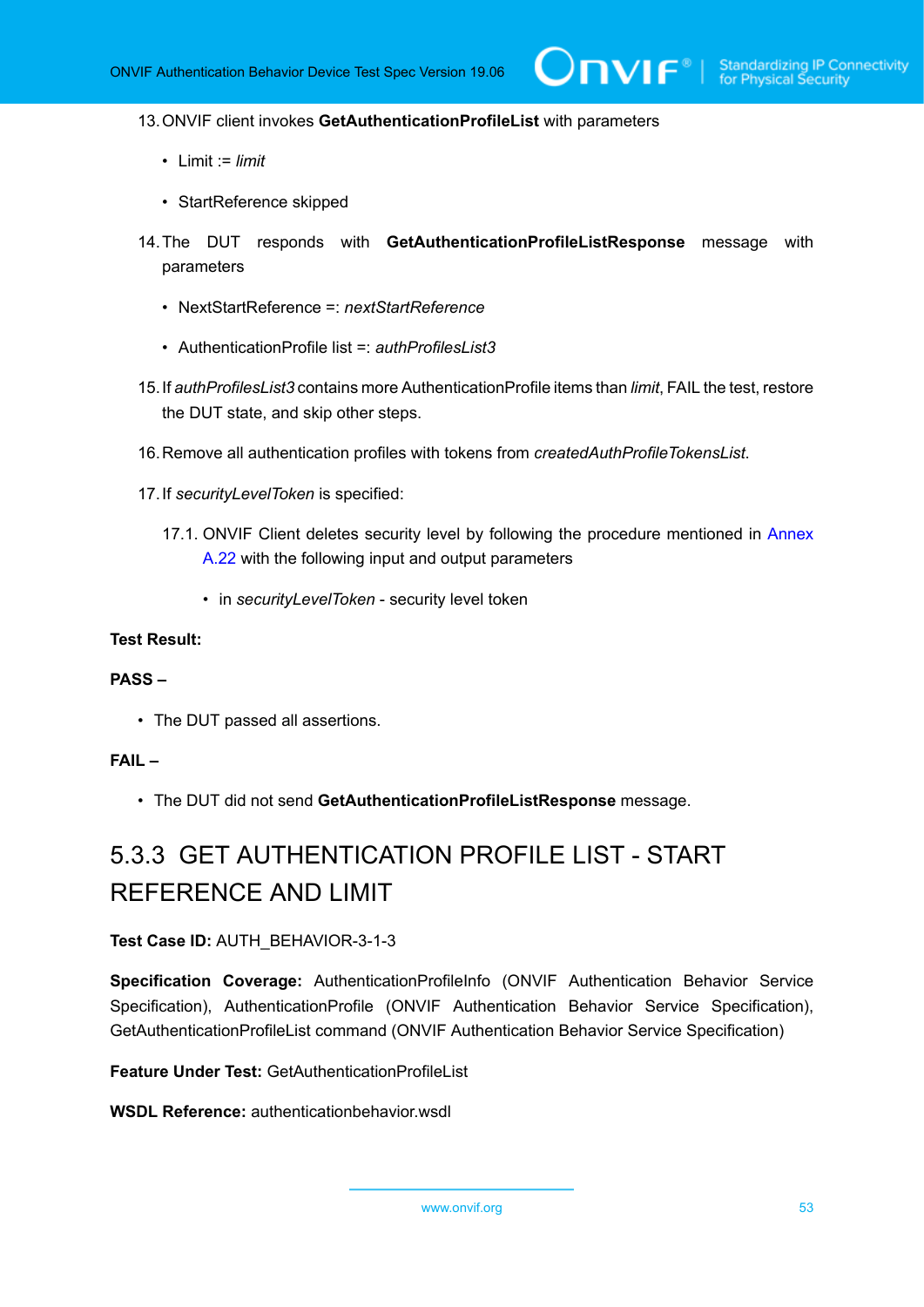$\bm{\cup}$ NIF $^*$ l

**Test Purpose:** To verify Get Authentication Profile List using StartReference and Limit.

**Pre-Requisite:** Authentication Behavior Service is received from the DUT.

**Test Configuration:** ONVIF Client and DUT

- 1. Start an ONVIF Client.
- 2. Start the DUT.
- 3. ONVIF Client creates number of authentication profiles by following the procedure mentioned in [Annex A.4](#page-207-0) with the following input and output parameters
	- out *authProfileInfoCompleteList* complete list of authentication profiles information
	- out *createdAuthProfileTokensList* list of created authentication profiles tokens
	- out *securityLevelToken* created security level token (if any)
	- out *cap* Authentication Behavior Service capabilities
- 4. ONVIF client invokes **GetAuthenticationProfileList** with parameters
	- Limit := *cap*.MaxLimit
	- StartReference skipped
- 5. The DUT responds with **GetAuthenticationProfileListResponse** message with parameters
	- NextStartReference =: *nextStartReference*
	- AuthenticationProfile list =: *authProfileCompleteList1*
- 6. If *authProfileCompleteList1* contains more AuthenticationProfile items than *cap*.MaxLimit, FAIL the test, restore the DUT state, and skip other steps.
- 7. Until *nextStartReference* is not null, repeat the following steps:
	- 7.1. ONVIF client invokes **GetAuthenticationProfileList** with parameters
		- Limit := *cap*.MaxLimit
		- StartReference := *nextStartReference*
	- 7.2. The DUT responds with **GetAuthenticationProfileListResponse** message with parameters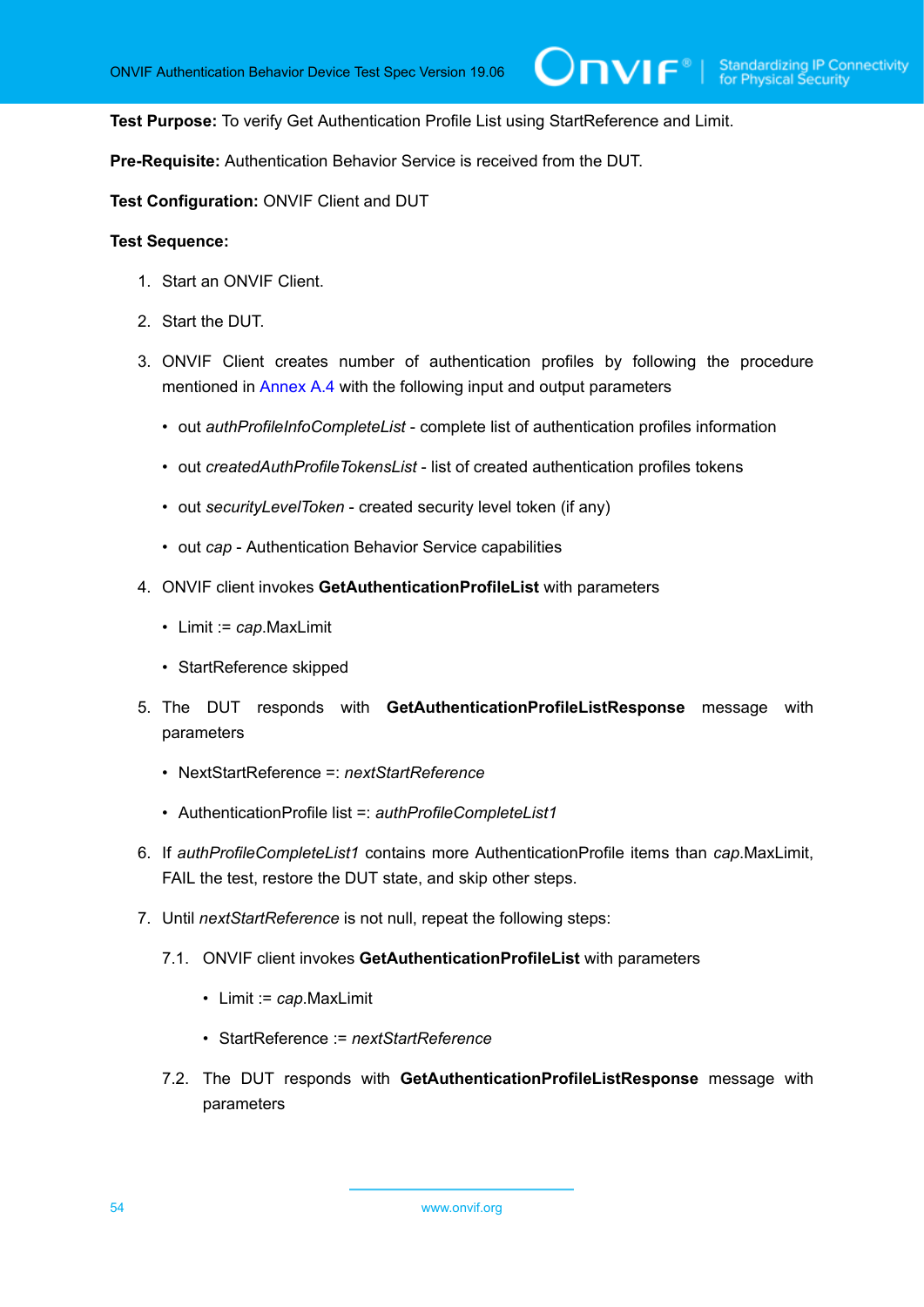- NextStartReference =: *nextStartReference*
- AuthenticationProfile list =: *authProfilesListPart*
- 7.3. If *authProfilesListPart* contains more AuthenticationProfile items than *cap*.MaxLimit, FAIL the test, restore the DUT state, and skip other steps.
- 7.4. Set *authProfileCompleteList1* := *authProfileCompleteList1* + *authProfilesListPart*.
- 8. If *authProfileCompleteList1* contains at least two AuthenticationProfile item with equal token, FAIL the test, restore the DUT state, and skip other steps.
- 9. If *cap*.MaxLimit is equal to 1, do the following steps:
	- 9.1. ONVIF Client compares Authentication Profile List and Authentication Profile Info List by following the procedure mentioned in [Annex A.7](#page-211-0) with the following input and output parameters
		- in *authProfileCompleteList1* list of authentication profiles information
		- in *authProfileInfoCompleteList* list of authentication profiles
	- 9.2. Skip other steps.
- 10.ONVIF client invokes **GetAuthenticationProfileList** with parameters
	- Limit  $:= 1$
	- StartReference skipped
- 11. The DUT responds with **GetAuthenticationProfileListResponse** message with parameters
	- NextStartReference =: *nextStartReference*
	- AuthenticationProfile list =: *authProfileCompleteList2*
- 12.If *authProfileCompleteList2* contains more AuthenticationProfile items than 1, FAIL the test, restore the DUT state, and skip other steps.
- 13.Until *nextStartReference* is not null, repeat the following steps:
	- 13.1. ONVIF client invokes **GetAuthenticationProfileList** with parameters
		- Limit  $:= 1$
		- StartReference := *nextStartReference*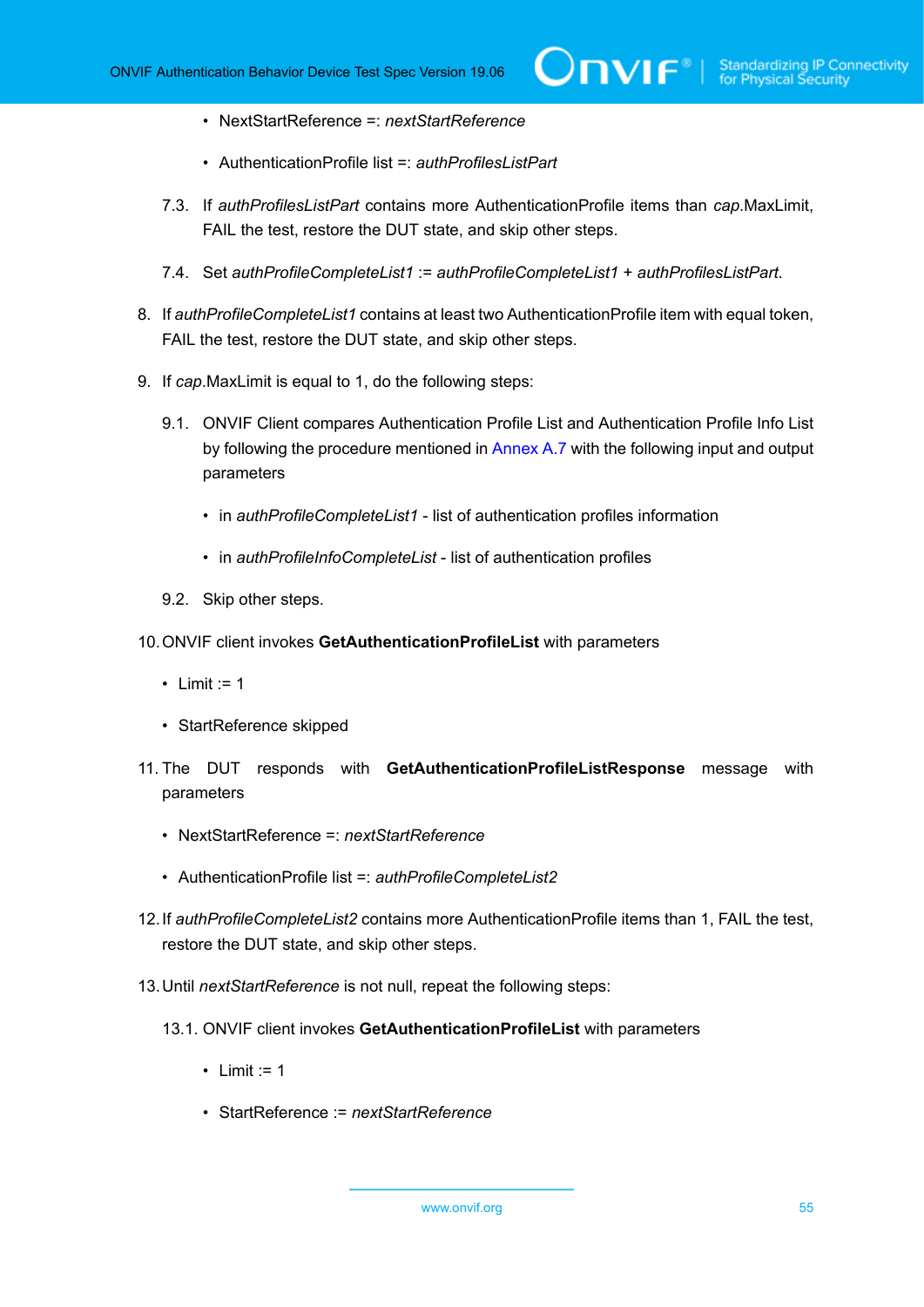- 13.2. The DUT responds with **GetAuthenticationProfileListResponse** message with parameters
	- NextStartReference =: *nextStartReference*
	- AuthenticationProfile list =: *authProfilesListPart*
- 13.3. If *authProfilesListPart* contains more AuthenticationProfile items than 1, FAIL the test, restore the DUT state, and skip other steps.
- 13.4. Set *authProfileCompleteList2* := *authProfileCompleteList2* + *authProfilesListPart*
- 14.If *authProfileCompleteList2* contains at least two AuthenticationProfile item with equal token, FAIL the test, restore the DUT state, and skip other steps.
- 15.If *authProfileCompleteList2* does not contain all authentication profiles from *authProfileCompleteList1*, FAIL the test, restore the DUT state, and skip other steps.
- 16.If *authProfileCompleteList2* contains authentication profiles other than authentication profiles from *authProfileCompleteList1*, FAIL the test, restore the DUT state, and skip other steps.
- 17.If *cap*.MaxLimit is equal to 2 do the following steps:
	- 17.1. ONVIF Client compares Authentication Profile List and Authentication Profile Info List by following the procedure mentioned in [Annex A.7](#page-211-0) with the following input and output parameters
		- in *authProfileCompleteList2* list of authentication profiles information
		- in *authProfileInfoCompleteList* list of authentication profiles
	- 17.2. Skip other steps.
- 18.Set *limit* := [number between 1 and *cap*.MaxLimit].
- 19.ONVIF client invokes **GetAuthenticationProfileList** with parameters
	- Limit := *limit*
	- StartReference skipped
- 20.The DUT responds with **GetAuthenticationProfileListResponse** message with parameters
	- NextStartReference =: *nextStartReference*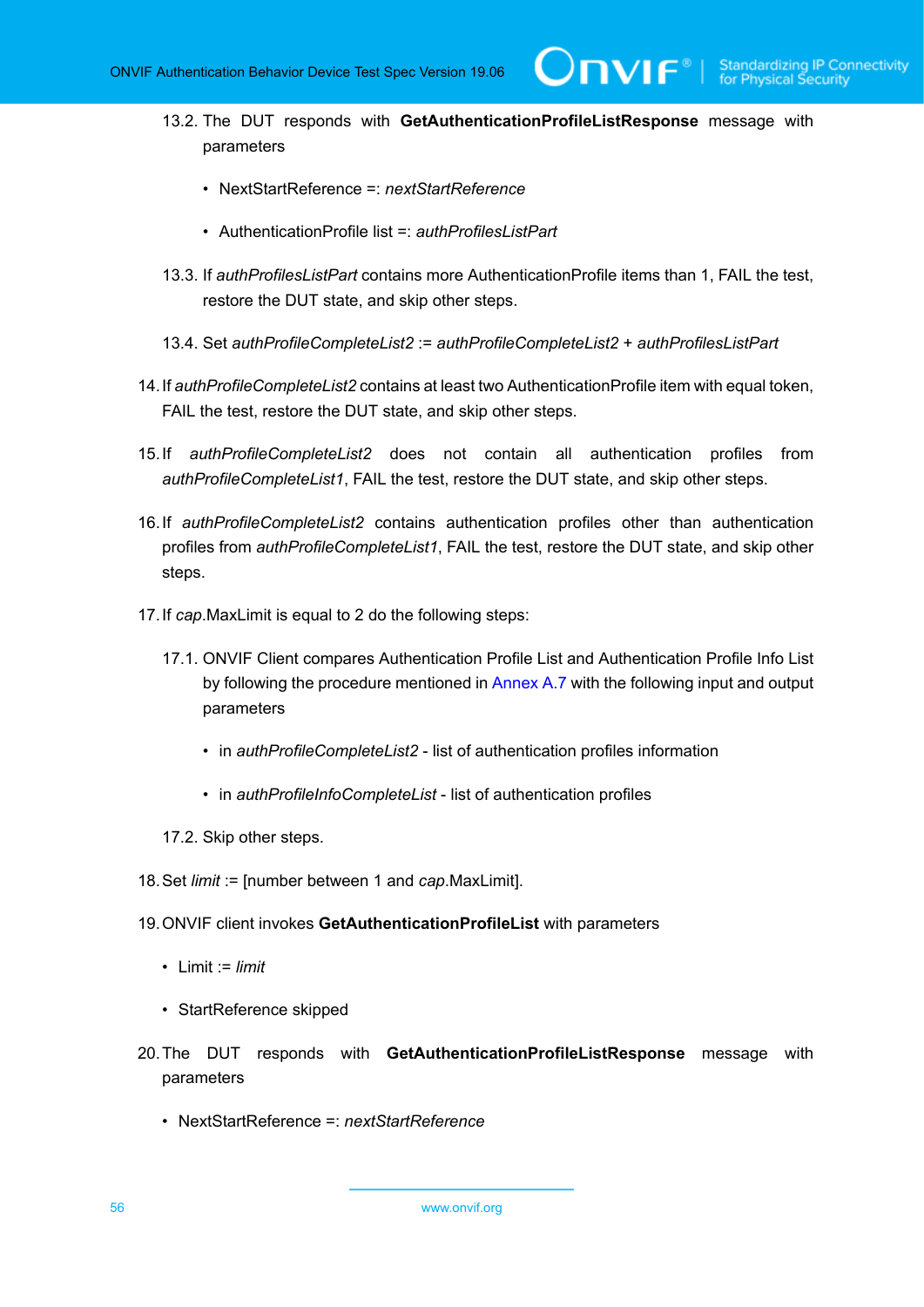- AuthenticationProfile list =: *authProfileCompleteList3*
- 21.If *authProfileCompleteList3* contains more AuthenticationProfile items than *limit*, FAIL the test, restore the DUT state, and skip other steps.
- 22.Until *nextStartReference* is not null, repeat the following steps:
	- 22.1. ONVIF client invokes **GetAuthenticationProfileList** with parameters
		- Limit := *limit*
		- StartReference := *nextStartReference*
	- 22.2. The DUT responds with **GetAuthenticationProfileListResponse** message with parameters
		- NextStartReference =: *nextStartReference*
		- AuthenticationProfile list =: *authProfilesListPart*
	- 22.3. If *authProfilesListPart* contains more AuthenticationProfile items than *limit*, FAIL the test, restore the DUT state, and skip other steps.
	- 22.4. Set *authProfileCompleteList3* := *authProfileCompleteList3* + *authProfilesListPart*
- 23.If *authProfileCompleteList3* contains at least two AuthenticationProfile item with equal token, FAIL the test, restore the DUT state, and skip other steps.
- 24.If *authProfileCompleteList3*does not contain all authentication profiles from *authProfileCompleteList1*, FAIL the test, restore the DUT state, and skip other steps.
- 25.If *authProfileCompleteList3* contains authentication profiles other than authentication profiles from *authProfileCompleteList1*, FAIL the test, restore the DUT state, and skip other steps.
- 26.ONVIF Client compares Authentication Profile List and Authentication Profile Info List by following the procedure mentioned in [Annex A.7](#page-211-0) with the following input and output parameters
	- in *authProfileCompleteList3* list of authentication profiles information
	- in *authProfileInfoCompleteList* list of authentication profiles
- 27.Remove all authentication profiles with tokens from *createdAuthProfileTokensList*.
- 28.If *securityLevelToken* is specified: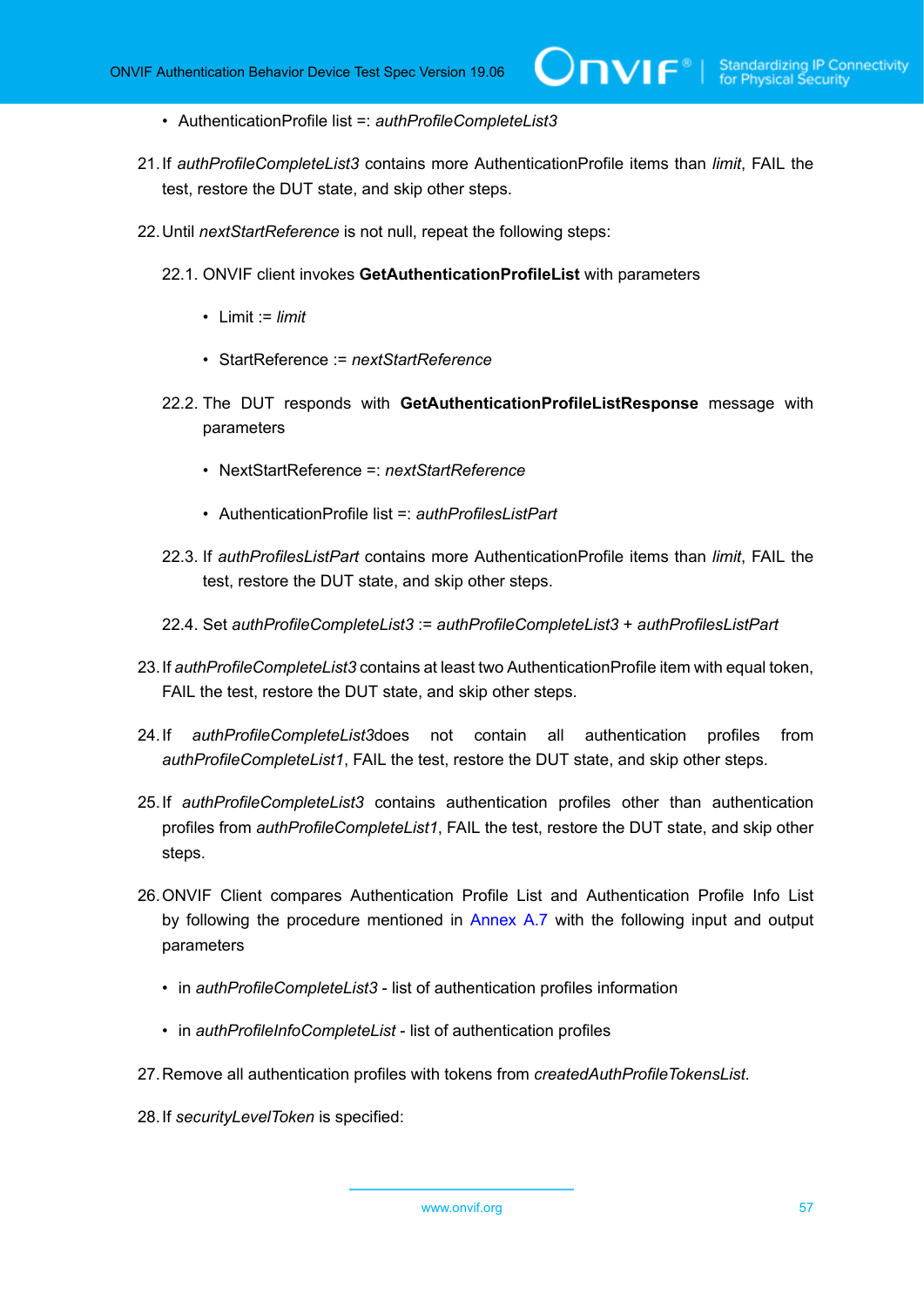- 28.1. ONVIF Client deletes security level by following the procedure mentioned in [Annex](#page-225-0) [A.22](#page-225-0) with the following input and output parameters
	- in *securityLevelToken* security level token

#### **PASS –**

• The DUT passed all assertions.

#### **FAIL –**

• The DUT did not send **GetAuthenticationProfileListResponse** message.

### 5.3.4 GET AUTHENTICATION PROFILE LIST - NO LIMIT

#### **Test Case ID:** AUTH\_BEHAVIOR-3-1-4

**Specification Coverage:** AuthenticationProfileInfo (ONVIF Authentication Behavior Service Specification), AuthenticationProfile (ONVIF Authentication Behavior Service Specification), GetAuthenticationProfileList command (ONVIF Authentication Behavior Service Specification)

**Feature Under Test:** GetAuthenticationProfileList

**WSDL Reference:** authenticationbehavior.wsdl

**Test Purpose:** To verify Get Authentication Profile List without using Limit.

**Pre-Requisite:** Authentication Behavior Service is received from the DUT.

**Test Configuration:** ONVIF Client and DUT

- 1. Start an ONVIF Client.
- 2. Start the DUT.
- 3. ONVIF Client creates number of authentication profiles by following the procedure mentioned in [Annex A.4](#page-207-0) with the following input and output parameters
	- out *authProfileInfoCompleteList* complete list of authentication profiles information
	- out *createdAuthProfileTokensList* list of created authentication profiles tokens
	- out *securityLevelToken* created security level token (if any)
	- out *cap* Authentication Behavior Service capabilities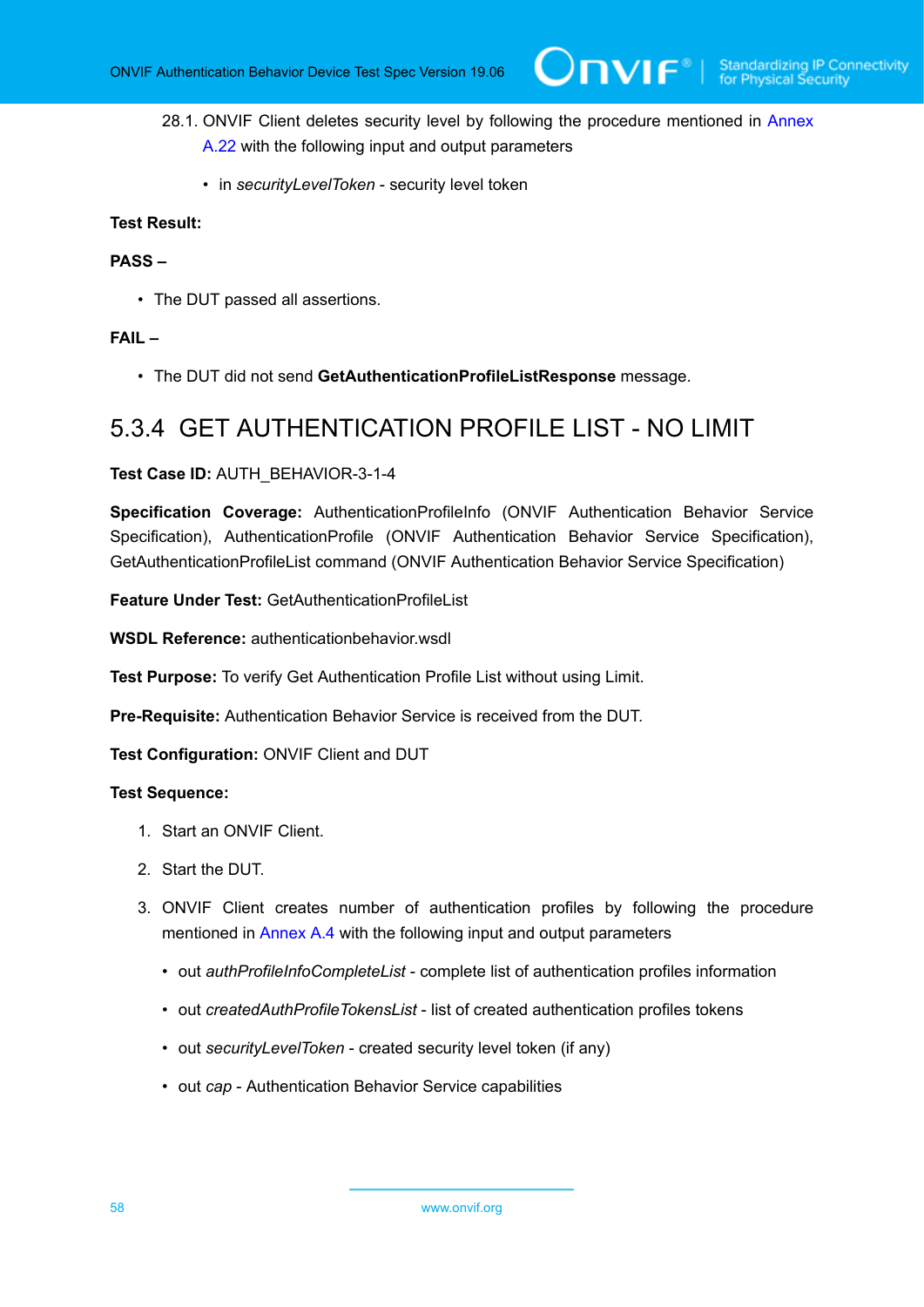- 4. ONVIF client invokes **GetAuthenticationProfileList** with parameters
	- Limit skipped
	- StartReference skipped
- 5. The DUT responds with **GetAuthenticationProfileListResponse** message with parameters
	- NextStartReference =: *nextStartReference*
	- AuthenticationProfile list =: *authProfileCompleteList*
- 6. If *authProfileCompleteList* contains more AuthenticationProfile items than *cap*.MaxLimit, FAIL the test, restore the DUT state, and skip other steps.
- 7. Until *nextStartReference* is not null, repeat the following steps:
	- 7.1. ONVIF client invokes **GetAuthenticationProfileList** with parameters
		- Limit skipped
		- StartReference := *nextStartReference*
	- 7.2. The DUT responds with **GetAuthenticationProfileListResponse** message with parameters
		- NextStartReference =: *nextStartReference*
		- AuthenticationProfile list =: *authProfilesListPart*
	- 7.3. If *authProfilesListPart* contains more AuthenticationProfile items than *cap*.MaxLimit, FAIL the test, restore the DUT state, and skip other steps.
	- 7.4. Set *authProfileCompleteList* := *authProfileCompleteList* + *authProfilesListPart*
- 8. If *authProfileCompleteList* contains at least two AuthenticationProfile item with equal token, FAIL the test, restore the DUT state, and skip other steps.
- 9. ONVIF Client compares Authentication Profile List and Authentication Profile Info List by following the procedure mentioned in [Annex A.7](#page-211-0) with the following input and output parameters
	- in *authProfileCompleteList* list of authentication profiles information
	- in *authProfileInfoCompleteList* list of authentication profiles
- 10.Remove all authentication profiles with tokens from *createdAuthProfileTokensList*.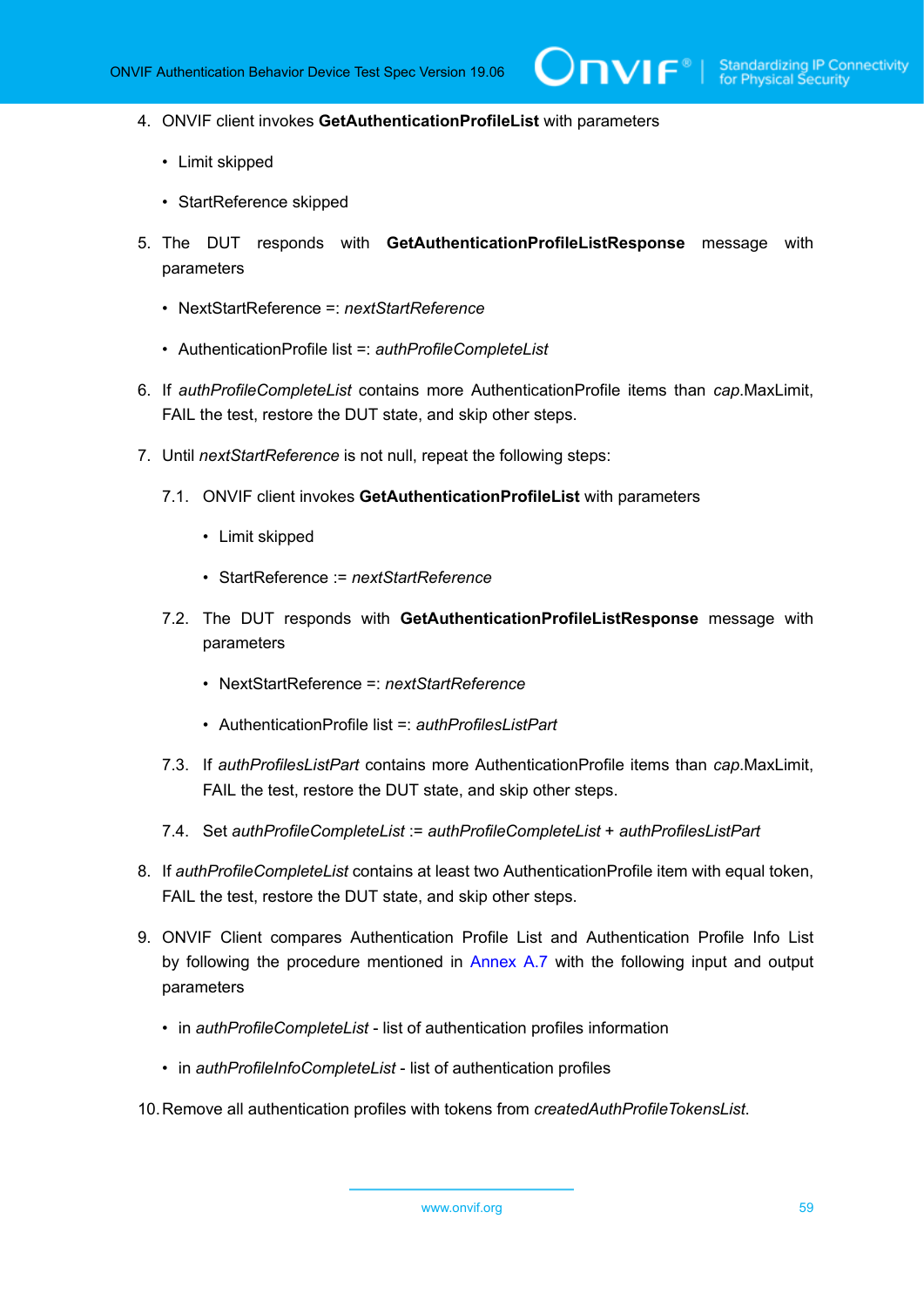#### 11. If *securityLevelToken* is specified:

- 11.1. ONVIF Client deletes security level by following the procedure mentioned in [Annex](#page-225-0) [A.22](#page-225-0) with the following input and output parameters
	- in *securityLevelToken* security level token

#### **Test Result:**

#### **PASS –**

• The DUT passed all assertions.

#### **FAIL –**

• The DUT did not send **GetAuthenticationProfileListResponse** message.

# 5.3.5 GET AUTHENTICATION PROFILES WITH INVALID **TOKEN**

#### **Test Case ID:** AUTH\_BEHAVIOR-3-1-5

**Specification Coverage:** AuthenticationProfile (ONVIF Authentication Behavior Service Specification), GetAuthenticationProfiles command (ONVIF Authentication Behavior Service Specification)

**Feature Under Test:** GetAuthenticationProfiles

**WSDL Reference:** authenticationbehavior wsdl

**Test Purpose:** To verify Get Authentication Profile with invalid token.

**Pre-Requisite:** Authentication Behavior Service is received from the DUT.

**Test Configuration:** ONVIF Client and DUT

- 1. Start an ONVIF Client.
- 2. Start the DUT.
- 3. ONVIF Client creates number of authentication profiles by following the procedure mentioned in [Annex A.4](#page-207-0) with the following input and output parameters
	- out *authProfileInfoCompleteList* complete list of authentication profiles information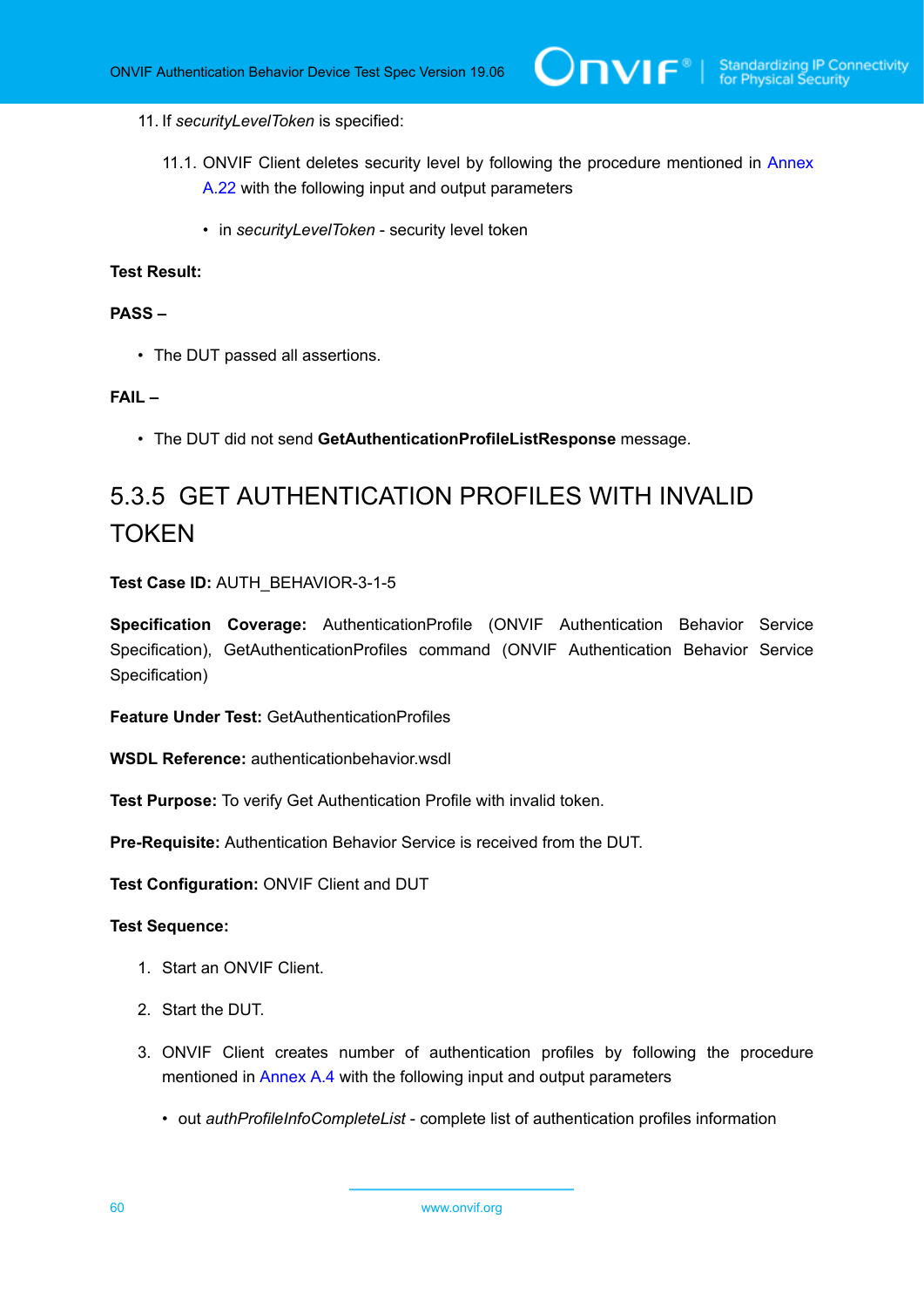• out *createdAuthProfileTokensList* - list of created authentication profiles tokens

 $\mathsf{D}\mathbf{N}\mathsf{I}\mathsf{F}^\ast$  .

- out *securityLevelToken* created security level token (if any)
- out *cap* Authentication Behavior Service capabilities
- 4. Set *invalidToken* := value not equal to any *authProfileInfoCompleteList*.token.
- 5. ONVIF client invokes **GetAuthenticationProfiles** with parameters
	- Token list := *invalidToken*
- 6. The DUT responds with **GetAuthenticationProfilesResponse** message with parameters
	- AuthenticationProfile list =: *authProfilesList*
- 7. If *authProfilesList* is not empty, FAIL the test, restore the DUT state, and skip other steps.
- 8. If *cap*.MaxLimit is less than 2, go to step [14.](#page-60-0)
- 9. ONVIF client invokes **GetAuthenticationProfileInfo** with parameters
	- Token[0] := *invalidToken*
	- Token[1] := *authProfileInfoCompleteList*[0].token
- 10.The DUT responds with **GetAuthenticationProfileInfoResponse** message with parameters
	- AuthenticationProfileInfo list =: *authProfilesList*
- 11. If *authProfilesList* is empty, FAIL the test, restore the DUT state, and skip other steps.
- 12.If *authProfilesList* contains more than one item, FAIL the test, restore the DUT state, and skip other steps.
- 13.If *authProfilesList*[0].token is not equal to *authProfileInfoCompleteList*[0].token, FAIL the test, restore the DUT state, and skip other steps.
- <span id="page-60-0"></span>14.Remove all authentication profiles with tokens from *createdAuthProfileTokensList*.
- 15.If *securityLevelToken* is specified:
	- 15.1. ONVIF Client deletes security level by following the procedure mentioned in [Annex](#page-225-0) [A.22](#page-225-0) with the following input and output parameters
		- in *securityLevelToken* security level token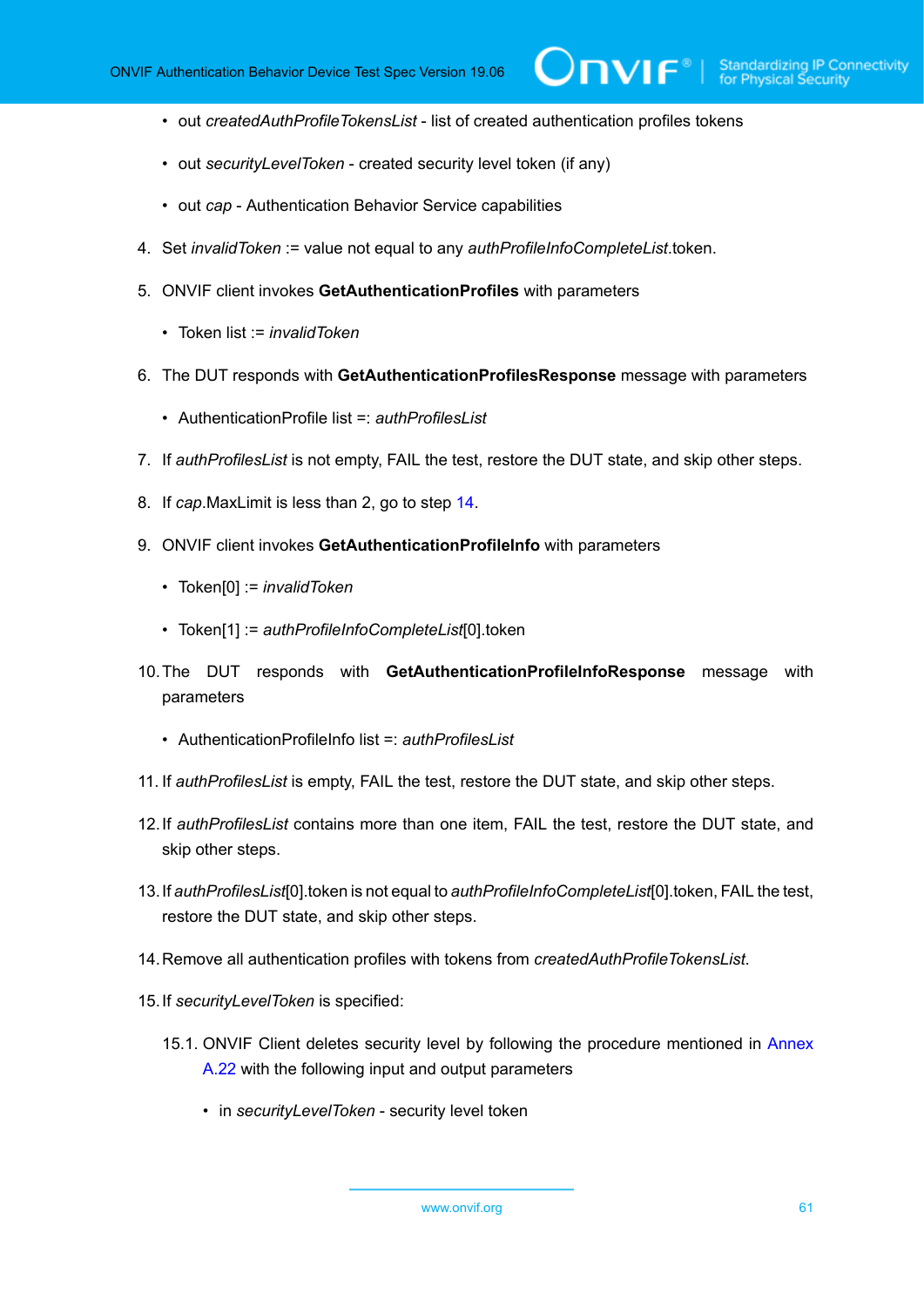#### **PASS –**

• The DUT passed all assertions.

#### **FAIL –**

• The DUT did not send **GetAuthenticationProfilesResponse** message.

## 5.3.6 GET AUTHENTICATION PROFILE - TOO MANY ITEMS

**Test Case ID:** AUTH\_BEHAVIOR-3-1-6

**Specification Coverage:** AuthenticationProfile (ONVIF Authentication Behavior Service Specification), GetAuthenticationProfiles command (ONVIF Authentication Behavior Service Specification)

**Feature Under Test:** GetAuthenticationProfiles

**WSDL Reference:** authenticationbehavior.wsdl

**Test Purpose:** To verify Get Authentication Profile in case there are more items than MaxLimit in request.

**Pre-Requisite:** Authentication Behavior Service is received from the DUT.

**Test Configuration:** ONVIF Client and DUT

- 1. Start an ONVIF Client.
- 2. Start the DUT.
- 3. ONVIF Client creates number of authentication profiles by following the procedure mentioned in [Annex A.4](#page-207-0) with the following input and output parameters
	- out *authProfileInfoCompleteList* complete list of authentication profiles information
	- out *createdAuthProfileTokensList* list of created authentication profiles tokens
	- out *securityLevelToken* created security level token (if any)
	- out *cap* Authentication Behavior Service capabilities
- 4. If *authProfileCompleteList*.token items number is less than *cap*.MaxLimit or equal to *cap*.MaxLimit, go to step [8.](#page-62-0)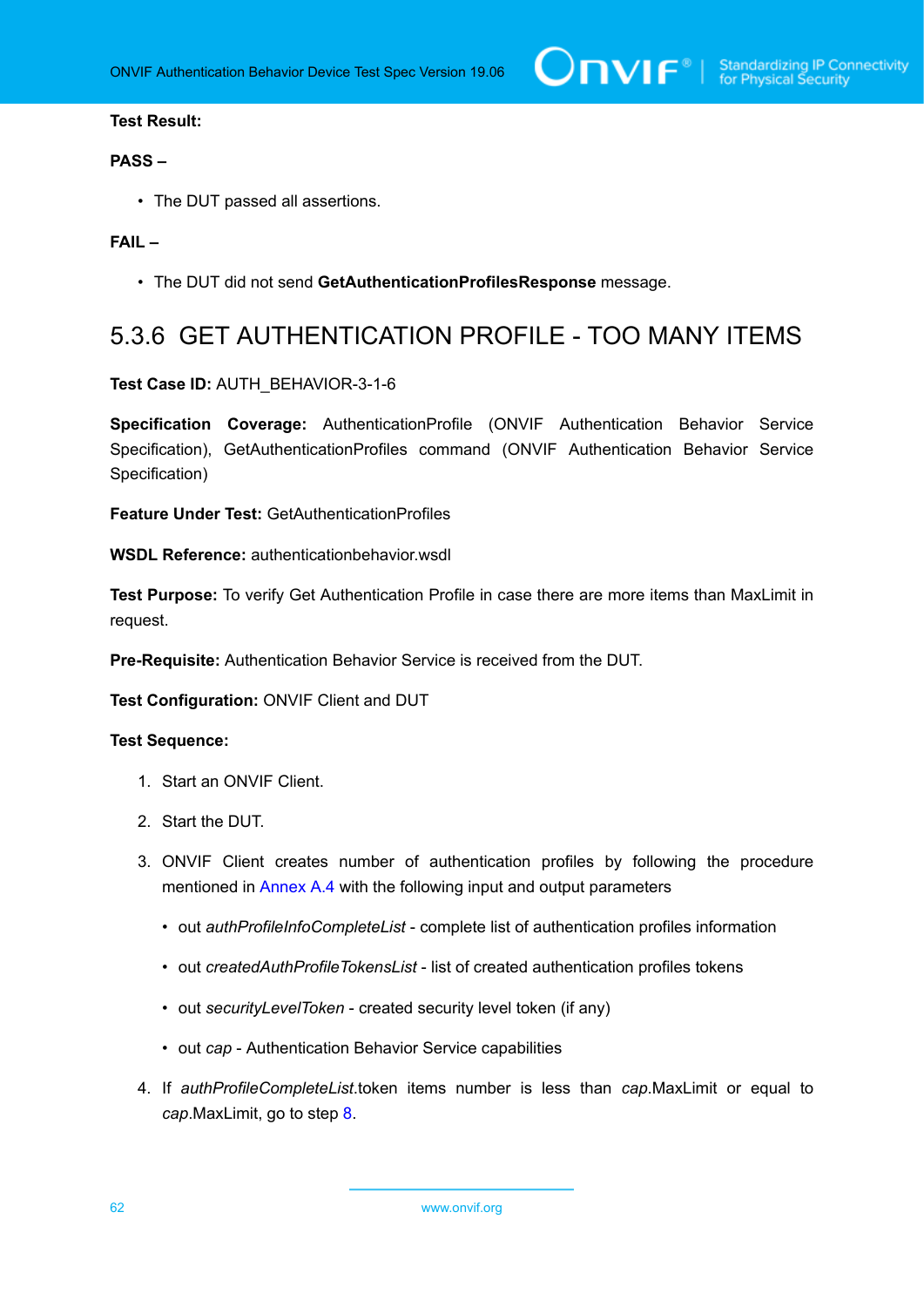- 5. Set *tokenList* := [subset of *authProfileInfoCompleteList*.token values with items number equal to *cap*.MaxLimit + 1].
- 6. ONVIF client invokes **GetAuthenticationProfiles** with parameters
	- Token list := *tokenList*
- 7. The DUT returns **env:Sender/ter:InvalidArgs/ter:TooManyItems** SOAP 1.2 fault.
- <span id="page-62-0"></span>8. Remove all authentication profiles with tokens from *createdAuthProfileTokensList*.
- 9. If *securityLevelToken* is specified:
	- 9.1. ONVIF Client deletes security level by following the procedure mentioned in [Annex](#page-225-0) [A.22](#page-225-0) with the following input and output parameters
		- in *securityLevelToken* security level token

#### **PASS –**

• The DUT passed all assertions.

#### **FAIL –**

• The DUT did not send **env:Sender/ter:InvalidArgs/ter:TooManyItems** SOAP 1.2 fault

### 5.4 Authentication Profile Management

# 5.4.1 CREATE AUTHENTICATION PROFILE WITHOUT AUTHENTICATION POLICIES

#### **Test Case ID:** AUTH\_BEHAVIOR-4-1-1

**Specification Coverage:** AuthenticationProfileInfo (ONVIF Authentication Behavior Service Specification), AuthenticationProfile (ONVIF Authentication Behavior Service Specification), CreateAuthenticationProfile command (ONVIF Authentication Behavior Service Specification)

**Feature Under Test:** CreateAuthenticationProfile

**WSDL Reference:** authenticationbehavior.wsdl, event.wsdl

**Test Purpose:** To verify creation of authentication profile without any authentication policies and generating of appropriate notifications.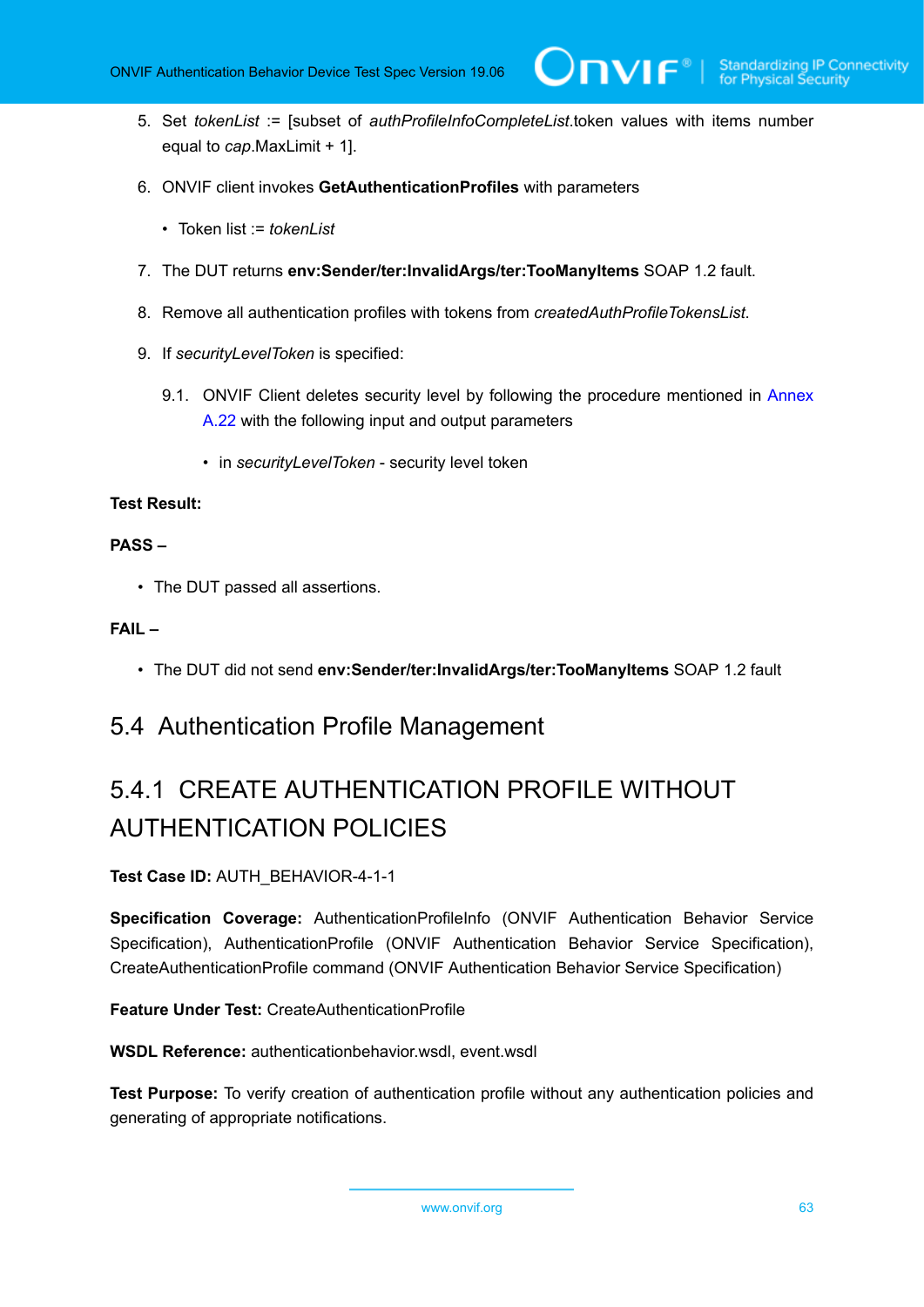**Pre-Requisite:** Authentication Behavior Service is received from the DUT. Event Service was received from the DUT. The DUT shall have enough free storage capacity for one additional Authentication Profile.

**Test Configuration:** ONVIF Client and DUT

- 1. Start an ONVIF Client.
- 2. Start the DUT.
- 3. ONVIF Client retrieves a complete list of authentication profile info by following the procedure mentioned in [Annex A.1](#page-204-0) with the following input and output parameters
	- out *authProfileInfoInitialList* complete list of authentication profiles information
- 4. ONVIF Client find existing or create new security level by following the procedure mentioned in [Annex A.5](#page-208-0) with the following input and output parameters
	- out *securityLevelToken* security level token
	- out *newSecurityLevel* flag if new security level was created
- 5. ONVIF Client creates PullPoint subscription for the specified topic by following the procedure mentioned in [Annex A.8](#page-212-0) with the following input and output parameters
	- in **"tns1:Configuration/AuthenticationProfile/Changed"** Notification Topic
	- out *s* Subscription reference
	- out *currentTime* current time for the DUT
	- out *terminationTime* Subscription termination time
- <span id="page-63-0"></span>6. ONVIF client invokes **CreateAuthenticationProfile** with parameters
	- AuthenticationProfile.token := ""
	- AuthenticationProfile.Description := "Test Description"
	- AuthenticationProfile.Name := "Test Name"
	- AuthenticationProfile.DefaultSecurityLevelToken := *securityLevelToken*
	- AuthenticationProfile.AuthenticationPolicy is skipped
- 7. The DUT responds with **CreateAuthenticationProfileResponse** message with parameters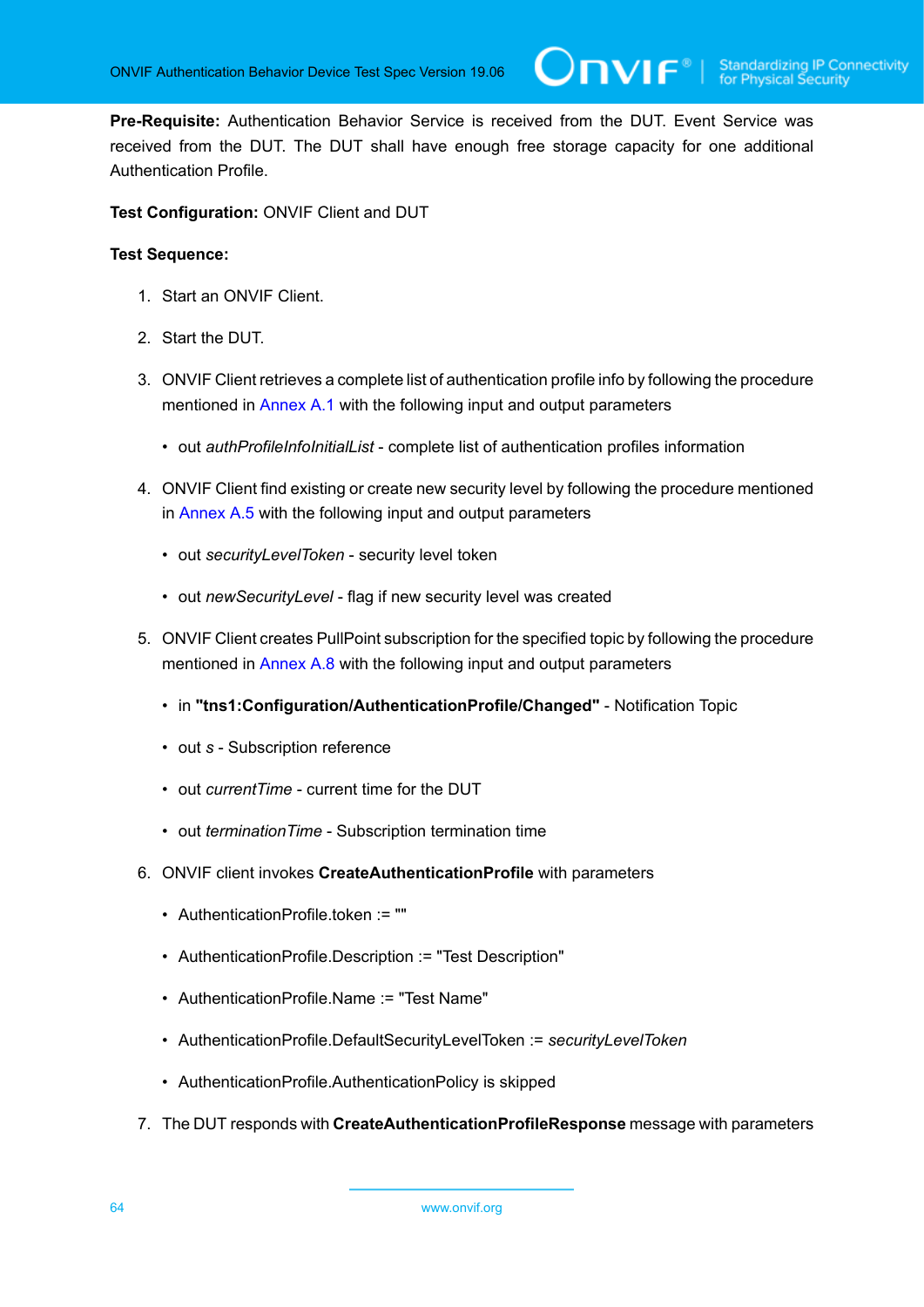- Token =: *authProfileToken*
- 8. ONVIF Client retrieves and checks **tns1:Configuration/AuthenticationProfile/Changed** event for the specified Authentication Profile token by following the procedure mentioned in [Annex A.10](#page-213-0) with the following input and output parameters
	- in *s* Subscription reference
	- in *currentTime* current time for the DUT
	- in *terminationTime* subscription termination time
	- in *authProfileToken* Authentication Profile token
- 9. ONVIF Client retrieves a authentication profile by following the procedure mentioned in [Annex](#page-214-0) A.11 with the following input and output parameters
	- in *authProfileToken* authentication profile token
	- out *authProfilesList* authentication profile list
- <span id="page-64-0"></span>10.If *authProfilesList*[0] item does not have equal field values to values from step [6,](#page-63-0) FAIL the test, restore the DUT state, and skip other steps.
- 11. ONVIF Client retrieves a authentication profile information by following the procedure mentioned in [Annex A.12](#page-215-0) with the following input and output parameters
	- in *authProfileToken* authentication profile token
	- out *authProfileInfoList* authentication profile information list
- <span id="page-64-2"></span>12.If *authProfileInfoList*[0] item does not have equal field values to values from step [6](#page-63-0), FAIL the test, restore the DUT state, and skip other steps.
- 13.ONVIF Client retrieves a complete list of authentication profile info by following the procedure mentioned in [Annex A.1](#page-204-0) with the following input and output parameters
	- out *authProfileInfoCompleteList* complete list of authentication profiles information
- <span id="page-64-1"></span>14.If *authProfileInfoCompleteList* does not have AuthenticationProfileInfo[token = *authProfileToken*] item with equal field values to values from step [6](#page-63-0), FAIL the test, restore the DUT state, and skip other steps.
- 15.ONVIF Client retrieves a complete list of authentication profiles by following the procedure mentioned in [Annex A.3](#page-205-0) with the following input and output parameters
	- out *authProfileCompleteList* complete list of authentication profiles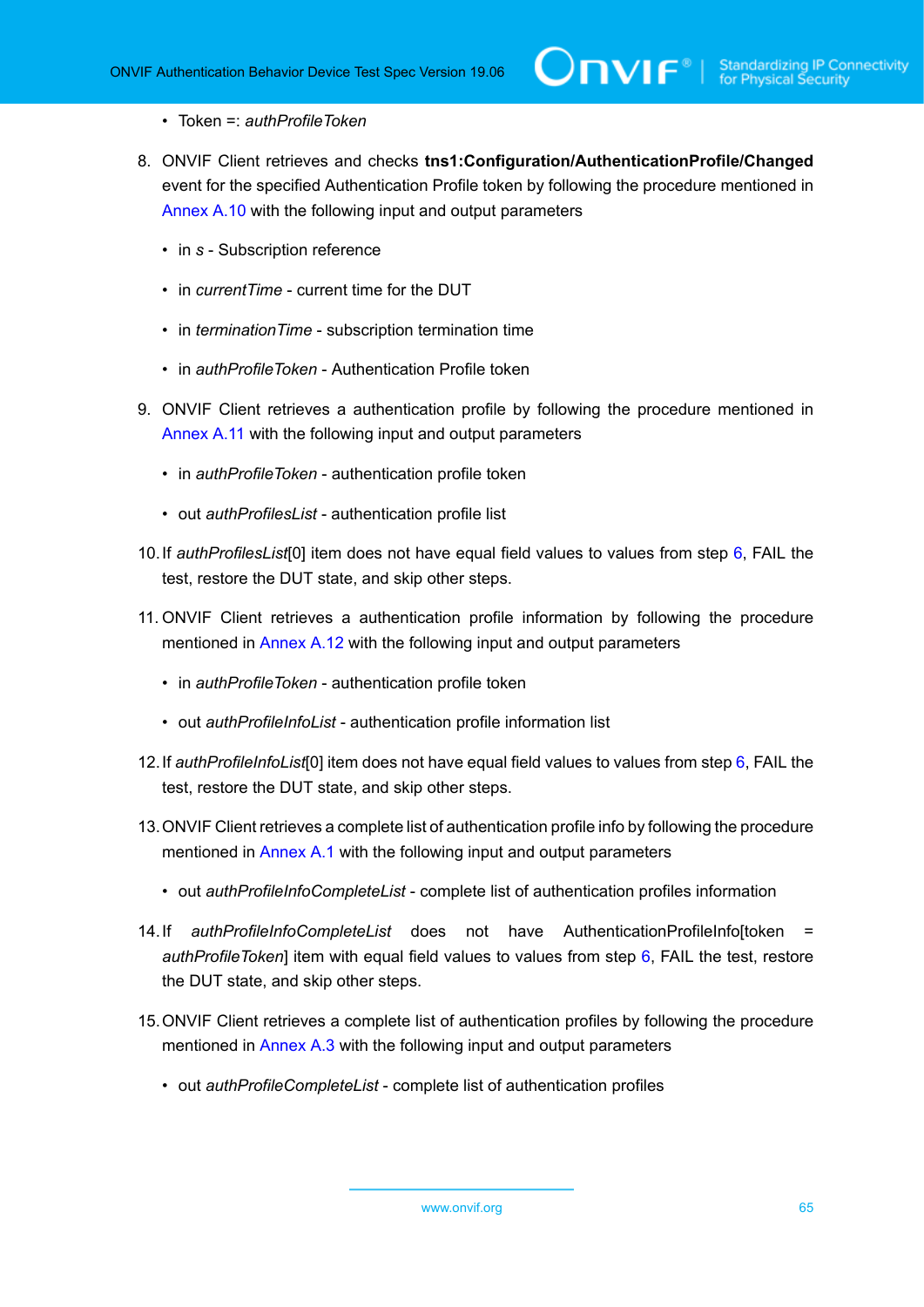<span id="page-65-0"></span>16.If *authProfileCompleteList* does not have AuthenticationProfile[token = *authProfileToken*] item with equal field values to values from step  $6$ , FAIL the test, restore the DUT state, and skip other steps.

 $\mathsf{J}\mathsf{N}\mathsf{N}\mathsf{F}^\ast$ l

- 17.For each AuthenticationProfileInfo.token (*token*) from *authProfileInfoInitialList* do the following:
	- 17.1. If *authProfileCompleteList* does not have AuthenticationProfile[token = *token*] item, FAIL the test, restore the DUT state, and skip other steps.
- 18.ONVIF Client deletes a authentication profile by following the procedure mentioned in [Annex](#page-216-0) [A.13](#page-216-0) with the following input and output parameters
	- in *authProfileToken* authentication profile token
- 19.If *newSecurityLevel* = true:
	- 19.1. ONVIF Client deletes security level by following the procedure mentioned in [Annex](#page-225-0) [A.22](#page-225-0) with the following input and output parameters
		- in *securityLevelToken* security level token

#### **Test Result:**

#### **PASS –**

• The DUT passed all assertions.

#### **FAIL –**

• The DUT did not send **CreateAuthenticationProfileResponse** message.

**Note:** The following fields are compared at steps [10](#page-64-0) and [14:](#page-64-1)

- AuthenticationProfile:
	- token
	- Name
	- Description
	- DefaultSecurityLevelToken
	- AuthenticationPolicy list
		- ScheduleToken
		- SecurityLevelConstraint list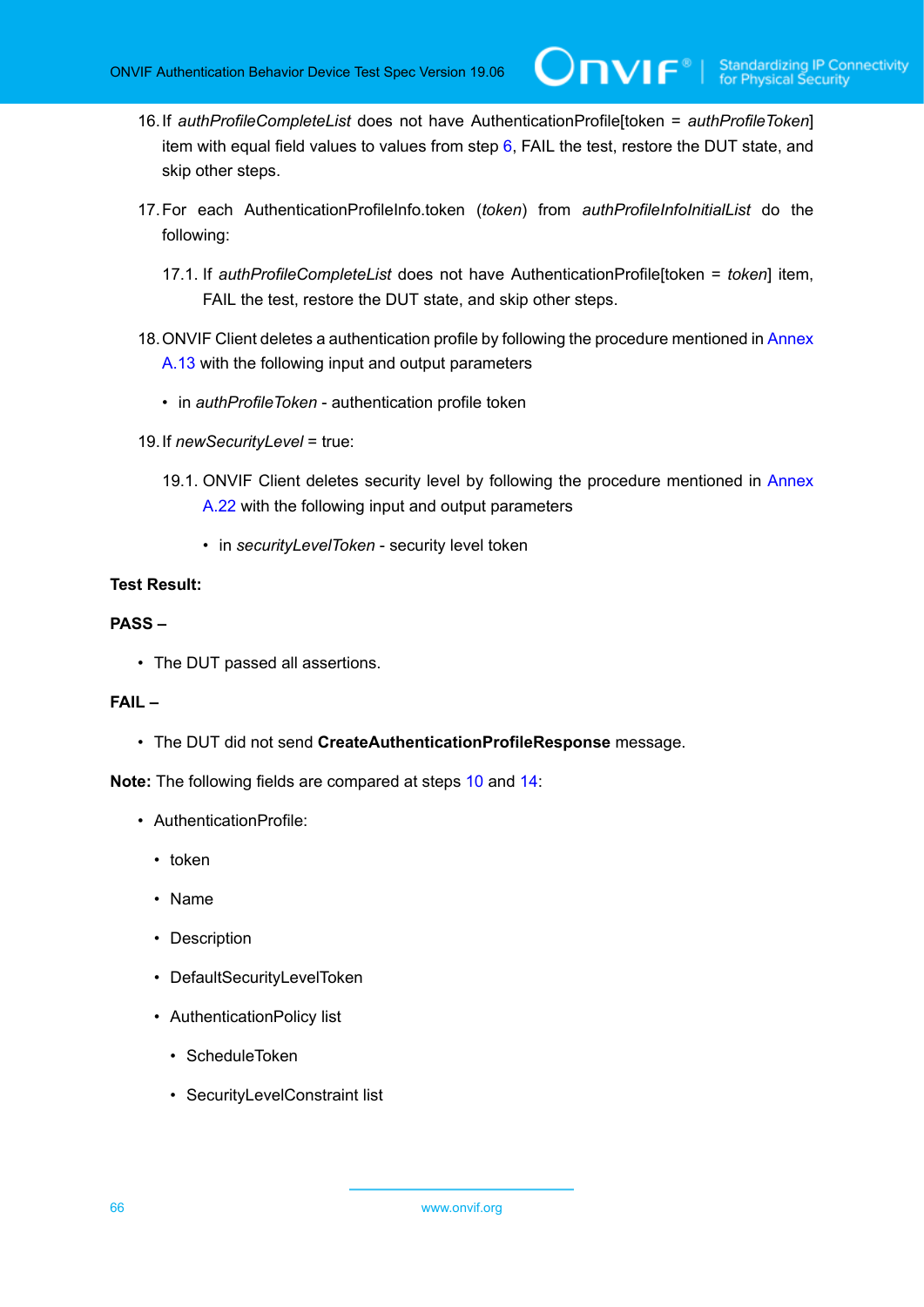

- ActiveRegularSchedule
- ActiveSpecialDaySchedule
- AuthenticationMode
- SecurityLevelToken

**Note:** The following fields are compared at step [12](#page-64-2) and [16](#page-65-0):

- AuthenticationProfileInfo:
	- token
	- Name
	- Description

## 5.4.2 CREATE AUTHENTICATION PROFILE WITH AUTHENTICATION POLICY

**Test Case ID:** AUTH\_BEHAVIOR-4-1-2

**Specification Coverage:** AuthenticationProfileInfo (ONVIF Authentication Behavior Service Specification), AuthenticationProfile (ONVIF Authentication Behavior Service Specification), CreateAuthenticationProfile command (ONVIF Authentication Behavior Service Specification)

**Feature Under Test:** CreateAuthenticationProfile

**WSDL Reference:** authenticationbehavior.wsdl, event.wsdl

**Test Purpose:** To verify creation of authentication profile and generating of appropriate notifications.

**Pre-Requisite:** Authentication Behavior Service is received from the DUT. Schedule Service is received from the DUT. Event Service was received from the DUT. The DUT shall have enough free storage capacity for one additional Authentication Profile.

**Test Configuration:** ONVIF Client and DUT

#### **Test Sequence:**

- 1. Start an ONVIF Client.
- 2. Start the DUT.
- 3. ONVIF Client gets the service capabilities by following the procedure mentioned in [Annex](#page-205-1) [A.2](#page-205-1) with the following input and output parameters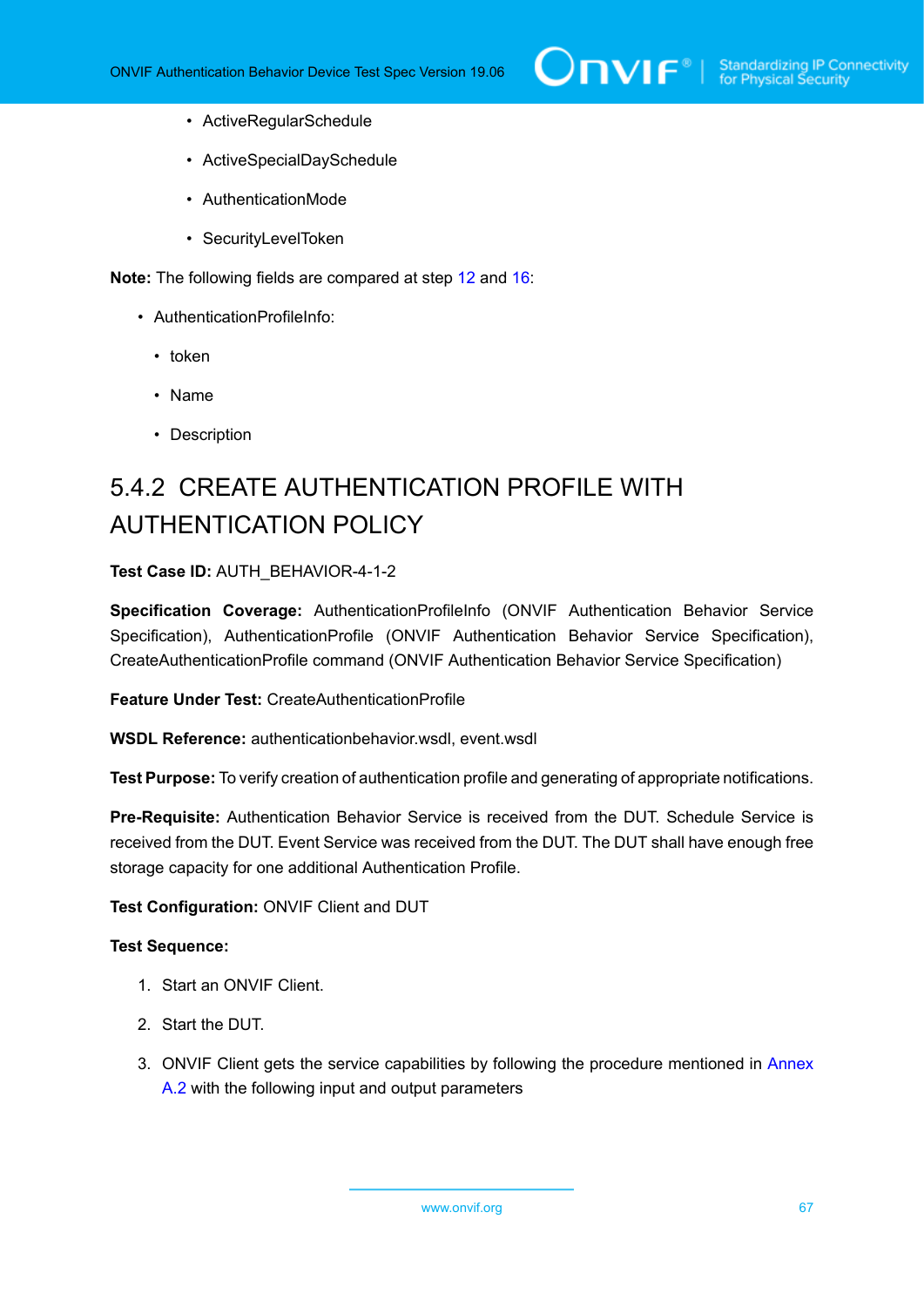- out *cap* Authentication Behavior Service capabilities
- 4. ONVIF Client retrieves a complete list of authentication profile info by following the procedure mentioned in [Annex A.1](#page-204-0) with the following input and output parameters
	- out *authProfileInfoInitialList* complete list of authentication profiles information
- 5. ONVIF Client find existing or create new security level by following the procedure mentioned in [Annex A.5](#page-208-0) with the following input and output parameters
	- out *securityLevelToken* security level token
	- out *newSecurityLevel* flag if new security level was created
- 6. ONVIF Client find existing or create new schedule by following the procedure mentioned in [Annex A.14](#page-216-1) with the following input and output parameters
	- out *scheduleToken* schedule level token
	- out *newSchedule* flag if new schedule was created
- 7. ONVIF Client creates PullPoint subscription for the specified topic by following the procedure mentioned in [Annex A.8](#page-212-0) with the following input and output parameters
	- in **"tns1:Configuration/AuthenticationProfile/Changed"** Notification Topic
	- out *s* Subscription reference
	- out *currentTime* current time for the DUT
	- out *terminationTime* Subscription termination time
- 8. Set *authenticationMode* := *cap*.SupportedAuthenticationModes[0] (if *cap*.SupportedAuthenticationModes is skipped or empty, set *authenticationMode* := "pt:SingleCredential").
- <span id="page-67-0"></span>9. ONVIF client invokes **CreateAuthenticationProfile** with parameters
	- AuthenticationProfile.token := ""
	- AuthenticationProfile.Description := "Test Description"
	- AuthenticationProfile.Name := "Test Name"
	- AuthenticationProfile.DefaultSecurityLevelToken := *securityLevelToken*
	- AuthenticationProfile.AuthenticationPolicy[0].ScheduleToken := *scheduleToken*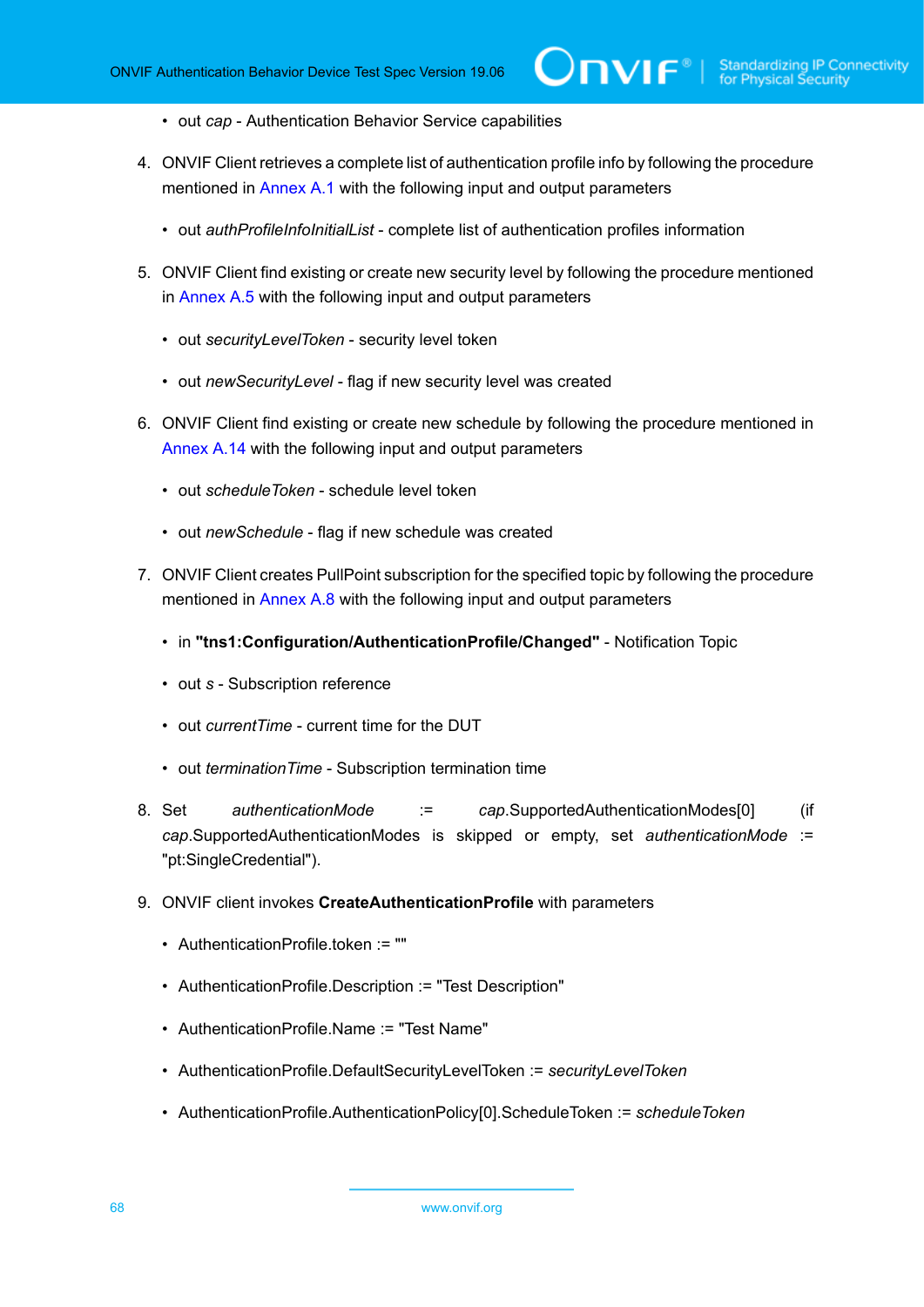- AuthenticationProfile.AuthenticationPolicy[0].SecurityLevelConstraint[0].ActiveRegularSchedule true
- AuthenticationProfile.AuthenticationPolicy[0].SecurityLevelConstraint[0].ActiveSpecialDaySchedule true
- AuthenticationProfile.AuthenticationPolicy[0].SecurityLevelConstraint[0].AuthenticationMode *authenticationMode*
- AuthenticationProfile.AuthenticationPolicy[0].SecurityLevelConstraint[0].SecurityLevelToxen *securityLevelToken*
- 10.The DUT responds with **CreateAuthenticationProfileResponse** message with parameters
	- Token =: *authProfileToken*
- 11. ONVIF Client retrieves and checks **tns1:Configuration/AuthenticationProfile/Changed** event for the specified Authentication Profile token by following the procedure mentioned in [Annex A.10](#page-213-0) with the following input and output parameters
	- in *s* Subscription reference
	- in *currentTime* current time for the DUT
	- in *terminationTime* subscription termination time
	- in *authProfileToken* Authentication Profile token
- 12.ONVIF Client deletes PullPoint subscription by following the procedure mentioned in [Annex](#page-213-1) [A.9](#page-213-1) with the following input and output parameters
	- in *s* Subscription reference
- 13.ONVIF Client retrieves a authentication profile by following the procedure mentioned in [Annex](#page-214-0) A.11 with the following input and output parameters
	- in *authProfileToken* authentication profile token
	- out *authProfilesList* authentication profile list
- <span id="page-68-0"></span>14.If *authProfilesList*[0] item does not have equal field values to values from step [9,](#page-67-0) FAIL the test, restore the DUT state, and skip other steps.
- 15.ONVIF Client retrieves a authentication profile information by following the procedure mentioned in [Annex A.12](#page-215-0) with the following input and output parameters
	- in *authProfileToken* authentication profile token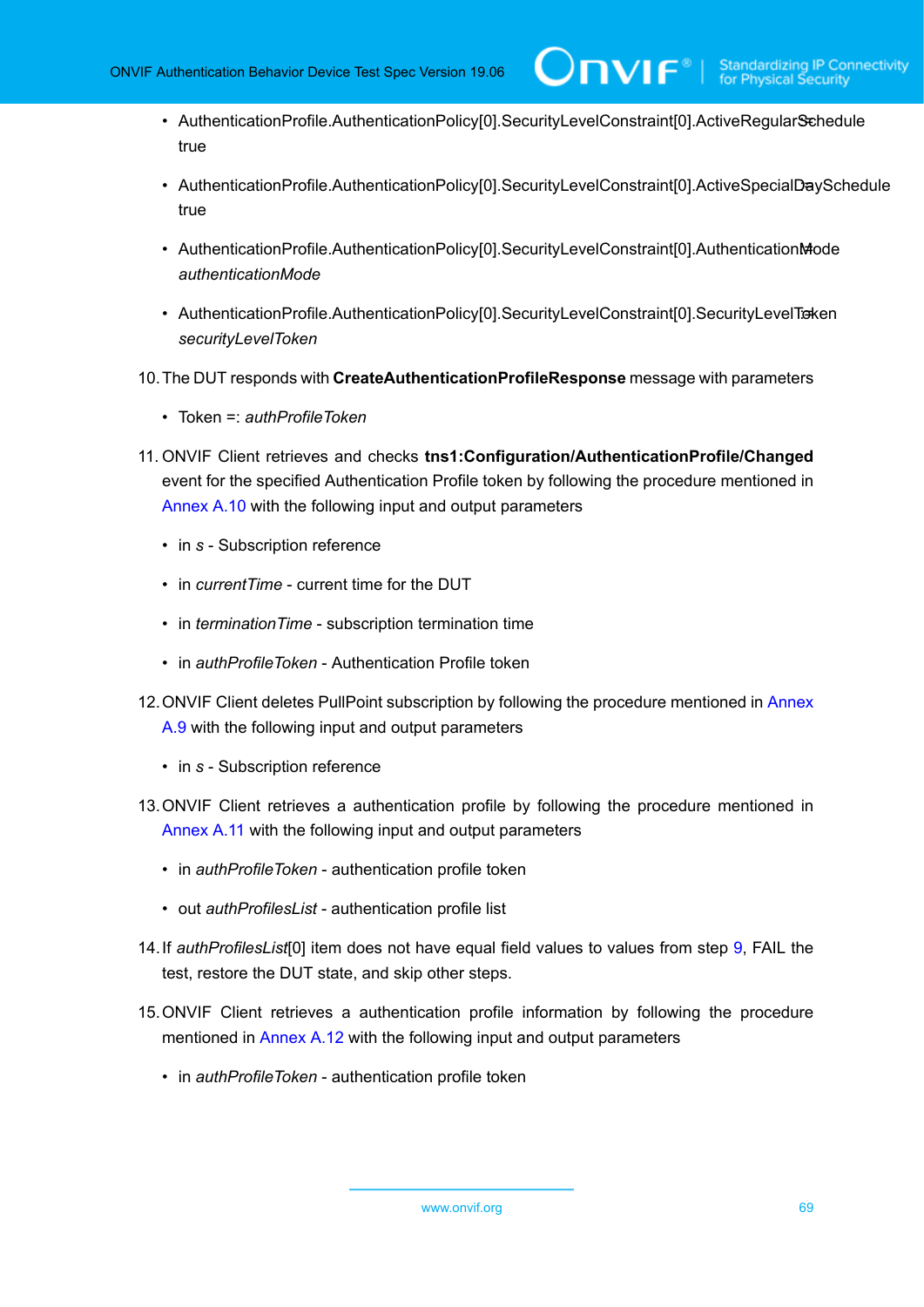- out *authProfileInfoList* authentication profile information list
- <span id="page-69-1"></span>16.If *authProfileInfoList*[0] item does not have equal field values to values from step [9](#page-67-0), FAIL the test, restore the DUT state, and skip other steps.
- 17.ONVIF Client retrieves a complete list of authentication profile info by following the procedure mentioned in [Annex A.1](#page-204-0) with the following input and output parameters
	- out *authProfileInfoCompleteList* complete list of authentication profiles information
- <span id="page-69-0"></span>18.If *authProfileInfoCompleteList* does not have AuthenticationProfileInfo[token = *authProfileToken*] item with equal field values to values from step [9](#page-67-0), FAIL the test, restore the DUT state, and skip other steps.
- 19.ONVIF Client retrieves a complete list of authentication profiles by following the procedure mentioned in [Annex A.3](#page-205-0) with the following input and output parameters
	- out *authProfileCompleteList* complete list of authentication profiles
- <span id="page-69-2"></span>20.If *authProfileCompleteList* does not have AuthenticationProfile[token = *authProfileToken*] item with equal field values to values from step [9](#page-67-0), FAIL the test, restore the DUT state, and skip other steps.
- 21.For each AuthenticationProfileInfo.token (*token*) from *authProfileInfoInitialList* do the following:
	- 21.1. If *authProfileCompleteList* does not have AuthenticationProfile[token = *token*] item, FAIL the test, restore the DUT state, and skip other steps.
- 22. ONVIF Client deletes a authentication profile by following the procedure mentioned in [Annex](#page-216-0) [A.13](#page-216-0) with the following input and output parameters
	- in *authProfileToken* authentication profile token
- 23.If *newSchedule* = true:
	- 23.1. ONVIF Client deletes schedule by following the procedure mentioned in [Annex A.23](#page-226-0) with the following input and output parameters
		- in *scheduleToken* schedule token
- 24.If *newSecurityLevel* = true:
	- 24.1. ONVIF Client deletes security level by following the procedure mentioned in [Annex](#page-225-0) [A.22](#page-225-0) with the following input and output parameters
		- in *securityLevelToken* security level token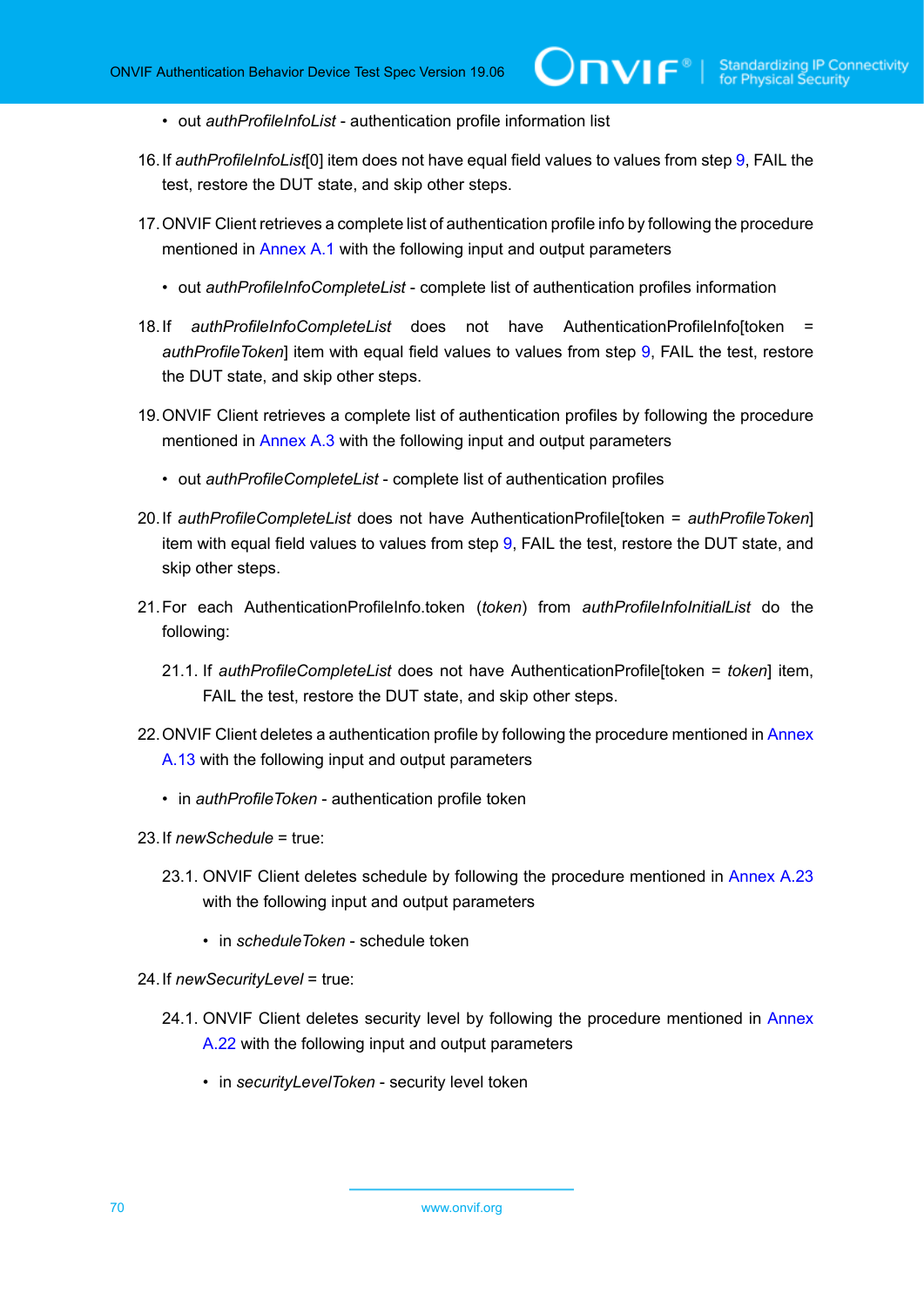

#### **PASS –**

• The DUT passed all assertions.

#### **FAIL –**

• The DUT did not send **CreateAuthenticationProfileResponse** message.

**Note:** The following fields are compared at steps [14](#page-68-0) and [18:](#page-69-0)

- AuthenticationProfile:
	- token
	- Name
	- Description
	- DefaultSecurityLevelToken
	- AuthenticationPolicy list
		- ScheduleToken
		- SecurityLevelConstraint list
			- ActiveRegularSchedule
			- ActiveSpecialDaySchedule
			- AuthenticationMode
			- SecurityLevelToken

**Note:** The following fields are compared at step [16](#page-69-1) and [20](#page-69-2):

- AuthenticationProfileInfo:
	- token
	- Name
	- Description

## 5.4.3 MODIFY AUTHENTICATION PROFILE

**Test Case ID:** AUTH\_BEHAVIOR-4-1-3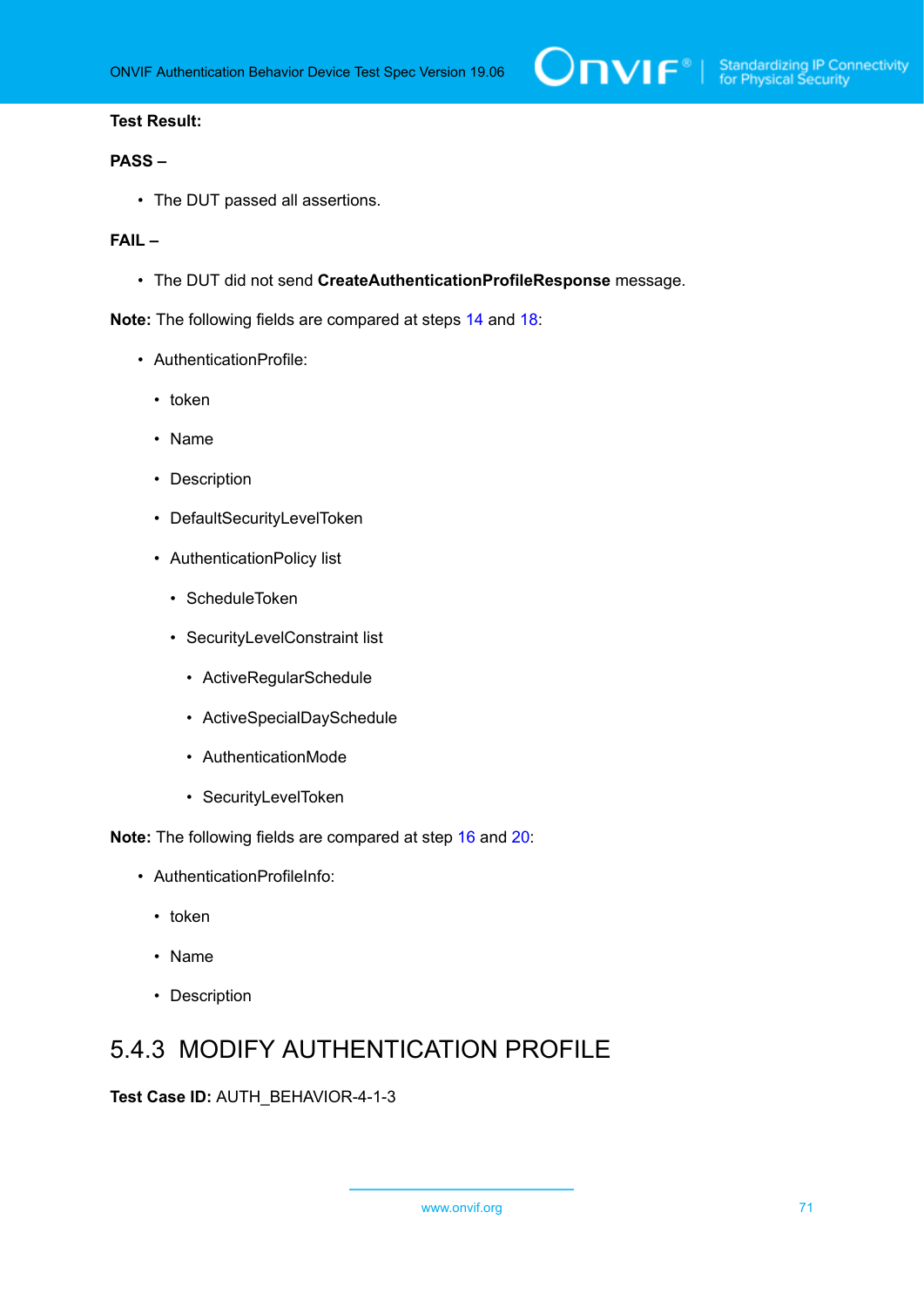**Specification Coverage:** AuthenticationProfileInfo (ONVIF Authentication Behavior Service Specification), AuthenticationProfile (ONVIF Authentication Behavior Service Specification), ModifyAuthenticationProfile command (ONVIF Authentication Behavior Service Specification)

**Feature Under Test:** ModifyAuthenticationProfile

**WSDL Reference:** authenticationbehavior.wsdl, event.wsdl

**Test Purpose:** To verify modifiing of authentication profile and generating of apropriate notifications.

**Pre-Requisite:** Authentication Behavior Service is received from the DUT. Schedule Service is received from the DUT. Event Service was received from the DUT. The DUT shall have enough free storage capacity for one additional Authentication Profile.

**Test Configuration:** ONVIF Client and DUT

- 1. Start an ONVIF Client.
- 2. Start the DUT.
- 3. ONVIF Client retrieves a complete list of authentication profile info by following the procedure mentioned in [Annex A.1](#page-204-0) with the following input and output parameters
	- out *authProfileInfoInitialList* complete list of authentication profiles information
- 4. ONVIF Client gets the service capabilities by following the procedure mentioned in [Annex](#page-205-1) [A.2](#page-205-1) with the following input and output parameters
	- out *cap* Authentication Behavior Service capabilities
- 5. ONVIF Client gets the schedule service capabilities by following the procedure mentioned in [Annex A.18](#page-222-0) with the following input and output parameters
	- out *capSchedule* Schedule Service capabilities
- 6. ONVIF Client creates Authentication Profile by following the procedure mentioned in [Annex](#page-218-0) [A.16](#page-218-0) with the following input and output parameters
	- in *cap* authentication behavior service capabilities
	- out *authProfileToken* authentication profile token
	- out *authProfile* authentication profile
	- out *newSecurityLevel* flag if new security level was created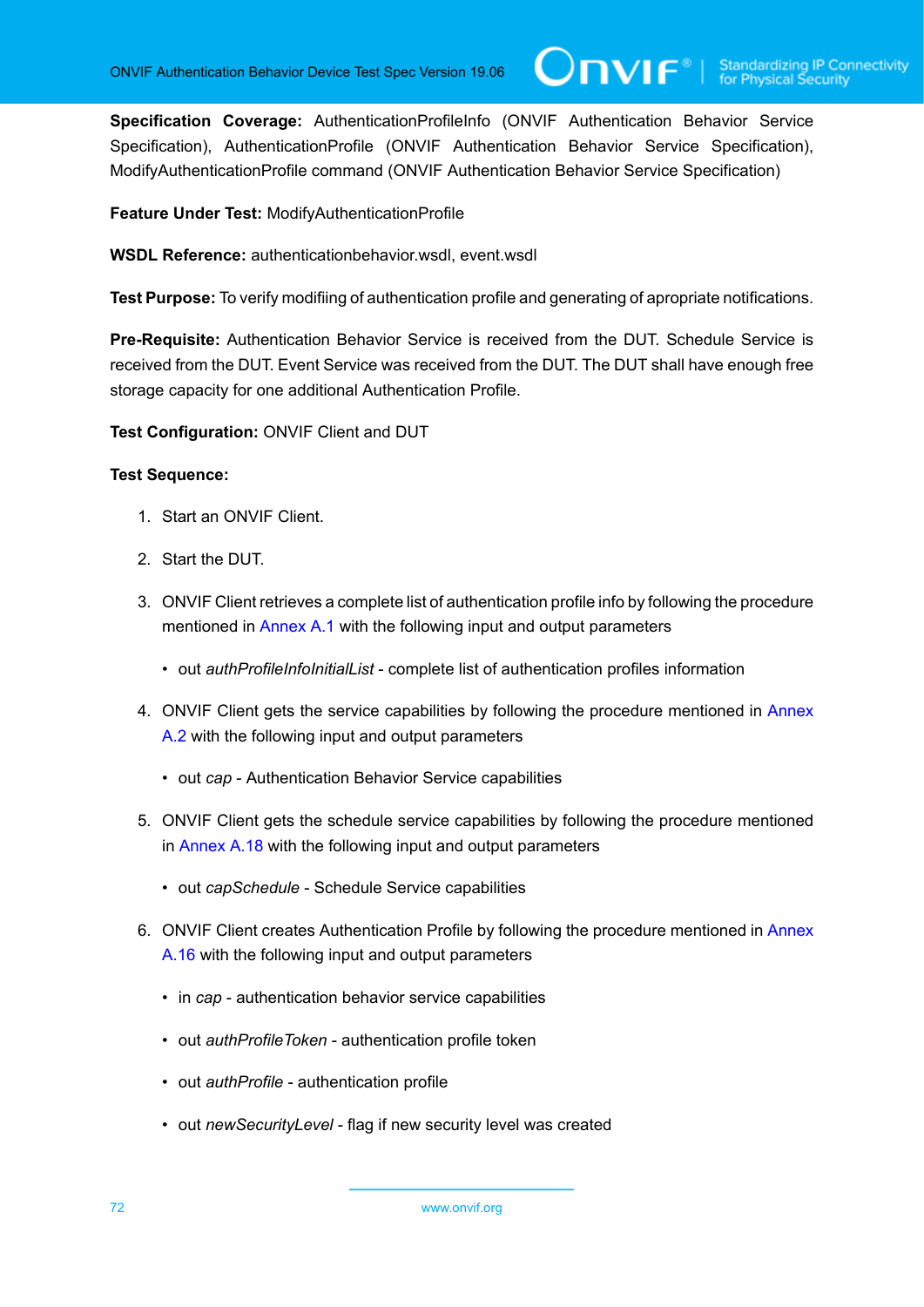- out *newSchedule* flag if new schedule was created
- 7. Set *newSecurityLevel2* := false.
- 8. If *cap*.MaxSecurityLevels > 1:
	- 8.1. ONVIF Client creates security level by following the procedure mentioned in [Annex](#page-220-0) [A.17](#page-220-0) with the following input and output parameters
		- out *securityLevelToken2* security level token
	- 8.2. Set *newSecurityLevel2* := true.
- 9. Set *newSchedule2* := false.
- 10.If *capSchedule*.MaxSchedules > 1:
	- 10.1. ONVIF Client creates schedule by following the procedure mentioned in [Annex A.20](#page-223-0) with the following input and output parameters
		- out *scheduleToken2* schedule token
	- 10.2. Set *newSchedule2* := true.
- 11. Set *authenticationMode0* := *authProfile*.AuthenticationPolicy[0].SecurityLevelConstraint[0].AuthenticationMode.
- 12.Set *authenticationMode1* := *cap*.SupportedAuthenticationModes[1] (if *cap*.SupportedAuthenticationModes is skipped or contains less than two items, set *authenticationMode* := *authenticationMode0*).
- 13.ONVIF Client creates PullPoint subscription for the specified topic by following the procedure mentioned in [Annex A.8](#page-212-0) with the following input and output parameters
	- in **"tns1:Configuration/AuthenticationProfile/Changed"** Notification Topic
	- out *s* Subscription reference
	- out *currentTime* current time for the DUT
	- out *terminationTime* Subscription termination time
- <span id="page-72-0"></span>14.ONVIF client invokes **ModifyAuthenticationProfile** with parameters
	- AuthenticationProfile.token := *authProfileToken*
	- AuthenticationProfile.Description := "Test Description2"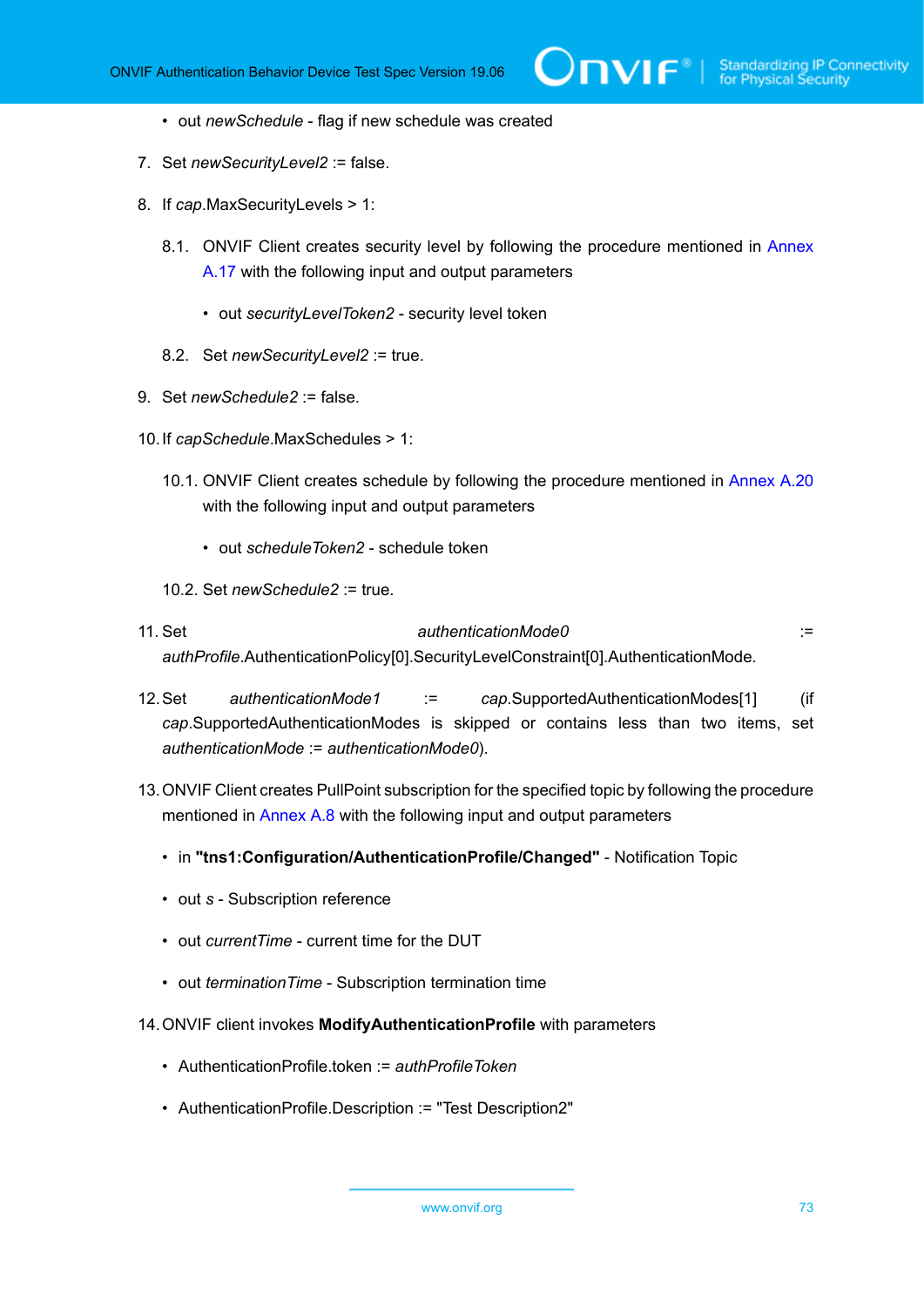- AuthenticationProfile.Name := "Test Name2"
- AuthenticationProfile.DefaultSecurityLevelToken := if *newSecurityLevel2* = true, then *securityLevelToken2*, else *securityLevelToken*
- AuthenticationProfile.AuthenticationPolicy[0].ScheduleToken := if *newSchedule2* = true, then *scheduleToken2*, else *scheduleToken*
- AuthenticationProfile.AuthenticationPolicy[0].SecurityLevelConstraint[0].ActiveRegularSchedule false
- AuthenticationProfile.AuthenticationPolicy[0].SecurityLevelConstraint[0].ActiveSpecialDaySchedule false
- AuthenticationProfile.AuthenticationPolicy[0].SecurityLevelConstraint[0].AuthenticationMode *authenticationMode1*
- AuthenticationProfile.AuthenticationPolicy[0].SecurityLevelConstraint[0].SecurityLevelTraken if *newSecurityLevel2* = true, then *securityLevelToken2*, else *securityLevelToken*
- 15.The DUT responds with **ModifyAuthenticationProfileResponse** message.
- 16.ONVIF Client retrieves and checks **tns1:Configuration/AuthenticationProfile/Changed** event for the specified Authentication Profile token by following the procedure mentioned in [Annex A.10](#page-213-0) with the following input and output parameters
	- in *s* Subscription reference
	- in *currentTime* current time for the DUT
	- in *terminationTime* subscription termination time
	- in *authProfileToken* Authentication Profile token
- 17.ONVIF Client retrieves a authentication profile by following the procedure mentioned in [Annex](#page-214-0) A.11 with the following input and output parameters
	- in *authProfileToken* authentication profile token
	- out *authProfilesList* authentication profile list
- <span id="page-73-0"></span>18.If *authProfilesList*[0] item does not have equal field values to values from step [14](#page-72-0), FAIL the test, restore the DUT state, and skip other steps.
- 19.ONVIF Client retrieves a authentication profile information by following the procedure mentioned in [Annex A.12](#page-215-0) with the following input and output parameters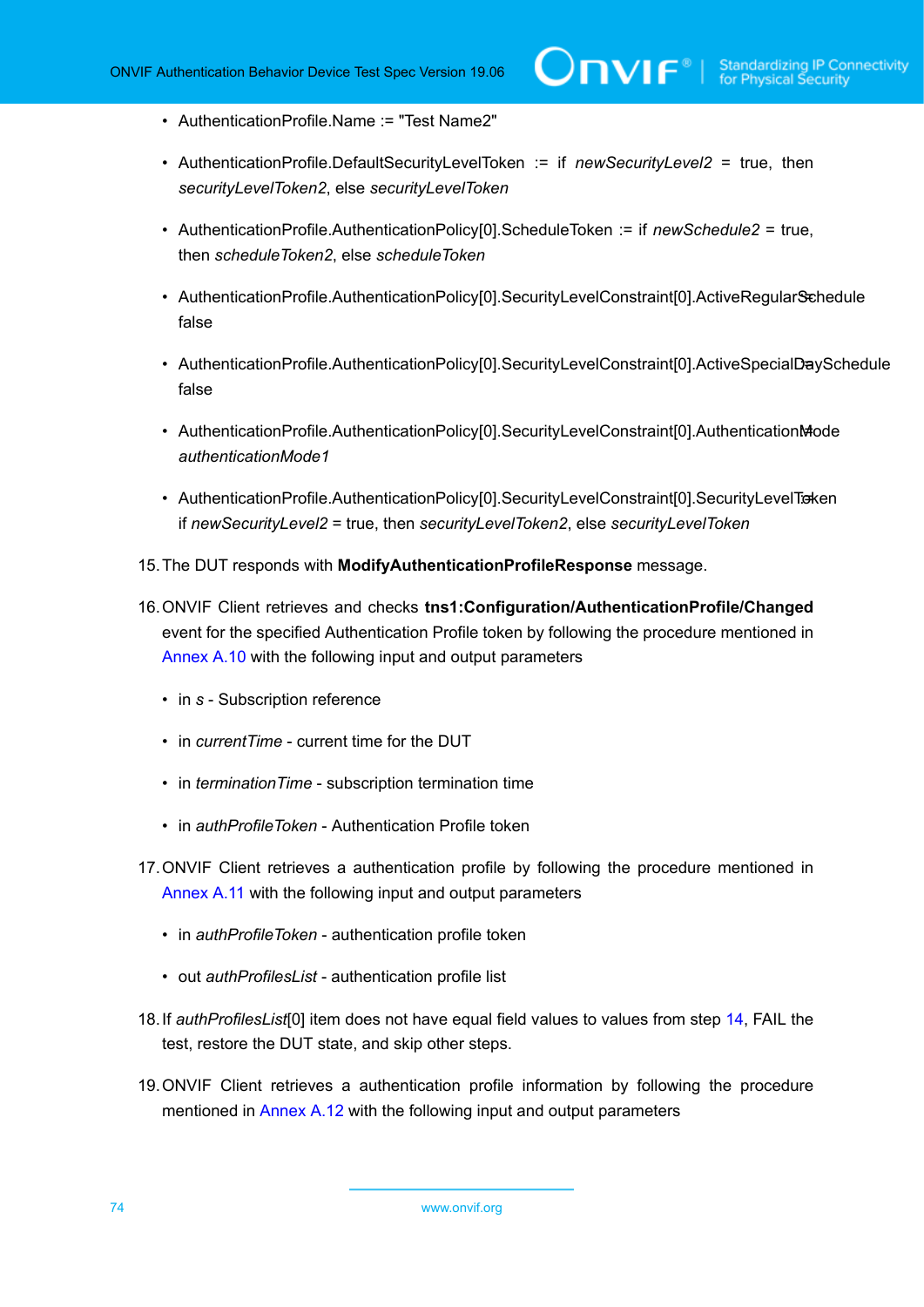- in *authProfileToken* authentication profile token
- out *authProfileInfoList* authentication profile information list
- <span id="page-74-2"></span>20.If *authProfileInfoList*[0] item does not have equal field values to values from step [14,](#page-72-0) FAIL the test, restore the DUT state, and skip other steps.
- <span id="page-74-0"></span>21.ONVIF client invokes **ModifyAuthenticationProfile** with parameters
	- AuthenticationProfile.token := *authProfileToken*
	- AuthenticationProfile.Description := "Test Description3"
	- AuthenticationProfile.Name := "Test Name3"
	- AuthenticationProfile.DefaultSecurityLevelToken := if *newSecurityLevel2* = true, then *securityLevelToken2*, else *securityLevelToken*
	- AuthenticationProfile.AuthenticationPolicy is skipped
- 22.The DUT responds with **ModifyAuthenticationProfileResponse** message.
- 23.ONVIF Client retrieves and checks **tns1:Configuration/AuthenticationProfile/Changed** event for the specified Authentication Profile token by following the procedure mentioned in [Annex A.10](#page-213-0) with the following input and output parameters
	- in *s* Subscription reference
	- in *currentTime* current time for the DUT
	- in *terminationTime* subscription termination time
	- in *authProfileToken* Authentication Profile token
- 24.ONVIF Client retrieves a authentication profile by following the procedure mentioned in [Annex](#page-214-0) A.11 with the following input and output parameters
	- in *authProfileToken* authentication profile token
	- out *authProfilesList* authentication profile list
- <span id="page-74-1"></span>25.If *authProfilesList*[0] item does not have equal field values to values from step [21](#page-74-0), FAIL the test, restore the DUT state, and skip other steps.
- 26.ONVIF Client retrieves a authentication profile information by following the procedure mentioned in [Annex A.12](#page-215-0) with the following input and output parameters
	- in *authProfileToken* authentication profile token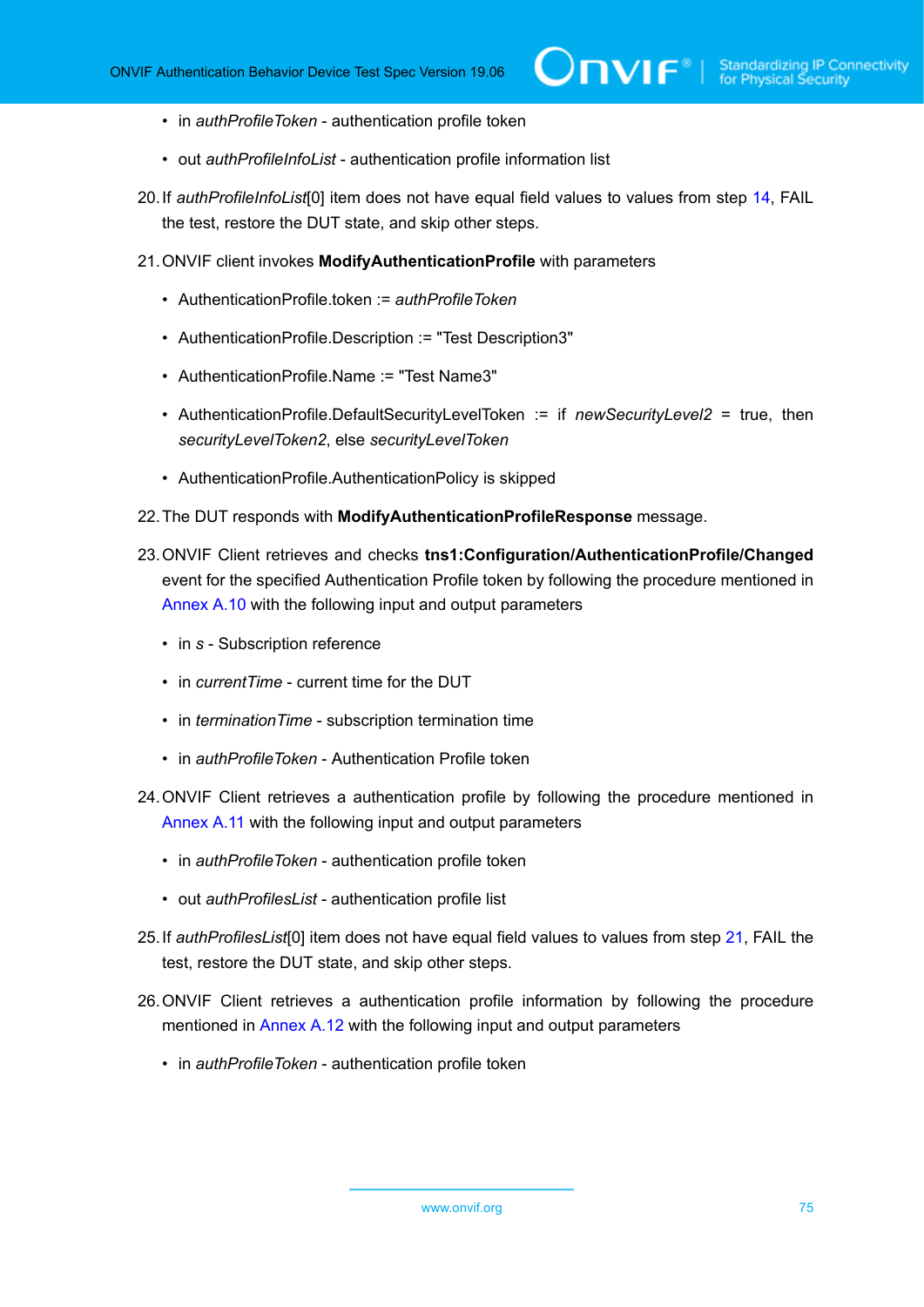- out *authProfileInfoList* authentication profile information list
- <span id="page-75-1"></span>27.If *authProfileInfoList*[0] item does not have equal field values to values from step [21,](#page-74-0) FAIL the test, restore the DUT state, and skip other steps.
- <span id="page-75-0"></span>28.If *cap*.MaxPoliciesPerAuthenticationProfile > 1:
	- 28.1. Set *authenticationMode2* := *cap*.SupportedAuthenticationModes[2] (if *cap*.SupportedAuthenticationModes is skipped or contains less than three items, set *authenticationMode* := *authenticationMode0*).
	- 28.2. ONVIF client invokes **ModifyAuthenticationProfile** with parameters
		- AuthenticationProfile.token := *authProfileToken*
		- AuthenticationProfile.Description := "Test Description4"
		- AuthenticationProfile.Name := "Test Name4"
		- AuthenticationProfile.DefaultSecurityLevelToken := *securityLevelToken*
		- AuthenticationProfile.AuthenticationPolicy[0].ScheduleToken := *scheduleToken*
		- AuthenticationProfile.AuthenticationPolicy[0].SecurityLevelConstraint[0].ActiveRegularSchedule false
		- AuthenticationProfile.AuthenticationPolicy[0].SecurityLevelConstraint[0].ActiveSpecialDaySchedul false
		- AuthenticationProfile.AuthenticationPolicy[0].SecurityLevelConstraint[0].AuthenticationMode *authenticationMode2*
		- AuthenticationProfile.AuthenticationPolicy[0].SecurityLevelConstraint[0].SecurityLevelToken *securityLevelToken*
		- AuthenticationProfile.AuthenticationPolicy[1].ScheduleToken := if *newSchedule2* = true, then *scheduleToken2*, else *scheduleToken*
		- AuthenticationProfile.AuthenticationPolicy[1].SecurityLevelConstraint[0].ActiveRegularSchedule false
		- AuthenticationProfile.AuthenticationPolicy[1].SecurityLevelConstraint[0].ActiveSpecialDaySchedul false
		- AuthenticationProfile.AuthenticationPolicy[1].SecurityLevelConstraint[0].AuthenticationMode *authenticationMode1*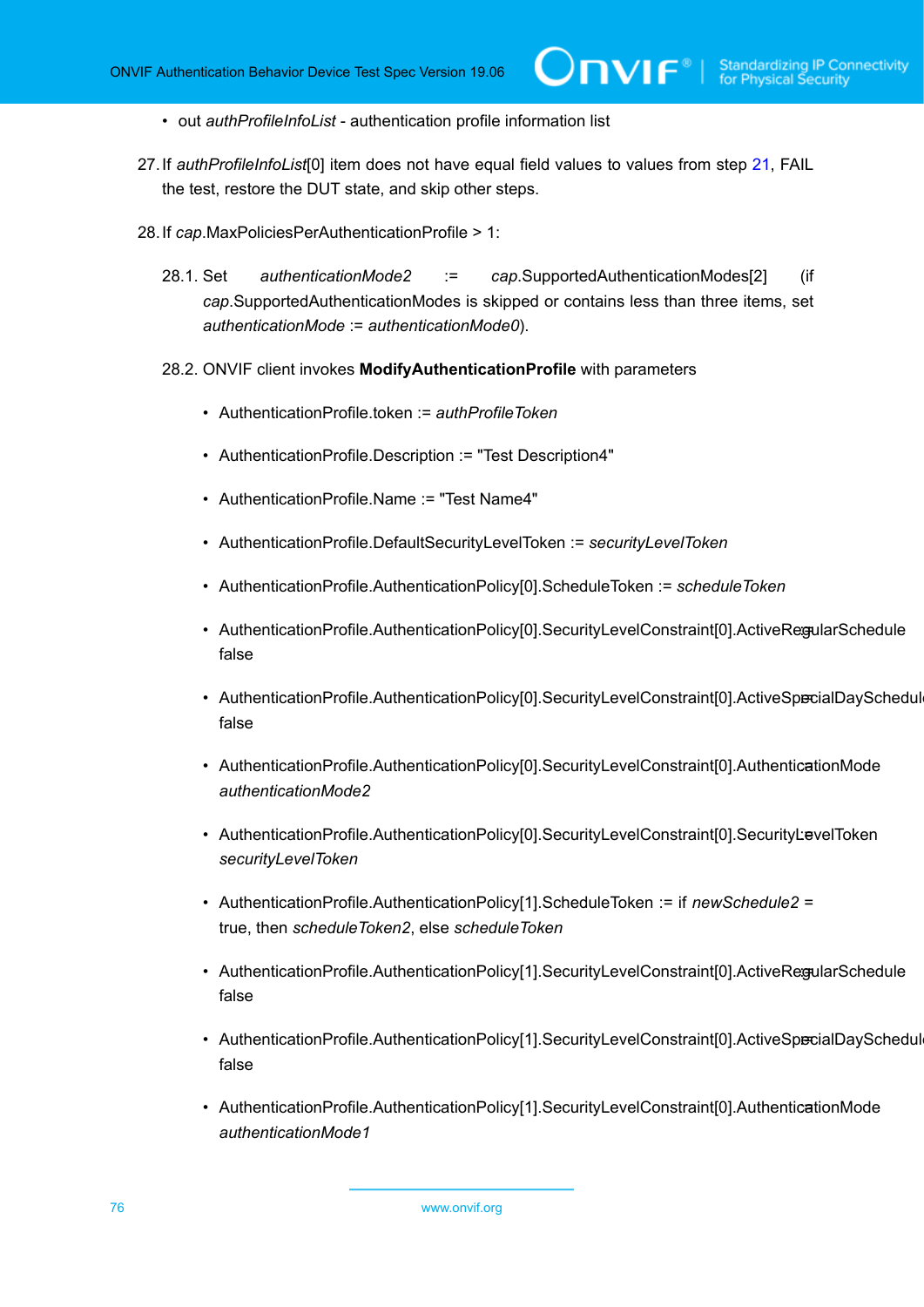- AuthenticationProfile.AuthenticationPolicy[1].SecurityLevelConstraint[0].SecurityLevelToken if *newSecurityLevel2* = true, then *securityLevelToken2*, else *securityLevelToken*
- 28.3. The DUT responds with **ModifyAuthenticationProfileResponse** message.
- 28.4. ONVIF Client retrieves and checks **tns1:Configuration/AuthenticationProfile/ Changed** event for the specified Authentication Profile token by following the procedure mentioned in [Annex A.10](#page-213-0) with the following input and output parameters
	- in *s* Subscription reference
	- in *currentTime* current time for the DUT
	- in *terminationTime* subscription termination time
	- in *authProfileToken* Authentication Profile token
- 28.5. ONVIF Client retrieves a authentication profile by following the procedure mentioned in [Annex](#page-214-0) A.11 with the following input and output parameters
	- in *authProfileToken* authentication profile token
	- out *authProfilesList* authentication profile list
- <span id="page-76-0"></span>28.6. If *authProfilesList*[0] item does not have equal field values to values from step [28.1,](#page-75-0) FAIL the test, restore the DUT state, and skip other steps.
- 28.7. ONVIF Client retrieves a authentication profile information by following the procedure mentioned in [Annex A.12](#page-215-0) with the following input and output parameters
	- in *authProfileToken* authentication profile token
	- out *authProfileInfoList* authentication profile information list
- <span id="page-76-1"></span>28.8. If *authProfileInfoList*[0] item does not have equal field values to values from step [28.1,](#page-75-0) FAIL the test, restore the DUT state, and skip other steps.
- 29.ONVIF Client deletes PullPoint subscription by following the procedure mentioned in [Annex](#page-213-1) [A.9](#page-213-1) with the following input and output parameters
	- in *s* Subscription reference
- 30.ONVIF Client retrieves a complete list of authentication profile by following the procedure mentioned in [Annex A.3](#page-205-0) with the following input and output parameters
	- out *authProfileUpdatedList* complete list of authentication profiles information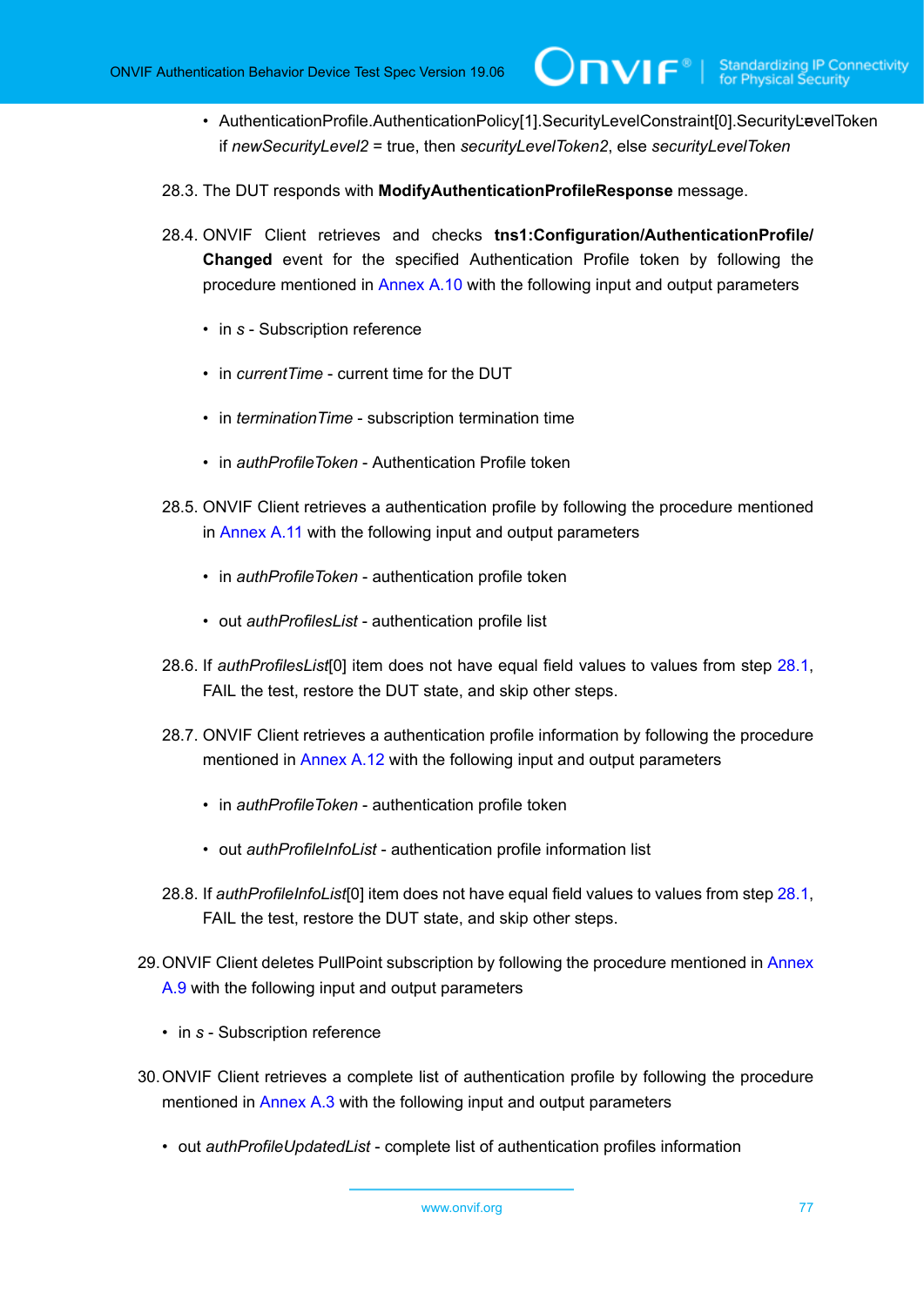- 31.If *authProfileUpdatedList* does not have AuthenticationProfile[token = *authProfileToken*] item, FAIL the test, restore the DUT state, and skip other steps.
- 32.For each AuthenticationProfile.token (*token*) from *authProfileInitialList* do the following:
	- 32.1. If *authProfileUpdatedList* does not have AuthenticationProfile[token = *token*] item, FAIL the test, restore the DUT state, and skip other steps.
- 33. ONVIF Client deletes a authentication profile by following the procedure mentioned in [Annex](#page-216-0) [A.13](#page-216-0) with the following input and output parameters
	- in *authProfileToken* authentication profile token
- 34.If *newSchedule* = true:
	- 34.1. ONVIF Client deletes schedule by following the procedure mentioned in [Annex A.23](#page-226-0) with the following input and output parameters
		- in *scheduleToken* schedule token
- 35.If *newSecurityLevel* = true:
	- 35.1. ONVIF Client deletes security level by following the procedure mentioned in [Annex](#page-225-0) [A.22](#page-225-0) with the following input and output parameters
		- in *securityLevelToken* security level token
- 36.If *newSchedule2* = true:
	- 36.1. ONVIF Client deletes schedule by following the procedure mentioned in [Annex A.23](#page-226-0) with the following input and output parameters
		- in *scheduleToken2* schedule token
- 37.If *newSecurityLevel2* = true:
	- 37.1. ONVIF Client deletes security level by following the procedure mentioned in [Annex](#page-225-0) [A.22](#page-225-0) with the following input and output parameters
		- in *securityLevelToken2* security level token

# **PASS –**

• The DUT passed all assertions.

# **FAIL –**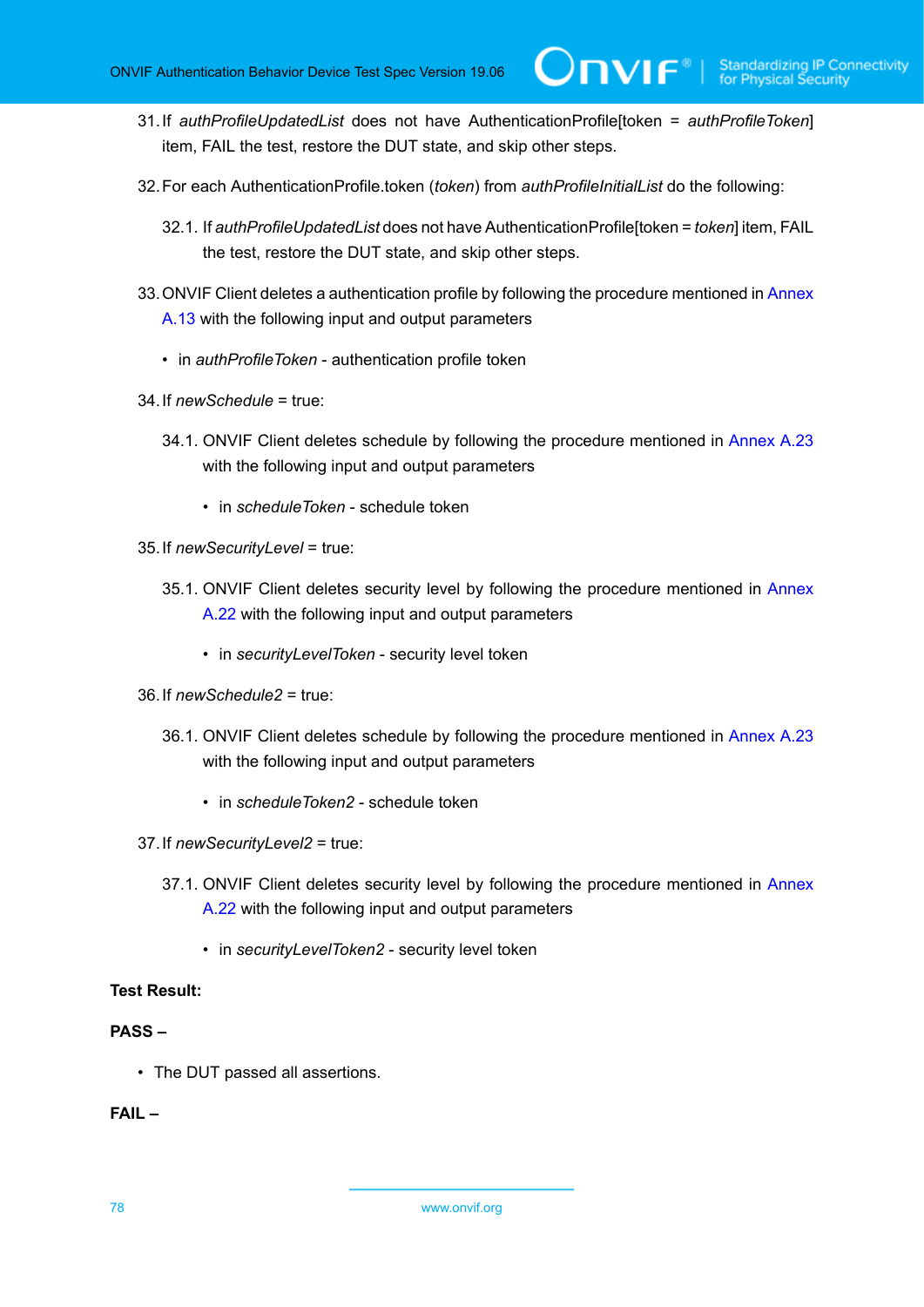• The DUT did not send **ModifyAuthenticationProfileResponse** message.

**Note:** The following fields are compared at steps [18,](#page-73-0) [25](#page-74-1), and [28.6:](#page-76-0)

- AuthenticationProfile:
	- token
	- Name
	- Description
	- DefaultSecurityLevelToken
	- AuthenticationPolicy list
		- ScheduleToken
		- SecurityLevelConstraint list
			- ActiveRegularSchedule
			- ActiveSpecialDaySchedule
			- AuthenticationMode
			- SecurityLevelToken

**Note:** The following fields are compared at step [20](#page-74-2), [27,](#page-75-1) and [28.8:](#page-76-1)

- AuthenticationProfileInfo:
	- token
	- Name
	- Description

# 5.4.4 DELETE AUTHENTICATION PROFILE

**Test Case ID:** AUTH\_BEHAVIOR-4-1-4

**Specification Coverage:** AuthenticationProfileInfo (ONVIF Authentication Behavior Service Specification), AuthenticationProfile (ONVIF Authentication Behavior Service Specification), DeleteAuthenticationProfile command (ONVIF Authentication Behavior Service Specification)

**Feature Under Test:** DeleteAuthenticationProfile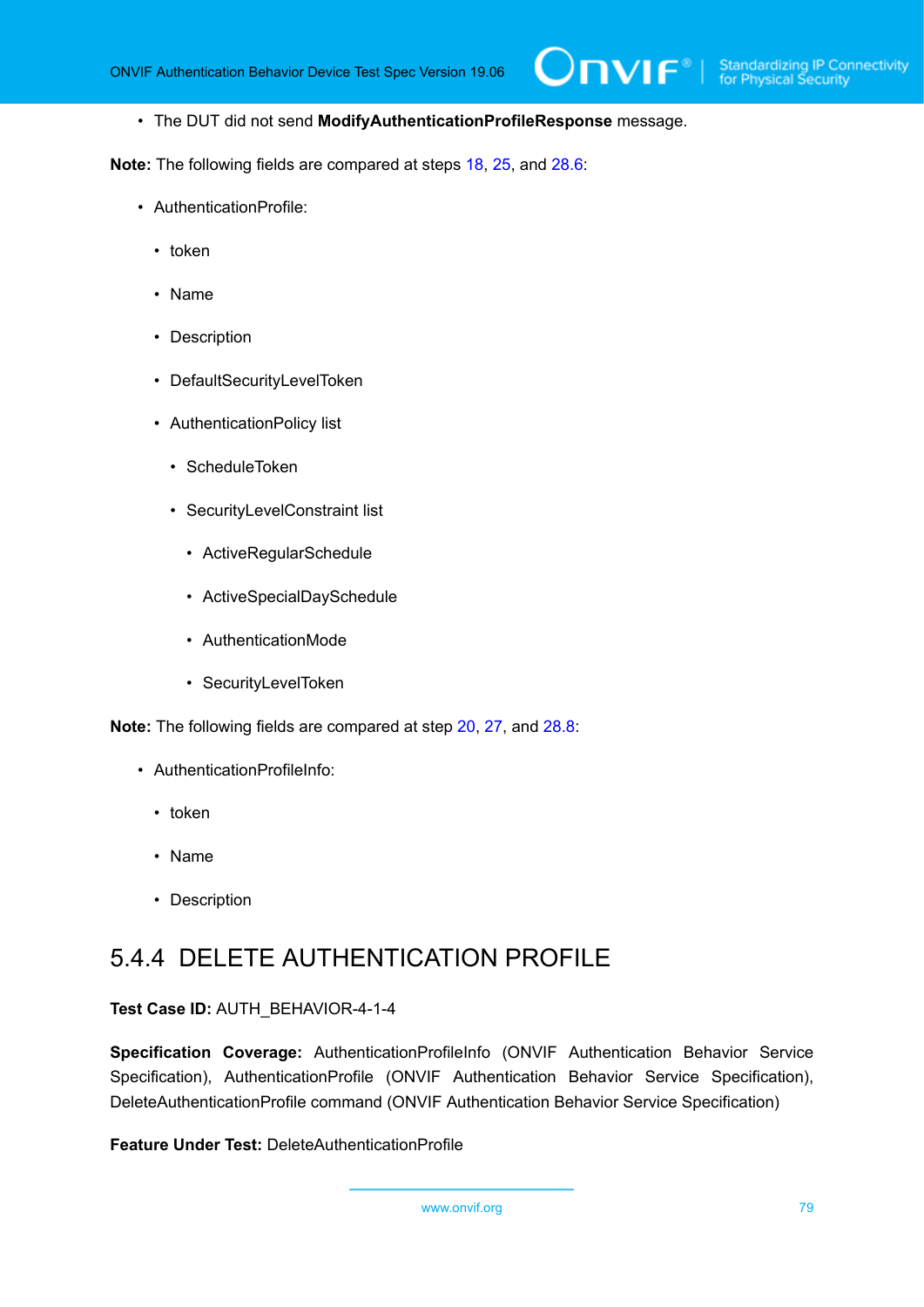#### **WSDL Reference:** authenticationbehavior.wsdl, event.wsdl

**Test Purpose:** To verify deleting of authentication profile and generating of apropriate notifications.

**Pre-Requisite:** Authentication Behavior Service is received from the DUT. Event Service was received from the DUT. The DUT shall have enough free storage capacity for one additional Authentication Profile.

#### **Test Configuration:** ONVIF Client and DUT

- 1. Start an ONVIF Client.
- 2. Start the DUT.
- 3. ONVIF Client gets the service capabilities by following the procedure mentioned in [Annex](#page-205-1) [A.2](#page-205-1) with the following input and output parameters
	- out *cap* Authentication Behavior Service capabilities
- 4. ONVIF Client retrieves a complete list of authentication profiles by following the procedure mentioned in [Annex A.3](#page-205-0) with the following input and output parameters
	- out *authProfileInitialList* complete list of authentication profiles
- 5. ONVIF Client creates Authentication Profile by following the procedure mentioned in [Annex](#page-218-0) [A.16](#page-218-0) with the following input and output parameters
	- in *cap* authentication behavior service capabilities
	- out *authProfileToken* authentication profile token
	- out *authProfile* authentication profile
	- out *newSecurityLevel* flag if new security level was created
	- out *newSchedule* flag if new schedule was created
- 6. ONVIF Client creates PullPoint subscription for the specified topic by following the procedure mentioned in [Annex A.8](#page-212-0) with the following input and output parameters
	- in **"tns1:Configuration/AuthenticationProfile/Removed"** Notification Topic
	- out *s* Subscription reference
	- out *currentTime* current time for the DUT
	- out *terminationTime* Subscription termination time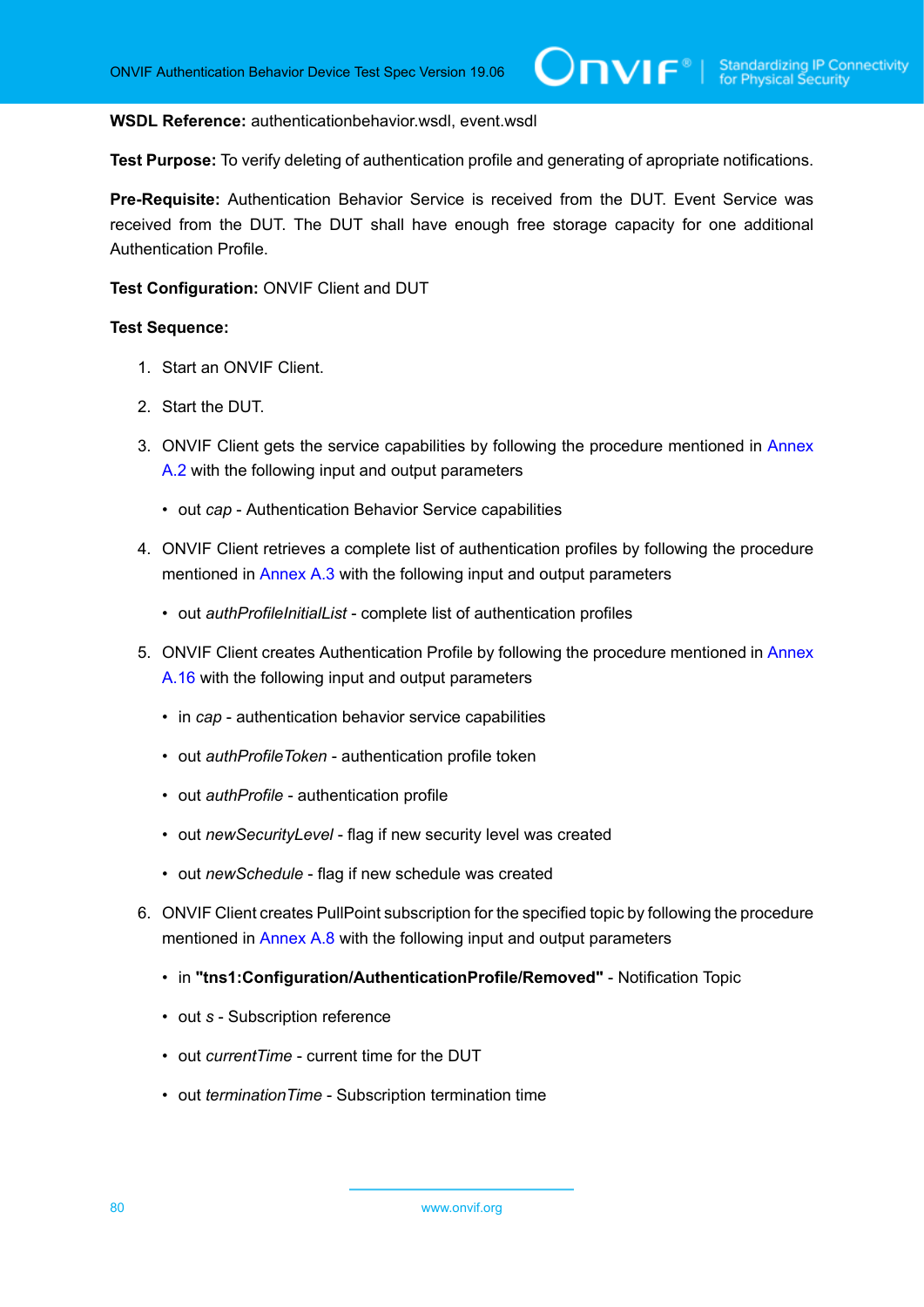- 7. ONVIF client invokes **DeleteAuthenticationProfile** with parameters
	- AuthenticationProfile.token := *authProfileToken*
- 8. The DUT responds with **DeleteAuthenticationProfileResponse** message.
- 9. ONVIF Client retrieves and checks **tns1:Configuration/AuthenticationProfile/Removed** event for the specified Authentication Profile token by following the procedure mentioned in [Annex A.21](#page-224-0) with the following input and output parameters
	- in *s* Subscription reference
	- in *currentTime* current time for the DUT
	- in *terminationTime* subscription termination time
	- in *authProfileToken* Authentication Profile token
- 10.ONVIF Client deletes PullPoint subscription by following the procedure mentioned in [Annex](#page-213-1) [A.9](#page-213-1) with the following input and output parameters
	- in *s* Subscription reference
- 11. ONVIF Client retrieves a authentication profile by following the procedure mentioned in [Annex](#page-214-0) A.11 with the following input and output parameters
	- in *authProfileToken* authentication profile token
	- out *authProfilesList* authentication profile list
- 12.If *authProfilesList* is not empty, FAIL the test, restore the DUT state, and skip other steps.
- 13.ONVIF Client retrieves a authentication profile information by following the procedure mentioned in [Annex A.12](#page-215-0) with the following input and output parameters
	- in *authProfileToken* authentication profile token
	- out *authProfileInfoList* authentication profile information list
- 14.If *authProfileInfoList* is not empty, FAIL the test, restore the DUT state, and skip other steps.
- 15.ONVIF Client retrieves a complete list of authentication profile info by following the procedure mentioned in [Annex A.1](#page-204-0) with the following input and output parameters
	- out *authProfileInfoList* complete list of authentication profiles information
- 16.If *authProfileInfoList* contains AuthenticationProfileInfo.[token = *authProfileToken*] item, FAIL the test, restore the DUT state, and skip other steps.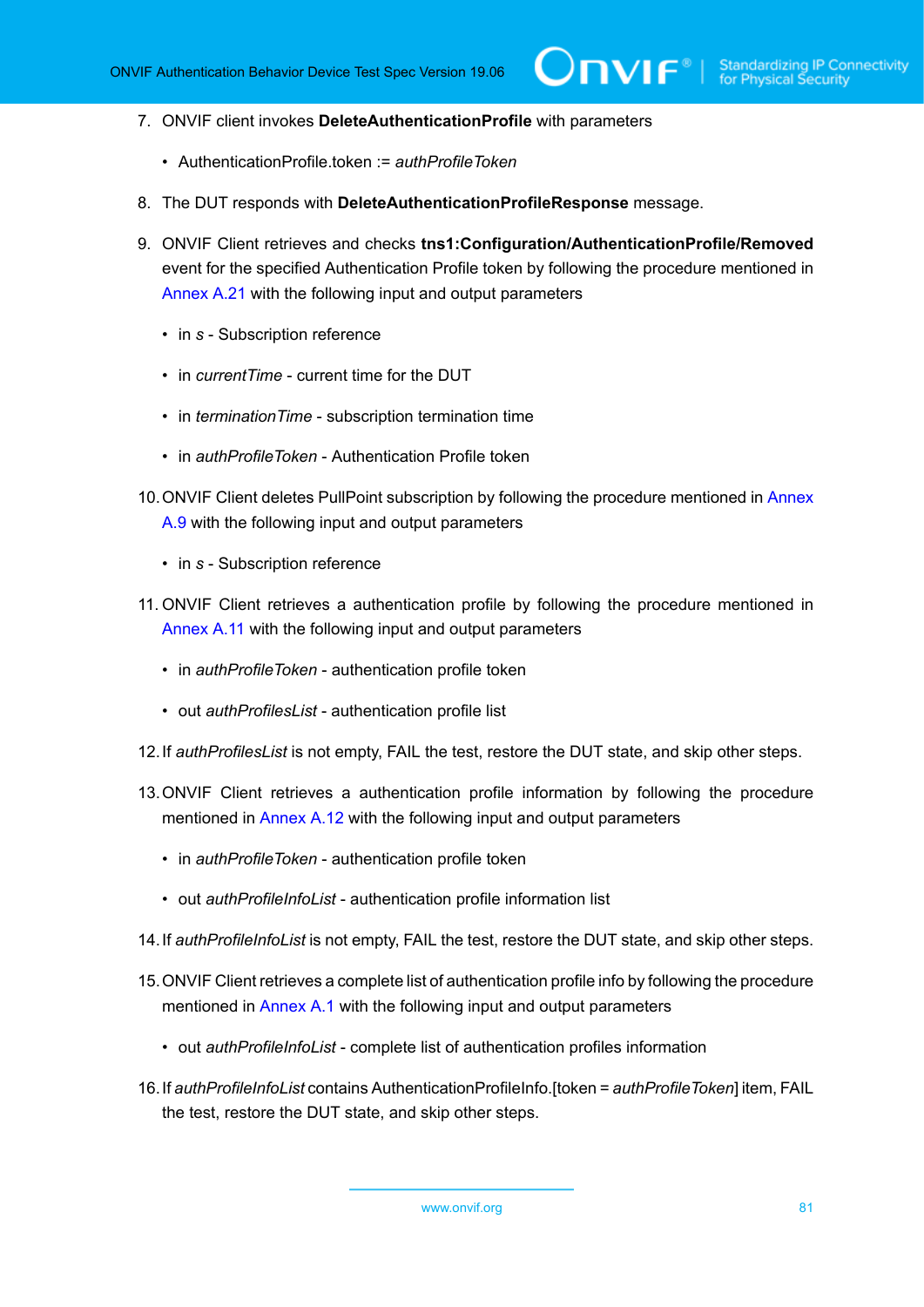- 17.ONVIF Client retrieves a complete list of authentication profiles by following the procedure mentioned in [Annex A.3](#page-205-0) with the following input and output parameters
	- out *authProfileList* complete list of authentication profiles
- 18.If *authProfileList* contains AuthenticationProfile.[token = *authProfileToken*] item, FAIL the test, restore the DUT state, and skip other steps.
- 19.For each AuthenticationProfile.token (*token*) from *authProfileInitialList* do the following:
	- 19.1. If *authProfileList* does not have AuthenticationProfile[token = *token*] item, FAIL the test, restore the DUT state, and skip other steps.
- 20.If *newSchedule* = true:
	- 20.1. ONVIF Client deletes schedule by following the procedure mentioned in [Annex A.23](#page-226-0) with the following input and output parameters
		- in *scheduleToken* schedule token
- 21.If *newSecurityLevel* = true:
	- 21.1. ONVIF Client deletes security level by following the procedure mentioned in [Annex](#page-225-0) [A.22](#page-225-0) with the following input and output parameters
		- in *securityLevelToken* security level token

# **PASS –**

• The DUT passed all assertions.

#### **FAIL –**

• The DUT did not send **DeleteAuthenticationProfileResponse** message.

# 5.4.5 SET NEW AUTHENTICATION PROFILE WITHOUT AUTHENTICATION POLICIES

# **Test Case ID:** AUTH\_BEHAVIOR-4-1-5

**Specification Coverage:** AuthenticationProfileInfo (ONVIF Authentication Behavior Service Specification), AuthenticationProfile (ONVIF Authentication Behavior Service Specification), SetAuthenticationProfile command (ONVIF Authentication Behavior Service Specification)

#### **Feature Under Test:** SetAuthenticationProfile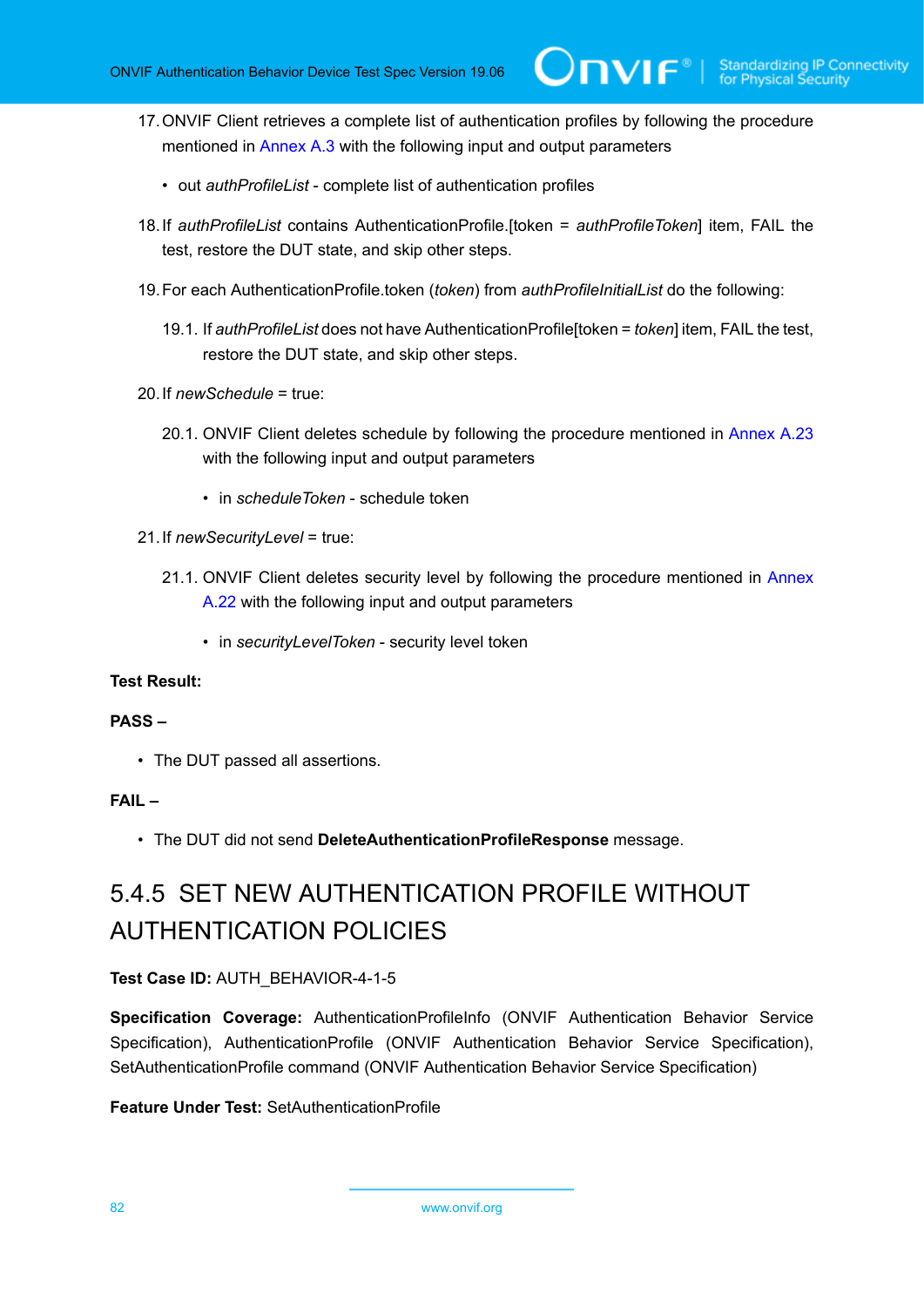#### **WSDL Reference:** authenticationbehavior.wsdl, event.wsdl

**Test Purpose:** To verify creation of authentication profile without any authentication policies and generating of appropriate notifications using SetAuthenticationProfile command.

**Pre-Requisite:** Authentication Behavior Service is received from the DUT. Event Service was received from the DUT. Token supplying is supported by the DUT as indicated by ClientSuppliedTokenSupported capability. The DUT shall have enough free storage capacity for one additional Authentication Profile.

**Test Configuration:** ONVIF Client and DUT

- 1. Start an ONVIF Client.
- 2. Start the DUT.
- 3. ONVIF Client retrieves a complete list of authentication profile info by following the procedure mentioned in [Annex A.1](#page-204-0) with the following input and output parameters
	- out *authProfileInfoInitialList* complete list of authentication profiles information
- 4. ONVIF Client find existing or create new security level by following the procedure mentioned in [Annex A.5](#page-208-0) with the following input and output parameters
	- out *securityLevelToken* security level token
	- out *newSecurityLevel* flag if new security level was created
- 5. ONVIF Client creates PullPoint subscription for the specified topic by following the procedure mentioned in [Annex A.8](#page-212-0) with the following input and output parameters
	- in **"tns1:Configuration/AuthenticationProfile/Changed"** Notification Topic
	- out *s* Subscription reference
	- out *currentTime* current time for the DUT
	- out *terminationTime* Subscription termination time
- 6. Set *authProfileToken* := token that differs from tokens listed in *authProfileInfoInitialList*.
- <span id="page-82-0"></span>7. ONVIF client invokes **SetAuthenticationProfile** with parameters
	- AuthenticationProfile.token := *authProfileToken*
	- AuthenticationProfile.Description := "Test Description"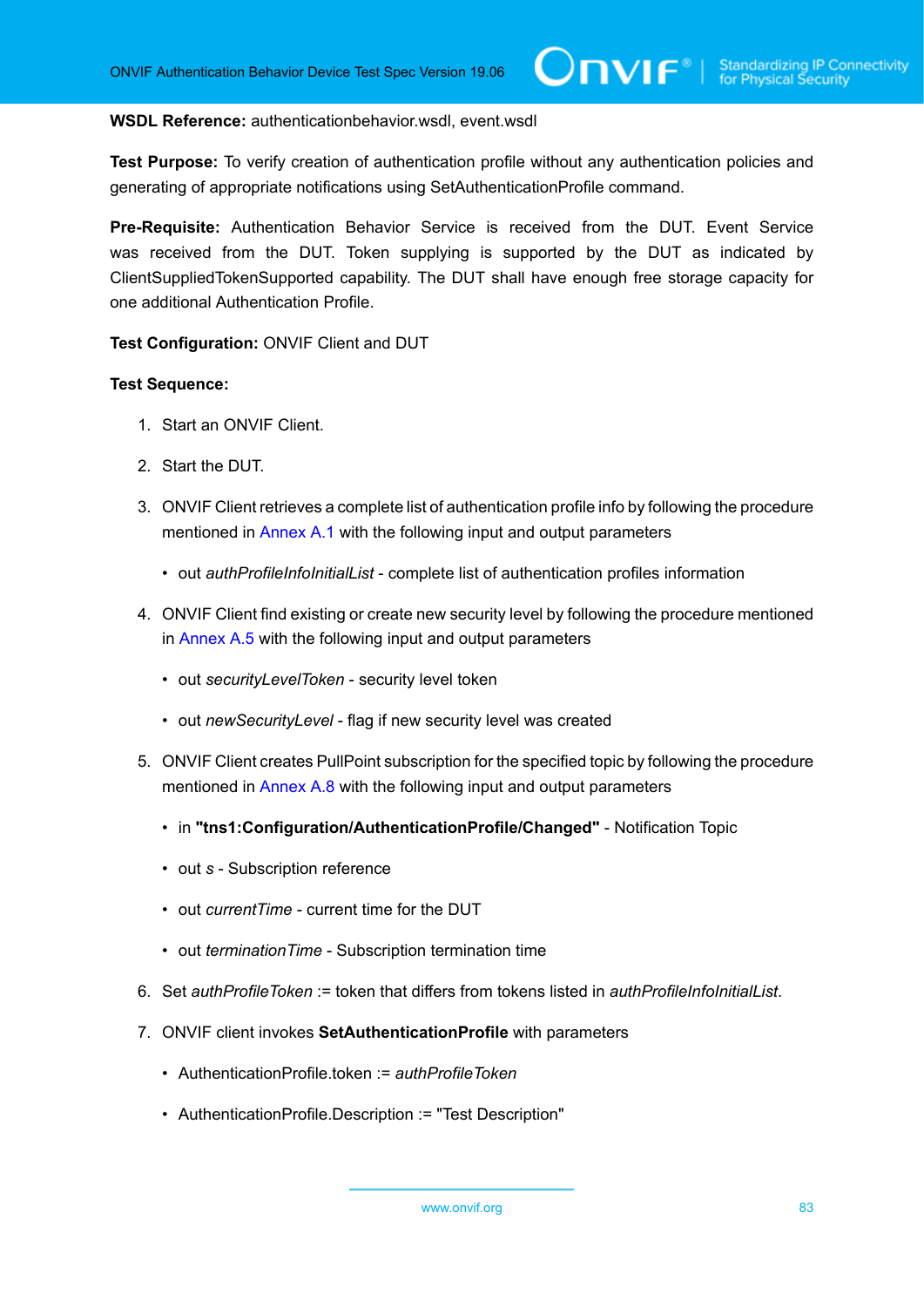- AuthenticationProfile.Name := "Test Name"
- AuthenticationProfile.DefaultSecurityLevelToken := *securityLevelToken*
- AuthenticationProfile.AuthenticationPolicy[0].ScheduleToken := *scheduleToken*
- AuthenticationProfile.AuthenticationPolicy is skipped
- 8. The DUT responds with **SetAuthenticationProfileResponse** message.
- 9. ONVIF Client retrieves a authentication profile by following the procedure mentioned in [Annex](#page-214-0) A.11 with the following input and output parameters
	- in *authProfileToken* authentication profile token
	- out *authProfilesList* authentication profile list
- <span id="page-83-0"></span>10.If *authProfilesList*[0] item does not have equal field values to values from step [7,](#page-82-0) FAIL the test, restore the DUT state, and skip other steps.
- 11. ONVIF Client retrieves a authentication profile information by following the procedure mentioned in [Annex A.12](#page-215-0) with the following input and output parameters
	- in *authProfileToken* authentication profile token
	- out *authProfileInfoList* authentication profile information list
- <span id="page-83-2"></span>12.If *authProfileInfoList*[0] item does not have equal field values to values from step [7](#page-82-0), FAIL the test, restore the DUT state, and skip other steps.
- 13.ONVIF Client retrieves a complete list of authentication profile info by following the procedure mentioned in [Annex A.1](#page-204-0) with the following input and output parameters
	- out *authProfileInfoCompleteList* complete list of authentication profiles information
- <span id="page-83-1"></span>14.If *authProfileInfoCompleteList* does not have AuthenticationProfileInfo[token = *authProfileToken*] item with equal field values to values from step [7](#page-82-0), FAIL the test, restore the DUT state, and skip other steps.
- 15.ONVIF Client retrieves a complete list of authentication profiles by following the procedure mentioned in [Annex A.3](#page-205-0) with the following input and output parameters
	- out *authProfileCompleteList* complete list of authentication profiles
- <span id="page-83-3"></span>16.If *authProfileCompleteList* does not have AuthenticationProfile[token = *authProfileToken*] item with equal field values to values from step [7](#page-82-0), FAIL the test, restore the DUT state, and skip other steps.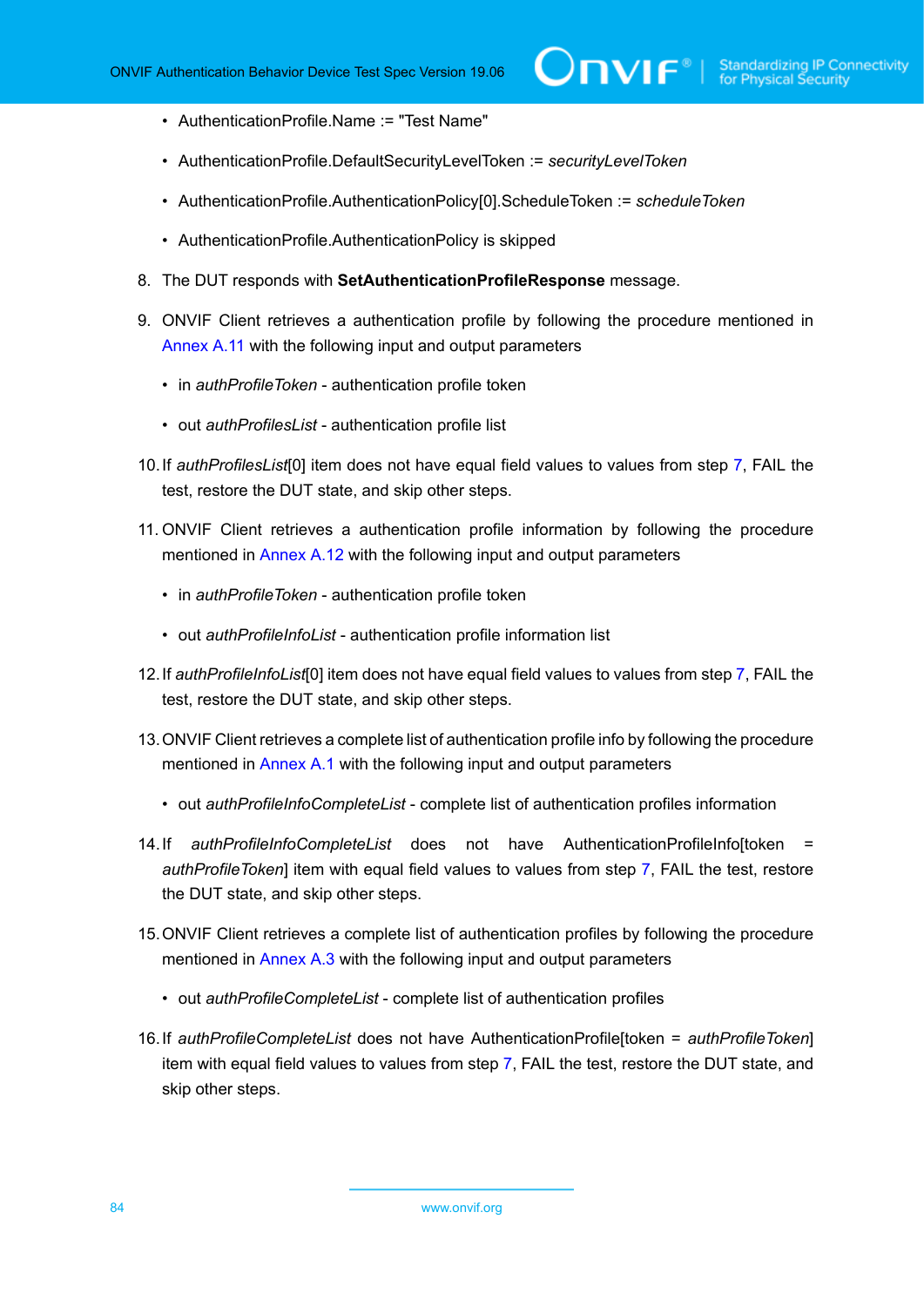**TVIF**®

- 17.For each AuthenticationProfileInfo.token (*token*) from *authProfileInfoInitialList* do the following:
	- 17.1. If *authProfileCompleteList* does not have AuthenticationProfile[token = *token*] item, FAIL the test, restore the DUT state, and skip other steps.
- 18. ONVIF Client deletes a authentication profile by following the procedure mentioned in [Annex](#page-216-0) [A.13](#page-216-0) with the following input and output parameters
	- in *authProfileToken* authentication profile token
- 19.If *newSecurityLevel* = true:
	- 19.1. ONVIF Client deletes security level by following the procedure mentioned in [Annex](#page-225-0) [A.22](#page-225-0) with the following input and output parameters
		- in *securityLevelToken* security level token

# **Test Result:**

### **PASS –**

• The DUT passed all assertions.

# **FAIL –**

• The DUT did not send **SetAuthenticationProfileResponse** message.

**Note:** The following fields are compared at steps [10](#page-83-0) and [14:](#page-83-1)

- AuthenticationProfile:
	- token
	- Name
	- Description
	- DefaultSecurityLevelToken
	- AuthenticationPolicy list
		- ScheduleToken
		- SecurityLevelConstraint list
			- ActiveRegularSchedule
			- ActiveSpecialDaySchedule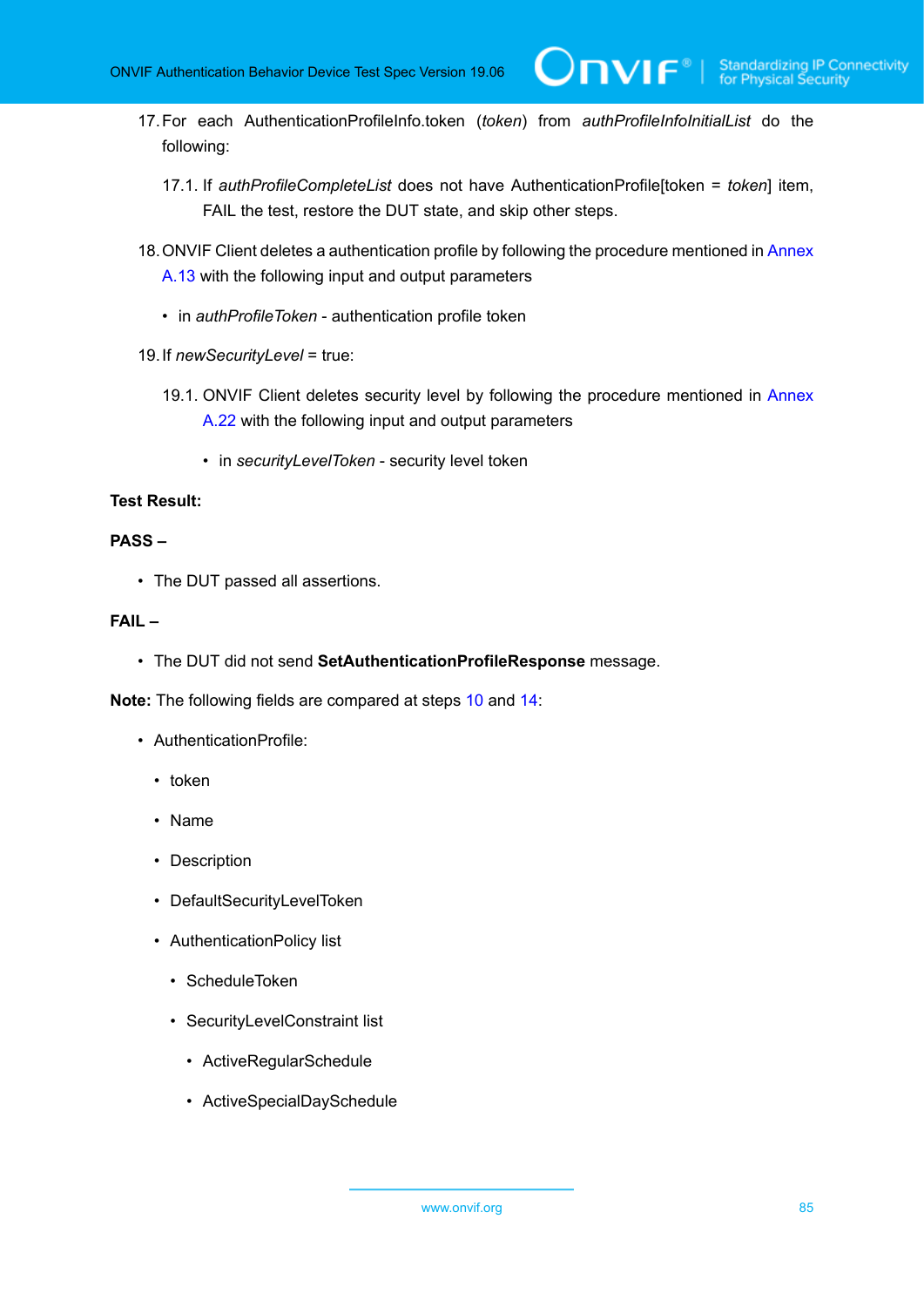- AuthenticationMode
- SecurityLevelToken

**Note:** The following fields are compared at step [12](#page-83-2) and [16](#page-83-3):

- AuthenticationProfile:
	- token
	- Name
	- Description

# 5.4.6 SET NEW AUTHENTICATION PROFILE WITH AUTHENTICATION POLICY

#### **Test Case ID:** AUTH\_BEHAVIOR-4-1-6

**Specification Coverage:** AuthenticationProfileInfo (ONVIF Authentication Behavior Service Specification), AuthenticationProfile (ONVIF Authentication Behavior Service Specification), SetAuthenticationProfile command (ONVIF Authentication Behavior Service Specification)

**Feature Under Test:** SetAuthenticationProfile

**WSDL Reference:** authenticationbehavior.wsdl, event.wsdl

**Test Purpose:** To verify creation of authentication profile and generating of appropriate notifications using SetAuthenticationProfile command.

**Pre-Requisite:** Authentication Behavior Service is received from the DUT. Schedule Service is received from the DUT. Event Service was received from the DUT. Token supplying is supported by the DUT as indicated by ClientSuppliedTokenSupported capability. The DUT shall have enough free storage capacity for one additional Authentication Profile.

**Test Configuration:** ONVIF Client and DUT

- 1. Start an ONVIF Client.
- 2. Start the DUT.
- 3. ONVIF Client gets the service capabilities by following the procedure mentioned in [Annex](#page-205-1) [A.2](#page-205-1) with the following input and output parameters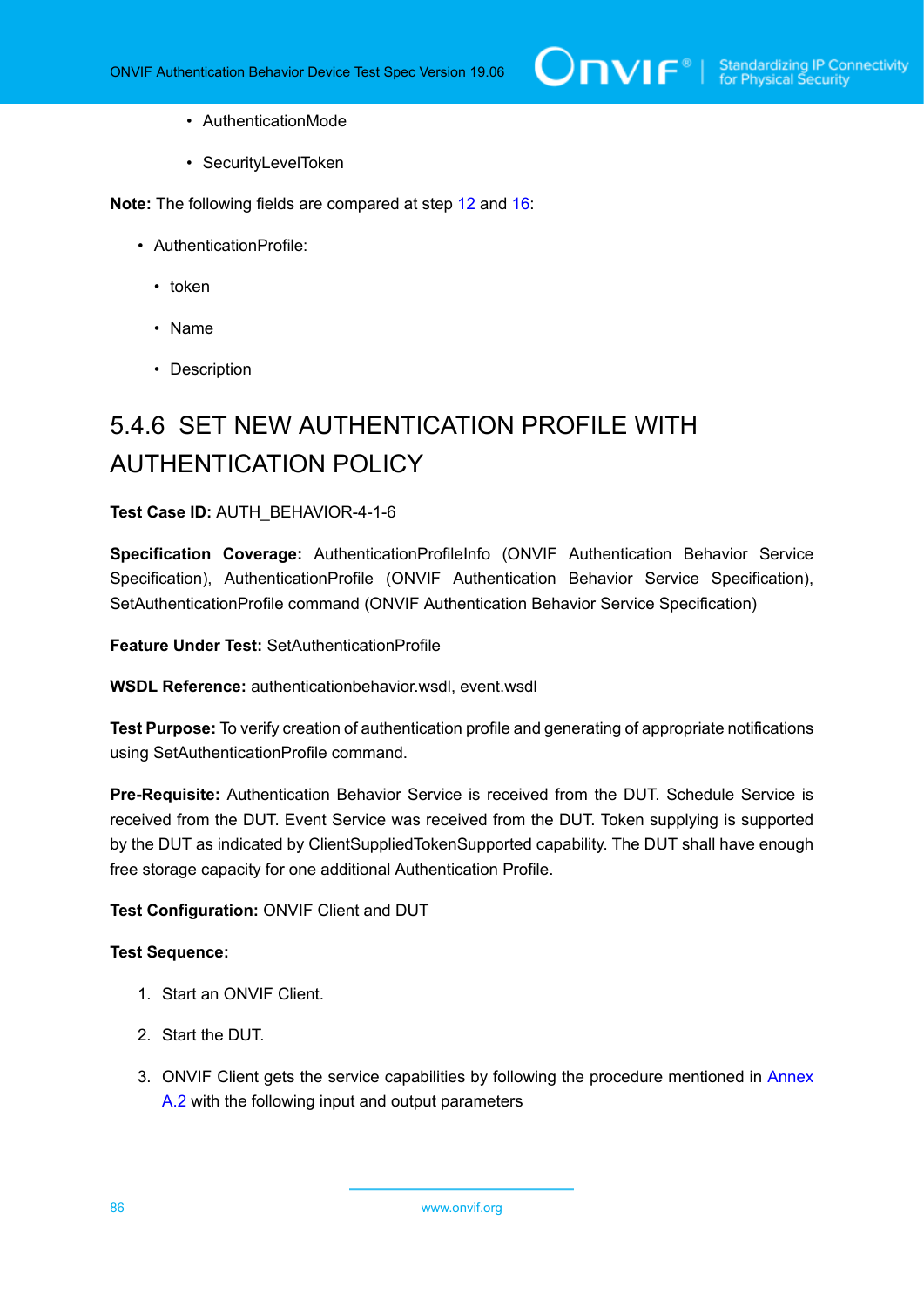- out *cap* Authentication Behavior Service capabilities
- 4. ONVIF Client retrieves a complete list of authentication profile info by following the procedure mentioned in [Annex A.1](#page-204-0) with the following input and output parameters
	- out *authProfileInfoInitialList* complete list of authentication profiles information
- 5. ONVIF Client find existing or create new security level by following the procedure mentioned in [Annex A.5](#page-208-0) with the following input and output parameters
	- out *securityLevelToken* security level token
	- out *newSecurityLevel* flag if new security level was created
- 6. ONVIF Client find existing or create new schedule by following the procedure mentioned in [Annex A.14](#page-216-1) with the following input and output parameters
	- out *scheduleToken* schedule level token
	- out *newSchedule* flag if new schedule was created
- 7. ONVIF Client creates PullPoint subscription for the specified topic by following the procedure mentioned in [Annex A.8](#page-212-0) with the following input and output parameters
	- in **"tns1:Configuration/AuthenticationProfile/Changed"** Notification Topic
	- out *s* Subscription reference
	- out *currentTime* current time for the DUT
	- out *terminationTime* Subscription termination time
- 8. Set *authProfileToken* := token that differs from tokens listed in *authProfileInfoInitialList*.
- 9. Set *authenticationMode* := *cap*.SupportedAuthenticationModes[0] (if *cap*.SupportedAuthenticationModes is skipped or empty, set *authenticationMode* := "pt:SingleCredential").
- <span id="page-86-0"></span>10.ONVIF client invokes **SetAuthenticationProfile** with parameters
	- AuthenticationProfile.token := *authProfileToken*
	- AuthenticationProfile.Description := "Test Description"
	- AuthenticationProfile.Name := "Test Name"
	- AuthenticationProfile.DefaultSecurityLevelToken := *securityLevelToken*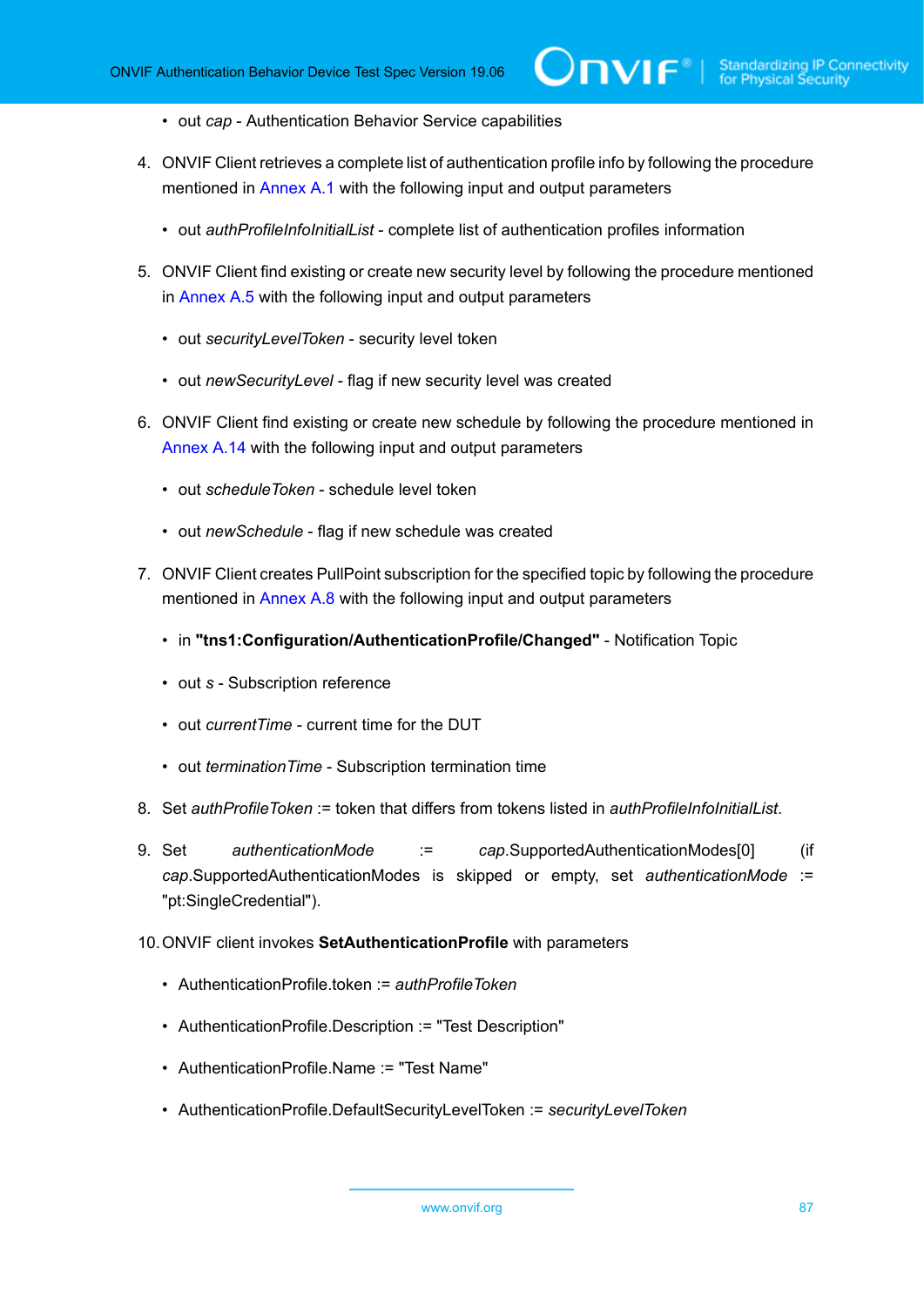- AuthenticationProfile.AuthenticationPolicy[0].ScheduleToken := *scheduleToken*
- AuthenticationProfile.AuthenticationPolicy[0].SecurityLevelConstraint[0].ActiveRegularSchedule true
- AuthenticationProfile.AuthenticationPolicy[0].SecurityLevelConstraint[0].ActiveSpecialDaySchedule true
- AuthenticationProfile.AuthenticationPolicy[0].SecurityLevelConstraint[0].AuthenticationMode *authenticationMode*
- AuthenticationProfile.AuthenticationPolicy[0].SecurityLevelConstraint[0].SecurityLevelTraken *securityLevelToken*
- 11. The DUT responds with **SetAuthenticationProfileResponse** message.
- 12.ONVIF Client retrieves and checks **tns1:Configuration/AuthenticationProfile/Changed** event for the specified Authentication Profile token by following the procedure mentioned in [Annex A.10](#page-213-0) with the following input and output parameters
	- in *s* Subscription reference
	- in *currentTime* current time for the DUT
	- in *terminationTime* subscription termination time
	- in *authProfileToken* Authentication Profile token
- 13. ONVIF Client deletes PullPoint subscription by following the procedure mentioned in [Annex](#page-213-1) [A.9](#page-213-1) with the following input and output parameters
	- in *s* Subscription reference
- 14.ONVIF Client retrieves a authentication profile by following the procedure mentioned in [Annex](#page-214-0) A.11 with the following input and output parameters
	- in *authProfileToken* authentication profile token
	- out *authProfilesList* authentication profile list
- <span id="page-87-0"></span>15.If *authProfilesList*[0] item does not have equal field values to values from step [10](#page-86-0), FAIL the test, restore the DUT state, and skip other steps.
- 16.ONVIF Client retrieves a authentication profile information by following the procedure mentioned in [Annex A.12](#page-215-0) with the following input and output parameters
	- in *authProfileToken* authentication profile token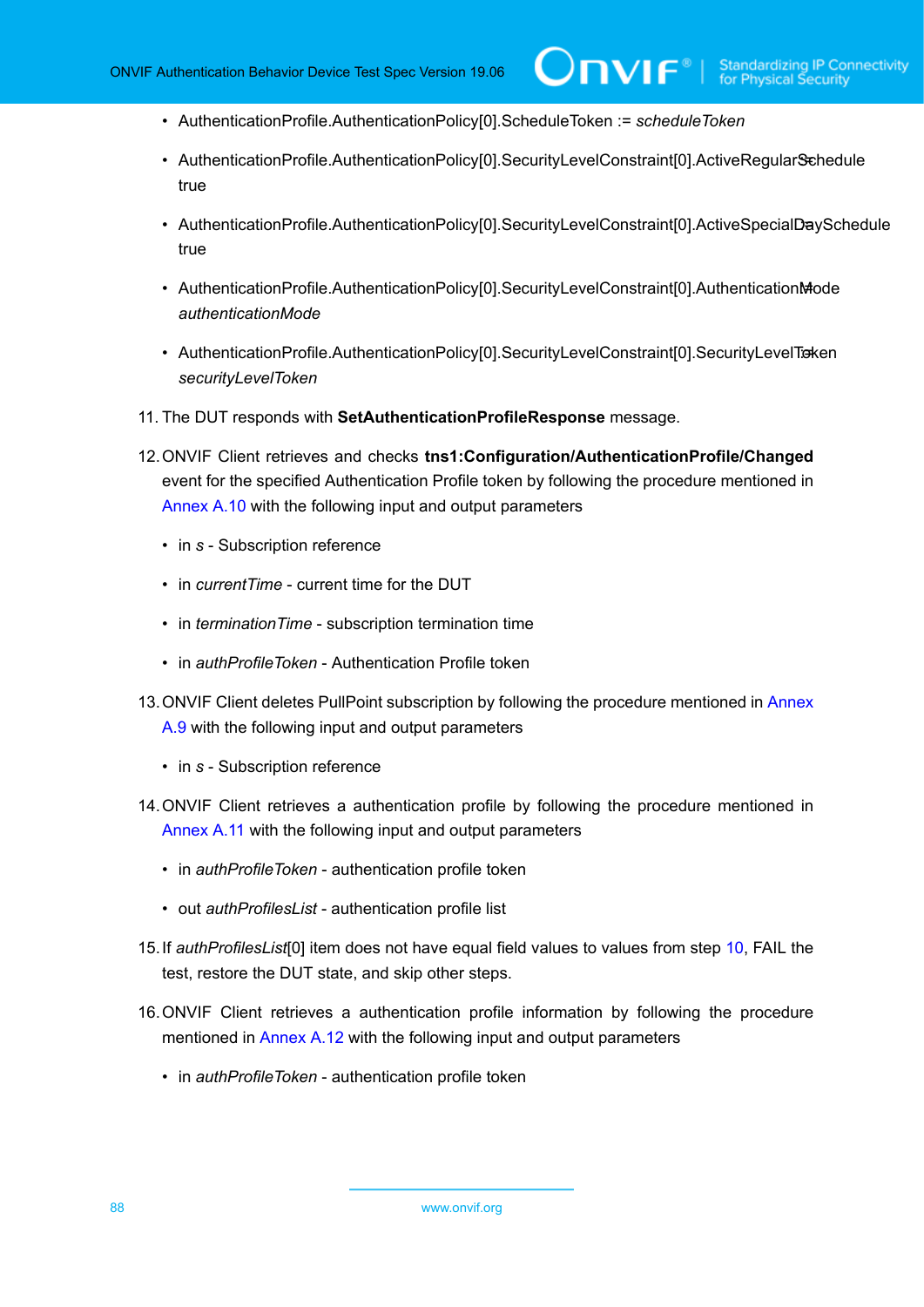- out *authProfileInfoList* authentication profile information list
- <span id="page-88-1"></span>17.If *authProfileInfoList*[0] item does not have equal field values to values from step [10,](#page-86-0) FAIL the test, restore the DUT state, and skip other steps.
- 18.ONVIF Client retrieves a complete list of authentication profile info by following the procedure mentioned in [Annex A.1](#page-204-0) with the following input and output parameters
	- out *authProfileInfoCompleteList* complete list of authentication profiles information
- <span id="page-88-0"></span>19.If *authProfileInfoCompleteList* does not have AuthenticationProfileInfo[token = *authProfileToken*] item with equal field values to values from step [10,](#page-86-0) FAIL the test, restore the DUT state, and skip other steps.
- 20.ONVIF Client retrieves a complete list of authentication profiles by following the procedure mentioned in [Annex A.3](#page-205-0) with the following input and output parameters
	- out *authProfileCompleteList* complete list of authentication profiles
- <span id="page-88-2"></span>21.If *authProfileCompleteList* does not have AuthenticationProfile[token = *authProfileToken*] item with equal field values to values from step [10](#page-86-0), FAIL the test, restore the DUT state, and skip other steps.
- 22.For each AuthenticationProfileInfo.token (*token*) from *authProfileInfoInitialList* do the following:
	- 22.1. If *authProfileCompleteList* does not have AuthenticationProfile[token = *token*] item, FAIL the test, restore the DUT state, and skip other steps.
- 23. ONVIF Client deletes a authentication profile by following the procedure mentioned in [Annex](#page-216-0) [A.13](#page-216-0) with the following input and output parameters
	- in *authProfileToken* authentication profile token
- 24.If *newSchedule* = true:
	- 24.1. ONVIF Client deletes schedule by following the procedure mentioned in [Annex A.23](#page-226-0) with the following input and output parameters
		- in *scheduleToken* schedule token
- 25.If *newSecurityLevel* = true:
	- 25.1. ONVIF Client deletes security level by following the procedure mentioned in [Annex](#page-225-0) [A.22](#page-225-0) with the following input and output parameters
		- in *securityLevelToken* security level token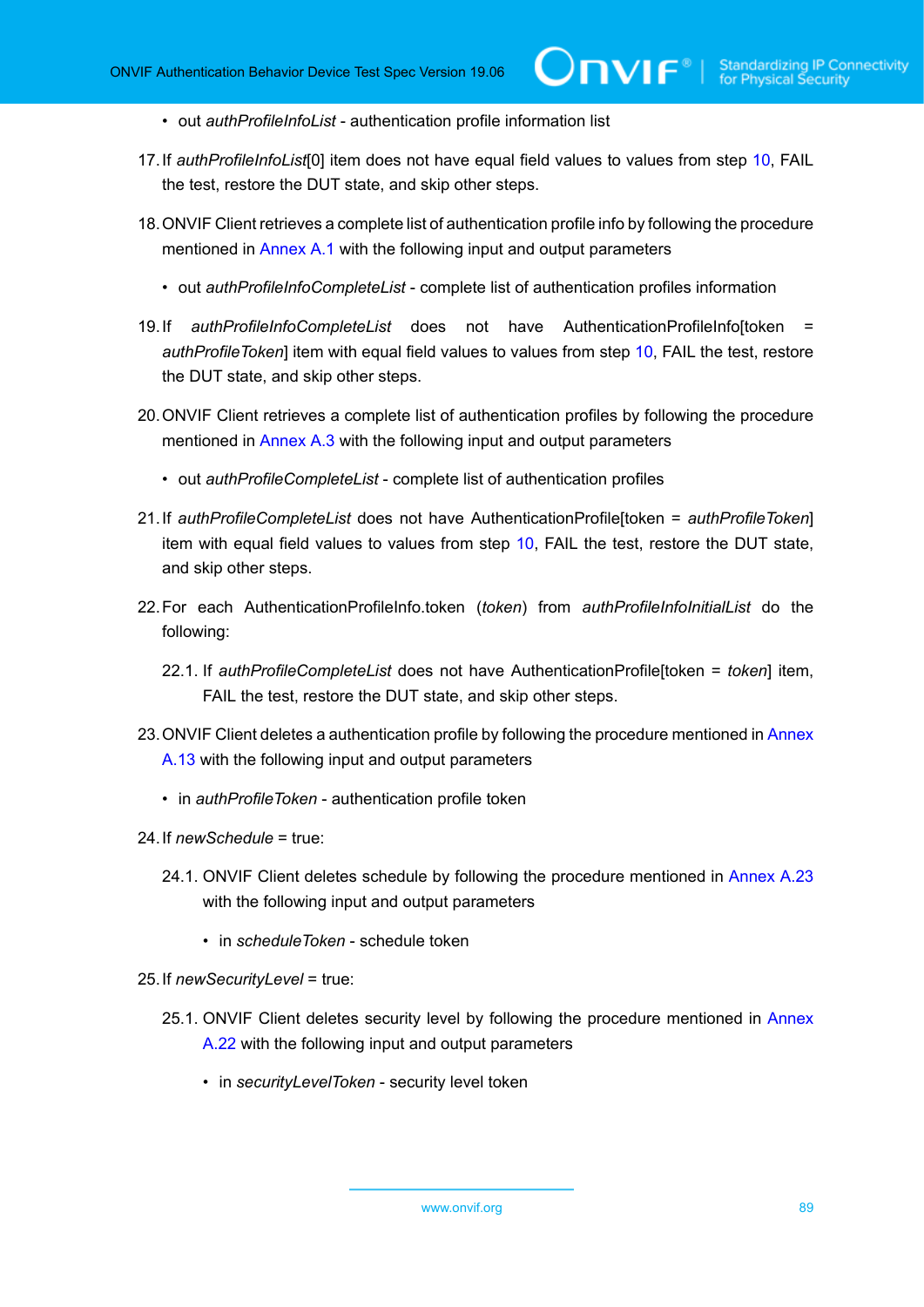# **PASS –**

• The DUT passed all assertions.

# **FAIL –**

• The DUT did not send **SetAuthenticationProfileResponse** message.

**Note:** The following fields are compared at steps [15](#page-87-0) and [19:](#page-88-0)

- AuthenticationProfile:
	- token
	- Name
	- Description
	- DefaultSecurityLevelToken
	- AuthenticationPolicy list
		- ScheduleToken
		- SecurityLevelConstraint list
			- ActiveRegularSchedule
			- ActiveSpecialDaySchedule
			- AuthenticationMode
			- SecurityLevelToken

**Note:** The following fields are compared at step [17](#page-88-1) and [21](#page-88-2):

- AuthenticationProfileInfo:
	- token
	- Name
	- Description

# 5.4.7 SET AUTHENTICATION PROFILE

**Test Case ID:** AUTH\_BEHAVIOR-4-1-7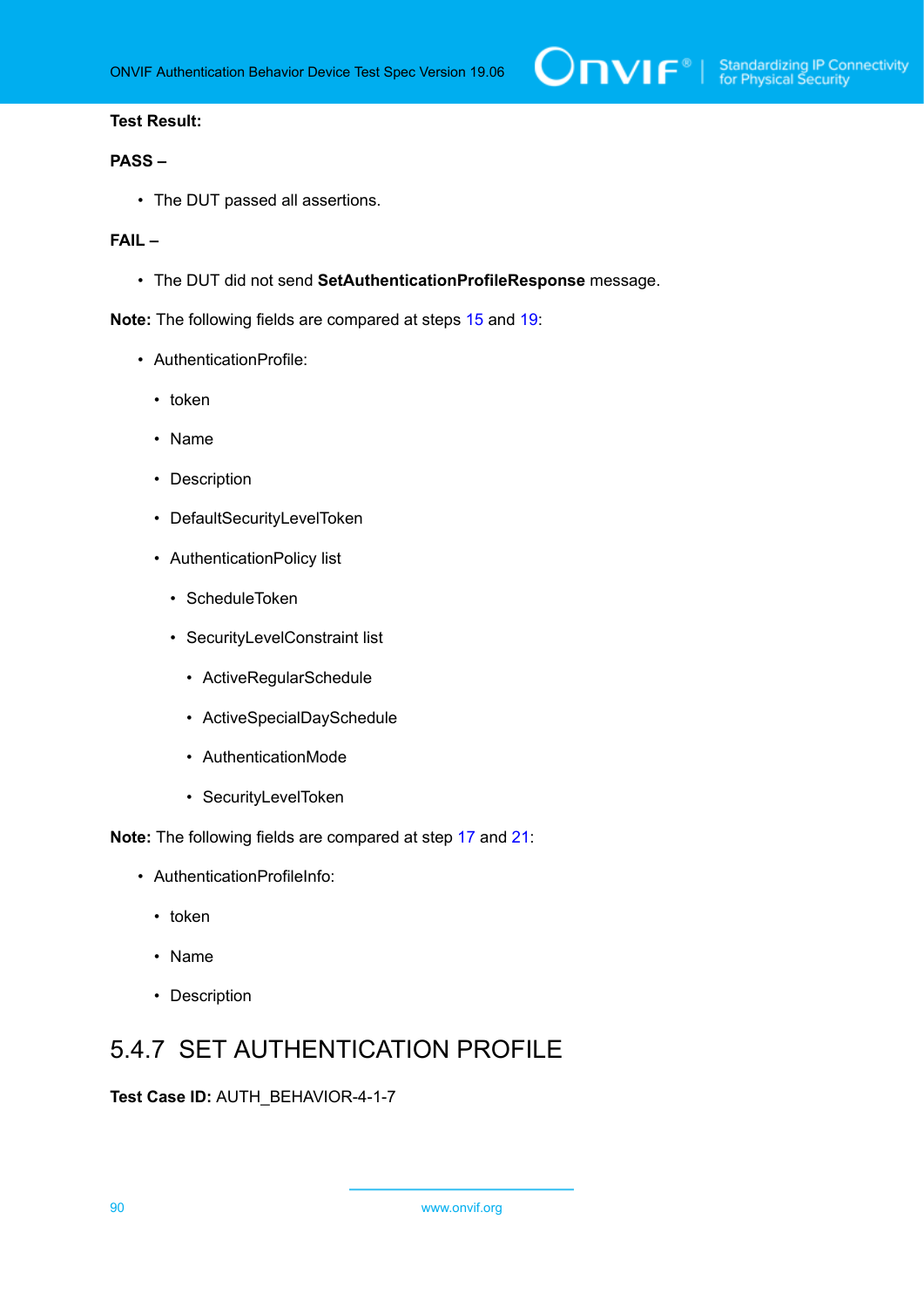**Specification Coverage:** AuthenticationProfileInfo (ONVIF Authentication Behavior Service Specification), AuthenticationProfile (ONVIF Authentication Behavior Service Specification), SetAuthenticationProfile command (ONVIF Authentication Behavior Service Specification)

**Feature Under Test:** SetAuthenticationProfile

**WSDL Reference:** authenticationbehavior.wsdl, event.wsdl

**Test Purpose:** To verify modifiing of authentication profile and generating of apropriate notifications using SetAuthenticationProfile command.

**Pre-Requisite:** Authentication Behavior Service is received from the DUT. Schedule Service is received from the DUT. Event Service was received from the DUT. Token supplying is supported by the DUT as indicated by ClientSuppliedTokenSupported capability. The DUT shall have enough free storage capacity for one additional Authentication Profile.

**Test Configuration:** ONVIF Client and DUT

- 1. Start an ONVIF Client.
- 2. Start the DUT.
- 3. ONVIF Client retrieves a complete list of authentication profile info by following the procedure mentioned in [Annex A.1](#page-204-0) with the following input and output parameters
	- out *authProfileInfoInitialList* complete list of authentication profiles information
- 4. ONVIF Client gets the service capabilities by following the procedure mentioned in [Annex](#page-205-1) [A.2](#page-205-1) with the following input and output parameters
	- out *cap* Authentication Behavior Service capabilities
- 5. ONVIF Client gets the schedule service capabilities by following the procedure mentioned in [Annex A.18](#page-222-0) with the following input and output parameters
	- out *capSchedule* Schedule Service capabilities
- 6. ONVIF Client creates Authentication Profile by following the procedure mentioned in [Annex](#page-218-0) [A.16](#page-218-0) with the following input and output parameters
	- in *cap* authentication behavior service capabilities
	- out *authProfileToken* authentication profile token
	- out *authProfile* authentication profile
	- out *newSecurityLevel* flag if new security level was created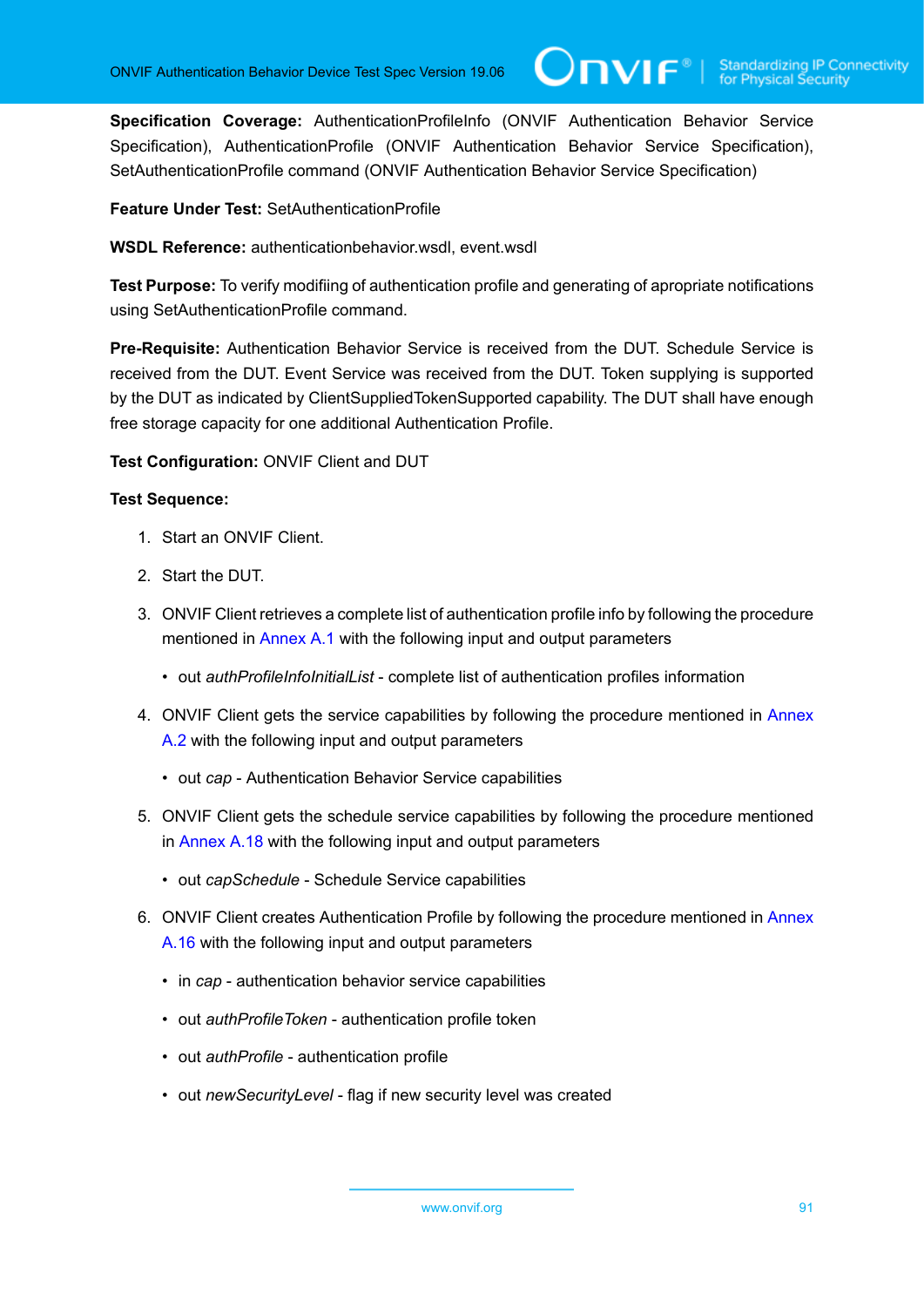- out *newSchedule* flag if new schedule was created
- 7. Set *newSecurityLevel2* := false.
- 8. If *cap*.MaxSecurityLevels > 1:
	- 8.1. ONVIF Client creates security level by following the procedure mentioned in [Annex](#page-220-0) [A.17](#page-220-0) with the following input and output parameters
		- out *securityLevelToken2* security level token
	- 8.2. Set *newSecurityLevel2* := true.
- 9. Set *newSchedule2* := false.
- 10.If *capSchedule*.MaxSchedules > 1:
	- 10.1. ONVIF Client creates schedule by following the procedure mentioned in [Annex A.20](#page-223-0) with the following input and output parameters
		- out *scheduleToken2* schedule token
	- 10.2. Set *newSchedule2* := true.
- 11. Set *authenticationMode0* := *authProfile*.AuthenticationPolicy[0].SecurityLevelConstraint[0].AuthenticationMode.
- 12.Set *authenticationMode1* := *cap*.SupportedAuthenticationModes[1] (if *cap*.SupportedAuthenticationModes is skipped or contains less than two items, set *authenticationMode* := *authenticationMode0*).
- 13.ONVIF Client creates PullPoint subscription for the specified topic by following the procedure mentioned in [Annex A.8](#page-212-0) with the following input and output parameters
	- in **"tns1:Configuration/AuthenticationProfile/Changed"** Notification Topic
	- out *s* Subscription reference
	- out *currentTime* current time for the DUT
	- out *terminationTime* Subscription termination time
- <span id="page-91-0"></span>14.ONVIF client invokes **SetAuthenticationProfile** with parameters
	- AuthenticationProfile.token := *authProfileToken*
	- AuthenticationProfile.Description := "Test Description2"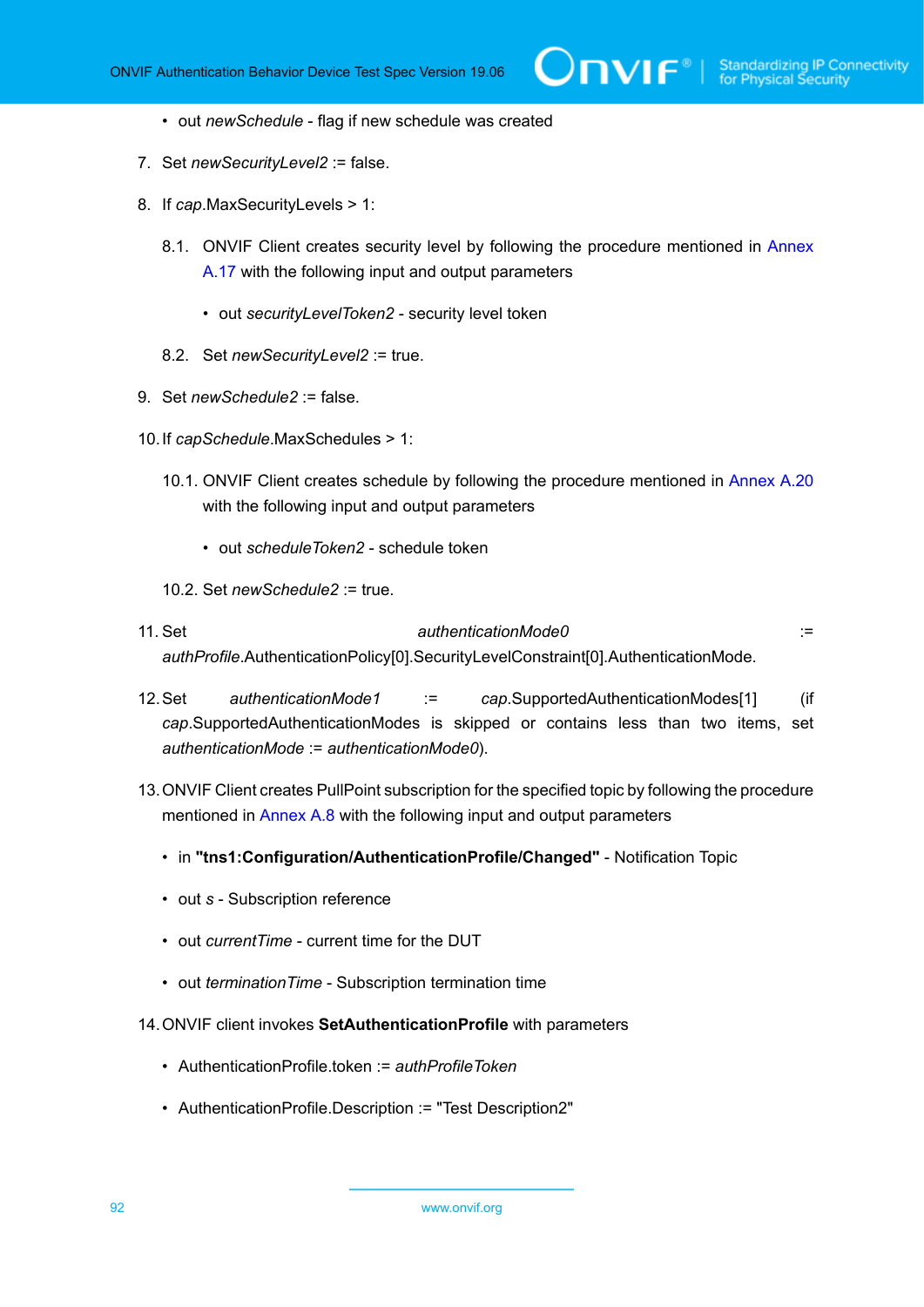- AuthenticationProfile.Name := "Test Name2"
- AuthenticationProfile.DefaultSecurityLevelToken := if *newSecurityLevel2* = true, then *securityLevelToken2*, else *securityLevelToken*
- AuthenticationProfile.AuthenticationPolicy[0].ScheduleToken := if *newSchedule2* = true, then *scheduleToken2*, else *scheduleToken*
- AuthenticationProfile.AuthenticationPolicy[0].SecurityLevelConstraint[0].ActiveRegularSchedule false
- AuthenticationProfile.AuthenticationPolicy[0].SecurityLevelConstraint[0].ActiveSpecialDaySchedule false
- AuthenticationProfile.AuthenticationPolicy[0].SecurityLevelConstraint[0].AuthenticationMode *authenticationMode1*
- AuthenticationProfile.AuthenticationPolicy[0].SecurityLevelConstraint[0].SecurityLevelTraken if *newSecurityLevel2* = true, then *securityLevelToken2*, else *securityLevelToken*
- 15.The DUT responds with **SetAuthenticationProfileResponse** message.
- 16.ONVIF Client retrieves and checks **tns1:Configuration/AuthenticationProfile/Changed** event for the specified Authentication Profile token by following the procedure mentioned in [Annex A.10](#page-213-0) with the following input and output parameters
	- in *s* Subscription reference
	- in *currentTime* current time for the DUT
	- in *terminationTime* subscription termination time
	- in *authProfileToken* Authentication Profile token
- 17.ONVIF Client retrieves a authentication profile by following the procedure mentioned in [Annex](#page-214-0) A.11 with the following input and output parameters
	- in *authProfileToken* authentication profile token
	- out *authProfilesList* authentication profile list
- <span id="page-92-0"></span>18.If *authProfilesList*[0] item does not have equal field values to values from step [14](#page-91-0), FAIL the test, restore the DUT state, and skip other steps.
- 19.ONVIF Client retrieves a authentication profile information by following the procedure mentioned in [Annex A.12](#page-215-0) with the following input and output parameters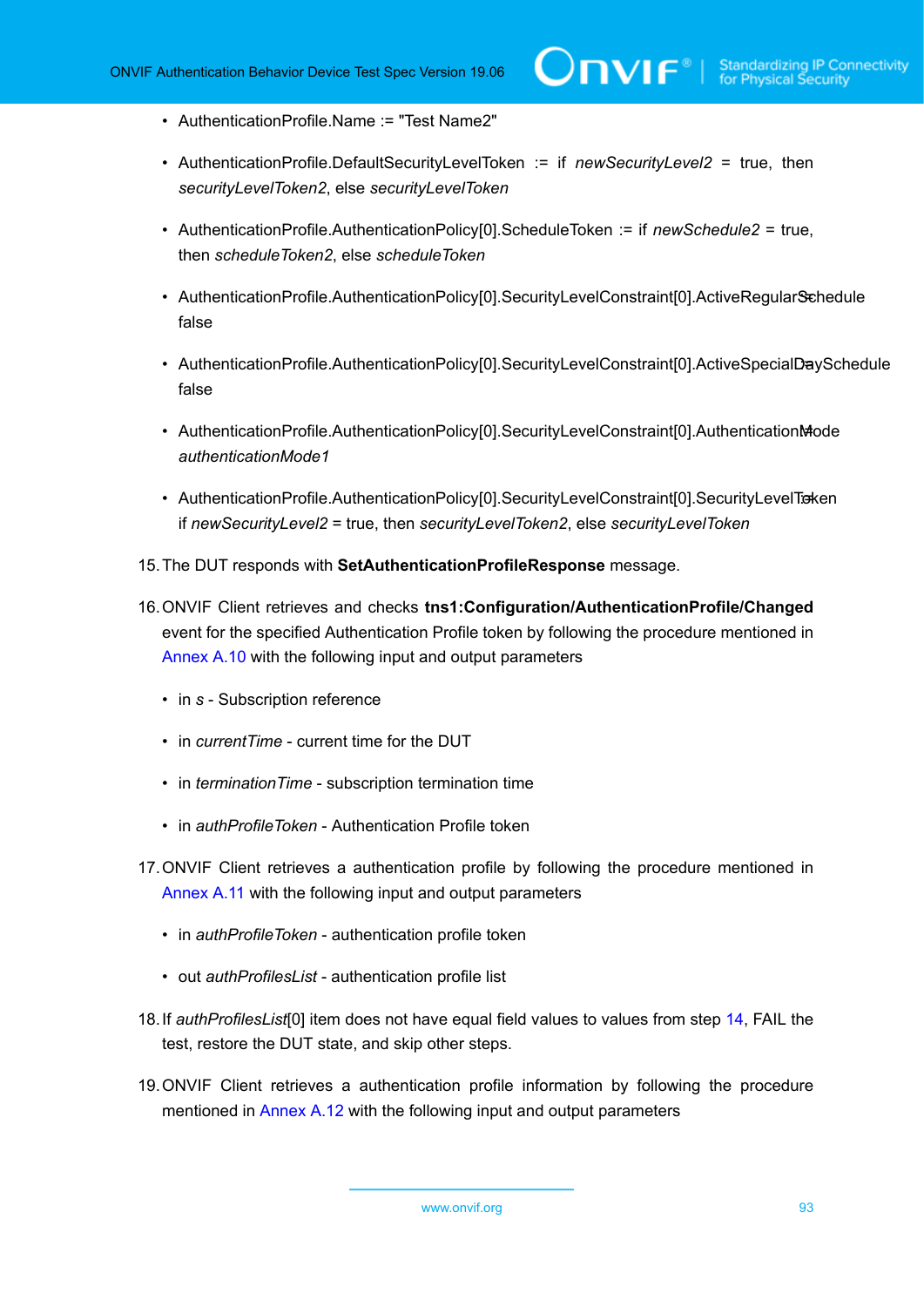- in *authProfileToken* authentication profile token
- out *authProfileInfoList* authentication profile information list
- <span id="page-93-2"></span>20.If *authProfileInfoList*[0] item does not have equal field values to values from step [14,](#page-91-0) FAIL the test, restore the DUT state, and skip other steps.
- <span id="page-93-0"></span>21.ONVIF client invokes **SetAuthenticationProfile** with parameters
	- AuthenticationProfile.token := *authProfileToken*
	- AuthenticationProfile.Description := "Test Description3"
	- AuthenticationProfile.Name := "Test Name3"
	- AuthenticationProfile.DefaultSecurityLevelToken := if *newSecurityLevel2* = true, then *securityLevelToken2*, else *securityLevelToken*
	- AuthenticationProfile.AuthenticationPolicy is skipped
- 22.The DUT responds with **SetAuthenticationProfileResponse** message.
- 23.ONVIF Client retrieves and checks **tns1:Configuration/AuthenticationProfile/Changed** event for the specified Authentication Profile token by following the procedure mentioned in [Annex A.10](#page-213-0) with the following input and output parameters
	- in *s* Subscription reference
	- in *currentTime* current time for the DUT
	- in *terminationTime* subscription termination time
	- in *authProfileToken* Authentication Profile token
- 24.ONVIF Client retrieves a authentication profile by following the procedure mentioned in [Annex](#page-214-0) A.11 with the following input and output parameters
	- in *authProfileToken* authentication profile token
	- out *authProfilesList* authentication profile list
- <span id="page-93-1"></span>25.If *authProfilesList*[0] item does not have equal field values to values from step [21](#page-93-0), FAIL the test, restore the DUT state, and skip other steps.
- 26.ONVIF Client retrieves a authentication profile information by following the procedure mentioned in [Annex A.12](#page-215-0) with the following input and output parameters
	- in *authProfileToken* authentication profile token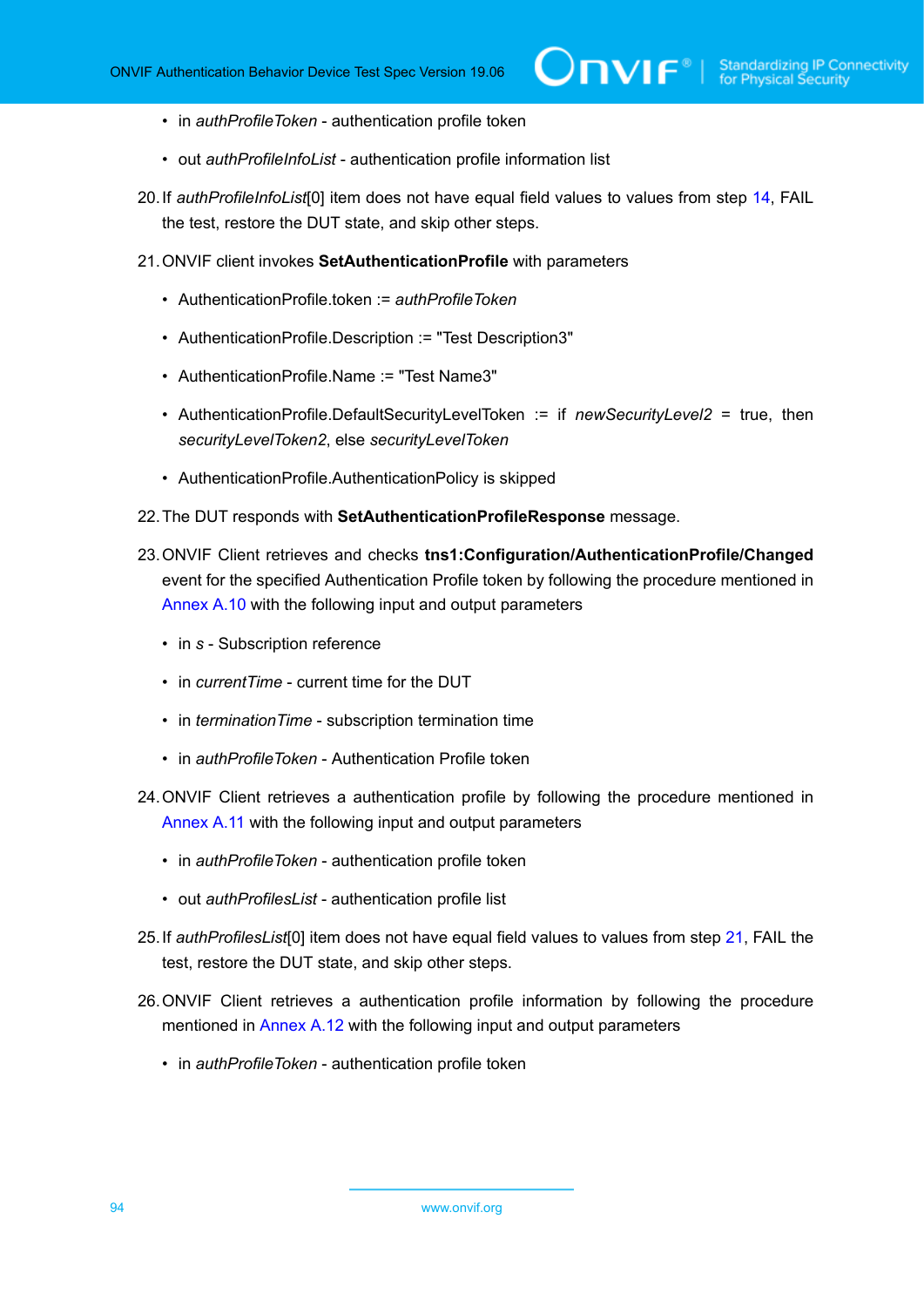- out *authProfileInfoList* authentication profile information list
- <span id="page-94-1"></span>27.If *authProfileInfoList*[0] item does not have equal field values to values from step [21,](#page-93-0) FAIL the test, restore the DUT state, and skip other steps.
- <span id="page-94-0"></span>28.If *cap*.MaxPoliciesPerAuthenticationProfile > 1:
	- 28.1. Set *authenticationMode2* := *cap*.SupportedAuthenticationModes[2] (if *cap*.SupportedAuthenticationModes is skipped or contains less than three items, set *authenticationMode* := *authenticationMode0*).
	- 28.2. ONVIF client invokes **ModifyAuthenticationProfile** with parameters
		- AuthenticationProfile.token := *authProfileToken*
		- AuthenticationProfile.Description := "Test Description4"
		- AuthenticationProfile.Name := "Test Name4"
		- AuthenticationProfile.DefaultSecurityLevelToken := *securityLevelToken*
		- AuthenticationProfile.AuthenticationPolicy[0].ScheduleToken := *scheduleToken*
		- AuthenticationProfile.AuthenticationPolicy[0].SecurityLevelConstraint[0].ActiveRegularSchedule false
		- AuthenticationProfile.AuthenticationPolicy[0].SecurityLevelConstraint[0].ActiveSpecialDaySchedul false
		- AuthenticationProfile.AuthenticationPolicy[0].SecurityLevelConstraint[0].AuthenticationMode *authenticationMode2*
		- AuthenticationProfile.AuthenticationPolicy[0].SecurityLevelConstraint[0].SecurityLevelToken *securityLevelToken*
		- AuthenticationProfile.AuthenticationPolicy[1].ScheduleToken := if *newSchedule2* = true, then *scheduleToken2*, else *scheduleToken*
		- AuthenticationProfile.AuthenticationPolicy[1].SecurityLevelConstraint[0].ActiveRegularSchedule false
		- AuthenticationProfile.AuthenticationPolicy[1].SecurityLevelConstraint[0].ActiveSpecialDaySchedul false
		- AuthenticationProfile.AuthenticationPolicy[1].SecurityLevelConstraint[0].AuthenticationMode *authenticationMode2*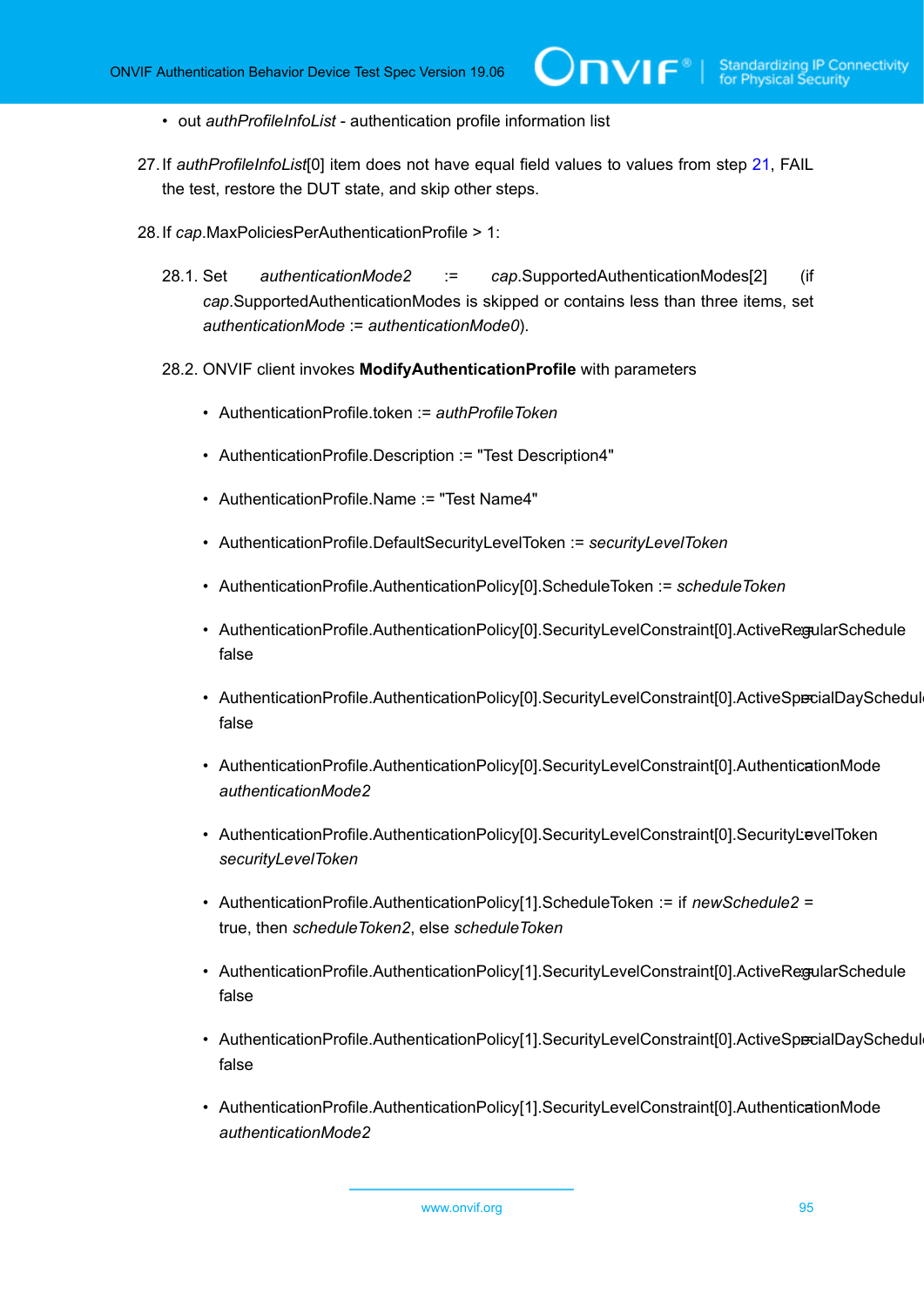- AuthenticationProfile.AuthenticationPolicy[1].SecurityLevelConstraint[0].SecurityLevelToken if *newSecurityLevel2* = true, then *securityLevelToken2*, else *securityLevelToken*
- 28.3. The DUT responds with **ModifyAuthenticationProfileResponse** message.
- 28.4. ONVIF Client retrieves and checks **tns1:Configuration/AuthenticationProfile/ Changed** event for the specified Authentication Profile token by following the procedure mentioned in [Annex A.10](#page-213-0) with the following input and output parameters
	- in *s* Subscription reference
	- in *currentTime* current time for the DUT
	- in *terminationTime* subscription termination time
	- in *authProfileToken* Authentication Profile token
- 28.5. ONVIF Client retrieves a authentication profile by following the procedure mentioned in [Annex](#page-214-0) A.11 with the following input and output parameters
	- in *authProfileToken* authentication profile token
	- out *authProfilesList* authentication profile list
- <span id="page-95-0"></span>28.6. If *authProfilesList*[0] item does not have equal field values to values from step [28.2,](#page-94-0) FAIL the test, restore the DUT state, and skip other steps.
- 28.7. ONVIF Client retrieves a authentication profile information by following the procedure mentioned in [Annex A.12](#page-215-0) with the following input and output parameters
	- in *authProfileToken* authentication profile token
	- out *authProfileInfoList* authentication profile information list
- <span id="page-95-1"></span>28.8. If *authProfileInfoList*[0] item does not have equal field values to values from step [28.2,](#page-94-0) FAIL the test, restore the DUT state, and skip other steps.
- 29.ONVIF Client deletes PullPoint subscription by following the procedure mentioned in [Annex](#page-213-1) [A.9](#page-213-1) with the following input and output parameters
	- in *s* Subscription reference
- 30.ONVIF Client retrieves a complete list of authentication profile by following the procedure mentioned in [Annex A.3](#page-205-0) with the following input and output parameters
	- out *authProfileUpdatedList* complete list of authentication profiles information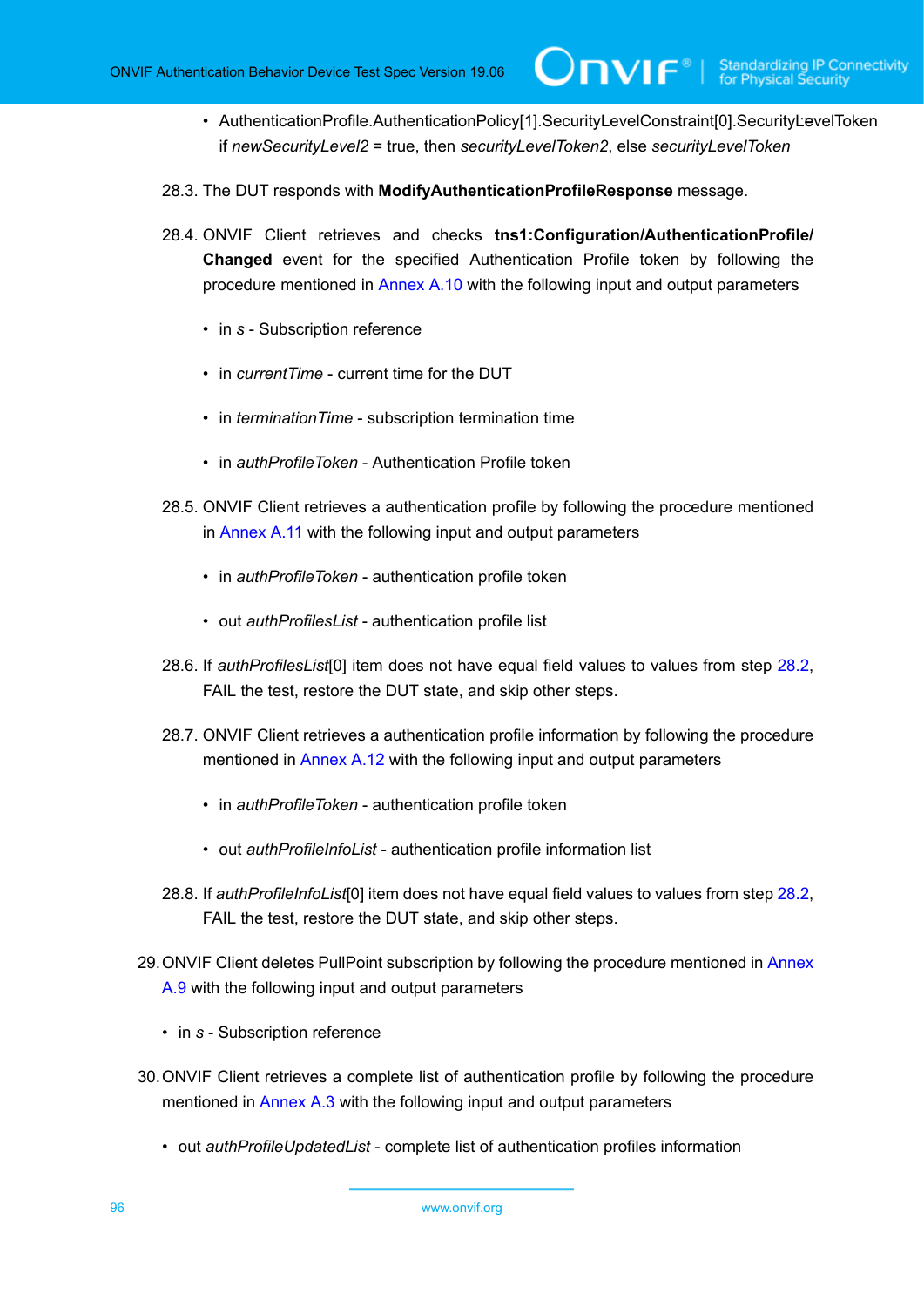- 31.If *authProfileUpdatedList* does not have AuthenticationProfile[token = *authProfileToken*] item, FAIL the test, restore the DUT state, and skip other steps.
- 32.For each AuthenticationProfile.token (*token*) from *authProfileInitialList* do the following:
	- 32.1. If *authProfileUpdatedList* does not have AuthenticationProfile[token = *token*] item, FAIL the test, restore the DUT state, and skip other steps.
- 33. ONVIF Client deletes a authentication profile by following the procedure mentioned in [Annex](#page-216-0) [A.13](#page-216-0) with the following input and output parameters
	- in *authProfileToken* authentication profile token
- 34.If *newSchedule* = true:
	- 34.1. ONVIF Client deletes schedule by following the procedure mentioned in [Annex A.23](#page-226-0) with the following input and output parameters
		- in *scheduleToken* schedule token
- 35.If *newSecurityLevel* = true:
	- 35.1. ONVIF Client deletes security level by following the procedure mentioned in [Annex](#page-225-0) [A.22](#page-225-0) with the following input and output parameters
		- in *securityLevelToken* security level token
- 36.If *newSchedule2* = true:
	- 36.1. ONVIF Client deletes schedule by following the procedure mentioned in [Annex A.23](#page-226-0) with the following input and output parameters
		- in *scheduleToken2* schedule token
- 37.If *newSecurityLevel2* = true:
	- 37.1. ONVIF Client deletes security level by following the procedure mentioned in [Annex](#page-225-0) [A.22](#page-225-0) with the following input and output parameters
		- in *securityLevelToken2* security level token

# **PASS –**

• The DUT passed all assertions.

# **FAIL –**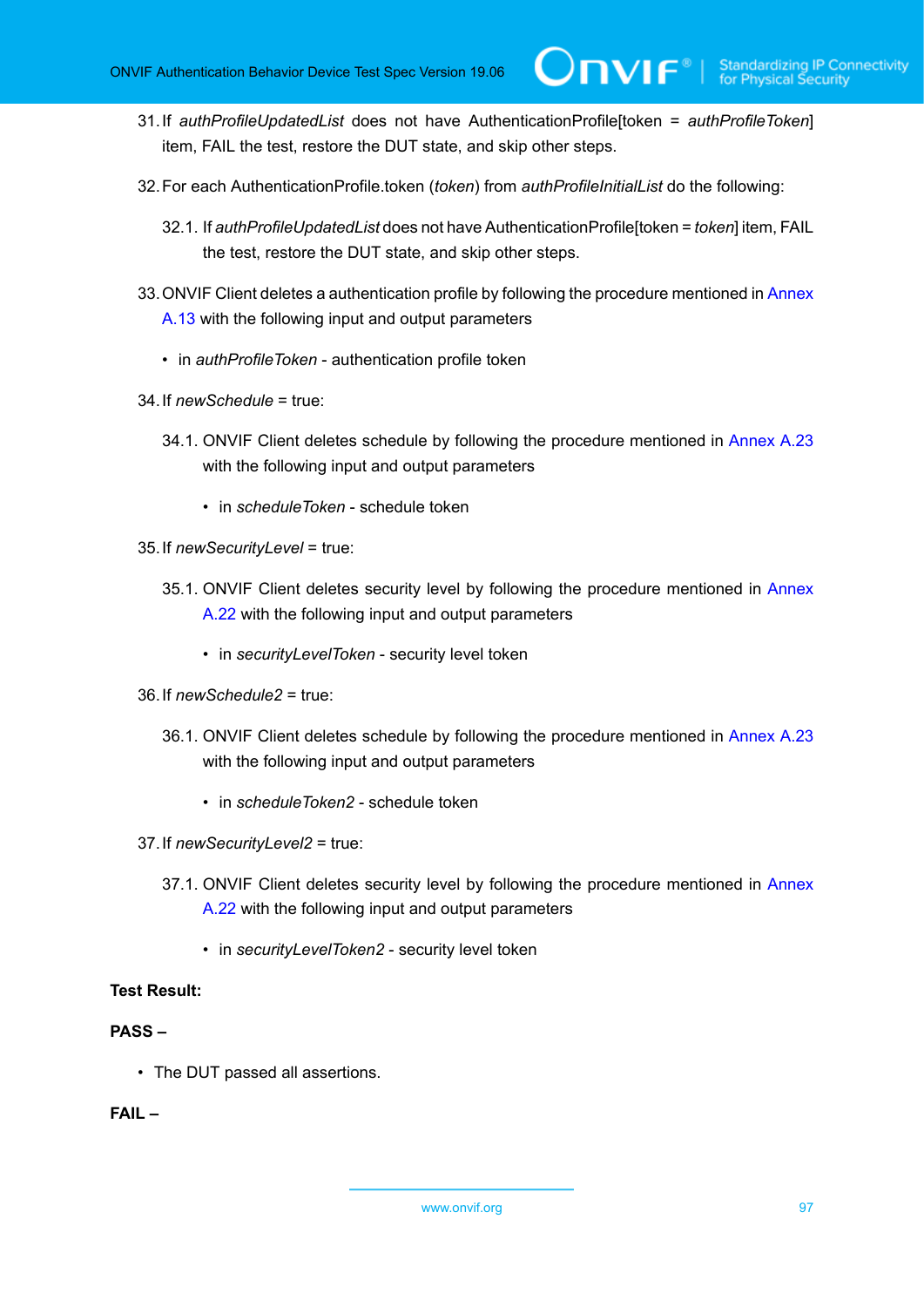• The DUT did not send **SetAuthenticationProfileResponse** message.

**Note:** The following fields are compared at steps [18,](#page-92-0) [25](#page-93-1), and [28.6:](#page-95-0)

- AuthenticationProfile:
	- token
	- Name
	- Description
	- DefaultSecurityLevelToken
	- AuthenticationPolicy list
		- ScheduleToken
		- SecurityLevelConstraint list
			- ActiveRegularSchedule
			- ActiveSpecialDaySchedule
			- AuthenticationMode
			- SecurityLevelToken

**Note:** The following fields are compared at step [20](#page-93-2), [27,](#page-94-1) and [28.8:](#page-95-1)

- AuthenticationProfileInfo:
	- token
	- Name
	- Description

# 5.4.8 CREATE AUTHENTICATION PROFILE - NOT EMPTY **TOKEN**

**Test Case ID:** AUTH\_BEHAVIOR-4-1-8

**Specification Coverage:** CreateAuthenticationProfile command (ONVIF Authentication Behavior Service Specification)

#### **Feature Under Test:** CreateAuthenticationProfile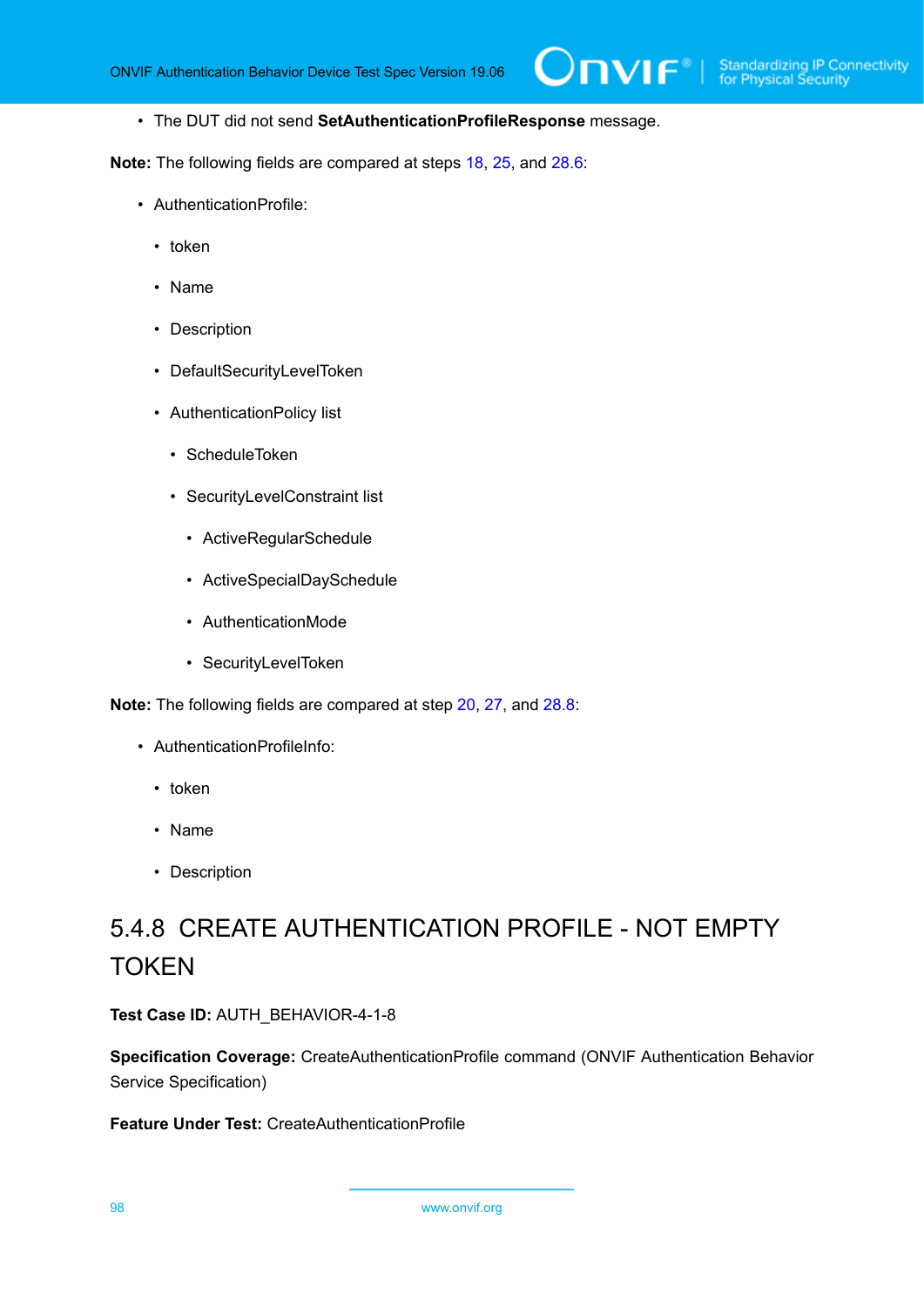#### **WSDL Reference:** authenticationbehavior.wsdl

**Test Purpose:** To verify create authentication profile with not empty token.

**Pre-Requisite:** Authentication Behavior Service is received from the DUT. The DUT shall have enough free storage capacity for one additional AuthenticationProfile.

### **Test Configuration:** ONVIF Client and DUT

#### **Test Sequence:**

- 1. Start an ONVIF Client.
- 2. Start the DUT.
- 3. ONVIF Client find existing or create new security level by following the procedure mentioned in [Annex A.5](#page-208-0) with the following input and output parameters
	- out *securityLevelToken* security level token
	- out *newSecurityLevel* flag if new security level was created
- 4. ONVIF client invokes **CreateAuthenticationProfile** with parameters
	- AuthenticationProfile.token := "Token"
	- AuthenticationProfile.Name := "Test Name"
	- AuthenticationProfile.Description is skipped
	- AuthenticationProfile.DefaultSecurityLevelToken := *securityLevelToken*
	- AuthenticationProfile.AuthenticationPolicy is skipped
	- AuthenticationProfile.Extension is skipped
- 5. The DUT returns **env:Sender/ter:InvalidArgVal** SOAP 1.2 fault.
- 6. If *newSecurityLevel* = true:
	- 6.1. ONVIF Client deletes security level by following the procedure mentioned in [Annex](#page-225-0) [A.22](#page-225-0) with the following input and output parameters
		- in *securityLevelToken* security level token

## **Test Result:**

## **PASS –**

• The DUT passed all assertions.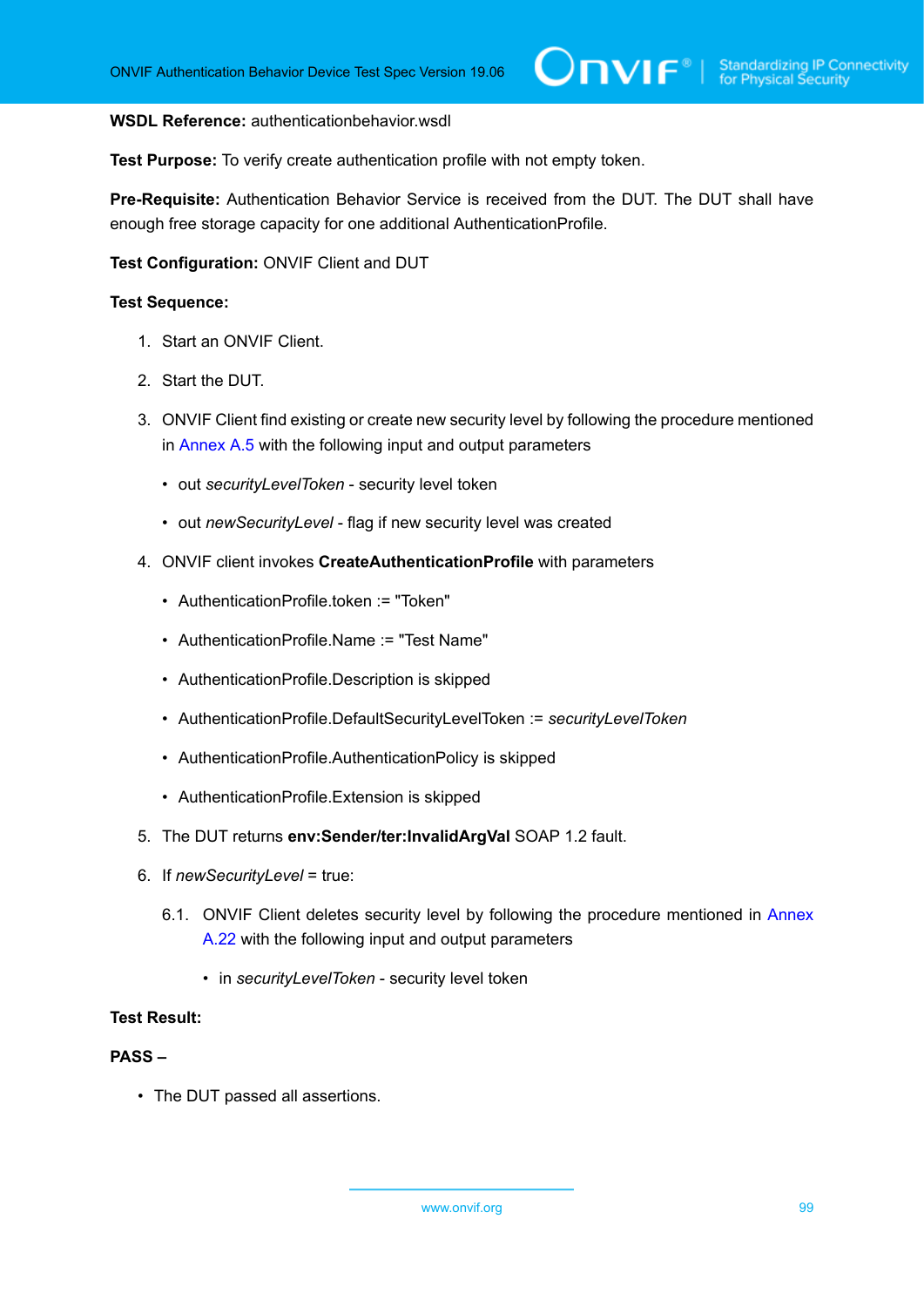**FAIL –**

• The DUT did not send **env:Sender/ter:InvalidArgVal** SOAP 1.2 fault.

# 5.4.9 CREATE AUTHENTICATION PROFILE - CAPABILITY VIOLATED (MAX POLICIES PER AUTHENTICATION PROFILE)

**Test Case ID:** AUTH\_BEHAVIOR-4-1-9

**Specification Coverage:** CreateAuthenticationProfile command (ONVIF Authentication Behavior Service Specification)

**Feature Under Test:** CreateAuthenticationProfile

**WSDL Reference:** authenticationbehavior.wsdl

**Test Purpose:** To verify creation of authentication profile with maximum number of authentication policies per authentication profile.

**Pre-Requisite:** Authentication Behavior Service is received from the DUT. The DUT shall have enough free storage capacity for one additional Authentication Profile.

**Test Configuration:** ONVIF Client and DUT

- 1. Start an ONVIF Client.
- 2. Start the DUT.
- 3. ONVIF Client gets the service capabilities by following the procedure mentioned in [Annex](#page-205-1) [A.2](#page-205-1) with the following input and output parameters
	- out *cap* Authentication Behavior Service capabilities
- 4. If *cap*.MaxPoliciesPerAuthenticationProfile value is more than 50, skip other steps.
- 5. ONVIF Client find existing or create new security level by following the procedure mentioned in [Annex A.5](#page-208-0) with the following input and output parameters
	- out *securityLevelToken* security level token
	- out *newSecurityLevel* flag if new security level was created
- 6. ONVIF Client find existing or create new schedule by following the procedure mentioned in [Annex A.14](#page-216-1) with the following input and output parameters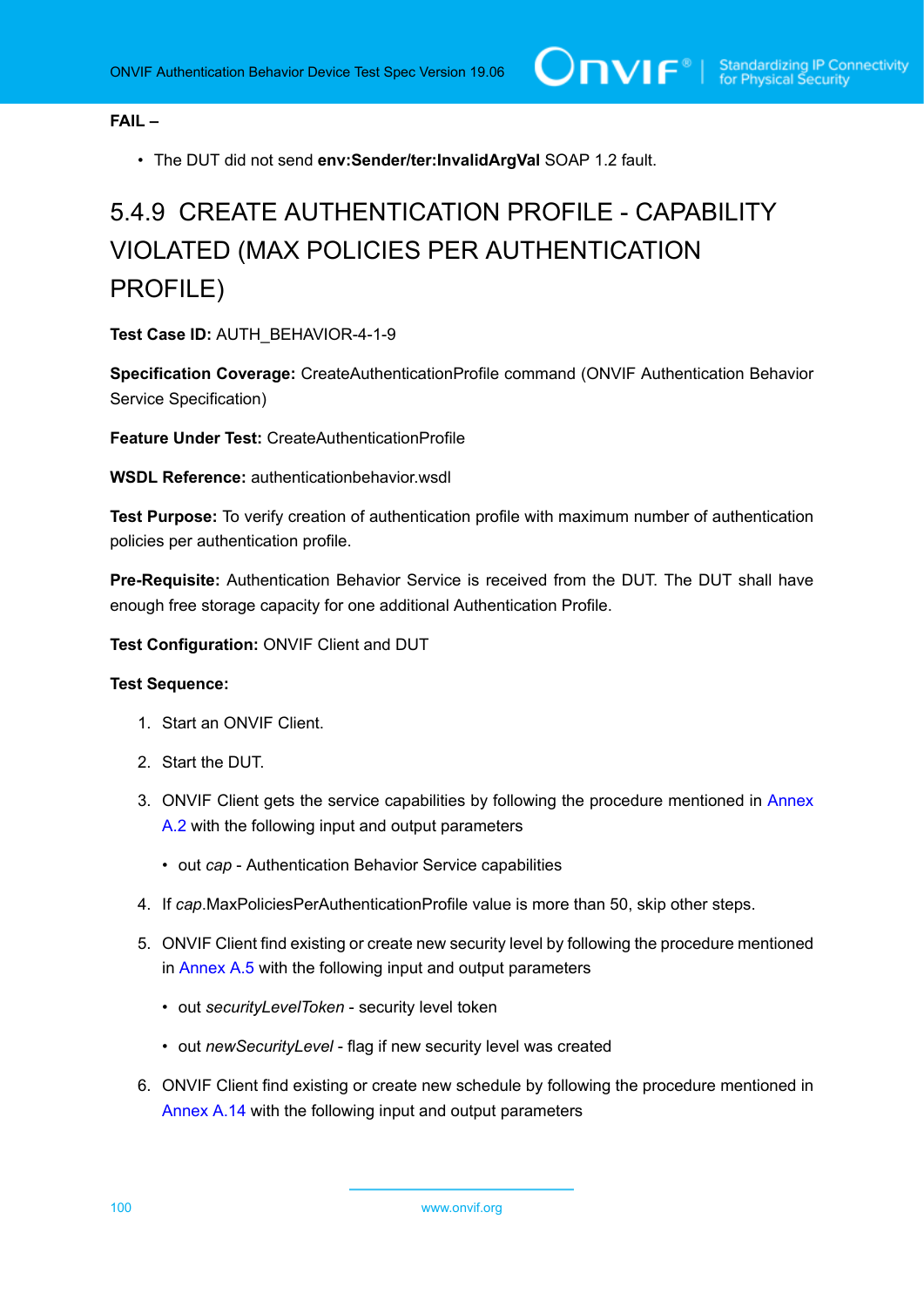- out *scheduleToken* schedule level token
- out *newSchedule* flag if new schedule was created
- 7. If *cap*.MaxPoliciesPerAuthenticationProfile is equal to one, go to step [13](#page-100-0).
- 8. Set *authenticationMode* := *cap*.SupportedAuthenticationModes[0] (if *cap*.SupportedAuthenticationModes is skipped or empty, set *authenticationMode* := "pt:SingleCredential").
- 9. Set *authenticationPolicy* :=
	- ScheduleToken := *scheduleToken*
	- SecurityLevelConstraint[0].ActiveRegularSchedule := true
	- SecurityLevelConstraint[0].ActiveSpecialDaySchedule := true
	- SecurityLevelConstraint[0].AuthenticationMode := *authenticationMode*
	- SecurityLevelConstraint[0].SecurityLevelToken := *securityLevelToken*
- 10.ONVIF client invokes **CreateAuthenticationProfile** with parameters
	- AuthenticationProfile.token := ""
	- AuthenticationProfile.Description := "Test Description"
	- AuthenticationProfile.Name := "Test Name"
	- AuthenticationProfile.DefaultSecurityLevelToken := *securityLevelToken*
	- AuthenticationProfile.AuthenticationPolicy list := *authenticationPolicy* duplicated *cap*.MaxPoliciesPerAuthenticationProfile number of times
- 11. The DUT responds with **CreateAuthenticationProfileResponse** message with parameters
	- Token =: *authProfileToken*
- 12. ONVIF Client deletes a authentication profile by following the procedure mentioned in [Annex](#page-216-0) [A.13](#page-216-0) with the following input and output parameters
	- in *authProfileToken* authentication profile token
- <span id="page-100-0"></span>13.ONVIF client invokes **CreateAuthenticationProfile** with parameters
	- AuthenticationProfile.token := ""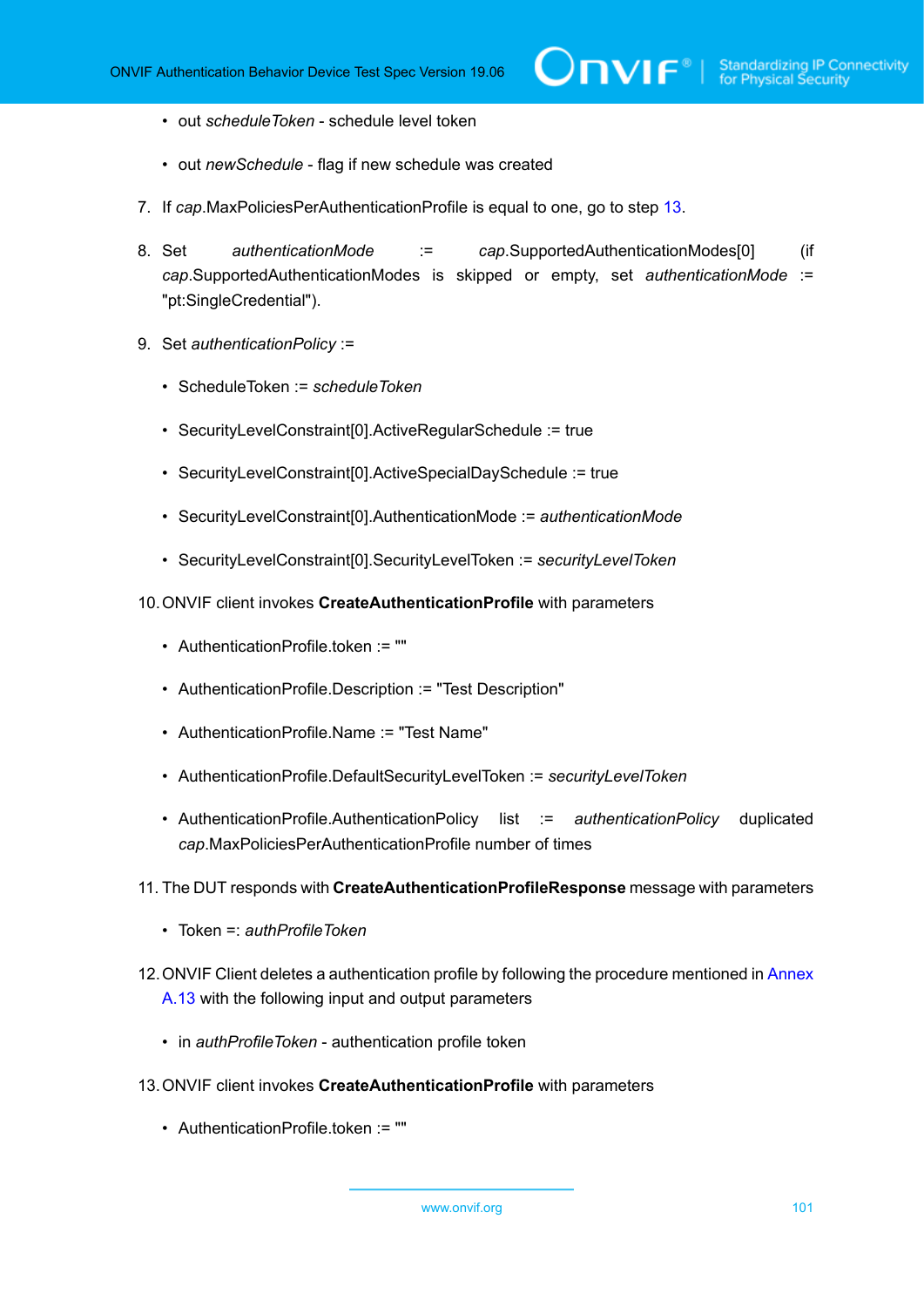- AuthenticationProfile.Description := "Test Description"
- AuthenticationProfile.Name := "Test Name"
- AuthenticationProfile.DefaultSecurityLevelToken := *securityLevelToken*
- AuthenticationProfile.AuthenticationPolicy list := *authenticationPolicy* duplicated *cap*.MaxPoliciesPerAuthenticationProfile + 1 number of times

14.The DUT returns **env:Sender/ter:CapabilityViolated/ ter:MaxPoliciesPerAuthenticationProfile** SOAP 1.2 fault.

- 15.If *newSchedule* = true:
	- 15.1. ONVIF Client deletes schedule by following the procedure mentioned in [Annex A.23](#page-226-0) with the following input and output parameters
		- in *scheduleToken* schedule token
- 16.If *newSecurityLevel* = true:
	- 16.1. ONVIF Client deletes security level by following the procedure mentioned in [Annex](#page-225-0) [A.22](#page-225-0) with the following input and output parameters
		- in *securityLevelToken* security level token

#### **Test Result:**

#### **PASS –**

• The DUT passed all assertions.

# **FAIL –**

- The DUT did not send **CreateAuthenticationProfileResponse** mesage.
- The DUT did not send **env:Sender/ter:CapabilityViolated/ ter:MaxPoliciesPerAuthenticationProfile** SOAP 1.2 fault.

**Note:** If the DUT sends other SOAP 1.2 fault message than specified, log WARNING message, and PASS the test.

# 5.4.10 MODIFY AUTHENTICATION PROFILE - INVALID **TOKEN**

#### **Test Case ID:** AUTH\_BEHAVIOR-4-1-10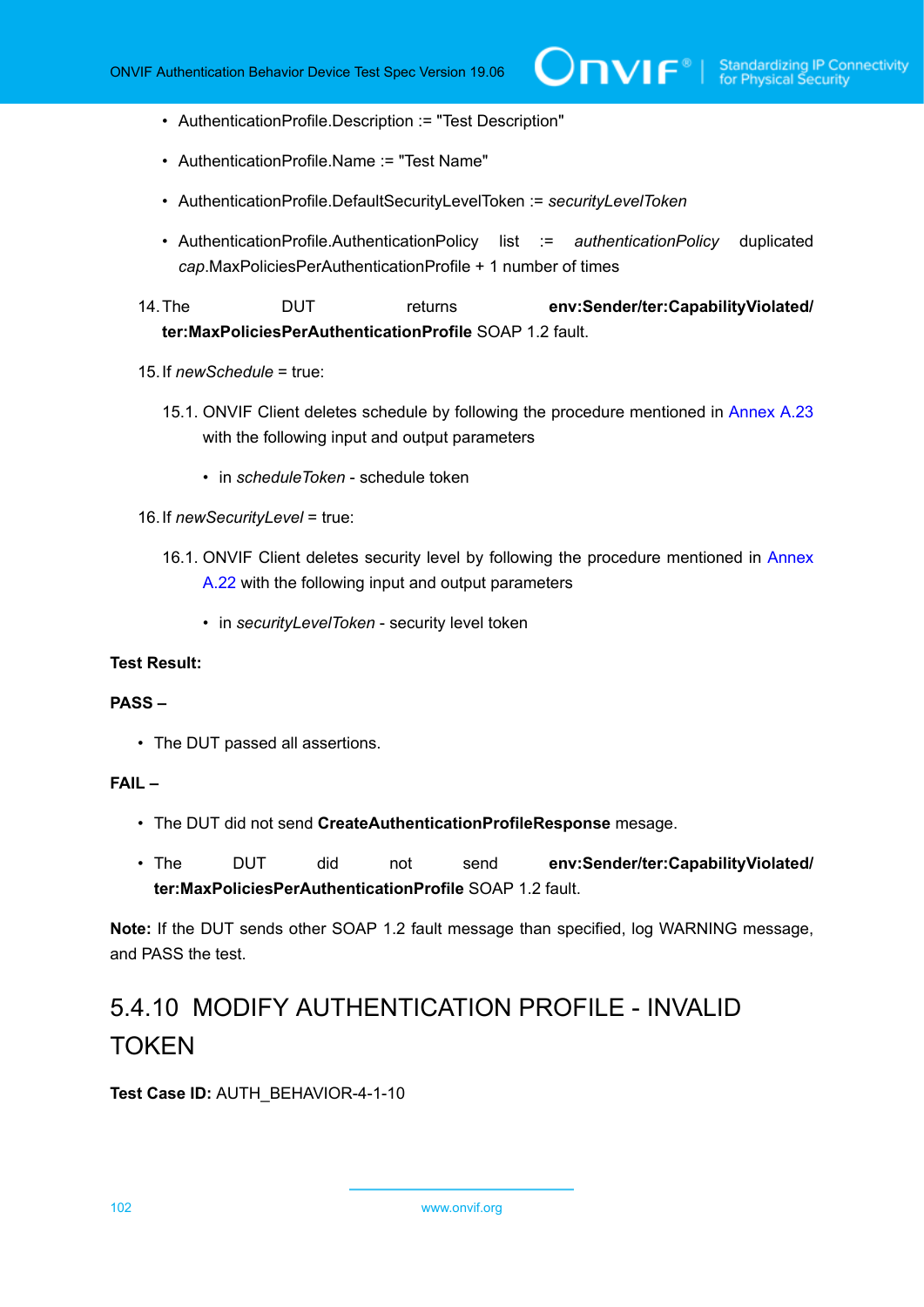**Specification Coverage:** ModifyAuthenticationProfile command (ONVIF Authentication Behavior Service Specification)

 $\bm{\cup}$ NIF $^*$ l

**Feature Under Test:** ModifyAuthenticationProfile

**WSDL Reference:** authenticationbehavior.wsdl

**Test Purpose:** To verify modifiing of authentication profile with invalid token.

**Pre-Requisite:** Authentication Behavior Service is received from the DUT.

**Test Configuration:** ONVIF Client and DUT

- 1. Start an ONVIF Client.
- 2. Start the DUT.
- 3. ONVIF Client retrieves a complete list of authentication profile info by following the procedure mentioned in [Annex A.1](#page-204-0) with the following input and output parameters
	- out *authProfileInfoList* complete list of authentication profiles information
- 4. Set *invalidToken* := value not equal to any *authProfileInfoList*.token
- 5. ONVIF Client find existing or create new security level by following the procedure mentioned in [Annex A.5](#page-208-0) with the following input and output parameters
	- out *securityLevelToken* security level token
	- out *newSecurityLevel* flag if new security level was created
- 6. ONVIF client invokes **ModifyAuthenticationProfile** with parameters
	- AuthenticationProfile.token := *invalidToken*
	- AuthenticationProfile.Name := "Test Name"
	- AuthenticationProfile.Description is skipped
	- AuthenticationProfile.DefaultSecurityLevelToken := *securityLevelToken*
	- AuthenticationProfile.AuthenticationPolicy is skipped
	- AuthenticationProfile.Extension is skipped
- 7. The DUT returns **env:Sender/ter:InvalidArgVal/ter:NotFound** SOAP 1.2 fault.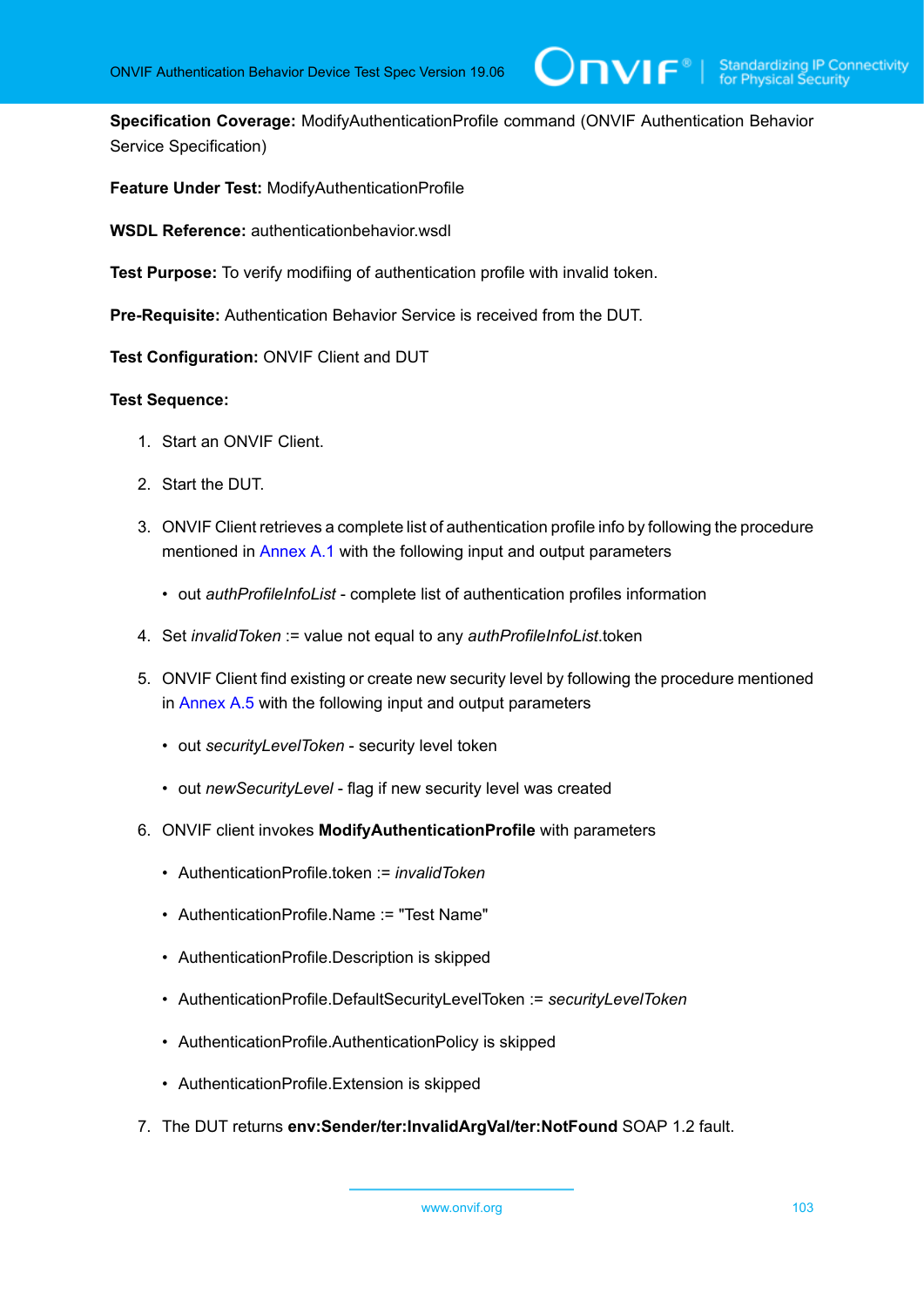# **PASS –**

• The DUT passed all assertions.

# **FAIL –**

• The DUT did not send **env:Sender/ter:InvalidArgVal/ter:NotFound** SOAP 1.2 fault

**Note:** If the DUT sends other SOAP 1.2 fault message than specified, log WARNING message, and PASS the test.

# 5.4.11 MODIFY AUTHENTICATION PROFILE - CAPABILITY VIOLATED (MAX POLICIES PER AUTHENTICATION PROFILE)

**Test Case ID:** AUTH\_BEHAVIOR-4-1-11

**Specification Coverage:** ModifyAuthenticationProfile command (ONVIF Authentication Behavior Service Specification)

**Feature Under Test:** ModifyAuthenticationProfile

**WSDL Reference:** authenticationbehavior.wsdl

**Test Purpose:** To verify modification of authentication profile with maximum number of authentication policies per authentication profile.

**Pre-Requisite:** Authentication Behavior Service is received from the DUT. The DUT shall have enough free storage capacity for one additional AuthenticationProfile.

**Test Configuration:** ONVIF Client and DUT

#### **Test Sequence:**

- 1. Start an ONVIF Client.
- 2. Start the DUT.
- 3. ONVIF Client gets the service capabilities by following the procedure mentioned in [Annex](#page-205-1) [A.2](#page-205-1) with the following input and output parameters
	- out *cap* Authentication Behavior Service capabilities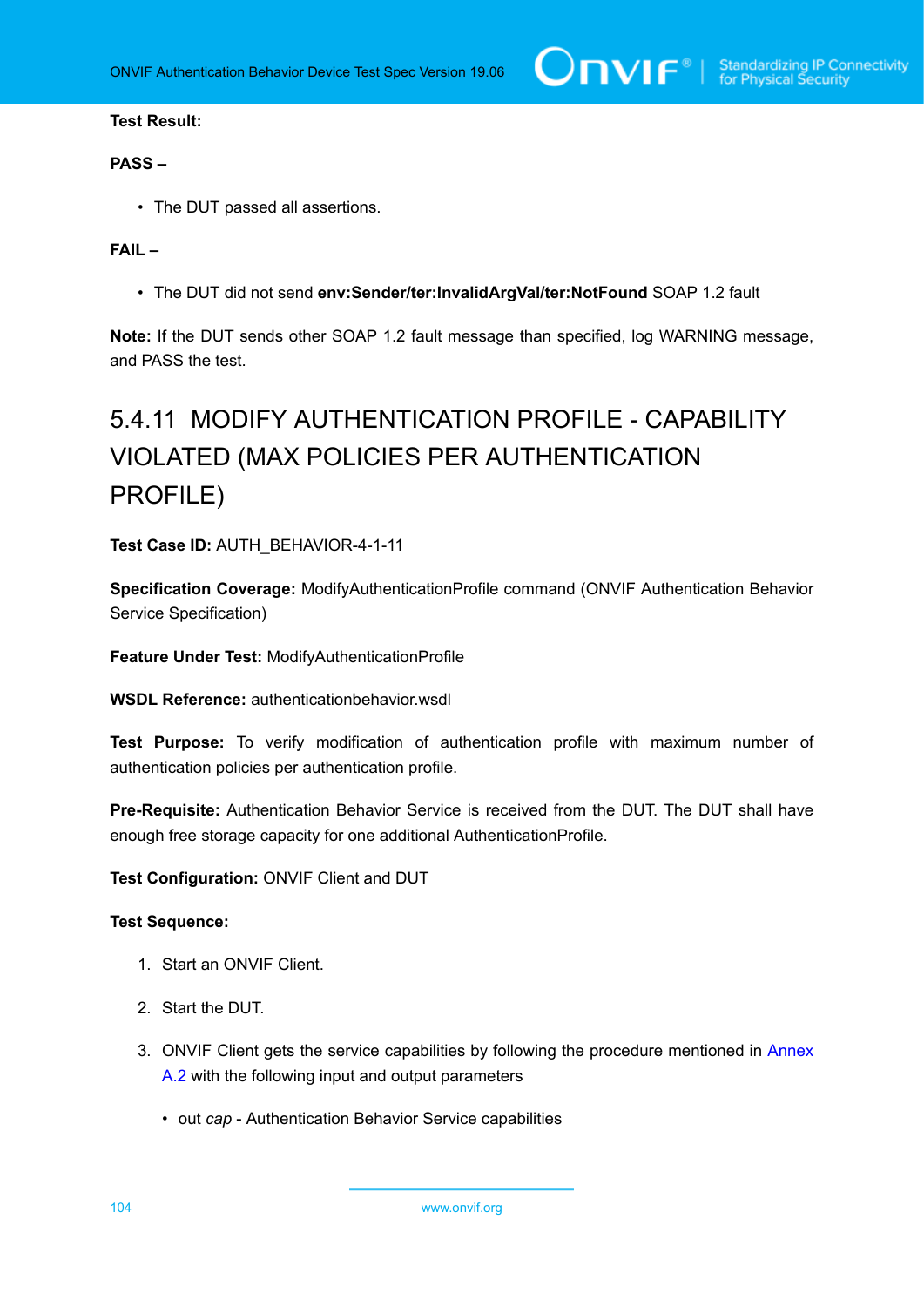- 4. If *cap*.MaxPoliciesPerAuthenticationProfile value is more than 50, skip other steps.
- 5. ONVIF Client creates Authentication Profile by following the procedure mentioned in [Annex](#page-218-0) [A.16](#page-218-0) with the following input and output parameters

 $\mathsf{D}\mathbf{N}\mathsf{I}\mathsf{F}^*$ l

- in *cap* authentication behavior service capabilities
- out *authProfileToken* authentication profile token
- out *authProfile* authentication profile
- out *newSecurityLevel* flag if new security level was created
- out *newSchedule* flag if new schedule was created
- 6. If *cap*.MaxPoliciesPerAuthenticationProfile is equal to one, go to step [11](#page-104-0).
- 7. Set *authenticationMode* := *cap*.SupportedAuthenticationModes[0] (if *cap*.SupportedAuthenticationModes is skipped or empty, set *authenticationMode* := "pt:SingleCredential").
- 8. Set *authenticationPolicy* :=
	- ScheduleToken := *scheduleToken*
	- SecurityLevelConstraint[0].ActiveRegularSchedule := true
	- SecurityLevelConstraint[0].ActiveSpecialDaySchedule := true
	- SecurityLevelConstraint[0].AuthenticationMode := *authenticationMode*
	- SecurityLevelConstraint[0].SecurityLevelToken := *securityLevelToken*
- 9. ONVIF client invokes **ModifyAuthenticationProfile** with parameters
	- AuthenticationProfile.token := *authProfileToken*
	- AuthenticationProfile.Description is skipped
	- AuthenticationProfile.Name := "Test Name"
	- AuthenticationProfile.DefaultSecurityLevelToken := *securityLevelToken*
	- AuthenticationProfile.AuthenticationPolicy list := *authenticationPolicy* duplicated *cap*.MaxPoliciesPerAuthenticationProfile number of times
- 10.The DUT responds with **ModifyAuthenticationProfileResponse** message.
- <span id="page-104-0"></span>11. ONVIF client invokes **ModifyAuthenticationProfile** with parameters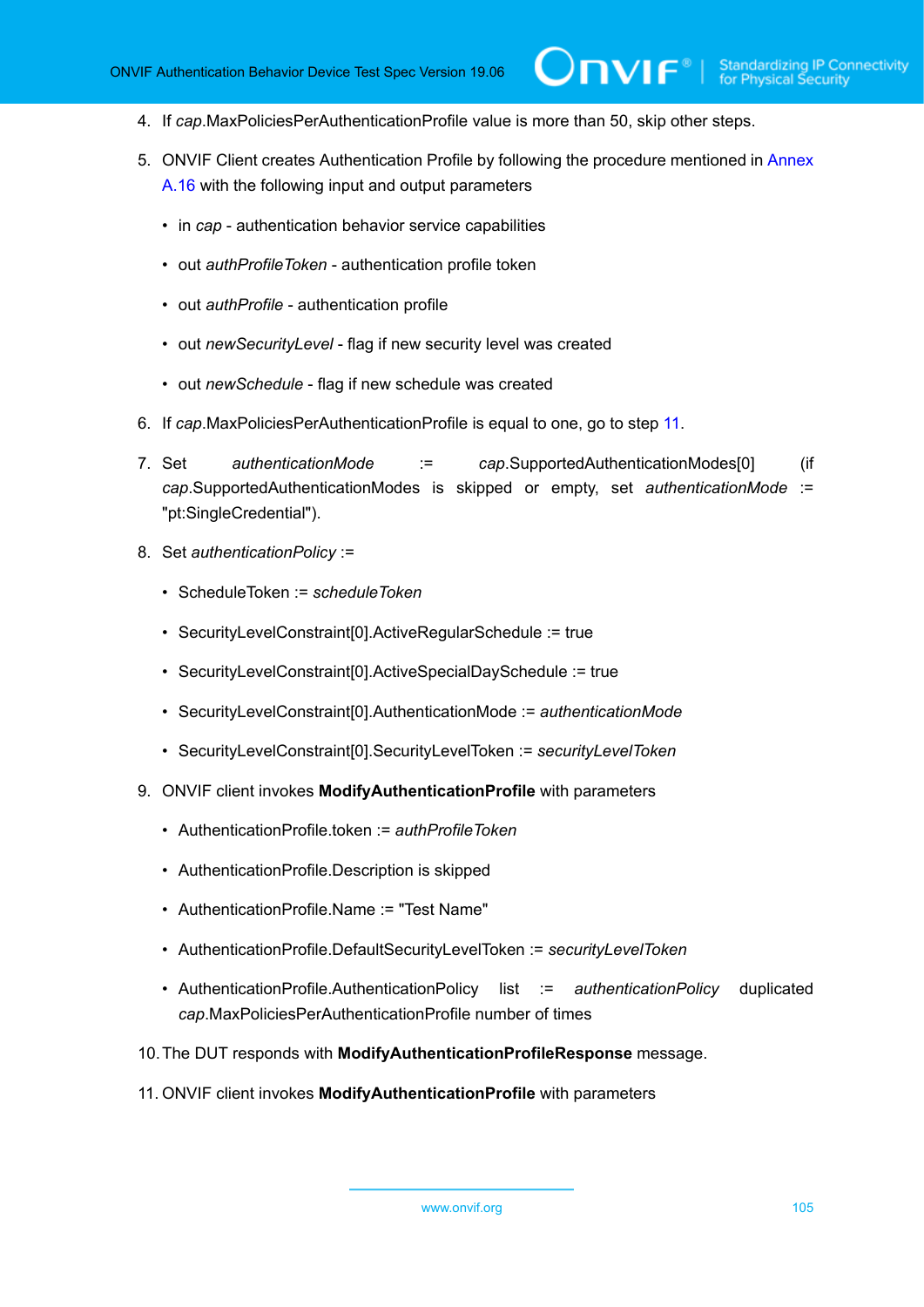- AuthenticationProfile.token := *authProfileToken*
- AuthenticationProfile.Description is skipped
- AuthenticationProfile.Name := "Test Name"
- AuthenticationProfile.DefaultSecurityLevelToken := *securityLevelToken*
- AuthenticationProfile.AuthenticationPolicy list := *authenticationPolicy* duplicated *cap*.MaxPoliciesPerAuthenticationProfile + 1 number of times

# 12.The DUT returns **env:Sender/ter:CapabilityViolated/ ter:MaxPoliciesPerAuthenticationProfile** SOAP 1.2 fault.

- 13. ONVIF Client deletes a authentication profile by following the procedure mentioned in [Annex](#page-216-0) [A.13](#page-216-0) with the following input and output parameters
	- in *authProfileToken* authentication profile token
- 14.If *newSchedule* = true:
	- 14.1. ONVIF Client deletes schedule by following the procedure mentioned in [Annex A.23](#page-226-0) with the following input and output parameters
		- in *scheduleToken* schedule token
- 15.If *newSecurityLevel* = true:
	- 15.1. ONVIF Client deletes security level by following the procedure mentioned in [Annex](#page-225-0) [A.22](#page-225-0) with the following input and output parameters
		- in *securityLevelToken* security level token

# **Test Result:**

#### **PASS –**

• The DUT passed all assertions.

# **FAIL –**

- The DUT did not send **ModifyAuthenticationProfileResponse** mesage.
- The DUT did not send **env:Sender/ter:CapabilityViolated/ ter:MaxPoliciesPerAuthenticationProfile** SOAP 1.2 fault.

**Note:** If the DUT sends other SOAP 1.2 fault message than specified, log WARNING message, and PASS the test.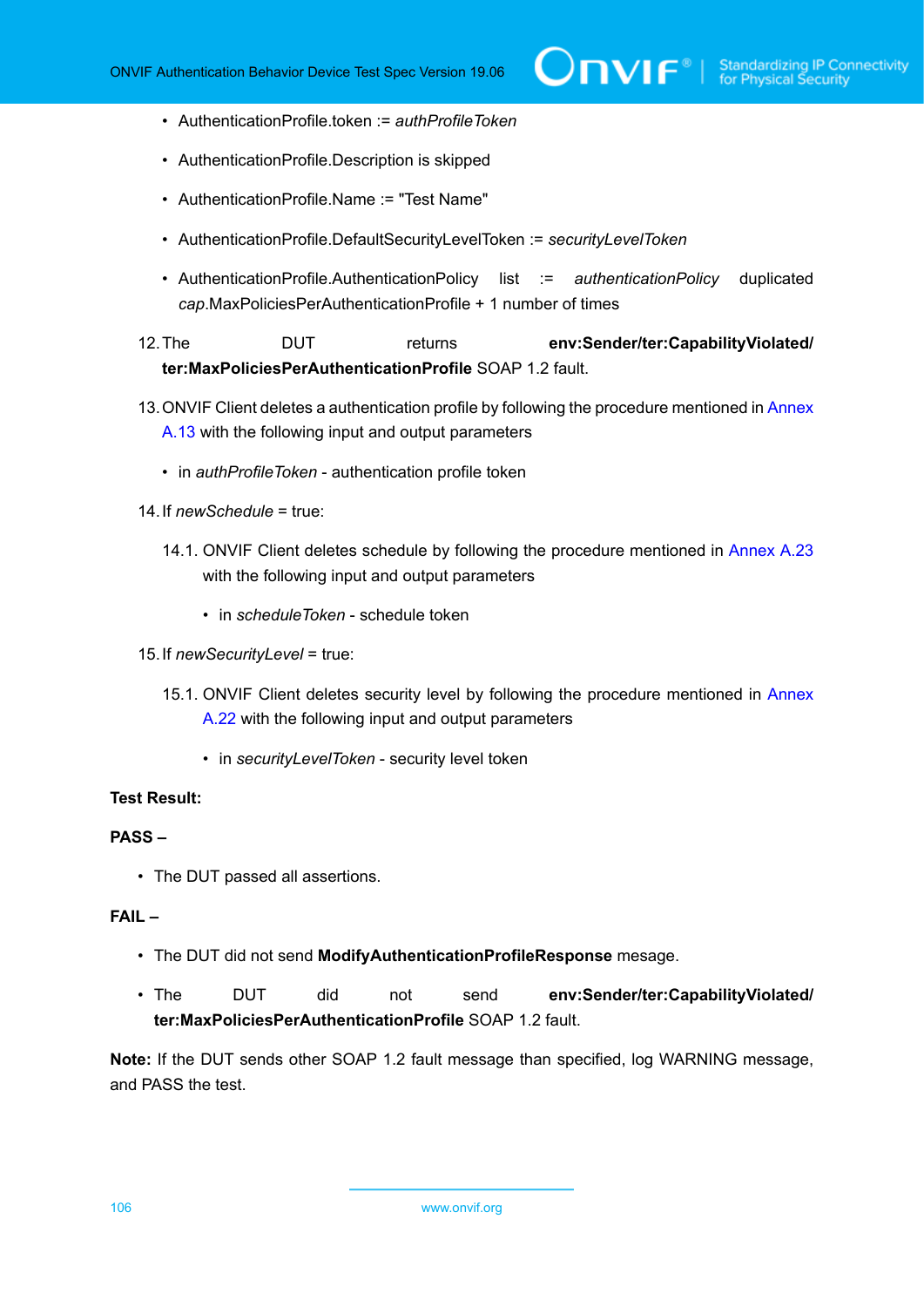# 5.4.12 SET AUTHENTICATION PROFILE - CAPABILITY VIOLATED (MAX POLICIES PER AUTHENTICATION PROFILE)

**Test Case ID:** AUTH\_BEHAVIOR-4-1-12

**Specification Coverage:** SetAuthenticationProfile command (ONVIF Authentication Behavior Service Specification)

**Feature Under Test:** SetAuthenticationProfile

**WSDL Reference:** authenticationbehavior.wsdl

**Test Purpose:** To verify set of authentication profile with maximum number of authentication policies per authentication profile.

**Pre-Requisite:** Authentication Behavior Service is received from the DUT. Token supplying is supported by the DUT as indicated by ClientSuppliedTokenSupported capability. The DUT shall have enough free storage capacity for one additional AuthenticationProfile.

**Test Configuration:** ONVIF Client and DUT

- 1. Start an ONVIF Client.
- 2. Start the DUT.
- 3. ONVIF Client gets the service capabilities by following the procedure mentioned in [Annex](#page-205-1) [A.2](#page-205-1) with the following input and output parameters
	- out *cap* Authentication Behavior Service capabilities
- 4. If *cap*.MaxPoliciesPerAuthenticationProfile value is more than 50, skip other steps.
- 5. ONVIF Client creates Authentication Profile by following the procedure mentioned in [Annex](#page-218-0) [A.16](#page-218-0) with the following input and output parameters
	- in *cap* authentication behavior service capabilities
	- out *authProfileToken* authentication profile token
	- out *authProfile* authentication profile
	- out *newSecurityLevel* flag if new security level was created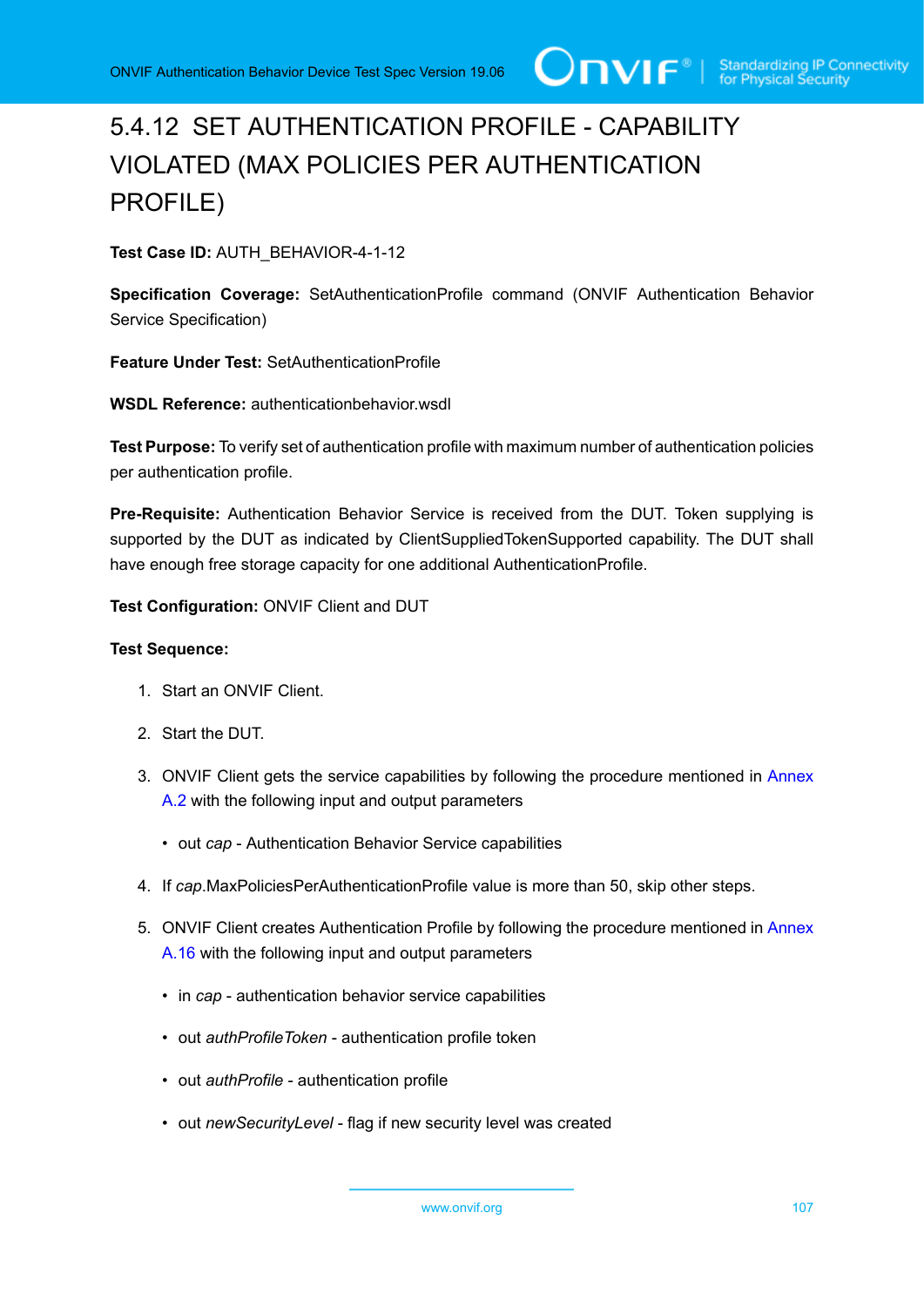- out *newSchedule* flag if new schedule was created
- 6. If *cap*.MaxPoliciesPerAuthenticationProfile is equal to one, go to step [11](#page-107-0).
- 7. Set *authenticationMode* := *cap*.SupportedAuthenticationModes[0] (if *cap*.SupportedAuthenticationModes is skipped or empty, set *authenticationMode* := "pt:SingleCredential").

 $\mathsf{Dnv}$ r $^{\circ}$ l

- 8. Set *authenticationPolicy* :=
	- ScheduleToken := *scheduleToken*
	- SecurityLevelConstraint[0].ActiveRegularSchedule := true
	- SecurityLevelConstraint[0].ActiveSpecialDaySchedule := true
	- SecurityLevelConstraint[0].AuthenticationMode := *authenticationMode*
	- SecurityLevelConstraint[0].SecurityLevelToken := *securityLevelToken*
- 9. ONVIF client invokes **SetAuthenticationProfile** with parameters
	- AuthenticationProfile.token := *authProfileToken*
	- AuthenticationProfile.Description is skipped
	- AuthenticationProfile.Name := "Test Name"
	- AuthenticationProfile.DefaultSecurityLevelToken := *securityLevelToken*
	- AuthenticationProfile.AuthenticationPolicy list := *authenticationPolicy* duplicated *cap*.MaxPoliciesPerAuthenticationProfile number of times
- 10.The DUT responds with **SetAuthenticationProfileResponse** message.
- <span id="page-107-0"></span>11. ONVIF client invokes **SetAuthenticationProfile** with parameters
	- AuthenticationProfile.token := *authProfileToken*
	- AuthenticationProfile.Description is skipped
	- AuthenticationProfile.Name := "Test Name"
	- AuthenticationProfile.DefaultSecurityLevelToken := *securityLevelToken*
	- AuthenticationProfile.AuthenticationPolicy list := *authenticationPolicy* duplicated *cap*.MaxPoliciesPerAuthenticationProfile + 1 number of times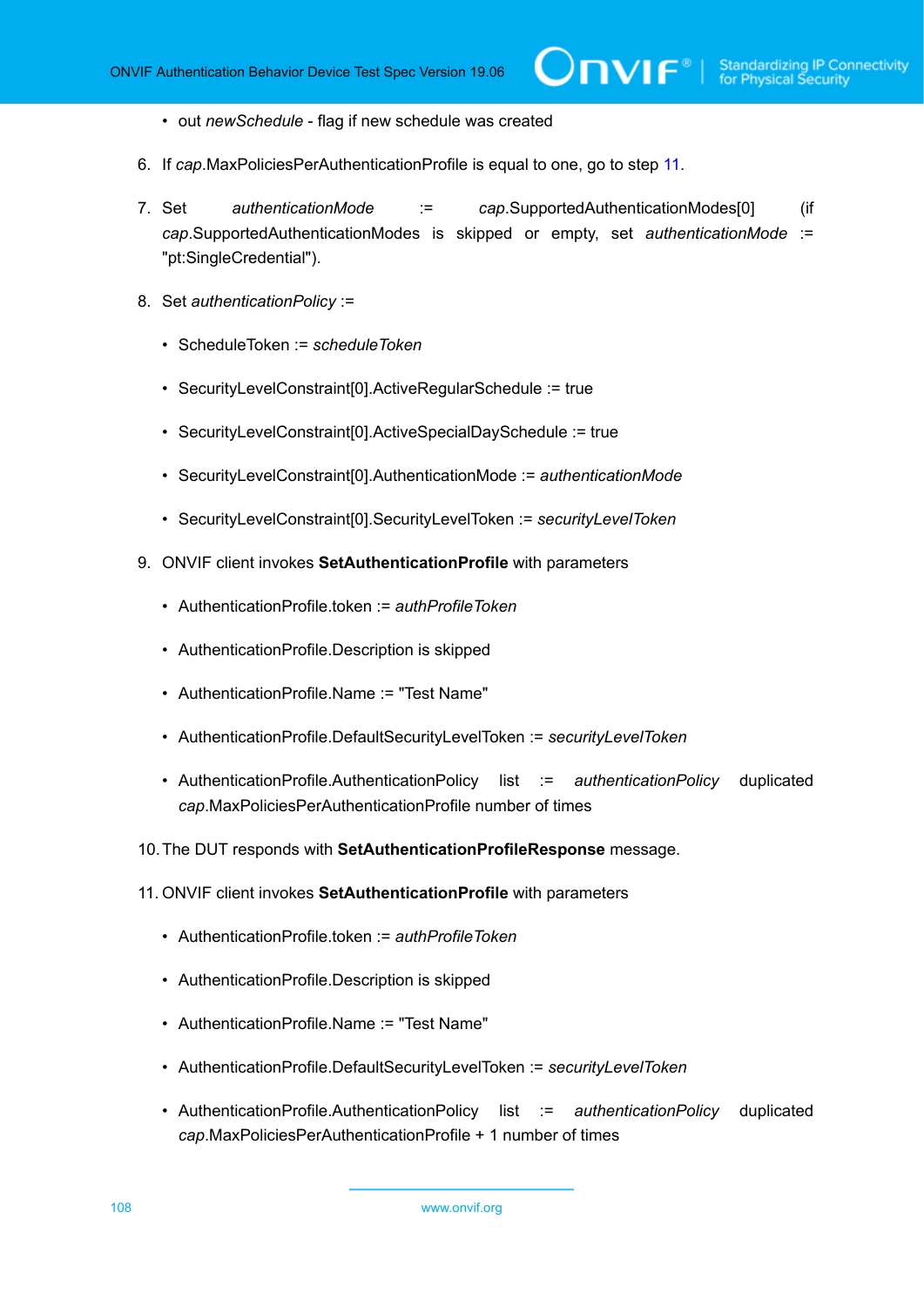12.The DUT returns **env:Sender/ter:CapabilityViolated/ ter:MaxPoliciesPerAuthenticationProfile** SOAP 1.2 fault.

 $\mathsf{J}\mathsf{IVIF}^*$  i

- 13. ONVIF Client deletes a authentication profile by following the procedure mentioned in [Annex](#page-216-0) [A.13](#page-216-0) with the following input and output parameters
	- in *authProfileToken* authentication profile token
- 14.If *newSchedule* = true:
	- 14.1. ONVIF Client deletes schedule by following the procedure mentioned in [Annex A.23](#page-226-0) with the following input and output parameters
		- in *scheduleToken* schedule token
- 15.If *newSecurityLevel* = true:
	- 15.1. ONVIF Client deletes security level by following the procedure mentioned in [Annex](#page-225-0) [A.22](#page-225-0) with the following input and output parameters
		- in *securityLevelToken* security level token

#### **Test Result:**

#### **PASS –**

• The DUT passed all assertions.

#### **FAIL –**

- The DUT did not send **SetAuthenticationProfileResponse** mesage.
- The DUT did not send **env:Sender/ter:CapabilityViolated/ ter:MaxPoliciesPerAuthenticationProfile** SOAP 1.2 fault.

**Note:** If the DUT sends other SOAP 1.2 fault message than specified, log WARNING message, and PASS the test.

### 5.4.13 SET AUTHENTICATION PROFILE - EMPTY TOKEN

**Test Case ID:** AUTH\_BEHAVIOR-4-1-13

**Specification Coverage:** SetAuthenticationProfile command (ONVIF Authentication Behavior Service Specification)

**Feature Under Test:** SetAuthenticationProfile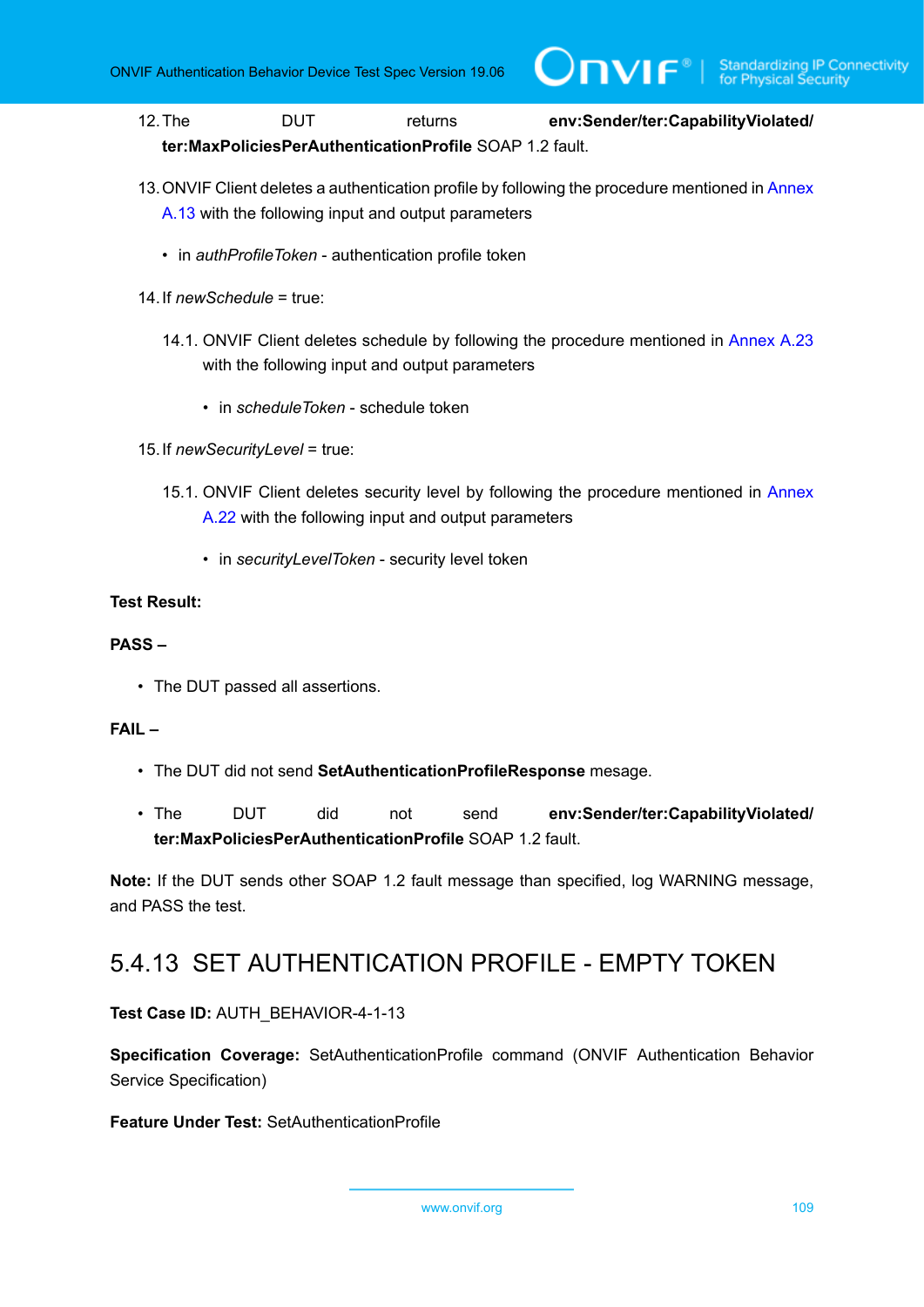#### **WSDL Reference:** authenticationbehavior.wsdl

**Test Purpose:** To verify set of authentication profile with empty token.

**Pre-Requisite:** Authentication Behavior Service is received from the DUT. Token supplying is supported by the DUT as indicated by ClientSuppliedTokenSupported capability. The DUT shall have enough free storage capacity for one additional AuthenticationProfile.

#### **Test Configuration:** ONVIF Client and DUT

#### **Test Sequence:**

- 1. Start an ONVIF Client.
- 2. Start the DUT.
- 3. ONVIF Client find existing or create new security level by following the procedure mentioned in [Annex A.5](#page-208-0) with the following input and output parameters
	- out *securityLevelToken* security level token
	- out *newSecurityLevel* flag if new security level was created
- 4. ONVIF client invokes **SetAuthenticationProfile** with parameters
	- AuthenticationProfile.token := ""
	- AuthenticationProfile.Description is skipped
	- AuthenticationProfile.Name := "Test Name"
	- AuthenticationProfile.DefaultSecurityLevelToken := *securityLevelToken*
	- AuthenticationProfile.AuthenticationPolicy is skipped
- 5. The DUT returns **env:Sender/ter:InvalidArgs** SOAP 1.2 fault.
- 6. If *newSecurityLevel* = true:
	- 6.1. ONVIF Client deletes security level by following the procedure mentioned in [Annex](#page-225-0) [A.22](#page-225-0) with the following input and output parameters
		- in *securityLevelToken* security level token

#### **Test Result:**

#### **PASS –**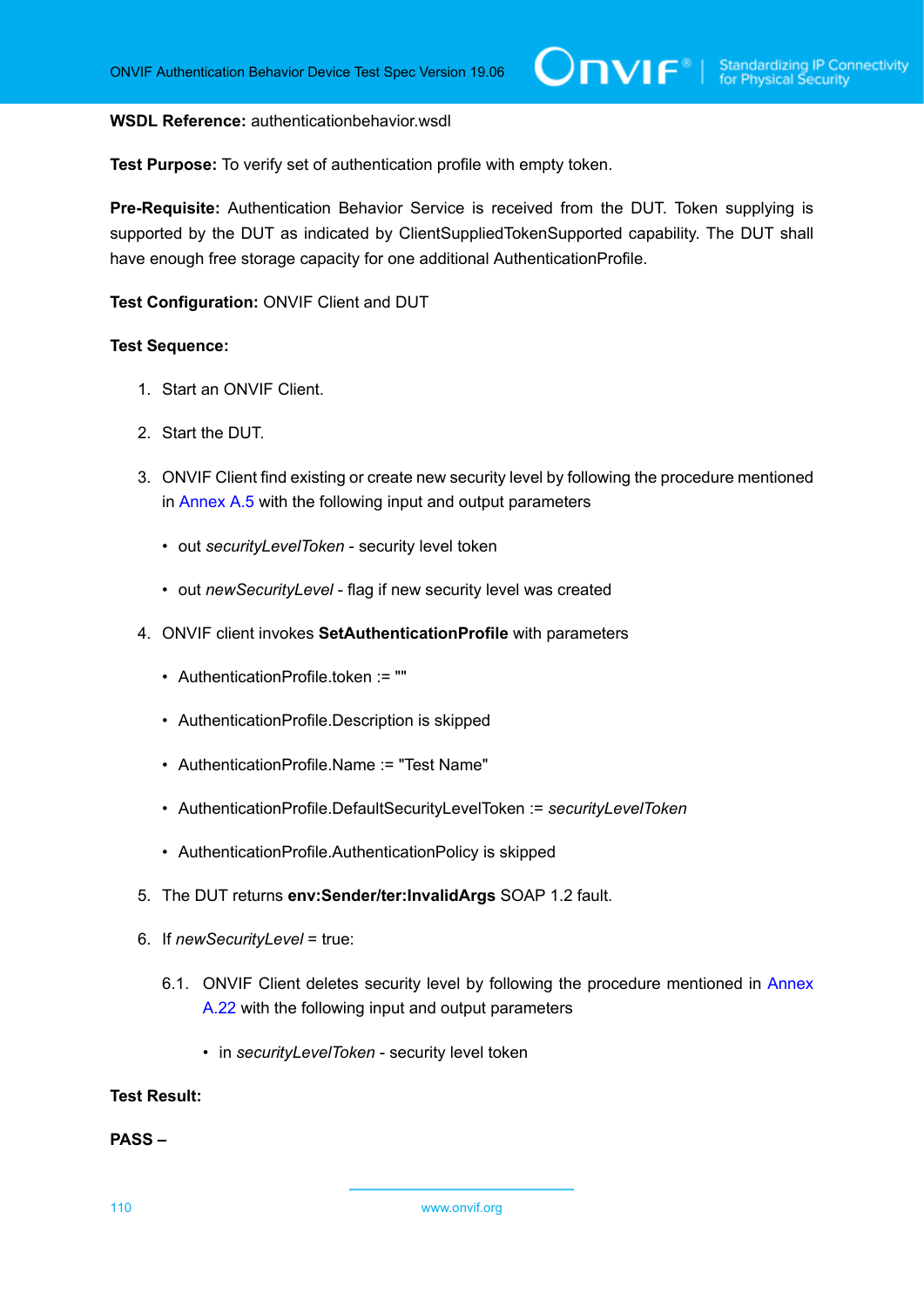• The DUT passed all assertions.

#### **FAIL –**

• The DUT did not send **env:Sender/ter:InvalidArgs** SOAP 1.2 fault.

# 5.4.14 DELETE AUTHENTICATION PROFILE - INVALID **TOKEN**

**Test Case ID:** AUTH\_BEHAVIOR-4-1-14

**Specification Coverage:** DeleteAuthenticationProfile command (ONVIF Authentication Behavior Service Specification)

**Feature Under Test:** DeleteAuthenticationProfile

**WSDL Reference:** authenticationbehavior.wsdl

**Test Purpose:** To verify deleting of authentication profile with invalid token.

**Pre-Requisite:** Authentication Behavior Service is received from the DUT.

**Test Configuration:** ONVIF Client and DUT

#### **Test Sequence:**

- 1. Start an ONVIF Client.
- 2. Start the DUT.
- 3. ONVIF Client retrieves a complete list of authentication profile info by following the procedure mentioned in [Annex A.1](#page-204-0) with the following input and output parameters
	- out *authProfileInfoList* complete list of authentication profiles information
- 4. Set *invalidToken* := value not equal to any *authProfileInfoList*.token
- 5. ONVIF Client invokes **DeleteAuthenticationProfile** with parameters
	- Token := *invalidToken*
- 6. The DUT returns **env:Sender/ter:InvalidArgVal/ter:NotFound** SOAP 1.2 fault.

#### **Test Result:**

**PASS –**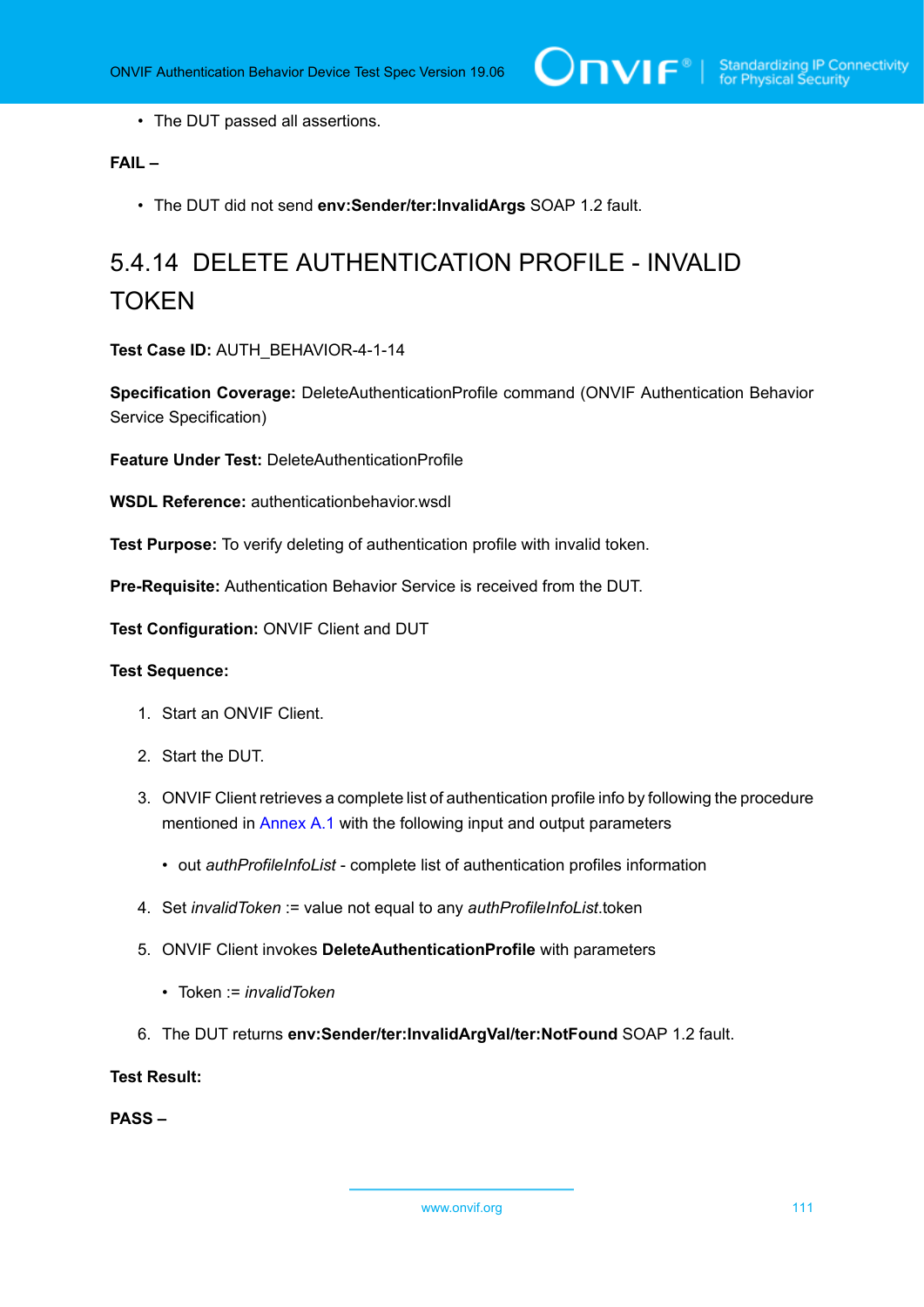• The DUT passed all assertions.

#### **FAIL –**

• The DUT did not send **env:Sender/ter:InvalidArgVal/ter:NotFound** SOAP 1.2 fault.

**Note:** If the DUT sends other SOAP 1.2 fault message than specified, log WARNING message, and PASS the test.

## 5.4.15 DELETE AUTHENTICATION PROFILE - NO TOKEN

**Test Case ID:** AUTH\_BEHAVIOR-4-1-15

**Specification Coverage:** DeleteAuthenticationProfile command (ONVIF Authentication Behavior Service Specification)

**Feature Under Test:** DeleteAuthenticationProfile

**WSDL Reference:** authenticationbehavior.wsdl

**Test Purpose:** To verify deleting of authentication profile without token.

**Pre-Requisite:** Authentication Behavior Service is received from the DUT.

**Test Configuration:** ONVIF Client and DUT

#### **Test Sequence:**

- 1. Start an ONVIF Client.
- 2. Start the DUT.
- 3. ONVIF Client invokes **DeleteAuthenticationProfile** with parameters
	- $\cdot$  Token := ""
- 4. The DUT returns **env:Sender/ter:InvalidArgVal** SOAP 1.2 fault.

#### **Test Result:**

#### **PASS –**

• The DUT passed all assertions.

#### **FAIL –**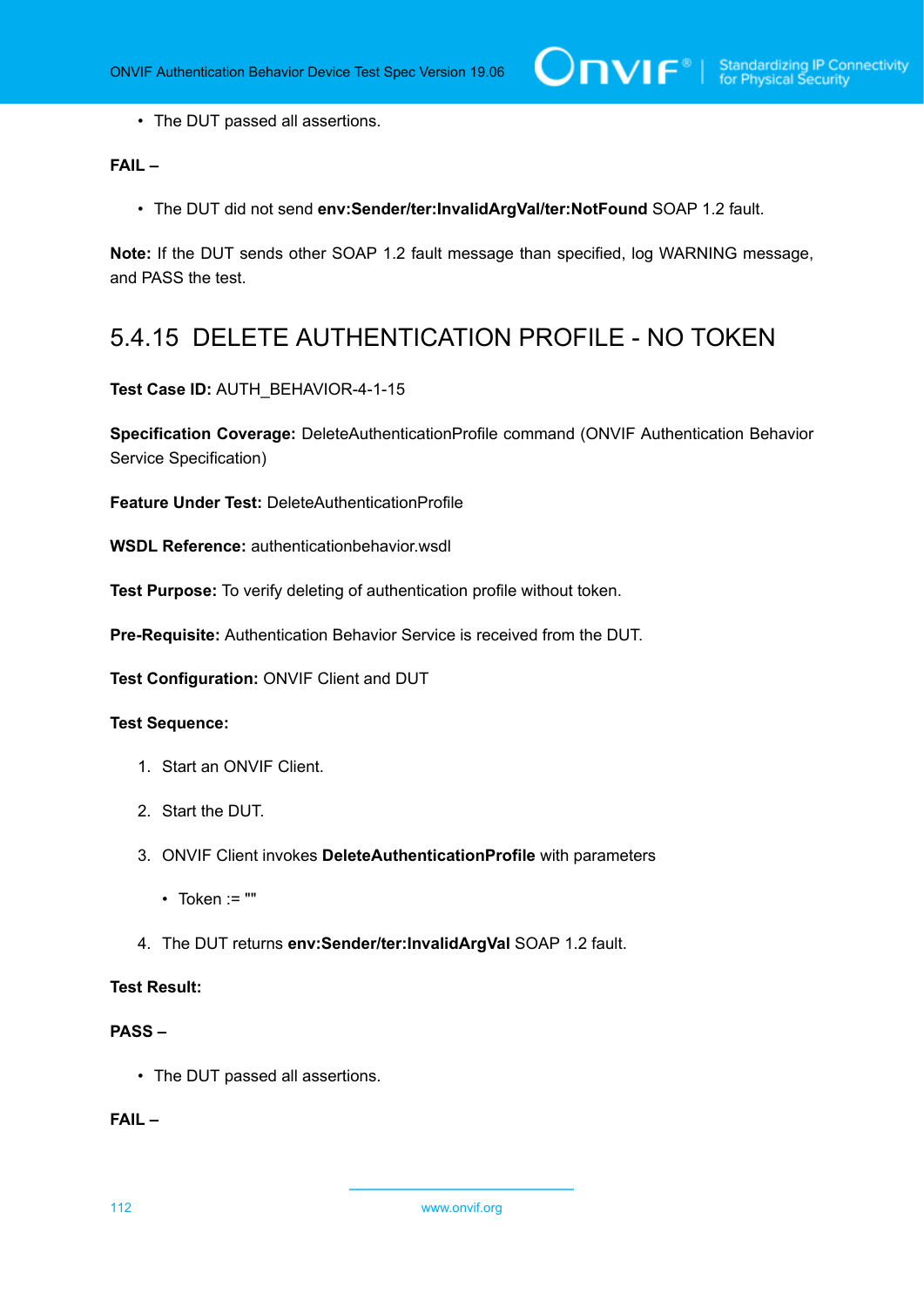• The DUT did not send **env:Sender/ter:InvalidArgVal** SOAP 1.2 fault.

### 5.5 Security Level Info

### 5.5.1 GET SECURITY LEVEL INFO

#### **Test Case ID:** AUTH\_BEHAVIOR-5-1-1

**Specification Coverage:** SecurityLevelInfo (ONVIF Authentication Behavior Service Specification), GetSecurityLevelInfo command (ONVIF Authentication Behavior Service Specification)

**Feature Under Test:** GetSecurityLevelInfo

**WSDL Reference:** authenticationbehavior.wsdl

**Test Purpose:** To verify Get Security Level Info.

**Pre-Requisite:** Authentication Behavior Service is received from the DUT.

**Test Configuration:** ONVIF Client and DUT

- 1. Start an ONVIF Client.
- 2. Start the DUT.
- 3. ONVIF Client creates number of security levels by following the procedure mentioned in [Annex A.24](#page-226-1) with the following input and output parameters
	- out *securityLevelInfoCompleteList* complete list of security levels information
	- out *createdSecurityLevelTokensList* list of created security levels tokens
	- out *cap* Authentication Behavior Service capabilities
- <span id="page-112-0"></span>4. Set *tokenList* := [subset of *securityLevelInfoCompleteList*.token values with items number equal to *cap*.MaxLimit]
- 5. ONVIF client invokes **GetSecurityLevelInfo** with parameters
	- Token list := *tokenList*
- 6. The DUT responds with **GetSecurityLevelInfoResponse** message with parameters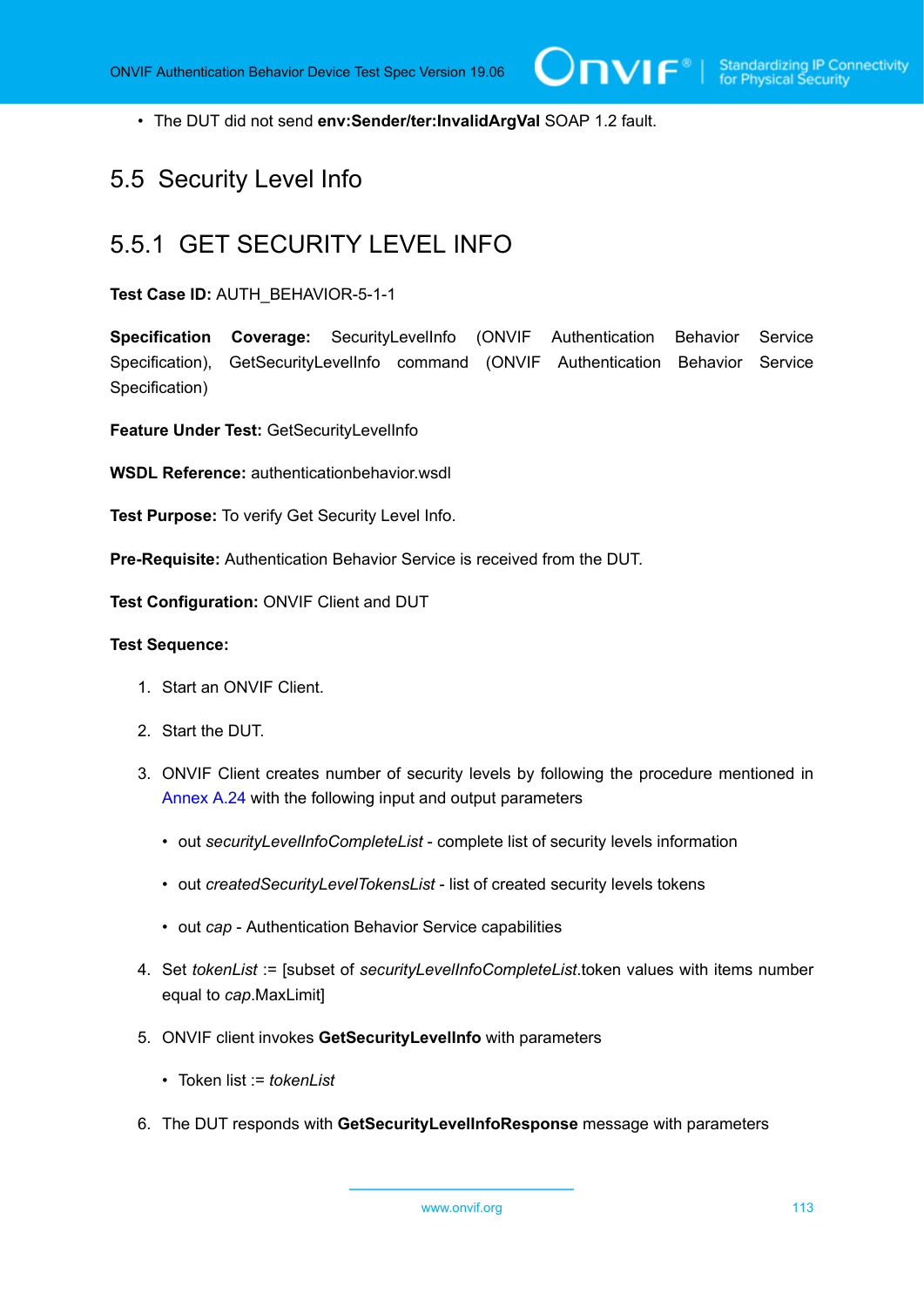- SecurityLevelInfo list =: *securityLevelInfoList1*
- 7. If *securityLevelInfoList1* does not contain SecurityLevelInfo item for each token from *tokenList*, FAIL the test, restore the DUT state, and skip other steps.
- 8. If *securityLevelInfoList1* contains at least two SecurityLevelInfo items with equal token, FAIL the test, restore the DUT state, and skip other steps.
- 9. If *securityLevelInfoList1* contains other SecurityLevelInfo items than listed in *tokenList*, FAIL the test, restore the DUT state, and skip other steps.
- 10.For each SecurityLevelInfo.token *token* from *securityLevelInfoCompleteList* repeat the following steps:
	- 10.1. ONVIF client invokes **GetSecurityLevelInfo** with parameters
		- Token[0] := *token*
	- 10.2. The DUT responds with **GetSecurityLevelInfoResponse** message with parameters
		- SecurityLevelInfo list =: *securityLevelInfoList2*
	- 10.3. If *securityLevelInfoList2* does not contain only one SecurityLevelInfo item with token equal to *token*, FAIL the test, restore the DUT state, and skip other steps.
	- 10.4. If *securityLevelInfoList2*[0] item is not equal to *securityLevelInfoCompleteList*[token = *token*] item, FAIL the test, restore the DUT state, and skip other steps.
- <span id="page-113-0"></span>11. Remove all security levels with tokens from *createdSecurityLevelTokensList*.

#### **PASS –**

• The DUT passed all assertions.

#### **FAIL –**

• The DUT did not send **GetSecurityLevelInfoResponse** message.

**Note:** If number of items in *securityLevelInfoCompleteList* is less than *cap*.MaxLimit, then all *securityLevelInfoCompleteList*.Token items shall be used for the step [4.](#page-112-0)

**Note:** The following fields are compared at step [10.4](#page-113-0):

• SecurityLevelInfo: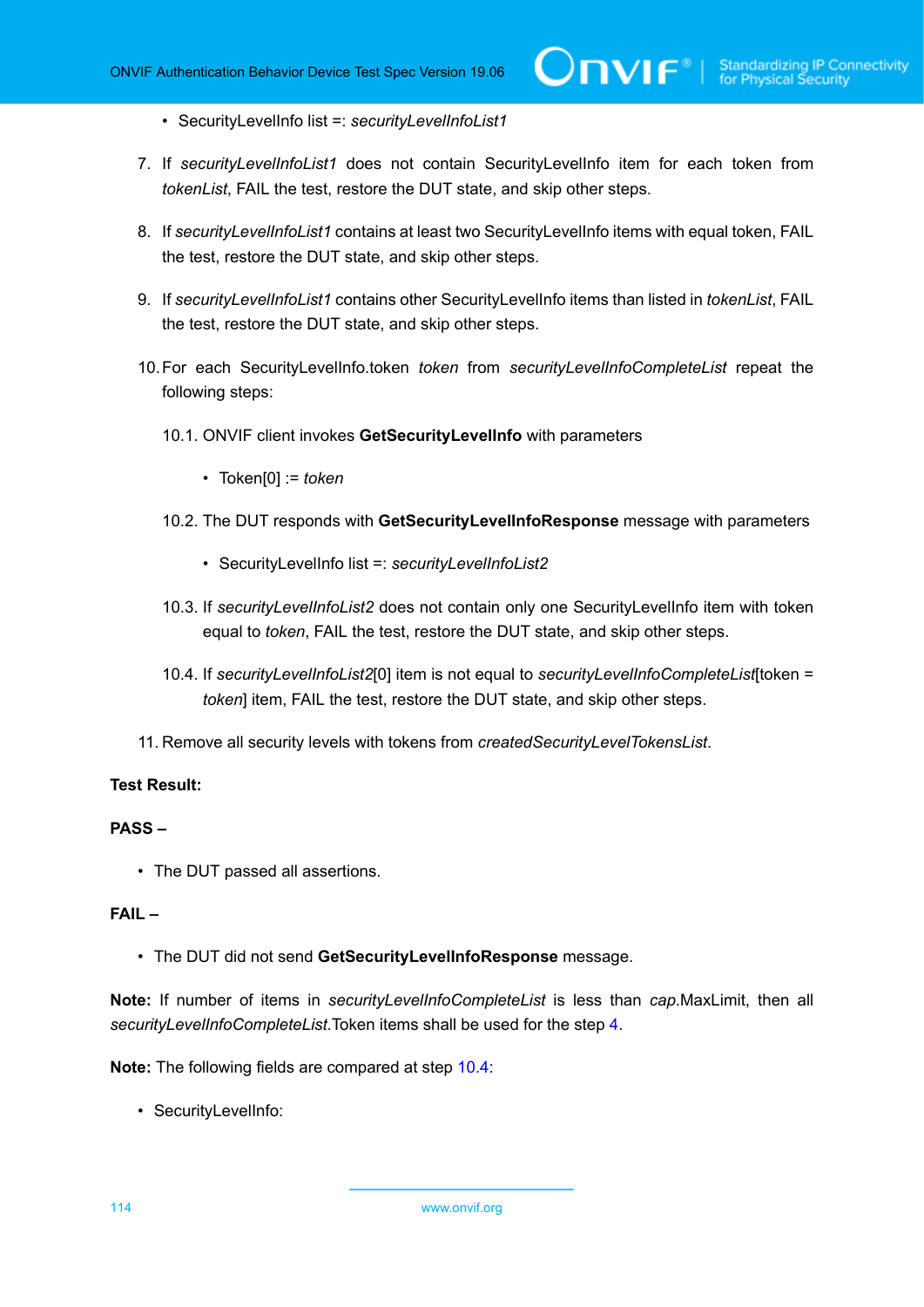- token
- Name
- Priority
- Description

## 5.5.2 GET SECURITY LEVEL INFO LIST - LIMIT

#### **Test Case ID:** AUTH\_BEHAVIOR-5-1-2

**Specification Coverage:** SecurityLevelInfo (ONVIF Authentication Behavior Service Specification), GetSecurityLevelInfoList command (ONVIF Authentication Behavior Service Specification)

**Feature Under Test:** GetSecurityLevelInfoList

**WSDL Reference:** authenticationbehavior.wsdl

**Test Purpose:** To verify Get Security Level Info List using Limit.

**Pre-Requisite:** Authentication Behavior Service is received from the DUT.

**Test Configuration:** ONVIF Client and DUT

- 1. Start an ONVIF Client.
- 2. Start the DUT.
- 3. ONVIF Client creates number of security levels by following the procedure mentioned in [Annex A.24](#page-226-1) with the following input and output parameters
	- out *securityLevelInfoCompleteList* complete list of security levels information
	- out *createdSecurityLevelTokensList* list of created security levels tokens
	- out *cap* Authentication Behavior Service capabilities
- 4. ONVIF client invokes **GetSecurityLevelInfoList** with parameters
	- Limit  $:= 1$
	- StartReference skipped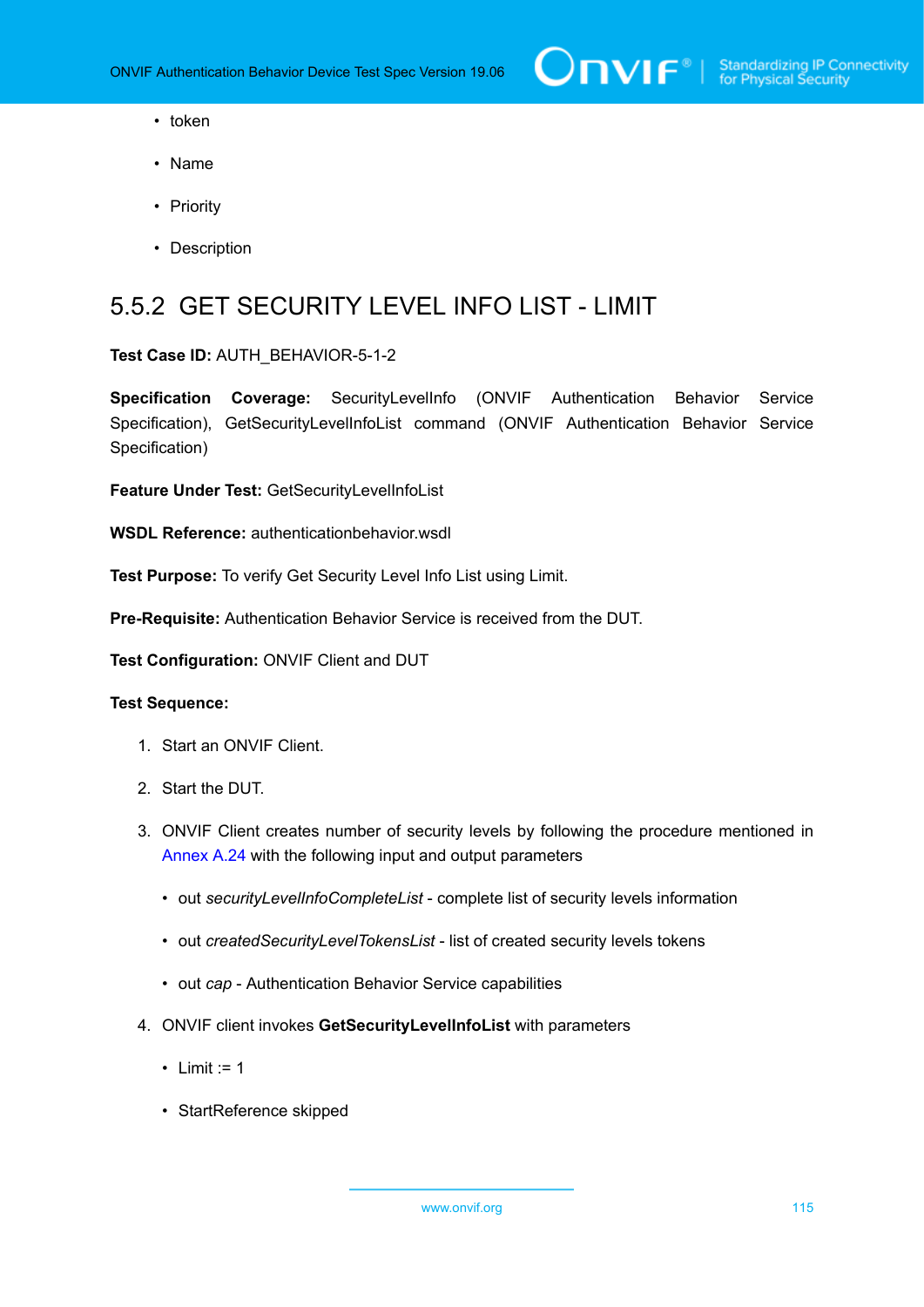5. The DUT responds with **GetSecurityLevelInfoListResponse** message with parameters

 $\mathsf{D}\mathbf{N}\mathsf{I}\mathsf{F}^\ast$  .

- NextStartReference =: *nextStartReference*
- SecurityLevelInfo list =: *securityLevelInfoList1*
- 6. If *securityLevelInfoList1* contains more SecurityLevelInfo items than 1, FAIL the test, restore the DUT state, and skip other steps.
- 7. If *cap*.MaxLimit is equal to 1, go to step [16.](#page-115-0)
- 8. ONVIF client invokes **GetSecurityLevelInfoList** with parameters
	- Limit := *cap*.MaxLimit
	- StartReference skipped
- 9. The DUT responds with **GetSecurityLevelInfoListResponse** message with parameters
	- NextStartReference =: *nextStartReference*
	- SecurityLevelInfo list =: *securityLevelInfoList2*
- 10.If *securityLevelInfoList2* contains more SecurityLevelInfo items than *cap*.MaxLimit, FAIL the test, restore the DUT state, and skip other steps.
- 11. If *cap*.MaxLimit is equal to 2, go to step [16.](#page-115-0)
- 12.Set *limit* := [number between 1 and *cap*.MaxLimit].
- 13.ONVIF client invokes **GetSecurityLevelInfoList** with parameters
	- Limit := *limit*
	- StartReference skipped
- 14.The DUT responds with **GetSecurityLevelInfoListResponse** message with parameters
	- NextStartReference =: *nextStartReference*
	- SecurityLevelInfo list =: *securityLevelInfoList3*
- 15.If *securityLevelInfoList3* contains more SecurityLevelInfo items than *limit*, FAIL the test, restore the DUT state, and skip other steps.
- <span id="page-115-0"></span>16.Remove all security levels with tokens from *createdSecurityLevelTokensList*.

#### **Test Result:**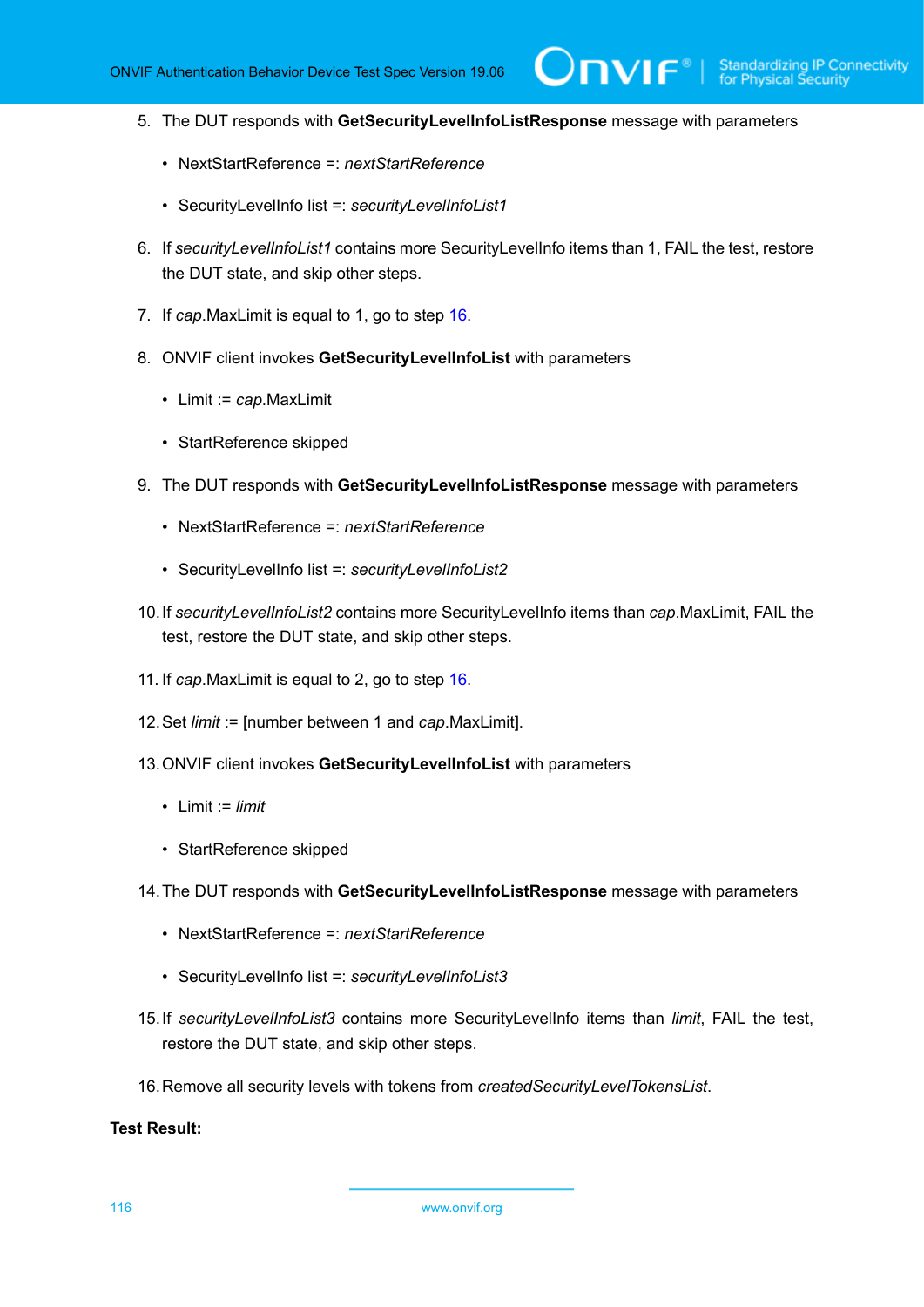#### **PASS –**

• The DUT passed all assertions.

#### **FAIL –**

• The DUT did not send **GetSecurityLevelInfoListResponse** message.

# 5.5.3 GET SECURITY LEVEL INFO LIST - START REFERENCE AND LIMIT

#### **Test Case ID:** AUTH\_BEHAVIOR-5-1-3

**Specification Coverage:** SecurityLevelInfo (ONVIF Authentication Behavior Service Specification), GetSecurityLevelInfoList command (ONVIF Authentication Behavior Service Specification)

**Feature Under Test:** GetSecurityLevelInfoList

**WSDL Reference:** authenticationbehavior.wsdl

**Test Purpose:** To verify Get Security Level Info List using StartReference and Limit.

**Pre-Requisite:** Authentication Behavior Service is received from the DUT.

**Test Configuration:** ONVIF Client and DUT

- 1. Start an ONVIF Client.
- 2. Start the DUT.
- 3. ONVIF Client creates number of security levels by following the procedure mentioned in [Annex A.24](#page-226-1) with the following input and output parameters
	- out *securityLevelInfoCompleteList* complete list of security levels information
	- out *createdSecurityLevelTokensList* list of created security levels tokens
	- out *cap* Authentication Behavior Service capabilities
- 4. ONVIF client invokes **GetSecurityLevelInfoList** with parameters
	- Limit := *cap*.MaxLimit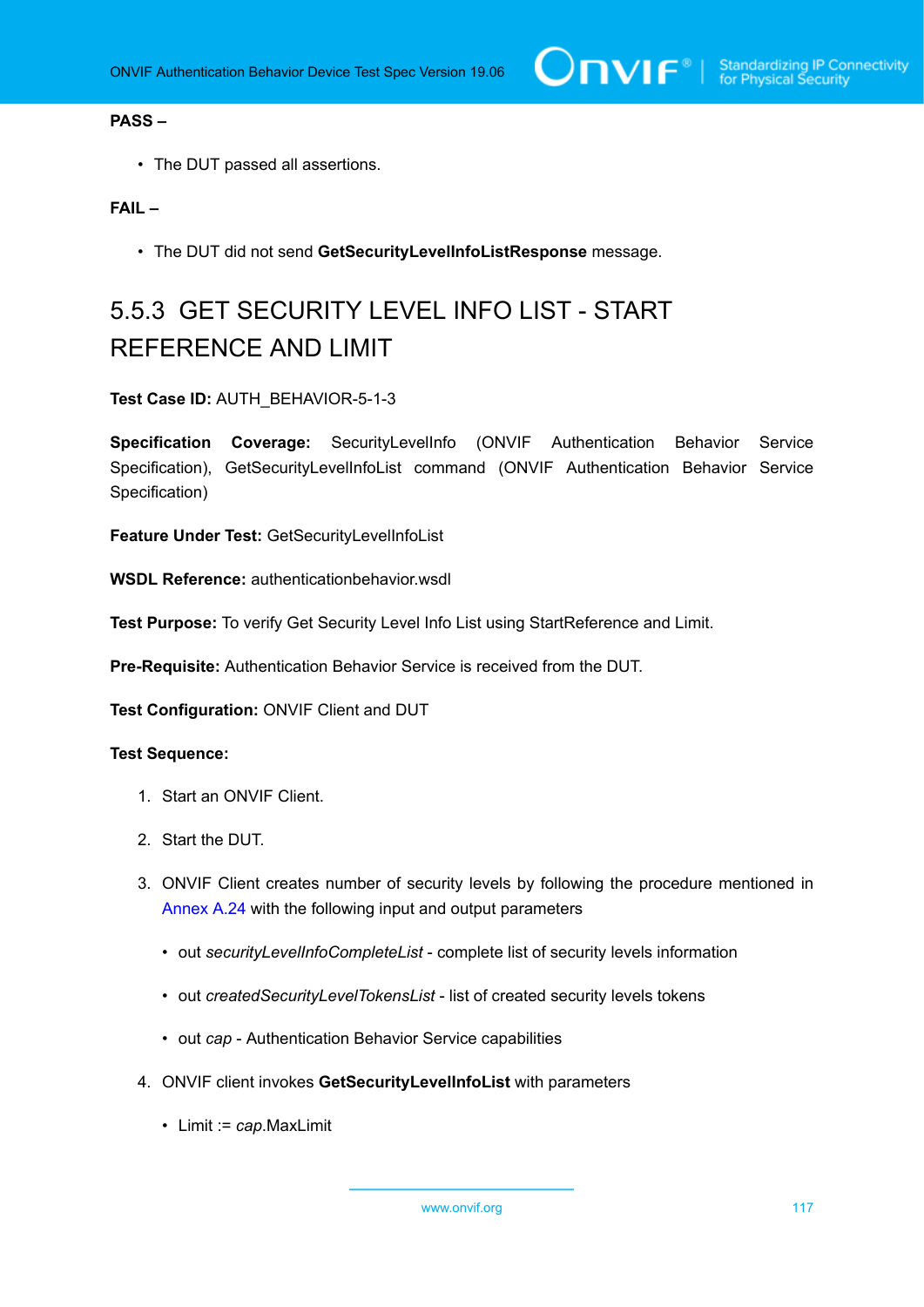- StartReference skipped
- 5. The DUT responds with **GetSecurityLevelInfoListResponse** message with parameters
	- NextStartReference =: *nextStartReference*
	- SecurityLevelInfo list =: *securityLevelInfoCompleteList1*
- 6. If *securityLevelInfoCompleteList1* contains more SecurityLevelInfo items than *cap*.MaxLimit, FAIL the test, restore the DUT state, and skip other steps.
- 7. Until *nextStartReference* is not null, repeat the following steps:
	- 7.1. ONVIF client invokes **GetSecurityLevelInfoList** with parameters
		- Limit := *cap*.MaxLimit
		- StartReference := *nextStartReference*
	- 7.2. The DUT responds with **GetSecurityLevelInfoListResponse** message with parameters
		- NextStartReference =: *nextStartReference*
		- SecurityLevelInfo list =: *securityLevelInfoListPart*
	- 7.3. If *securityLevelInfoListPart* contains more SecurityLevelInfo items than *cap*.MaxLimit, FAIL the test, restore the DUT state, and skip other steps.
	- 7.4. Set *securityLevelInfoCompleteList1* := *securityLevelInfoCompleteList1* + *securityLevelInfoListPart*
- 8. If *securityLevelInfoCompleteList1* contains at least two SecurityLevelInfo item with equal token, FAIL the test, restore the DUT state, and skip other steps.
- 9. If *cap*.MaxLimit is equal to 1, go to step [26.](#page-119-0)
- 10.ONVIF client invokes **GetSecurityLevelInfoList** with parameters
	- Limit  $:= 1$
	- StartReference skipped
- 11. The DUT responds with **GetSecurityLevelInfoListResponse** message with parameters
	- NextStartReference =: *nextStartReference*
	- SecurityLevelInfo list =: *securityLevelInfoCompleteList2*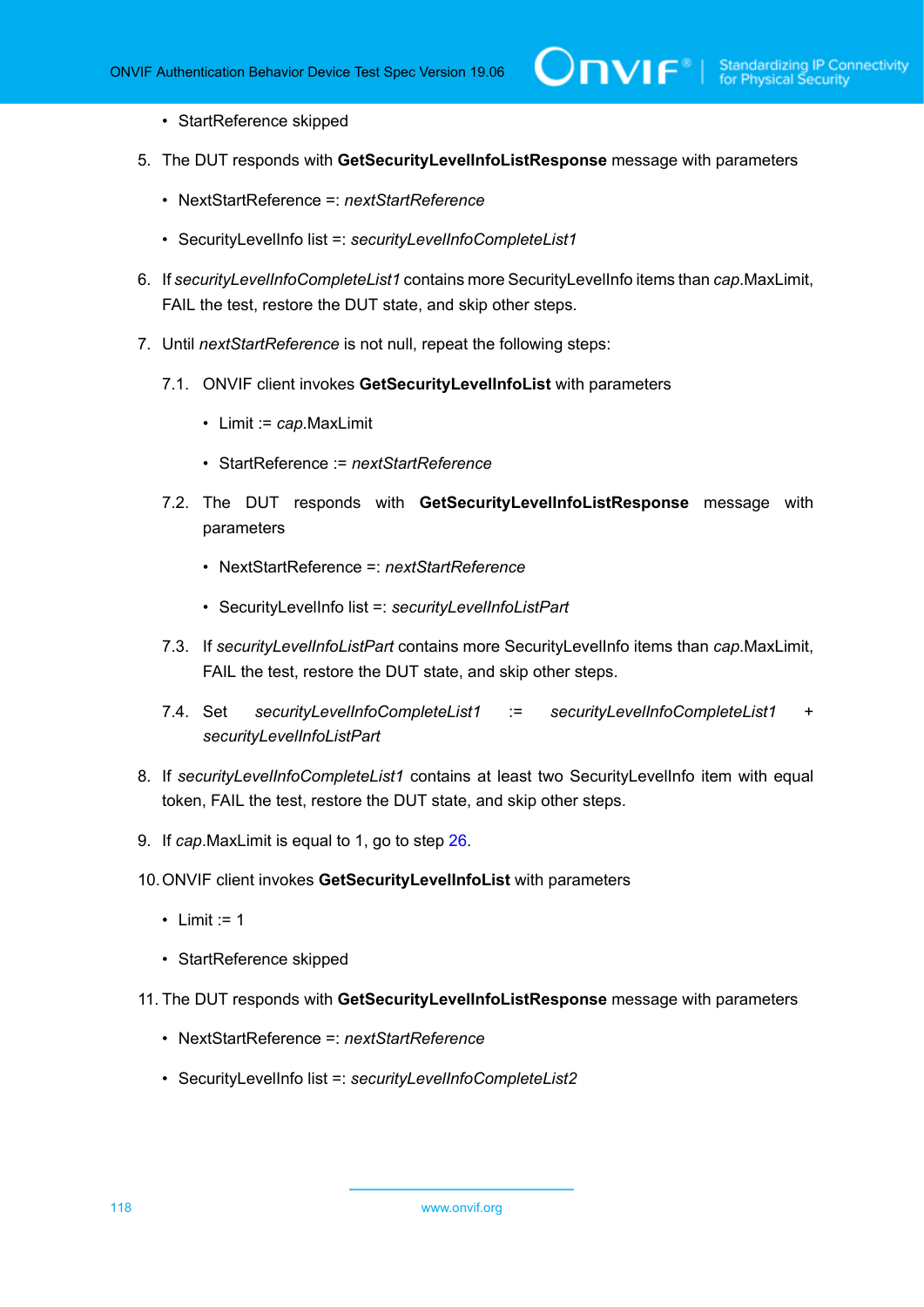- 12.If *securityLevelInfoCompleteList2* contains more SecurityLevelInfo items than 1, FAIL the test, restore the DUT state, and skip other steps.
- 13.Until *nextStartReference* is not null, repeat the following steps:
	- 13.1. ONVIF client invokes **GetSecurityLevelInfoList** with parameters
		- Limit  $:= 1$
		- StartReference := *nextStartReference*
	- 13.2. The DUT responds with **GetSecurityLevelInfoListResponse** message with parameters
		- NextStartReference =: *nextStartReference*
		- SecurityLevelInfo list =: *securityLevelInfoListPart*
	- 13.3. If *securityLevelInfoListPart* contains more SecurityLevelInfo items than 1, FAIL the test, restore the DUT state, and skip other steps.
	- 13.4. Set *securityLevelInfoCompleteList2* := *securityLevelInfoCompleteList2* + *securityLevelInfoListPart*
- 14.If *securityLevelInfoCompleteList2* contains at least two SecurityLevelInfo item with equal token, FAIL the test, restore the DUT state, and skip other steps.
- 15.If *securityLevelInfoCompleteList2* does not contain all security levels from *securityLevelInfoCompleteList1*, FAIL the test, restore the DUT state, and skip other steps.
- 16.If *securityLevelInfoCompleteList2* contains security levels other than security levels from *securityLevelInfoCompleteList1*, FAIL the test, restore the DUT state, and skip other steps.
- 17.If *cap*.MaxLimit is equal to 2, go to step [26.](#page-119-0)
- 18.Set *limit* := [number between 1 and *cap*.MaxLimit]
- 19.ONVIF client invokes **GetSecurityLevelInfoList** with parameters
	- Limit := *limit*
	- StartReference skipped
- 20.The DUT responds with **GetSecurityLevelInfoListResponse** message with parameters
	- NextStartReference =: *nextStartReference*
	- SecurityLevelInfo list =: *securityLevelInfoCompleteList3*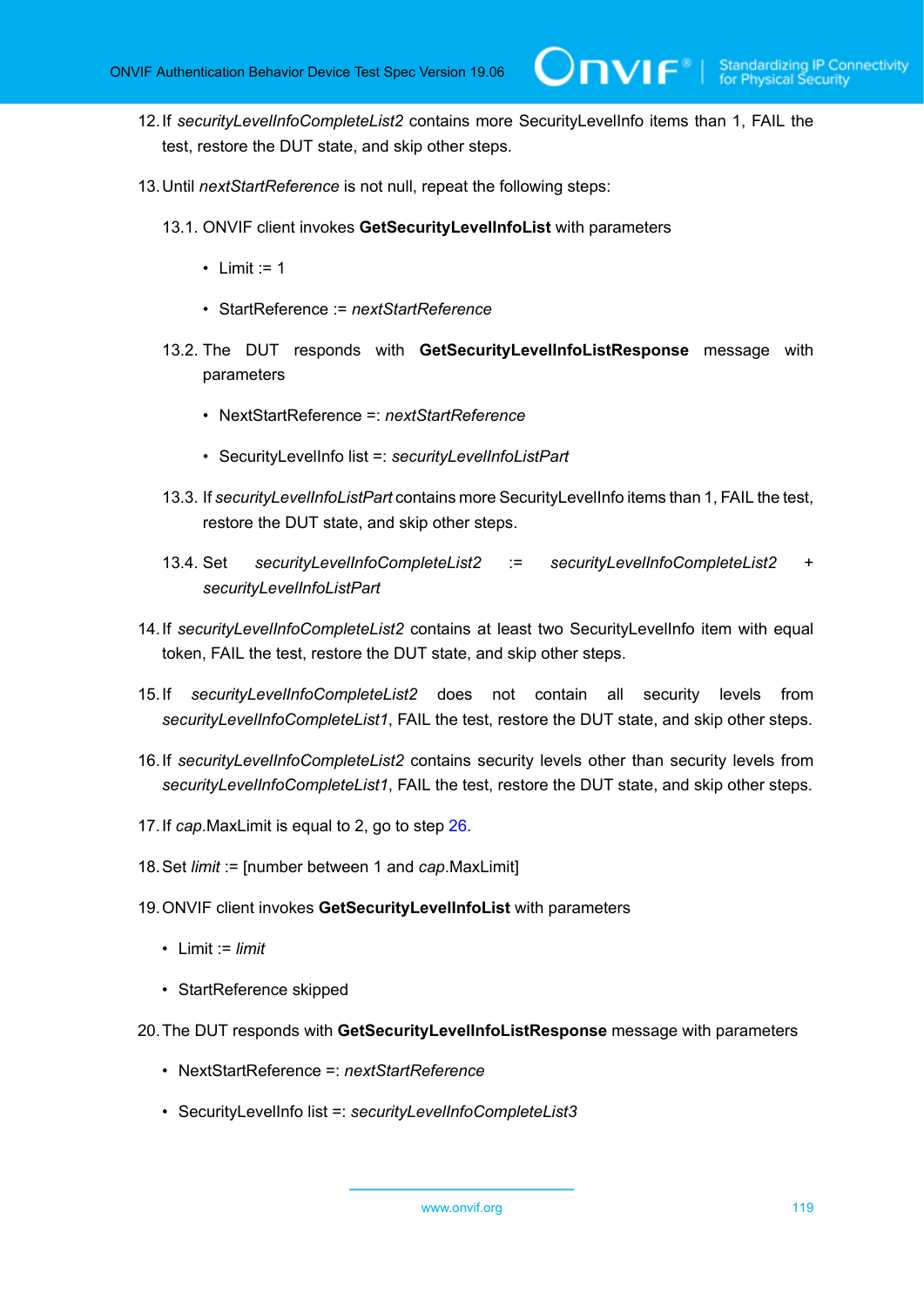- 21.If *securityLevelInfoCompleteList3* contains more SecurityLevelInfo items than *limit*, FAIL the test, restore the DUT state, and skip other steps.
- 22.Until *nextStartReference* is not null, repeat the following steps:
	- 22.1. ONVIF client invokes **GetSecurityLevelInfoList** with parameters
		- Limit := *limit*
		- StartReference := *nextStartReference*
	- 22.2. The DUT responds with **GetSecurityLevelInfoListResponse** message with parameters
		- NextStartReference =: *nextStartReference*
		- SecurityLevelInfo list =: *securityLevelInfoListPart*
	- 22.3. If *securityLevelInfoListPart* contains more SecurityLevelInfo items than *limit*, FAIL the test, restore the DUT state, and skip other steps.
	- 22.4. Set *securityLevelInfoCompleteList3* := *securityLevelInfoCompleteList3* + *securityLevelInfoListPart*
- 23.If *securityLevelInfoCompleteList3* contains at least two SecurityLevelInfo item with equal token, FAIL the test, restore the DUT state, and skip other steps.
- 24.If *securityLevelInfoCompleteList3* does not contain all security levels from *securityLevelInfoCompleteList1*, FAIL the test, restore the DUT state, and skip other steps.
- 25.If *securityLevelInfoCompleteList3* contains security levels other than security levels from *securityLevelInfoCompleteList1*, FAIL the test, restore the DUT state, and skip other steps.
- <span id="page-119-0"></span>26.Remove all security levels with tokens from *createdSecurityLevelTokensList*.

#### **PASS –**

• The DUT passed all assertions.

#### **FAIL –**

• The DUT did not send **GetSecurityLevelInfoListResponse** message.

## 5.5.4 GET SECURITY LEVEL INFO LIST - NO LIMIT

**Test Case ID:** AUTH\_BEHAVIOR-5-1-4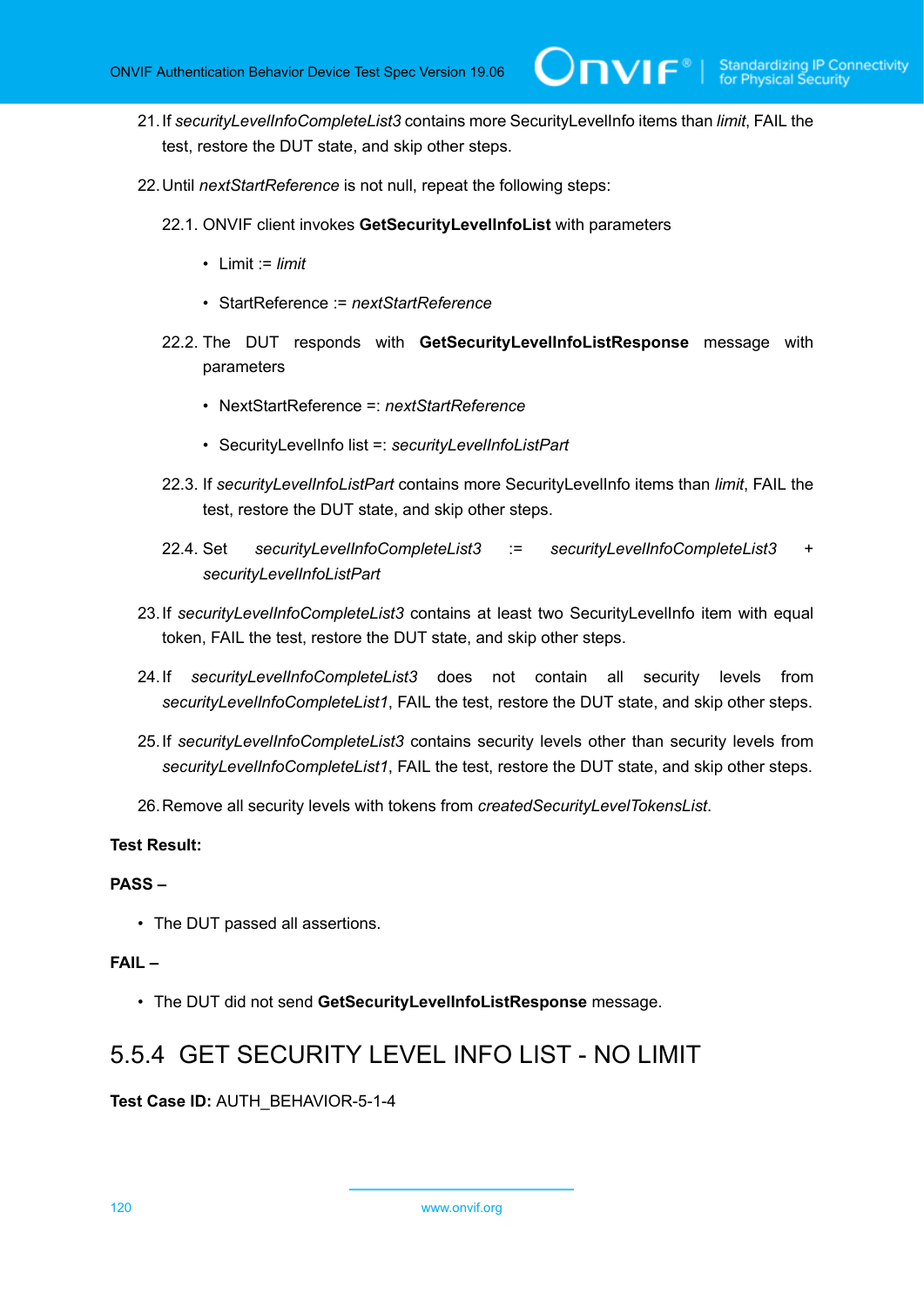**Specification Coverage:** SecurityLevelInfo (ONVIF Authentication Behavior Service Specification), GetSecurityLevelInfoList command (ONVIF Authentication Behavior Service Specification)

 $\mathsf{Dnvir}^*$ l

**Feature Under Test:** GetSecurityLevelInfoList

**WSDL Reference:** authenticationbehavior.wsdl

**Test Purpose:** To verify Get Security Level Info List without using Limit.

**Pre-Requisite:** Authentication Behavior Service is received from the DUT.

**Test Configuration:** ONVIF Client and DUT

- 1. Start an ONVIF Client.
- 2. Start the DUT.
- 3. ONVIF Client creates number of security levels by following the procedure mentioned in [Annex A.24](#page-226-1) with the following input and output parameters
	- out *securityLevelInfoCompleteList* complete list of security levels information
	- out *createdSecurityLevelTokensList* list of created security levels tokens
	- out *cap* Authentication Behavior Service capabilities
- 4. ONVIF client invokes **GetSecurityLevelInfoList** with parameters
	- Limit skipped
	- StartReference skipped
- 5. The DUT responds with **GetSecurityLevelInfoListResponse** message with parameters
	- NextStartReference =: *nextStartReference*
	- SecurityLevelInfo list =: *securityLevelInfoCompleteList*
- 6. If *securityLevelInfoCompleteList* contains more SecurityLevelInfo items than *cap*.MaxLimit, FAIL the test, restore the DUT state, and skip other steps.
- 7. Until *nextStartReference* is not null, repeat the following steps:
	- 7.1. ONVIF client invokes **GetSecurityLevelInfoList** with parameters
		- Limit skipped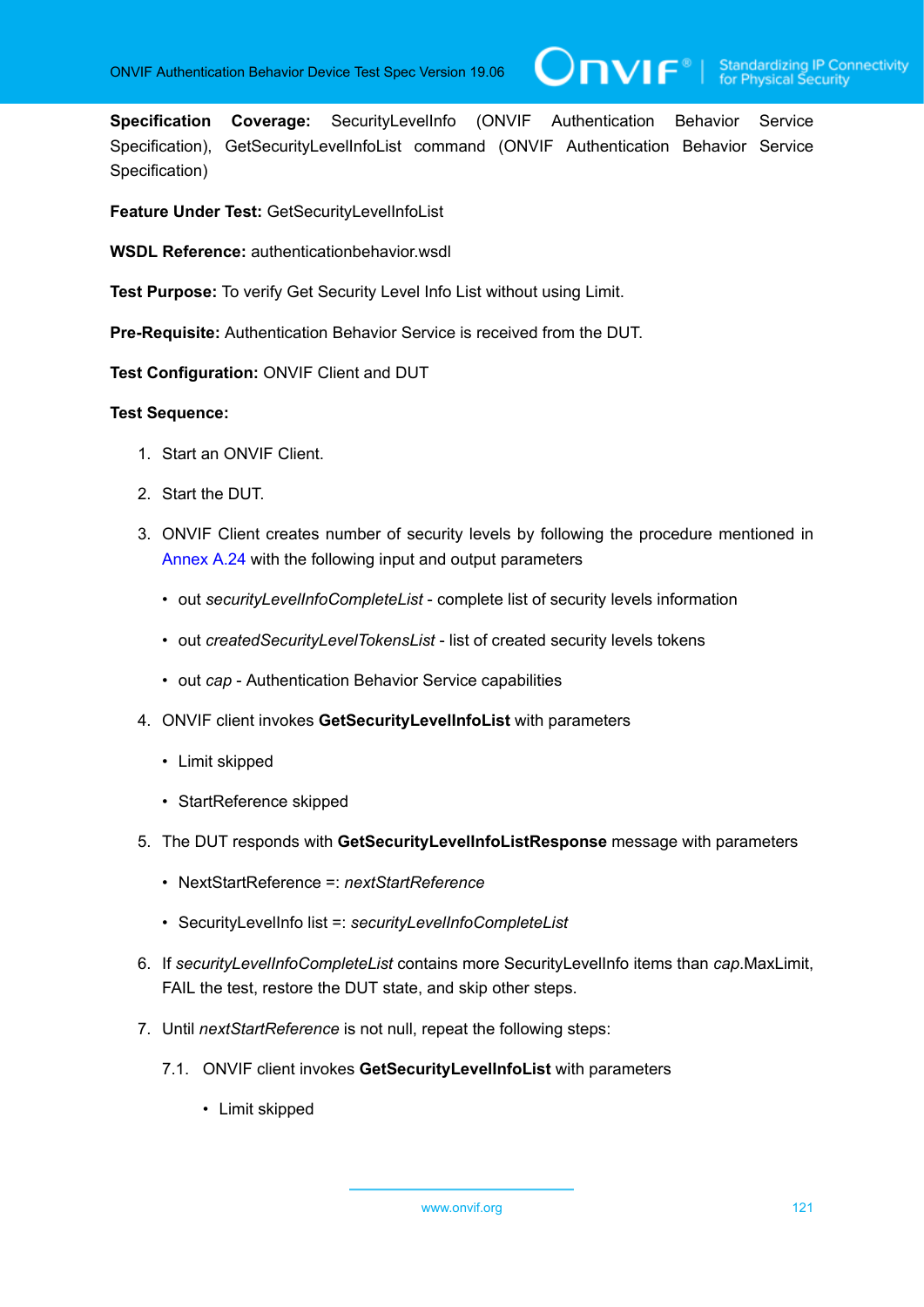- StartReference := *nextStartReference*
- 7.2. The DUT responds with **GetSecurityLevelInfoListResponse** message with parameters
	- NextStartReference =: *nextStartReference*
	- SecurityLevelInfo list =: *securityLevelInfoListPart*
- 7.3. If *securityLevelInfoListPart* contains more SecurityLevelInfo items than *cap*.MaxLimit, FAIL the test, restore the DUT state, and skip other steps.
- 7.4. Set *securityLevelInfoCompleteList* := *securityLevelInfoCompleteList* + *securityLevelInfoListPart*
- 8. If *securityLevelInfoCompleteList* contains at least two SecurityLevelInfo item with equal token, FAIL the test, restore the DUT state, and skip other steps.
- 9. If *securityLevelInfoCompleteList* contains more SecurityLevelInfo items than *cap*.MaxSecurityLevels, FAIL the test, restore the DUT state, and skip other steps.
- 10.Remove all security levels with tokens from *createdSecurityLevelTokensList*.

#### **PASS –**

• The DUT passed all assertions.

#### **FAIL –**

• The DUT did not send **GetSecurityLevelInfoListResponse** message.

### 5.5.5 GET SECURITY LEVEL INFO WITH INVALID TOKEN

**Test Case ID:** AUTH\_BEHAVIOR-5-1-5

**Specification Coverage:** SecurityLevelInfo (ONVIF Authentication Behavior Service Specification), GetSecurityLevelInfo command (ONVIF Authentication Behavior Service Specification)

**Feature Under Test:** GetSecurityLevelInfo

**WSDL Reference:** authenticationbehavior.wsdl

**Test Purpose:** To verify Get Security Level Info with invalid token.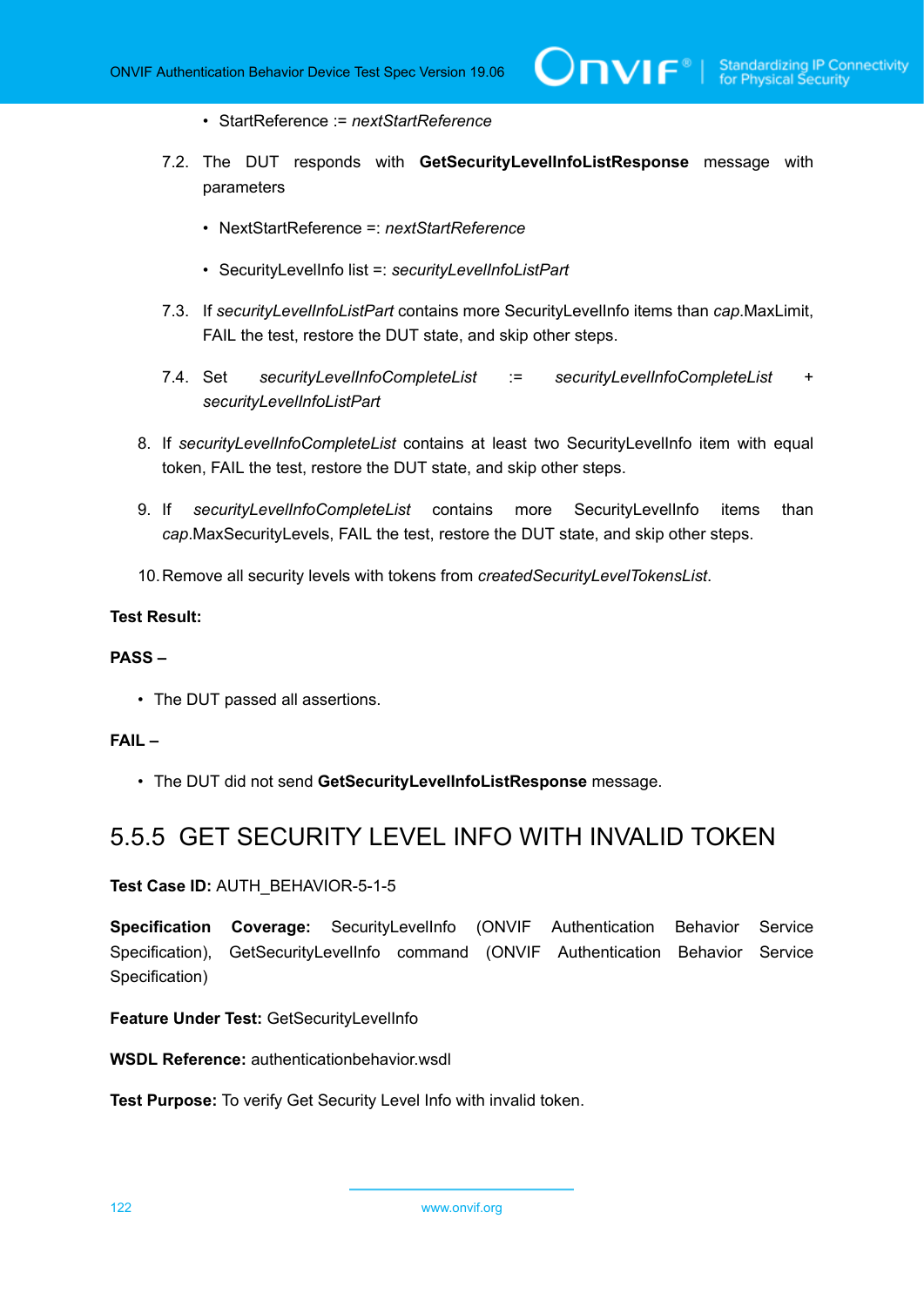#### **Pre-Requisite:** Authentication Behavior Service is received from the DUT.

#### **Test Configuration:** ONVIF Client and DUT

- 1. Start an ONVIF Client.
- 2. Start the DUT.
- 3. ONVIF Client creates number of security levels by following the procedure mentioned in [Annex A.24](#page-226-1) with the following input and output parameters
	- out *securityLevelInfoCompleteList* complete list of security levels information
	- out *createdSecurityLevelTokensList* list of created security levels tokens
	- out *cap* Authentication Behavior Service capabilities
- 4. Set *invalidToken* := value not equal to any *securityLevelInfoCompleteList*.token
- 5. ONVIF client invokes **GetSecurityLevelInfo** with parameters
	- Token list := *invalidToken*
- 6. The DUT responds with **GetSecurityLevelInfoResponse** message with parameters
	- SecurityLevelInfo list =: *securityLevelInfoList*
- 7. If *securityLevelInfoList* is not empty, FAIL the test, restore the DUT state, and skip other steps.
- 8. If *cap*.MaxLimit is less than 2, go to step [14.](#page-123-0)
- 9. ONVIF client invokes **GetSecurityLevelInfo** with parameters
	- Token[0]:= *invalidToken*
	- Token[1]:= *securityLevelInfoCompleteList*[0].token
- 10.The DUT responds with **GetSecurityLevelInfoResponse** message with parameters
	- SecurityLevelInfo list =: *securityLevelInfoList*
- 11. If *securityLevelInfoList* is empty, FAIL the test, restore the DUT state, and skip other steps.
- 12.If *securityLevelInfoList* contains more than one item, FAIL the test, restore the DUT state, and skip other steps.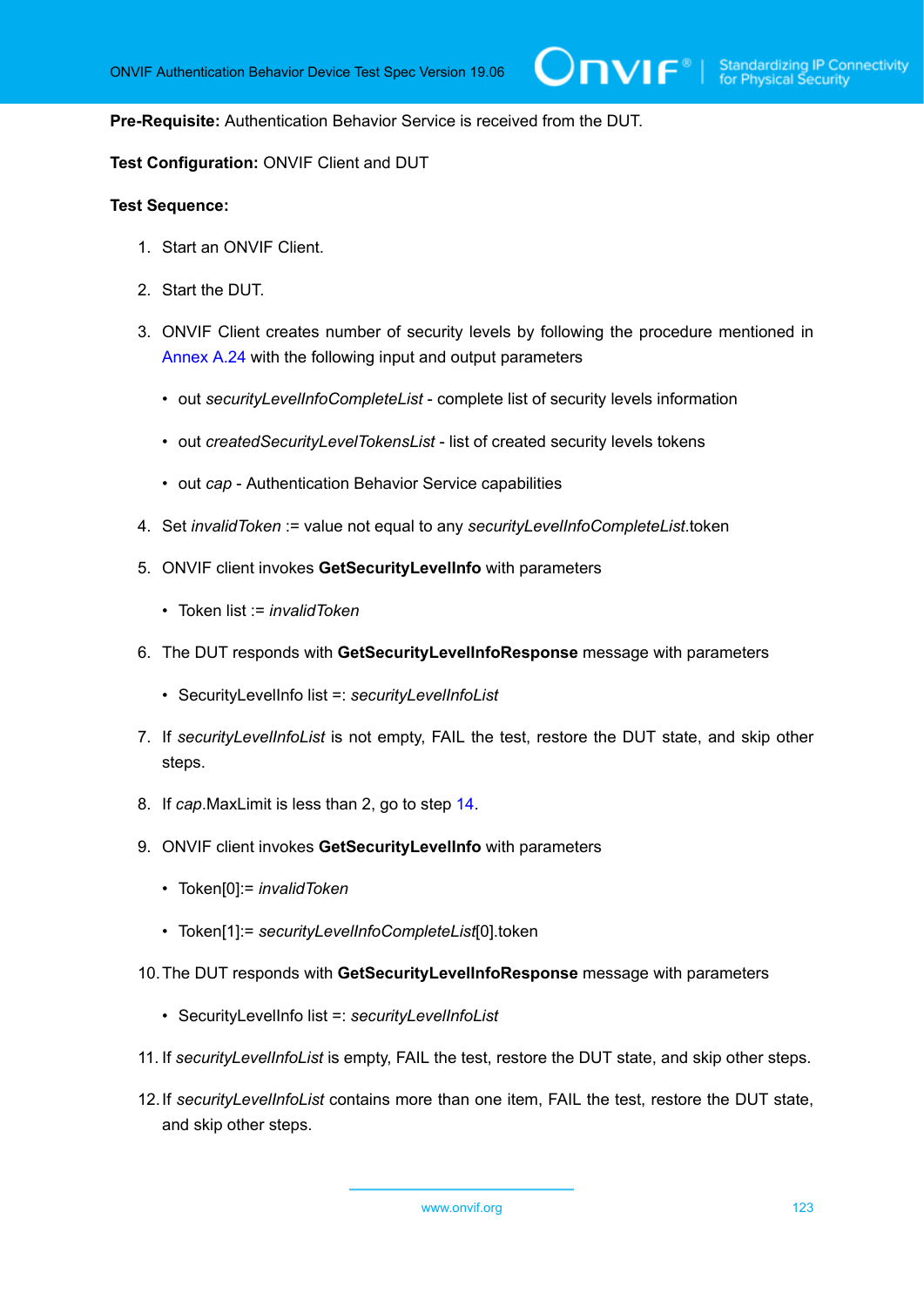13.If *securityLevelInfoList*[0].token is not equal to *securityLevelInfoCompleteList*[0].token, FAIL the test, restore the DUT state, and skip other steps.

 $\mathsf{D}\mathsf{N}\mathsf{H}^*$ l

<span id="page-123-0"></span>14.Remove all security levels with tokens from *createdSecurityLevelTokensList*.

#### **Test Result:**

#### **PASS –**

• The DUT passed all assertions.

#### **FAIL –**

• The DUT did not send **GetSecurityLevelInfoResponse** message.

## 5.5.6 GET SECURITY LEVEL INFO - TOO MANY ITEMS

#### **Test Case ID:** AUTH\_BEHAVIOR-5-1-6

**Specification Coverage:** SecurityLevelInfo (ONVIF Authentication Behavior Service Specification), GetSecurityLevelInfo command (ONVIF Authentication Behavior Service Specification)

**Feature Under Test:** GetSecurityLevelInfo

**WSDL Reference:** authenticationbehavior.wsdl

**Test Purpose:** To verify Get Security Level Info in case there are more items than MaxLimit in request.

**Pre-Requisite:** Authentication Behavior Service is received from the DUT.

**Test Configuration:** ONVIF Client and DUT

- 1. Start an ONVIF Client.
- 2. Start the DUT.
- 3. ONVIF Client creates number of security levels by following the procedure mentioned in [Annex A.24](#page-226-1) with the following input and output parameters
	- out *securityLevelInfoCompleteList* complete list of security levels information
	- out *createdSecurityLevelTokensList* list of created security levels tokens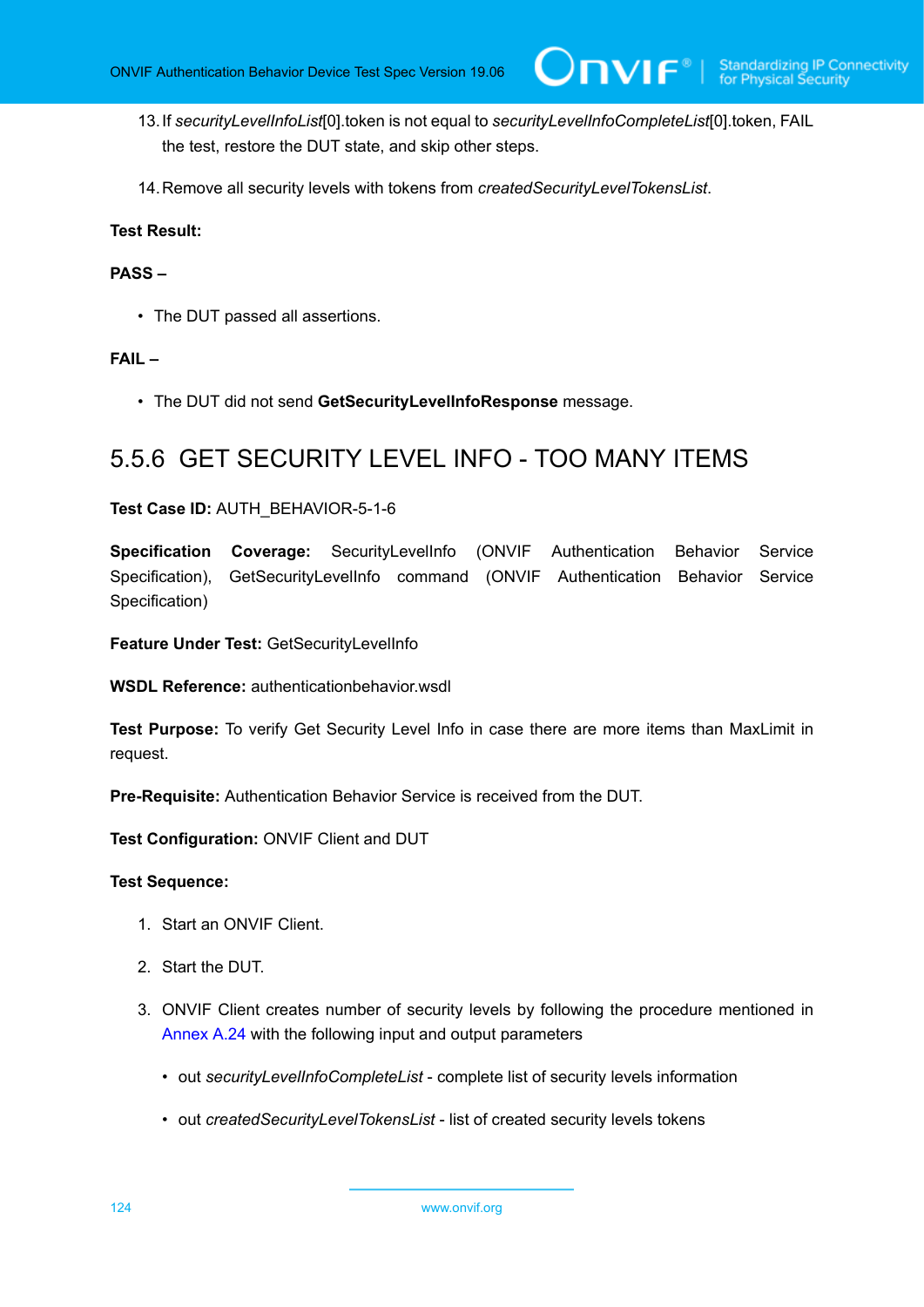- out *cap* Authentication Behavior Service capabilities
- 4. If *securityLevelInfoCompleteList*.token items number is less than *cap*.MaxLimit or equal to *cap*.MaxLimit, go to step [8.](#page-124-0)
- 5. Set *tokenList* := [subset of *securityLevelInfoCompleteList*.token values with items number equal to *cap*.MaxLimit + 1]
- 6. ONVIF client invokes **GetSecurityLevelInfo** with parameters
	- Token list := *tokenList*
- 7. The DUT returns **env:Sender/ter:InvalidArgs/ter:TooManyItems** SOAP 1.2 fault.
- <span id="page-124-0"></span>8. Remove all security levels with tokens from *createdSecurityLevelTokensList*.

#### **PASS –**

• The DUT passed all assertions.

#### **FAIL –**

• The DUT did not send **env:Sender/ter:InvalidArgs/ter:TooManyItems** SOAP 1.2 fault.

### 5.6 Security Level

## 5.6.1 GET SECURITY LEVELS

**Test Case ID:** AUTH\_BEHAVIOR-6-1-1

**Specification Coverage:** SecurityLevel (ONVIF Authentication Behavior Service Specification), GetSecurityLevels command (ONVIF Authentication Behavior Service Specification)

**Feature Under Test:** GetSecurityLevels

**WSDL Reference:** authenticationbehavior.wsdl

**Test Purpose:** To verify Get Security Level.

**Pre-Requisite:** Authentication Behavior Service is received from the DUT.

**Test Configuration:** ONVIF Client and DUT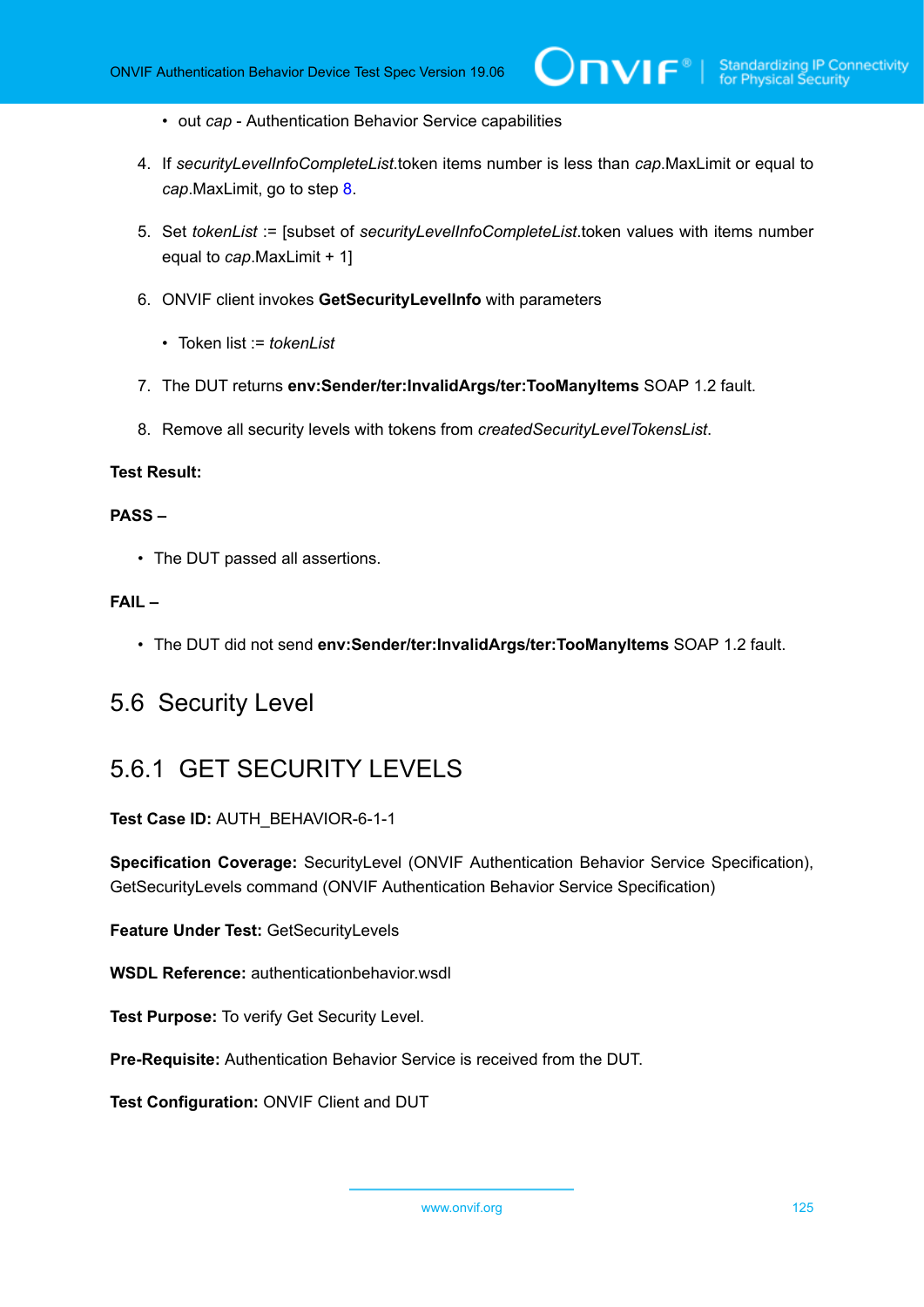- 1. Start an ONVIF Client.
- 2. Start the DUT.
- 3. ONVIF Client creates number of security levels by following the procedure mentioned in [Annex A.24](#page-226-1) with the following input and output parameters
	- out *securityLevelInfoCompleteList* complete list of security levels information
	- out *createdSecurityLevelTokensList* list of created security levels tokens
	- out *cap* Authentication Behavior Service capabilities
- 4. ONVIF Client retrieves a complete list of security level info by following the procedure mentioned in [Annex A.25](#page-228-0) with the following input and output parameters
	- out *securityLevelCompleteList* complete list of security levels information
- <span id="page-125-0"></span>5. Set *tokenList* := [subset of *securityLevelCompleteList*.token values with items number equal to *cap*.MaxLimit].
- 6. ONVIF client invokes **GetSecurityLevels** with parameters
	- Token list := *tokenList*
- 7. The DUT responds with **GetSecurityLevelsResponse** message with parameters
	- SecurityLevel list =: *securityLevelsList1*
- 8. If *securityLevelsList1* does not contain Security Level item for each token from *tokenList*, FAIL the test, restore the DUT state, and skip other steps.
- 9. If *securityLevelsList1* contains at least two Security Level items with equal token, FAIL the test, restore the DUT state, and skip other steps.
- 10.If *securityLevelsList1* contains other Security Level items than listed in *tokenList*, FAIL the test, restore the DUT state, and skip other steps.
- 11. For each SecurityLevel.token *token* from *securityLevelCompleteList* repeat the following steps:
	- 11.1. ONVIF client invokes **GetSecurityLevels** with parameters
		- Token[0] := *token*
	- 11.2. The DUT responds with **GetSecurityLevelsResponse** message with parameters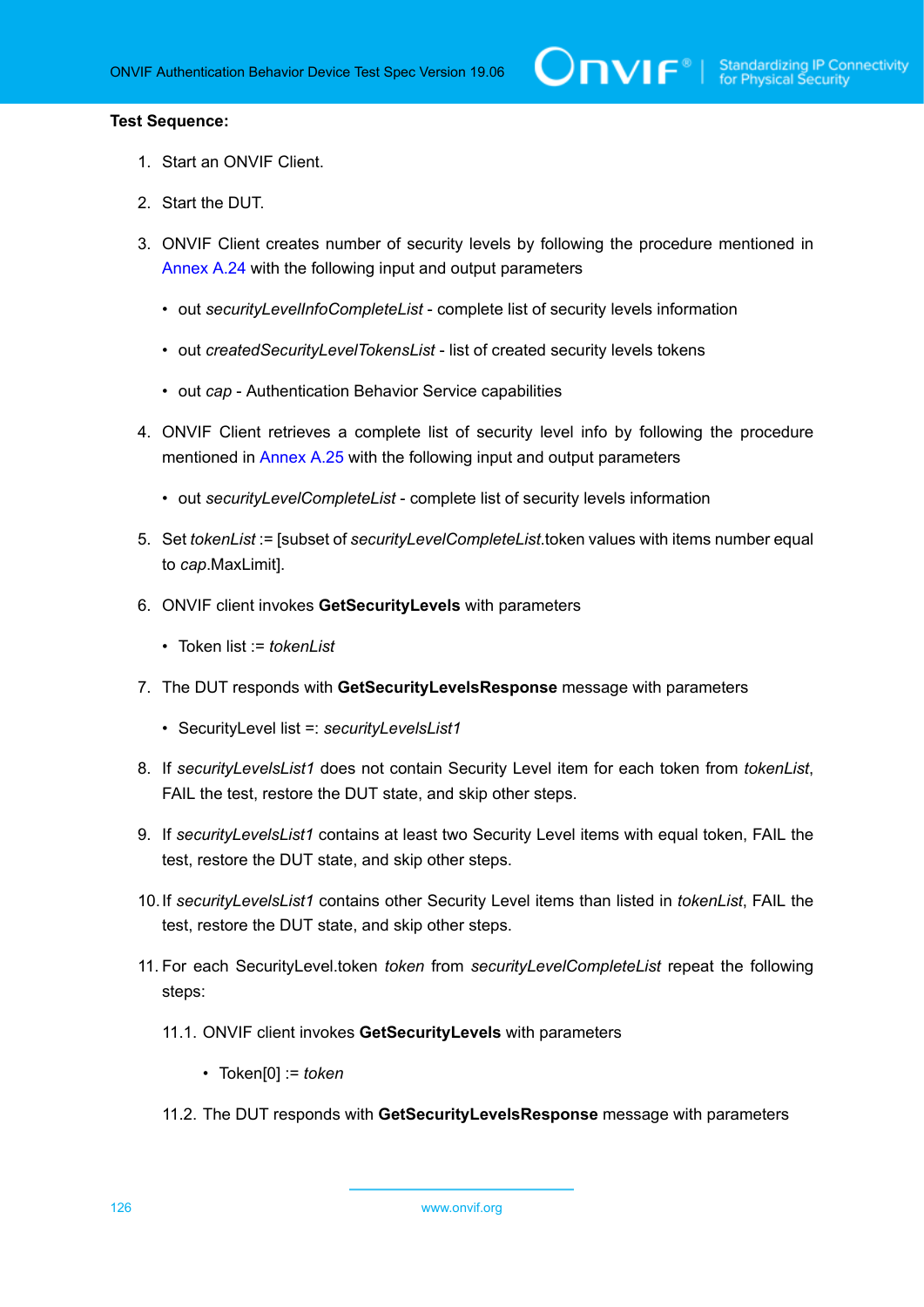- SecurityLevel list =: *securityLevelsList2*
- 11.3. If *securityLevelsList2* does not contain only one SecurityLevel item with token equal to *token*, FAIL the test, restore the DUT state, and skip other steps.
- <span id="page-126-0"></span>11.4. If *securityLevelsList2*[0] item does not have equal field values to *securityLevelCompleteList*[token = *token*] item, FAIL the test, restore the DUT state, and skip other steps.
- 12.Remove all security levels with tokens from *createdSecurityLevelTokensList*.

#### **PASS –**

• The DUT passed all assertions.

#### **FAIL –**

• The DUT did not send **GetSecurityLevelsResponse** message.

**Note:** If number of items in *securityLevelCompleteList* is less than *cap*.MaxLimit, then all *securityLevelCompleteList*.Token items shall be used for the step [5](#page-125-0).

**Note:** The following fields are compared at step [11.4](#page-126-0):

- SecurityLevel:
	- token
	- Name
	- Priority
	- Description
	- RecognitionGroup list
		- RecognitionMethod list
			- RecognitionType
			- Order

## 5.6.2 GET SECURITY LEVEL LIST - LIMIT

**Test Case ID:** AUTH\_BEHAVIOR-6-1-2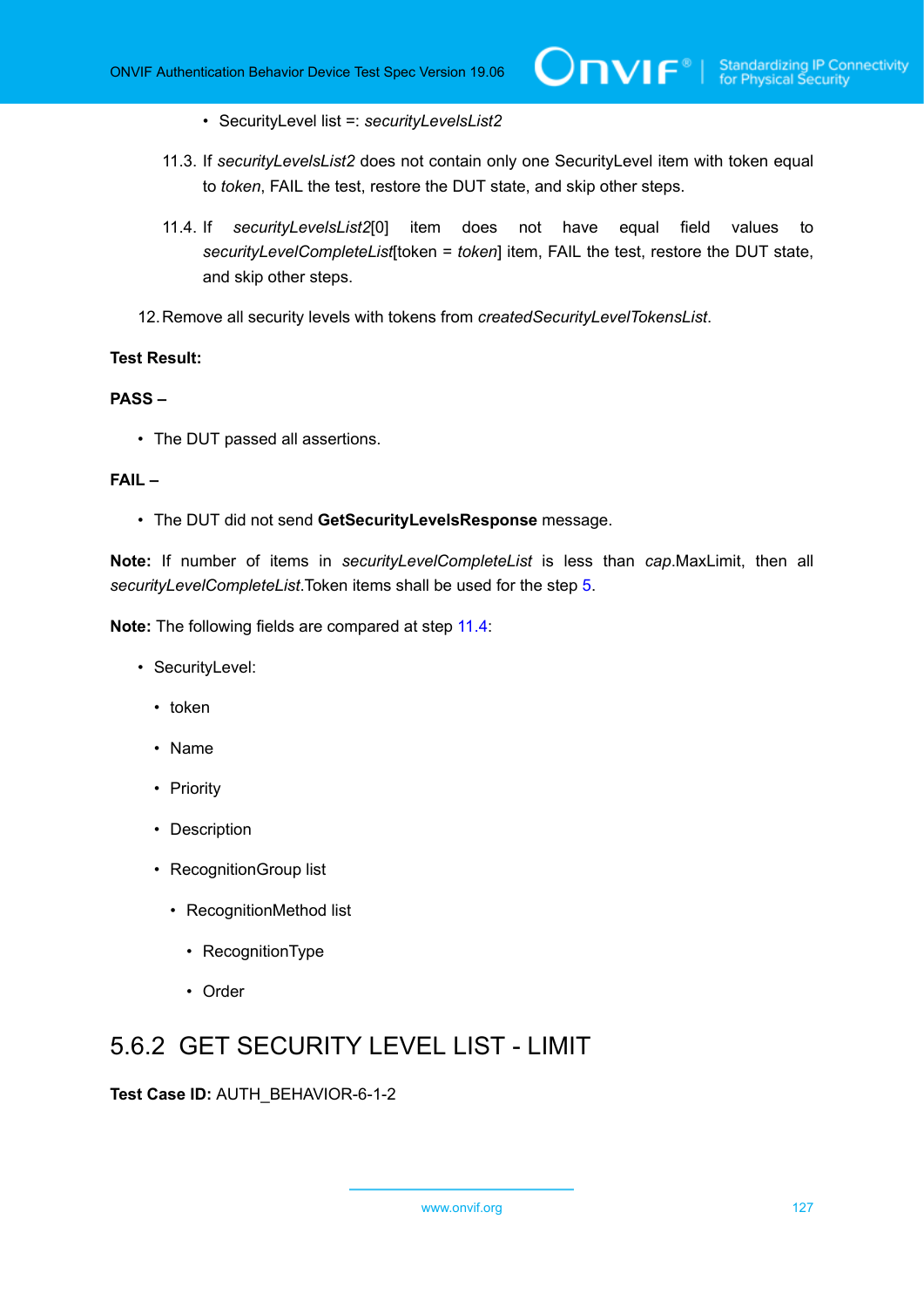**Specification Coverage:** SecurityLevel (ONVIF Authentication Behavior Service Specification), GetSecurityLevelList command (ONVIF Authentication Behavior Service Specification)

**Feature Under Test:** GetSecurityLevelList

**WSDL Reference:** authenticationbehavior.wsdl

**Test Purpose:** To verify Get Security Level List using Limit.

**Pre-Requisite:** Authentication Behavior Service is received from the DUT.

**Test Configuration:** ONVIF Client and DUT

- 1. Start an ONVIF Client.
- 2. Start the DUT.
- 3. ONVIF Client creates number of security levels by following the procedure mentioned in [Annex A.24](#page-226-1) with the following input and output parameters
	- out *securityLevelInfoCompleteList* complete list of security levels information
	- out *createdSecurityLevelTokensList* list of created security levels tokens
	- out *cap* Authentication Behavior Service capabilities
- 4. ONVIF client invokes **GetSecurityLevelList** with parameters
	- Limit  $:= 1$
	- StartReference skipped
- 5. The DUT responds with **GetSecurityLevelListResponse** message with parameters
	- NextStartReference =: *nextStartReference*
	- SecurityLevel list =: *securityLevelsList1*
- 6. If *securityLevelsList1* contains more SecurityLevel items than 1, FAIL the test, restore the DUT state, and skip other steps.
- 7. If *cap*.MaxLimit is equal to 1, go to step [16.](#page-128-0)
- 8. ONVIF client invokes **GetSecurityLevelList** with parameters
	- Limit := *cap*.MaxLimit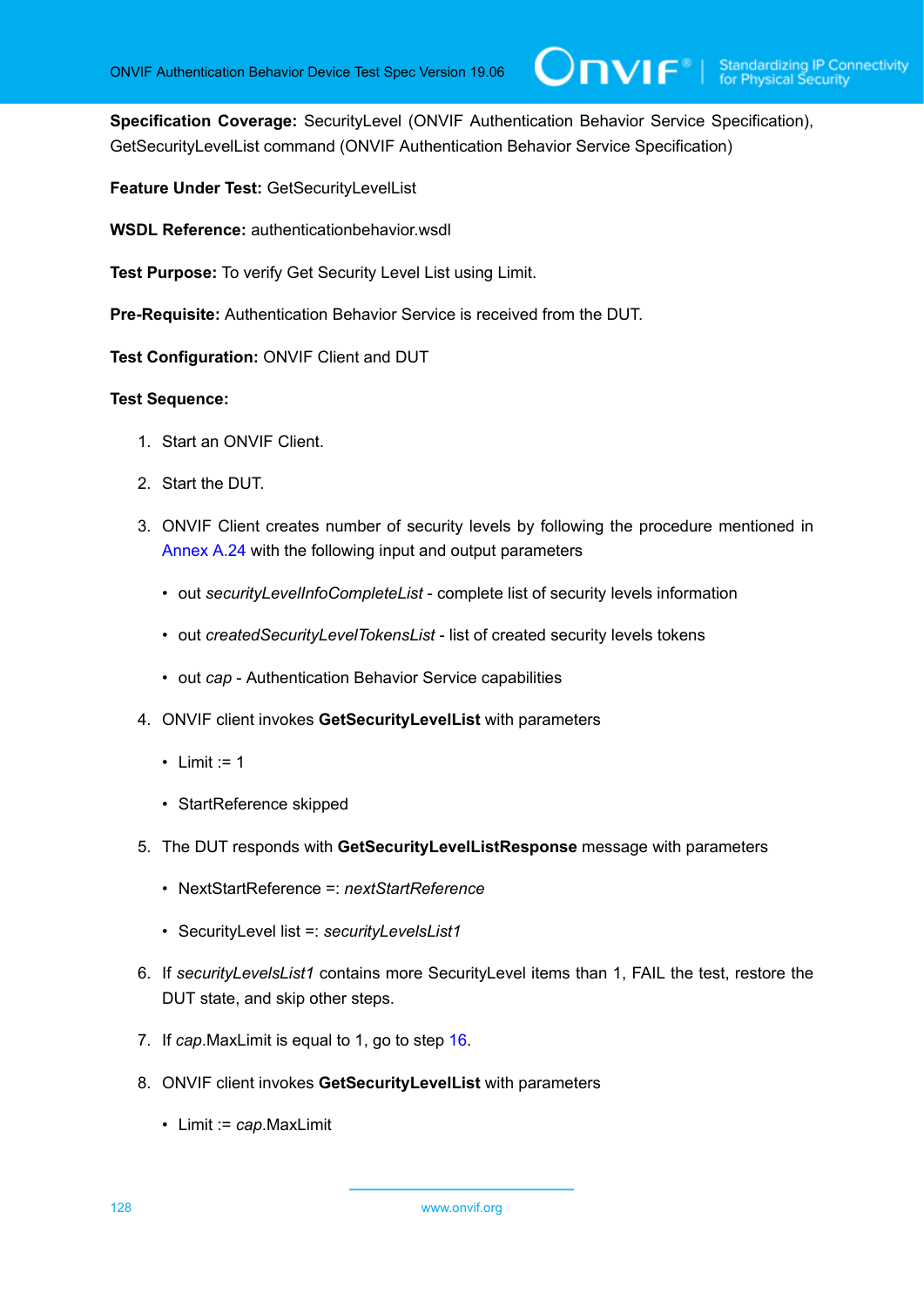- StartReference skipped
- 9. The DUT responds with **GetSecurityLevelListResponse** message with parameters
	- NextStartReference =: *nextStartReference*
	- SecurityLevel list =: *securityLevelsList2*
- 10.If *securityLevelsList2* contains more SecurityLevel items than *cap*.MaxLimit, FAIL the test, restore the DUT state, and skip other steps.
- 11. If *cap*.MaxLimit is equal to 2, go to step [16.](#page-128-0)
- 12.Set *limit* := [number between 1 and *cap*.MaxLimit]
- 13.ONVIF client invokes **GetSecurityLevelList** with parameters
	- Limit := *limit*
	- StartReference skipped
- 14.The DUT responds with **GetSecurityLevelListResponse** message with parameters
	- NextStartReference =: *nextStartReference*
	- SecurityLevel list =: *securityLevelsList3*
- 15.If *securityLevelsList3* contains more SecurityLevel items than *limit*, FAIL the test, restore the DUT state, and skip other steps.
- <span id="page-128-0"></span>16.Remove all security levels with tokens from *createdSecurityLevelTokensList*.

#### **PASS –**

• The DUT passed all assertions.

#### **FAIL –**

• The DUT did not send **GetSecurityLevelListResponse** message.

# 5.6.3 GET SECURITY LEVEL LIST - START REFERENCE AND LIMIT

**Test Case ID:** AUTH\_BEHAVIOR-6-1-3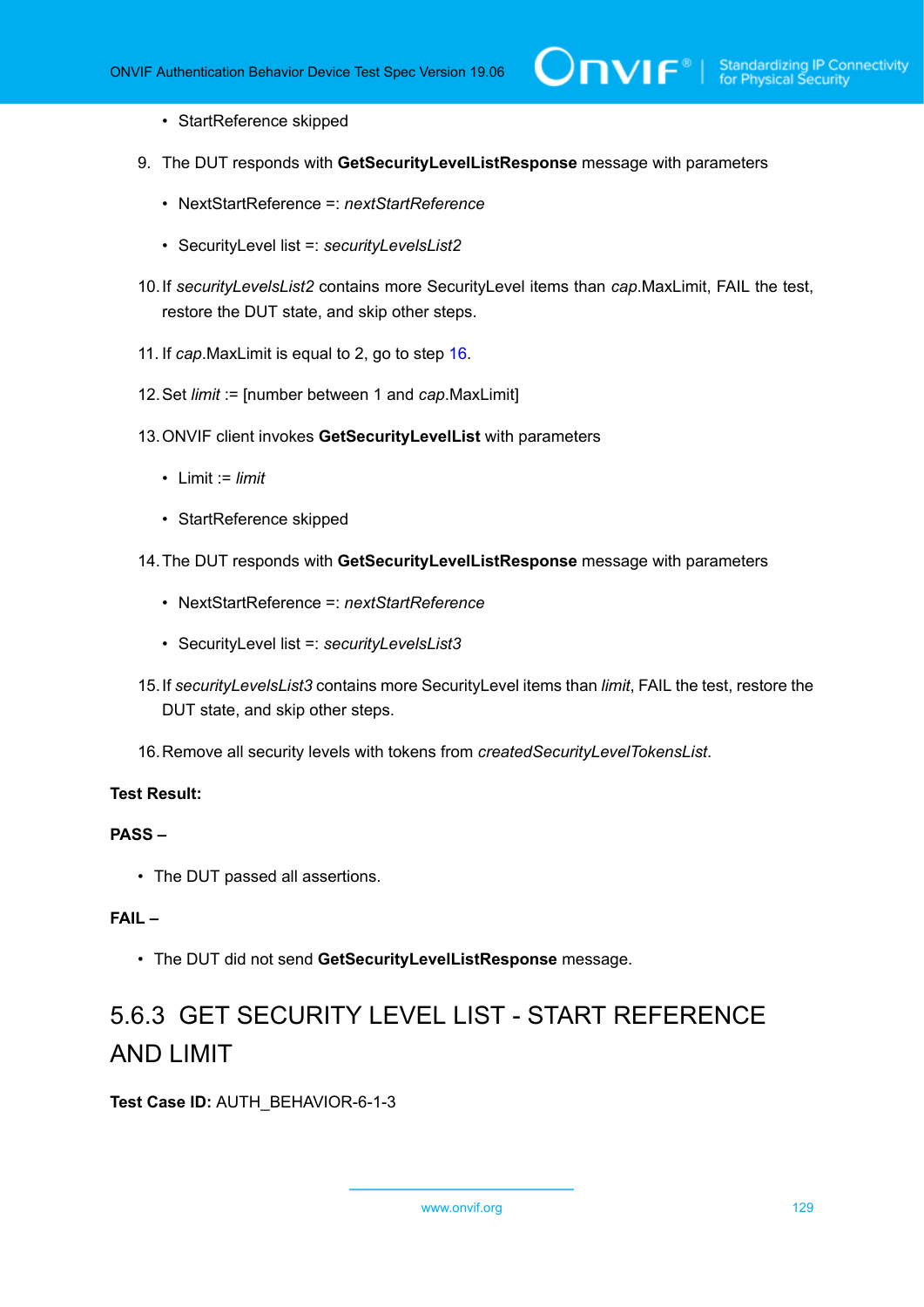**Specification Coverage:** SecurityLevelInfo (ONVIF Authentication Behavior Service Specification), SecurityLevel (ONVIF Authentication Behavior Service Specification), GetSecurityLevelList command (ONVIF Authentication Behavior Service Specification)

 $\bigcup$ NIF $^\circ$ l

**Feature Under Test:** GetSecurityLevelList

**WSDL Reference:** authenticationbehavior.wsdl

**Test Purpose:** To verify Get Security Level List using StartReference and Limit.

**Pre-Requisite:** Authentication Behavior Service is received from the DUT.

**Test Configuration:** ONVIF Client and DUT

- 1. Start an ONVIF Client.
- 2. Start the DUT.
- 3. ONVIF Client creates number of security levels by following the procedure mentioned in [Annex A.24](#page-226-1) with the following input and output parameters
	- out *securityLevelInfoCompleteList* complete list of security levels information
	- out *createdSecurityLevelTokensList* list of created security levels tokens
	- out *cap* Authentication Behavior Service capabilities
- 4. ONVIF client invokes **GetSecurityLevelList** with parameters
	- Limit := *cap*.MaxLimit
	- StartReference skipped
- 5. The DUT responds with **GetSecurityLevelListResponse** message with parameters
	- NextStartReference =: *nextStartReference*
	- SecurityLevel list =: *securityLevelCompleteList1*
- 6. If *securityLevelCompleteList1* contains more SecurityLevel items than *cap*.MaxLimit, FAIL the test, restore the DUT state, and skip other steps.
- 7. Until *nextStartReference* is not null, repeat the following steps:
	- 7.1. ONVIF client invokes **GetSecurityLevelList** with parameters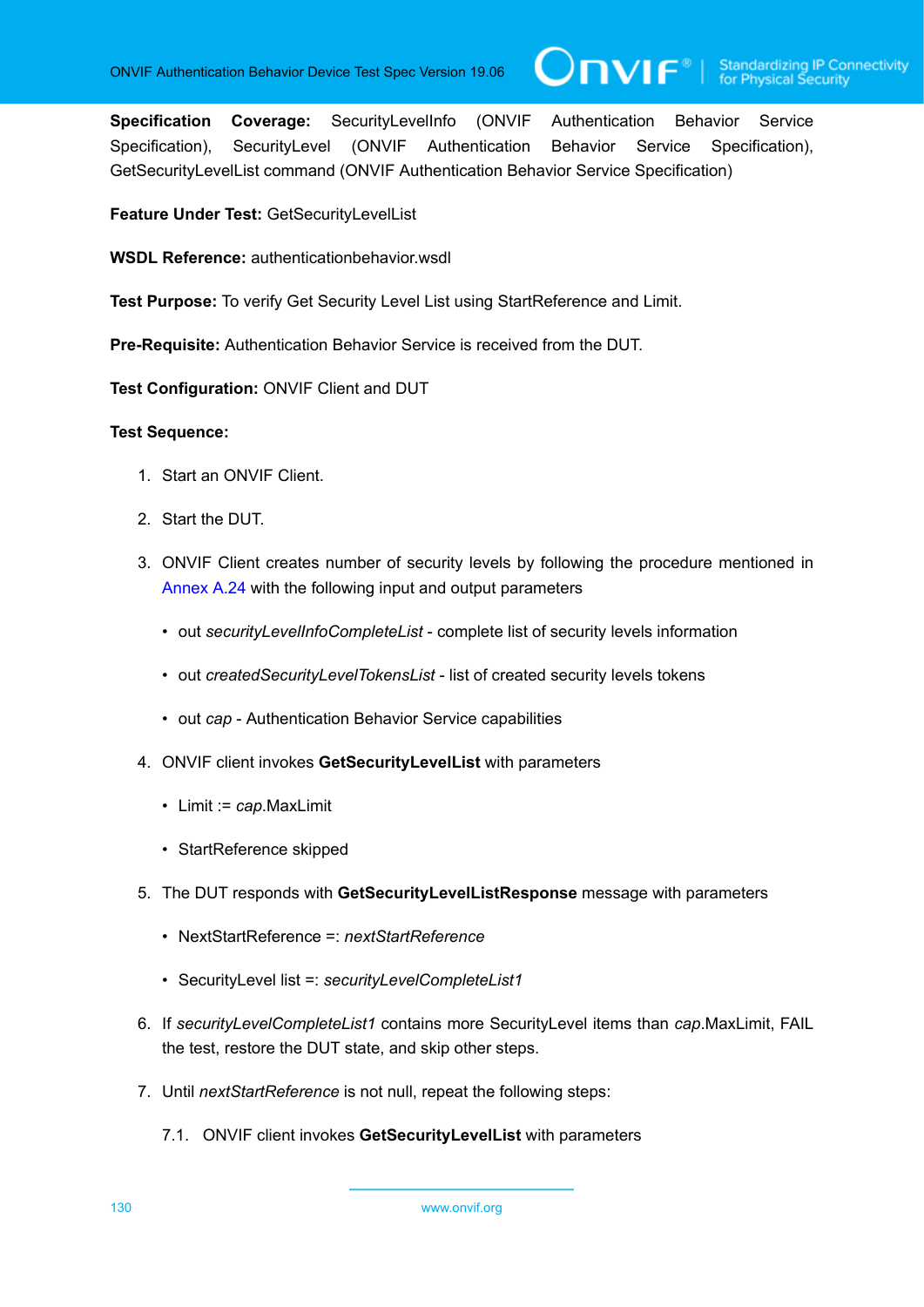- Limit := *cap*.MaxLimit
- StartReference := *nextStartReference*
- 7.2. The DUT responds with **GetSecurityLevelListResponse** message with parameters
	- NextStartReference =: *nextStartReference*
	- SecurityLevel list =: *securityLevelsListPart*
- 7.3. If *securityLevelsListPart* contains more SecurityLevel items than *cap*.MaxLimit, FAIL the test, restore the DUT state, and skip other steps.
- 7.4. Set *securityLevelCompleteList1* := *securityLevelCompleteList1* + *securityLevelsListPart*.
- 8. If *securityLevelCompleteList1* contains at least two SecurityLevel item with equal token, FAIL the test, restore the DUT state, and skip other steps.
- 9. If *cap*.MaxLimit is equal to 1, do the following steps:
	- 9.1. ONVIF Client compares Security Level List and Security Level Info List by following the procedure mentioned in [Annex A.26](#page-229-0) with the following input and output parameters
		- in *securityLevelCompleteList1* list of security levels information
		- in *securityLevelInfoCompleteList* list of security levels
	- 9.2. Skip other steps.
- 10.ONVIF client invokes **GetSecurityLevelList** with parameters
	- Limit  $:= 1$
	- StartReference skipped
- 11. The DUT responds with **GetSecurityLevelListResponse** message with parameters
	- NextStartReference =: *nextStartReference*
	- SecurityLevel list =: *securityLevelCompleteList2*
- 12.If *securityLevelCompleteList2* contains more SecurityLevel items than 1, FAIL the test, restore the DUT state, and skip other steps.
- 13.Until *nextStartReference* is not null, repeat the following steps:
	- 13.1. ONVIF client invokes **GetSecurityLevelList** with parameters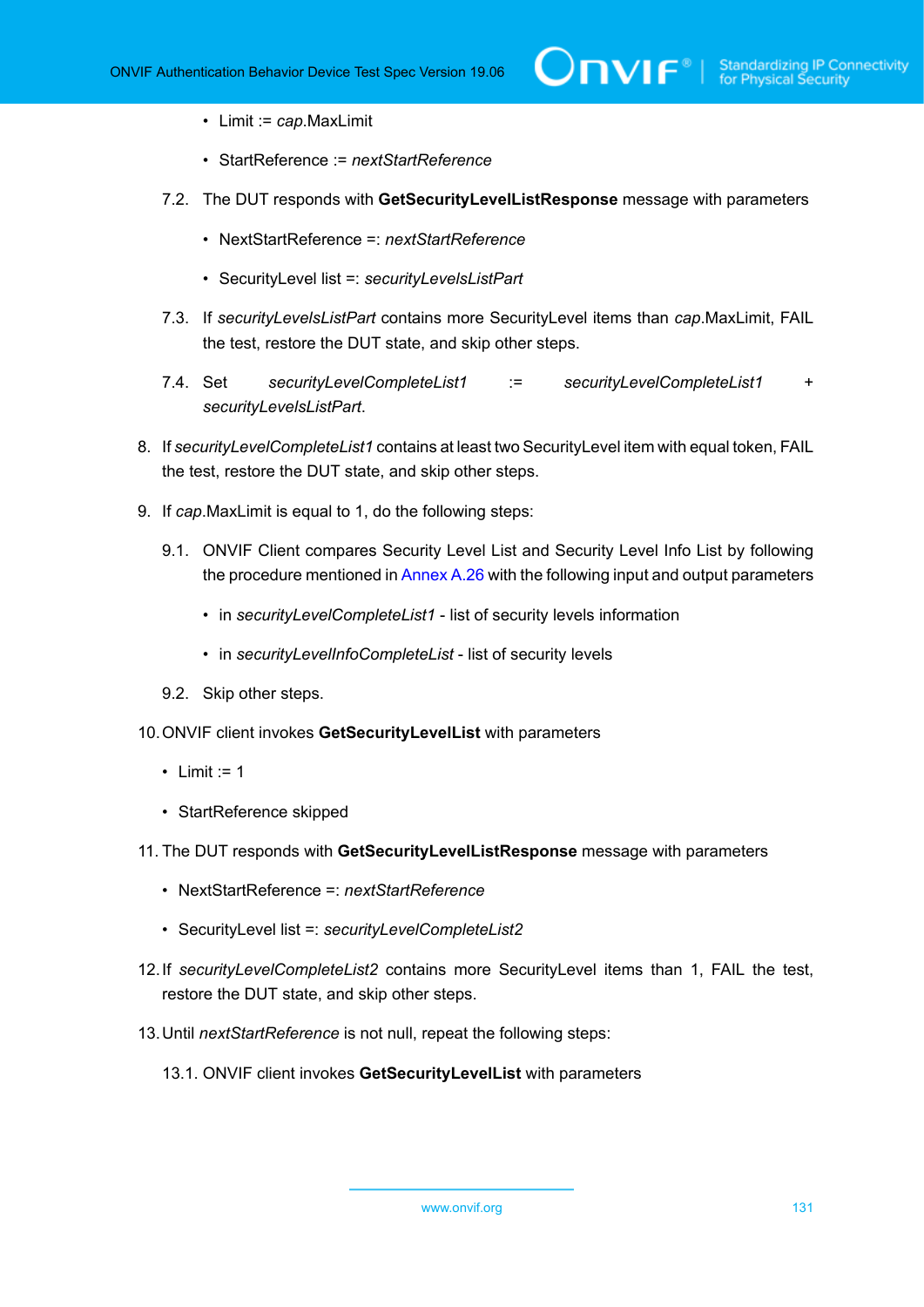• Limit  $:= 1$ 

- StartReference := *nextStartReference*
- 13.2. The DUT responds with **GetSecurityLevelListResponse** message with parameters
	- NextStartReference =: *nextStartReference*
	- SecurityLevel list =: *securityLevelsListPart*
- 13.3. If *securityLevelsListPart* contains more SecurityLevel items than 1, FAIL the test, restore the DUT state, and skip other steps.
- 13.4. Set *securityLevelCompleteList2* := *securityLevelCompleteList2* + *securityLevelsListPart*
- 14.If *securityLevelCompleteList2* contains at least two SecurityLevel item with equal token, FAIL the test, restore the DUT state, and skip other steps.
- 15.If *securityLevelCompleteList2* does not contain all security levels from *securityLevelCompleteList1*, FAIL the test, restore the DUT state, and skip other steps.
- 16.If *securityLevelCompleteList2* contains security levels other than security levels from *securityLevelCompleteList1*, FAIL the test, restore the DUT state, and skip other steps.
- 17.If *cap*.MaxLimit is equal to 2 do the following steps:
	- 17.1. ONVIF Client compares Security Level List and Security Level Info List by following the procedure mentioned in [Annex A.26](#page-229-0) with the following input and output parameters
		- in *securityLevelCompleteList2* list of security levels information
		- in *securityLevelInfoCompleteList* list of security levels
	- 17.2. Skip other steps.
- 18.Set *limit* := [number between 1 and *cap*.MaxLimit].
- 19.ONVIF client invokes **GetSecurityLevelList** with parameters
	- Limit := *limit*
	- StartReference skipped
- 20.The DUT responds with **GetSecurityLevelListResponse** message with parameters
	- NextStartReference =: *nextStartReference*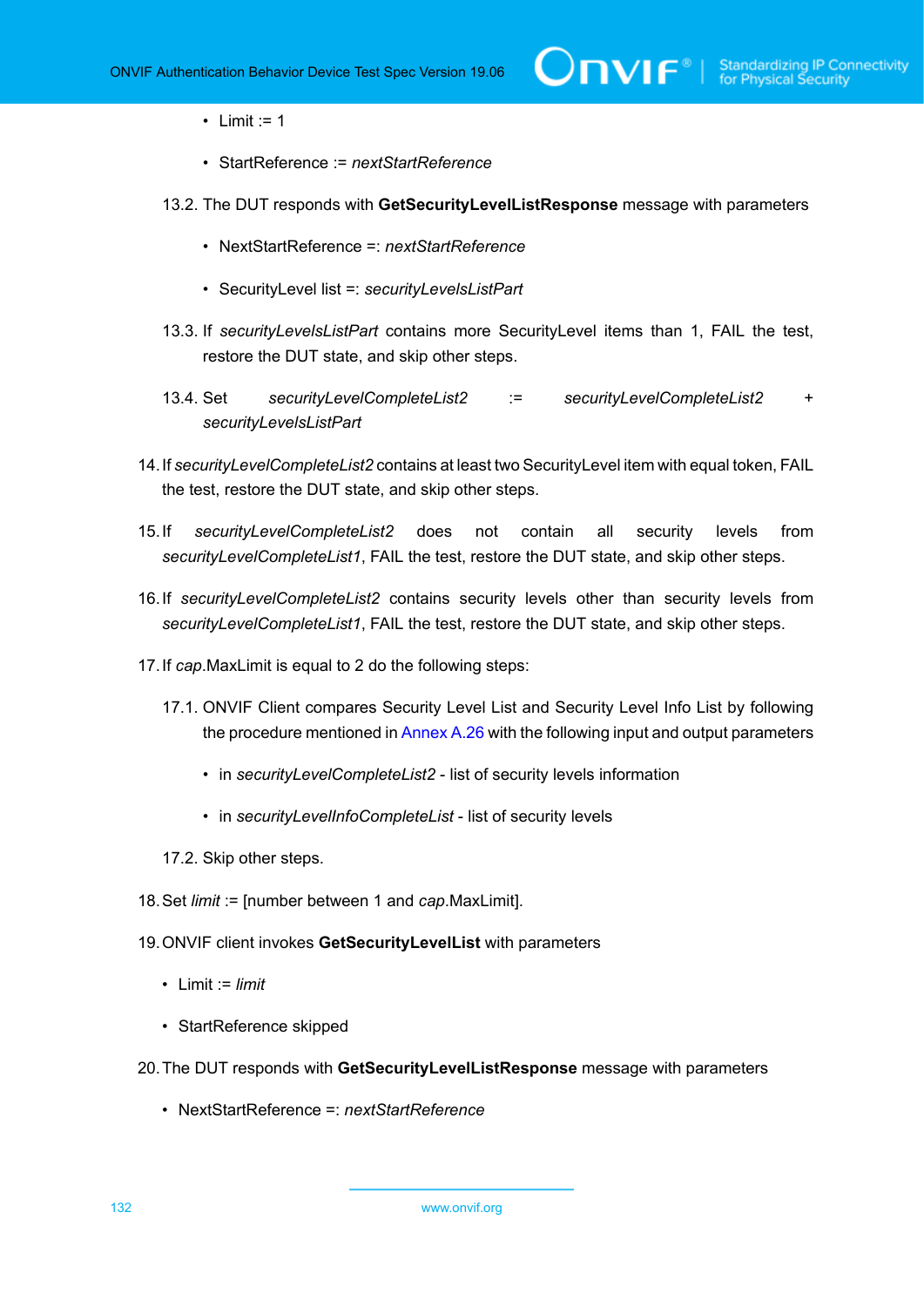- SecurityLevel list =: *securityLevelCompleteList3*
- 21.If *securityLevelCompleteList3* contains more SecurityLevel items than *limit*, FAIL the test, restore the DUT state, and skip other steps.
- 22.Until *nextStartReference* is not null, repeat the following steps:
	- 22.1. ONVIF client invokes **GetSecurityLevelList** with parameters
		- Limit := *limit*
		- StartReference := *nextStartReference*
	- 22.2. The DUT responds with **GetSecurityLevelListResponse** message with parameters
		- NextStartReference =: *nextStartReference*
		- SecurityLevel list =: *securityLevelsListPart*
	- 22.3. If *securityLevelsListPart* contains more SecurityLevel items than *limit*, FAIL the test, restore the DUT state, and skip other steps.
	- 22.4. Set *securityLevelCompleteList3* := *securityLevelCompleteList3* + *securityLevelsListPart*
- 23.If *securityLevelCompleteList3* contains at least two SecurityLevel item with equal token, FAIL the test, restore the DUT state, and skip other steps.
- 24.If *securityLevelCompleteList3*does not contain all security levels from *securityLevelCompleteList1*, FAIL the test, restore the DUT state, and skip other steps.
- 25.If *securityLevelCompleteList3* contains security levels other than security levels from *securityLevelCompleteList1*, FAIL the test, restore the DUT state, and skip other steps.
- 26.ONVIF Client compares Security Level List and Security Level Info List by following the procedure mentioned in [Annex A.26](#page-229-0) with the following input and output parameters
	- in *securityLevelCompleteList3* list of security levels information
	- in *securityLevelInfoCompleteList* list of security levels
- 27.Remove all security levels with tokens from *createdSecurityLevelTokensList*.

**PASS –**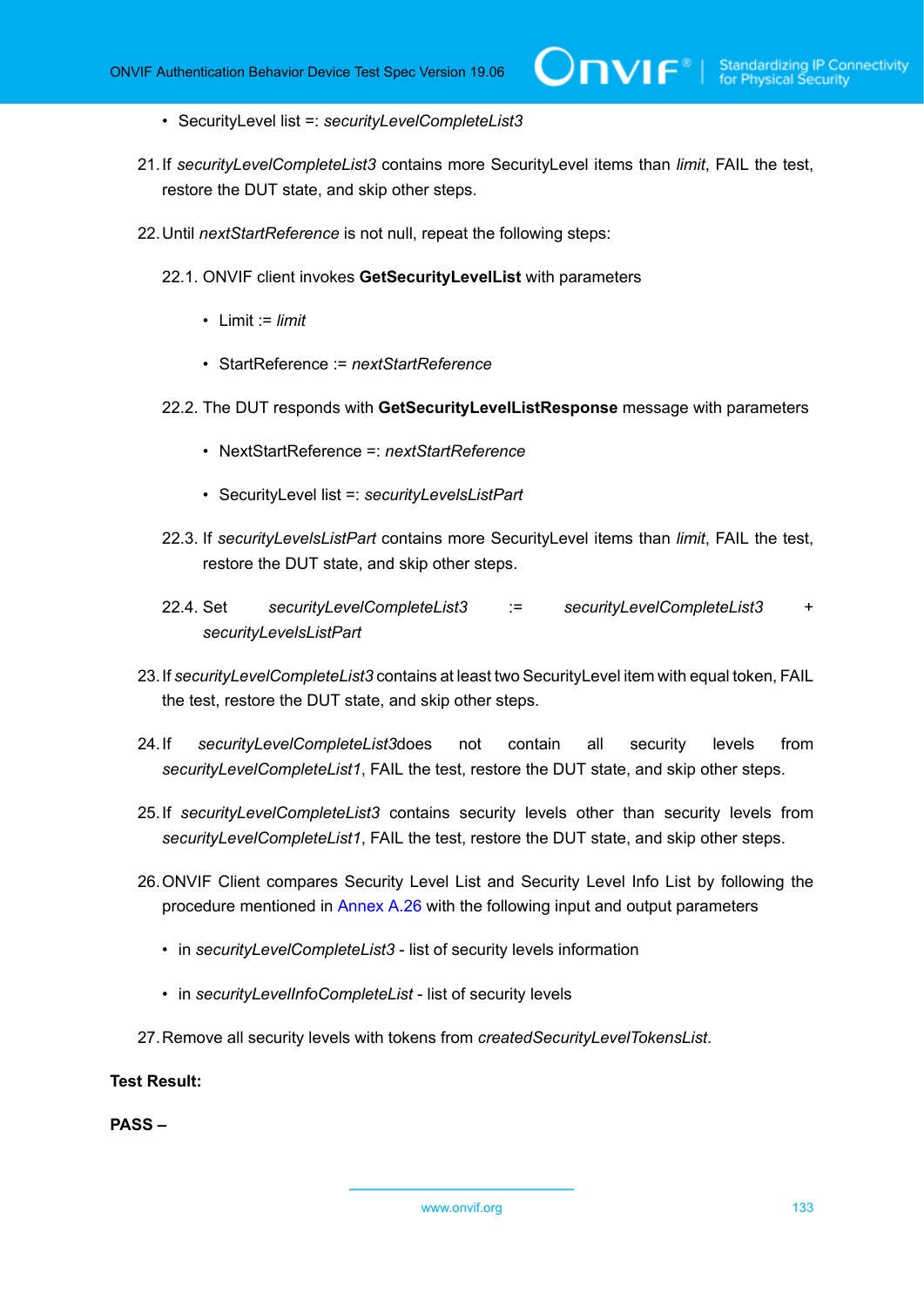• The DUT passed all assertions.

#### **FAIL –**

• The DUT did not send **GetSecurityLevelListResponse** message.

## 5.6.4 GET SECURITY LEVEL LIST - NO LIMIT

**Test Case ID:** AUTH\_BEHAVIOR-6-1-4

**Specification Coverage:** SecurityLevelInfo (ONVIF Authentication Behavior Service Specification), SecurityLevel (ONVIF Authentication Behavior Service Specification), GetSecurityLevelList command (ONVIF Authentication Behavior Service Specification)

**Feature Under Test:** GetSecurityLevelList

**WSDL Reference:** authenticationbehavior.wsdl

**Test Purpose:** To verify Get Security Level List without using Limit.

**Pre-Requisite:** Authentication Behavior Service is received from the DUT.

**Test Configuration:** ONVIF Client and DUT

- 1. Start an ONVIF Client.
- 2. Start the DUT.
- 3. ONVIF Client creates number of security levels by following the procedure mentioned in [Annex A.24](#page-226-1) with the following input and output parameters
	- out *securityLevelInfoCompleteList* complete list of security levels information
	- out *createdSecurityLevelTokensList* list of created security levels tokens
	- out *cap* Authentication Behavior Service capabilities
- 4. ONVIF client invokes **GetSecurityLevelList** with parameters
	- Limit skipped
	- StartReference skipped
- 5. The DUT responds with **GetSecurityLevelListResponse** message with parameters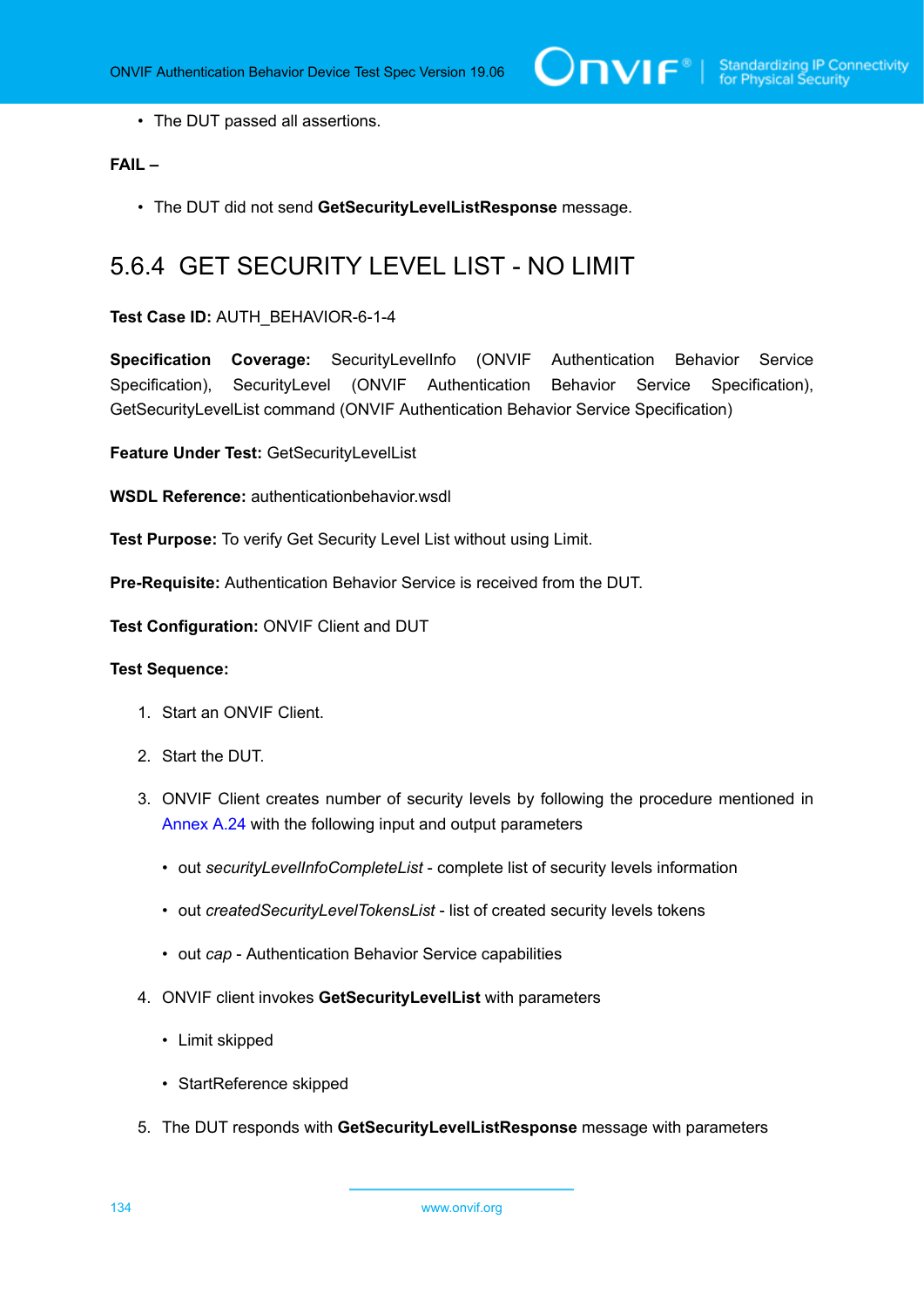- NextStartReference =: *nextStartReference*
- SecurityLevel list =: *securityLevelCompleteList*
- 6. If *securityLevelCompleteList* contains more SecurityLevel items than *cap*.MaxLimit, FAIL the test, restore the DUT state, and skip other steps.
- 7. Until *nextStartReference* is not null, repeat the following steps:
	- 7.1. ONVIF client invokes **GetSecurityLevelList** with parameters
		- Limit skipped
		- StartReference := *nextStartReference*
	- 7.2. The DUT responds with **GetSecurityLevelListResponse** message with parameters
		- NextStartReference =: *nextStartReference*
		- SecurityLevel list =: *securityLevelsListPart*
	- 7.3. If *securityLevelsListPart* contains more SecurityLevel items than *cap*.MaxLimit, FAIL the test, restore the DUT state, and skip other steps.
	- 7.4. Set *securityLevelCompleteList* := *securityLevelCompleteList* + *securityLevelsListPart*
- 8. If *securityLevelCompleteList* contains at least two SecurityLevel item with equal token, FAIL the test, restore the DUT state, and skip other steps.
- 9. ONVIF Client compares Security Level List and Security Level Info List by following the procedure mentioned in [Annex A.26](#page-229-0) with the following input and output parameters
	- in *securityLevelCompleteList* list of security levels information
	- in *securityLevelInfoCompleteList* list of security levels
- 10.Remove all security levels with tokens from *createdSecurityLevelTokensList*.

#### **PASS –**

• The DUT passed all assertions.

#### **FAIL –**

• The DUT did not send **GetSecurityLevelListResponse** message.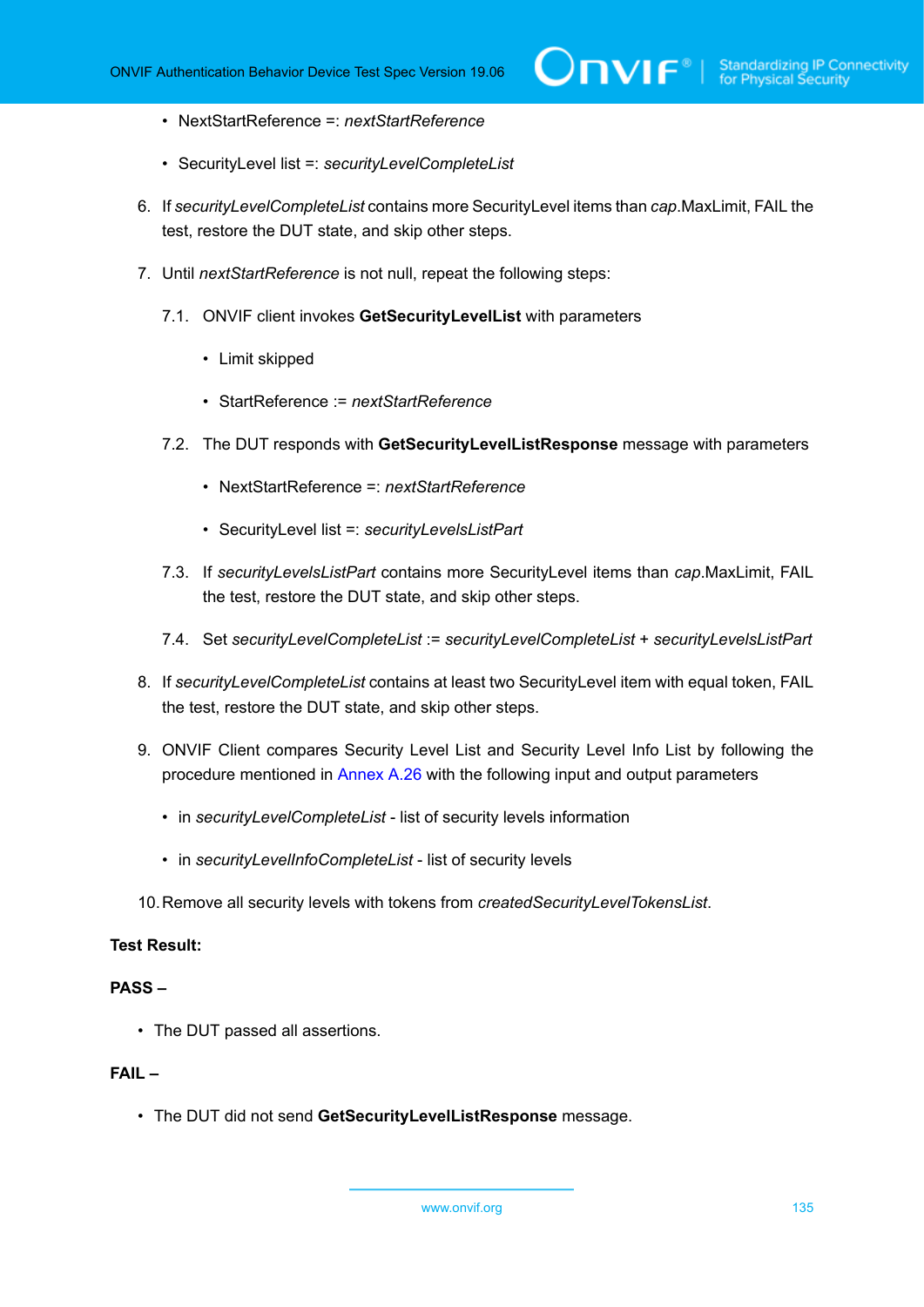## 5.6.5 GET SECURITY LEVELS WITH INVALID TOKEN

#### **Test Case ID:** AUTH\_BEHAVIOR-6-1-5

**Specification Coverage:** SecurityLevel (ONVIF Authentication Behavior Service Specification), GetSecurityLevels command (ONVIF Authentication Behavior Service Specification)

**Feature Under Test:** GetSecurityLevels

**WSDL Reference:** authenticationbehavior wsdl

**Test Purpose:** To verify Get Security Level with invalid token.

**Pre-Requisite:** Authentication Behavior Service is received from the DUT.

**Test Configuration:** ONVIF Client and DUT

- 1. Start an ONVIF Client.
- 2. Start the DUT.
- 3. ONVIF Client creates number of security levels by following the procedure mentioned in [Annex A.24](#page-226-1) with the following input and output parameters
	- out *securityLevelInfoCompleteList* complete list of security levels information
	- out *createdSecurityLevelTokensList* list of created security levels tokens
	- out *cap* Authentication Behavior Service capabilities
- 4. Set *invalidToken* := value not equal to any *securityLevelInfoCompleteList*.token.
- 5. ONVIF client invokes **GetSecurityLevels** with parameters
	- Token list := *invalidToken*
- 6. The DUT responds with **GetSecurityLevelsResponse** message with parameters
	- SecurityLevel list =: *securityLevelsList*
- 7. If *securityLevelsList* is not empty, FAIL the test, restore the DUT state, and skip other steps.
- 8. If *cap*.MaxLimit is less than 2, go to step [14.](#page-136-0)
- 9. ONVIF client invokes **GetSecurityLevelInfo** with parameters
	- Token[0] := *invalidToken*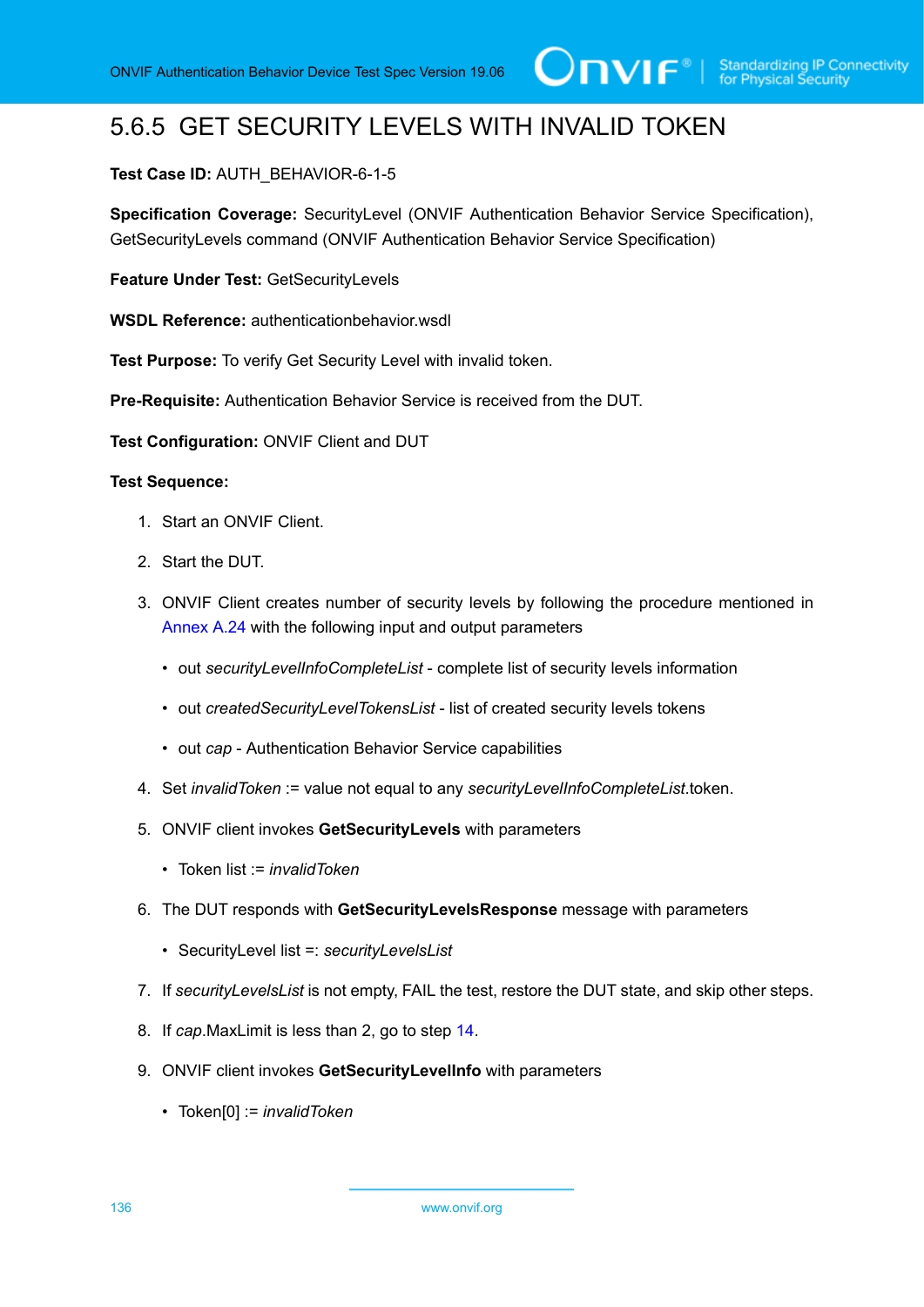- Token[1] := *securityLevelInfoCompleteList*[0].token
- 10.The DUT responds with **GetSecurityLevelInfoResponse** message with parameters
	- SecurityLevelInfo list =: *securityLevelsList*
- 11. If *securityLevelsList* is empty, FAIL the test, restore the DUT state, and skip other steps.
- 12.If *securityLevelsList* contains more than one item, FAIL the test, restore the DUT state, and skip other steps.
- 13.If *securityLevelsList*[0].token is not equal to *securityLevelInfoCompleteList*[0].token, FAIL the test, restore the DUT state, and skip other steps.
- <span id="page-136-0"></span>14.Remove all security levels with tokens from *createdSecurityLevelTokensList*.

#### **PASS –**

• The DUT passed all assertions.

#### **FAIL –**

• The DUT did not send **GetSecurityLevelsResponse** message.

### 5.6.6 GET SECURITY LEVEL - TOO MANY ITEMS

#### **Test Case ID:** AUTH\_BEHAVIOR-6-1-6

**Specification Coverage:** SecurityLevel (ONVIF Authentication Behavior Service Specification), GetSecurityLevels command (ONVIF Authentication Behavior Service Specification)

**Feature Under Test:** GetSecurityLevels

**WSDL Reference:** authenticationbehavior.wsdl

**Test Purpose:** To verify Get Security Level in case there are more items than MaxLimit in request.

**Pre-Requisite:** Authentication Behavior Service is received from the DUT.

**Test Configuration:** ONVIF Client and DUT

#### **Test Sequence:**

1. Start an ONVIF Client.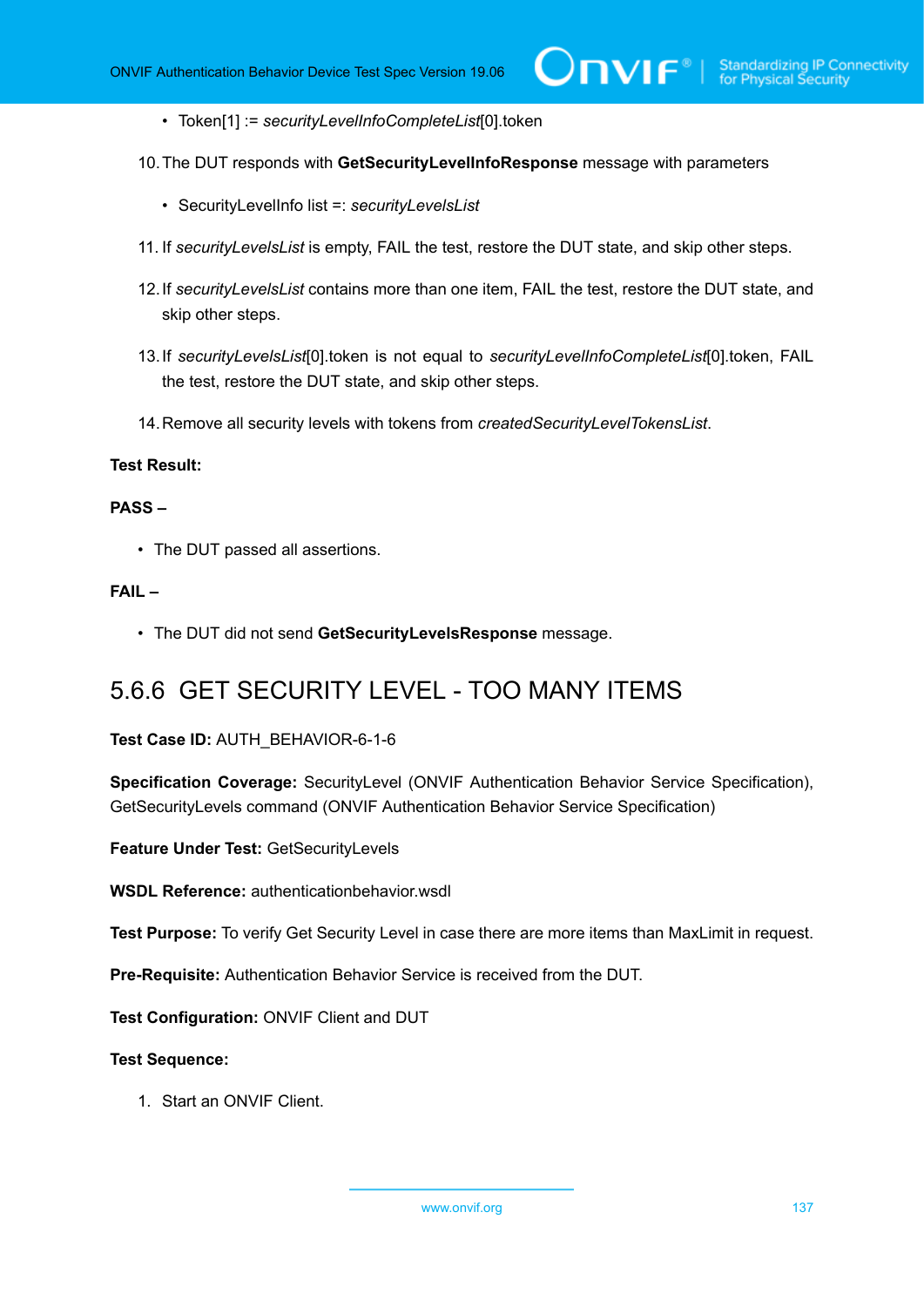#### 2. Start the DUT.

- 3. ONVIF Client creates number of security levels by following the procedure mentioned in [Annex A.24](#page-226-1) with the following input and output parameters
	- out *securityLevelInfoCompleteList* complete list of security levels information
	- out *createdSecurityLevelTokensList* list of created security levels tokens
	- out *cap* Authentication Behavior Service capabilities
- 4. If *securityLevelCompleteList*.token items number is less than *cap*.MaxLimit or equal to *cap*.MaxLimit, go to step [8.](#page-137-0)
- 5. Set *tokenList* := [subset of *securityLevelInfoCompleteList*.token values with items number equal to *cap*.MaxLimit + 1].
- 6. ONVIF client invokes **GetSecurityLevels** with parameters
	- Token list := *tokenl ist*
- 7. The DUT returns **env:Sender/ter:InvalidArgs/ter:TooManyItems** SOAP 1.2 fault.
- <span id="page-137-0"></span>8. Remove all security levels with tokens from *createdSecurityLevelTokensList*.

#### **Test Result:**

#### **PASS –**

• The DUT passed all assertions.

#### **FAIL –**

• The DUT did not send **env:Sender/ter:InvalidArgs/ter:TooManyItems** SOAP 1.2 fault

## 5.7 Security Level Management

# 5.7.1 CREATE SECURITY LEVEL WITHOUT RECOGNITION **GROUPS**

#### **Test Case ID:** AUTH\_BEHAVIOR-7-1-1

**Specification Coverage:** SecurityLevelInfo (ONVIF Authentication Behavior Service Specification), SecurityLevel (ONVIF Authentication Behavior Service Specification), CreateSecurityLevel command (ONVIF Authentication Behavior Service Specification)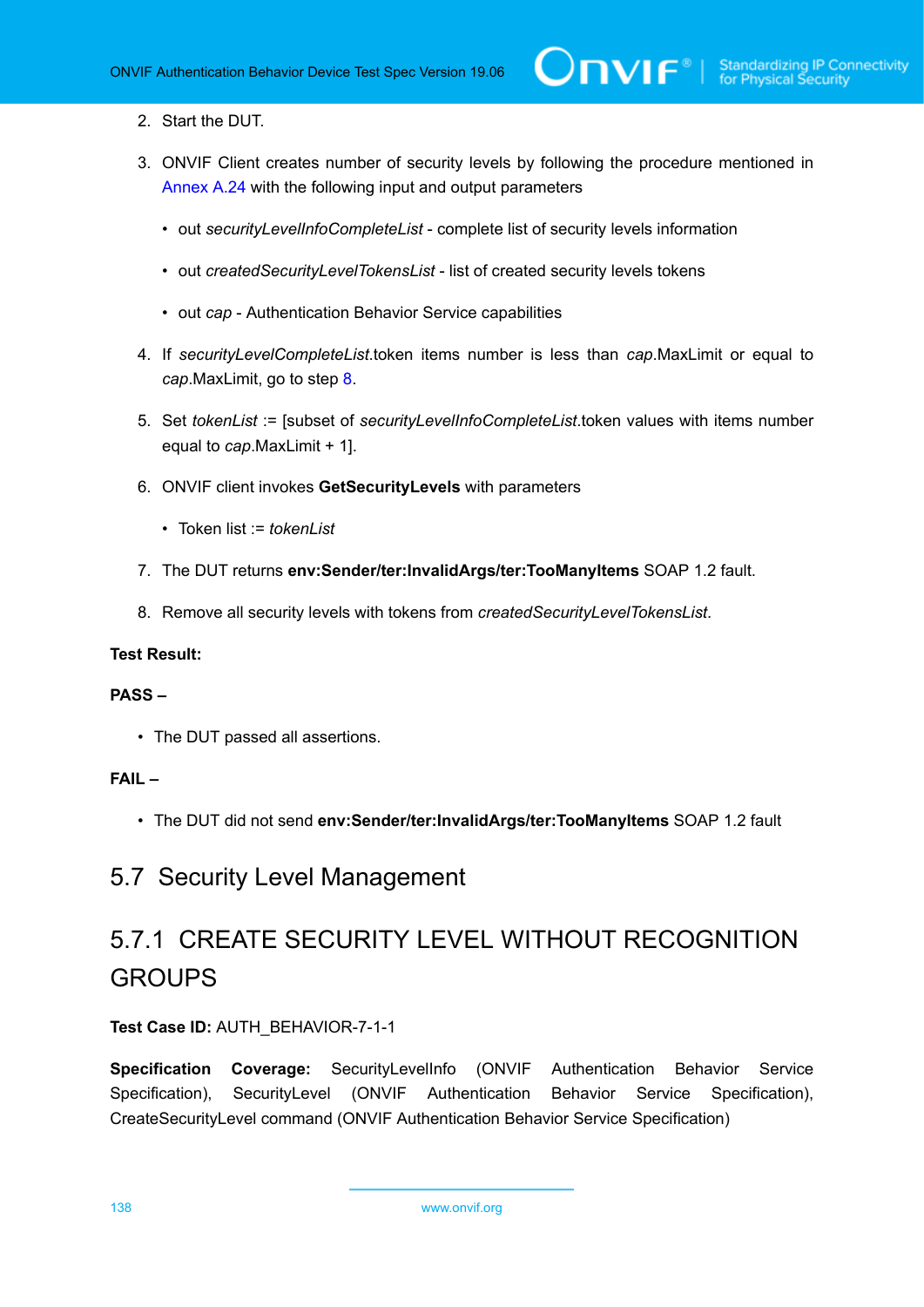#### **Feature Under Test:** CreateSecurityLevel

**WSDL Reference:** authenticationbehavior.wsdl, event.wsdl

**Test Purpose:** To verify creation of security level without any recognition groups and generating of appropriate notifications.

**Pre-Requisite:** Authentication Behavior Service is received from the DUT. Event Service was received from the DUT. The DUT shall have enough free storage capacity for one additional Security Level.

**Test Configuration:** ONVIF Client and DUT

- 1. Start an ONVIF Client.
- 2. Start the DUT.
- 3. ONVIF Client retrieves a complete list of security level info by following the procedure mentioned in [Annex A.6](#page-210-0) with the following input and output parameters
	- out *securityLevelInfoInitialList* complete list of security levels information
- 4. ONVIF Client creates PullPoint subscription for the specified topic by following the procedure mentioned in [Annex A.8](#page-212-0) with the following input and output parameters
	- in **"tns1:Configuration/SecurityLevel/Changed"** Notification Topic
	- out *s* Subscription reference
	- out *currentTime* current time for the DUT
	- out *terminationTime* Subscription termination time
- <span id="page-138-0"></span>5. ONVIF client invokes **CreateSecurityLevel** with parameters
	- SecurityLevel.token := ""
	- SecurityLevel.Name := "Test Name"
	- SecurityLevel.Priority := other then specified for SecurityLivelInfo items in *securityLevelInfoInitialList*
	- SecurityLevel.Description := "Test Description"
	- SecurityLevel.RecognitionGroup is skipped
- 6. The DUT responds with **CreateSecurityLevelResponse** message with parameters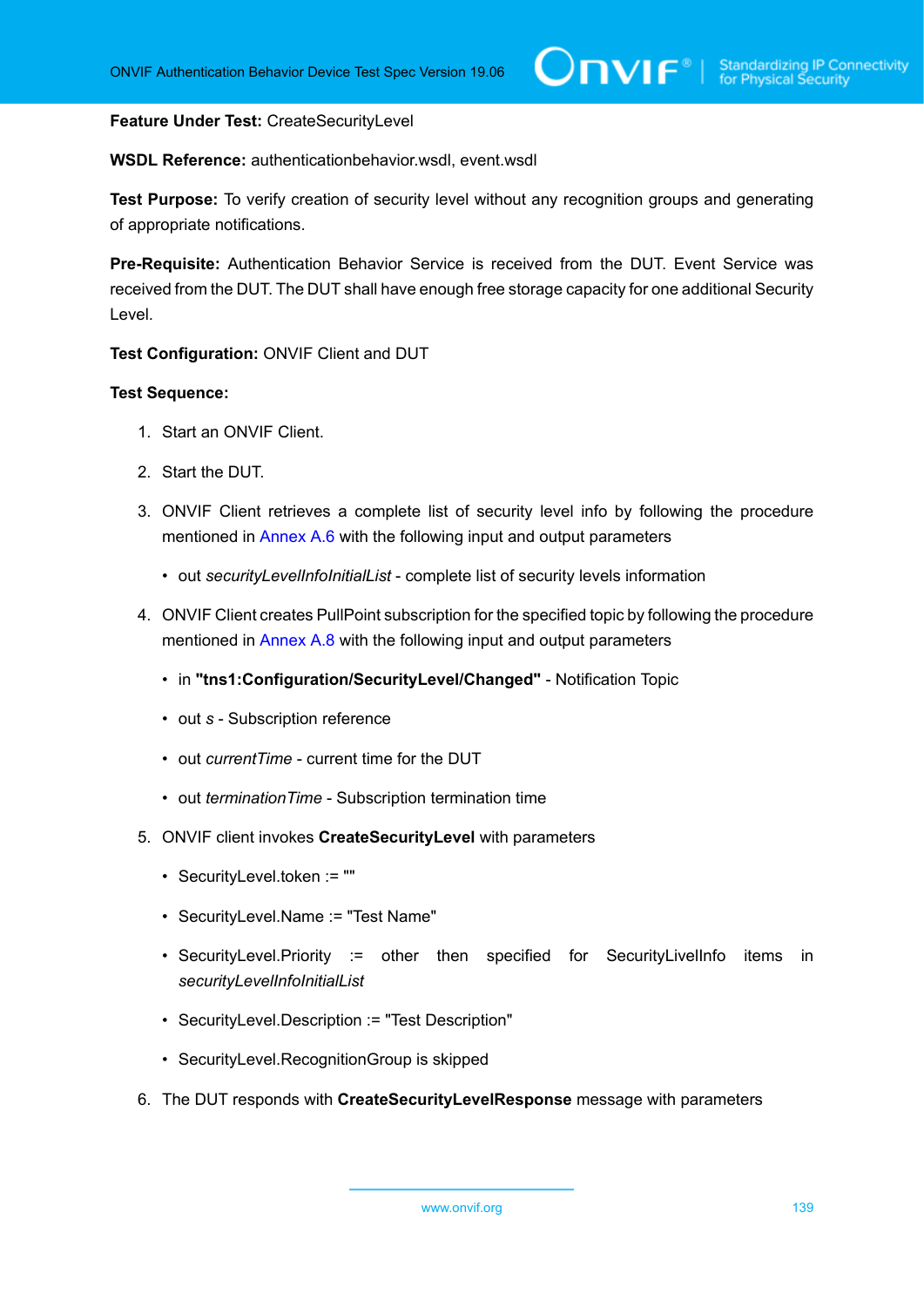- Token =: *securityLevelToken*
- 7. ONVIF Client retrieves and checks **tns1:Configuration/SecurityLevel/Changed** event for the specified Authentication Profile token by following the procedure mentioned in [Annex](#page-230-0) [A.27](#page-230-0) with the following input and output parameters
	- in *s* Subscription reference
	- in *currentTime* current time for the DUT
	- in *terminationTime* subscription termination time
	- in *securityLevelToken* Security Level token
- 8. ONVIF Client retrieves a security level by following the procedure mentioned in [Annex A.30](#page-233-0) with the following input and output parameters
	- in *securityLevelToken* security level token
	- out *securityLevelsList* security level list
- <span id="page-139-0"></span>9. If *securityLevelsList*[0] item does not have equal field values to values from step [5](#page-138-0), FAIL the test, restore the DUT state, and skip other steps.
- 10.ONVIF Client retrieves a security level information by following the procedure mentioned in [Annex A.29](#page-232-0) with the following input and output parameters
	- in *securityLevelToken* security level token
	- out *securityLevelInfoList* security level information list
- <span id="page-139-2"></span>11. If *securityLevelInfoList*[0] item does not have equal field values to values from step [5,](#page-138-0) FAIL the test, restore the DUT state, and skip other steps.
- 12.ONVIF Client retrieves a complete list of security level info by following the procedure mentioned in [Annex A.6](#page-210-0) with the following input and output parameters
	- out *securityLevelInfoCompleteList* complete list of security levels information
- <span id="page-139-1"></span>13.If *securityLevelInfoCompleteList* does not have SecurityLevelInfo[token = *securityLevelToken*] item with equal field values to values from step [5](#page-138-0), FAIL the test, restore the DUT state, and skip other steps.
- 14.ONVIF Client retrieves a complete list of security levels by following the procedure mentioned in [Annex A.25](#page-228-0) with the following input and output parameters
	- out *securityLevelCompleteList* complete list of security levels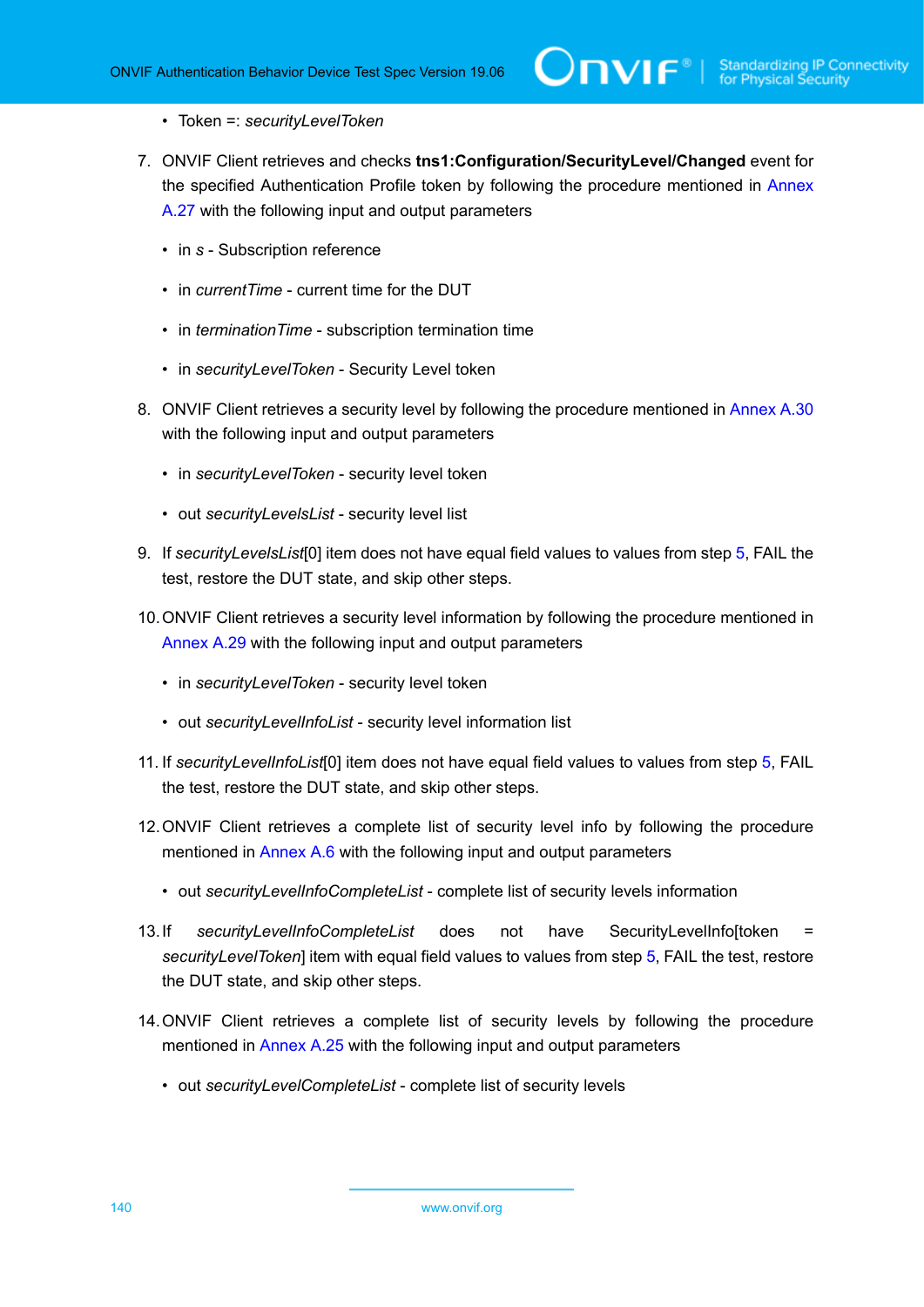<span id="page-140-0"></span>15.If *securityLevelCompleteList* does not have SecurityLevel[token = *securityLevelToken*] item with equal field values to values from step [5](#page-138-0), FAIL the test, restore the DUT state, and skip other steps.

 $\mathsf{D}\mathsf{N}\mathsf{H}^*$ l

- 16.For each SecurityLevelInfo.token (*token*) from *securityLevelInfoInitialList* do the following:
	- 16.1. If *securityLevelCompleteList* does not have SecurityLevel[token = *token*] item, FAIL the test, restore the DUT state, and skip other steps.
- 17.ONVIF Client deletes a security level by following the procedure mentioned in [Annex A.22](#page-225-0) with the following input and output parameters
	- in *securityLevelToken* security level token

#### **Test Result:**

#### **PASS –**

• The DUT passed all assertions.

#### **FAIL –**

• The DUT did not send **CreateSecurityLevelResponse** message.

**Note:** The following fields are compared at steps [9](#page-139-0) and [13:](#page-139-1)

- SecurityLevel:
	- token
	- Name
	- Priority
	- Description
	- RecognitionGroup list
		- RecognitionMethod list
			- RecognitionType
			- Order

**Note:** The following fields are compared at step [11](#page-139-2) and [15:](#page-140-0)

- SecurityLevelInfo:
	- token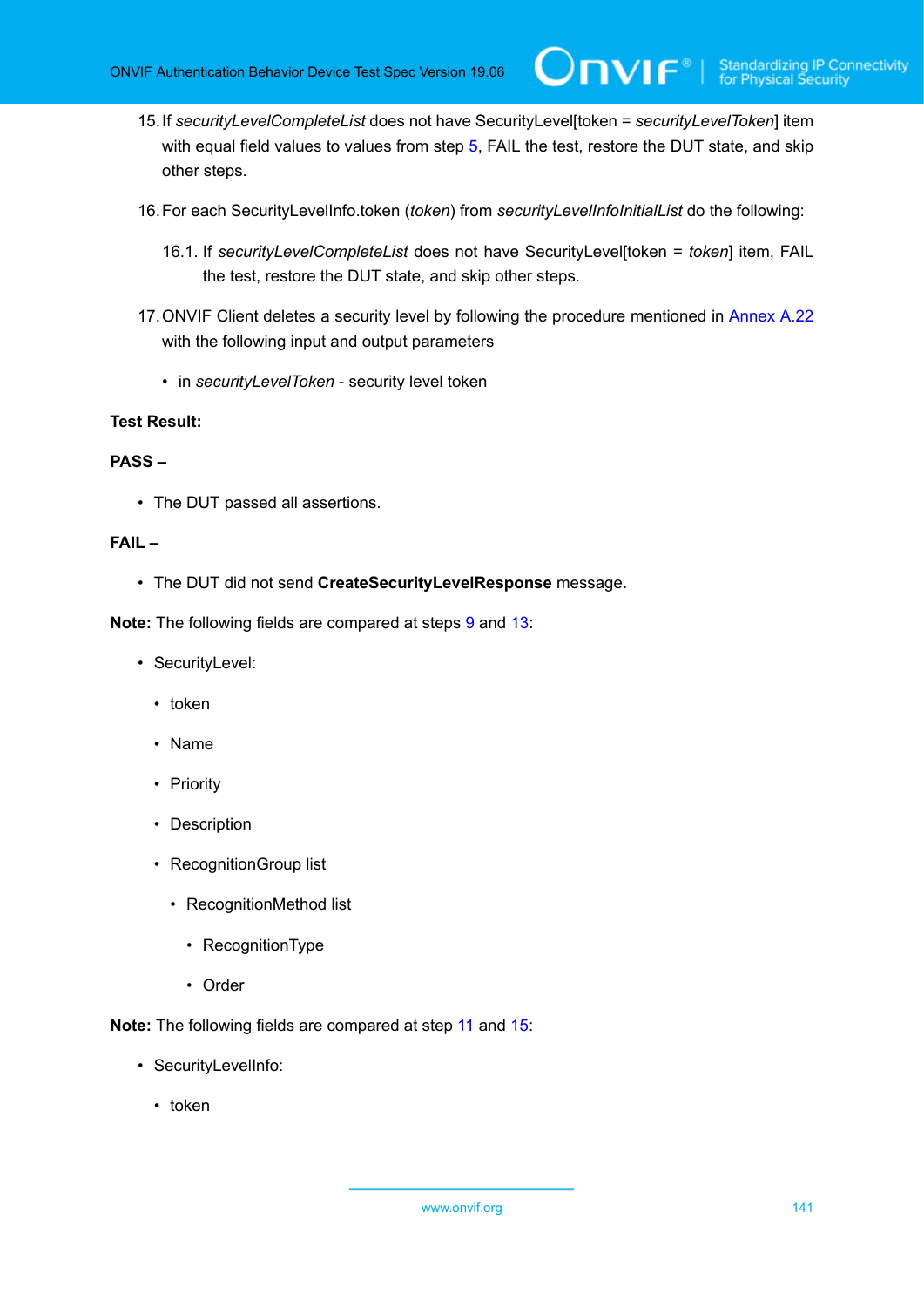- Name
- Priority
- Description

# 5.7.2 CREATE SECURITY LEVEL WITHOUT RECOGNITION **METHODS**

**Test Case ID:** AUTH\_BEHAVIOR-7-1-2

**Specification Coverage:** SecurityLevelInfo (ONVIF Authentication Behavior Service Specification), SecurityLevel (ONVIF Authentication Behavior Service Specification), CreateSecurityLevel command (ONVIF Authentication Behavior Service Specification)

**Feature Under Test:** CreateSecurityLevel

**WSDL Reference:** authenticationbehavior.wsdl, event.wsdl

**Test Purpose:** To verify creation of security level without any recognition methods and generating of appropriate notifications.

**Pre-Requisite:** Authentication Behavior Service is received from the DUT. Event Service was received from the DUT. The DUT shall have enough free storage capacity for one additional Security Level.

**Test Configuration:** ONVIF Client and DUT

- 1. Start an ONVIF Client.
- 2. Start the DUT.
- 3. ONVIF Client retrieves a complete list of security level info by following the procedure mentioned in [Annex A.6](#page-210-0) with the following input and output parameters
	- out *securityLevelInfoInitialList* complete list of security levels information
- 4. ONVIF Client creates PullPoint subscription for the specified topic by following the procedure mentioned in [Annex A.8](#page-212-0) with the following input and output parameters
	- in **"tns1:Configuration/SecurityLevel/Changed"** Notification Topic
	- out *s* Subscription reference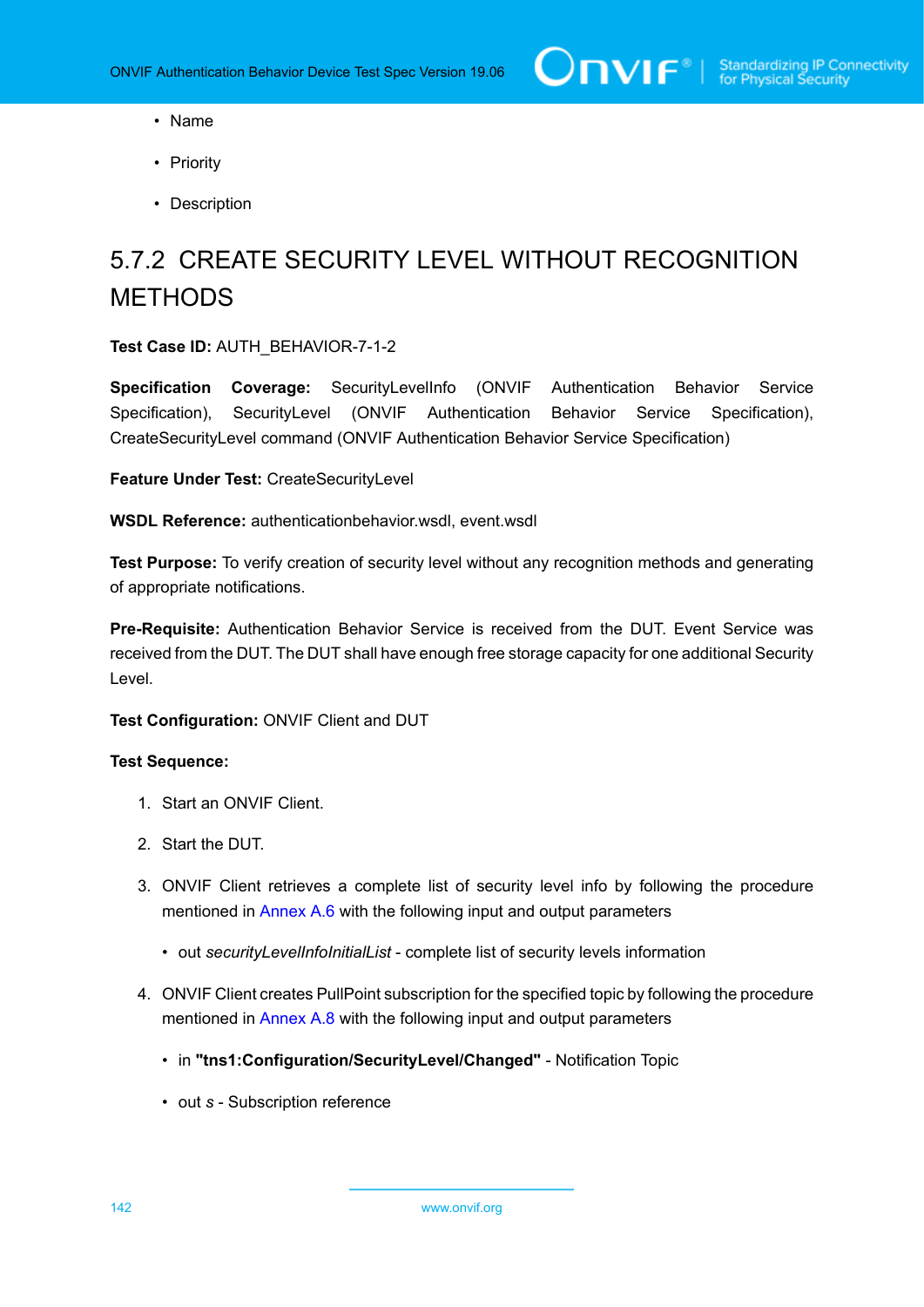- out *currentTime* current time for the DUT
- out *terminationTime* Subscription termination time
- <span id="page-142-0"></span>5. ONVIF client invokes **CreateSecurityLevel** with parameters
	- SecurityLevel.token := ""
	- SecurityLevel.Name := "Test Name"
	- SecurityLevel.Priority := other then specified for SecurityLivelInfo items in *securityLevelInfoInitialList*
	- SecurityLevel.Description := "Test Description"
	- SecurityLevel.RecognitionGroup[0]
	- SecurityLevel.RecognitionGroup[0].RecognitionMethod is skipped
- 6. The DUT responds with **CreateSecurityLevelResponse** message with parameters
	- Token =: *securityLevelToken*
- 7. ONVIF Client retrieves and checks **tns1:Configuration/SecurityLevel/Changed** event for the specified Authentication Profile token by following the procedure mentioned in [Annex](#page-230-0) [A.27](#page-230-0) with the following input and output parameters
	- in *s* Subscription reference
	- in *currentTime* current time for the DUT
	- in *terminationTime* subscription termination time
	- in *securityLevelToken* Security Level token
- 8. ONVIF Client retrieves a security level by following the procedure mentioned in [Annex A.30](#page-233-0) with the following input and output parameters
	- in *securityLevelToken* security level token
	- out *securityLevelsList* security level list
- <span id="page-142-1"></span>9. If *securityLevelsList*[0] item does not have equal field values to values from step [5](#page-142-0), FAIL the test, restore the DUT state, and skip other steps.
- 10.ONVIF Client retrieves a security level information by following the procedure mentioned in [Annex A.29](#page-232-0) with the following input and output parameters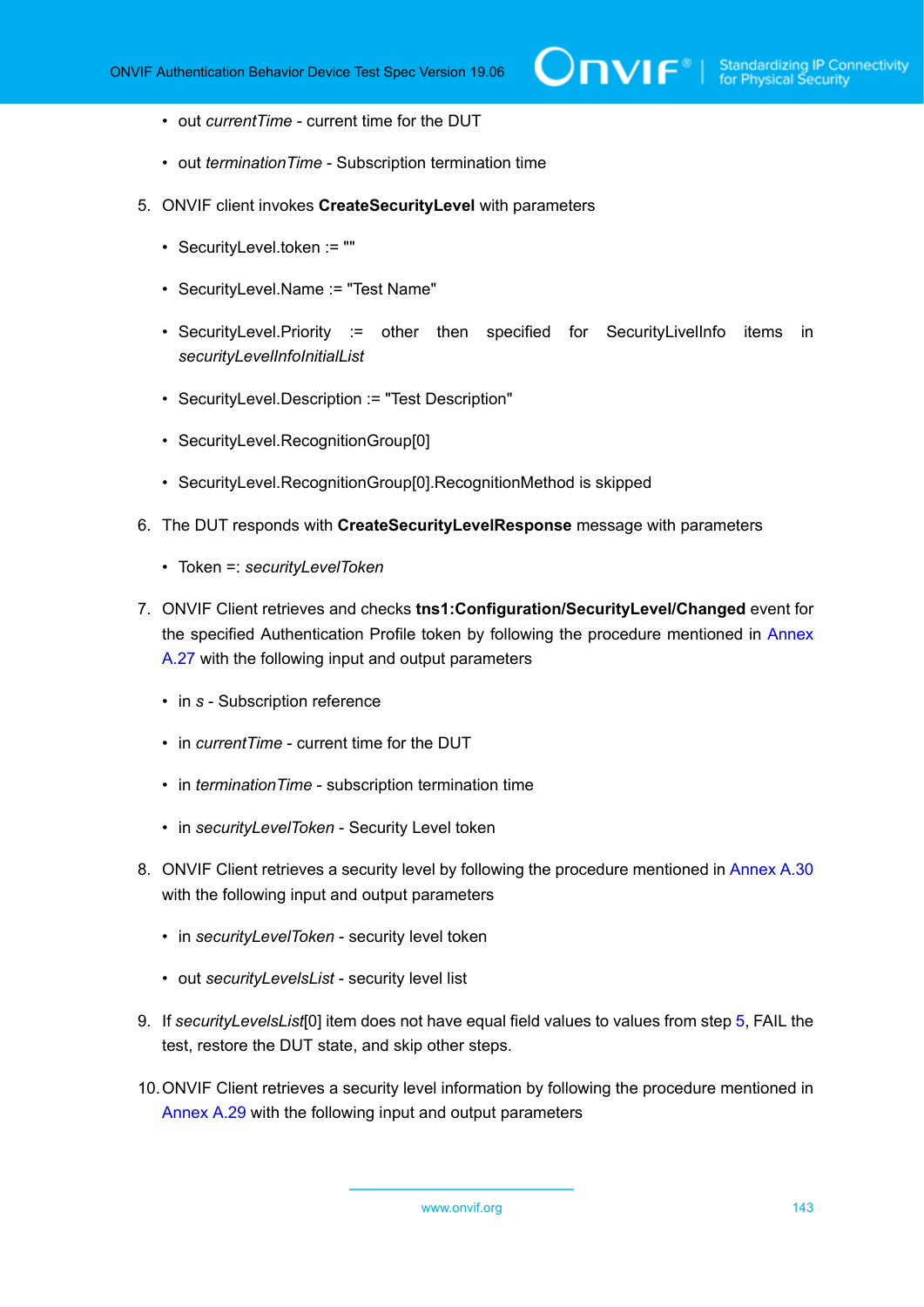- in *securityLevelToken* security level token
- out *securityLevelInfoList* security level information list
- 11. If *securityLevelInfoList*[0] item does not have equal field values to values from step [5,](#page-142-0) FAIL the test, restore the DUT state, and skip other steps.
- 12.ONVIF Client retrieves a complete list of security level info by following the procedure mentioned in [Annex A.6](#page-210-0) with the following input and output parameters
	- out *securityLevelInfoCompleteList* complete list of security levels information
- <span id="page-143-0"></span>13.If *securityLevelInfoCompleteList* does not have SecurityLevelInfo[token *securityLevelToken*] item with equal field values to values from step [5](#page-142-0), FAIL the test, restore the DUT state, and skip other steps.
- 14.ONVIF Client retrieves a complete list of security levels by following the procedure mentioned in [Annex A.25](#page-228-0) with the following input and output parameters
	- out *securityLevelCompleteList* complete list of security levels
- 15.If *securityLevelCompleteList* does not have SecurityLevel[token = *securityLevelToken*] item with equal field values to values from step [5](#page-142-0), FAIL the test, restore the DUT state, and skip other steps.
- 16.For each SecurityLevelInfo.token (*token*) from *securityLevelInfoInitialList* do the following:
	- 16.1. If *securityLevelCompleteList* does not have SecurityLevel[token = *token*] item, FAIL the test, restore the DUT state, and skip other steps.
- 17.ONVIF Client deletes a security level by following the procedure mentioned in [Annex A.22](#page-225-0) with the following input and output parameters
	- in *securityLevelToken* security level token

#### **PASS –**

• The DUT passed all assertions.

#### **FAIL –**

• The DUT did not send **CreateSecurityLevelResponse** message.

**Note:** The following fields are compared at steps [9](#page-142-1) and [13:](#page-143-0)

• SecurityLevel: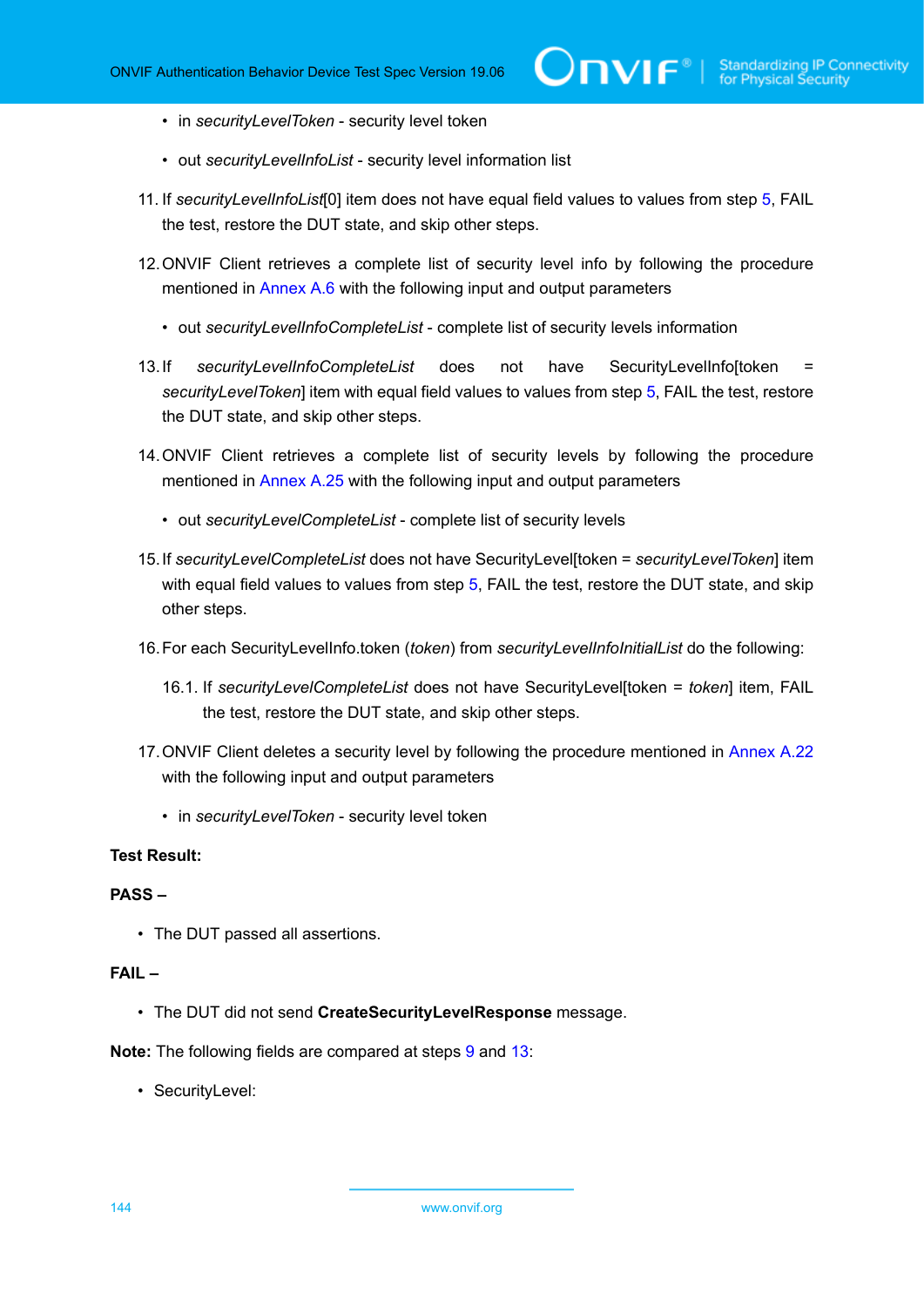- token
- Name
- Priority
- Description
- RecognitionGroup list
	- RecognitionMethod list
		- RecognitionType
		- Order

**Note:** The following fields are compared at step [11](#page-143-0) and [15:](#page-143-1)

- SecurityLevelInfo:
	- token
	- Name
	- Priority
	- Description

# 5.7.3 CREATE SECURITY LEVEL WITH RECOGNITION METHODS

### **Test Case ID:** AUTH\_BEHAVIOR-7-1-3

**Specification Coverage:** SecurityLevelInfo (ONVIF Authentication Behavior Service Specification), SecurityLevel (ONVIF Authentication Behavior Service Specification), CreateSecurityLevel command (ONVIF Authentication Behavior Service Specification)

**Feature Under Test:** CreateSecurityLevel

**WSDL Reference:** authenticationbehavior.wsdl, event.wsdl

**Test Purpose:** To verify creation of security level and generating of appropriate notifications.

**Pre-Requisite:** Authentication Behavior Service is received from the DUT. Schedule Service is received from the DUT. Event Service was received from the DUT. The DUT shall have enough free storage capacity for one additional Security Level.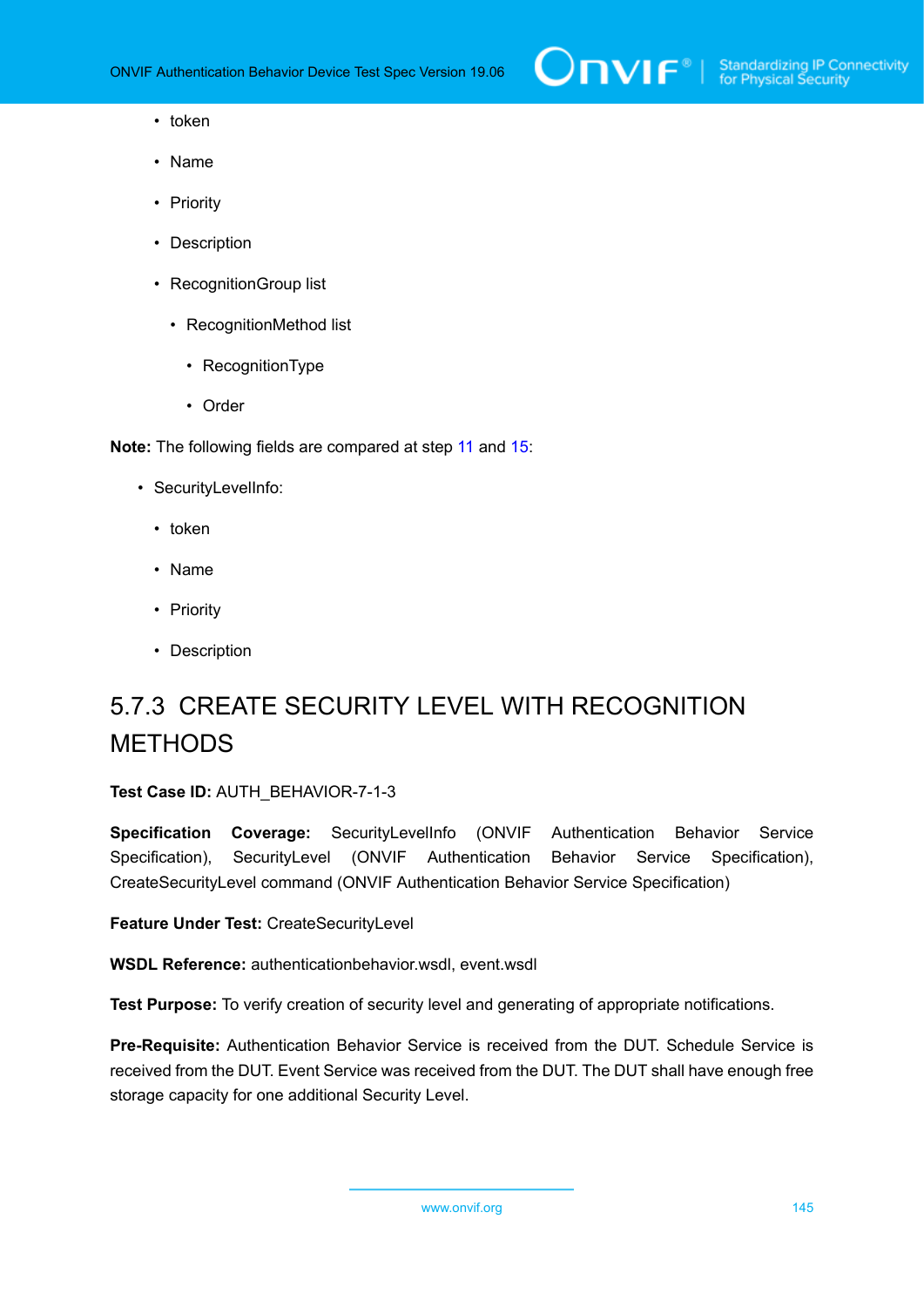#### **Test Configuration:** ONVIF Client and DUT

- 1. Start an ONVIF Client.
- 2. Start the DUT.
- 3. ONVIF Client retrieves a complete list of security level info by following the procedure mentioned in [Annex A.6](#page-210-0) with the following input and output parameters
	- out *securityLevelInfoInitialList* complete list of security levels information
- 4. ONVIF Client creates PullPoint subscription for the specified topic by following the procedure mentioned in [Annex A.8](#page-212-0) with the following input and output parameters
	- in **"tns1:Configuration/SecurityLevel/Changed"** Notification Topic
	- out *s* Subscription reference
	- out *currentTime* current time for the DUT
	- out *terminationTime* Subscription termination time
- <span id="page-145-0"></span>5. ONVIF client invokes **CreateSecurityLevel** with parameters
	- SecurityLevel.token := ""
	- SecurityLevel.Name := "Test Name"
	- SecurityLevel.Priority := other then specified for SecurityLivelInfo items in *securityLevelInfoInitialList*
	- SecurityLevel.Description := "Test Description"
	- SecurityLevel.RecognitionGroup[0].RecognitionMethod[0].RecognitionType := *firstSupportedRecognitionType* (see [Annex A.31](#page-233-0) for details)
	- SecurityLevel.RecognitionGroup[0].RecognitionMethod[0].Order := 1
	- SecurityLevel.RecognitionGroup[0].RecognitionMethod[0].Extension is skipped
	- SecurityLevel.RecognitionGroup[0].Extension is skipped
	- SecurityLevel.Extension is skipped
- 6. The DUT responds with **CreateSecurityLevelResponse** message with parameters
	- Token =: *securityLevelToken*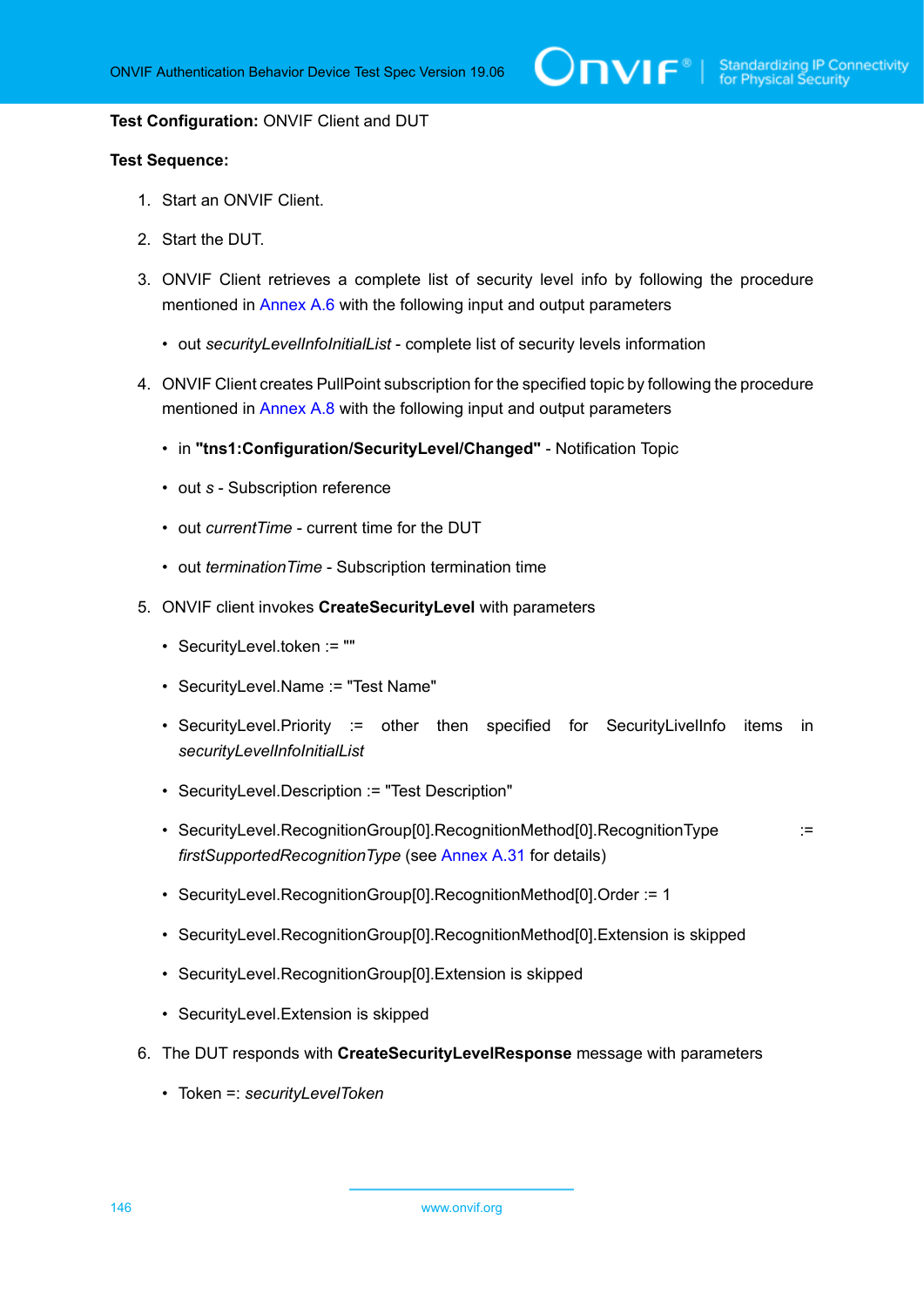- 7. ONVIF Client retrieves and checks **tns1:Configuration/SecurityLevel/Changed** event for the specified Security Level token by following the procedure mentioned in [Annex A.27](#page-230-0) with the following input and output parameters
	- in *s* Subscription reference
	- in *currentTime* current time for the DUT
	- in *terminationTime* subscription termination time
	- in *securityLevelToken* Security Level token
- 8. ONVIF Client deletes PullPoint subscription by following the procedure mentioned in [Annex](#page-213-0) [A.9](#page-213-0) with the following input and output parameters
	- in *s* Subscription reference
- 9. ONVIF Client retrieves a security level by following the procedure mentioned in [Annex A.30](#page-233-1) with the following input and output parameters
	- in *securityLevelToken* security level token
	- out *securityLevelsList* security level list
- <span id="page-146-0"></span>10.If *securityLevelsList*[0] item does not have equal field values to values from step [5](#page-145-0), FAIL the test, restore the DUT state, and skip other steps.
- 11. ONVIF Client retrieves a security level information by following the procedure mentioned in [Annex A.29](#page-232-0) with the following input and output parameters
	- in *securityLevelToken* security level token
	- out *securityLevelInfoList* security level information list
- <span id="page-146-2"></span>12.If *securityLevelInfoList*[0] item does not have equal field values to values from step [5,](#page-145-0) FAIL the test, restore the DUT state, and skip other steps.
- 13.ONVIF Client retrieves a complete list of security level info by following the procedure mentioned in [Annex A.6](#page-210-0) with the following input and output parameters
	- out *securityLevelInfoCompleteList* complete list of security levels information
- <span id="page-146-1"></span>14.If *securityLevelInfoCompleteList* does not have SecurityLevelInfo[token *securityLevelToken*] item with equal field values to values from step [5](#page-145-0), FAIL the test, restore the DUT state, and skip other steps.
- 15.ONVIF Client retrieves a complete list of security levels by following the procedure mentioned in [Annex A.25](#page-228-0) with the following input and output parameters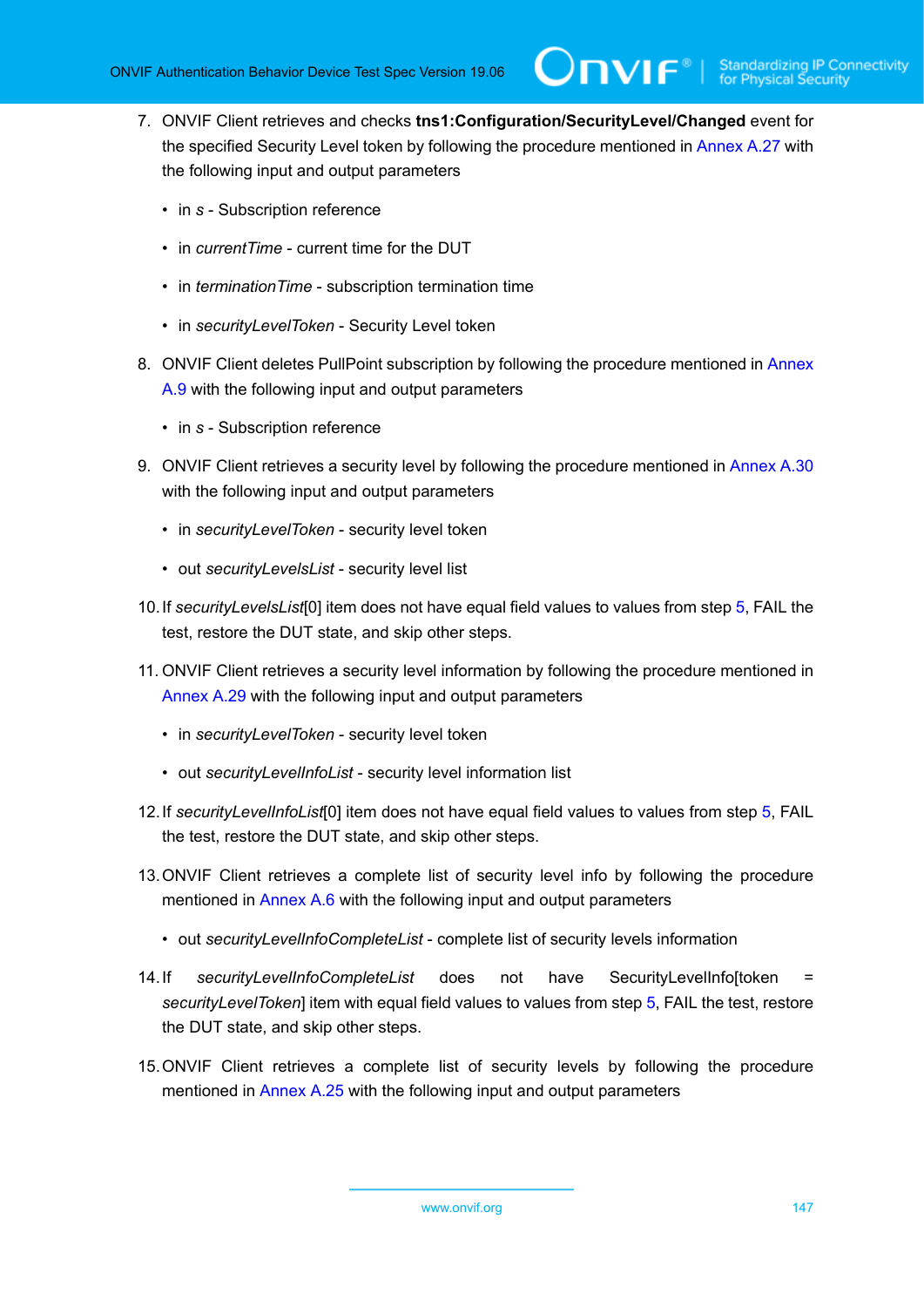- out *securityLevelCompleteList* complete list of security levels
- <span id="page-147-0"></span>16.If *securityLevelCompleteList* does not have SecurityLevel[token = *securityLevelToken*] item with equal field values to values from step [5](#page-145-0), FAIL the test, restore the DUT state, and skip other steps.
- 17.For each SecurityLevelInfo.token (*token*) from *securityLevelInfoInitialList* do the following:
	- 17.1. If *securityLevelCompleteList* does not have SecurityLevel[token = *token*] item, FAIL the test, restore the DUT state, and skip other steps.
- 18.ONVIF Client deletes a security level by following the procedure mentioned in [Annex A.22](#page-225-0) with the following input and output parameters
	- in *securityLevelToken* security level token

#### **PASS –**

• The DUT passed all assertions.

### **FAIL –**

• The DUT did not send **CreateSecurityLevelResponse** message.

**Note:** The following fields are compared at steps [10](#page-146-0) and [14:](#page-146-1)

- SecurityLevel:
	- token
	- Name
	- Priority
	- Description
	- RecognitionGroup list
		- RecognitionMethod list
			- RecognitionType
			- Order

**Note:** The following fields are compared at step [12](#page-146-2) and [16](#page-147-0):

• SecurityLevelInfo: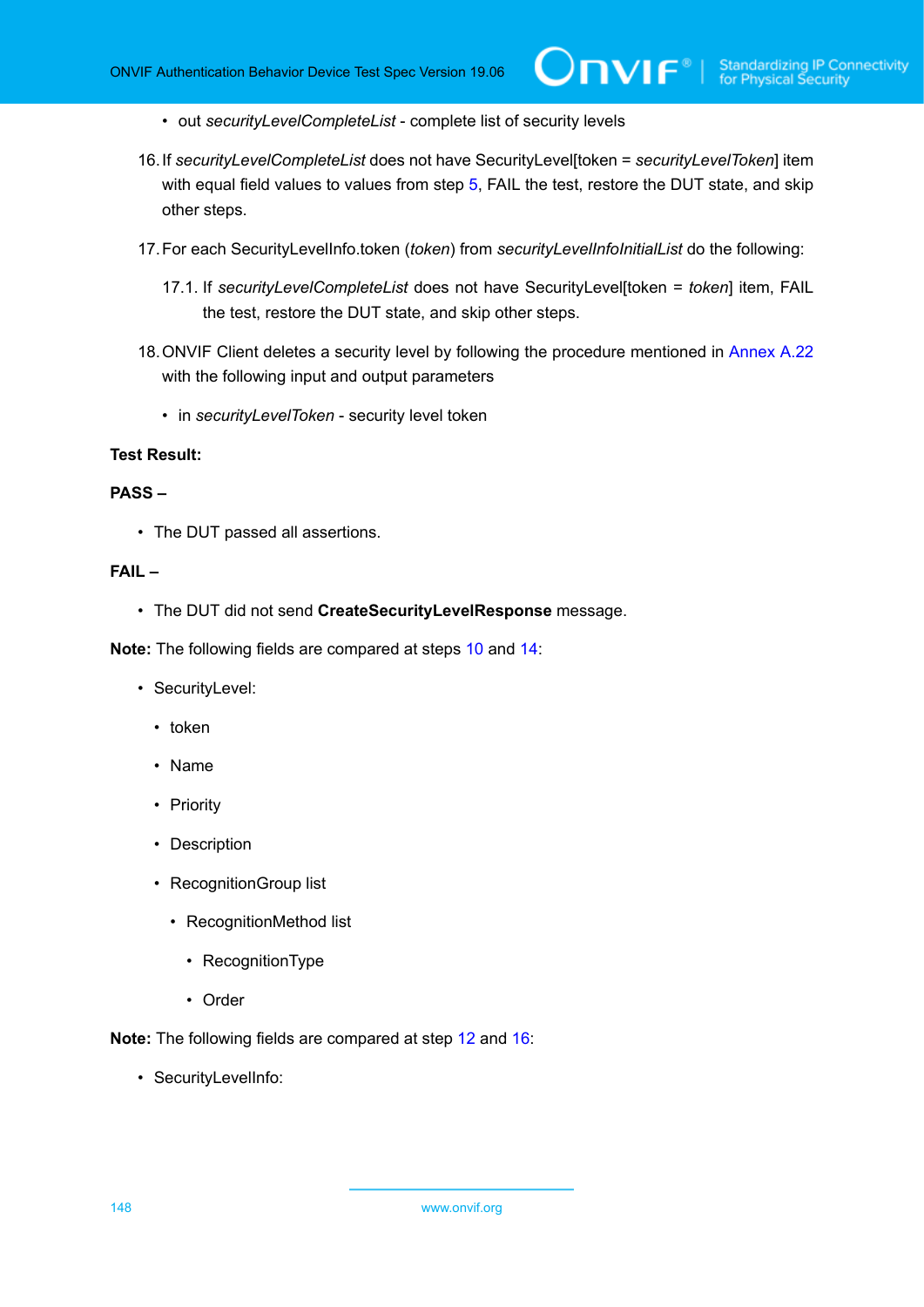- token
- Name
- Priority
- Description

# 5.7.4 MODIFY SECURITY LEVEL

### **Test Case ID:** AUTH\_BEHAVIOR-7-1-4

**Specification Coverage:** SecurityLevelInfo (ONVIF Authentication Behavior Service Specification), SecurityLevel (ONVIF Authentication Behavior Service Specification), ModifySecurityLevel command (ONVIF Authentication Behavior Service Specification)

**Feature Under Test:** ModifySecurityLevel

**WSDL Reference:** authenticationbehavior.wsdl, event.wsdl

**Test Purpose:** To verify modifiing of security level and generating of apropriate notifications.

**Pre-Requisite:** Authentication Behavior Service is received from the DUT. Schedule Service is received from the DUT. Event Service was received from the DUT. The DUT shall have enough free storage capacity for one additional Security Level.

**Test Configuration:** ONVIF Client and DUT

- 1. Start an ONVIF Client.
- 2. Start the DUT.
- 3. ONVIF Client gets the service capabilities by following the procedure mentioned in [Annex](#page-205-0) [A.2](#page-205-0) with the following input and output parameters
	- out *cap* Authentication Behavior Service capabilities
- 4. ONVIF Client retrieves a complete list of security level info by following the procedure mentioned in [Annex A.6](#page-210-0) with the following input and output parameters
	- out *securityLevelInfoInitialList* complete list of security levels information
- 5. ONVIF Client creates Security Level by following the procedure mentioned in [Annex A.17](#page-220-0) with the following input and output parameters
	- out *securityLevelToken* security level token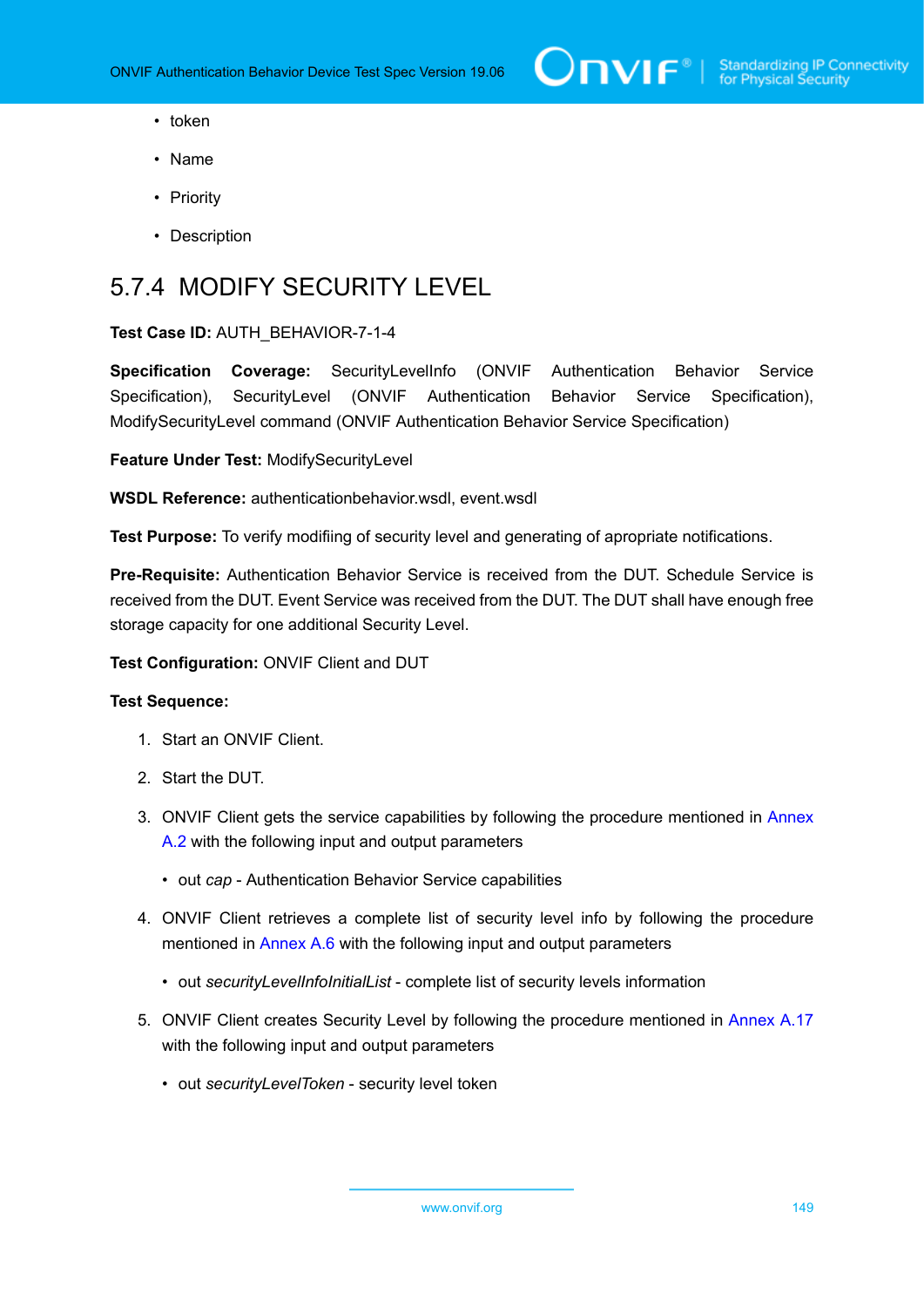- out *securityLevel* security level
- 6. ONVIF Client creates PullPoint subscription for the specified topic by following the procedure mentioned in [Annex A.8](#page-212-0) with the following input and output parameters
	- in **"tns1:Configuration/SecurityLevel/Changed"** Notification Topic
	- out *s* Subscription reference
	- out *currentTime* current time for the DUT
	- out *terminationTime* Subscription termination time
- <span id="page-149-0"></span>7. ONVIF client invokes **ModifySecurityLevel** with parameters
	- SecurityLevel.token := *securityLevelToken*
	- SecurityLevel.Name := "Test Name2"
	- SecurityLevel.Priority := other then specified for SecurityLivelInfo items in *securityLevelInfoInitialList* and other than *securityLevel*.Priority
	- SecurityLevel.Description := "Test Description2"
	- SecurityLevel.RecognitionGroup[0].RecognitionMethod[0].RecognitionType := *secondSupportedRecognitionType* (see [Annex A.31](#page-233-0) for details)
	- SecurityLevel.RecognitionGroup[0].RecognitionMethod[0].Order := 2
	- SecurityLevel.RecognitionGroup[0].RecognitionMethod[0].Extension is skipped
	- SecurityLevel.RecognitionGroup[0].Extension is skipped
	- SecurityLevel.Extension is skipped
- 8. The DUT responds with **ModifySecurityLevelResponse** message.
- 9. ONVIF Client retrieves and checks **tns1:Configuration/SecurityLevel/Changed** event for the specified Security Level token by following the procedure mentioned in [Annex A.27](#page-230-0) with the following input and output parameters
	- in *s* Subscription reference
	- in *currentTime* current time for the DUT
	- in *terminationTime* subscription termination time
	- in *securityLevelToken* Security Level token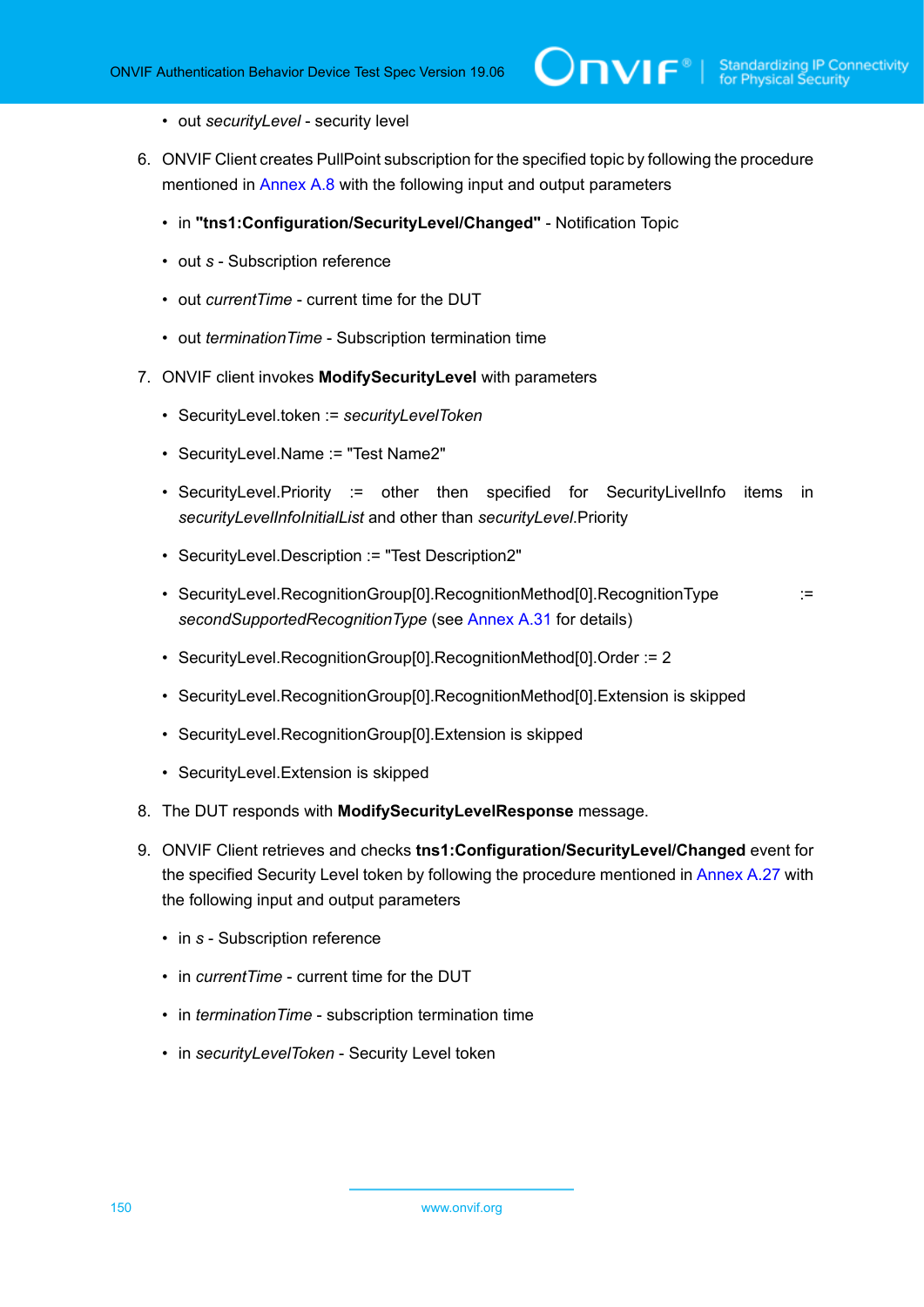- 10.ONVIF Client retrieves a security level by following the procedure mentioned in [Annex A.30](#page-233-1) with the following input and output parameters
	- in *securityLevelToken* security level token
	- out *securityLevelsList* security level list
- <span id="page-150-1"></span>11. If *securityLevelsList*[0] item does not have equal field values to values from step [7](#page-149-0), FAIL the test, restore the DUT state, and skip other steps.
- 12.ONVIF Client retrieves a security level information by following the procedure mentioned in [Annex A.29](#page-232-0) with the following input and output parameters
	- in *securityLevelToken* security level token
	- out *securityLevelInfoList* security level information list
- <span id="page-150-2"></span>13.If *securityLevelInfoList*[0] item does not have equal field values to values from step [7,](#page-149-0) FAIL the test, restore the DUT state, and skip other steps.
- <span id="page-150-0"></span>14.ONVIF client invokes **ModifySecurityLevel** with parameters
	- SecurityLevel.token := *securityLevelToken*
	- SecurityLevel.Name := "Test Name2"
	- SecurityLevel.Priority := other then specified for SecurityLivelInfo items in *securityLevelInfoInitialList* and other than *securityLevel*.Priority
	- SecurityLevel.Description := "Test Description2"
	- SecurityLevel.RecognitionGroup is skipped
	- SecurityLevel.Extension is skipped
- 15.The DUT responds with **ModifySecurityLevelResponse** message.
- 16.ONVIF Client retrieves and checks **tns1:Configuration/SecurityLevel/Changed** event for the specified Security Level token by following the procedure mentioned in [Annex A.27](#page-230-0) with the following input and output parameters
	- in *s* Subscription reference
	- in *currentTime* current time for the DUT
	- in *terminationTime* subscription termination time
	- in *securityLevelToken* Security Level token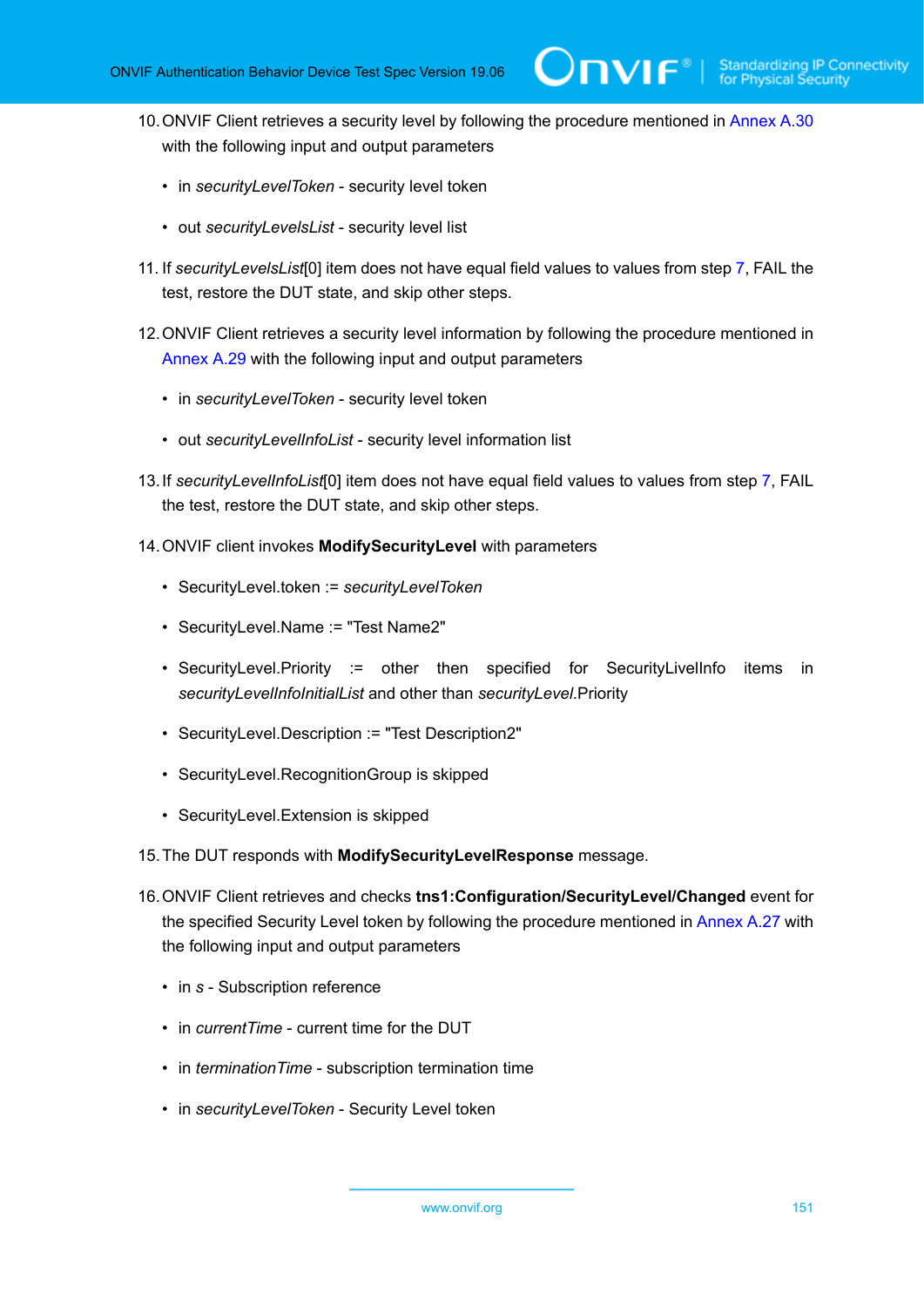17.ONVIF Client retrieves a security level by following the procedure mentioned in [Annex A.30](#page-233-1) with the following input and output parameters

 $\mathsf{D}\mathbf{N}\mathsf{I}\mathsf{F}^\ast$ l

- in *securityLevelToken* security level token
- out *securityLevelsList* security level list
- <span id="page-151-1"></span>18.If *securityLevelsList*[0] item does not have equal field values to values from step [14](#page-150-0), FAIL the test, restore the DUT state, and skip other steps.
- 19.ONVIF Client retrieves a security level information by following the procedure mentioned in [Annex A.29](#page-232-0) with the following input and output parameters
	- in *securityLevelToken* security level token
	- out *securityLevelInfoList* security level information list
- <span id="page-151-2"></span>20.If *securityLevelInfoList*[0] item does not have equal field values to values from step [14](#page-150-0), FAIL the test, restore the DUT state, and skip other steps.
- <span id="page-151-0"></span>21.If *cap*.MaxRecognitionGroupsPerSecurityLevel > 1:
	- 21.1. ONVIF client invokes **ModifySecurityLevel** with parameters
		- SecurityLevel.token := *securityLevelToken*
		- SecurityLevel.Name := "Test Name3"
		- SecurityLevel.Priority := other then specified for SecurityLivelInfo items in *securityLevelInfoInitialList* and other than *securityLevel*.Priority
		- SecurityLevel.Description := "Test Description3"
		- SecurityLevel.RecognitionGroup[0].RecognitionMethod[0].RecognitionType := *firstSupportedRecognitionType* (see [Annex A.31](#page-233-0) for details)
		- SecurityLevel.RecognitionGroup[0].RecognitionMethod[0].Order := 3
		- SecurityLevel.RecognitionGroup[0].RecognitionMethod[0].Extension is skipped
		- SecurityLevel.RecognitionGroup[0].Extension is skipped
		- SecurityLevel.RecognitionGroup[1].RecognitionMethod[0].RecognitionType := *firstSupportedRecognitionType* (see [Annex A.31](#page-233-0) for details)
		- SecurityLevel.RecognitionGroup[1].RecognitionMethod[0].Order := 1
		- SecurityLevel.RecognitionGroup[1].RecognitionMethod[0].Extension is skipped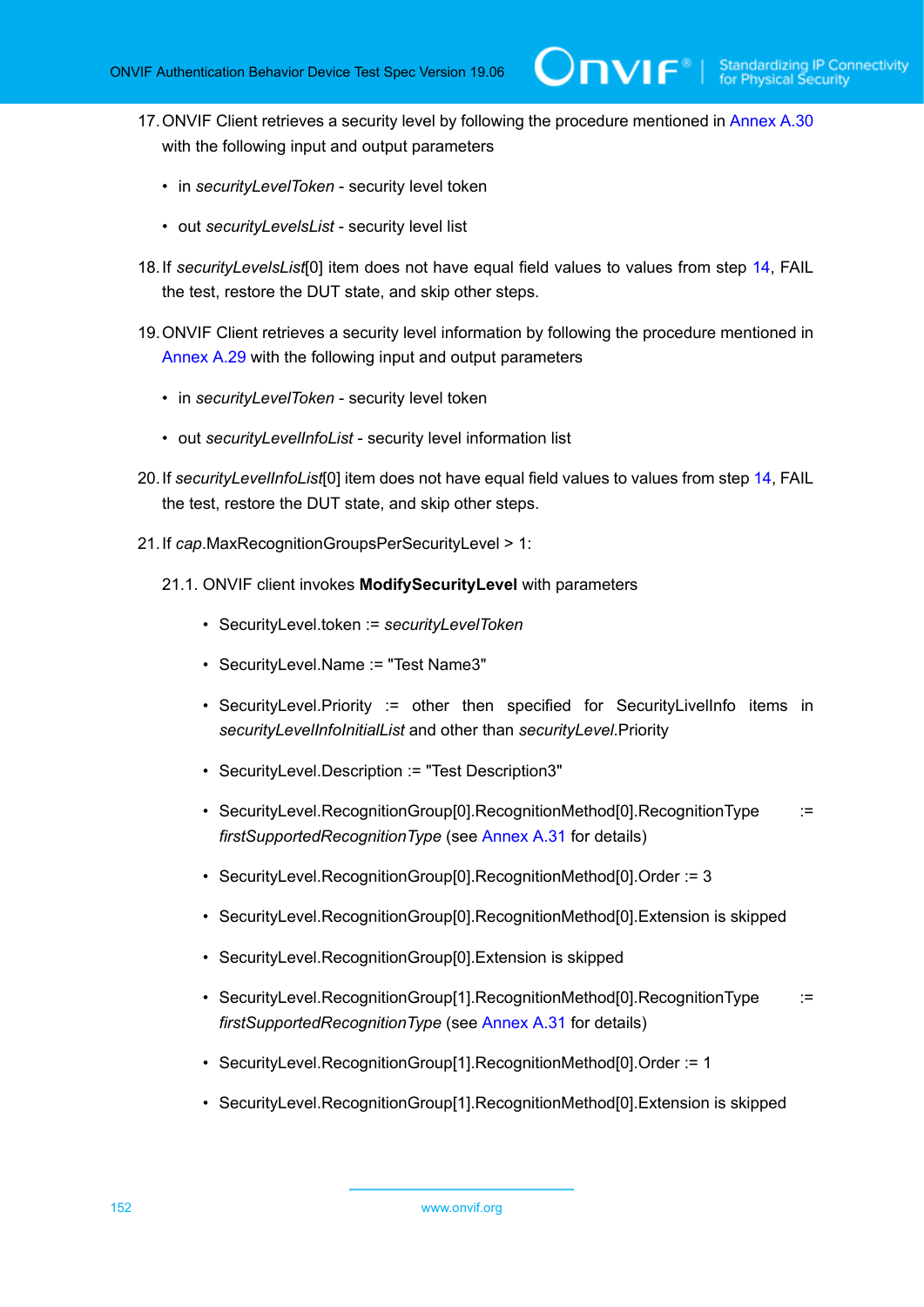- SecurityLevel.RecognitionGroup[1].Extension is skipped
- SecurityLevel.Extension is skipped
- 21.2. The DUT responds with **ModifySecurityLevelResponse** message.
- 21.3. ONVIF Client retrieves and checks **tns1:Configuration/SecurityLevel/Changed** event for the specified Security Level token by following the procedure mentioned in [Annex A.27](#page-230-0) with the following input and output parameters
	- in *s* Subscription reference
	- in *currentTime* current time for the DUT
	- in *terminationTime* subscription termination time
	- in *securityLevelToken* Security Level token
- 21.4. ONVIF Client retrieves a security level by following the procedure mentioned in [Annex](#page-233-1) [A.30](#page-233-1) with the following input and output parameters
	- in *securityLevelToken* security level token
	- out *securityLevelsList* security level list
- <span id="page-152-0"></span>21.5. If *securityLevelsList*[0] item does not have equal field values to values from step [21.1,](#page-151-0) FAIL the test, restore the DUT state, and skip other steps.
- 21.6. ONVIF Client retrieves a security level information by following the procedure mentioned in [Annex A.29](#page-232-0) with the following input and output parameters
	- in *securityLevelToken* security level token
	- out *securityLevelInfoList* security level information list
- <span id="page-152-1"></span>21.7. If *securityLevelInfoList*[0] item does not have equal field values to values from step [21.1](#page-151-0), FAIL the test, restore the DUT state, and skip other steps.
- 22. ONVIF Client deletes PullPoint subscription by following the procedure mentioned in [Annex](#page-213-0) [A.9](#page-213-0) with the following input and output parameters
	- in *s* Subscription reference
- 23.ONVIF Client retrieves a complete list of security level by following the procedure mentioned in [Annex A.25](#page-228-0) with the following input and output parameters
	- out *securityLevelUpdatedList* complete list of security levels information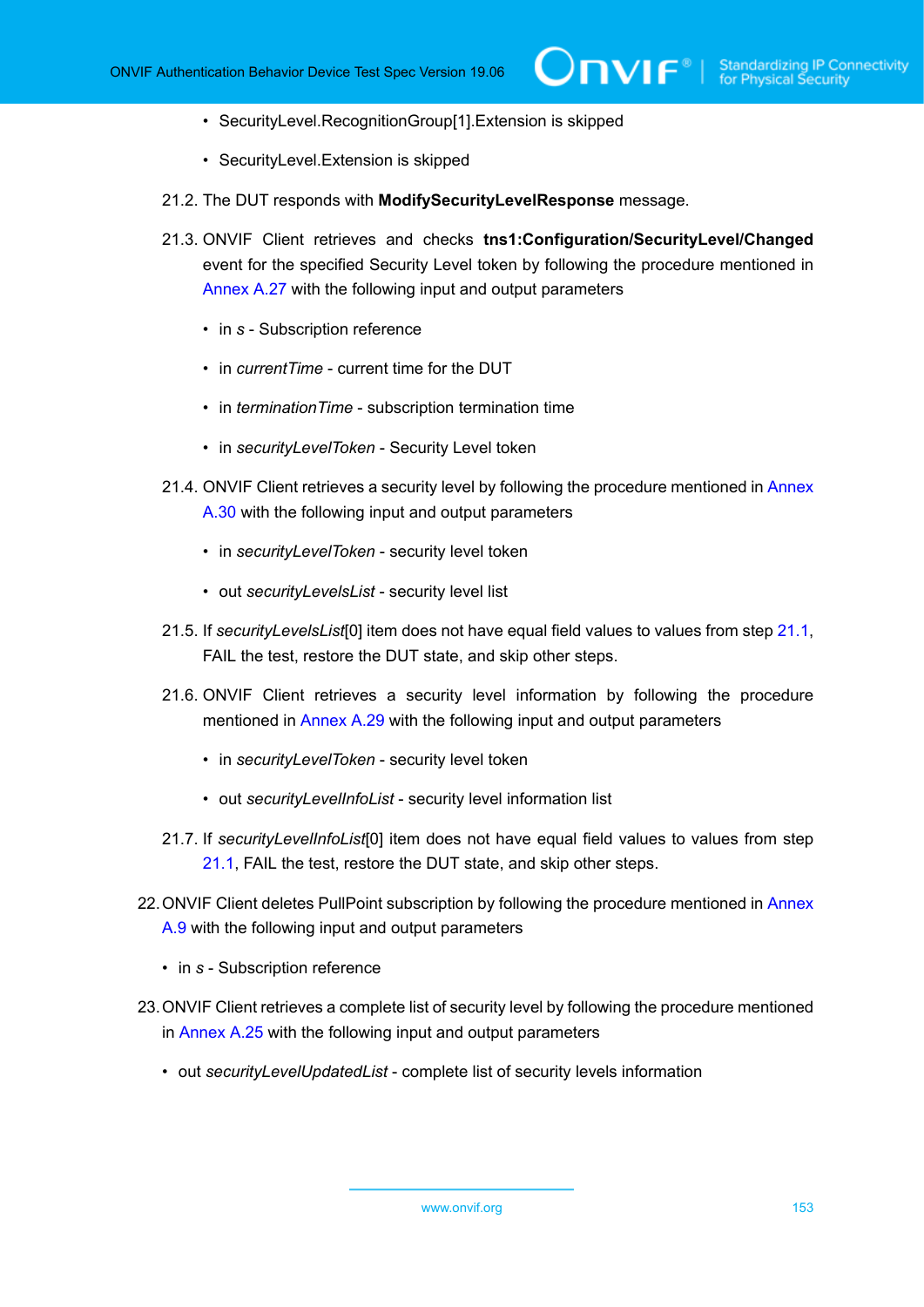24.If *securityLevelUpdatedList* does not have SecurityLevel[token = *securityLevelToken*] item, FAIL the test, restore the DUT state, and skip other steps.

 $\mathsf{Dnv}$ F $^{\circ}$ l

- 25.For each SecurityLevel.token (*token*) from *securityLevelInitialList* do the following:
	- 25.1. If *securityLevelUpdatedList* does not have SecurityLevel[token = *token*] item, FAIL the test, restore the DUT state, and skip other steps.
- 26.ONVIF Client deletes a security level by following the procedure mentioned in [Annex A.22](#page-225-0) with the following input and output parameters
	- in *securityLevelToken* security level token

#### **Test Result:**

#### **PASS –**

• The DUT passed all assertions.

#### **FAIL –**

• The DUT did not send **ModifySecurityLevelResponse** message.

**Note:** The following fields are compared at steps [11,](#page-150-1) [18](#page-151-1), and [21.5](#page-152-0):

- SecurityLevel:
	- token
	- Name
	- Priority
	- Description
	- RecognitionGroup list
		- RecognitionMethod list
			- RecognitionType
			- Order

**Note:** The following fields are compared at step [13](#page-150-2), [20,](#page-151-2) and [21.7:](#page-152-1)

- SecurityLevelInfo:
	- token
	- Name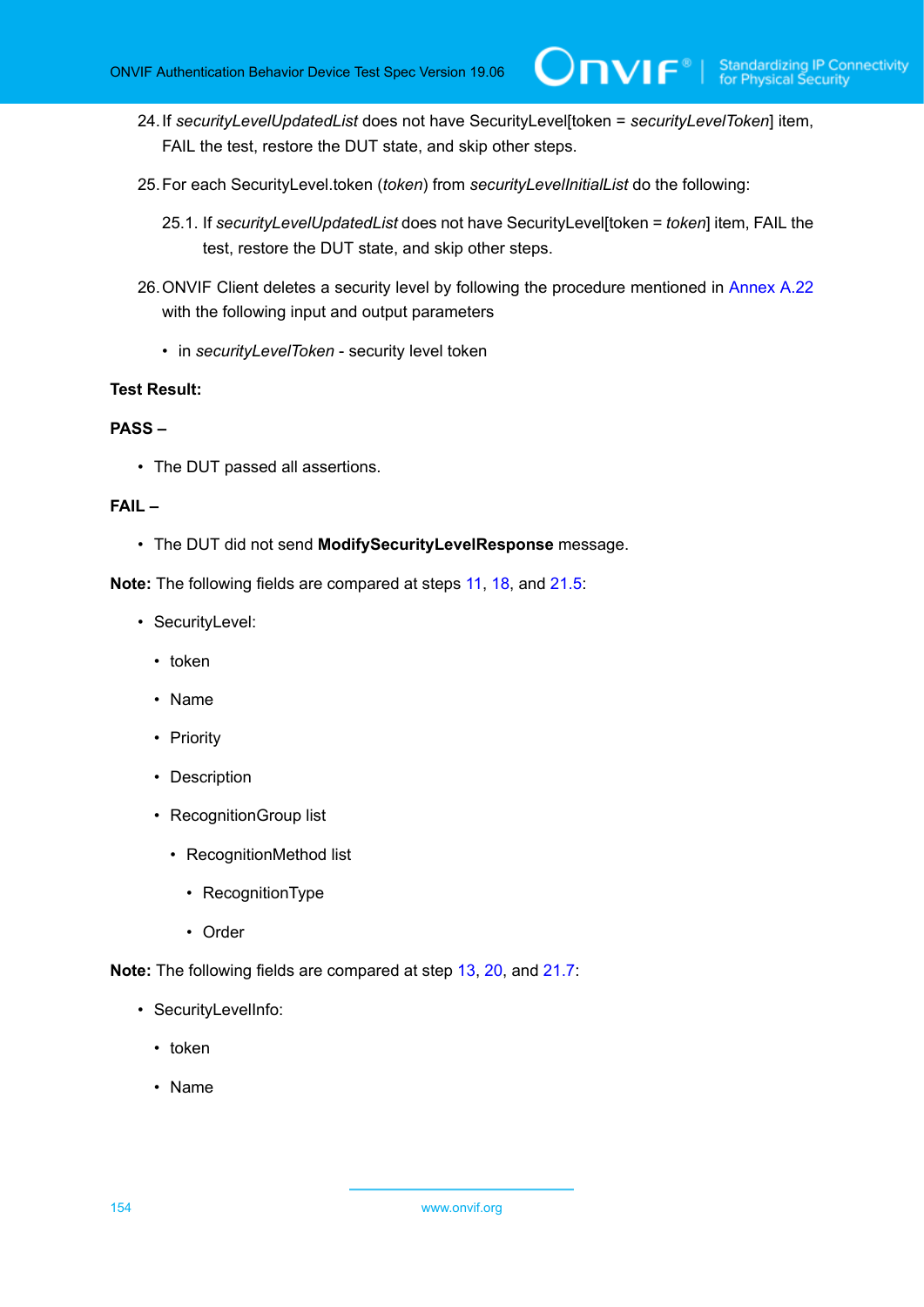- Priority
- Description

# 5.7.5 DELETE SECURITY LEVEL

**Test Case ID:** AUTH\_BEHAVIOR-7-1-5

**Specification Coverage:** SecurityLevelInfo (ONVIF Authentication Behavior Service Specification), SecurityLevel (ONVIF Authentication Behavior Service Specification), DeleteSecurityLevel command (ONVIF Authentication Behavior Service Specification)

**Feature Under Test:** DeleteSecurityLevel

**WSDL Reference:** authenticationbehavior.wsdl, event.wsdl

**Test Purpose:** To verify deleting of security level and generating of apropriate notifications.

**Pre-Requisite:** Authentication Behavior Service is received from the DUT. Event Service was received from the DUT. The DUT shall have enough free storage capacity for one additional Security Level.

**Test Configuration:** ONVIF Client and DUT

- 1. Start an ONVIF Client.
- 2. Start the DUT.
- 3. ONVIF Client retrieves a complete list of security levels by following the procedure mentioned in [Annex A.25](#page-228-0) with the following input and output parameters
	- out *securityLevelInitialList* complete list of security levels
- 4. ONVIF Client creates Security Level by following the procedure mentioned in [Annex A.17](#page-220-0) with the following input and output parameters
	- out *securityLevelToken* security level token
	- out *securityLevel* security level
- 5. ONVIF Client creates PullPoint subscription for the specified topic by following the procedure mentioned in [Annex A.8](#page-212-0) with the following input and output parameters
	- in **"tns1:Configuration/SecurityLevel/Removed"** Notification Topic
	- out *s* Subscription reference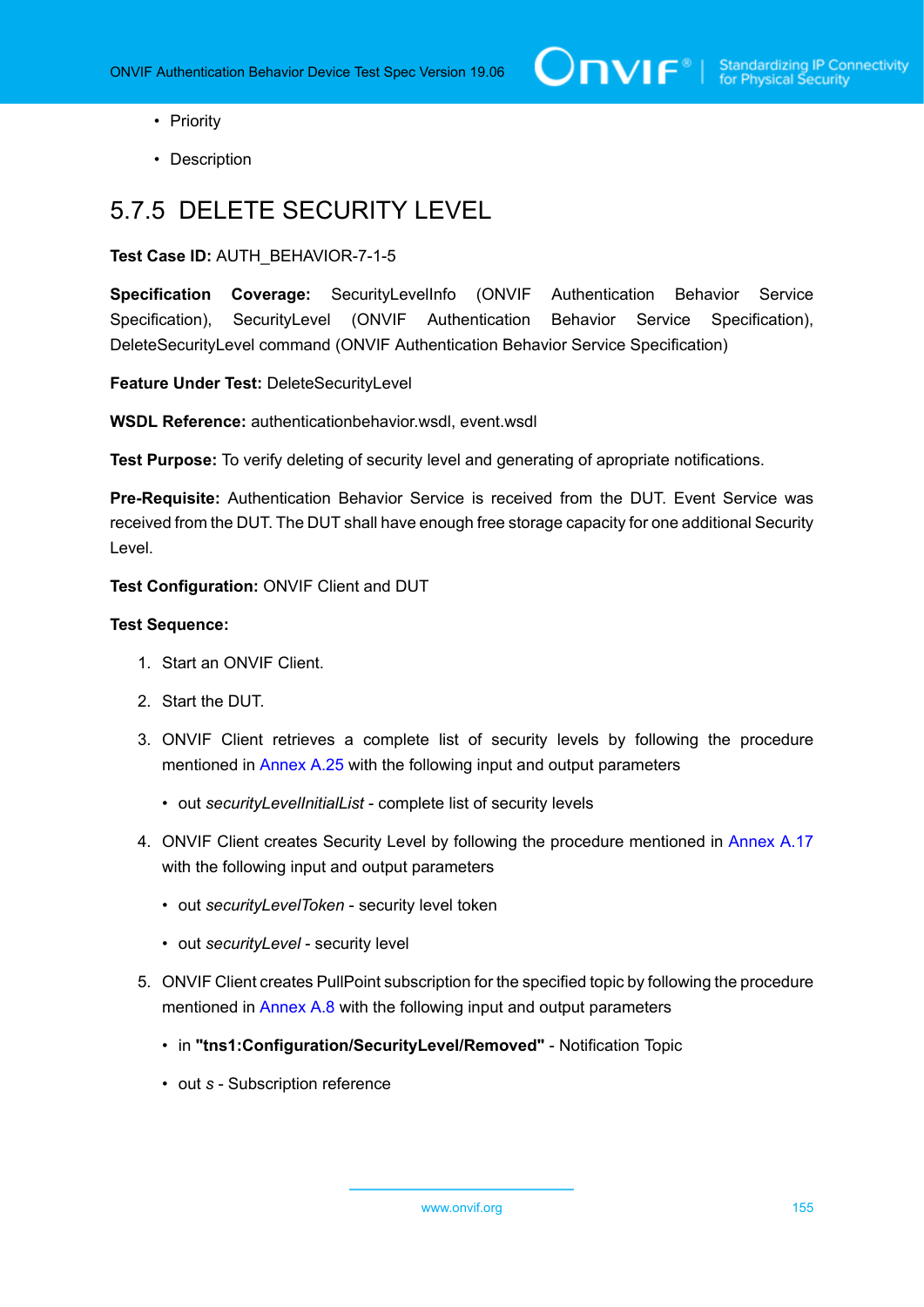- out *currentTime* current time for the DUT
- out *terminationTime* Subscription termination time
- 6. ONVIF client invokes **DeleteSecurityLevel** with parameters
	- SecurityLevel.token := *securityLevelToken*
- 7. The DUT responds with **DeleteSecurityLevelResponse** message.
- 8. ONVIF Client retrieves and checks **tns1:Configuration/SecurityLevel/Removed** event for the specified Security Level token by following the procedure mentioned in [Annex A.28](#page-231-0) with the following input and output parameters
	- in *s* Subscription reference
	- in *currentTime* current time for the DUT
	- in *terminationTime* subscription termination time
	- in *securityLevelToken* Security Level token
- 9. ONVIF Client deletes PullPoint subscription by following the procedure mentioned in [Annex](#page-213-0) [A.9](#page-213-0) with the following input and output parameters
	- in *s* Subscription reference
- 10.ONVIF Client retrieves a security level by following the procedure mentioned in [Annex A.30](#page-233-1) with the following input and output parameters
	- in *securityLevelToken* security level token
	- out *securityLevelsList* security level list
- 11. If *securityLevelsList* is not empty, FAIL the test, restore the DUT state, and skip other steps.
- 12.ONVIF Client retrieves a security level information by following the procedure mentioned in [Annex A.29](#page-232-0) with the following input and output parameters
	- in *securityLevelToken* security level token
	- out *securityLevelInfoList* security level information list
- 13.If *securityLevelInfoList* is not empty, FAIL the test, restore the DUT state, and skip other steps.
- 14.ONVIF Client retrieves a complete list of security level info by following the procedure mentioned in [Annex A.6](#page-210-0) with the following input and output parameters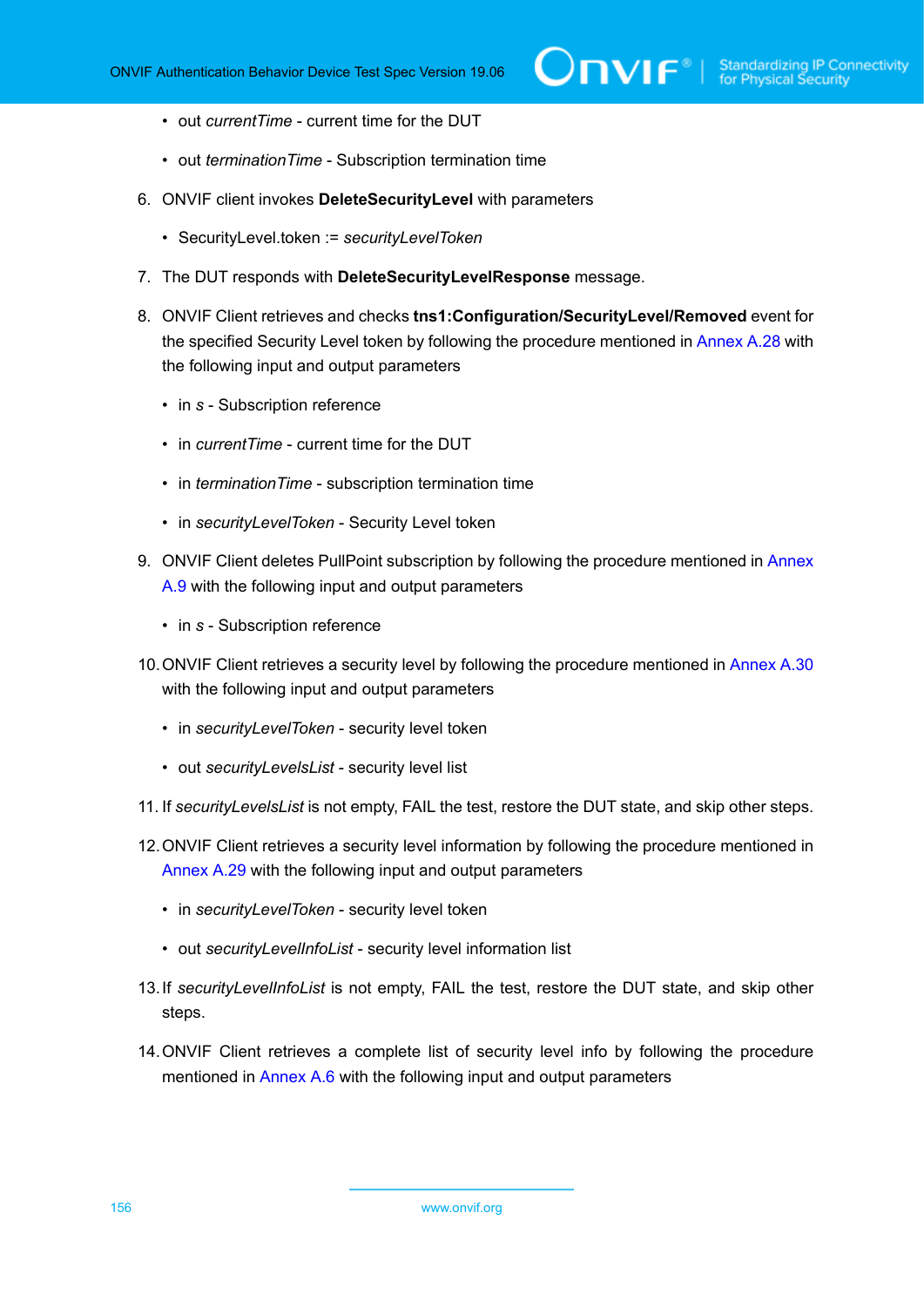- out *securityLevelInfoList* complete list of security levels information
- 15.If *securityLevelInfoList* contains SecurityLevelInfo.[token = *securityLevelToken*] item, FAIL the test, restore the DUT state, and skip other steps.
- 16.ONVIF Client retrieves a complete list of security levels by following the procedure mentioned in [Annex A.25](#page-228-0) with the following input and output parameters
	- out *securityLevelList* complete list of security levels
- 17.If *securityLevelList* contains SecurityLevel.[token = *securityLevelToken*] item, FAIL the test, restore the DUT state, and skip other steps.
- 18.For each SecurityLevel.token (*token*) from *securityLevelInitialList* do the following:
	- 18.1. If *securityLevelList* does not have SecurityLevel[token = *token*] item, FAIL the test, restore the DUT state, and skip other steps.

#### **PASS –**

• The DUT passed all assertions.

### **FAIL –**

• The DUT did not send **DeleteSecurityLevelResponse** message.

# 5.7.6 SET SECURITY LEVEL WITHOUT RECOGNITION **GROUPS**

#### **Test Case ID:** AUTH\_BEHAVIOR-7-1-6

**Specification Coverage:** SecurityLevelInfo (ONVIF Authentication Behavior Service Specification), SecurityLevel (ONVIF Authentication Behavior Service Specification), SetSecurityLevel command (ONVIF Authentication Behavior Service Specification)

**Feature Under Test:** SetSecurityLevel

**WSDL Reference:** authenticationbehavior.wsdl, event.wsdl

**Test Purpose:** To verify creation of security level without any recognition groups and generating of appropriate notifications.

**Pre-Requisite:** Authentication Behavior Service is received from the DUT. Event Service was received from the DUT. The DUT shall have enough free storage capacity for one additional Security Level.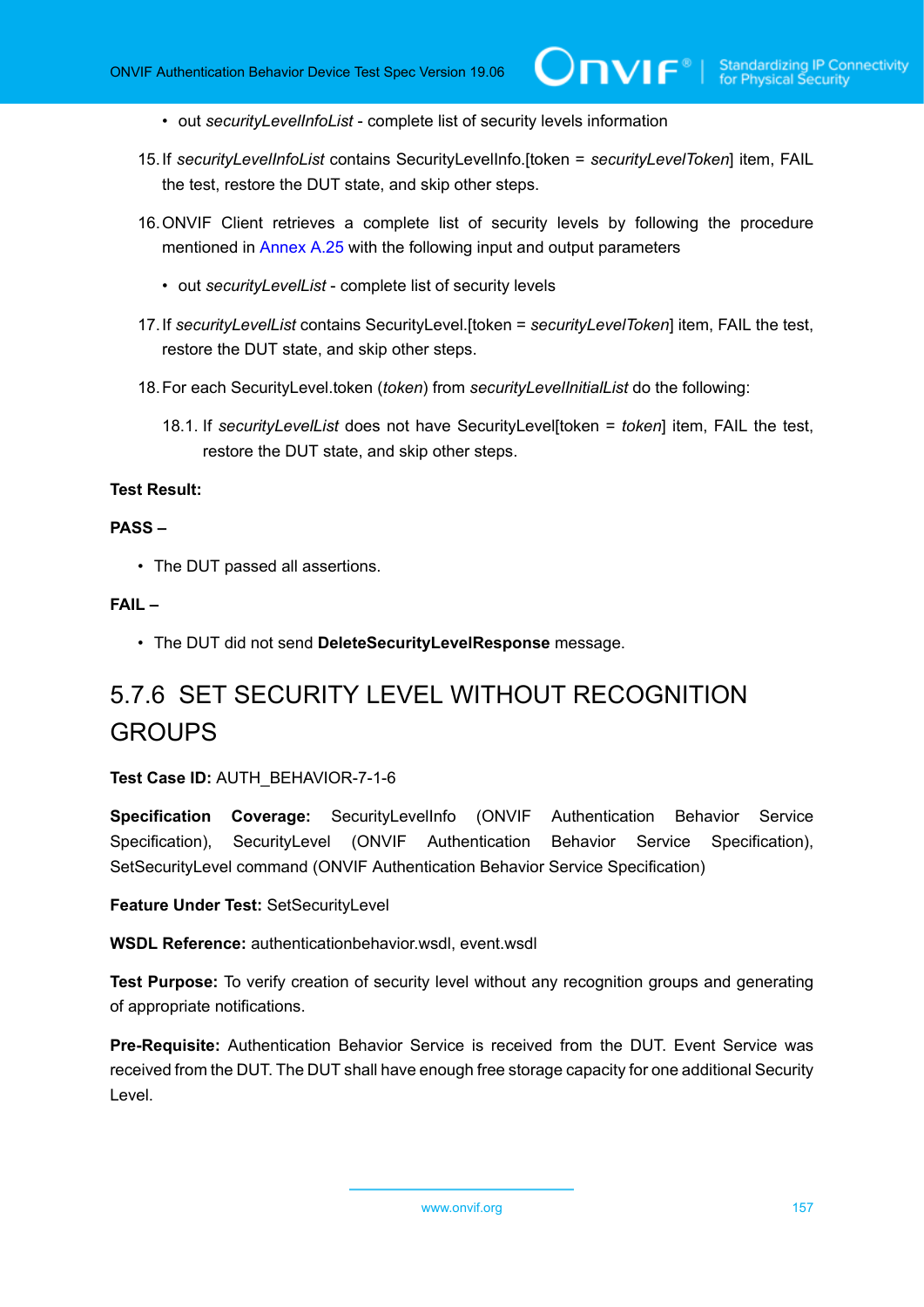#### **Test Configuration:** ONVIF Client and DUT

- 1. Start an ONVIF Client.
- 2. Start the DUT.
- 3. ONVIF Client retrieves a complete list of security level info by following the procedure mentioned in [Annex A.6](#page-210-0) with the following input and output parameters
	- out *securityLevelInfoInitialList* complete list of security levels information
- 4. ONVIF Client creates PullPoint subscription for the specified topic by following the procedure mentioned in [Annex A.8](#page-212-0) with the following input and output parameters
	- in **"tns1:Configuration/SecurityLevel/Changed"** Notification Topic
	- out *s* Subscription reference
	- out *currentTime* current time for the DUT
	- out *terminationTime* Subscription termination time
- 5. Set *securityLevelToken* := token that differs from tokens listed in *securityLevelInfoInitialList*.
- <span id="page-157-0"></span>6. ONVIF client invokes **SetSecurityLevel** with parameters
	- SecurityLevel.token := *securityLevelToken*
	- SecurityLevel.Name := "Test Name"
	- SecurityLevel.Priority := other then specified for SecurityLivelInfo items in *securityLevelInfoInitialList*
	- SecurityLevel.Description := "Test Description"
	- SecurityLevel.RecognitionGroup is skipped
- 7. The DUT responds with **SetSecurityLevelResponse** message with parameters
	- Token =: *securityLevelToken*
- 8. ONVIF Client retrieves and checks **tns1:Configuration/SecurityLevel/Changed** event for the specified Authentication Profile token by following the procedure mentioned in [Annex](#page-230-0) [A.27](#page-230-0) with the following input and output parameters
	- in *s* Subscription reference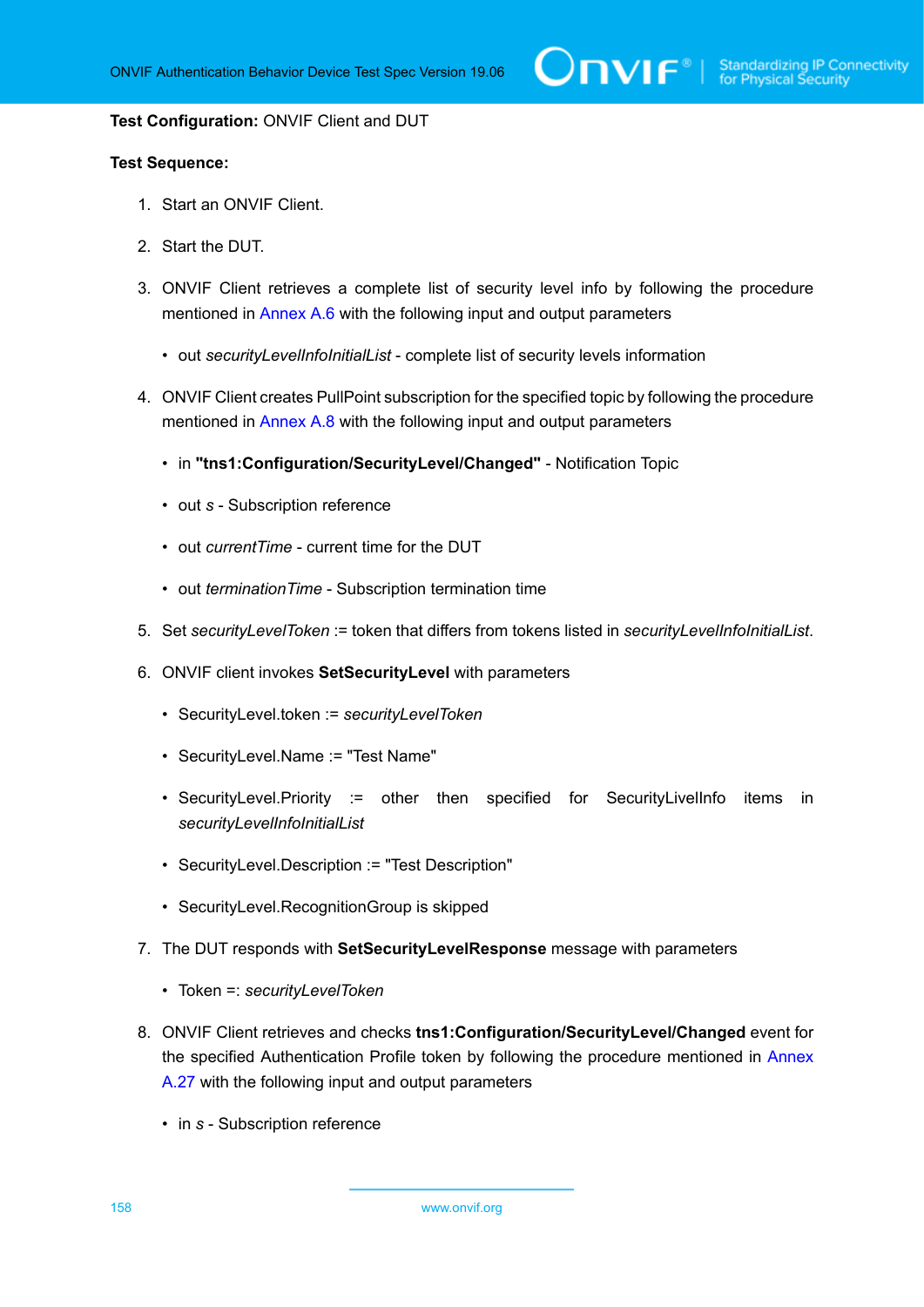- in *currentTime* current time for the DUT
- in *terminationTime* subscription termination time
- in *securityLevelToken* Security Level token
- 9. ONVIF Client retrieves a security level by following the procedure mentioned in [Annex A.30](#page-233-1) with the following input and output parameters
	- in *securityLevelToken* security level token
	- out *securityLevelsList* security level list
- <span id="page-158-0"></span>10.If *securityLevelsList*[0] item does not have equal field values to values from step [6](#page-157-0), FAIL the test, restore the DUT state, and skip other steps.
- 11. ONVIF Client retrieves a security level information by following the procedure mentioned in [Annex A.29](#page-232-0) with the following input and output parameters
	- in *securityLevelToken* security level token
	- out *securityLevelInfoList* security level information list
- <span id="page-158-2"></span>12.If *securityLevelInfoList*[0] item does not have equal field values to values from step [6,](#page-157-0) FAIL the test, restore the DUT state, and skip other steps.
- 13.ONVIF Client retrieves a complete list of security level info by following the procedure mentioned in [Annex A.6](#page-210-0) with the following input and output parameters
	- out *securityLevelInfoCompleteList* complete list of security levels information
- <span id="page-158-1"></span>14.If *securityLevelInfoCompleteList* does not have SecurityLevelInfo[token = *securityLevelToken*] item with equal field values to values from step [6](#page-157-0), FAIL the test, restore the DUT state, and skip other steps.
- 15.ONVIF Client retrieves a complete list of security levels by following the procedure mentioned in [Annex A.25](#page-228-0) with the following input and output parameters
	- out *securityLevelCompleteList* complete list of security levels
- <span id="page-158-3"></span>16.If *securityLevelCompleteList* does not have SecurityLevel[token = *securityLevelToken*] item with equal field values to values from step  $6$ , FAIL the test, restore the DUT state, and skip other steps.
- 17.For each SecurityLevelInfo.token (*token*) from *securityLevelInfoInitialList* do the following: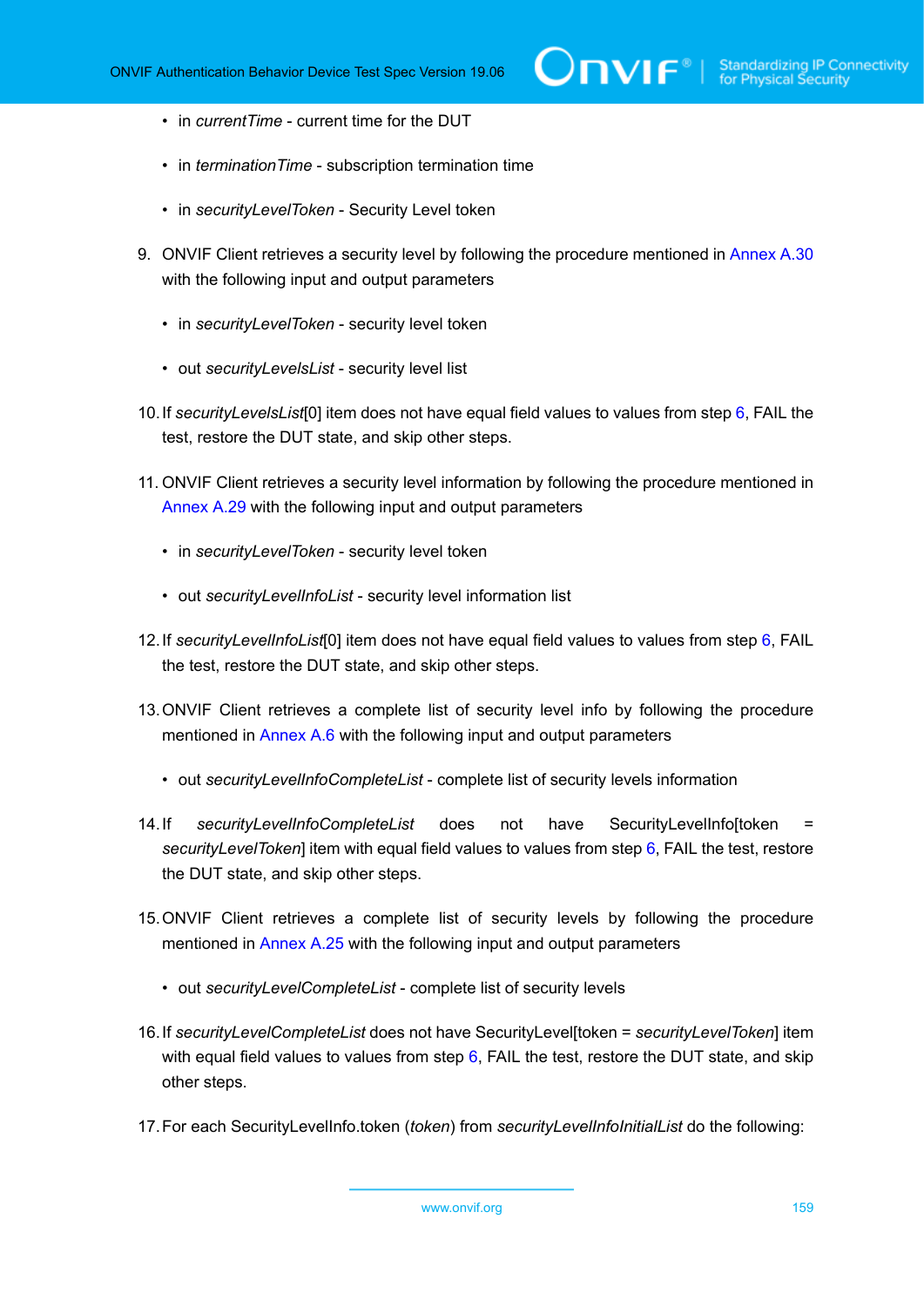- 17.1. If *securityLevelCompleteList* does not have SecurityLevel[token = *token*] item, FAIL the test, restore the DUT state, and skip other steps.
- 18.ONVIF Client deletes a security level by following the procedure mentioned in [Annex A.22](#page-225-0) with the following input and output parameters
	- in *securityLevelToken* security level token

#### **PASS –**

• The DUT passed all assertions.

#### **FAIL –**

• The DUT did not send **SetSecurityLevelResponse** message.

**Note:** The following fields are compared at steps [10](#page-158-0) and [14:](#page-158-1)

- SecurityLevel:
	- token
	- Name
	- Priority
	- Description
	- RecognitionGroup list
		- RecognitionMethod list
			- RecognitionType
			- Order

**Note:** The following fields are compared at step [12](#page-158-2) and [16](#page-158-3):

- SecurityLevelInfo:
	- token
	- Name
	- Priority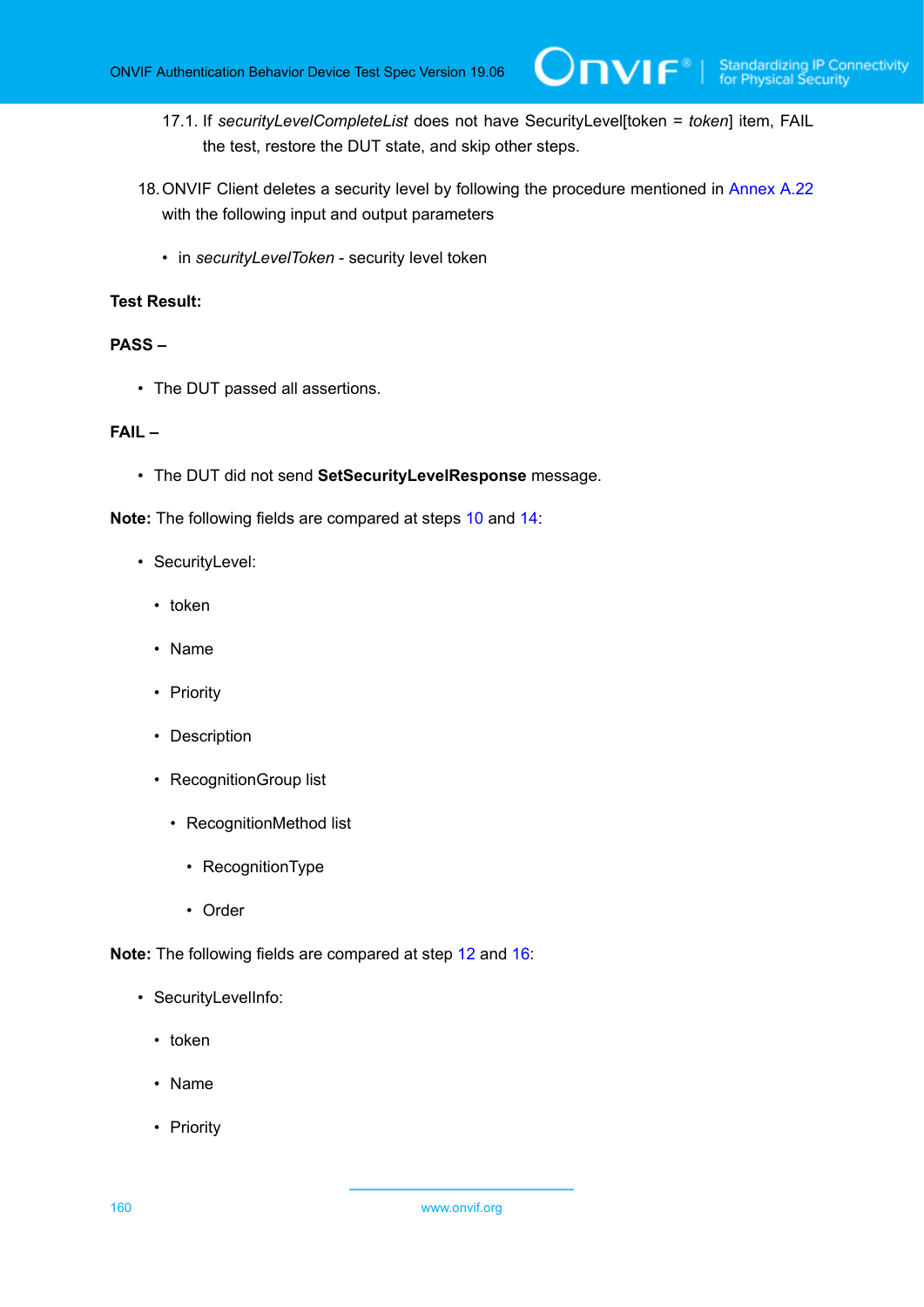• Description

# 5.7.7 SET SECURITY LEVEL WITHOUT RECOGNITION METHODS

**Test Case ID:** AUTH\_BEHAVIOR-7-1-7

**Specification Coverage:** SecurityLevelInfo (ONVIF Authentication Behavior Service Specification), SecurityLevel (ONVIF Authentication Behavior Service Specification), SetSecurityLevel command (ONVIF Authentication Behavior Service Specification)

**Feature Under Test:** SetSecurityLevel

**WSDL Reference:** authenticationbehavior.wsdl, event.wsdl

**Test Purpose:** To verify creation of security level without any recognition methods and generating of appropriate notifications.

**Pre-Requisite:** Authentication Behavior Service is received from the DUT. Event Service was received from the DUT. The DUT shall have enough free storage capacity for one additional Security Level.

**Test Configuration:** ONVIF Client and DUT

- 1. Start an ONVIF Client.
- 2. Start the DUT.
- 3. ONVIF Client retrieves a complete list of security level info by following the procedure mentioned in [Annex A.6](#page-210-0) with the following input and output parameters
	- out *securityLevelInfoInitialList* complete list of security levels information
- 4. ONVIF Client creates PullPoint subscription for the specified topic by following the procedure mentioned in [Annex A.8](#page-212-0) with the following input and output parameters
	- in **"tns1:Configuration/SecurityLevel/Changed"** Notification Topic
	- out *s* Subscription reference
	- out *currentTime* current time for the DUT
	- out *terminationTime* Subscription termination time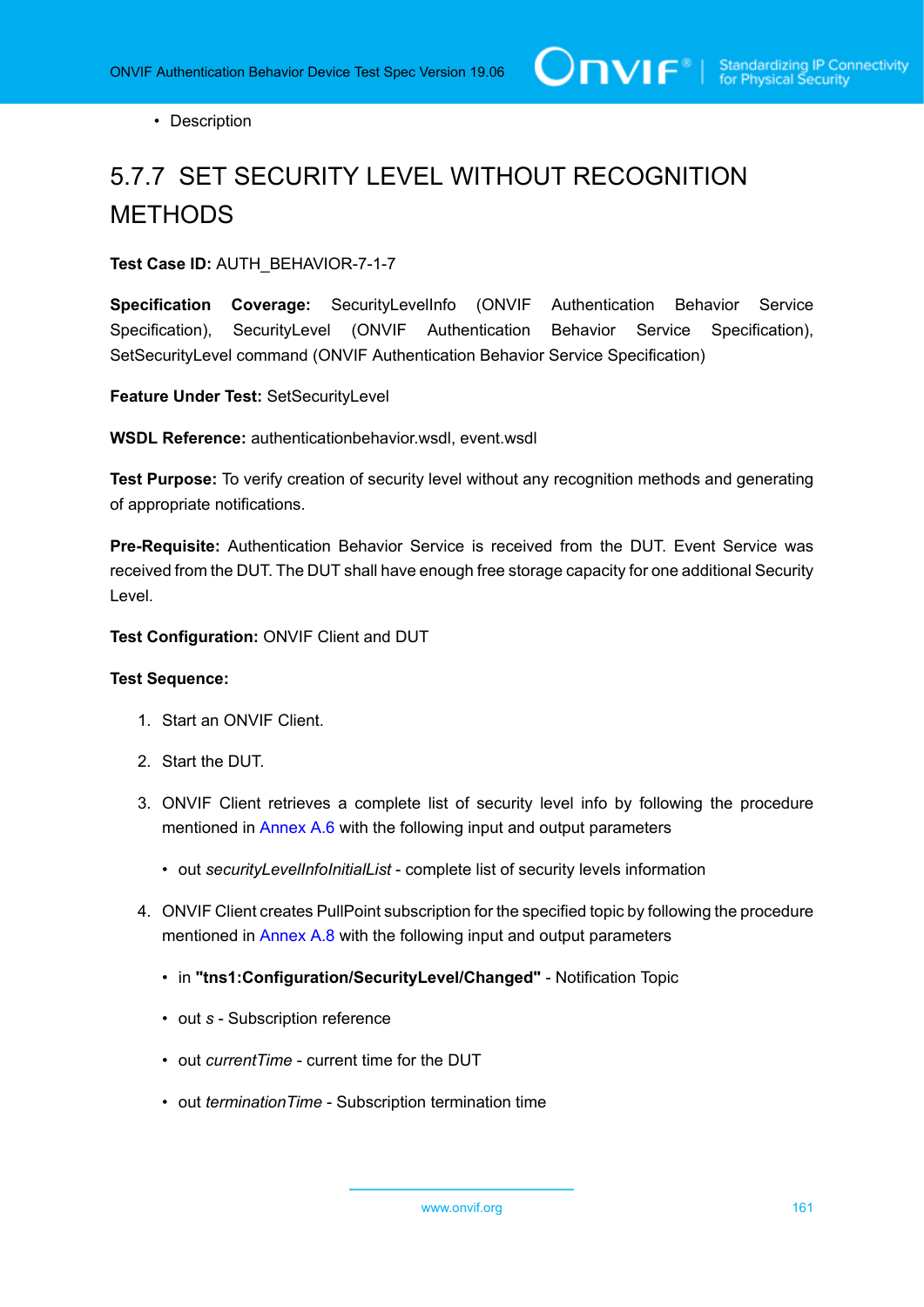5. Set *securityLevelToken* := token that differs from tokens listed in *securityLevelInfoInitialList*.

 $\mathsf{D}\mathbf{N}\mathsf{I}\mathsf{F}^*$ l

- <span id="page-161-0"></span>6. ONVIF client invokes **SetSecurityLevel** with parameters
	- SecurityLevel.token := *securityLevelToken*
	- SecurityLevel.Name := "Test Name"
	- SecurityLevel.Priority := other then specified for SecurityLivelInfo items in *securityLevelInfoInitialList*
	- SecurityLevel.Description := "Test Description"
	- SecurityLevel.RecognitionGroup[0]
	- SecurityLevel.RecognitionGroup[0].RecognitionMethod is skipped
- 7. The DUT responds with **SetSecurityLevelResponse** message with parameters
	- Token =: *securityLevelToken*
- 8. ONVIF Client retrieves and checks **tns1:Configuration/SecurityLevel/Changed** event for the specified Authentication Profile token by following the procedure mentioned in [Annex](#page-230-0) [A.27](#page-230-0) with the following input and output parameters
	- in *s* Subscription reference
	- in *currentTime* current time for the DUT
	- in *terminationTime* subscription termination time
	- in *securityLevelToken* Security Level token
- 9. ONVIF Client retrieves a security level by following the procedure mentioned in [Annex A.30](#page-233-1) with the following input and output parameters
	- in *securityLevelToken* security level token
	- out *securityLevelsList* security level list
- <span id="page-161-1"></span>10.If *securityLevelsList*[0] item does not have equal field values to values from step [6](#page-161-0), FAIL the test, restore the DUT state, and skip other steps.
- 11. ONVIF Client retrieves a security level information by following the procedure mentioned in [Annex A.29](#page-232-0) with the following input and output parameters
	- in *securityLevelToken* security level token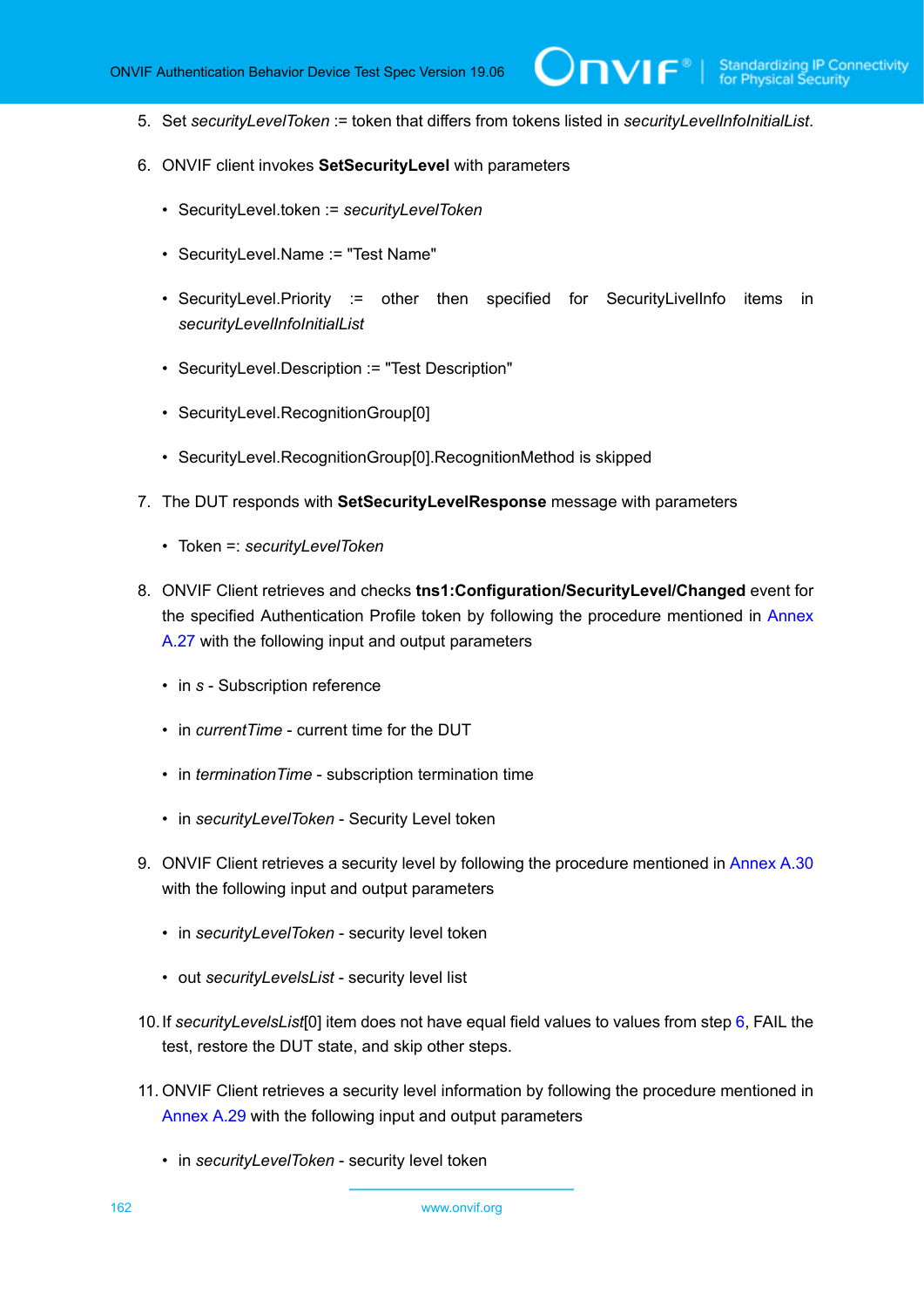- out *securityLevelInfoList* security level information list
- <span id="page-162-1"></span>12.If *securityLevelInfoList*[0] item does not have equal field values to values from step [6,](#page-161-0) FAIL the test, restore the DUT state, and skip other steps.
- 13.ONVIF Client retrieves a complete list of security level info by following the procedure mentioned in [Annex A.6](#page-210-0) with the following input and output parameters
	- out *securityLevelInfoCompleteList* complete list of security levels information
- <span id="page-162-0"></span>14.If *securityLevelInfoCompleteList* does not have SecurityLevelInfo[token = *securityLevelToken*] item with equal field values to values from step [6](#page-161-0), FAIL the test, restore the DUT state, and skip other steps.
- 15.ONVIF Client retrieves a complete list of security levels by following the procedure mentioned in [Annex A.25](#page-228-0) with the following input and output parameters
	- out *securityLevelCompleteList* complete list of security levels
- <span id="page-162-2"></span>16.If *securityLevelCompleteList* does not have SecurityLevel[token = *securityLevelToken*] item with equal field values to values from step  $6$ , FAIL the test, restore the DUT state, and skip other steps.
- 17.For each SecurityLevelInfo.token (*token*) from *securityLevelInfoInitialList* do the following:
	- 17.1. If *securityLevelCompleteList* does not have SecurityLevel[token = *token*] item, FAIL the test, restore the DUT state, and skip other steps.
- 18.ONVIF Client deletes a security level by following the procedure mentioned in [Annex A.22](#page-225-0) with the following input and output parameters
	- in *securityLevelToken* security level token

#### **PASS –**

• The DUT passed all assertions.

## **FAIL –**

• The DUT did not send **SetSecurityLevelResponse** message.

**Note:** The following fields are compared at steps [10](#page-161-1) and [14:](#page-162-0)

- SecurityLevel:
	- token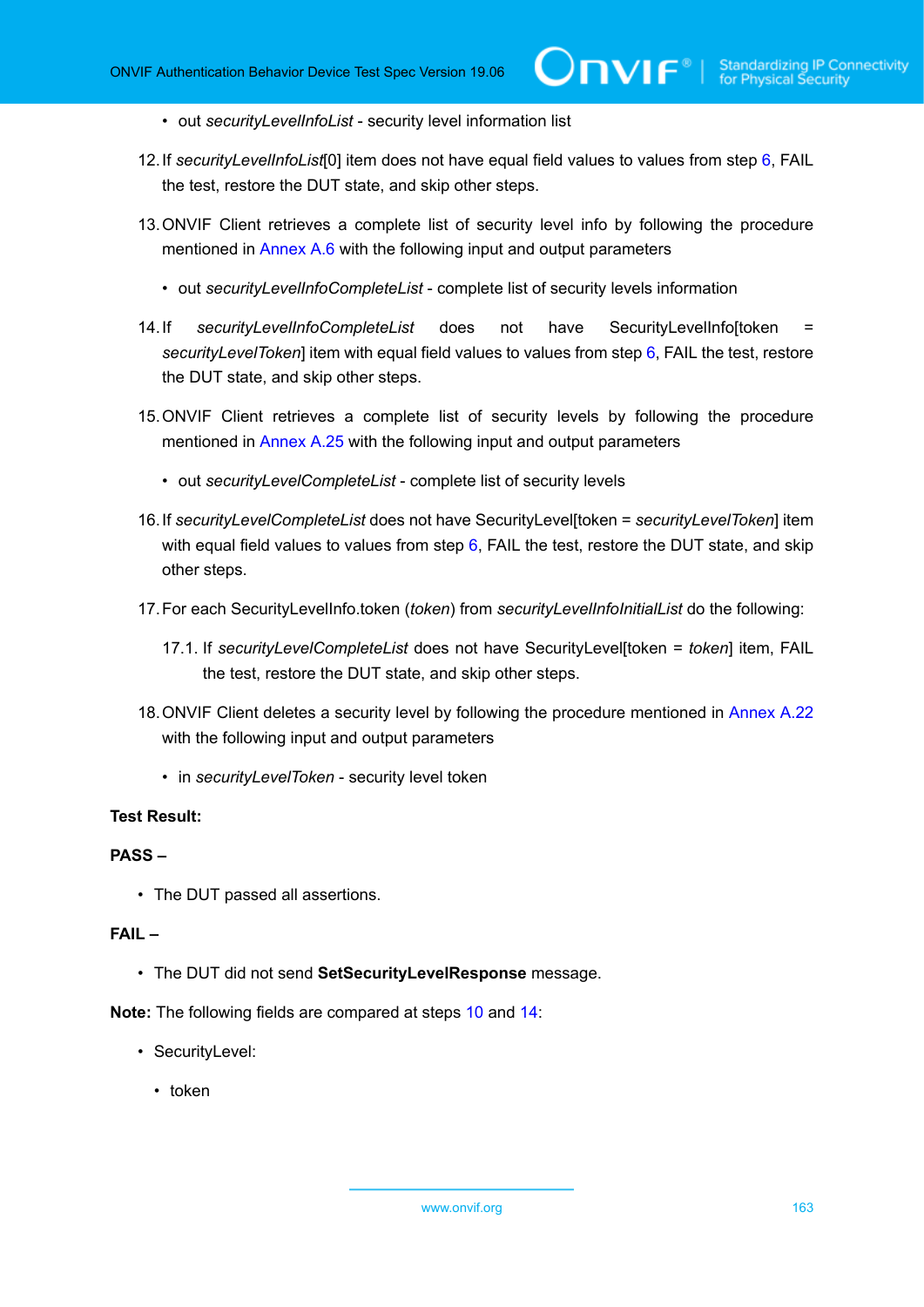- Name
- Priority
- Description
- RecognitionGroup list
	- RecognitionMethod list
		- RecognitionType
		- Order

**Note:** The following fields are compared at step [12](#page-162-1) and [16](#page-162-2):

- SecurityLevelInfo:
	- token
	- Name
	- Priority
	- Description

# 5.7.8 SET SECURITY LEVEL WITH RECOGNITION **METHODS**

**Test Case ID:** AUTH\_BEHAVIOR-7-1-8

**Specification Coverage:** SecurityLevelInfo (ONVIF Authentication Behavior Service Specification), SecurityLevel (ONVIF Authentication Behavior Service Specification), SetSecurityLevel command (ONVIF Authentication Behavior Service Specification)

**Feature Under Test:** SetSecurityLevel

**WSDL Reference:** authenticationbehavior.wsdl, event.wsdl

**Test Purpose:** To verify creation of security level and generating of appropriate notifications.

**Pre-Requisite:** Authentication Behavior Service is received from the DUT. Schedule Service is received from the DUT. Event Service was received from the DUT. The DUT shall have enough free storage capacity for one additional Security Level.

**Test Configuration:** ONVIF Client and DUT

164 www.onvif.org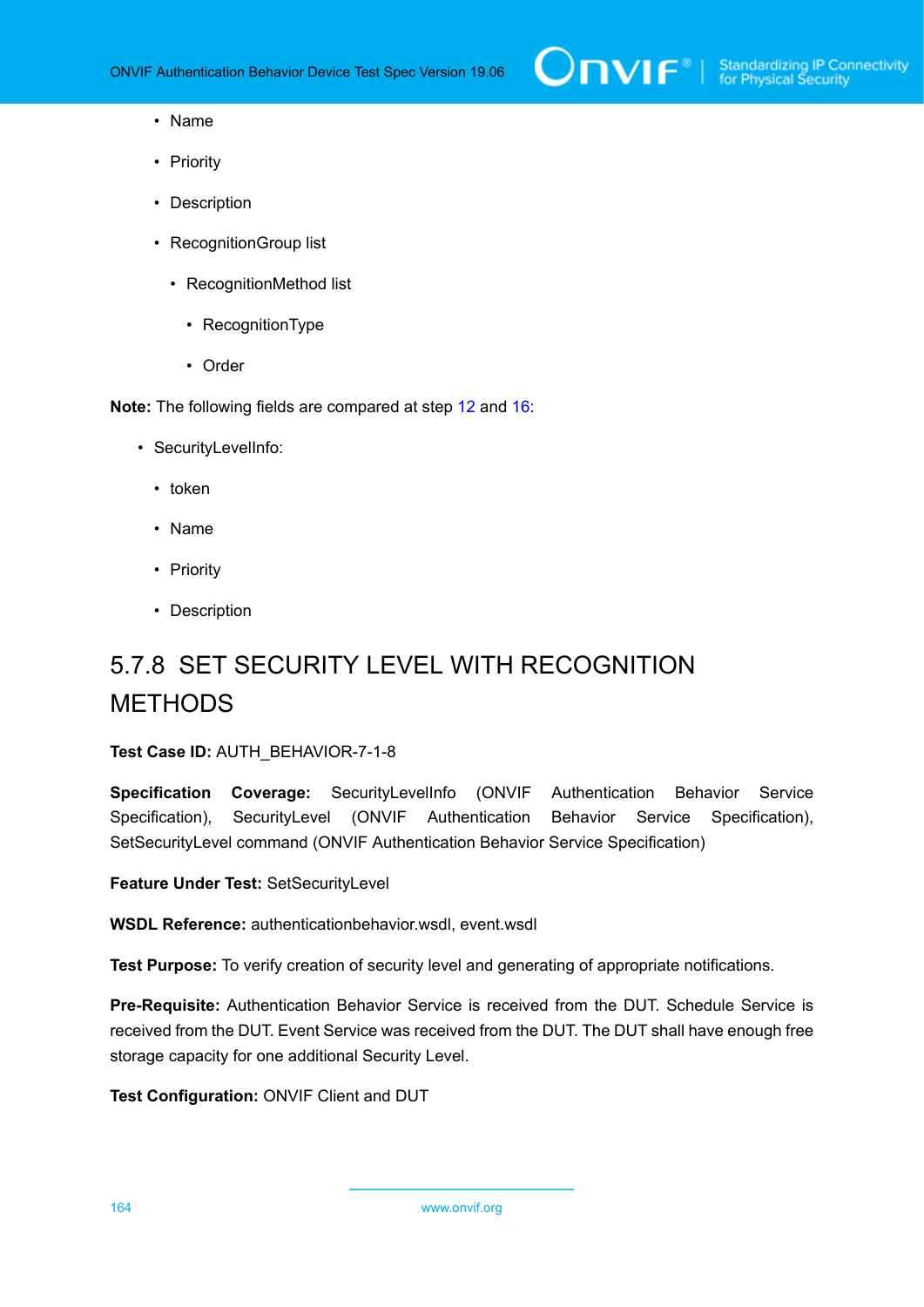- 1. Start an ONVIF Client.
- 2. Start the DUT.
- 3. ONVIF Client retrieves a complete list of security level info by following the procedure mentioned in [Annex A.6](#page-210-0) with the following input and output parameters
	- out *securityLevelInfoInitialList* complete list of security levels information
- 4. ONVIF Client creates PullPoint subscription for the specified topic by following the procedure mentioned in [Annex A.8](#page-212-0) with the following input and output parameters
	- in **"tns1:Configuration/SecurityLevel/Changed"** Notification Topic
	- out *s* Subscription reference
	- out *currentTime* current time for the DUT
	- out *terminationTime* Subscription termination time
- 5. Set *securityLevelToken* := token that differs from tokens listed in *securityLevelInfoInitialList*.
- <span id="page-164-0"></span>6. ONVIF client invokes **SetSecurityLevel** with parameters
	- SecurityLevel.token := *securityLevelToken*
	- SecurityLevel.Name := "Test Name"
	- SecurityLevel.Priority := other then specified for SecurityLivelInfo items in *securityLevelInfoInitialList*
	- SecurityLevel.Description := "Test Description"
	- SecurityLevel.RecognitionGroup[0].RecognitionMethod[0].RecognitionType := *firstSupportedRecognitionType* (see [Annex A.31](#page-233-0) for details)
	- SecurityLevel.RecognitionGroup[0].RecognitionMethod[0].Order := 1
	- SecurityLevel.RecognitionGroup[0].RecognitionMethod[0].Extension is skipped
	- SecurityLevel.RecognitionGroup[0].Extension is skipped
	- SecurityLevel.Extension is skipped
- 7. The DUT responds with **SetSecurityLevelResponse** message with parameters
	- Token =: *securityLevelToken*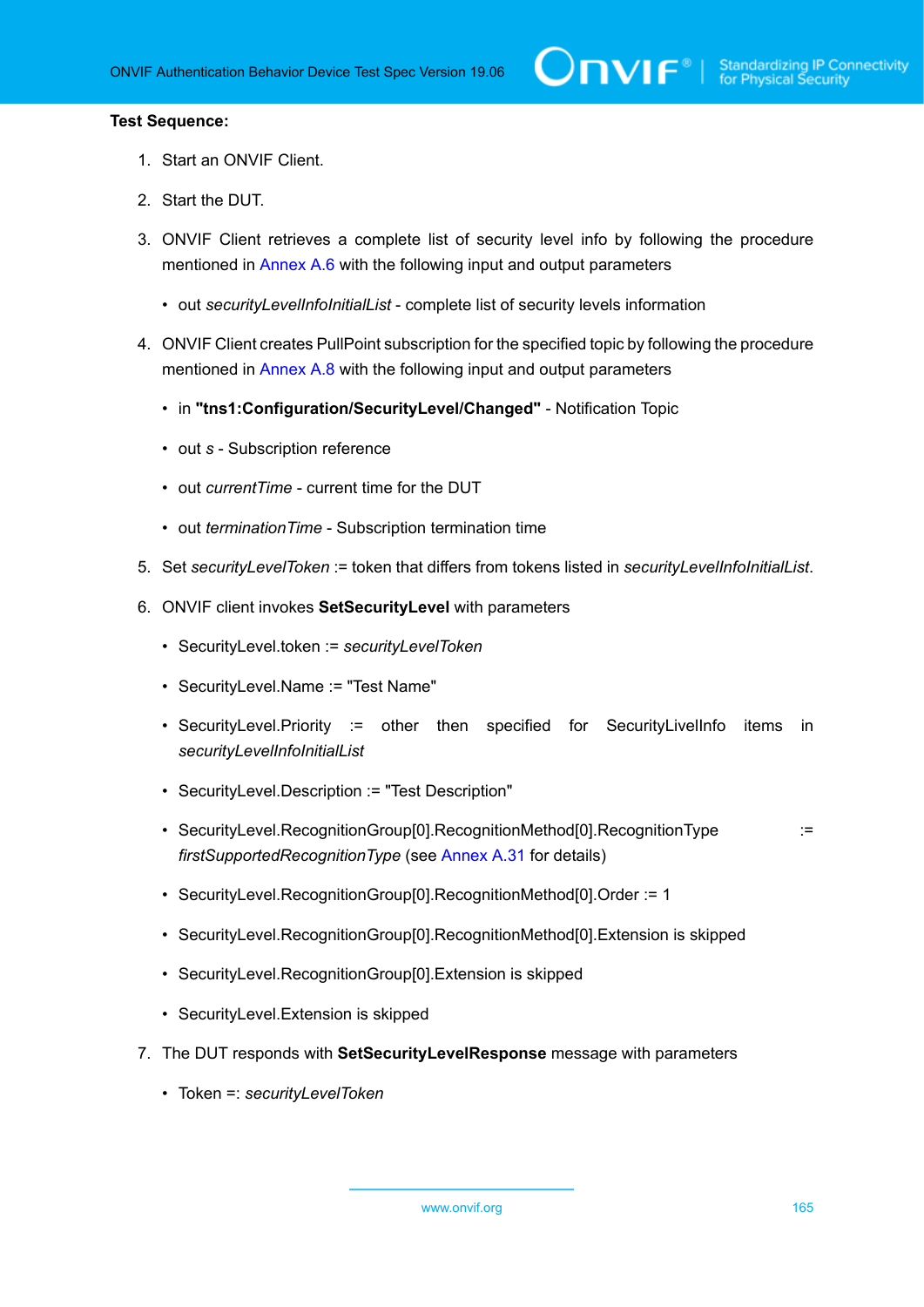- 8. ONVIF Client retrieves and checks **tns1:Configuration/SecurityLevel/Changed** event for the specified Security Level token by following the procedure mentioned in [Annex A.27](#page-230-0) with the following input and output parameters
	- in *s* Subscription reference
	- in *currentTime* current time for the DUT
	- in *terminationTime* subscription termination time
	- in *securityLevelToken* Security Level token
- 9. ONVIF Client deletes PullPoint subscription by following the procedure mentioned in [Annex](#page-213-0) [A.9](#page-213-0) with the following input and output parameters
	- in *s* Subscription reference
- 10.ONVIF Client retrieves a security level by following the procedure mentioned in [Annex A.30](#page-233-1) with the following input and output parameters
	- in *securityLevelToken* security level token
	- out *securityLevelsList* security level list
- <span id="page-165-0"></span>11. If *securityLevelsList*[0] item does not have equal field values to values from step [6](#page-164-0), FAIL the test, restore the DUT state, and skip other steps.
- 12.ONVIF Client retrieves a security level information by following the procedure mentioned in [Annex A.29](#page-232-0) with the following input and output parameters
	- in *securityLevelToken* security level token
	- out *securityLevelInfoList* security level information list
- <span id="page-165-2"></span>13.If *securityLevelInfoList*[0] item does not have equal field values to values from step [6,](#page-164-0) FAIL the test, restore the DUT state, and skip other steps.
- 14.ONVIF Client retrieves a complete list of security level info by following the procedure mentioned in [Annex A.6](#page-210-0) with the following input and output parameters
	- out *securityLevelInfoCompleteList* complete list of security levels information
- <span id="page-165-1"></span>15.If *securityLevelInfoCompleteList* does not have SecurityLevelInfo[token *securityLevelToken*] item with equal field values to values from step [6](#page-164-0), FAIL the test, restore the DUT state, and skip other steps.
- 16.ONVIF Client retrieves a complete list of security levels by following the procedure mentioned in [Annex A.25](#page-228-0) with the following input and output parameters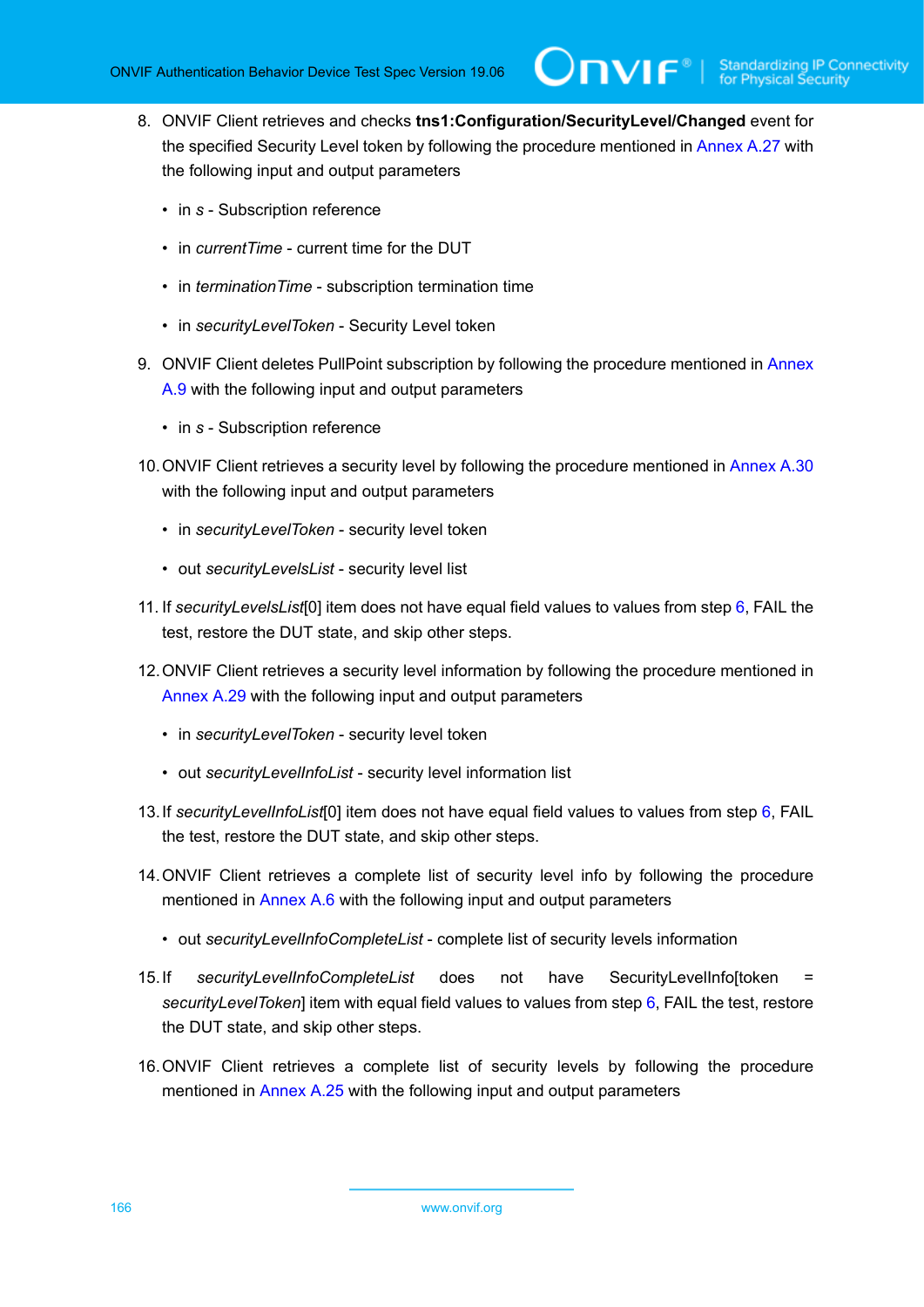- out *securityLevelCompleteList* complete list of security levels
- <span id="page-166-0"></span>17.If *securityLevelCompleteList* does not have SecurityLevel[token = *securityLevelToken*] item with equal field values to values from step  $6$ , FAIL the test, restore the DUT state, and skip other steps.
- 18.For each SecurityLevelInfo.token (*token*) from *securityLevelInfoInitialList* do the following:
	- 18.1. If *securityLevelCompleteList* does not have SecurityLevel[token = *token*] item, FAIL the test, restore the DUT state, and skip other steps.
- 19.ONVIF Client deletes a security level by following the procedure mentioned in [Annex A.22](#page-225-0) with the following input and output parameters
	- in *securityLevelToken* security level token

#### **PASS –**

• The DUT passed all assertions.

#### **FAIL –**

• The DUT did not send **SetSecurityLevelResponse** message.

**Note:** The following fields are compared at steps [11](#page-165-0) and [15:](#page-165-1)

- SecurityLevel:
	- token
	- Name
	- Priority
	- Description
	- RecognitionGroup list
		- RecognitionMethod list
			- RecognitionType
			- Order

**Note:** The following fields are compared at step [13](#page-165-2) and [17](#page-166-0):

• SecurityLevelInfo: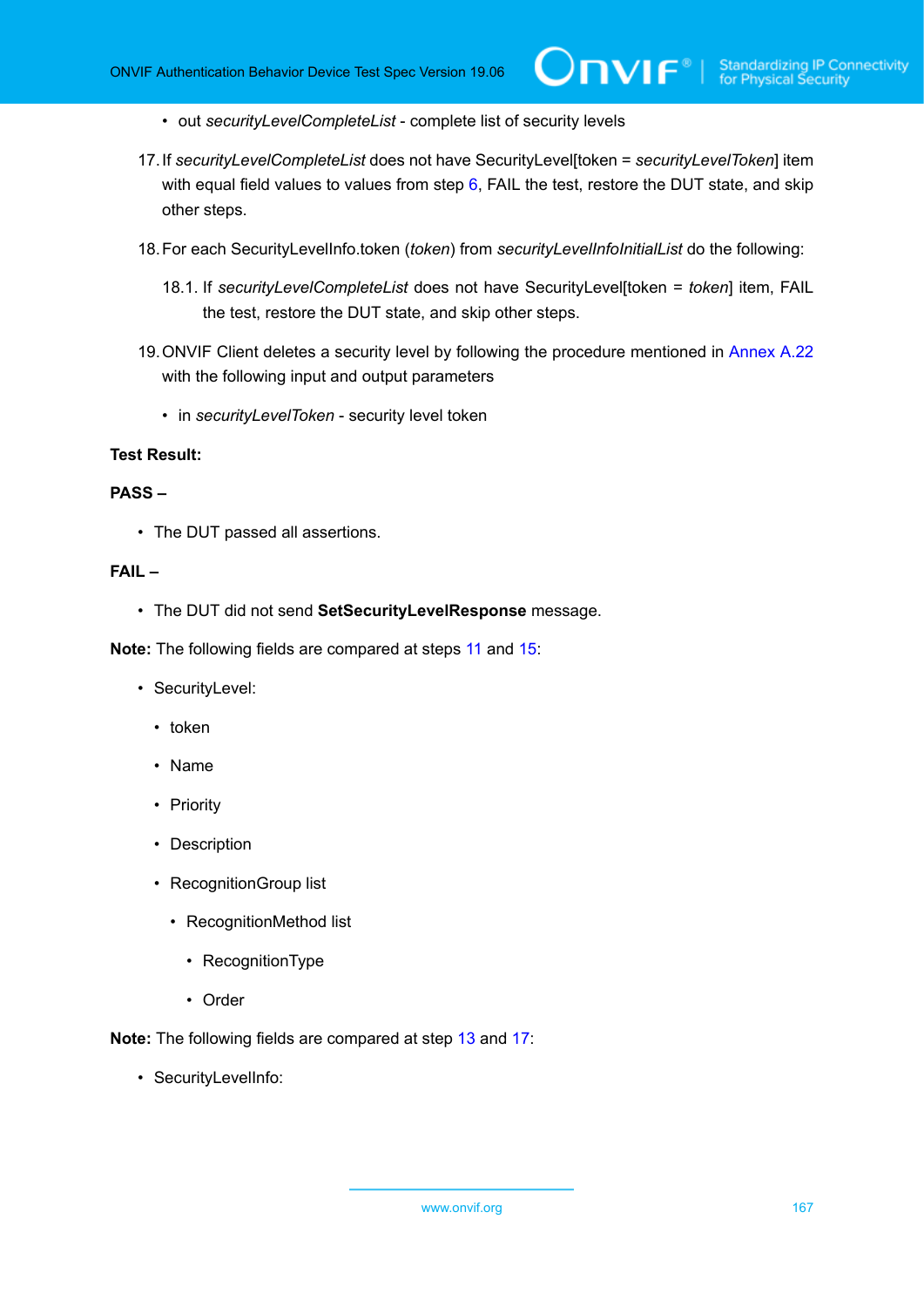- token
- Name
- Priority
- Description

# 5.7.9 SET SECURITY LEVEL

### **Test Case ID:** AUTH\_BEHAVIOR-7-1-9

**Specification Coverage:** SecurityLevelInfo (ONVIF Authentication Behavior Service Specification), SecurityLevel (ONVIF Authentication Behavior Service Specification), SetSecurityLevel command (ONVIF Authentication Behavior Service Specification)

**Feature Under Test:** SetSecurityLevel

**WSDL Reference:** authenticationbehavior.wsdl, event.wsdl

**Test Purpose:** To verify modifiing of security level and generating of apropriate notifications.

**Pre-Requisite:** Authentication Behavior Service is received from the DUT. Schedule Service is received from the DUT. Event Service was received from the DUT. The DUT shall have enough free storage capacity for one additional Security Level.

**Test Configuration:** ONVIF Client and DUT

- 1. Start an ONVIF Client.
- 2. Start the DUT.
- 3. ONVIF Client gets the service capabilities by following the procedure mentioned in [Annex](#page-205-0) [A.2](#page-205-0) with the following input and output parameters
	- out *cap* Authentication Behavior Service capabilities
- 4. ONVIF Client retrieves a complete list of security level info by following the procedure mentioned in [Annex A.6](#page-210-0) with the following input and output parameters
	- out *securityLevelInfoInitialList* complete list of security levels information
- 5. ONVIF Client creates Security Level by following the procedure mentioned in [Annex A.17](#page-220-0) with the following input and output parameters
	- out *securityLevelToken* security level token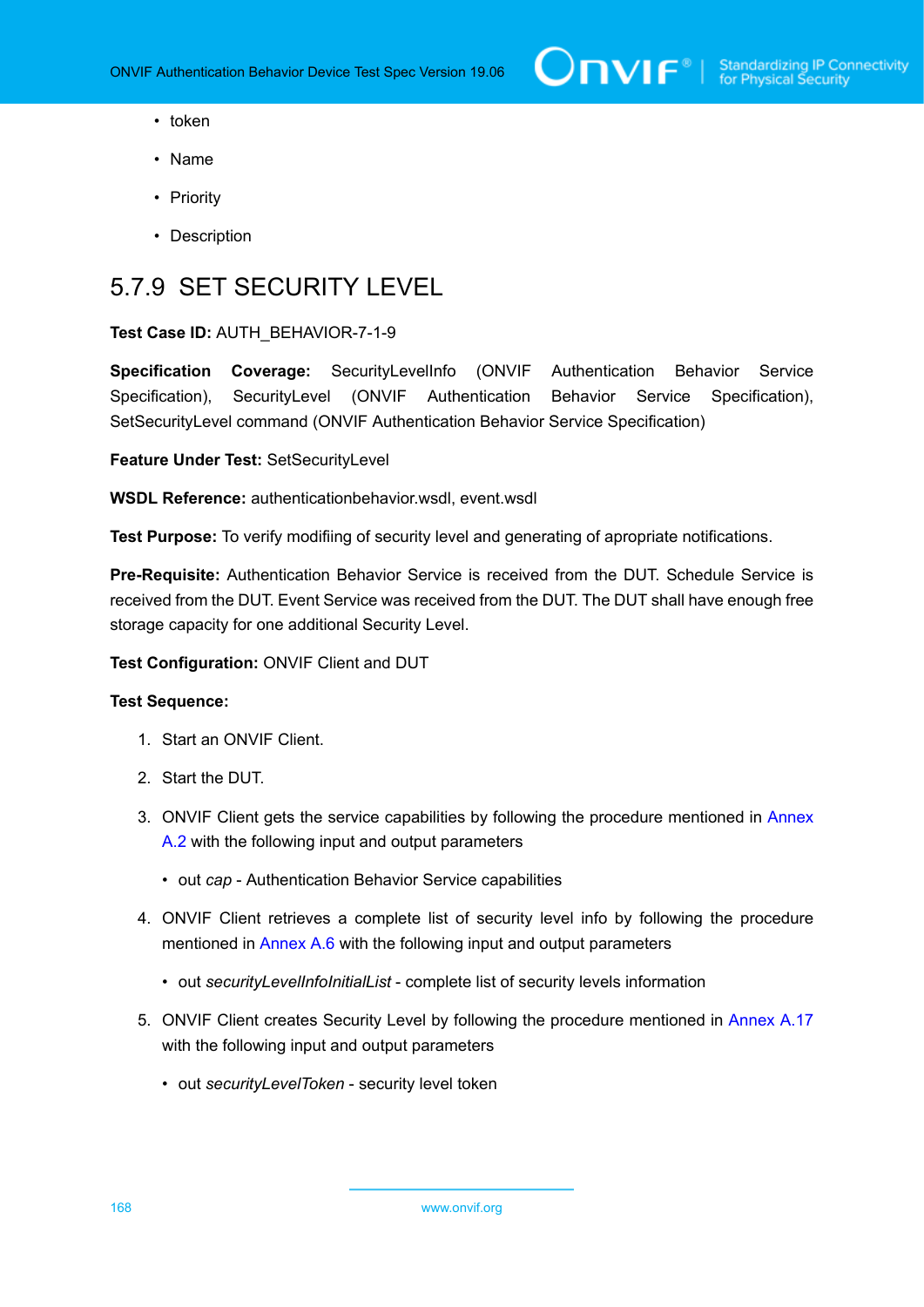- out *securityLevel* security level
- 6. ONVIF Client creates PullPoint subscription for the specified topic by following the procedure mentioned in [Annex A.8](#page-212-0) with the following input and output parameters
	- in **"tns1:Configuration/SecurityLevel/Changed"** Notification Topic
	- out *s* Subscription reference
	- out *currentTime* current time for the DUT
	- out *terminationTime* Subscription termination time
- <span id="page-168-0"></span>7. ONVIF client invokes **SetSecurityLevel** with parameters
	- SecurityLevel.token := *securityLevelToken*
	- SecurityLevel.Name := "Test Name2"
	- SecurityLevel.Priority := other then specified for SecurityLivelInfo items in *securityLevelInfoInitialList* and other than *securityLevel*.Priority
	- SecurityLevel.Description := "Test Description2"
	- SecurityLevel.RecognitionGroup[0].RecognitionMethod[0].RecognitionType := *secondSupportedRecognitionType* (see [Annex A.31](#page-233-0) for details)
	- SecurityLevel.RecognitionGroup[0].RecognitionMethod[0].Order := 2
	- SecurityLevel.RecognitionGroup[0].RecognitionMethod[0].Extension is skipped
	- SecurityLevel.RecognitionGroup[0].Extension is skipped
	- SecurityLevel.Extension is skipped
- 8. The DUT responds with **SetSecurityLevelResponse** message.
- 9. ONVIF Client retrieves and checks **tns1:Configuration/SecurityLevel/Changed** event for the specified Security Level token by following the procedure mentioned in [Annex A.27](#page-230-0) with the following input and output parameters
	- in *s* Subscription reference
	- in *currentTime* current time for the DUT
	- in *terminationTime* subscription termination time
	- in *securityLevelToken* Security Level token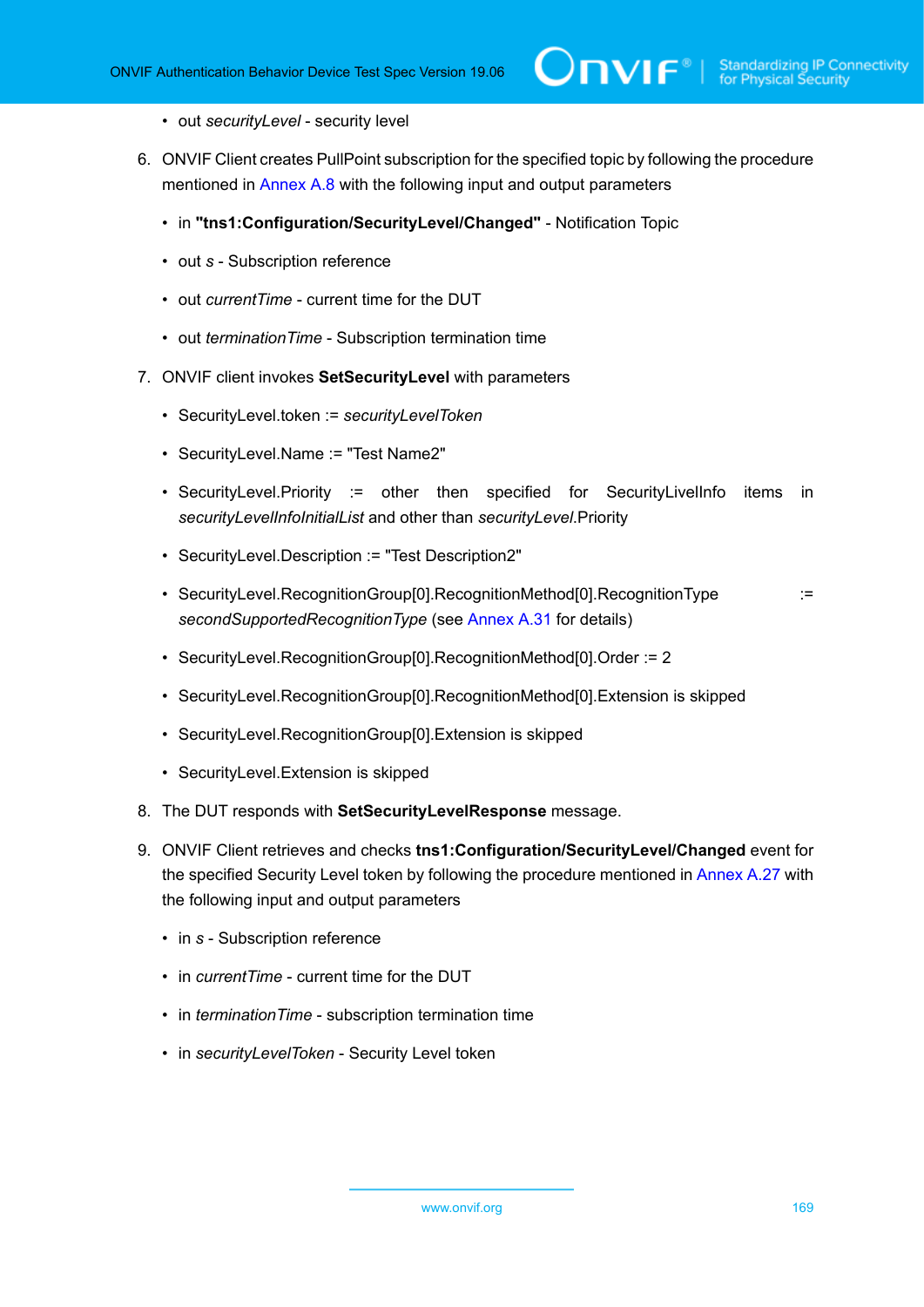- 10.ONVIF Client retrieves a security level by following the procedure mentioned in [Annex A.30](#page-233-1) with the following input and output parameters
	- in *securityLevelToken* security level token
	- out *securityLevelsList* security level list
- <span id="page-169-1"></span>11. If *securityLevelsList*[0] item does not have equal field values to values from step [7](#page-168-0), FAIL the test, restore the DUT state, and skip other steps.
- 12.ONVIF Client retrieves a security level information by following the procedure mentioned in [Annex A.29](#page-232-0) with the following input and output parameters
	- in *securityLevelToken* security level token
	- out *securityLevelInfoList* security level information list
- <span id="page-169-2"></span>13.If *securityLevelInfoList*[0] item does not have equal field values to values from step [7,](#page-168-0) FAIL the test, restore the DUT state, and skip other steps.
- <span id="page-169-0"></span>14.ONVIF client invokes **SetSecurityLevel** with parameters
	- SecurityLevel.token := *securityLevelToken*
	- SecurityLevel.Name := "Test Name2"
	- SecurityLevel.Priority := other then specified for SecurityLivelInfo items in *securityLevelInfoInitialList* and other than *securityLevel*.Priority
	- SecurityLevel.Description := "Test Description2"
	- SecurityLevel.RecognitionGroup is skipped
	- SecurityLevel.Extension is skipped
- 15.The DUT responds with **SetSecurityLevelResponse** message.
- 16.ONVIF Client retrieves and checks **tns1:Configuration/SecurityLevel/Changed** event for the specified Security Level token by following the procedure mentioned in [Annex A.27](#page-230-0) with the following input and output parameters
	- in *s* Subscription reference
	- in *currentTime* current time for the DUT
	- in *terminationTime* subscription termination time
	- in *securityLevelToken* Security Level token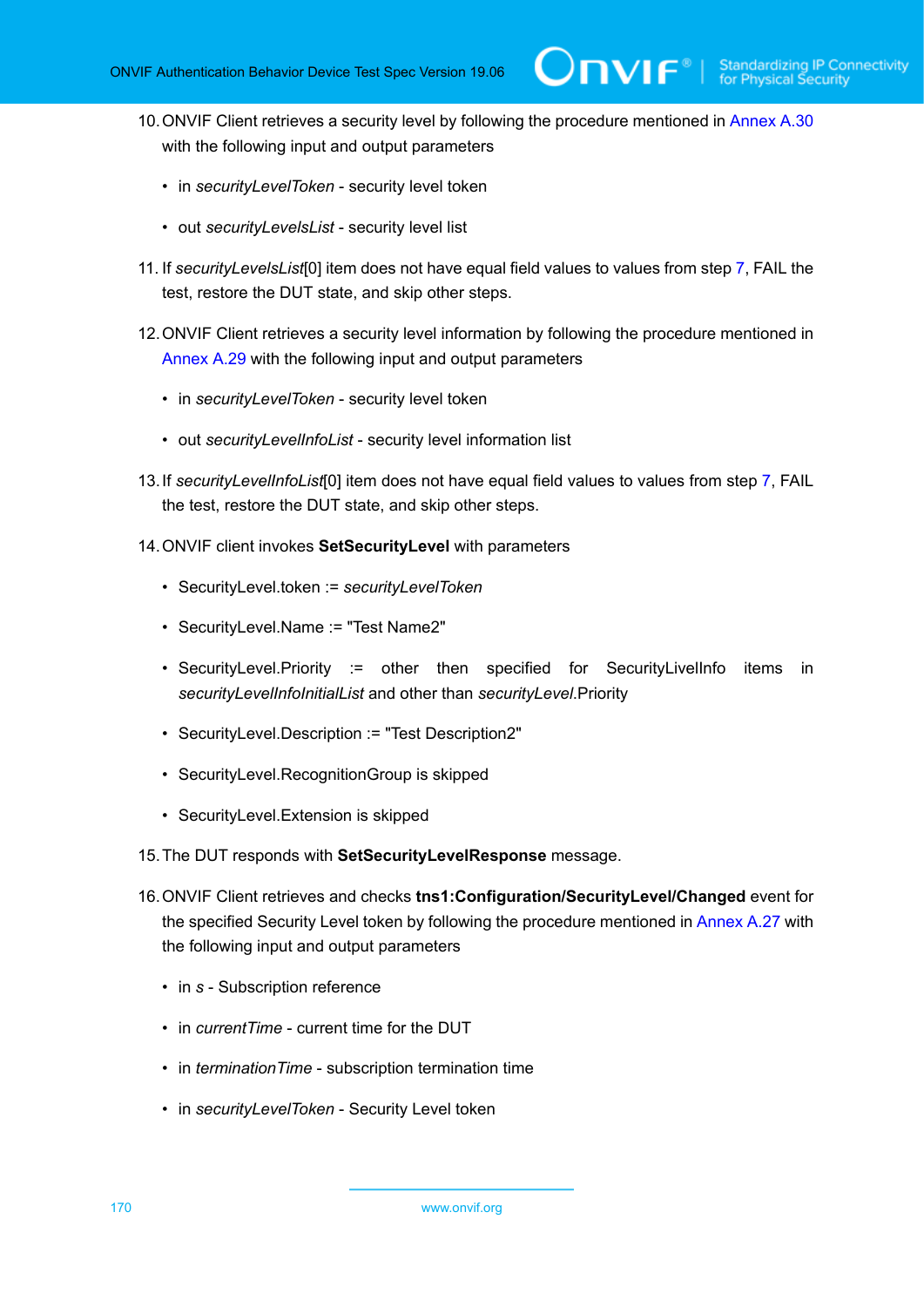- 17.ONVIF Client retrieves a security level by following the procedure mentioned in [Annex A.30](#page-233-1) with the following input and output parameters
	- in *securityLevelToken* security level token
	- out *securityLevelsList* security level list
- <span id="page-170-1"></span>18.If *securityLevelsList*[0] item does not have equal field values to values from step [14](#page-169-0), FAIL the test, restore the DUT state, and skip other steps.
- 19.ONVIF Client retrieves a security level information by following the procedure mentioned in [Annex A.29](#page-232-0) with the following input and output parameters
	- in *securityLevelToken* security level token
	- out *securityLevelInfoList* security level information list
- <span id="page-170-2"></span>20.If *securityLevelInfoList*[0] item does not have equal field values to values from step [14](#page-169-0), FAIL the test, restore the DUT state, and skip other steps.
- <span id="page-170-0"></span>21.If *cap*.MaxRecognitionGroupsPerSecurityLevel > 1:
	- 21.1. ONVIF client invokes **SetSecurityLevel** with parameters
		- SecurityLevel.token := *securityLevelToken*
		- SecurityLevel.Name := "Test Name3"
		- SecurityLevel.Priority := other then specified for SecurityLivelInfo items in *securityLevelInfoInitialList* and other than *securityLevel*.Priority
		- SecurityLevel.Description := "Test Description3"
		- SecurityLevel.RecognitionGroup[0].RecognitionMethod[0].RecognitionType := *firstSupportedRecognitionType* (see [Annex A.31](#page-233-0) for details)
		- SecurityLevel.RecognitionGroup[0].RecognitionMethod[0].Order := 3
		- SecurityLevel.RecognitionGroup[0].RecognitionMethod[0].Extension is skipped
		- SecurityLevel.RecognitionGroup[0].Extension is skipped
		- SecurityLevel.RecognitionGroup[1].RecognitionMethod[0].RecognitionType := *firstSupportedRecognitionType* (see [Annex A.31](#page-233-0) for details)
		- SecurityLevel.RecognitionGroup[1].RecognitionMethod[0].Order := 1
		- SecurityLevel.RecognitionGroup[1].RecognitionMethod[0].Extension is skipped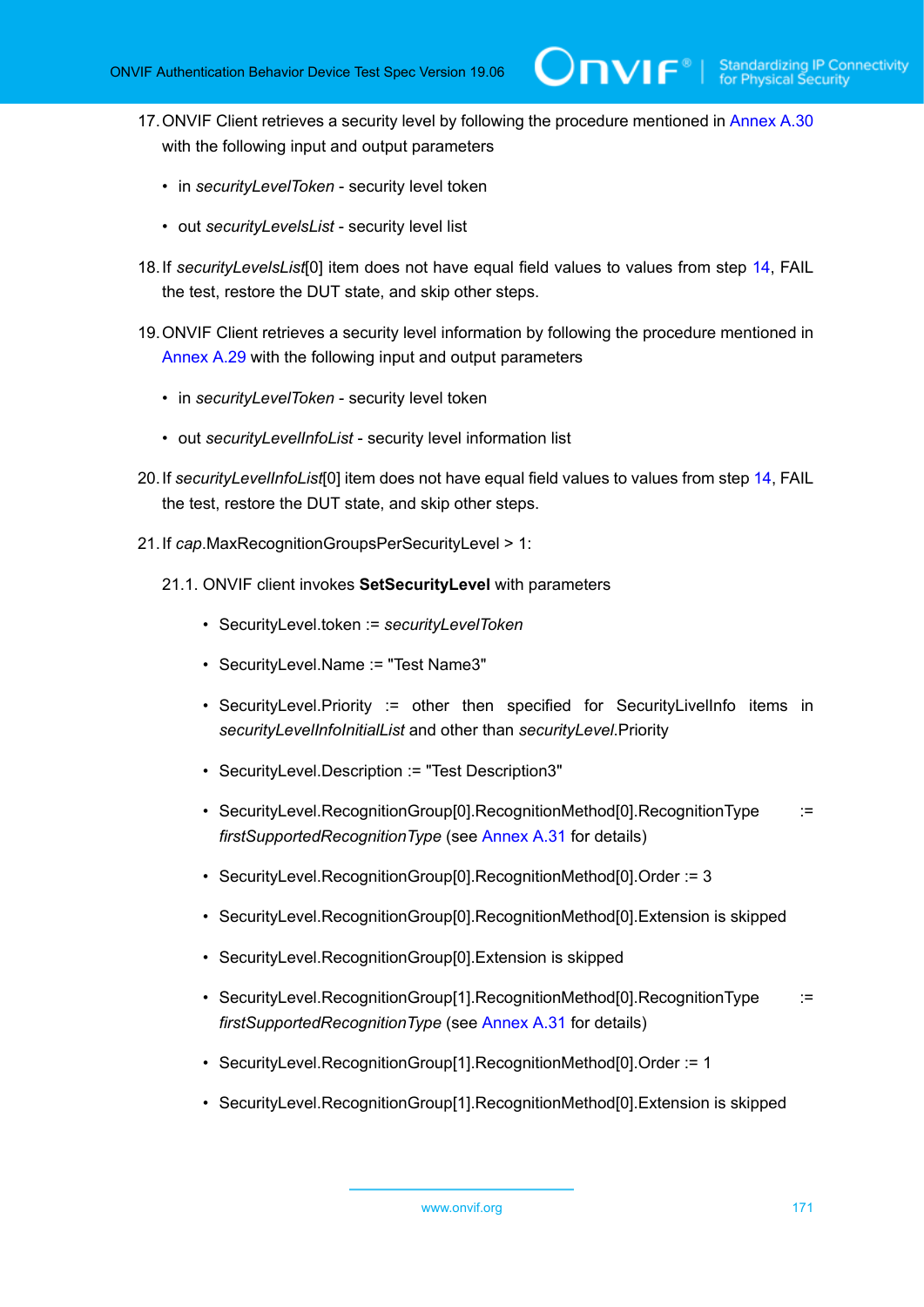- SecurityLevel.RecognitionGroup[1].Extension is skipped
- SecurityLevel.Extension is skipped
- 21.2. The DUT responds with **SetSecurityLevelResponse** message.
- 21.3. ONVIF Client retrieves and checks **tns1:Configuration/SecurityLevel/Changed** event for the specified Security Level token by following the procedure mentioned in [Annex A.27](#page-230-0) with the following input and output parameters
	- in *s* Subscription reference
	- in *currentTime* current time for the DUT
	- in *terminationTime* subscription termination time
	- in *securityLevelToken* Security Level token
- 21.4. ONVIF Client retrieves a security level by following the procedure mentioned in [Annex](#page-233-1) [A.30](#page-233-1) with the following input and output parameters
	- in *securityLevelToken* security level token
	- out *securityLevelsList* security level list
- <span id="page-171-0"></span>21.5. If *securityLevelsList*[0] item does not have equal field values to values from step [21.1,](#page-170-0) FAIL the test, restore the DUT state, and skip other steps.
- 21.6. ONVIF Client retrieves a security level information by following the procedure mentioned in [Annex A.29](#page-232-0) with the following input and output parameters
	- in *securityLevelToken* security level token
	- out *securityLevelInfoList* security level information list
- <span id="page-171-1"></span>21.7. If *securityLevelInfoList*[0] item does not have equal field values to values from step [21.1](#page-170-0), FAIL the test, restore the DUT state, and skip other steps.
- 22. ONVIF Client deletes PullPoint subscription by following the procedure mentioned in [Annex](#page-213-0) [A.9](#page-213-0) with the following input and output parameters
	- in *s* Subscription reference
- 23.ONVIF Client retrieves a complete list of security level by following the procedure mentioned in [Annex A.25](#page-228-0) with the following input and output parameters
	- out *securityLevelUpdatedList* complete list of security levels information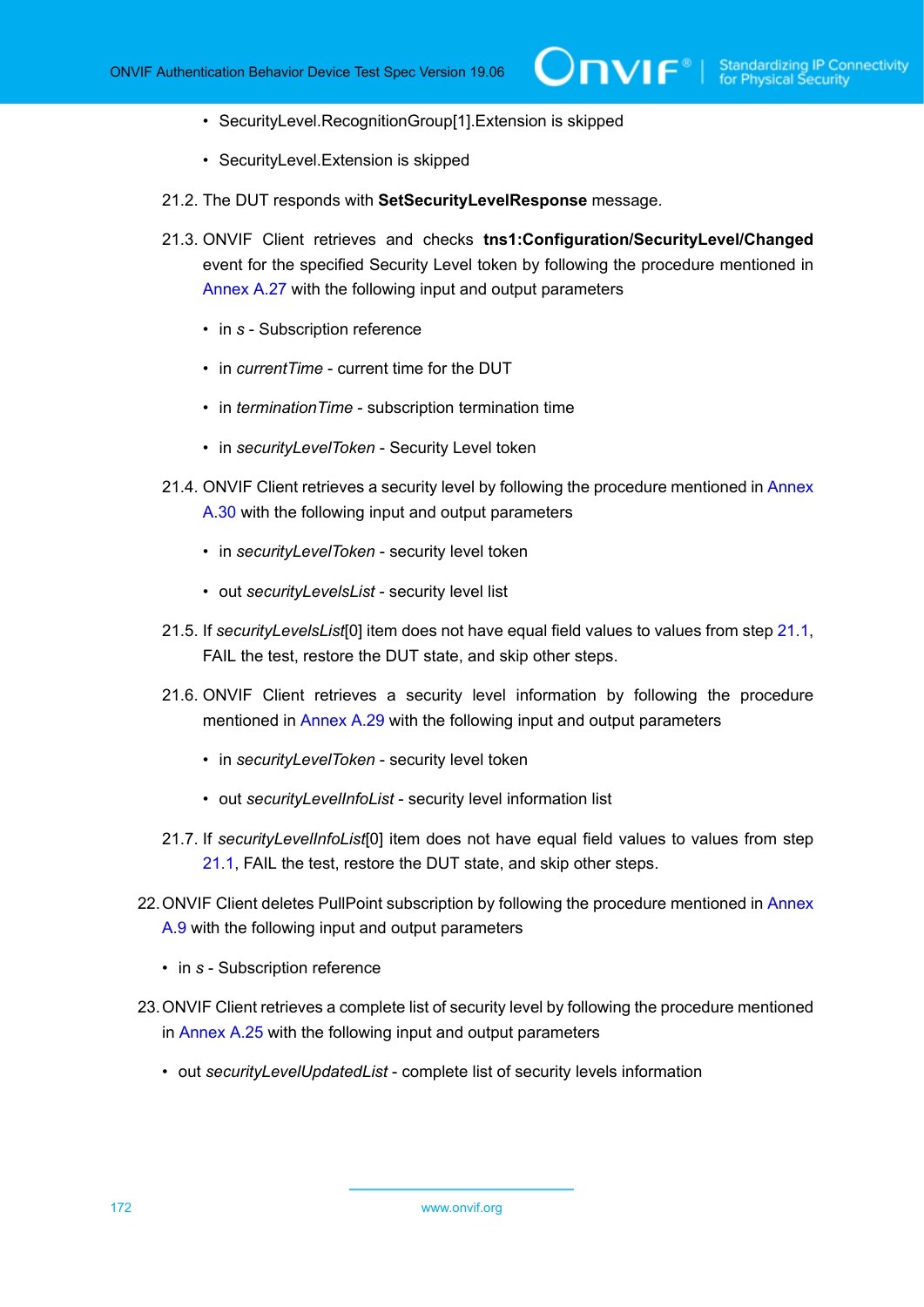24.If *securityLevelUpdatedList* does not have SecurityLevel[token = *securityLevelToken*] item, FAIL the test, restore the DUT state, and skip other steps.

 $\mathsf{Dnvir}^*$  i

- 25.For each SecurityLevel.token (*token*) from *securityLevelInitialList* do the following:
	- 25.1. If *securityLevelUpdatedList* does not have SecurityLevel[token = *token*] item, FAIL the test, restore the DUT state, and skip other steps.
- 26.ONVIF Client deletes a security level by following the procedure mentioned in [Annex A.22](#page-225-0) with the following input and output parameters
	- in *securityLevelToken* security level token

## **Test Result:**

### **PASS –**

• The DUT passed all assertions.

#### **FAIL –**

• The DUT did not send **SetSecurityLevelResponse** message.

**Note:** The following fields are compared at steps [11,](#page-169-1) [18](#page-170-1), and [21.5](#page-171-0):

- SecurityLevel:
	- token
	- Name
	- Priority
	- Description
	- RecognitionGroup list
		- RecognitionMethod list
			- RecognitionType
			- Order

**Note:** The following fields are compared at step [13](#page-169-2), [20,](#page-170-2) and [21.7:](#page-171-1)

- SecurityLevelInfo:
	- token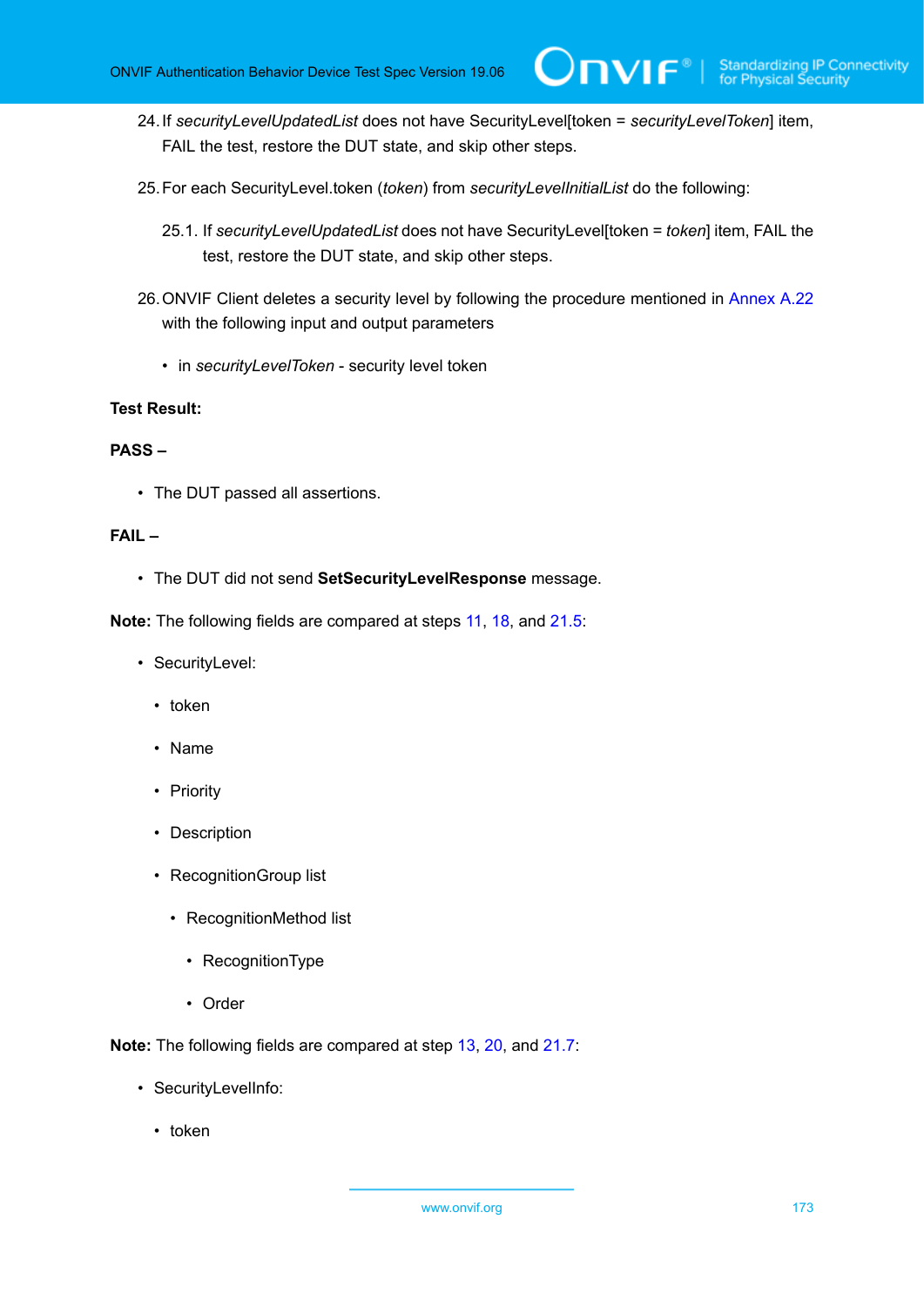- Name
- Priority
- Description

# 5.7.10 CREATE SECURITY LEVEL - NOT EMPTY TOKEN

#### **Test Case ID:** AUTH\_BEHAVIOR-7-1-10

**Specification Coverage:** CreateSecurityLevel command (ONVIF Authentication Behavior Service Specification)

**Feature Under Test:** CreateSecurityLevel

**WSDL Reference:** authenticationbehavior.wsdl

**Test Purpose:** To verify create security level with not empty token.

**Pre-Requisite:** Authentication Behavior Service is received from the DUT. The DUT shall have enough free storage capacity for one additional SecurityLevel.

**Test Configuration:** ONVIF Client and DUT

- 1. Start an ONVIF Client.
- 2. Start the DUT.
- 3. ONVIF Client retrieves a complete list of security level info by following the procedure mentioned in [Annex A.6](#page-210-0) with the following input and output parameters
	- out *securityLevelInfoList* complete list of security levels information
- 4. ONVIF client invokes **CreateSecurityLevel** with parameters
	- SecurityLevel.token := "Token"
	- SecurityLevel.Name := "Test Name"
	- SecurityLevel.Priority := other then specified for SecurityLivelInfo items in *securityLevelInfoInitialList*
	- SecurityLevel.Description is skipped
	- SecurityLevel.RecognitionGroup is skipped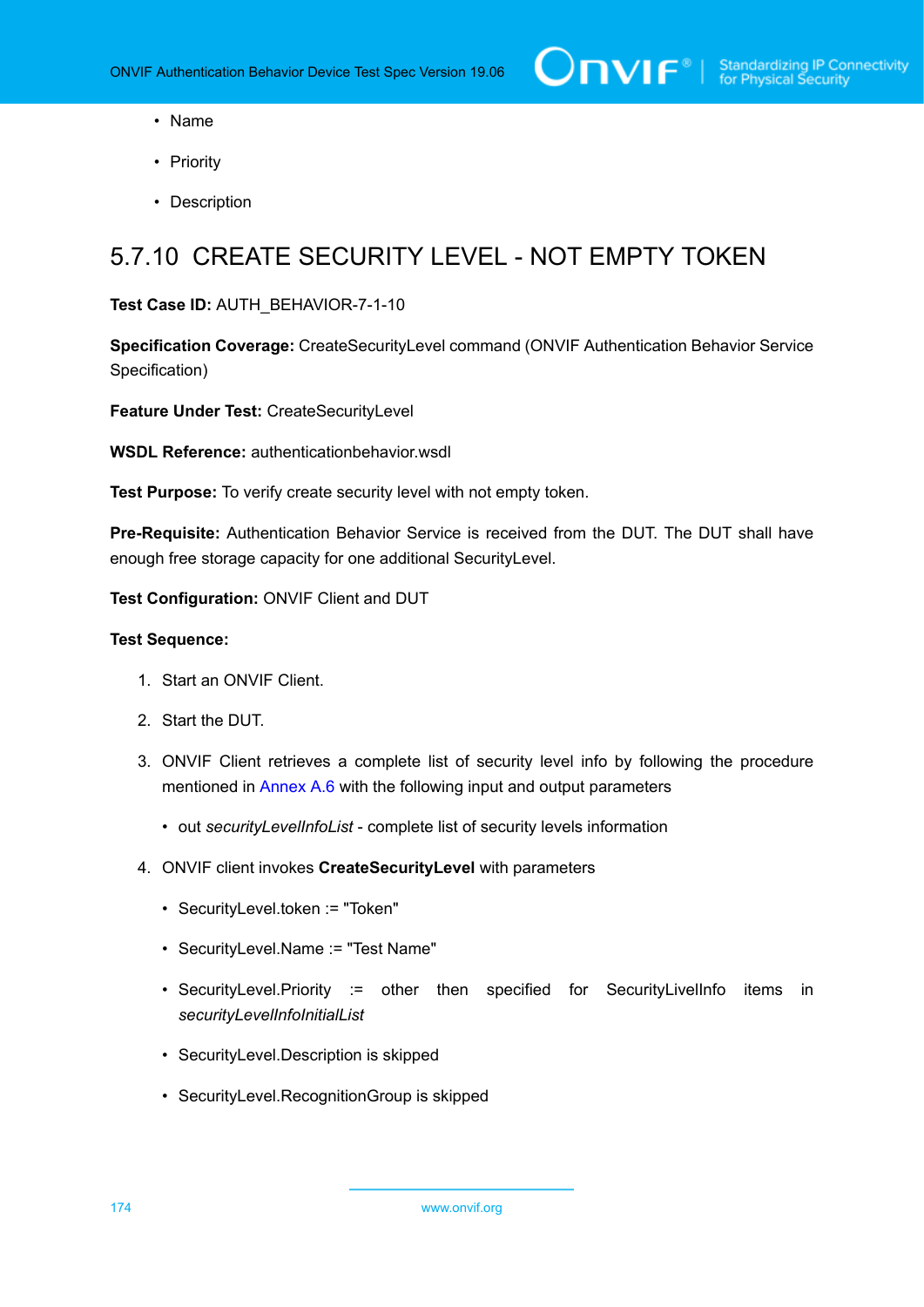- SecurityLevel.Extension is skipped
- 5. The DUT returns **env:Sender/ter:InvalidArgVal** SOAP 1.2 fault.

## **PASS –**

• The DUT passed all assertions.

# **FAIL –**

• The DUT did not send **env:Sender/ter:InvalidArgVal** SOAP 1.2 fault.

# 5.7.11 CREATE SECURITY LEVEL - CAPABILITY VIOLATED (MAX RECOGNITION GROUPS PER SECURITY LEVEL)

#### **Test Case ID:** AUTH\_BEHAVIOR-7-1-11

**Specification Coverage:** CreateSecurityLevel command (ONVIF Authentication Behavior Service Specification)

**Feature Under Test:** CreateSecurityLevel

**WSDL Reference:** authenticationbehavior.wsdl

**Test Purpose:** To verify creation of security level with maximum number of recognition groups per security level.

**Pre-Requisite:** Authentication Behavior Service is received from the DUT. The DUT shall have enough free storage capacity for one additional Security Level.

**Test Configuration:** ONVIF Client and DUT

- 1. Start an ONVIF Client.
- 2. Start the DUT.
- 3. ONVIF Client gets the service capabilities by following the procedure mentioned in [Annex](#page-205-0) [A.2](#page-205-0) with the following input and output parameters
	- out *cap* Authentication Behavior Service capabilities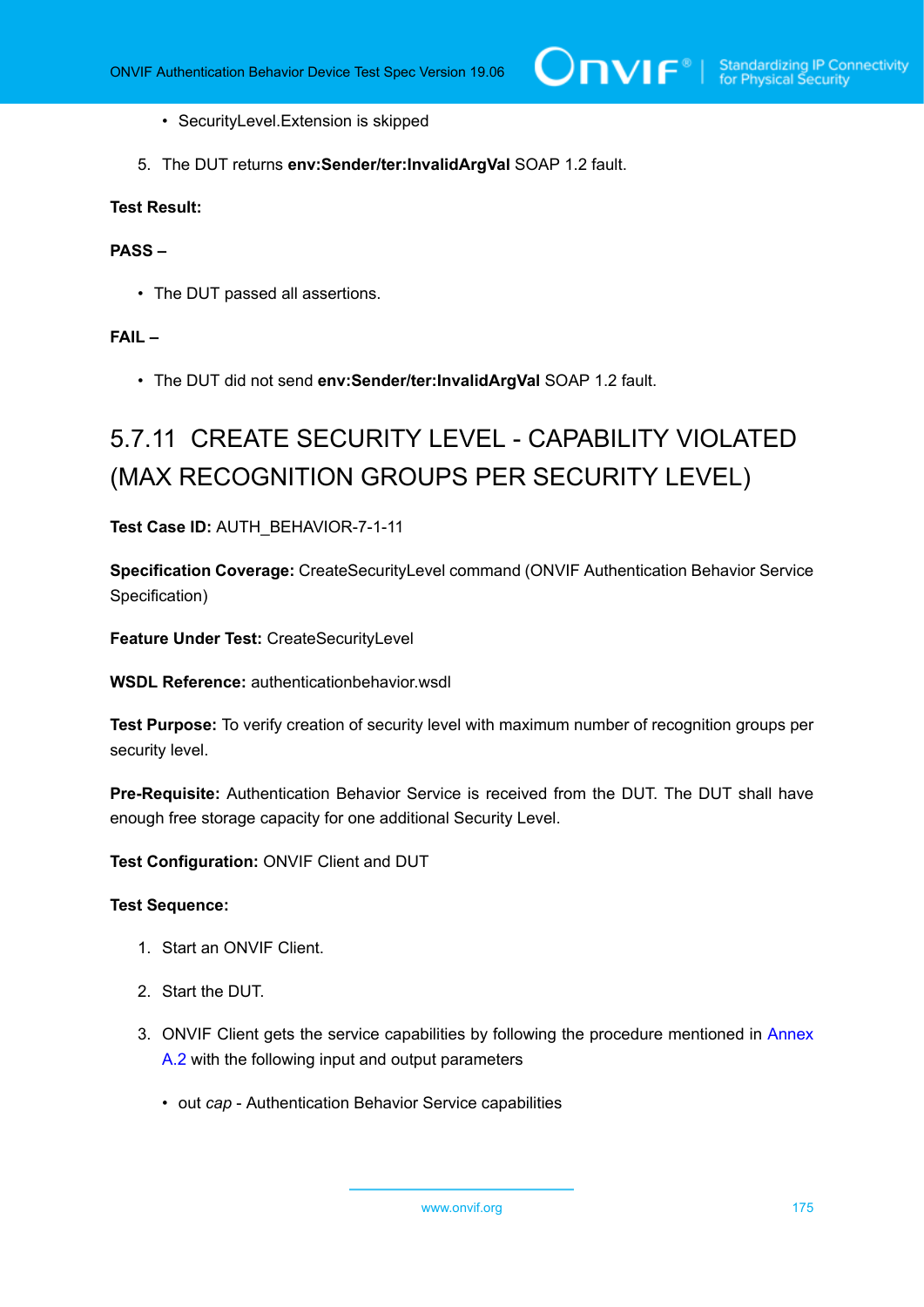- 4. If *cap*.MaxRecognitionGroupsPerSecurityLevel value is more than 50, skip other steps.
- 5. ONVIF Client retrieves a complete list of security level info by following the procedure mentioned in [Annex A.6](#page-210-0) with the following input and output parameters

 $\mathsf{J}\mathsf{N}\mathsf{N}\mathsf{F}^\ast$  .

- out *securityLevelInfoList* complete list of security levels information
- 6. If *cap*.MaxRecognitionGroupsPerSecurityLevel is equal to one, go to step [11.](#page-175-0)
- 7. Set *recognitionGroup* :=
	- RecognitionMethod[0].RecognitionType := *firstSupportedRecognitionType* (see [Annex](#page-233-0) [A.31](#page-233-0) for details)
	- RecognitionMethod[0].Order := 1
	- RecognitionMethod[0].Extension is skipped
- 8. ONVIF client invokes **CreateSecurityLevel** with parameters
	- SecurityLevel.token := ""
	- SecurityLevel.Name := "Test Name"
	- SecurityLevel.Priority := other then specified for SecurityLivelInfo items in *securityLevelInfoInitialList*
	- SecurityLevel.Description is skipped
	- SecurityLevel.RecognitionGroup list := *recognitionGroup* duplicated *cap*.MaxRecognitionGroupsPerSecurityLevel number of times
	- SecurityLevel.Extension is skipped
- 9. The DUT responds with **CreateSecurityLevelResponse** message with parameters
	- Token =: *securityLevelToken*
- 10.ONVIF Client deletes a security level by following the procedure mentioned in [Annex A.22](#page-225-0) with the following input and output parameters
	- in *securityLevelToken* security level token
- <span id="page-175-0"></span>11. ONVIF client invokes **CreateSecurityLevel** with parameters
	- SecurityLevel.token := ""
	- SecurityLevel.Name := "Test Name"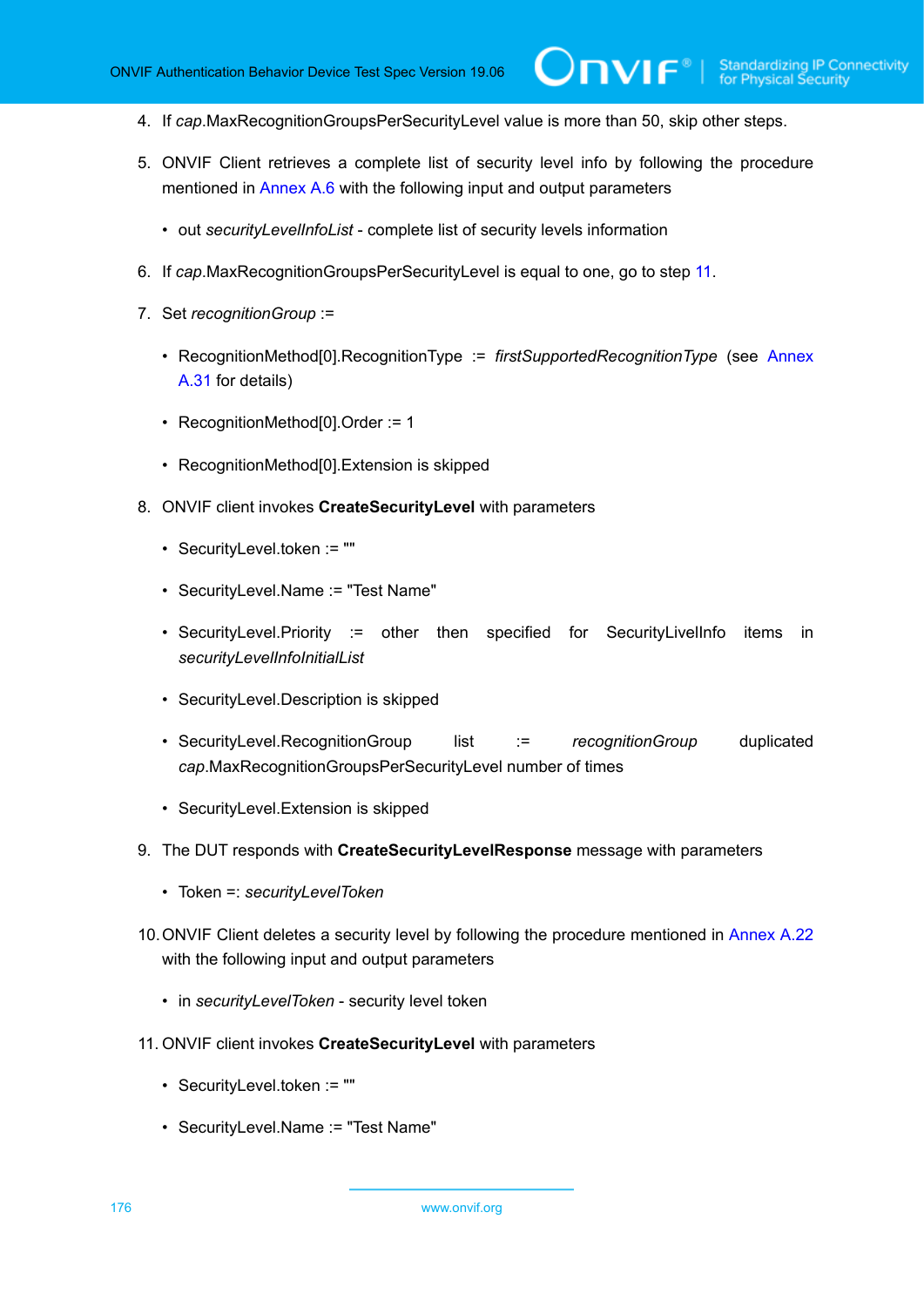• SecurityLevel.Priority := other then specified for SecurityLivelInfo items in *securityLevelInfoInitialList*

 $\mathsf{D}\mathsf{N}\mathsf{H}^*$ l

- SecurityLevel.Description is skipped
- SecurityLevel.RecognitionGroup list := *recognitionGroup* duplicated *cap*.MaxRecognitionGroupsPerSecurityLevel + 1 number of times
- SecurityLevel.Extension is skipped

12.The DUT returns **env:Sender/ter:CapabilityViolated/ ter:MaxRecognitionGroupsPerSecurityLevel** SOAP 1.2 fault.

#### **Test Result:**

#### **PASS –**

• The DUT passed all assertions.

## **FAIL –**

- The DUT did not send **CreateSecurityLevelResponse** mesage.
- The DUT did not send **env:Sender/ter:CapabilityViolated/ ter:MaxRecognitionGroupsPerSecurityLevel** SOAP 1.2 fault.

**Note:** If the DUT sends other SOAP 1.2 fault message than specified, log WARNING message, and PASS the test.

# 5.7.12 CREATE SECURITY LEVEL - CAPABILITY VIOLATED (MAX RECOGNITION METHODS PER RECOGNITION GROUP)

**Test Case ID:** AUTH\_BEHAVIOR-7-1-12

**Specification Coverage:** CreateSecurityLevel command (ONVIF Authentication Behavior Service Specification)

**Feature Under Test:** CreateSecurityLevel

**WSDL Reference:** authenticationbehavior.wsdl

**Test Purpose:** To verify creation of security level with maximum number recognition methods per recognition group.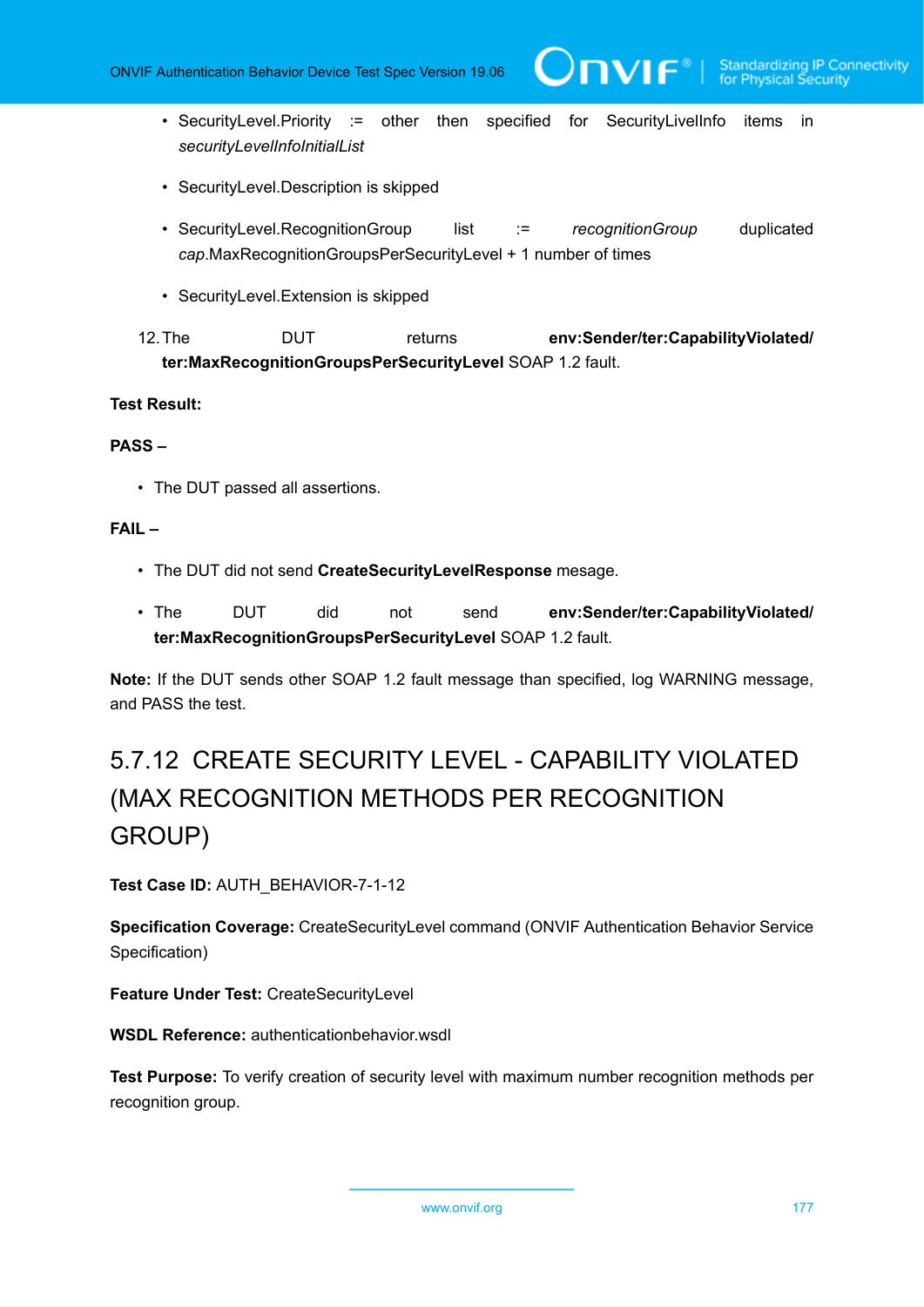**Pre-Requisite:** Authentication Behavior Service is received from the DUT. The DUT shall have enough free storage capacity for one additional Security Level.

**Test Configuration:** ONVIF Client and DUT

- 1. Start an ONVIF Client.
- 2. Start the DUT.
- 3. ONVIF Client gets the service capabilities by following the procedure mentioned in [Annex](#page-205-0) [A.2](#page-205-0) with the following input and output parameters
	- out *cap* Authentication Behavior Service capabilities
- 4. If *cap*.MaxRecognitionMethodsPerRecognitionGroup value is more than 50, skip other steps.
- 5. ONVIF Client retrieves a complete list of security level info by following the procedure mentioned in [Annex A.6](#page-210-0) with the following input and output parameters
	- out *securityLevelInfoList* complete list of security levels information
- 6. If *cap*.MaxRecognitionMethodsPerRecognitionGroup is equal to one, go to step [11](#page-178-0).
- 7. Set *recognitionMethod* :=
	- RecognitionType := *firstSupportedRecognitionType* (see [Annex A.31](#page-233-0) for details)
	- Order  $:= 1$
	- Extension is skipped
- 8. ONVIF client invokes **CreateSecurityLevel** with parameters
	- SecurityLevel.token := ""
	- SecurityLevel.Name := "Test Name"
	- SecurityLevel.Priority := other then specified for SecurityLivelInfo items in *securityLevelInfoInitialList*
	- SecurityLevel.Description is skipped
	- SecurityLevel.RecognitionGroup[0].RecognitionMethod list := *recognitionMethod* duplicated *cap*.MaxRecognitionMethodsPerRecognitionGroup number of times
	- SecurityLevel.RecognitionGroup[0].Extension is skipped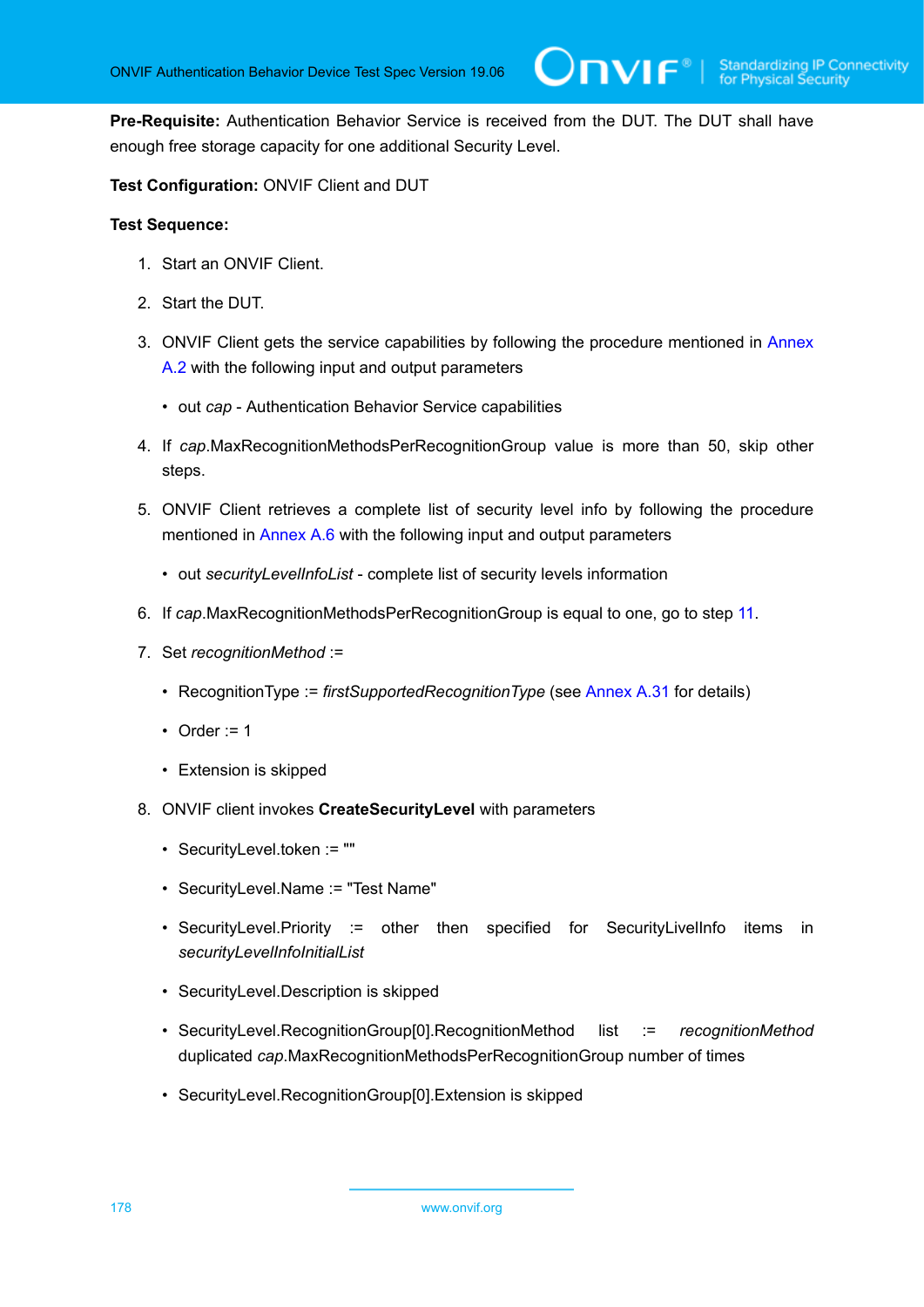- SecurityLevel.Extension is skipped
- 9. The DUT responds with **CreateSecurityLevelResponse** message with parameters
	- Token =: *securityLevelToken*
- 10.ONVIF Client deletes a security level by following the procedure mentioned in [Annex A.22](#page-225-0) with the following input and output parameters
	- in *securityLevelToken* security level token
- <span id="page-178-0"></span>11. ONVIF client invokes **CreateSecurityLevel** with parameters
	- SecurityLevel.token := ""
	- SecurityLevel.Name := "Test Name"
	- SecurityLevel.Priority := other then specified for SecurityLivelInfo items in *securityLevelInfoInitialList*
	- SecurityLevel.Description is skipped
	- SecurityLevel.RecognitionGroup[0].RecognitionMethod list := *recognitionMethod* duplicated *cap*.MaxRecognitionMethodsPerRecognitionGroup + 1 number of times
	- SecurityLevel.Extension is skipped
	- SecurityLevel.RecognitionGroup[0].Extension is skipped
- 12.The DUT returns **env:Sender/ter:CapabilityViolated/ ter:MaxRecognitionMethodsPerRecognitionGroup** SOAP 1.2 fault.

### **PASS –**

• The DUT passed all assertions.

## **FAIL –**

- The DUT did not send **CreateSecurityLevelResponse** mesage.
- The DUT did not send **env:Sender/ter:CapabilityViolated/ ter:MaxRecognitionMethodsPerRecognitionGroup** SOAP 1.2 fault.

**Note:** If the DUT sends other SOAP 1.2 fault message than specified, log WARNING message, and PASS the test.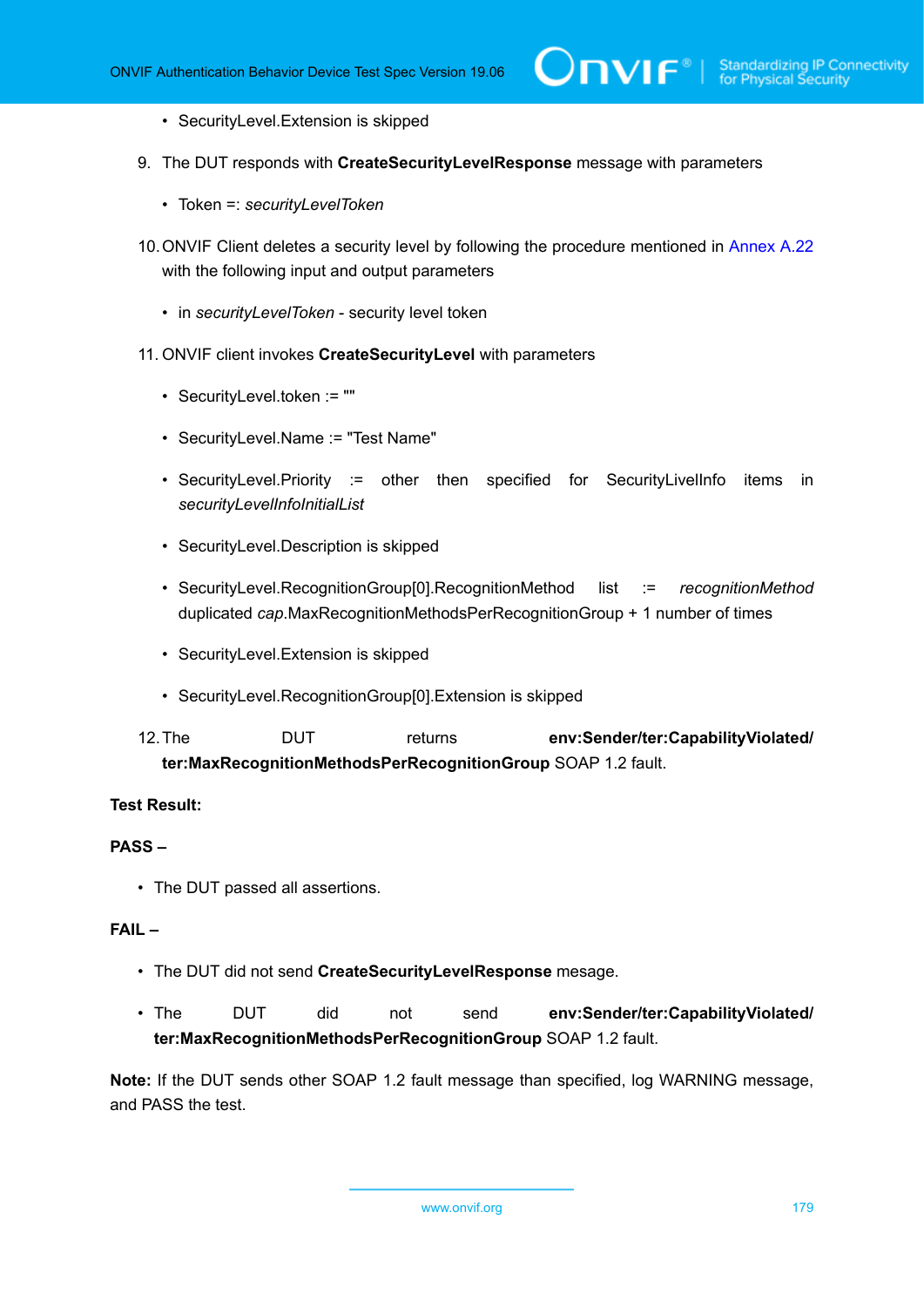# 5.7.13 CREATE SECURITY LEVEL - DUPLICATE PRIORITY

## **Test Case ID:** AUTH\_BEHAVIOR-7-1-13

**Specification Coverage:** CreateSecurityLevel command (ONVIF Authentication Behavior Service Specification)

**Feature Under Test:** CreateSecurityLevel

**WSDL Reference:** authenticationbehavior.wsdl

**Test Purpose:** To verify creation of security level with duplicated priority.

**Pre-Requisite:** Authentication Behavior Service is received from the DUT. The DUT shall have enough free storage capacity for one additional Security Level.

**Test Configuration:** ONVIF Client and DUT

- 1. Start an ONVIF Client.
- 2. Start the DUT.
- 3. ONVIF Client gets the service capabilities by following the procedure mentioned in [Annex](#page-205-0) [A.2](#page-205-0) with the following input and output parameters
	- out *cap* Authentication Behavior Service capabilities
- 4. If *cap*.MaxSecurityLevels = 1, skip other steps.
- 5. ONVIF Client find existing or create new security level by following the procedure mentioned in [Annex A.5](#page-208-0) with the following input and output parameters
	- out *securityLevelToken* security level token
	- out *securityLevel* security level
	- out *newSecurityLevel* flag if new security level was created
- 6. ONVIF client invokes **CreateSecurityLevel** with parameters
	- SecurityLevel.token := ""
	- SecurityLevel.Name := "Test Name"
	- SecurityLevel.Priority := *securityLevel*.Priority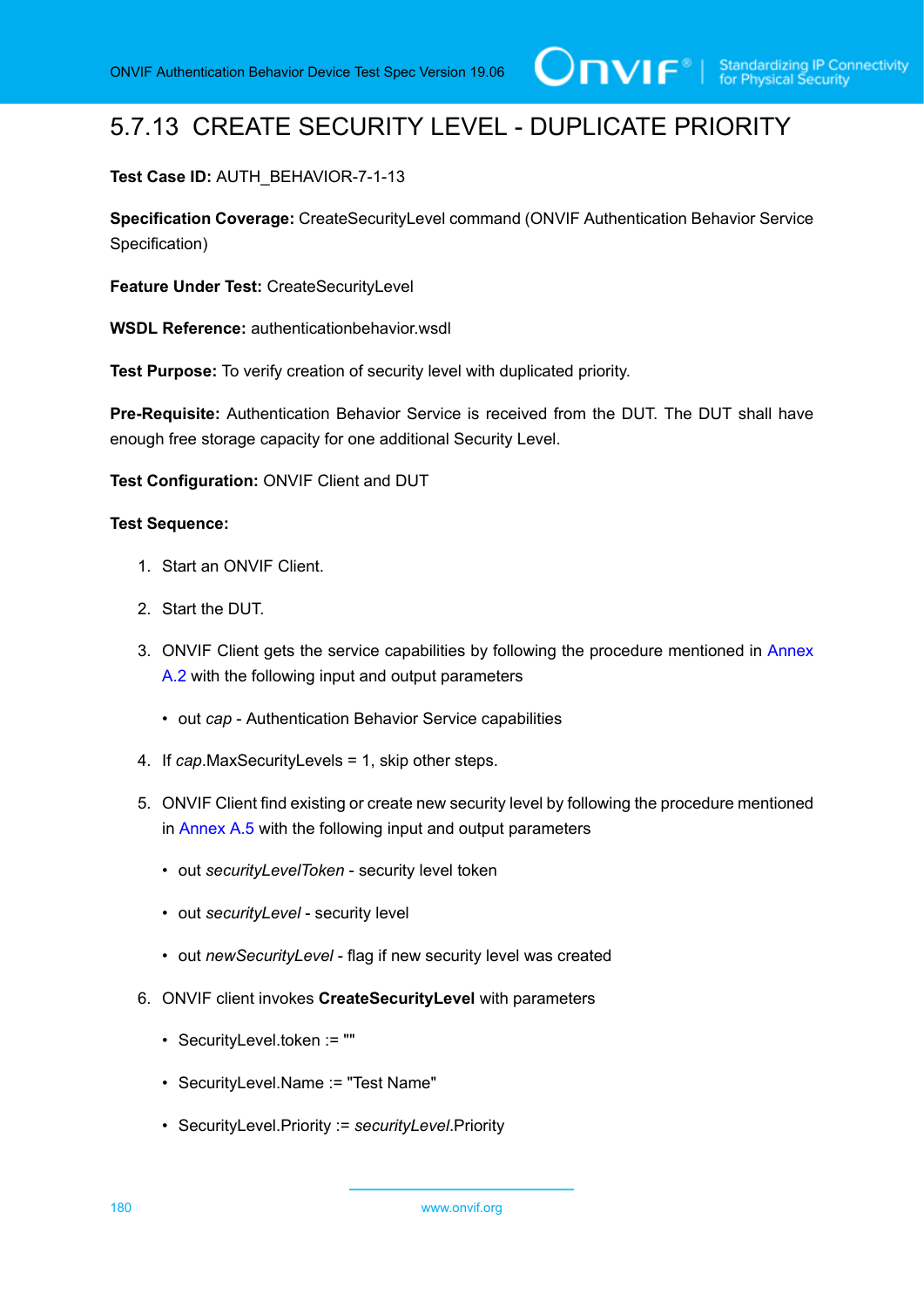- SecurityLevel.Description is skipped
- SecurityLevel.RecognitionGroup is skipped
- SecurityLevel.Extension is skipped
- 7. The DUT returns **env:Sender/ter:InvalidArgVal/ter:DuplicatePriority** SOAP 1.2 fault.
- 8. If *newSecurityLevel* = true:
	- 8.1. ONVIF Client deletes security level by following the procedure mentioned in [Annex](#page-225-0) [A.22](#page-225-0) with the following input and output parameters
		- in *securityLevelToken* security level token

### **PASS –**

• The DUT passed all assertions.

### **FAIL –**

• The DUT did not send **env:Sender/ter:InvalidArgVal/ter:DuplicatePriority** SOAP 1.2 fault.

**Note:** If the DUT sends other SOAP 1.2 fault message than specified, log WARNING message, and PASS the test.

## 5.7.14 MODIFY SECURITY LEVEL - INVALID TOKEN

### **Test Case ID:** AUTH\_BEHAVIOR-7-1-14

**Specification Coverage:** ModifySecurityLevel command (ONVIF Authentication Behavior Service Specification)

**Feature Under Test:** ModifySecurityLevel

**WSDL Reference:** authenticationbehavior.wsdl

**Test Purpose:** To verify modifiing of security level with invalid token.

**Pre-Requisite:** Authentication Behavior Service is received from the DUT.

**Test Configuration:** ONVIF Client and DUT

### **Test Sequence:**

1. Start an ONVIF Client.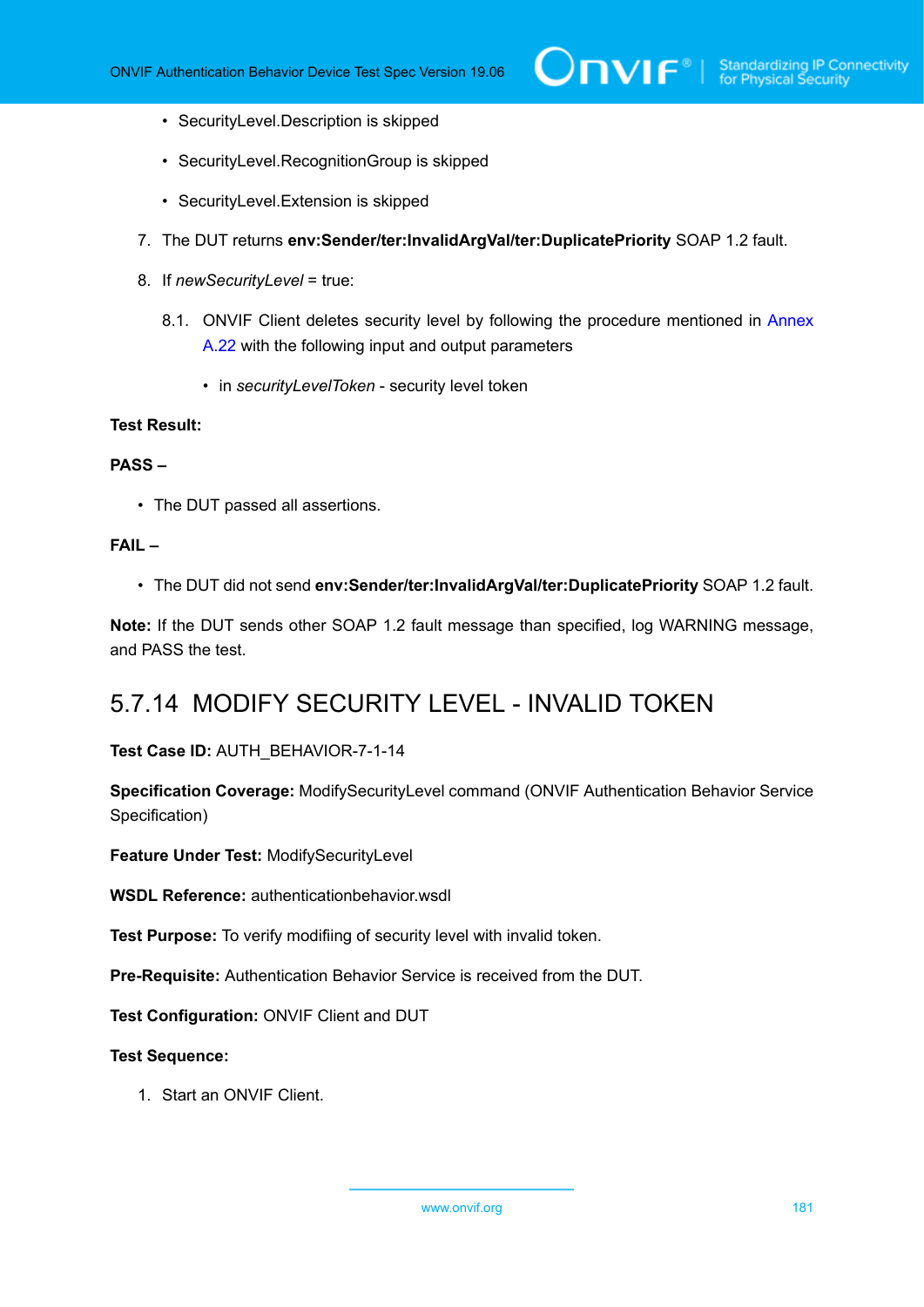### 2. Start the DUT.

- 3. ONVIF Client retrieves a complete list of security level info by following the procedure mentioned in [Annex A.6](#page-210-0) with the following input and output parameters
	- out *securityLevelInfoList* complete list of security levels information
- 4. Set *invalidToken* := value not equal to any *securityLevelInfoList*.token
- 5. ONVIF client invokes **ModifySecurityLevel** with parameters
	- SecurityLevel.token := *invalidToken*
	- SecurityLevel.Name := "Test Name"
	- SecurityLevel.Priority := 0
	- SecurityLevel.Description is skipped
	- SecurityLevel.RecognitionGroup is skipped
	- SecurityLevel.Extension is skipped
- 6. The DUT returns **env:Sender/ter:InvalidArgVal/ter:NotFound** SOAP 1.2 fault.

### **Test Result:**

### **PASS –**

• The DUT passed all assertions.

### **FAIL –**

• The DUT did not send **env:Sender/ter:InvalidArgVal/ter:NotFound** SOAP 1.2 fault

**Note:** If the DUT sends other SOAP 1.2 fault message than specified, log WARNING message, and PASS the test.

# 5.7.15 MODIFY SECURITY LEVEL - CAPABILITY VIOLATED (MAX RECOGNITION GROUPS PER SECURITY LEVEL)

### **Test Case ID:** AUTH\_BEHAVIOR-7-1-15

**Specification Coverage:** ModifySecurityLevel command (ONVIF Authentication Behavior Service Specification)

**Feature Under Test:** ModifySecurityLevel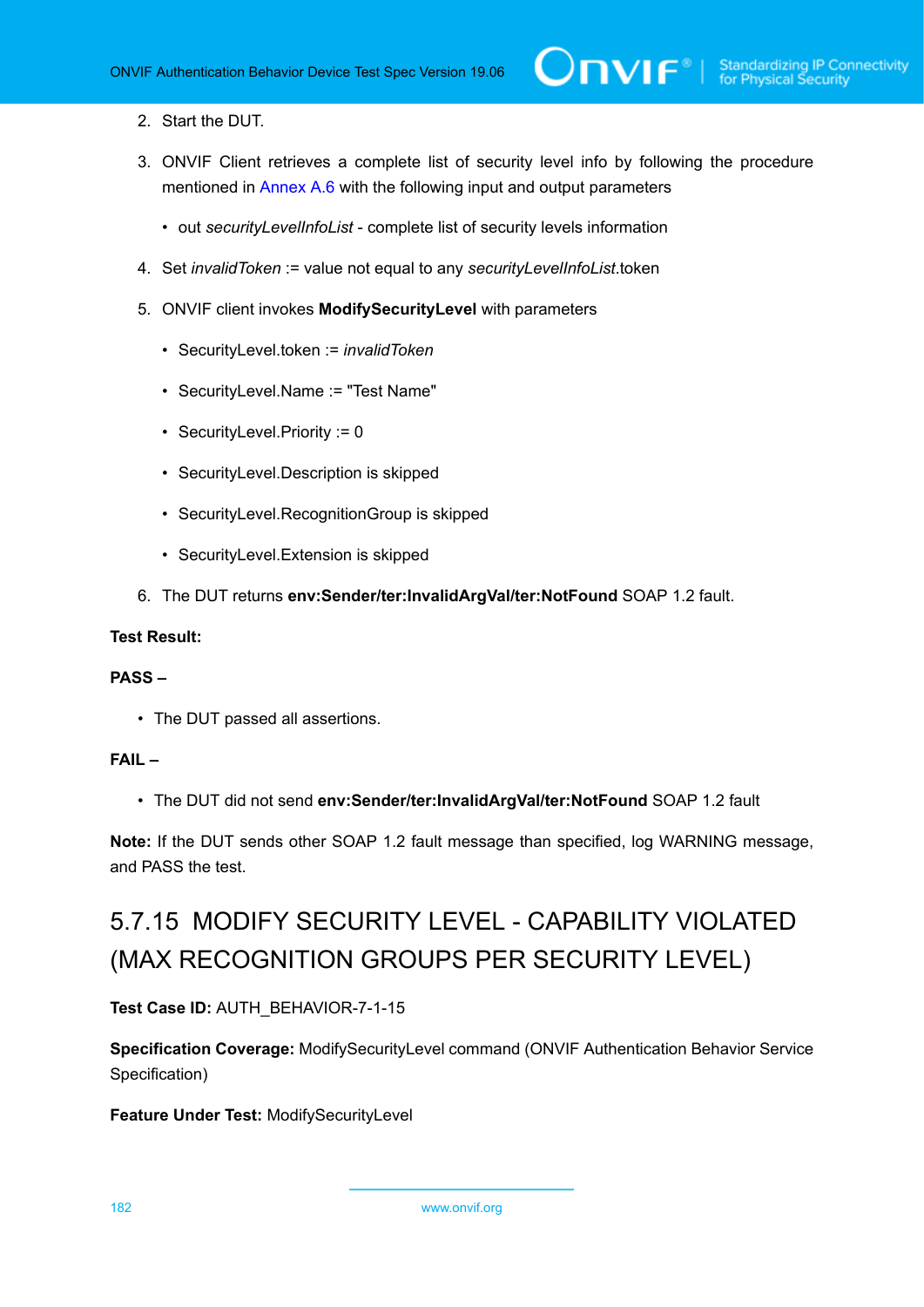### **WSDL Reference:** authenticationbehavior.wsdl

**Test Purpose:** To verify modification of security level with maximum number of recognition groups per security level.

**Pre-Requisite:** Authentication Behavior Service is received from the DUT. The DUT shall have enough free storage capacity for one additional SecurityLevel.

**Test Configuration:** ONVIF Client and DUT

- 1. Start an ONVIF Client.
- 2. Start the DUT.
- 3. ONVIF Client gets the service capabilities by following the procedure mentioned in [Annex](#page-205-0) [A.2](#page-205-0) with the following input and output parameters
	- out *cap* Authentication Behavior Service capabilities
- 4. If *cap*.MaxRecognitionGroupsPerSecurityLevel value is more than 50, skip other steps.
- 5. ONVIF Client creates Security Level by following the procedure mentioned in [Annex A.17](#page-220-0) with the following input and output parameters
	- out *securityLevelToken* security level token
	- out *securityLevel* security level
- 6. If *cap*.MaxRecognitionGroupsPerSecurityLevel is equal to one, go to step [10.](#page-183-0)
- 7. Set *recognitionGroup* :=
	- RecognitionMethod[0].RecognitionType := *firstSupportedRecognitionType* (see [Annex](#page-233-0) [A.31](#page-233-0) for details)
	- RecognitionMethod[0].Order := 1
	- RecognitionMethod[0].Extension is skipped
- 8. ONVIF client invokes **ModifySecurityLevel** with parameters
	- SecurityLevel.token := *securityLevelToken*
	- SecurityLevel.Name := "Test Name"
	- SecurityLevel.Priority := *securityLevel*.Priority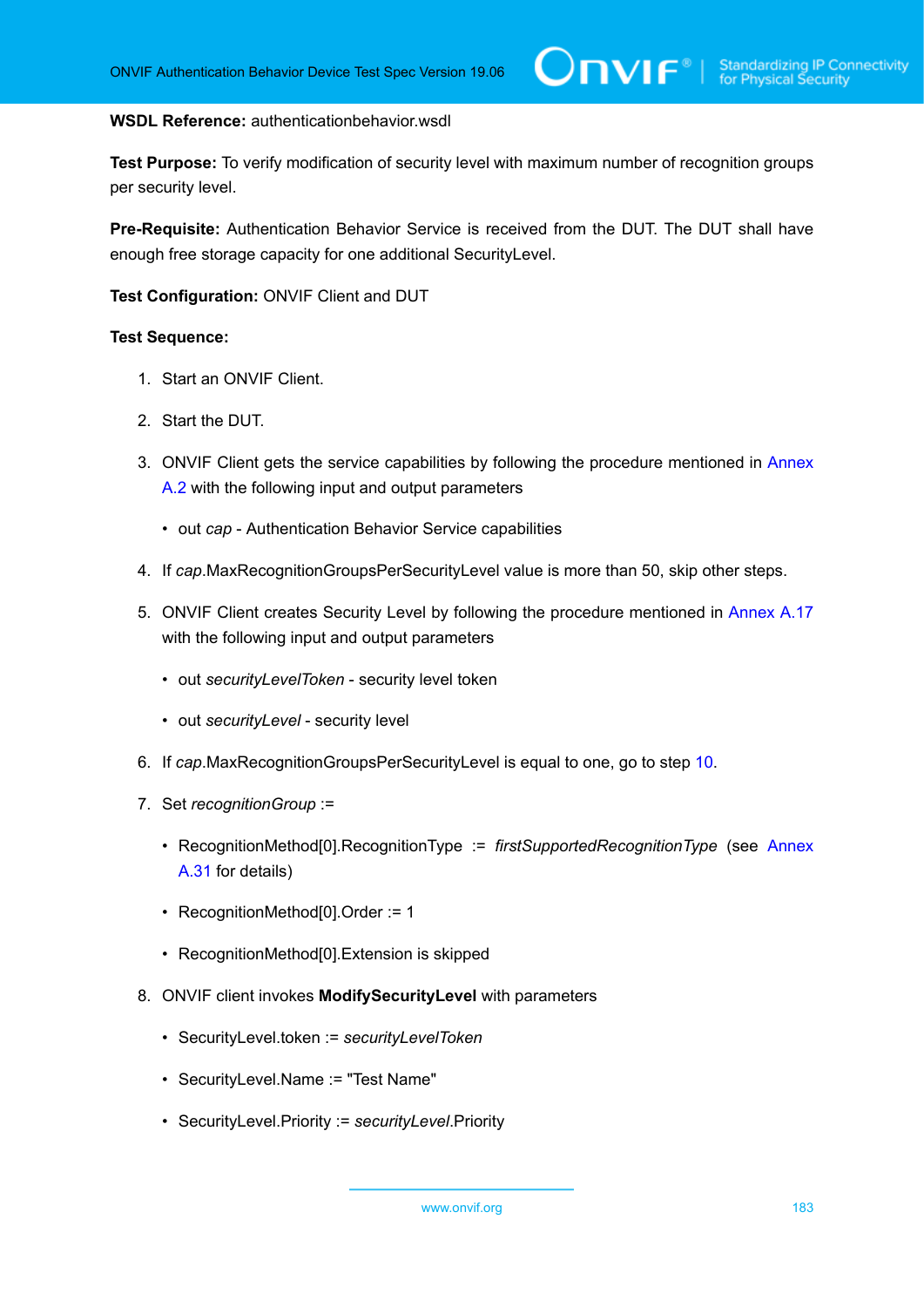- SecurityLevel.Description is skipped
- SecurityLevel.RecognitionGroup list := *recognitionGroup* duplicated *cap*.MaxRecognitionGroupsPerSecurityLevel number of times

 $\partial$ DVIF $^{\circ}$ l

- SecurityLevel.Extension is skipped
- 9. The DUT responds with **ModifySecurityLevelResponse** message.

### <span id="page-183-0"></span>10.ONVIF client invokes **ModifySecurityLevel** with parameters

- SecurityLevel.token := *securityLevelToken*
- SecurityLevel.Name := "Test Name"
- SecurityLevel.Priority := *securityLevel*.Priority
- SecurityLevel.Description is skipped
- SecurityLevel.RecognitionGroup list := *recognitionGroup* duplicated *cap*.MaxRecognitionGroupsPerSecurityLevel + 1 number of times
- SecurityLevel.Extension is skipped
- 11. The DUT returns **env:Sender/ter:CapabilityViolated/ter:MaxPoliciesPerSecurityLevel** SOAP 1.2 fault.
- 12.ONVIF Client deletes a security level by following the procedure mentioned in [Annex A.22](#page-225-0) with the following input and output parameters
	- in *securityLevelToken* security level token

### **Test Result:**

### **PASS –**

• The DUT passed all assertions.

### **FAIL –**

- The DUT did not send **ModifySecurityLevelResponse** mesage.
- The DUT did not send **env:Sender/ter:CapabilityViolated/ ter:MaxPoliciesPerSecurityLevel** SOAP 1.2 fault.

**Note:** If the DUT sends other SOAP 1.2 fault message than specified, log WARNING message, and PASS the test.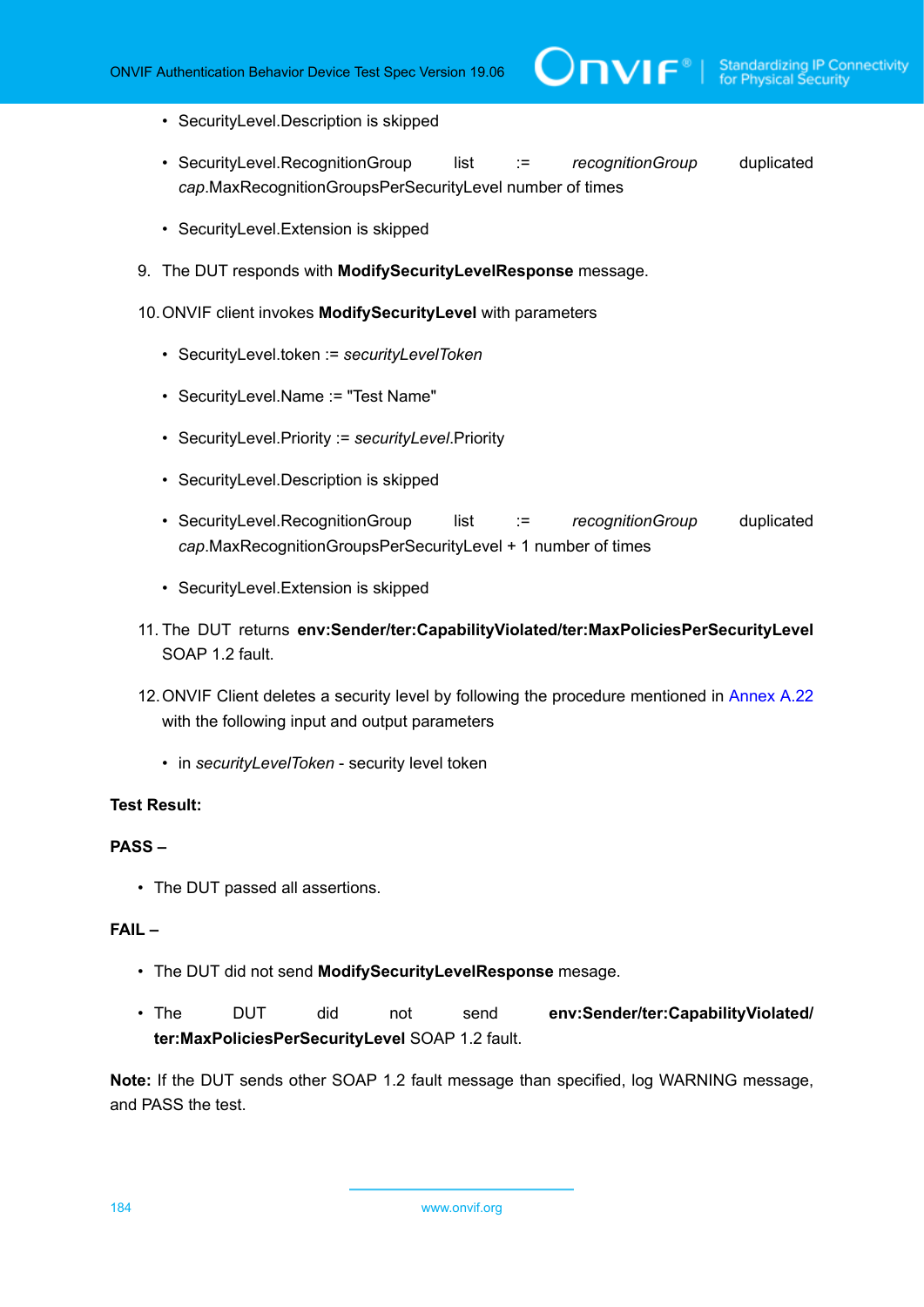# 5.7.16 MODIFY SECURITY LEVEL - CAPABILITY VIOLATED (MAX RECOGNITION METHODS PER RECOGNITION GROUP)

**Test Case ID:** AUTH\_BEHAVIOR-7-1-16

**Specification Coverage:** ModifySecurityLevel command (ONVIF Authentication Behavior Service Specification)

**Feature Under Test:** ModifySecurityLevel

**WSDL Reference:** authenticationbehavior.wsdl

**Test Purpose:** To verify modification of security level with maximum number recognition methods per recognition group.

**Pre-Requisite:** Authentication Behavior Service is received from the DUT. The DUT shall have enough free storage capacity for one additional SecurityLevel.

**Test Configuration:** ONVIF Client and DUT

- 1. Start an ONVIF Client.
- 2. Start the DUT.
- 3. ONVIF Client gets the service capabilities by following the procedure mentioned in [Annex](#page-205-0) [A.2](#page-205-0) with the following input and output parameters
	- out *cap* Authentication Behavior Service capabilities
- 4. If *cap*.MaxRecognitionMethodsPerRecognitionGroup value is more than 50, skip other steps.
- 5. ONVIF Client creates Security Level by following the procedure mentioned in [Annex A.17](#page-220-0) with the following input and output parameters
	- out *securityLevelToken* security level token
	- out *securityLevel* security level
- 6. If *cap*.MaxRecognitionMethodsPerRecognitionGroup is equal to one, go to step [10](#page-185-0).
- 7. Set *recognitionMethod* :=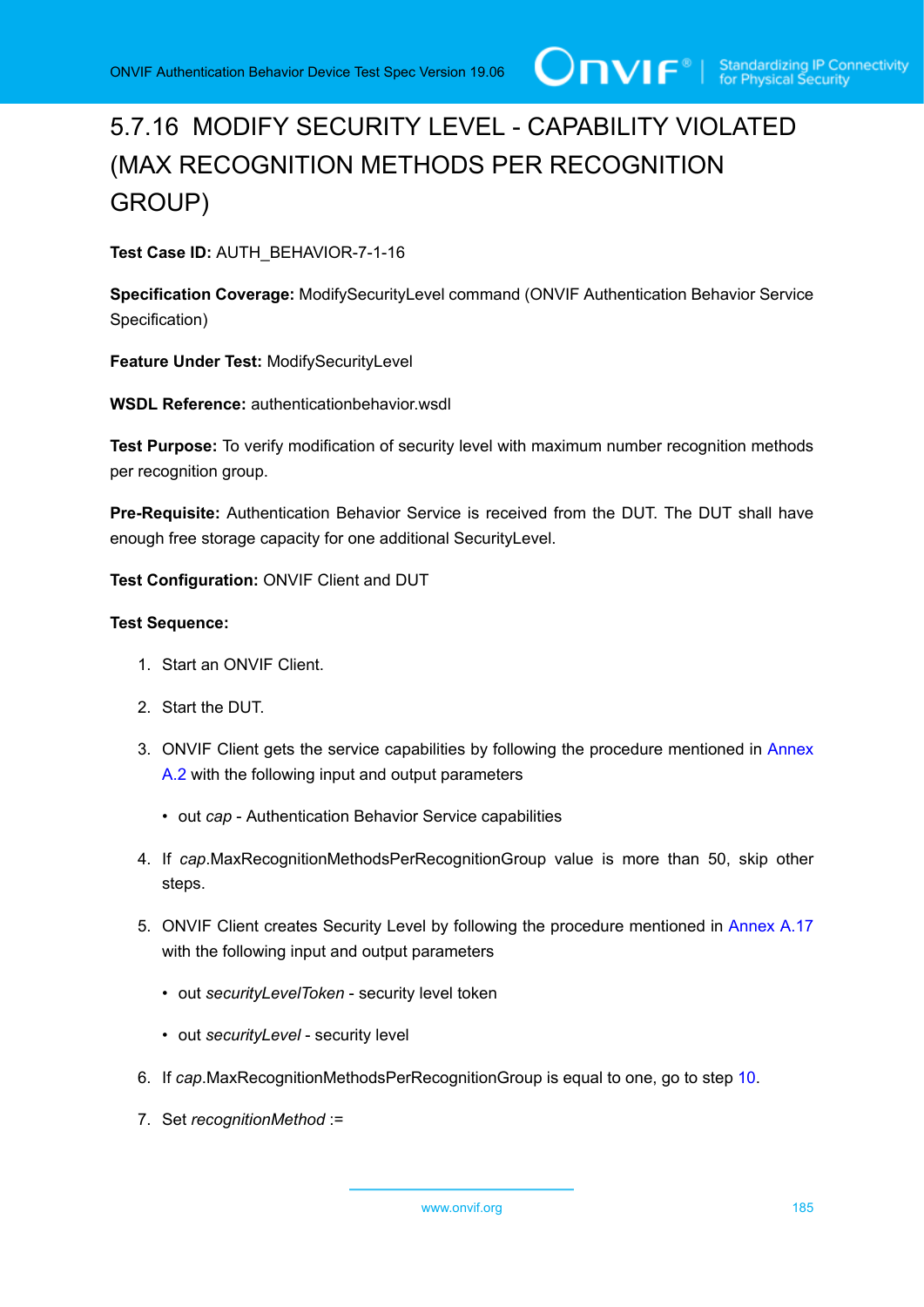$\overline{L}$ 

- RecognitionType := *firstSupportedRecognitionType* (see [Annex A.31](#page-233-0) for details)
- Order  $:= 1$
- Extension is skipped
- 8. ONVIF client invokes **ModifySecurityLevel** with parameters
	- SecurityLevel.token := *securityLevelToken*
	- SecurityLevel.Name := "Test Name"
	- SecurityLevel.Priority := *securityLevel*.Priority
	- SecurityLevel.Description is skipped
	- SecurityLevel.RecognitionGroup[0].RecognitionMethod list := *recognitionMethod* duplicated *cap*.MaxRecognitionMethodsPerRecognitionGroup number of times
	- SecurityLevel.RecognitionGroup[0].Extension is skipped
	- SecurityLevel.Extension is skipped
- 9. The DUT responds with **ModifySecurityLevelResponse** message.
- <span id="page-185-0"></span>10.ONVIF client invokes **ModifySecurityLevel** with parameters
	- SecurityLevel.token := *securityLevelToken*
	- SecurityLevel.Name := "Test Name"
	- SecurityLevel.Priority := *securityLevel*.Priority
	- SecurityLevel.Description is skipped
	- SecurityLevel.RecognitionGroup[0].RecognitionMethod list := *recognitionMethod* duplicated *cap*.MaxRecognitionMethodsPerRecognitionGroup + 1 number of times
	- SecurityLevel.RecognitionGroup[0].Extension is skipped
	- SecurityLevel.Extension is skipped

11. The DUT returns **env:Sender/ter:CapabilityViolated/ ter:MaxRecognitionMethodsPerRecognitionGroup** SOAP 1.2 fault.

12.ONVIF Client deletes a security level by following the procedure mentioned in [Annex A.22](#page-225-0) with the following input and output parameters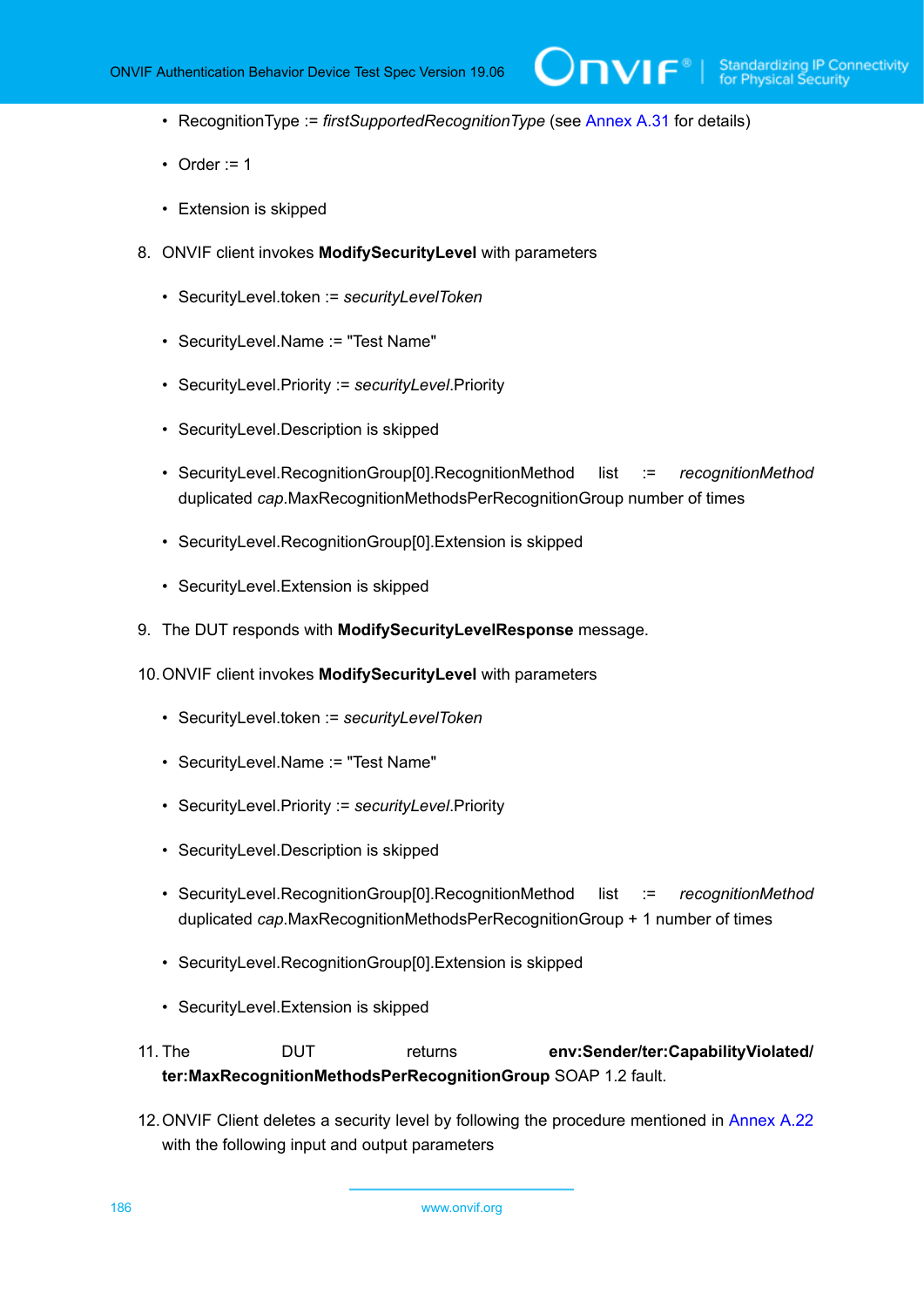$\bigcirc$   $\bigcap$   $\bigvee$   $\bigcirc$   $\bigcirc$   $\bigcirc$   $\bigcirc$  Standardizing IP Connectivity

• in *securityLevelToken* - security level token

### **Test Result:**

### **PASS –**

• The DUT passed all assertions.

### **FAIL –**

- The DUT did not send **ModifySecurityLevelResponse** mesage.
- The DUT did not send **env:Sender/ter:CapabilityViolated/ ter:MaxRecognitionMethodsPerRecognitionGroup** SOAP 1.2 fault.

**Note:** If the DUT sends other SOAP 1.2 fault message than specified, log WARNING message, and PASS the test.

## 5.7.17 MODIFY SECURITY LEVEL - DUPLICATE PRIORITY

### **Test Case ID:** AUTH\_BEHAVIOR-7-1-17

**Specification Coverage:** CreateSecurityLevel command (ONVIF Authentication Behavior Service Specification)

**Feature Under Test:** CreateSecurityLevel

**WSDL Reference:** authenticationbehavior.wsdl

**Test Purpose:** To verify modification of security level with duplicated priority.

**Pre-Requisite:** Authentication Behavior Service is received from the DUT. The DUT shall have enough free storage capacity for one additional Security Level.

**Test Configuration:** ONVIF Client and DUT

- 1. Start an ONVIF Client.
- 2. Start the DUT.
- 3. ONVIF Client gets the service capabilities by following the procedure mentioned in [Annex](#page-205-0) [A.2](#page-205-0) with the following input and output parameters
	- out *cap* Authentication Behavior Service capabilities
- 4. If *cap*.MaxSecurityLevels = 1, skip other steps.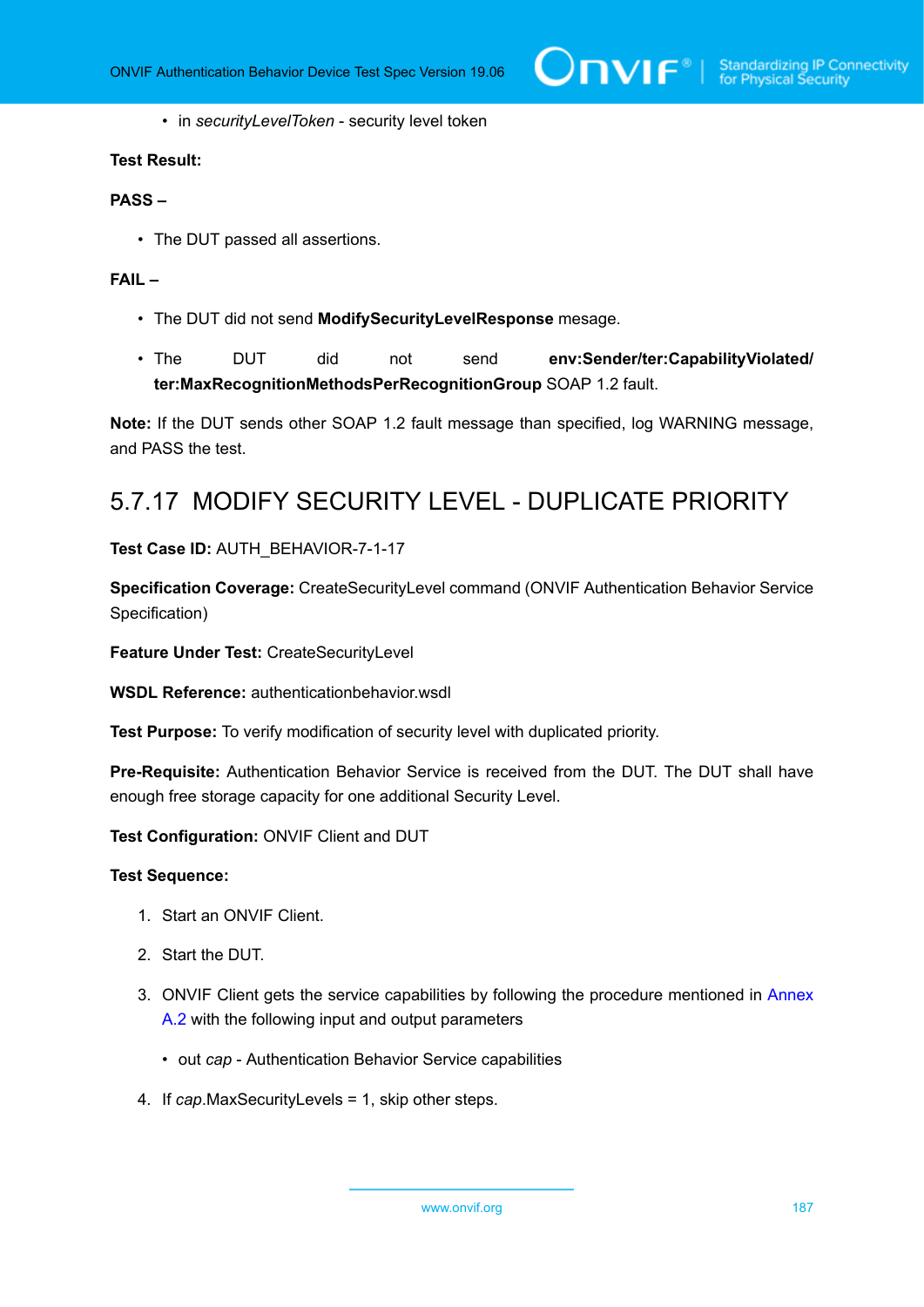5. ONVIF Client find existing or create new security level by following the procedure mentioned in [Annex A.5](#page-208-0) with the following input and output parameters

 $\mathsf{D}\mathbf{N}\mathsf{I}\mathsf{F}^\ast$ l

- out *securityLevelToken1* security level token
- out *securityLevel1* security level
- out *newSecurityLevel* flag if new security level was created
- 6. ONVIF Client creates Security Level by following the procedure mentioned in [Annex A.17](#page-220-0) with the following input and output parameters
	- out *securityLevelToken2* security level token
	- out *securityLevel2* security level
- 7. ONVIF client invokes **ModifySecurityLevel** with parameters
	- SecurityLevel.token := *securityLevel2*
	- SecurityLevel.Name := "Test Name"
	- SecurityLevel.Priority := *securityLevel1*.Priority
	- SecurityLevel.Description is skipped
	- SecurityLevel.RecognitionGroup is skipped
	- SecurityLevel.Extension is skipped
- 8. The DUT returns **env:Sender/ter:InvalidArgVal/ter:DuplicatePriority** SOAP 1.2 fault.
- 9. If *newSecurityLevel* = true:
	- 9.1. ONVIF Client deletes security level by following the procedure mentioned in [Annex](#page-225-0) [A.22](#page-225-0) with the following input and output parameters
		- in *securityLevelToken1* security level token
- 10.ONVIF Client deletes security level by following the procedure mentioned in [Annex A.22](#page-225-0) with the following input and output parameters
	- in *securityLevelToken2* security level token

### **Test Result:**

### **PASS –**

• The DUT passed all assertions.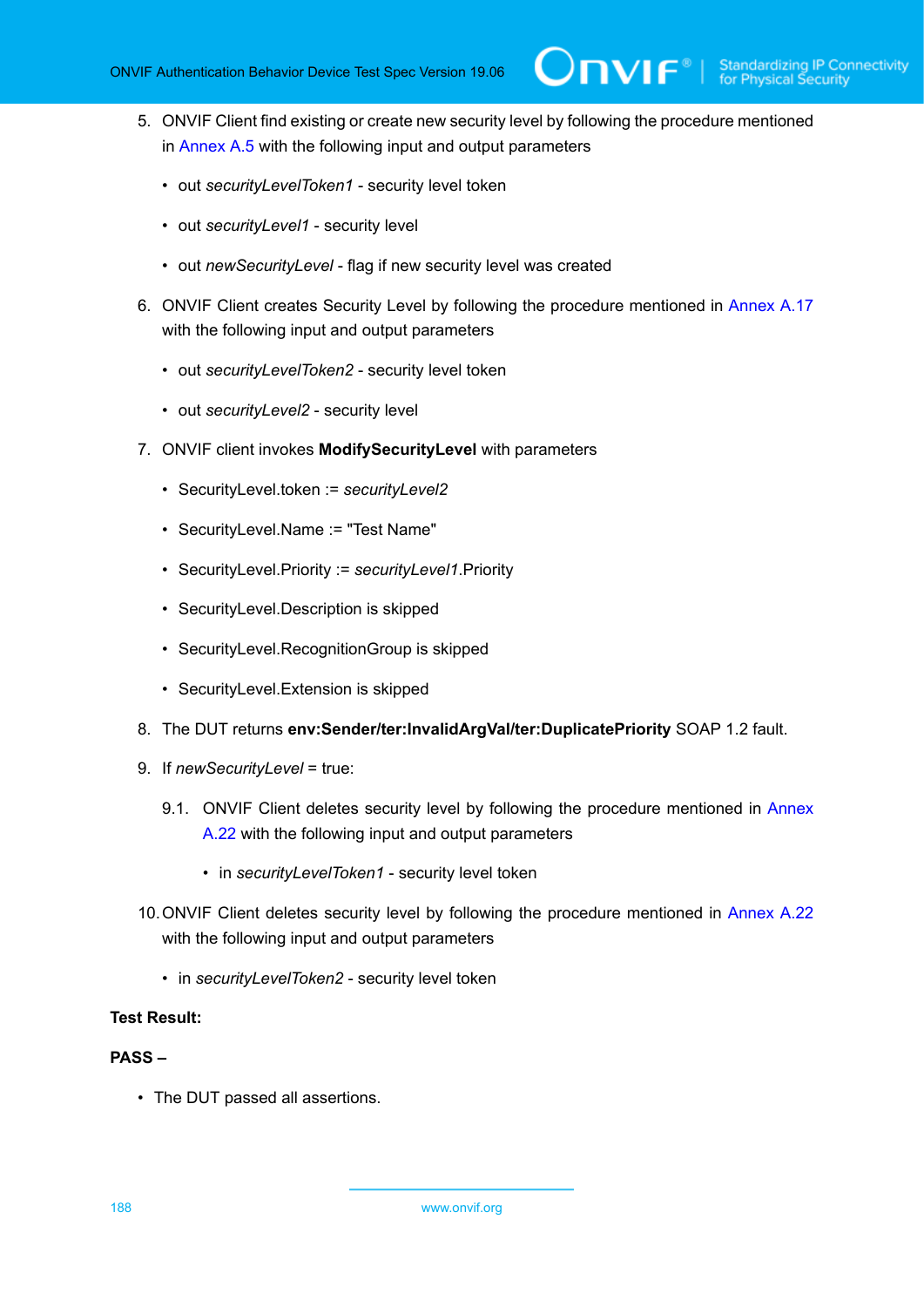**FAIL –**

• The DUT did not send **env:Sender/ter:InvalidArgVal/ter:DuplicatePriority** SOAP 1.2 fault.

**Note:** If the DUT sends other SOAP 1.2 fault message than specified, log WARNING message, and PASS the test.

# 5.7.18 SET SECURITY LEVEL - CAPABILITY VIOLATED (MAX RECOGNITION GROUPS PER SECURITY LEVEL)

**Test Case ID:** AUTH\_BEHAVIOR-7-1-18

**Specification Coverage:** SetSecurityLevel command (ONVIF Authentication Behavior Service Specification)

**Feature Under Test:** SetSecurityLevel

**WSDL Reference:** authenticationbehavior.wsdl

**Test Purpose:** To verify modification of security level with maximum number of recognition groups per security level using SetSecurityLevel command.

**Pre-Requisite:** Authentication Behavior Service is received from the DUT. Token supplying is supported by the DUT as indicated by ClientSuppliedTokenSupported capability. The DUT shall have enough free storage capacity for one additional SecurityLevel.

### **Test Configuration:** ONVIF Client and DUT

- 1. Start an ONVIF Client.
- 2. Start the DUT.
- 3. ONVIF Client gets the service capabilities by following the procedure mentioned in [Annex](#page-205-0) [A.2](#page-205-0) with the following input and output parameters
	- out *cap* Authentication Behavior Service capabilities
- 4. If *cap*.MaxRecognitionGroupsPerSecurityLevel value is more than 50, skip other steps.
- 5. ONVIF Client creates Security Level by following the procedure mentioned in [Annex A.17](#page-220-0) with the following input and output parameters
	- out *securityLevelToken* security level token
	- out *securityLevel* security level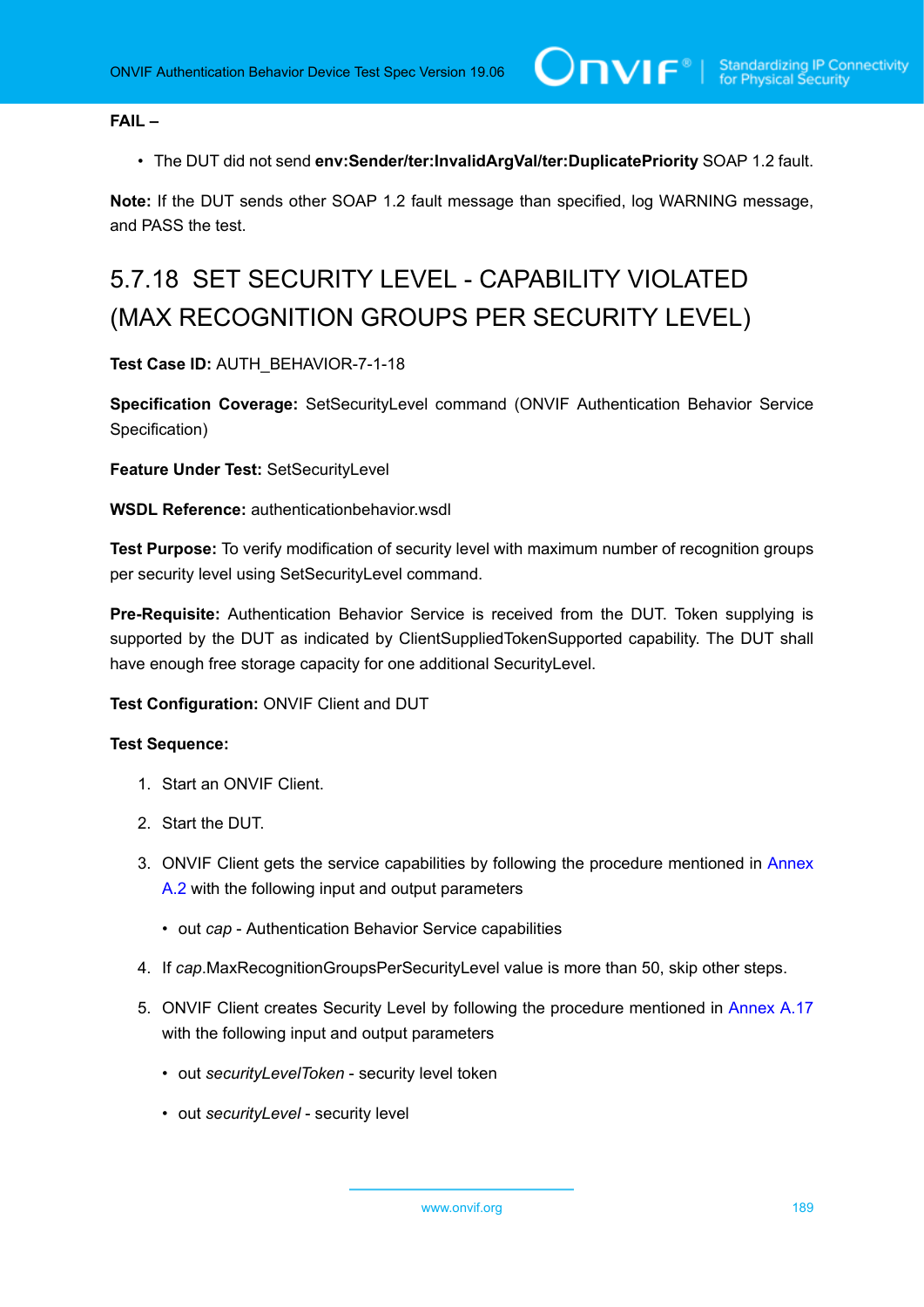**IVIF**®

- 6. If *cap*.MaxRecognitionGroupsPerSecurityLevel is equal to one, go to step [10.](#page-189-0)
- 7. Set *recognitionGroup* :=
	- RecognitionMethod[0].RecognitionType := *firstSupportedRecognitionType* (see [Annex](#page-233-0) [A.31](#page-233-0) for details)
	- RecognitionMethod[0].Order := 1
	- RecognitionMethod[0].Extension is skipped
- 8. ONVIF client invokes **SetSecurityLevel** with parameters
	- SecurityLevel.token := *securityLevelToken*
	- SecurityLevel.Name := "Test Name"
	- SecurityLevel.Priority := *securityLevel*.Priority
	- SecurityLevel.Description is skipped
	- SecurityLevel.RecognitionGroup list := *recognitionGroup* duplicated *cap*.MaxRecognitionGroupsPerSecurityLevel number of times
	- SecurityLevel.Extension is skipped
- 9. The DUT responds with **SetSecurityLevelResponse** message.
- <span id="page-189-0"></span>10.ONVIF client invokes **SetSecurityLevel** with parameters
	- SecurityLevel.token := *securityLevelToken*
	- SecurityLevel.Name := "Test Name"
	- SecurityLevel.Priority := *securityLevel*.Priority
	- SecurityLevel.Description is skipped
	- SecurityLevel.RecognitionGroup list := *recognitionGroup* duplicated *cap*.MaxRecognitionGroupsPerSecurityLevel + 1 number of times
	- SecurityLevel.Extension is skipped
- 11. The DUT returns **env:Sender/ter:CapabilityViolated/ter:MaxPoliciesPerSecurityLevel** SOAP 1.2 fault.
- 12.ONVIF Client deletes a security level by following the procedure mentioned in [Annex A.22](#page-225-0) with the following input and output parameters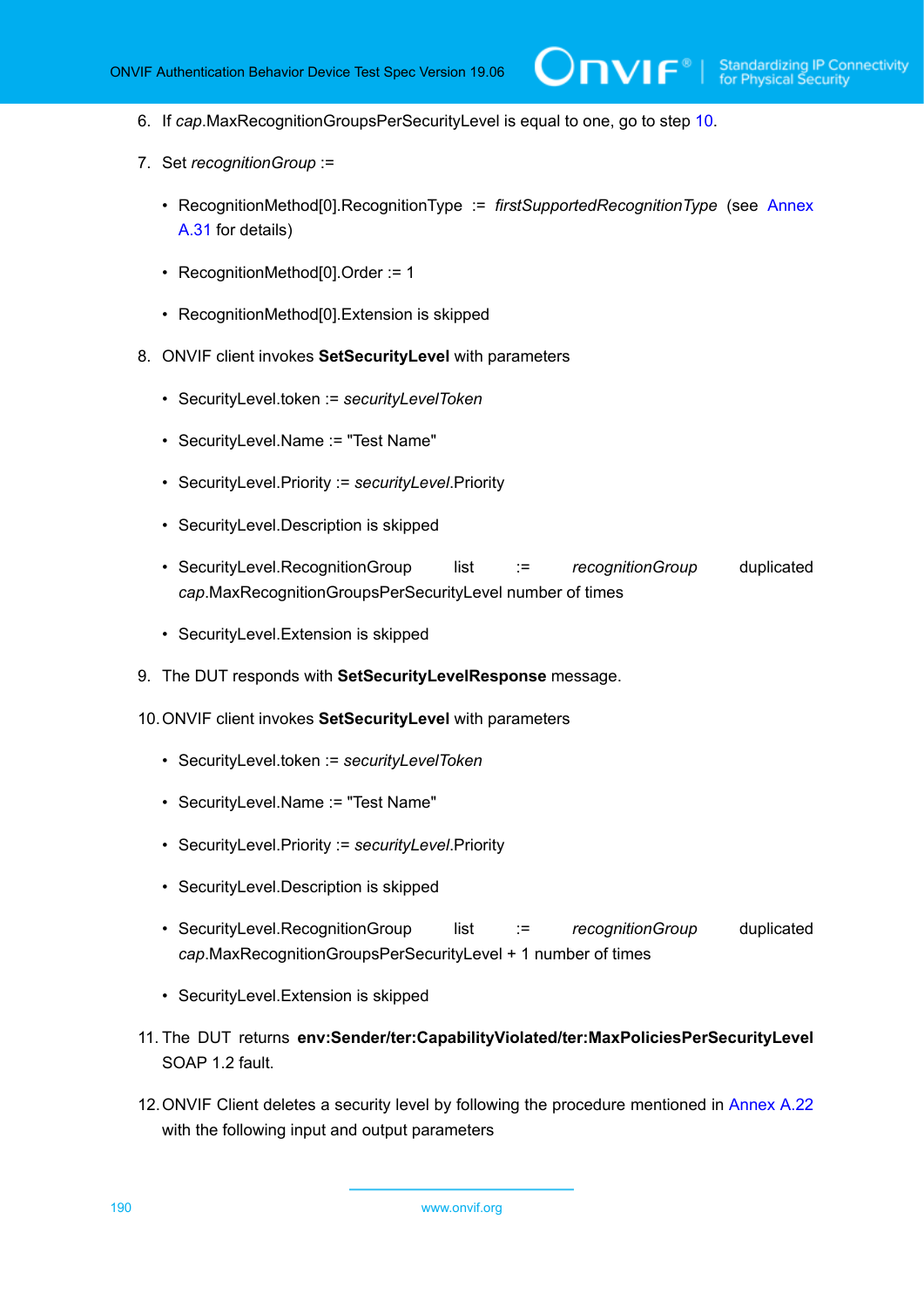$\bigcirc$  MVIF  $^{\circ}$  | Standardizing IP Connectivity

• in *securityLevelToken* - security level token

### **Test Result:**

### **PASS –**

• The DUT passed all assertions.

### **FAIL –**

- The DUT did not send **SetSecurityLevelResponse** mesage.
- The DUT did not send **env:Sender/ter:CapabilityViolated/ ter:MaxPoliciesPerSecurityLevel** SOAP 1.2 fault.

**Note:** If the DUT sends other SOAP 1.2 fault message than specified, log WARNING message, and PASS the test.

# 5.7.19 SET SECURITY LEVEL - CAPABILITY VIOLATED (MAX RECOGNITION METHODS PER RECOGNITION GROUP)

**Test Case ID:** AUTH\_BEHAVIOR-7-1-19

**Specification Coverage:** SetSecurityLevel command (ONVIF Authentication Behavior Service Specification)

**Feature Under Test:** SetSecurityLevel

**WSDL Reference:** authenticationbehavior.wsdl

**Test Purpose:** To verify modification of security level with maximum number recognition methods per recognition group using SetSecurityLevel command.

**Pre-Requisite:** Authentication Behavior Service is received from the DUT. Token supplying is supported by the DUT as indicated by ClientSuppliedTokenSupported capability. The DUT shall have enough free storage capacity for one additional SecurityLevel.

**Test Configuration:** ONVIF Client and DUT

- 1. Start an ONVIF Client.
- 2. Start the DUT.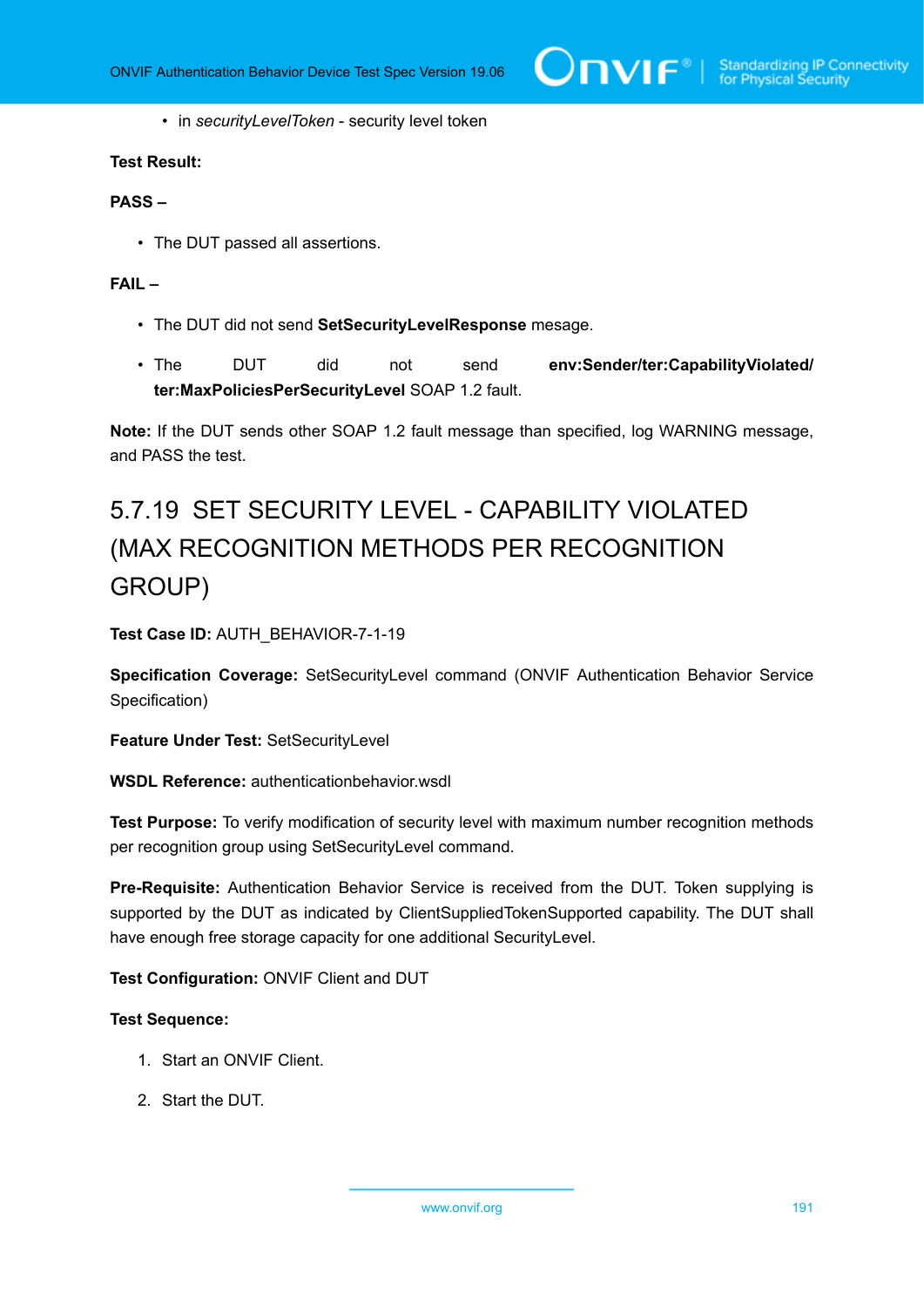- 3. ONVIF Client gets the service capabilities by following the procedure mentioned in [Annex](#page-205-0) [A.2](#page-205-0) with the following input and output parameters
	- out *cap* Authentication Behavior Service capabilities
- 4. If *cap*.MaxRecognitionMethodsPerRecognitionGroup value is more than 50, skip other steps.
- 5. ONVIF Client creates Security Level by following the procedure mentioned in [Annex A.17](#page-220-0) with the following input and output parameters
	- out *securityLevelToken* security level token
	- out *securityLevel* security level
- 6. If *cap*.MaxRecognitionMethodsPerRecognitionGroup is equal to one, go to step [10](#page-191-0).
- 7. Set *recognitionMethod* :=
	- RecognitionType := *firstSupportedRecognitionType* (see [Annex A.31](#page-233-0) for details)
	- Order  $:= 1$
	- Extension is skipped
- 8. ONVIF client invokes **SetSecurityLevel** with parameters
	- SecurityLevel.token := *securityLevelToken*
	- SecurityLevel.Name := "Test Name"
	- SecurityLevel.Priority := *securityLevel*.Priority
	- SecurityLevel.Description is skipped
	- SecurityLevel.RecognitionGroup[0].RecognitionMethod list := *recognitionMethod* duplicated *cap*.MaxRecognitionMethodsPerRecognitionGroup number of times
	- SecurityLevel.RecognitionGroup[0].Extension is skipped
	- SecurityLevel.Extension is skipped
- 9. The DUT responds with **SetSecurityLevelResponse** message.
- <span id="page-191-0"></span>10.ONVIF client invokes **SetSecurityLevel** with parameters
	- SecurityLevel.token := *securityLevelToken*
	- SecurityLevel.Name := "Test Name"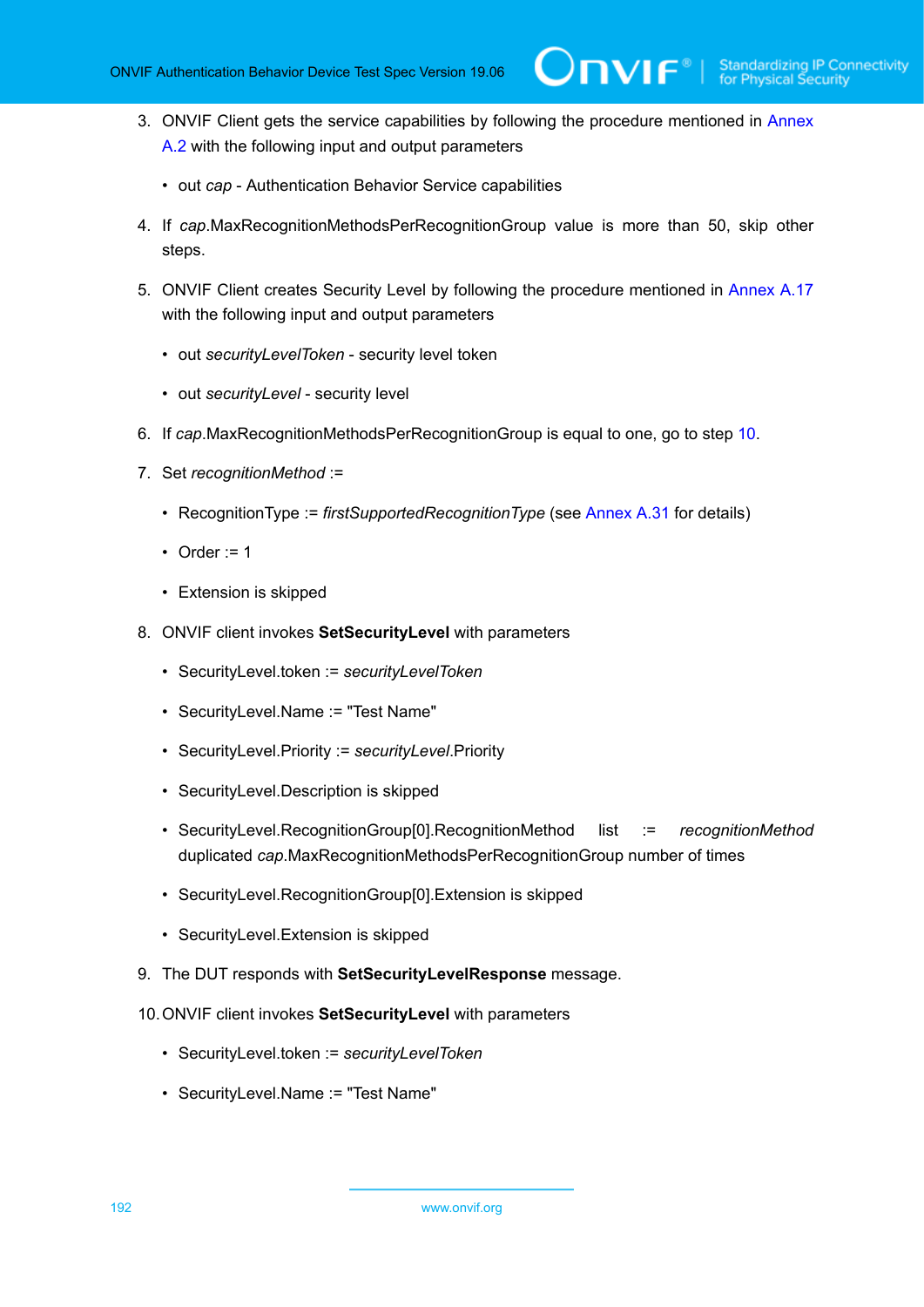- SecurityLevel.Priority := *securityLevel*.Priority
- SecurityLevel.Description is skipped
- SecurityLevel.RecognitionGroup[0].RecognitionMethod list := *recognitionMethod* duplicated *cap*.MaxRecognitionMethodsPerRecognitionGroup + 1 number of times
- SecurityLevel.RecognitionGroup[0].Extension is skipped
- SecurityLevel.Extension is skipped
- 11. The DUT returns **env:Sender/ter:CapabilityViolated/ ter:MaxRecognitionMethodsPerRecognitionGroup** SOAP 1.2 fault.
- 12.ONVIF Client deletes a security level by following the procedure mentioned in [Annex A.22](#page-225-0) with the following input and output parameters
	- in *securityLevelToken* security level token

### **PASS –**

• The DUT passed all assertions.

### **FAIL –**

- The DUT did not send **SetSecurityLevelResponse** mesage.
- The DUT did not send **env:Sender/ter:CapabilityViolated/ ter:MaxRecognitionMethodsPerRecognitionGroup** SOAP 1.2 fault.

**Note:** If the DUT sends other SOAP 1.2 fault message than specified, log WARNING message, and PASS the test.

## 5.7.20 SET SECURITY LEVEL - DUPLICATE PRIORITY

### **Test Case ID:** AUTH\_BEHAVIOR-7-1-20

**Specification Coverage:** SetSecurityLevel command (ONVIF Authentication Behavior Service Specification)

**Feature Under Test:** SetSecurityLevel

**WSDL Reference:** authenticationbehavior.wsdl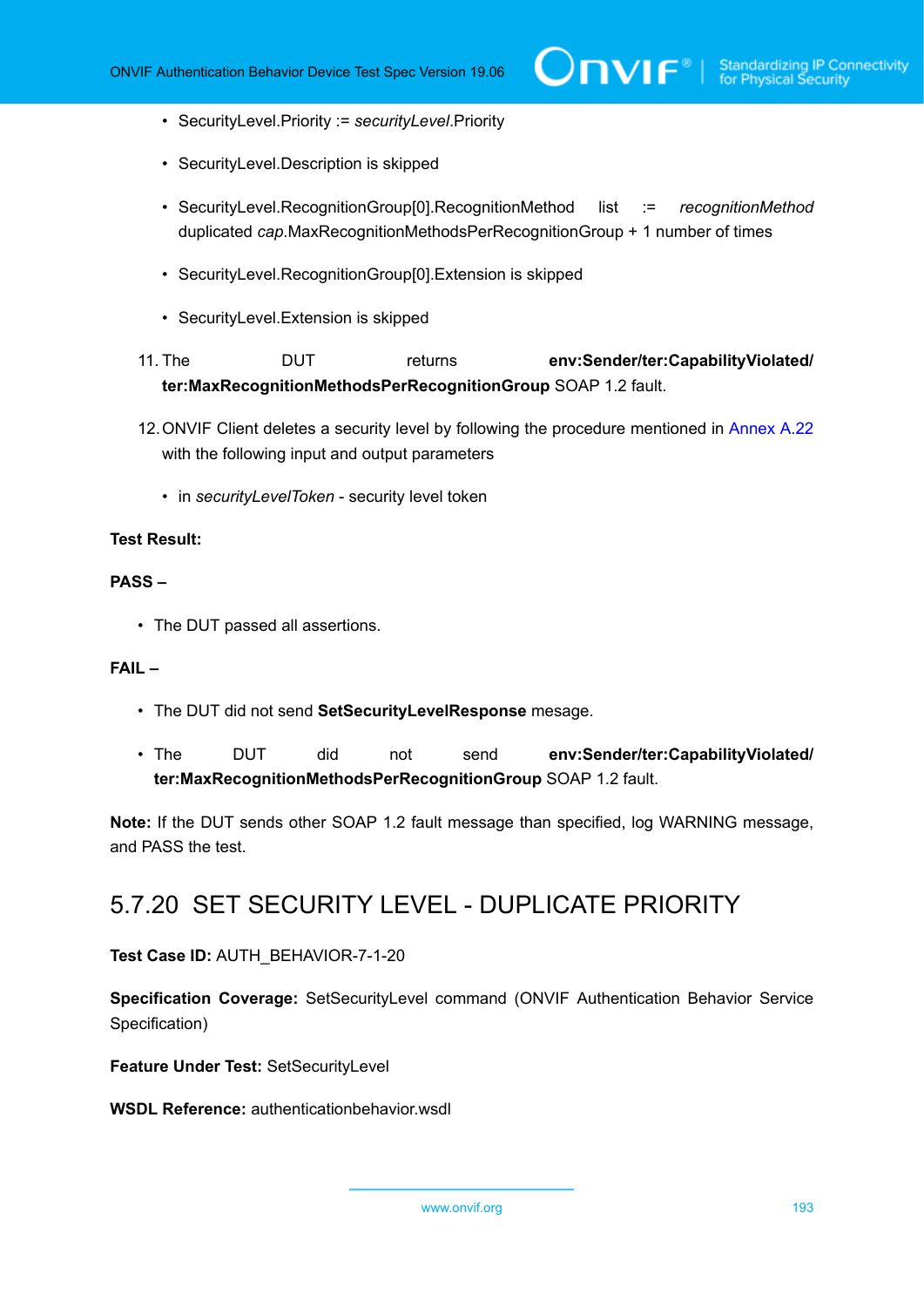**Test Purpose:** To verify creation of security level with duplicated priority using SetSecurityLevel command.

**Pre-Requisite:** Authentication Behavior Service is received from the DUT. Token supplying is supported by the DUT as indicated by ClientSuppliedTokenSupported capability. The DUT shall have enough free storage capacity for one additional Security Level.

**Test Configuration:** ONVIF Client and DUT

- 1. Start an ONVIF Client.
- 2. Start the DUT.
- 3. ONVIF Client gets the service capabilities by following the procedure mentioned in [Annex](#page-205-0) [A.2](#page-205-0) with the following input and output parameters
	- out *cap* Authentication Behavior Service capabilities
- 4. If *cap*.MaxSecurityLevels = 1, skip other steps.
- 5. ONVIF Client find existing or create new security level by following the procedure mentioned in [Annex A.5](#page-208-0) with the following input and output parameters
	- out *securityLevelToken* security level token
	- out *securityLevel* security level
	- out *newSecurityLevel* flag if new security level was created
- 6. ONVIF client invokes **SetSecurityLevel** with parameters
	- SecurityLevel.token := string other than *securityLevelToken*
	- SecurityLevel.Name := "Test Name"
	- SecurityLevel.Priority := *securityLevel*.Priority
	- SecurityLevel.Description is skipped
	- SecurityLevel.RecognitionGroup is skipped
	- SecurityLevel.Extension is skipped
- 7. The DUT returns **env:Sender/ter:InvalidArgVal/ter:DuplicatePriority** SOAP 1.2 fault.
- 8. If *newSecurityLevel* = true: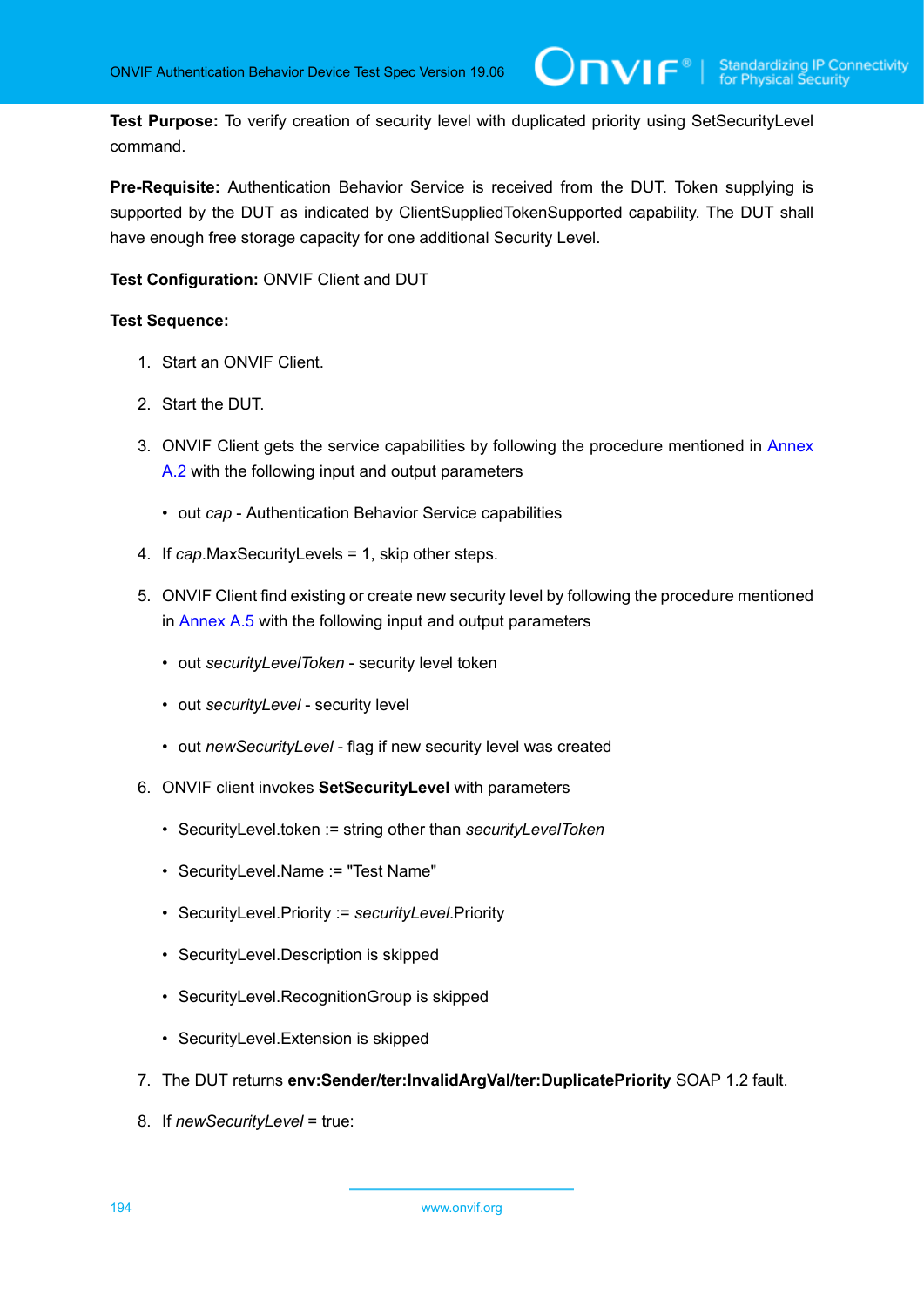- 8.1. ONVIF Client deletes security level by following the procedure mentioned in [Annex](#page-225-0) [A.22](#page-225-0) with the following input and output parameters
	- in *securityLevelToken* security level token

### **PASS –**

• The DUT passed all assertions.

### **FAIL –**

• The DUT did not send **env:Sender/ter:InvalidArgVal/ter:DuplicatePriority** SOAP 1.2 fault.

**Note:** If the DUT sends other SOAP 1.2 fault message than specified, log WARNING message, and PASS the test.

### 5.7.21 SET SECURITY LEVEL - EMPTY TOKEN

### **Test Case ID:** AUTH\_BEHAVIOR-7-1-21

**Specification Coverage:** SetSecurityLevel command (ONVIF Authentication Behavior Service Specification)

**Feature Under Test:** SetSecurityLevel

**WSDL Reference:** authenticationbehavior.wsdl

**Test Purpose:** To verify set of security level with empty token.

**Pre-Requisite:** Authentication Behavior Service is received from the DUT. Token supplying is supported by the DUT as indicated by ClientSuppliedTokenSupported capability. The DUT shall have enough free storage capacity for one additional SecurityLevel.

**Test Configuration:** ONVIF Client and DUT

- 1. Start an ONVIF Client.
- 2. Start the DUT.
- 3. ONVIF client invokes **SetSecurityLevel** with parameters
	- SecurityLevel.token := ""
	- SecurityLevel.Name := "Test Name"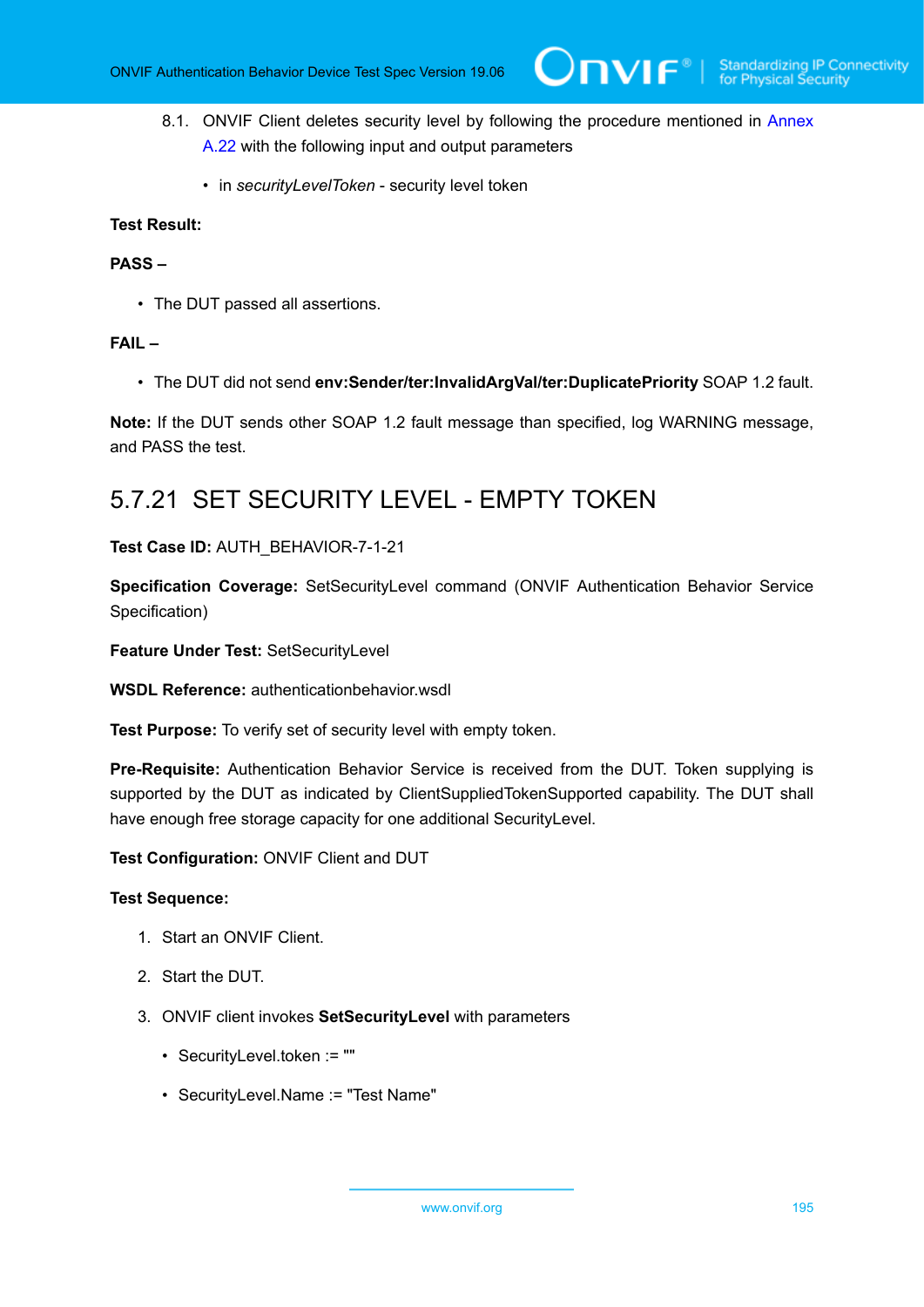- SecurityLevel.Priority := 0
- SecurityLevel.Description is skipped
- SecurityLevel.RecognitionGroup is skipped
- SecurityLevel.Extension is skipped
- 4. The DUT returns **env:Sender/ter:InvalidArgs** SOAP 1.2 fault.

### **PASS –**

• The DUT passed all assertions.

### **FAIL –**

• The DUT did not send **env:Sender/ter:InvalidArgs** SOAP 1.2 fault.

## 5.7.22 DELETE SECURITY LEVEL - INVALID TOKEN

**Test Case ID:** AUTH\_BEHAVIOR-7-1-22

**Specification Coverage:** DeleteSecurityLevel command (ONVIF Authentication Behavior Service Specification)

**Feature Under Test:** DeleteSecurityLevel

**WSDL Reference:** authenticationbehavior.wsdl

**Test Purpose:** To verify deleting of security level with invalid token.

**Pre-Requisite:** Authentication Behavior Service is received from the DUT.

**Test Configuration:** ONVIF Client and DUT

- 1. Start an ONVIF Client.
- 2. Start the DUT.
- 3. ONVIF Client retrieves a complete list of security level info by following the procedure mentioned in [Annex A.6](#page-210-0) with the following input and output parameters
	- out *securityLevelInfoList* complete list of security levels information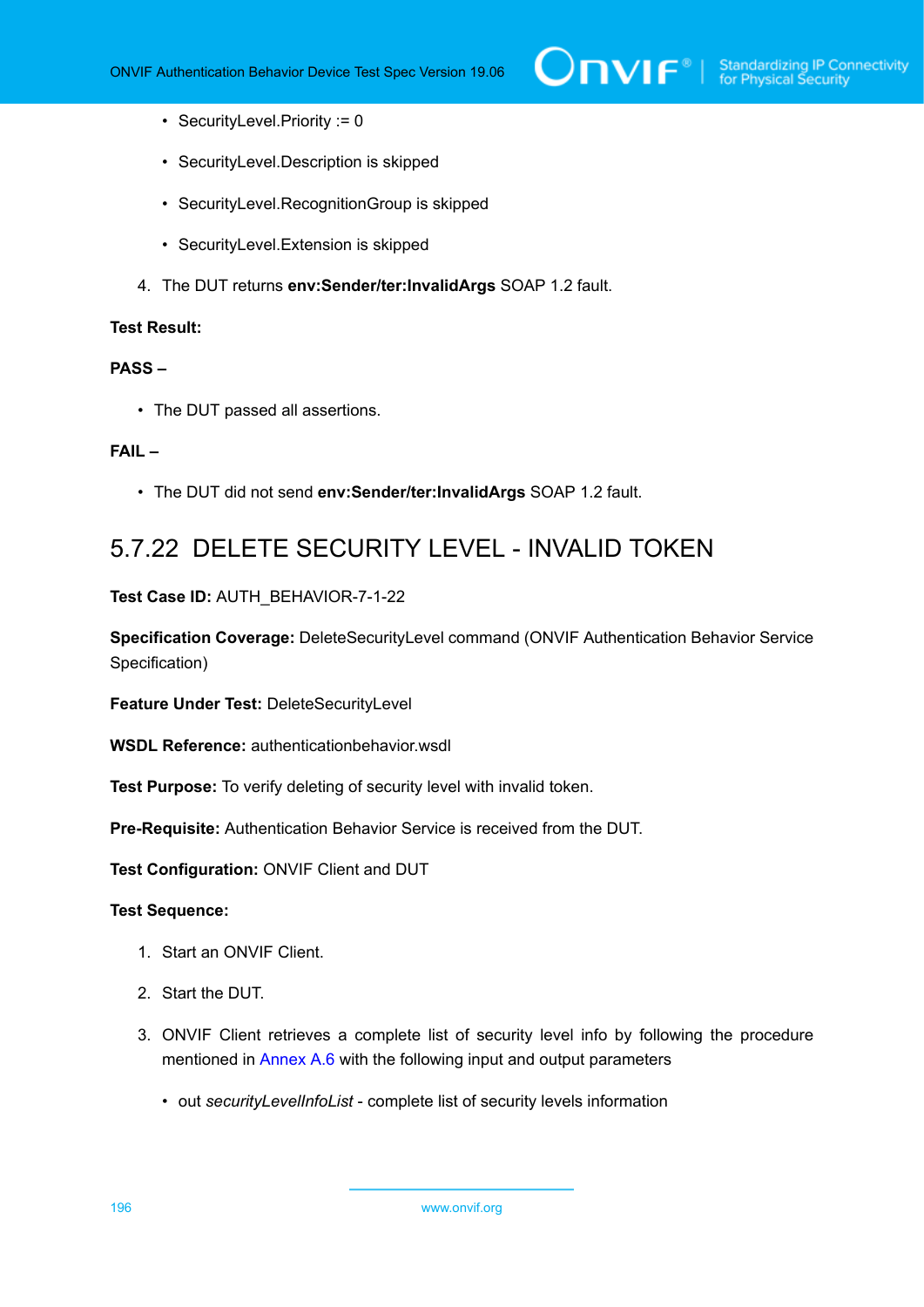- 4. Set *invalidToken* := value not equal to any *securityLevelInfoList*.token
- 5. ONVIF Client invokes **DeleteSecurityLevel** with parameters
	- Token := *invalidToken*
- 6. The DUT returns **env:Sender/ter:InvalidArgVal/ter:NotFound** SOAP 1.2 fault.

### **PASS –**

• The DUT passed all assertions.

### **FAIL –**

• The DUT did not send **env:Sender/ter:InvalidArgVal/ter:NotFound** SOAP 1.2 fault.

**Note:** If the DUT sends other SOAP 1.2 fault message than specified, log WARNING message, and PASS the test.

### 5.7.23 DELETE SECURITY LEVEL - NO TOKEN

**Test Case ID:** AUTH\_BEHAVIOR-7-1-23

**Specification Coverage:** DeleteSecurityLevel command (ONVIF Authentication Behavior Service Specification)

**Feature Under Test:** DeleteSecurityLevel

**WSDL Reference:** authenticationbehavior.wsdl

**Test Purpose:** To verify deleting of security level without token.

**Pre-Requisite:** Authentication Behavior Service is received from the DUT.

**Test Configuration:** ONVIF Client and DUT

- 1. Start an ONVIF Client.
- 2. Start the DUT.
- 3. ONVIF Client invokes **DeleteSecurityLevel** with parameters
	- $\cdot$  Token := ""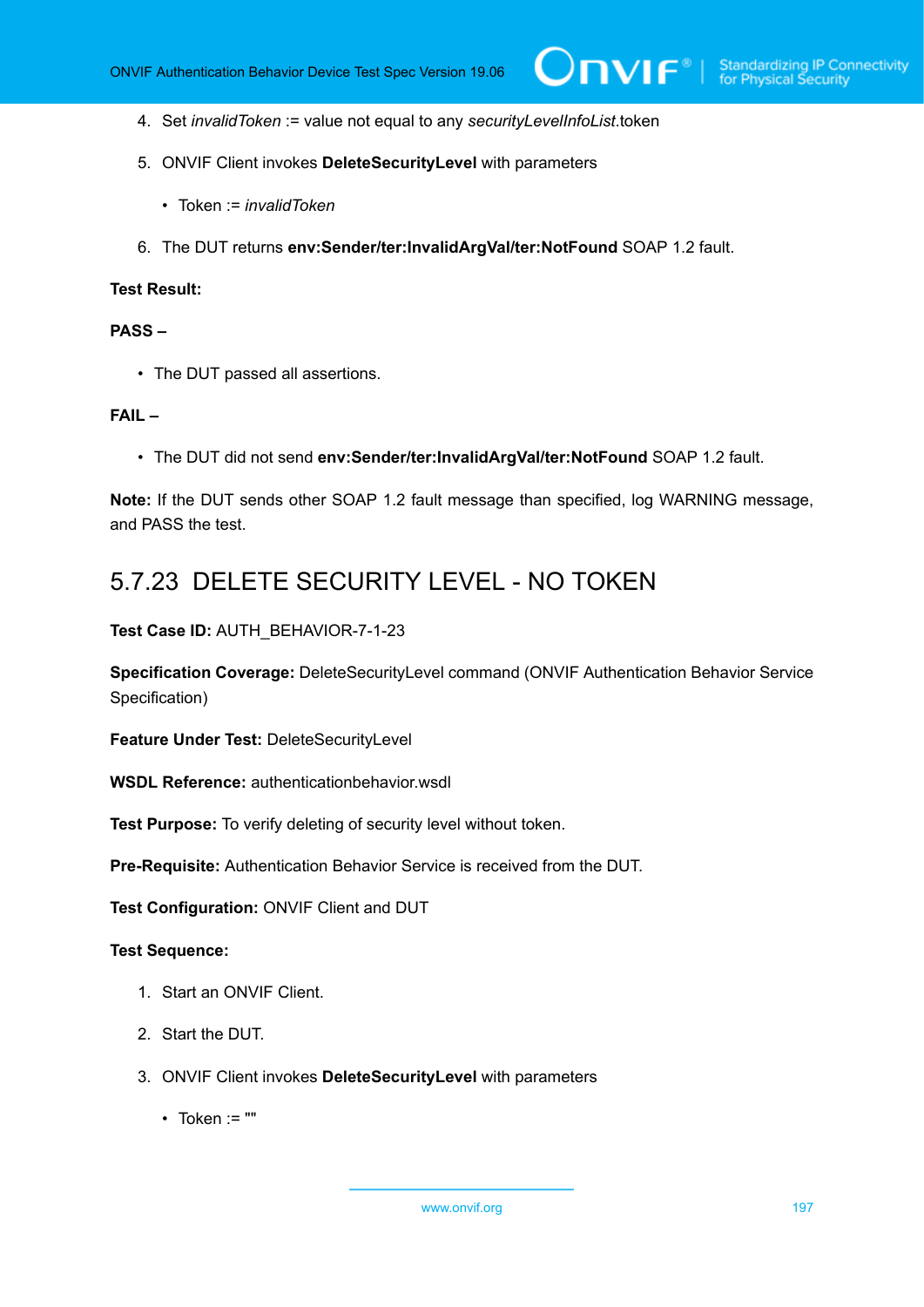### 4. The DUT returns **env:Sender/ter:InvalidArgVal** SOAP 1.2 fault.

### **Test Result:**

### **PASS –**

• The DUT passed all assertions.

### **FAIL –**

• The DUT did not send **env:Sender/ter:InvalidArgVal** SOAP 1.2 fault.

### 5.8 Authentication Behavior Events

### 5.8.1 AUTHENTICATION PROFILE CHANGED EVENT

### **Test Case ID:** AUTH\_BEHAVIOR-8-1-1

**Specification Coverage:** Authentication profile (ONVIF Authentication Behavior Service Specification), Notification topics (ONVIF Authentication Behavior Service Specification), Get event properties (ONVIF Core specification).

**Feature Under Test:** GetEventProperties

**WSDL Reference:** event.wsdl

**Test Purpose:** To verify tns1:Configuration/AuthenticationProfile/Changed event format.

**Pre-Requisite:** Authentication Behavior Service is supported by the DUT. Event Service is received from the DUT.

**Test Configuration:** ONVIF Client and DUT

- 1. Start an ONVIF Client.
- 2. Start the DUT.
- 3. ONVIF Client invokes **GetEventProperties**.
- 4. The DUT responds with a **GetEventPropertiesResponse** message with parameters
	- TopicNamespaceLocation list
	- FixedTopicSet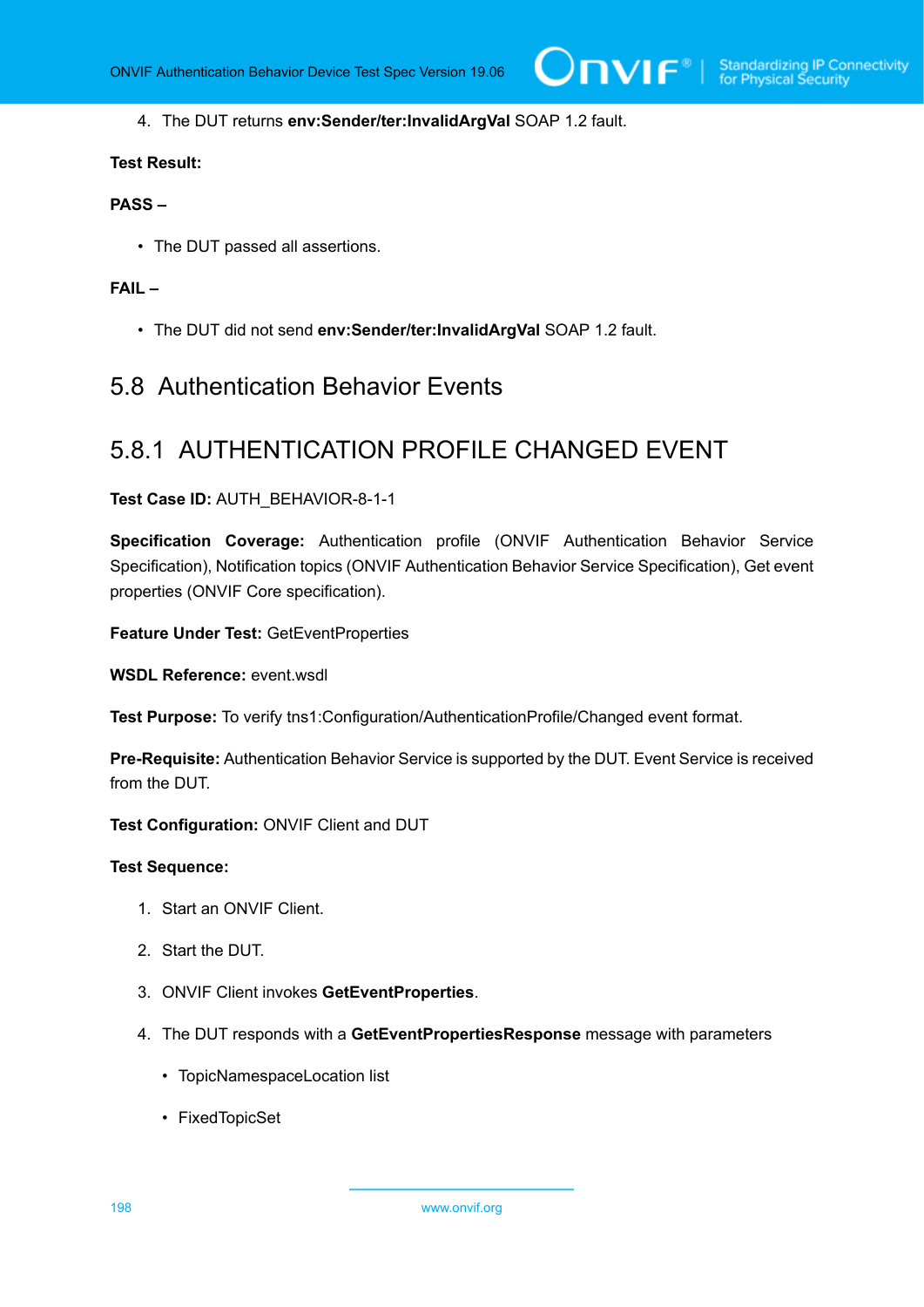- TopicSet =: *topicSet*
- TopicExpressionDialect list
- MessageContentFilterDialect list
- MessageContentSchemaLocation list
- 5. If *topicSet* does not contain tns1:Configuration/AuthenticationProfile/Changed topic, FAIL the test, restore the DUT state, and skip other steps.
- 6. ONVIF Client verifies tns1:Configuration/AuthenticationProfile/Changed topic (*authProfileChangedTopic*) from topicSet:
	- 6.1. If *authProfileChangedTopic*.MessageDescription.IsProperty equals to true, FAIL the test, restore the DUT state, and skip other steps.
	- 6.2. If *authProfileChangedTopic* does not contain MessageDescription.Source.SimpleItemDescription item with Name = "AuthenticationProfileToken", FAIL the test, restore the DUT state, and skip other steps.
	- 6.3. If *authProfileChangedTopic*.MessageDescription.Source.SimpleItemDescription with Name = "AuthenticationProfileToken" does not have Type = "pt:ReferenceToken", FAIL the test, restore the DUT state, and skip other steps.

### **PASS –**

• The DUT passed all assertions.

### **FAIL –**

• The DUT did not send **GetEventPropertiesResponse** message.

### 5.8.2 AUTHENTICATION PROFILE REMOVED EVENT

### **Test Case ID:** AUTH\_BEHAVIOR-8-1-2

**Specification Coverage:** Authentication profile (ONVIF Authentication Behavior Service Specification), Notification topics (ONVIF Authentication Behavior Service Specification), Get event properties (ONVIF Core specification).

### **Feature Under Test:** GetEventProperties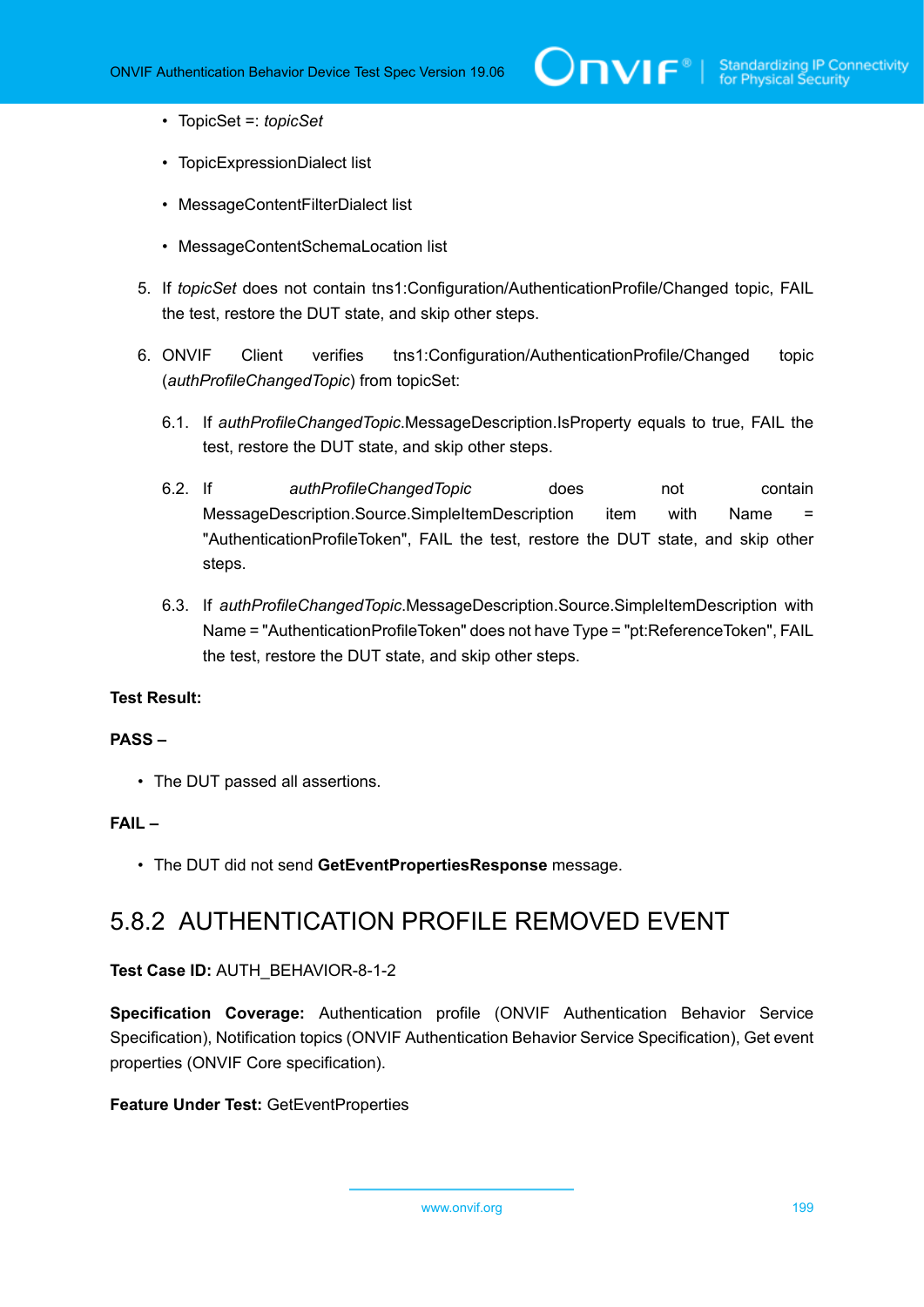### **WSDL Reference:** event.wsdl

**Test Purpose:** To verify tns1:Configuration/AuthenticationProfile/Removed event format.

**Pre-Requisite:** Authentication Behavior Service is supported by the DUT. Event Service is received from the DUT.

### **Test Configuration:** ONVIF Client and DUT

- 1. Start an ONVIF Client.
- 2. Start the DUT.
- 3. ONVIF Client invokes **GetEventProperties**.
- 4. The DUT responds with a **GetEventPropertiesResponse** message with parameters
	- TopicNamespaceLocation list
	- FixedTopicSet
	- TopicSet =: *topicSet*
	- TopicExpressionDialect list
	- MessageContentFilterDialect list
	- MessageContentSchemaLocation list
- 5. If *topicSet* does not contain tns1:Configuration/AuthenticationProfile/Removed topic, FAIL the test, restore the DUT state, and skip other steps.
- 6. ONVIF Client verifies tns1:Configuration/AuthenticationProfile/Removed topic (*authProfileChangedTopic*) from topicSet:
	- 6.1. If *authProfileChangedTopic*.MessageDescription.IsProperty equals to true, FAIL the test, restore the DUT state, and skip other steps.
	- 6.2. If *authProfileChangedTopic* does not contain MessageDescription.Source.SimpleItemDescription item with Name = "AuthenticationProfileToken", FAIL the test, restore the DUT state, and skip other steps.
	- 6.3. If *authProfileChangedTopic*.MessageDescription.Source.SimpleItemDescription with Name = "AuthenticationProfileToken" does not have Type = "pt:ReferenceToken", FAIL the test, restore the DUT state, and skip other steps.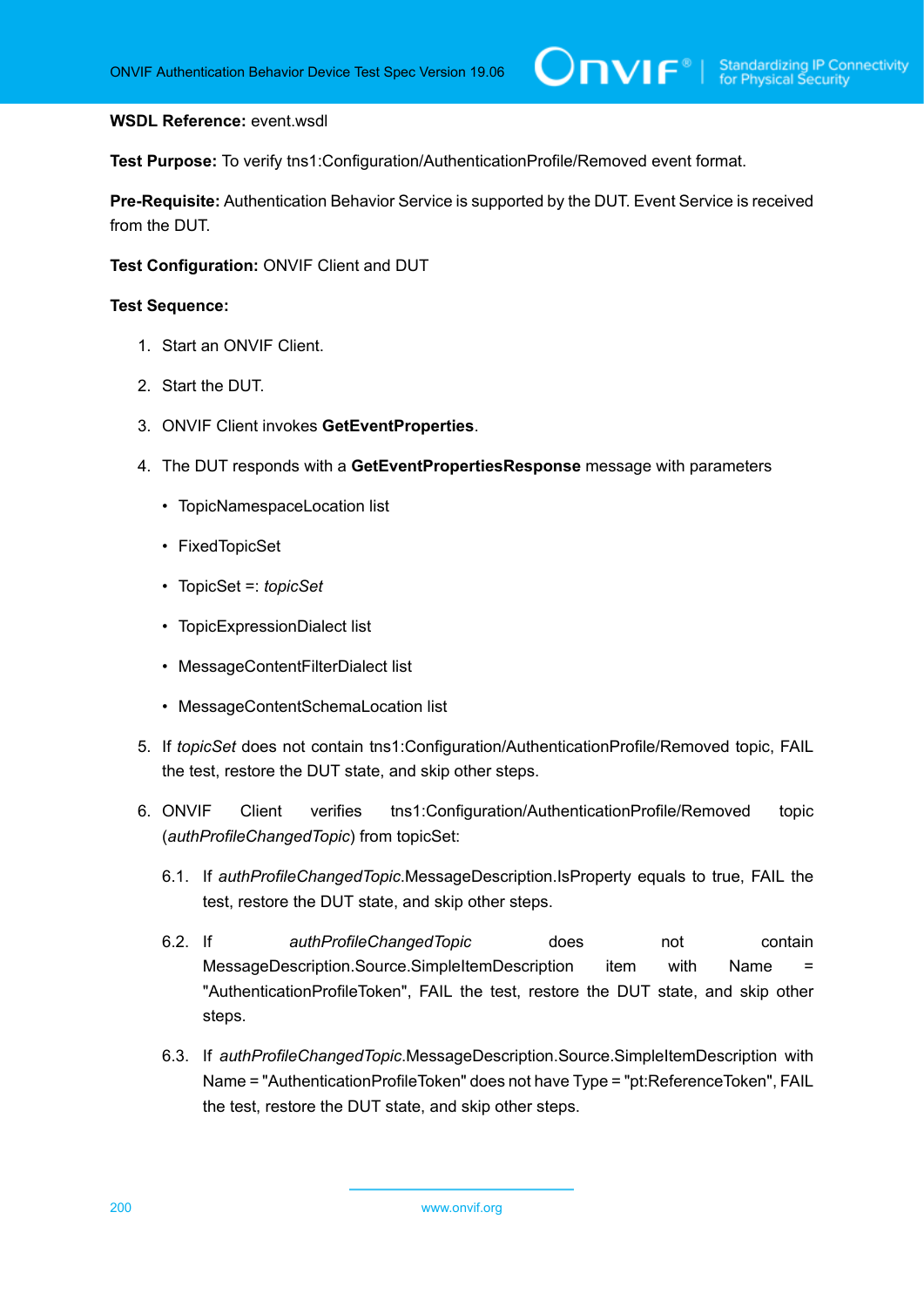### **PASS –**

• The DUT passed all assertions.

### **FAIL –**

• The DUT did not send **GetEventPropertiesResponse** message.

# 5.8.3 SECURITY LEVEL CHANGED EVENT

### **Test Case ID:** AUTH\_BEHAVIOR-8-1-3

**Specification Coverage:** Security level (ONVIF Authentication Behavior Service Specification), Notification topics (ONVIF Authentication Behavior Service Specification), Get event properties (ONVIF Core specification).

**Feature Under Test:** GetEventProperties

**WSDL Reference:** event.wsdl

**Test Purpose:** To verify tns1:Configuration/SecurityLevel/Changed event format.

**Pre-Requisite:** Authentication Behavior Service is supported by the DUT. Event Service is received from the DUT.

**Test Configuration:** ONVIF Client and DUT

- 1. Start an ONVIF Client.
- 2. Start the DUT.
- 3. ONVIF Client invokes **GetEventProperties**.
- 4. The DUT responds with a **GetEventPropertiesResponse** message with parameters
	- TopicNamespaceLocation list
	- FixedTopicSet
	- TopicSet =: *topicSet*
	- TopicExpressionDialect list
	- MessageContentFilterDialect list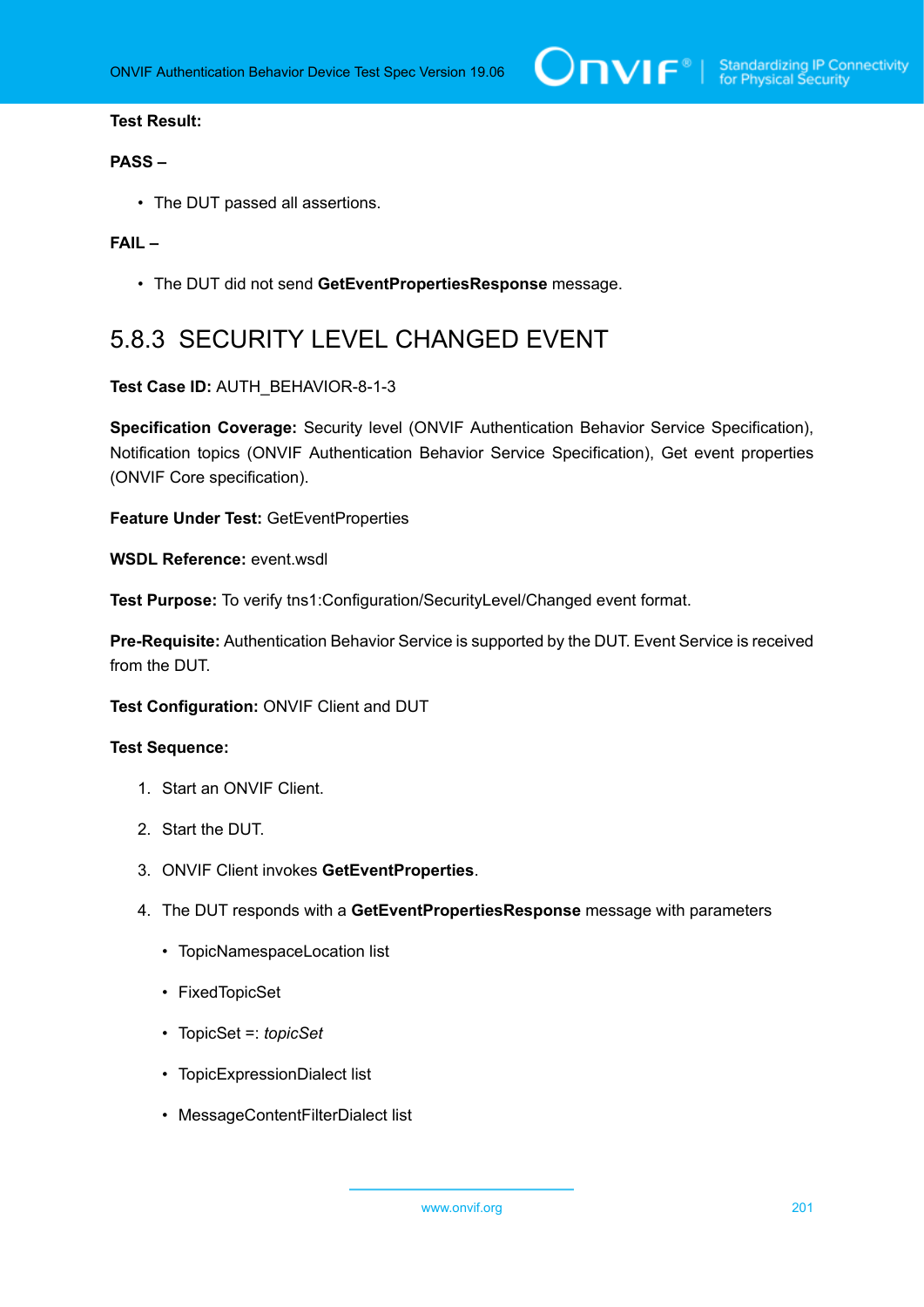- MessageContentSchemaLocation list
- 5. If *topicSet* does not contain tns1:Configuration/SecurityLevel/Changed topic, FAIL the test, restore the DUT state, and skip other steps.
- 6. ONVIF Client verifies tns1:Configuration/SecurityLevel/Changed topic (*authProfileChangedTopic*) from topicSet:
	- 6.1. If *authProfileChangedTopic*.MessageDescription.IsProperty equals to true, FAIL the test, restore the DUT state, and skip other steps.
	- 6.2. If *authProfileChangedTopic* does not contain MessageDescription.Source.SimpleItemDescription item with Name = "SecurityLevelToken", FAIL the test, restore the DUT state, and skip other steps.
	- 6.3. If *authProfileChangedTopic*.MessageDescription.Source.SimpleItemDescription with Name = "SecurityLevelToken" does not have Type = "pt:ReferenceToken", FAIL the test, restore the DUT state, and skip other steps.

### **PASS –**

• The DUT passed all assertions.

### **FAIL –**

• The DUT did not send **GetEventPropertiesResponse** message.

## 5.8.4 SECURITY LEVEL REMOVED EVENT

### **Test Case ID:** AUTH\_BEHAVIOR-8-1-4

**Specification Coverage:** Security level (ONVIF Authentication Behavior Service Specification), Notification topics (ONVIF Authentication Behavior Service Specification), Get event properties (ONVIF Core specification).

### **Feature Under Test:** GetEventProperties

**WSDL Reference:** event.wsdl

**Test Purpose:** To verify tns1:Configuration/SecurityLevel/Removed event format.

**Pre-Requisite:** Authentication Behavior Service is supported by the DUT. Event Service is received from the DUT.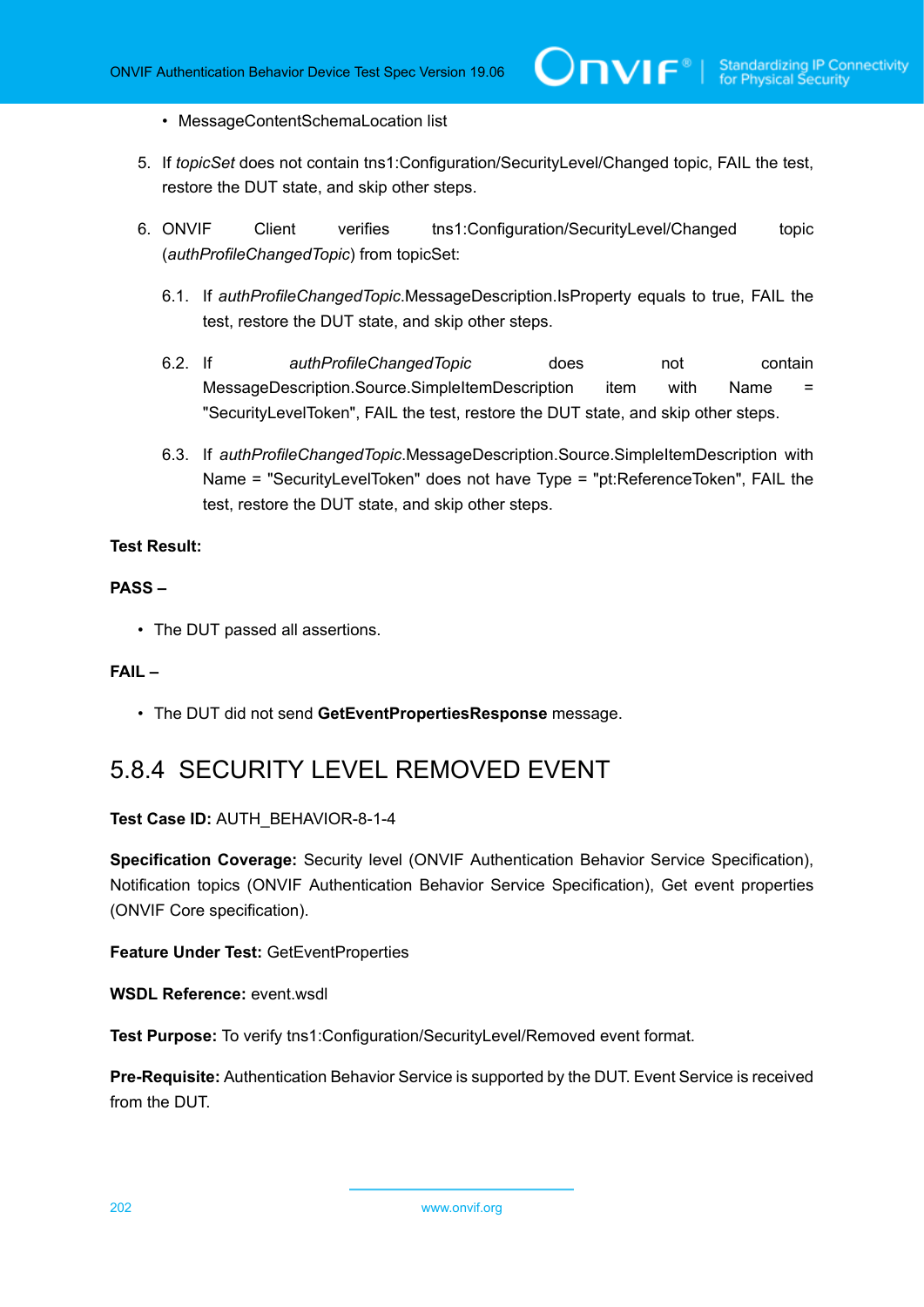

#### **Test Configuration:** ONVIF Client and DUT

### **Test Sequence:**

- 1. Start an ONVIF Client.
- 2. Start the DUT.
- 3. ONVIF Client invokes **GetEventProperties**.
- 4. The DUT responds with a **GetEventPropertiesResponse** message with parameters
	- TopicNamespaceLocation list
	- FixedTopicSet
	- TopicSet =: *topicSet*
	- TopicExpressionDialect list
	- MessageContentFilterDialect list
	- MessageContentSchemaLocation list
- 5. If *topicSet* does not contain tns1:SecurityLevel/AuthenticationProfile/Removed topic, FAIL the test, restore the DUT state, and skip other steps.
- 6. ONVIF Client verifies tns1:Configuration/SecurityLevel/Removed topic (*authProfileChangedTopic*) from topicSet:
	- 6.1. If *authProfileChangedTopic*.MessageDescription.IsProperty equals to true, FAIL the test, restore the DUT state, and skip other steps.
	- 6.2. If *authProfileChangedTopic* does not contain MessageDescription.Source.SimpleItemDescription item with Name = "SecurityLevelToken", FAIL the test, restore the DUT state, and skip other steps.
	- 6.3. If *authProfileChangedTopic*.MessageDescription.Source.SimpleItemDescription with Name = "SecurityLevelToken" does not have Type = "pt:ReferenceToken", FAIL the test, restore the DUT state, and skip other steps.

### **Test Result:**

### **PASS –**

• The DUT passed all assertions.

### **FAIL –**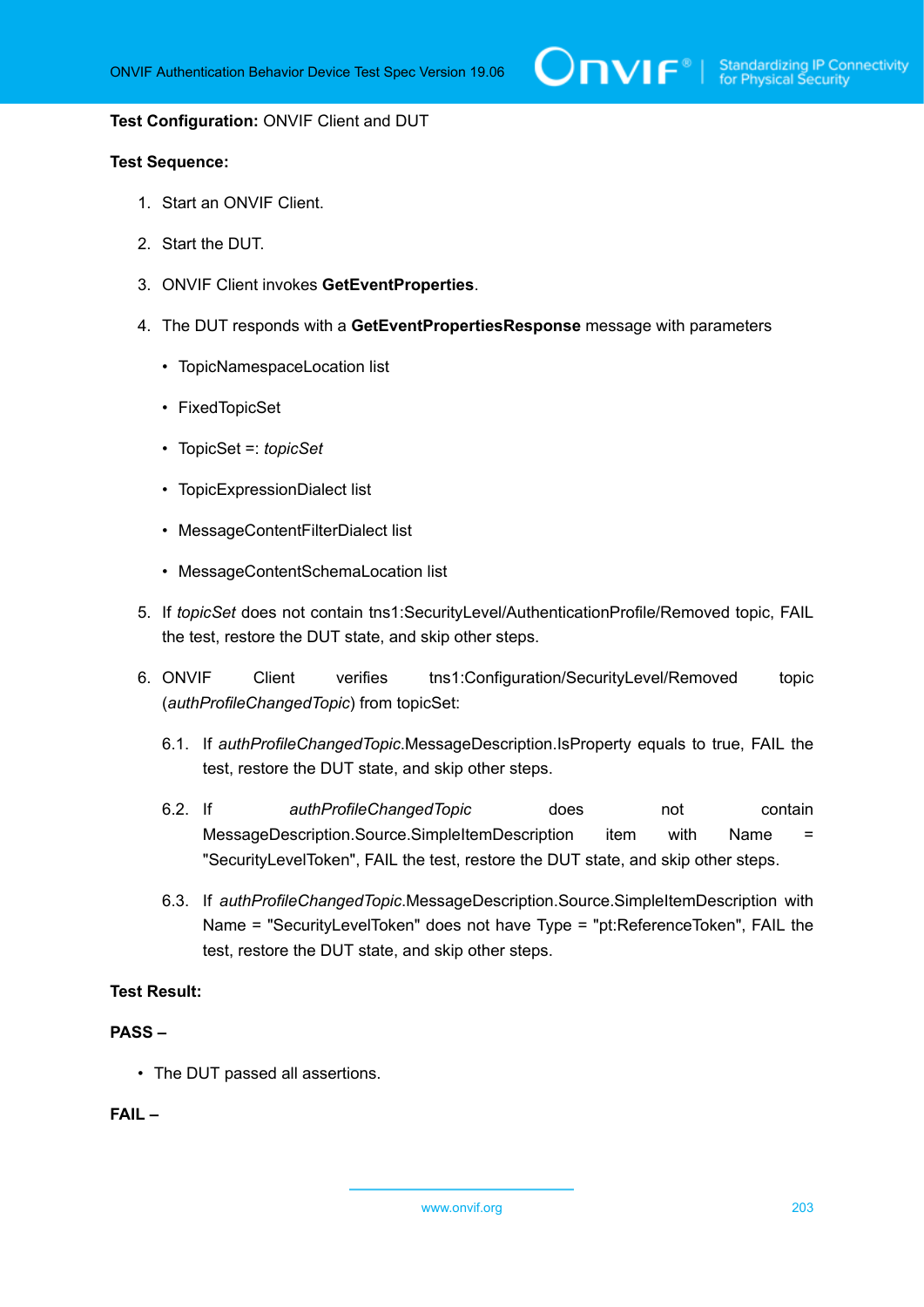• The DUT did not send **GetEventPropertiesResponse** message.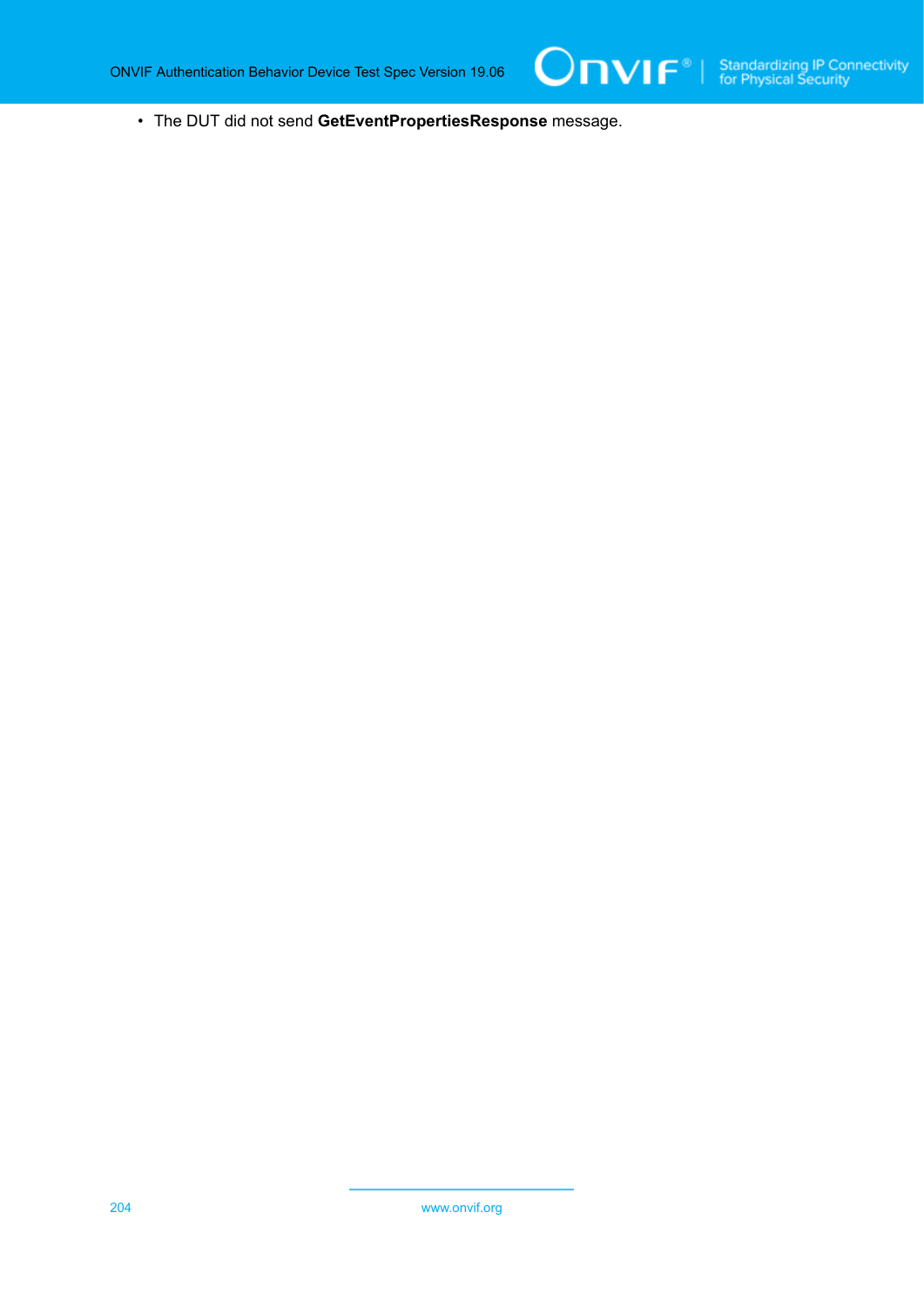## **Annex A Helper Procedures and Additional Notes**

This section describes the meaning of the following definitions. These definitions are used in the test case description.

## <span id="page-204-0"></span>A.1 Get Authentication Profiles Information List

**Name:** HelperGetAuthenticationProfileInfoList

**Procedure Purpose:** Helper procedure to get complete authentication profiles information list.

**Pre-requisite:** Authentication Behavior Service is received from the DUT.

**Input:** None.

**Returns:** The complete list of authentication profiles information (*authProfileInfoCompleteList*).

### **Procedure:**

- 1. ONVIF client invokes **GetAuthenticationProfileInfoList** with parameters
	- Limit skipped
	- StartReference skipped
- 2. The DUT responds with **GetAuthenticationProfileInfoListResponse** message with parameters
	- NextStartReference =: *nextStartReference*
	- AuthenticationProfileInfo list =: *authProfileInfoCompleteList*
- 3. Until *nextStartReference* is not null, repeat the following steps:
	- 3.1. ONVIF client invokes **GetAuthenticationProfileInfoList** with parameters
		- Limit skipped
		- StartReference := *nextStartReference*
	- 3.2. The DUT responds with **GetAuthenticationProfileInfoListResponse** message with parameters
		- NextStartReference =: *nextStartReference*
		- AuthenticationProfileInfo list =: *authProfileInfoListPart*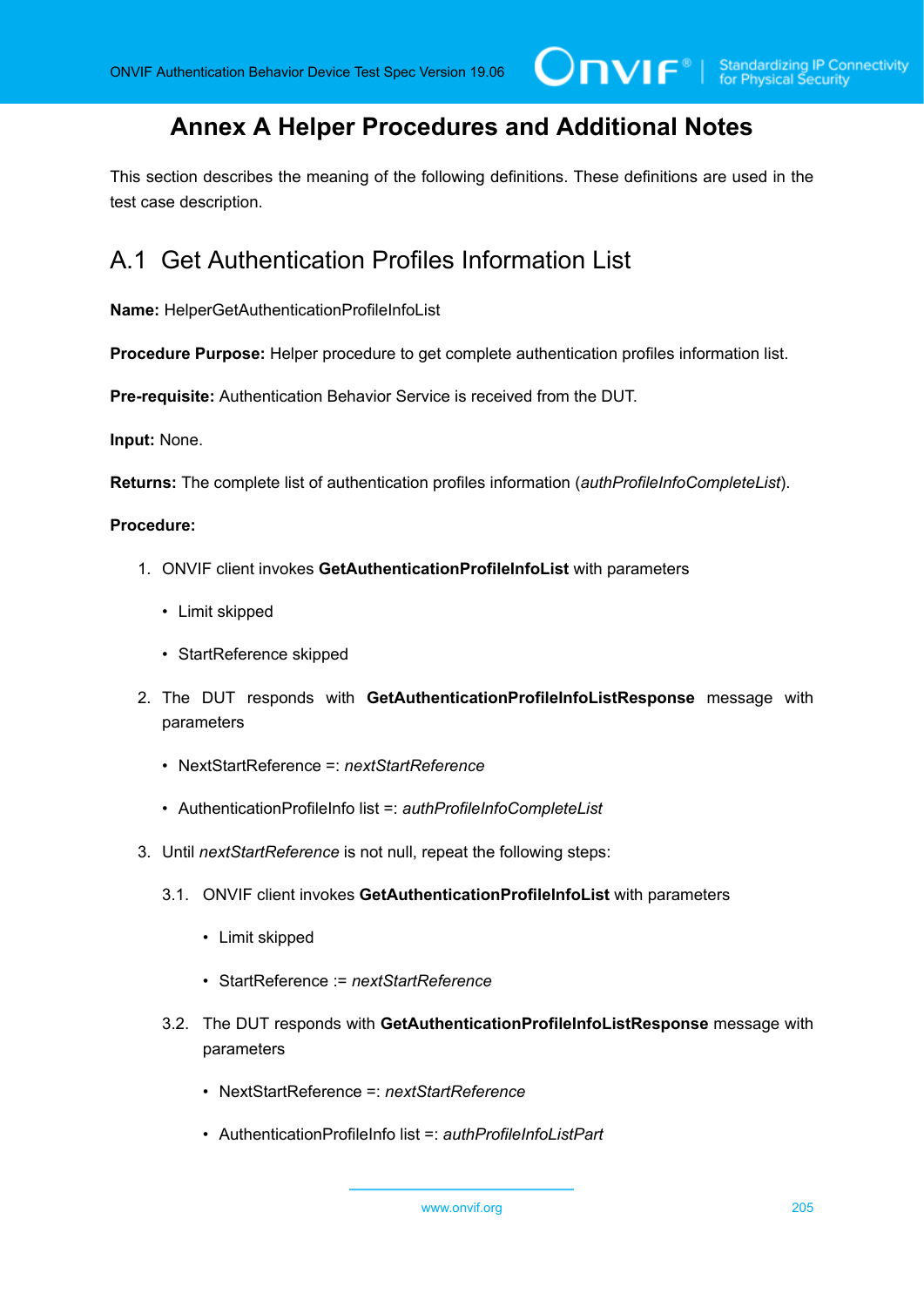$\overline{C}$ NIF $^{\circ}$ 

3.3. Set *authProfileInfoCompleteList* := *authProfileInfoCompleteList* + *authProfileInfoListPart*.

### **Procedure Result:**

### **PASS –**

• The DUT passed all assertions.

### **FAIL –**

• The DUT did not send **GetAuthenticationProfileInfoListResponse** message.

### <span id="page-205-0"></span>A.2 Get Service Capabilities

**Name:** HelperGetServiceCapabilities

**Procedure Purpose:** Helper procedure to get service capabilities.

**Pre-requisite:** Authentication Behavior Service is received from the DUT.

**Input:** None.

**Returns:** The service capabilities (*cap*).

### **Procedure:**

- 1. ONVIF client invokes **GetServiceCapabilities**.
- 2. The DUT responds with a **GetServiceCapabilitiesResponse** message with parameters
	- Capabilities =: *cap*

### **Procedure Result:**

### **PASS –**

• The DUT passed all assertions.

### **FAIL –**

• The DUT did not send **GetServiceCapabilitiesResponse** message.

### A.3 Get Authentication Profiles List

**Name:** HelperGetAuthenticationProfileList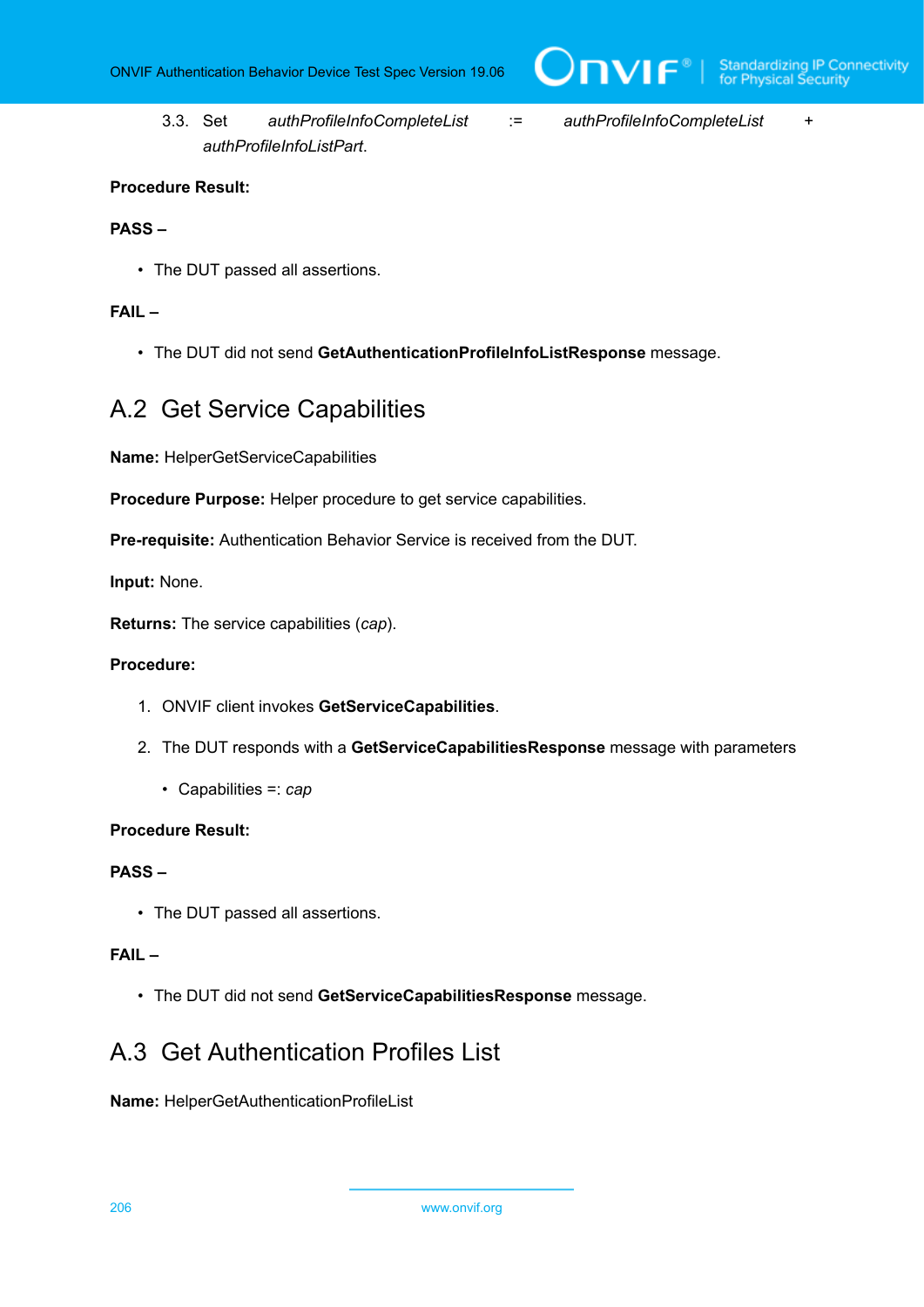$\mathsf{D}\mathbf{N}\mathsf{I}\mathsf{F}^\ast$  :

**Procedure Purpose:** Helper procedure to get complete authentication profiles list with.

**Pre-requisite:** Authentication Behavior Service is received from the DUT.

**Input:** None.

**Returns:** The complete list of authentication profiles (*authProfileCompleteList*).

### **Procedure:**

- 1. ONVIF client invokes **GetAuthenticationProfileList** with parameters
	- Limit skipped
	- StartReference skipped
- 2. The DUT responds with **GetAuthenticationProfileListResponse** message with parameters
	- NextStartReference =: *nextStartReference*
	- AuthenticationProfile list =: *authProfileCompleteList*
- 3. Until *nextStartReference* is not null, repeat the following steps:
	- 3.1. ONVIF client invokes **GetAuthenticationProfileList** with parameters
		- Limit skipped
		- StartReference := *nextStartReference*
	- 3.2. The DUT responds with **GetAuthenticationProfileListResponse** message with parameters
		- NextStartReference =: *nextStartReference*
		- Schedule list =: *authProfilesListPart*
	- 3.3. Set *authProfileCompleteList* := *authProfileCompleteList* + *authProfilesListPart*

### **Procedure Result:**

### **PASS –**

• The DUT passed all assertions.

### **FAIL –**

• The DUT did not send **GetAuthenticationProfileListResponse** message.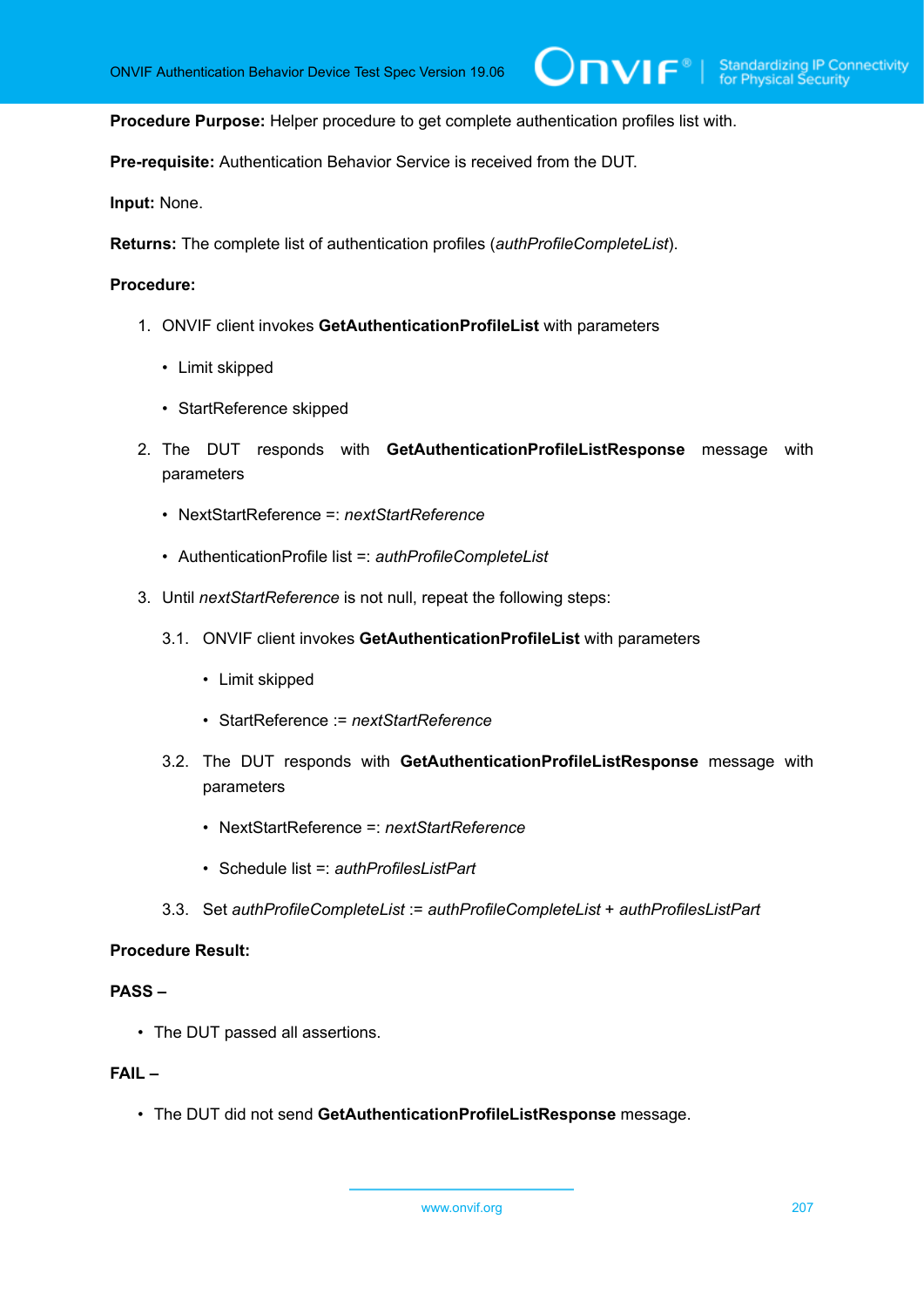### A.4 Create Number of Authentication Profiles

**Name:** HelperCreateAuthenticationProfiles

**Procedure Purpose:** Helper procedure to create number of authentication profiles requiered for test cases.

**Pre-requisite:** Authentication Behavior Service is received from the DUT.

**Input:** None.

**Returns:** The complete list of authentication profiles information (*authProfileInfoCompleteList*). List of created authentication profiles tokens (*createdAuthProfileTokensList*). The service capabilities (*cap*). Created security level token (*securityLevelToken*).

### **Procedure:**

- 1. ONVIF Client retrieves a complete list of authentication profile info by following the procedure mentioned in [Annex A.1](#page-204-0) with the following input and output parameters
	- out *authProfileInfoInitialList* complete list of authentication profiles information
- 2. ONVIF Client gets the service capabilities by following the procedure mentioned in [Annex](#page-205-0) [A.2](#page-205-0) with the following input and output parameters
	- out *cap* Authentication Behavior Service capabilities
- 3. Set *requieredNumberOfAuthProfile* := min {50; *cap*.MaxLimit; *cap*.MaxAuthenticationProfiles}.
- 4. Set *authProfileInfoCompleteList* := *authProfileInfoInitialList*.
- 5. If *requieredNumberOfAuthProfile* <= number of AuthenticationProfileInfo items in *authProfileInfoInitialList*, skip other steps of the procedure.
- 6. Set *numberOfAuthProfilesToBeCreated* := *requieredNumberOfAuthProfile* number of AuthenticationProfileInfo items in *authProfileInfoInitialList*.
- 7. ONVIF Client find existing or create new security level by following the procedure mentioned in [Annex A.5](#page-208-0) with the following input and output parameters
	- out *securityLevelToken* security level token
	- out *newSecurityLevel* flag if new security level was created
- <span id="page-207-0"></span>8. ONVIF client invokes **CreateAuthenticationProfile** with parameters
	- AuthenticationProfile.token := ""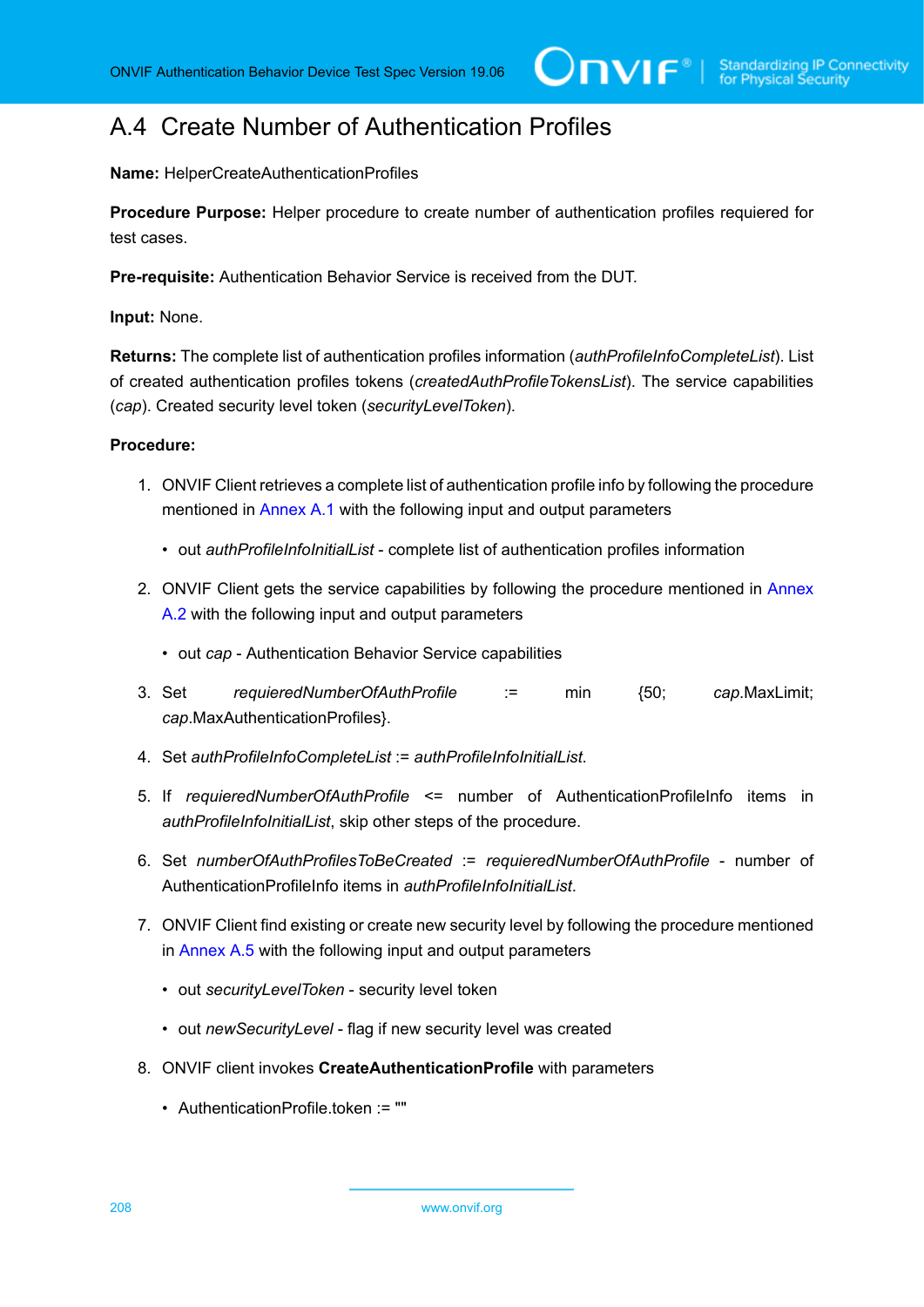- AuthenticationProfile.Name := "Test Name"
- AuthenticationProfile.Description is skipped
- AuthenticationProfile.AuthenticationPolicy is skipped
- AuthenticationProfile.DefaultSecurityLevelToken := *securityLevelToken*
- AuthenticationProfile.Extension is skipped
- 9. The DUT responds with **CreateAuthenticationProfileResponse** message with parameters
	- Token =: *authProfileToken*
- 10.Set *authProfileInfoCompleteList* := *authProfileInfoInitialList* + new AuthenticationProfileInfo (with token := *authProfileToken*; Name := "Test Name"; DefaultSecurityLevelToken := *securityLevelToken*).
- 11. Set *createdAuthProfileTokensList* := *createdAuthProfileTokensList* + *authProfileToken*.
- 12.Set *numberOfAuthProfilesToBeCreated* := *numberOfAuthProfilesToBeCreated* 1
- 13.If *numberOfAuthProfilesToBeCreated* > 0, go to step [8](#page-207-0)
- 14.If *newSecurityLevel* = false:
	- 14.1. Set *securityLevelToken* := null.

### **Procedure Result:**

### **PASS –**

• The DUT passed all assertions.

### **FAIL –**

• The DUT did not send **CreateAuthenticationProfileResponse** message.

### <span id="page-208-0"></span>A.5 Find or Create Security Level

**Name:** HelperFindOrCreateSecurityLevel

**Procedure Purpose:** Helper procedure to find existing or create new security level.

**Pre-requisite:** Authentication Behavior Service is received from the DUT.

**Input:** None.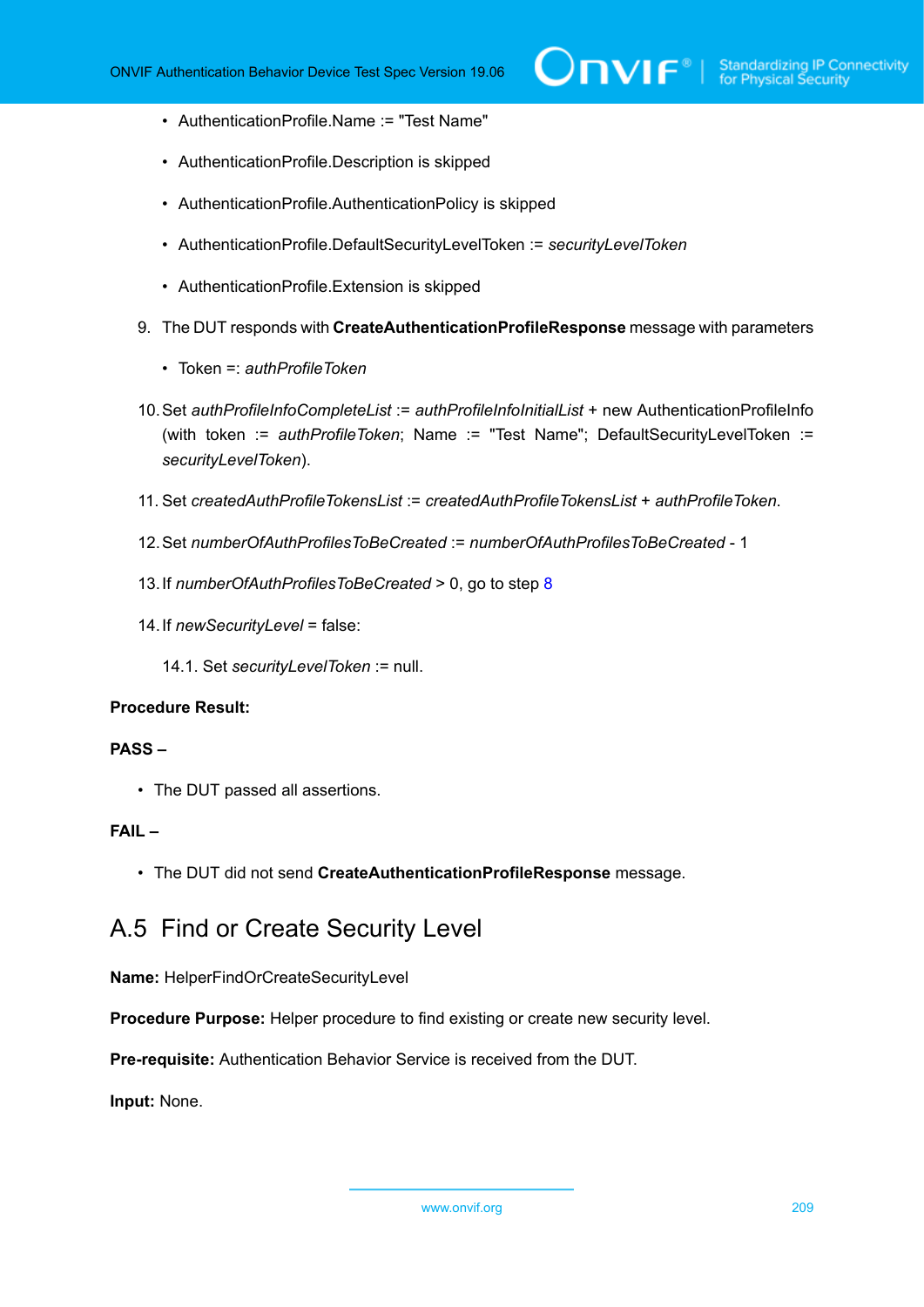**Returns:** Security level token (*securityLevelToken*). Flag if new security level was created (*newSecurityLevel*). Security level (*securityLevel*).

 $\mathsf{D}\mathbf{n}\mathsf{V}\mathsf{I}\mathsf{F}^\ast$  :

### **Procedure:**

- 1. ONVIF Client retrieves a complete list of security level info by following the procedure mentioned in [Annex A.6](#page-210-0) with the following input and output parameters
	- out *securityLivelInfoList* complete list of security levels information
- 2. If *securityLivelInfoList* contains at least one SecurityLevelInfo:
	- 2.1. Set *securityLevelToken* := *securityLivelInfoList*[0].token.
	- 2.2. Set *securityLevel* := *securityLivelInfoList*[0].
	- 2.3. Set *newSecurityLevel* := false.
	- 2.4. Skipe other steps of the procedure.
- 3. Set *newSecurityLevel* := true.
- 4. Set *securityLevel* :=
	- $\cdot$  token := ""
	- Name := "Test Name"
	- Priority  $:= 0$
	- Description is skipped
	- RecognitionGroup is skipped
	- Extension is skipped
- 5. ONVIF client invokes **CreateSecurityLevel** with parameters
	- SecurityLevel := *securityLevel*
- 6. The DUT responds with **CreateSecurityLevelResponse** message with parameters
	- Token =: *securityLevelToken*

### **Procedure Result:**

### **PASS –**

• The DUT passed all assertions.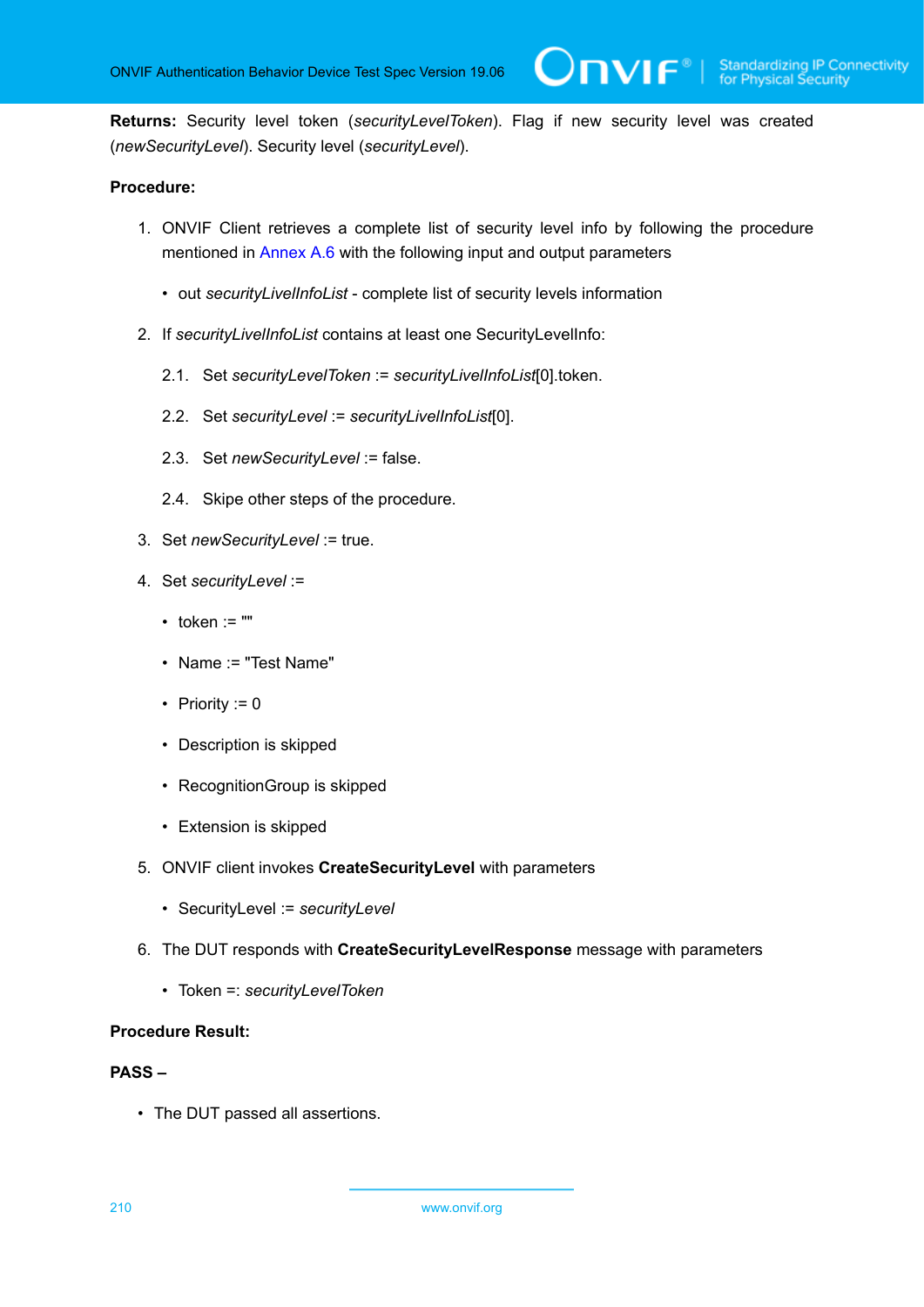### **FAIL –**

• The DUT did not send **CreateSecurityLevelResponse** message.

### <span id="page-210-0"></span>A.6 Get Security Levels Information List

**Name:** HelperGetSecurityLevelInfoList

**Procedure Purpose:** Helper procedure to get complete security levels information list.

**Pre-requisite:** Authentication Behavior Service is received from the DUT.

**Input:** None.

**Returns:** The complete list of security levels information (*securityLevelInfoCompleteList*).

### **Procedure:**

- 1. ONVIF client invokes **GetSecurityLevelInfoList** with parameters
	- Limit skipped
	- StartReference skipped
- 2. The DUT responds with **GetSecurityLevelInfoListResponse** message with parameters
	- NextStartReference =: *nextStartReference*
	- SecurityLevelInfo list =: *securityLevelInfoCompleteList*
- 3. Until *nextStartReference* is not null, repeat the following steps:
	- 3.1. ONVIF client invokes **GetSecurityLevelInfoList** with parameters
		- Limit skipped
		- StartReference := *nextStartReference*
	- 3.2. The DUT responds with **GetSecurityLevelInfoListResponse** message with parameters
		- NextStartReference =: *nextStartReference*
		- SecurityLevelInfo list =: *securityLevelInfoListPart*
	- 3.3. Set *securityLevelInfoCompleteList* := *securityLevelInfoCompleteList* + *securityLevelInfoListPart*.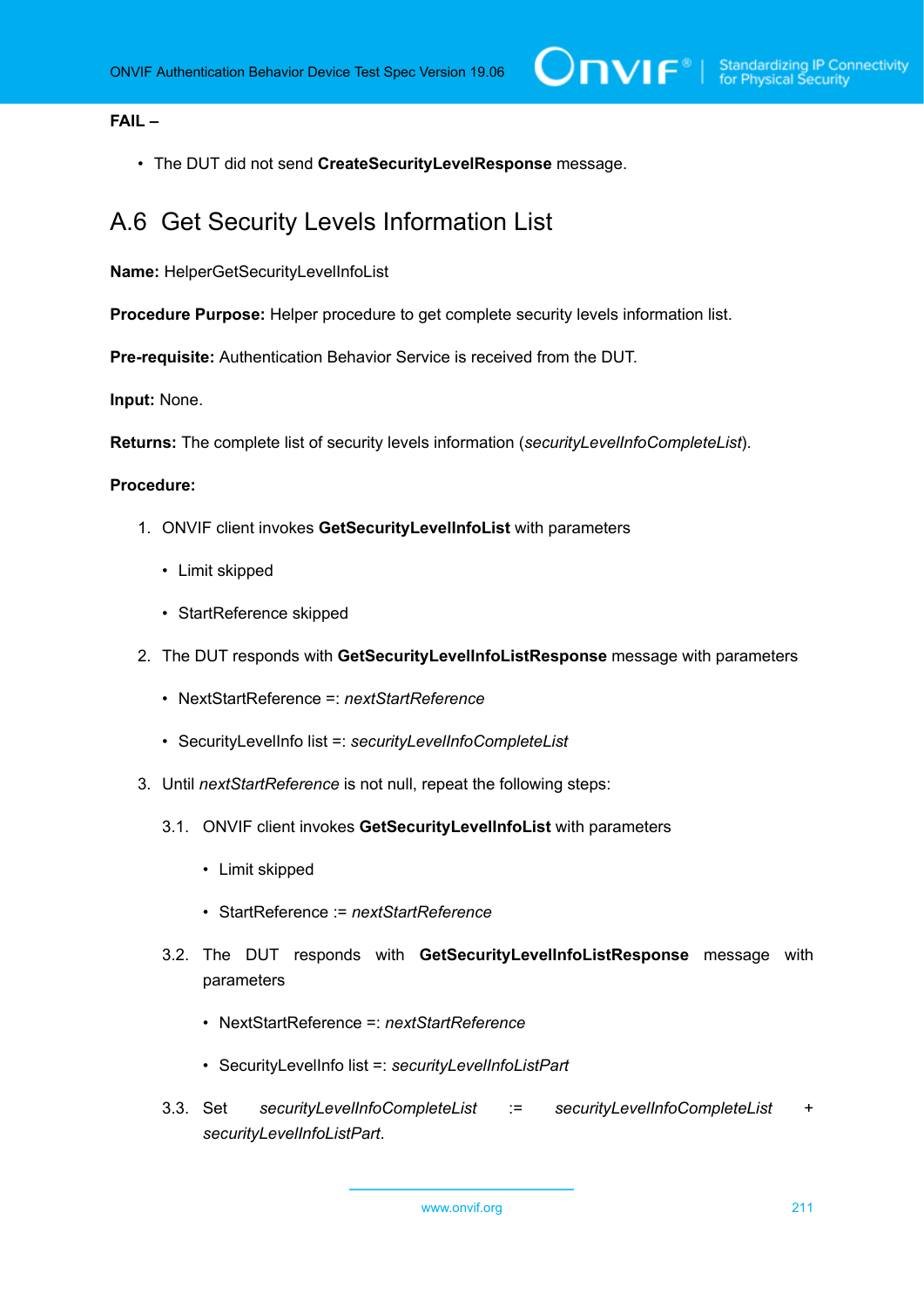### **Procedure Result:**

### **PASS –**

• The DUT passed all assertions.

### **FAIL –**

• The DUT did not send **GetSecurityLevelInfoListResponse** message.

# A.7 Compare Authentication Profile List and Authentication Profile Info List

**Name:** HelperCompareAuthProfilesList

**Procedure Purpose:** Helper procedure to compare Authentication Profile List and Authentication Profile Info List.

**Pre-requisite:** Authentication Behavior Service is received from the DUT.

**Input:** The list of authentication profiles information (*authProfileInfoList*). The list of authentication profiles (*authProfilesList*).

### **Returns:** None.

### **Procedure:**

- 1. If *authProfilesList* does not contain all tokens from *authProfileInfoList*, FAIL the test, restore the DUT state, and skip other steps.
- 2. If *authProfilesList* contains tokens other than tokens from *authProfileInfoList*, FAIL the test, restore the DUT state, and skip other steps.
- <span id="page-211-0"></span>3. For each AuthenticationProfileInfo.token *token* from *authProfileInfoList* repeat the following steps:
	- 3.1. If *authProfilesList*[token = *token*] item does not have equal field values to *authProfileInfoList*[token = *token*] item, FAIL the test, restore the DUT state, and skip other steps.

### **Procedure Result:**

### **PASS –**

• The DUT passed all assertions.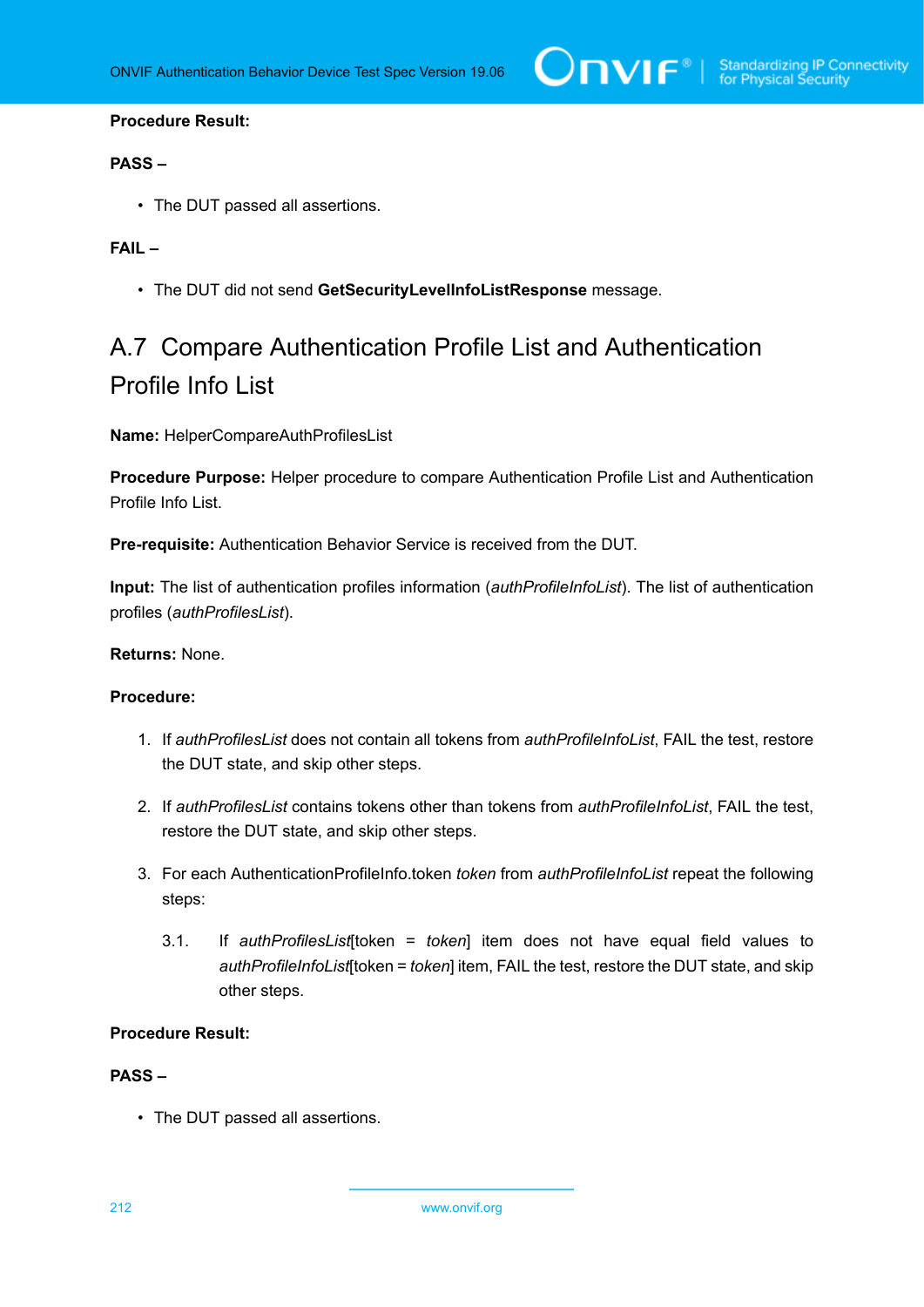### **FAIL –**

• None.

**Note:** The following fields are compared at step [3.1](#page-211-0):

- AuthenticationProfile/AuthenticationProfileInfo:
	- token
	- Name
	- Description

### A.8 Create Pull Point Subscription

**Name:** HelperCreatePullPointSubscription

**Procedure Purpose:** Helper procedure to create PullPoint Subscription with specified Topic.

**Pre-requisite:** Event Service is received from the DUT.

**Input:** Notification Topic (*topic*).

**Returns:** Subscription reference (*s*), current time for the DUT (*ct*), subscription termination time (*tt*).

### **Procedure:**

- 1. ONVIF Client invokes **CreatePullPointSubscription** request with parameters
	- Filter.TopicExpression := *topic*
	- Filter.TopicExpression.@Dialect := "http://www.onvif.org/ver10/tev/topicExpression/ ConcreteSet"
- 2. The DUT responds with **CreatePullPointSubscriptionResponse** message with parameters
	- SubscriptionReference =: *s*
	- CurrentTime =: *ct*
	- TerminationTime =: *tt*

#### **Procedure Result:**

**PASS –**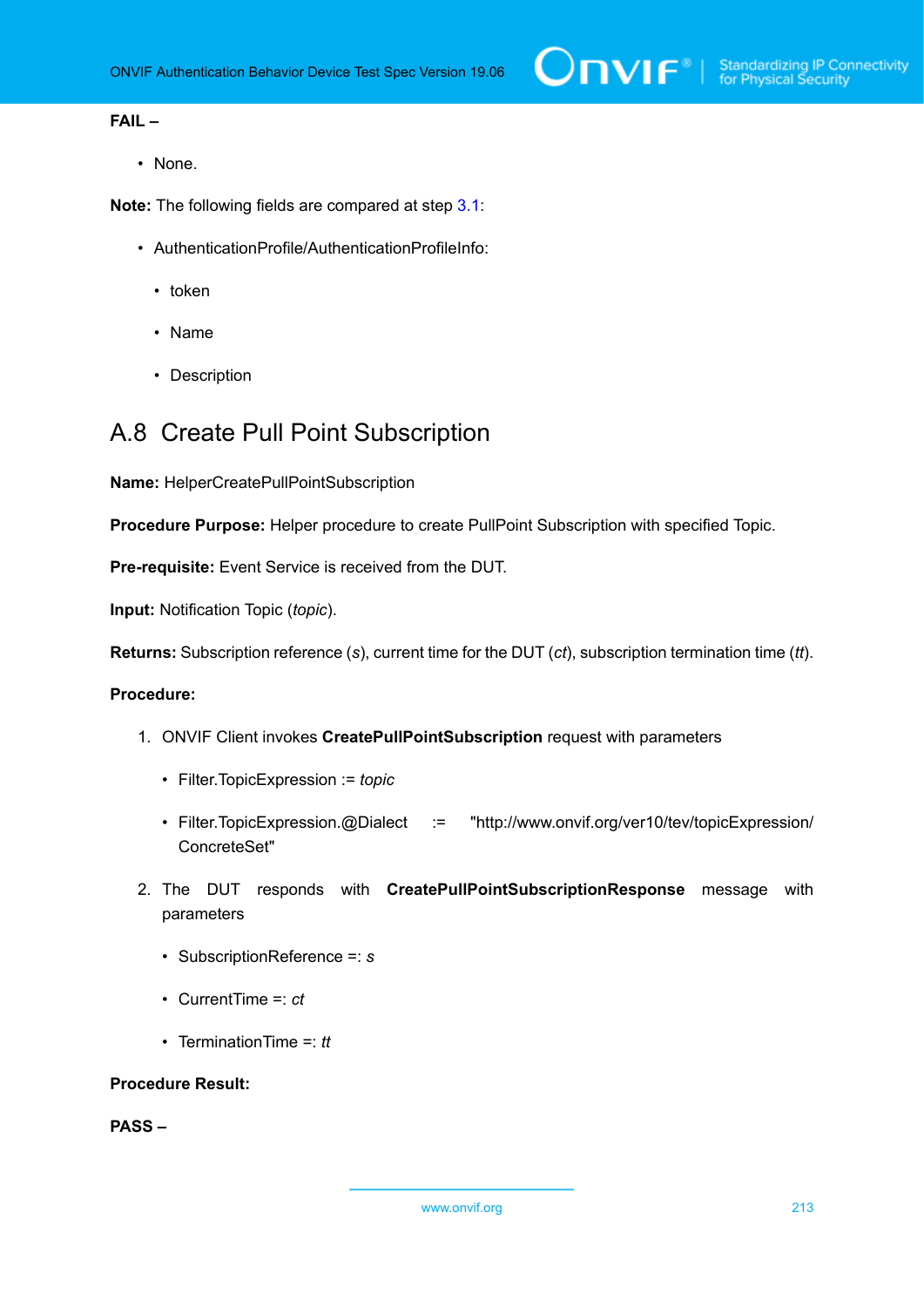• DUT passes all assertions.

### **FAIL –**

• DUT did not send **CreatePullPointSubscriptionResponse** message.

## A.9 Delete Subscription

**Name:** HelperDeleteSubscription

**Procedure Purpose:** Helper procedure to delete supscribtion.

**Pre-requisite:** Event Service is received from the DUT.

**Input:** Subscription reference (*s*)

### **Returns:** None

### **Procedure:**

- 1. ONVIF Client sends an **Unsubscribe** to the subscription endpoint s.
- 2. The DUT responds with **UnsubscribeResponse** message.

### **Procedure Result:**

### **PASS –**

• DUT passes all assertions.

### **FAIL –**

• DUT did not send **UnsubscribeResponse** message.

# A.10 Retrieve Authentication Profile Changed Event by **PullPoint**

### **Name:** HelperPullAuthProfileChanged

**Procedure Purpose:** Helper procedure to retrieve and check tns1:Configuration/ AuthenticationProfile/Changed event with PullMessages.

**Pre-requisite:** Event Service is received from the DUT.

**Input:** Subscription reference (*s*), current time for the DUT (*ct*), Subscription termination time (*tt*) and Authentication Profile token (*authProfileToken*).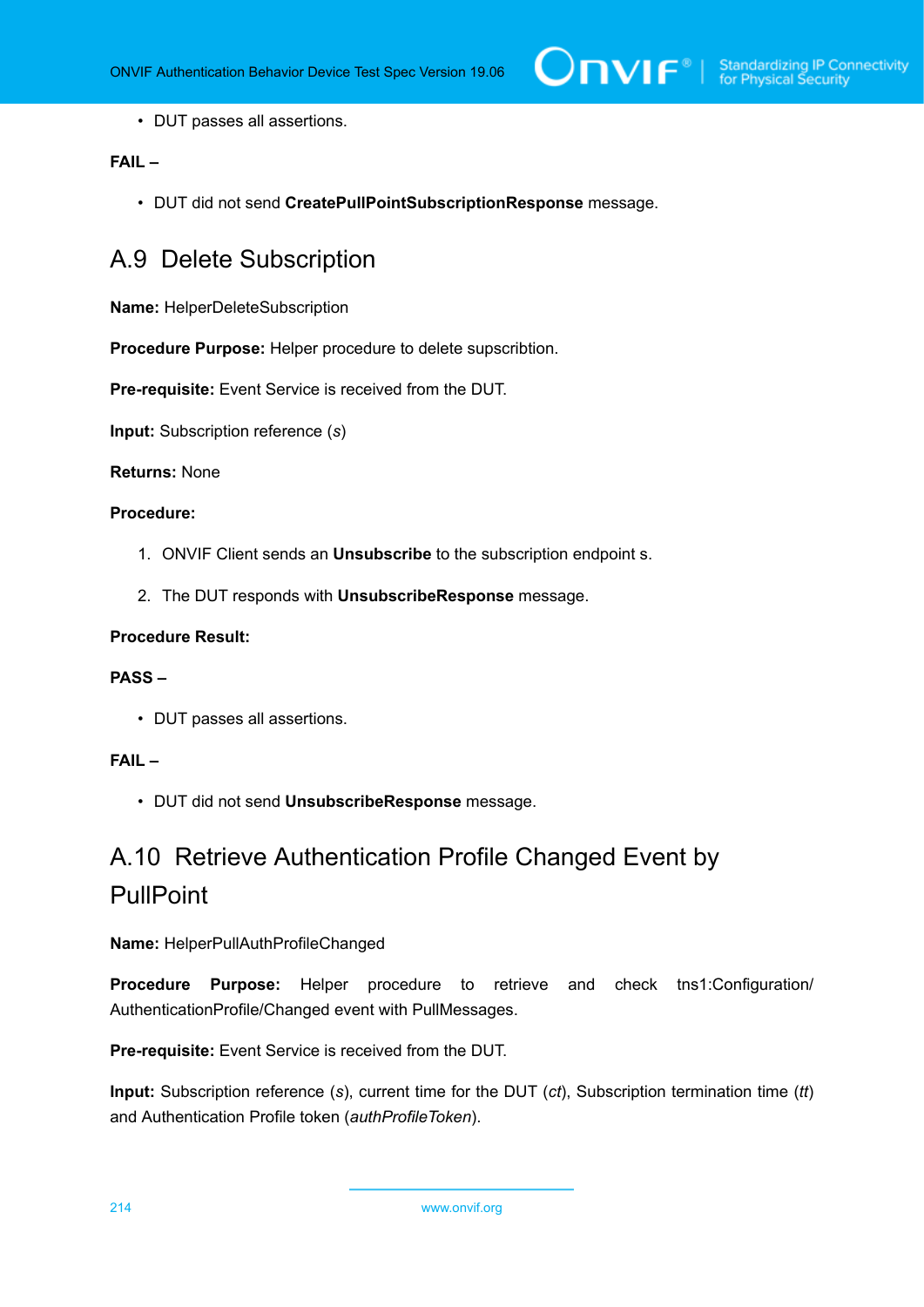### **Returns:** None

### **Procedure:**

- <span id="page-214-0"></span>1. Until *operationDelay* timeout expires, repeat the following steps:
	- 1.1. ONVIF Client waits for time *t* := min{(*tt*-*ct*)/2, 1 second}.
	- 1.2. ONVIF Client invokes **PullMessages** to the subscription endpoint *s* with parameters
		- Timeout := PT60S
		- MessageLimit := 1
	- 1.3. The DUT responds with **PullMessagesResponse** message with parameters
		- CurrentTime =: *ct*
		- TerminationTime =: *tt*
		- NotificationMessage list =: *notificationMessageList*
	- 1.4. If *notificationMessageList* is not empty and the AuthenticationProfileToken source simple item in *notificationMessageList* is equal to *authProfileToken*, skip other steps and finish the procedure.
	- 1.5. If *timeout1* timeout expires for step [1](#page-214-0) without Notification with Token source simple item equal to *authProfileToken*, FAIL the test, restore the DUT state, and skip other steps.

### **Procedure Result:**

### **PASS –**

• DUT passes all assertions.

### **FAIL –**

• DUT did not send **PullMessagesResponse** message.

**Note:** *operationDelay* will be taken from Operation Delay field of ONVIF Device Test Tool.

### A.11 Get Authentication Profile

**Name:** HelperGetAuthenticationProfile

**Procedure Purpose:** Helper procedure to get authentication profile.

**Pre-requisite:** Authentication Behavior Service is received from the DUT.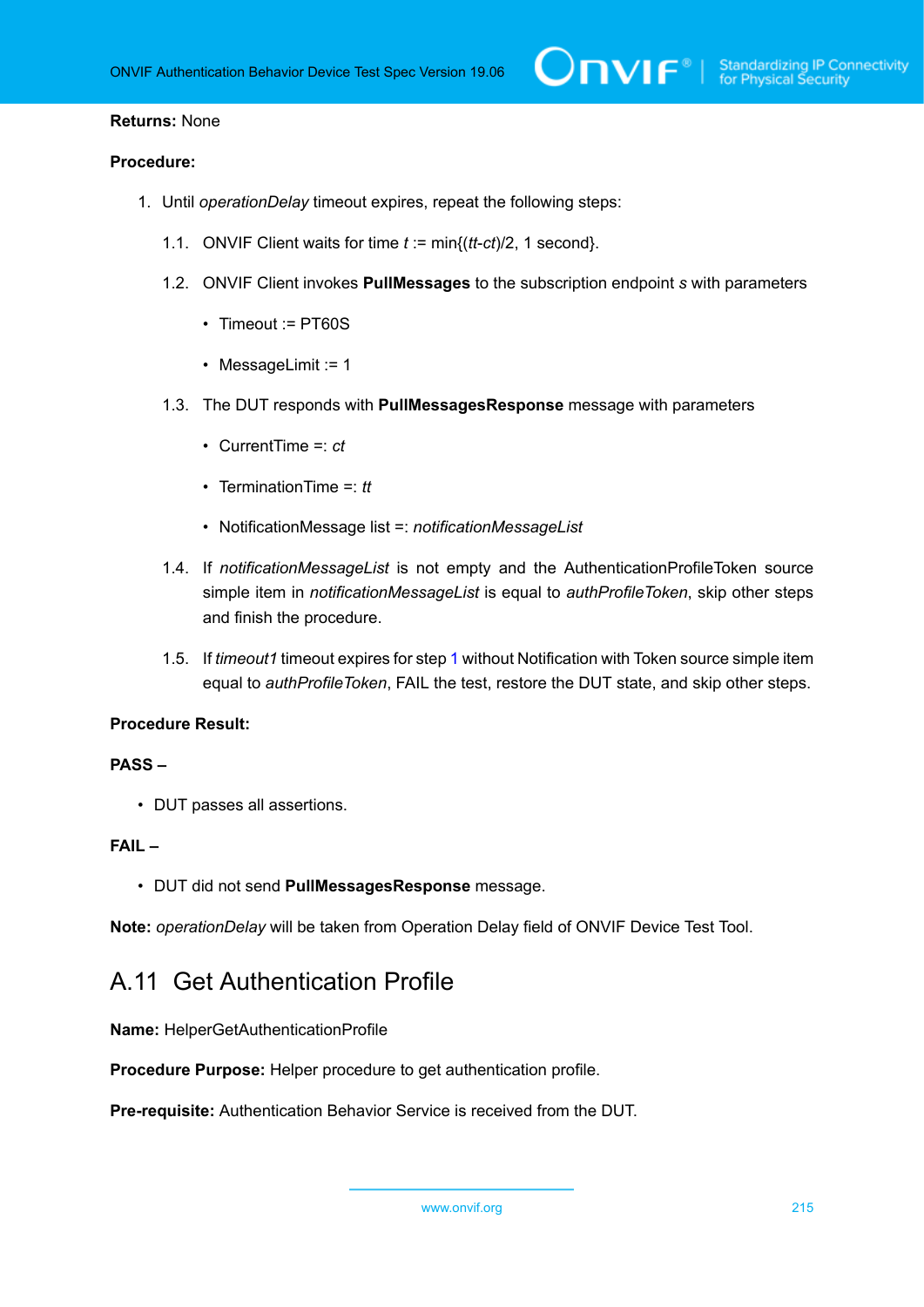$\bigcirc$   $\bigcap$   $\bigvee$   $\bigcirc$   $\bigcirc$   $\bigcirc$  Standardizing IP Connectivity

**Input:** Authentication Profile Token (*authProfileToken*).

**Returns:** Authentication Profile List (*authProfileList*).

### **Procedure:**

- 1. ONVIF client invokes **GetAuthenticationProfiles** with parameters
	- Token[0] := *authProfileToken*
- 2. The DUT responds with **GetAuthenticationProfilesResponse** message with parameters
	- AuthenticationProfile list =: *authProfileList*

#### **Procedure Result:**

### **PASS –**

• The DUT passed all assertions.

### **FAIL –**

• The DUT did not send **GetAuthenticationProfilesResponse** message.

### A.12 Get Authentication Profile Info

**Name:** HelperGetAuthenticationProfileInfo

**Procedure Purpose:** Helper procedure to get schedule info.

**Pre-requisite:** Authentication Behavior Service is received from the DUT.

**Input:** Authentication Profile Token (*authProfileToken*).

**Returns:** Authentication Profile Info List (*authProfileInfoList*).

### **Procedure:**

- 1. ONVIF client invokes **GetAuthenticationProfileInfo** with parameters
	- Token[0] := *authProfileToken*
- 2. The DUT responds with **GetAuthenticationProfileInfoResponse** message with parameters
	- AuthenticationProfileInfo list =: *authProfileInfoList*

### **Procedure Result:**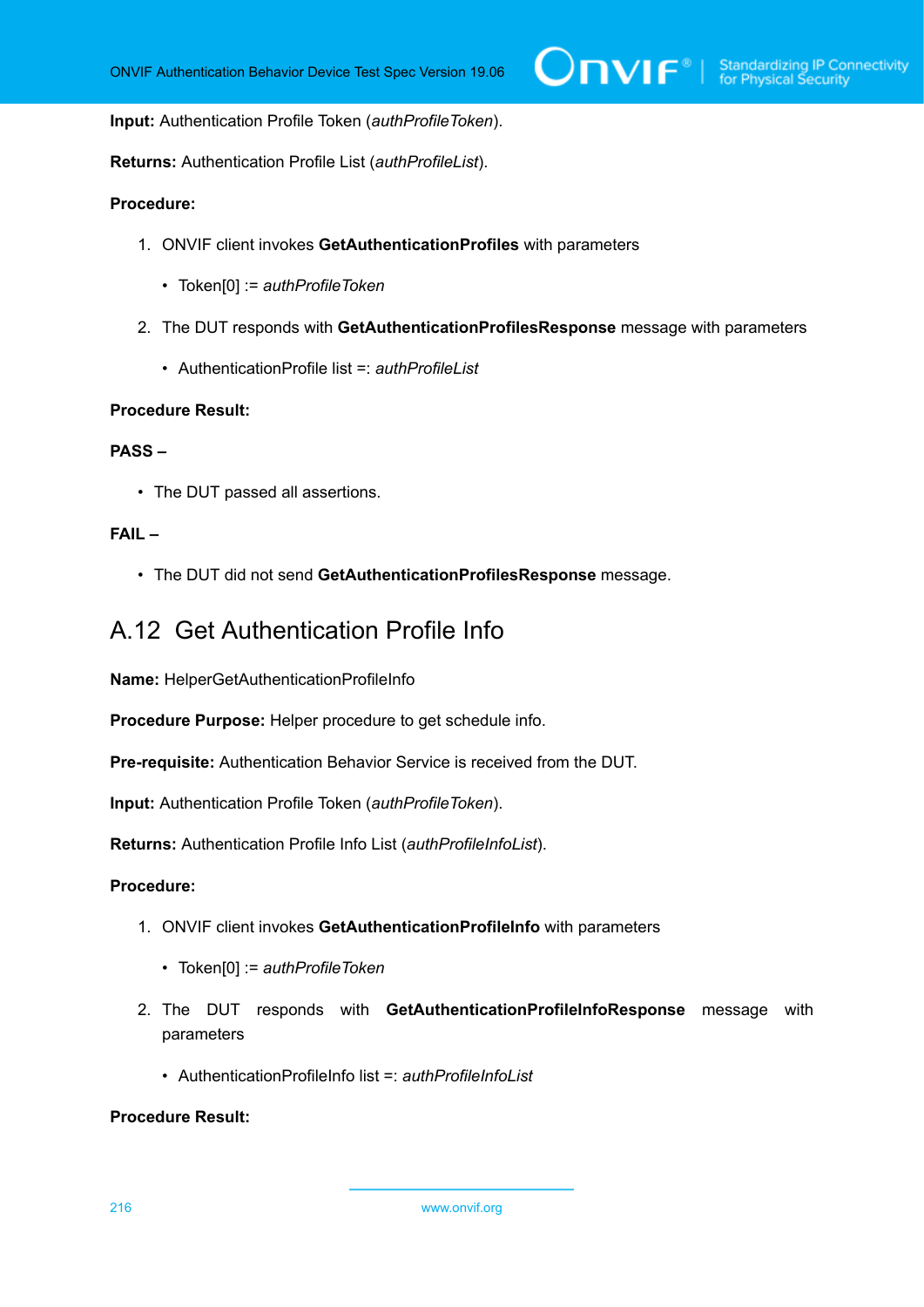# **PASS –**

• The DUT passed all assertions.

#### **FAIL –**

• The DUT did not send **GetAuthenticationProfileInfoResponse** message.

# A.13 Delete Authentication Profile

**Name:** HelperDeleteAuthenticationProfile

**Procedure Purpose:** Helper procedure to delete authentication profile.

**Pre-requisite:** Authentication Behavior Service is received from the DUT.

**Input:** Authentication Profile Token (*authProfileToken*).

**Returns:** None.

# **Procedure:**

- 1. ONVIF client invokes **DeleteAuthenticationProfile** with parameters
	- Token =: *authProfileToken*
- 2. The DUT responds with empty **DeleteAuthenticationProfileResponse** message

#### **Procedure Result:**

#### **PASS –**

• The DUT passed all assertions.

# **FAIL –**

• The DUT did not send **DeleteAuthenticationProfileResponse** message.

# <span id="page-216-0"></span>A.14 Find or Create Schedule

**Name:** HelperFindOrCreateSchedule

**Procedure Purpose:** Helper procedure to find existing or create new schedule.

**Pre-requisite:** Schedule Service is received from the DUT.

**Input:** None.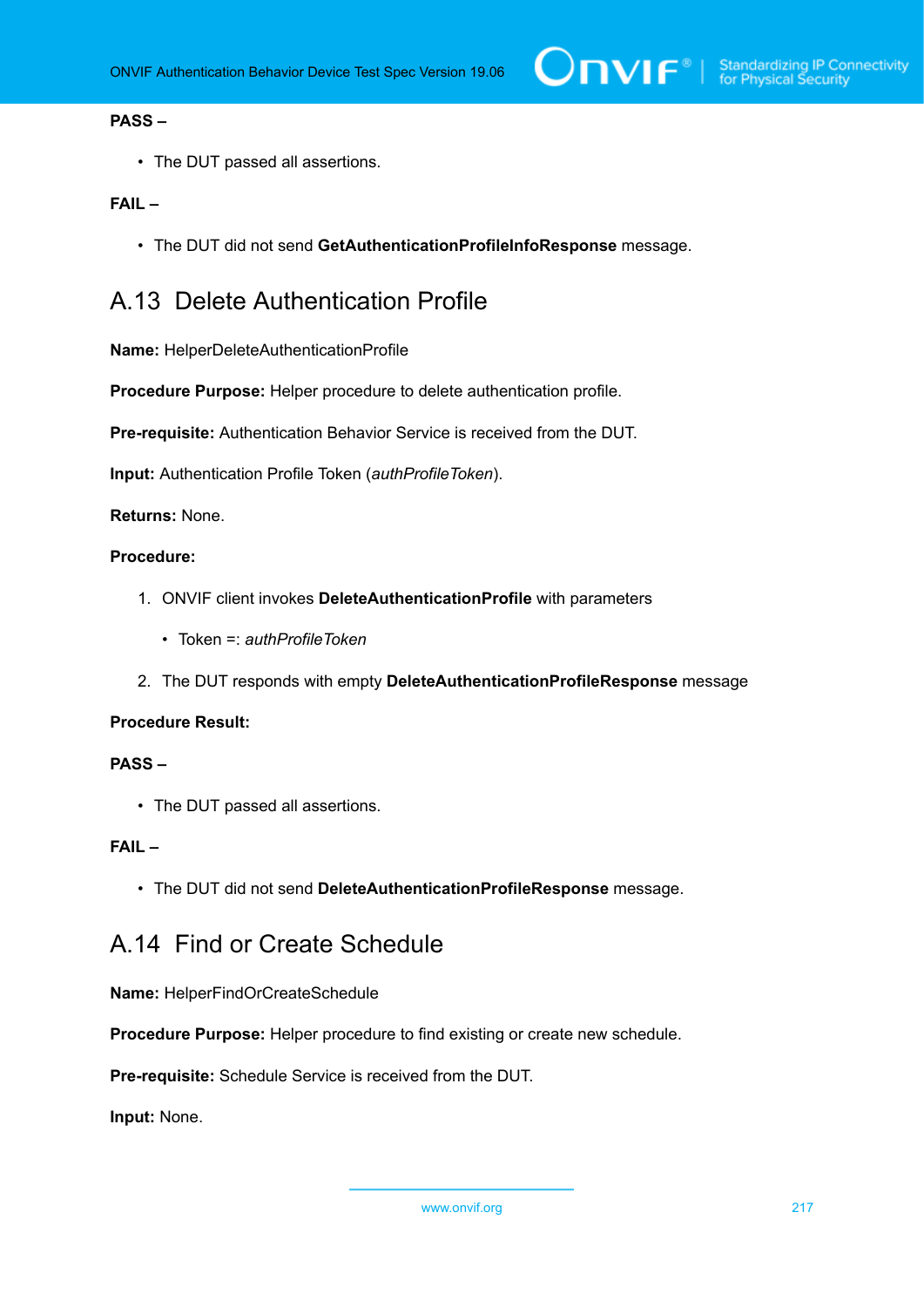**Returns:** Schedule token (*scheduleToken*). Flag if new Schedule was created (*newSchedule*).

# **Procedure:**

1. ONVIF Client retrieves a complete list of schedules info by following the procedure mentioned in [Annex A.18](#page-221-0) with the following input and output parameters

 $\mathsf{D}\mathbf{N}\mathsf{I}\mathsf{F}^*$ l

- out *scheduleInfoList* complete list of schedules information
- 2. If *scheduleInfoList* contains at least one ScheduleInfo:
	- 2.1. Set *scheduleToken* := *scheduleInfoList*[0].token.
	- 2.2. Set *newSchedule* := false.
	- 2.3. Skipe other steps of the procedure.
- 3. Set *newSchedule* := true.
- 4. ONVIF Client generates appropriate iCalendar value for the AuthenticationProfile.Standard field by following the procedure mentioned in [Annex A.15](#page-218-0) with the following input and output parameters
	- out *scheduleiCalendarValue* iCalendarValue for the AuthenticationProfile.Standard field
- 5. ONVIF client invokes **CreateSchedule** with parameters
	- Schedule.token := ""
	- Schedule.Description is skipped
	- Schedule.Name := "Test Name"
	- Schedule.Standard := *scheduleiCalendarValue*
	- Schedule.SpecialDays is skipped
- 6. The DUT responds with **CreateScheduleResponse** message with parameters
	- Token =: *scheduleToken*

### **Procedure Result:**

#### **PASS –**

• The DUT passed all assertions.

**FAIL –**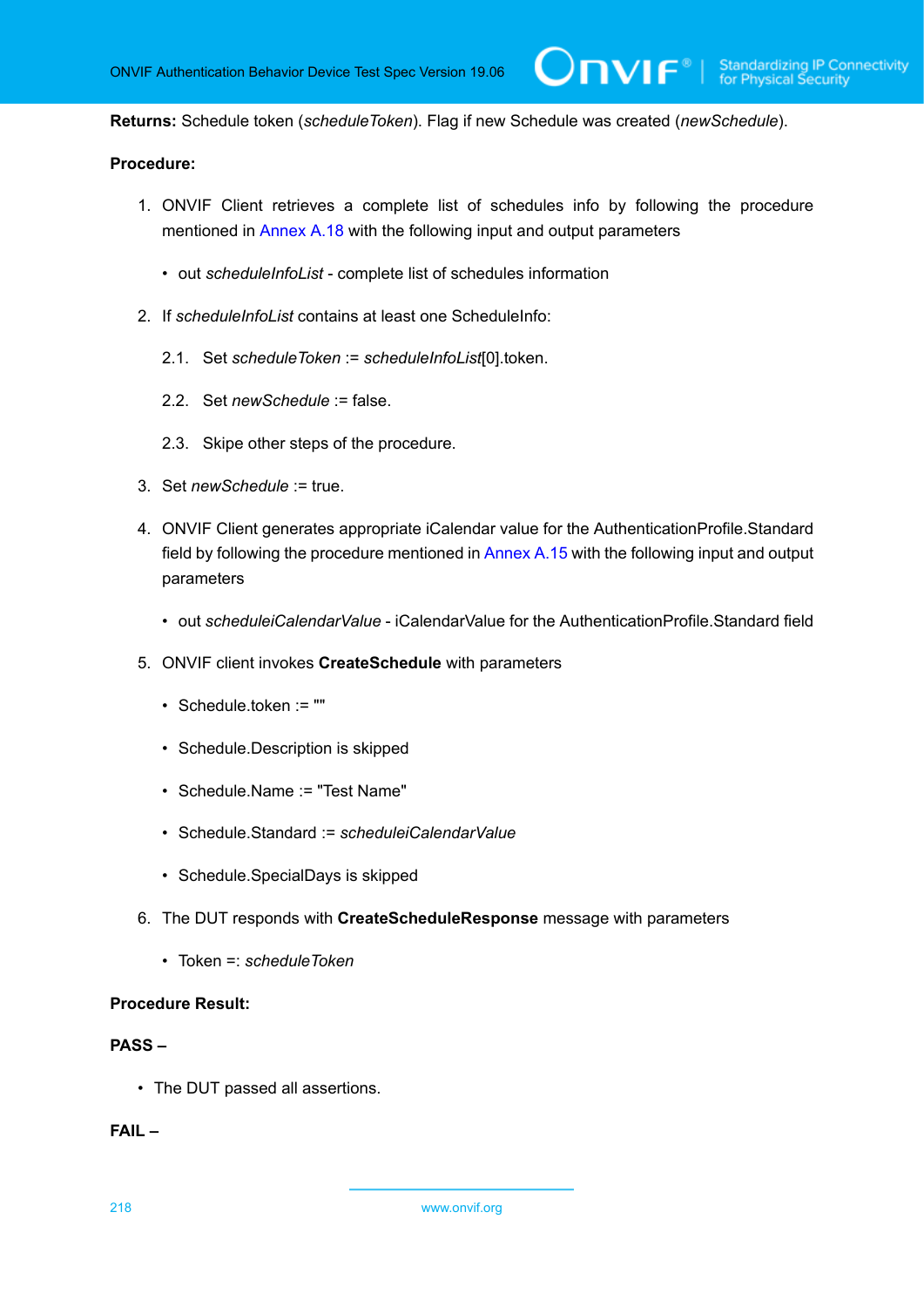• The DUT did not send **CreateScheduleResponse** message.

# <span id="page-218-0"></span>A.15 Generate iCalendar Value for Schedule

**Name:** HelperScheduleiCalendarGeneration

**Procedure Purpose:** Helper procedure to generate iCalendar value for Schedule.Standard field.

**Pre-requisite:** Schedule Service is received from the DUT.

**Input:** None.

**Returns:** iCalendar value for Standard field (*scheduleiCalendarValue*) that is compliant to [RFC 2445].

#### **Procedure:**

- 1. Set *uid* := new Globally Unique Identifier value.
- 2. Set *scheduleiCalendarValue* := "BEGIN:VCALENDAR

BEGIN:VEVENT

SUMMARY:Access on weekdays from 9 AM to 6 PM for employees

DTSTART:1970<current month><current day>T090000

DTEND:1970<current month><current day>T180000

RRULE:FREQ=WEEKLY;BYDAY=MO,TU,WE,TH,FR

UID:*uid*

END:VEVENT

END:VCALENDAR"

# A.16 Create Authentication Profile

**Name:** HelperCreateAuthProfile

**Procedure Purpose:** Helper procedure to create authentication profile.

**Pre-requisite:** Authentication Behavior Service is received from the DUT.

**Input:** The service capabilities (*cap*).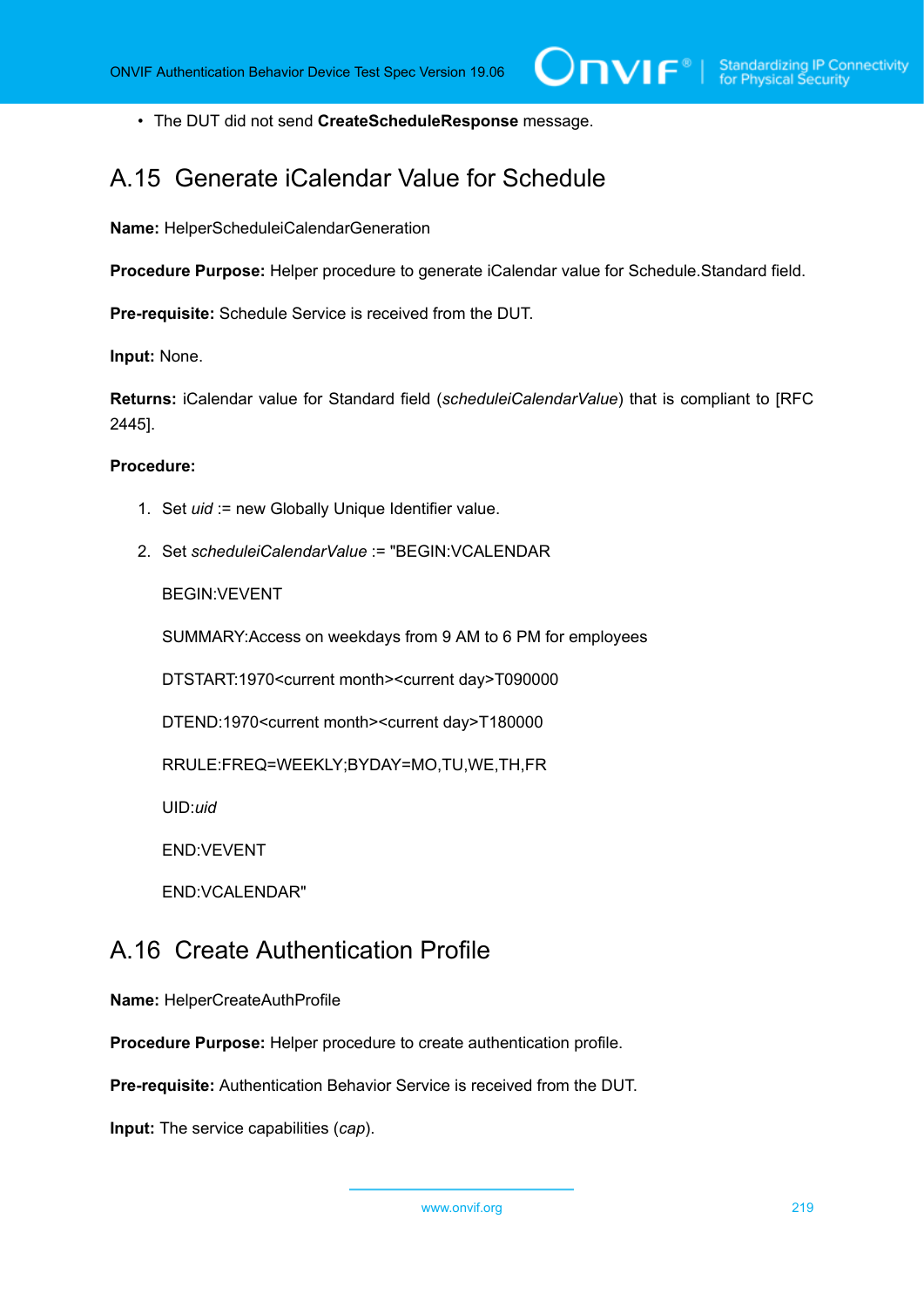$\overline{C}$ NIF $^{\circ}$  :

**Returns:** Authentication profile token (*authProfileToken*). Authentication profile (*authProfile*). Flag if new Schedule was created (*newSchedule*). Flag if new security level was created (*newSecurityLevel*).

- 1. ONVIF Client find existing or create new security level by following the procedure mentioned in [Annex A.5](#page-208-0) with the following input and output parameters
	- out *securityLevelToken* security level token
	- out *newSecurityLevel* flag if new security level was created
- 2. ONVIF Client find existing or create new schedule by following the procedure mentioned in [Annex A.14](#page-216-0) with the following input and output parameters
	- out *scheduleToken* schedule level token
	- out *newSchedule* flag if new schedule was created
- 3. Set *authenticationMode* := *cap*.SupportedAuthenticationModes[0] (if *cap*.SupportedAuthenticationModes is skipped or empty, set *authenticationMode* := "pt:SingleCredential").
- 4. Set *authProfile* :=
	- AuthenticationProfile.token := ""
	- AuthenticationProfile.Description := "Test Description"
	- AuthenticationProfile.Name := "Test Name"
	- AuthenticationProfile.DefaultSecurityLevelToken := *securityLevelToken*
	- AuthenticationProfile.AuthenticationPolicy[0].ScheduleToken := *scheduleToken*
	- AuthenticationProfile.AuthenticationPolicy[0].SecurityLevelConstraint[0].ActiveRegularSchedule true
	- AuthenticationProfile.AuthenticationPolicy[0].SecurityLevelConstraint[0].ActiveSpecialDaySchedule true
	- AuthenticationProfile.AuthenticationPolicy[0].SecurityLevelConstraint[0].AuthenticationMode *authenticationMode*
	- AuthenticationProfile.AuthenticationPolicy[0].SecurityLevelConstraint[0].SecurityLevelTicken *securityLevelToken*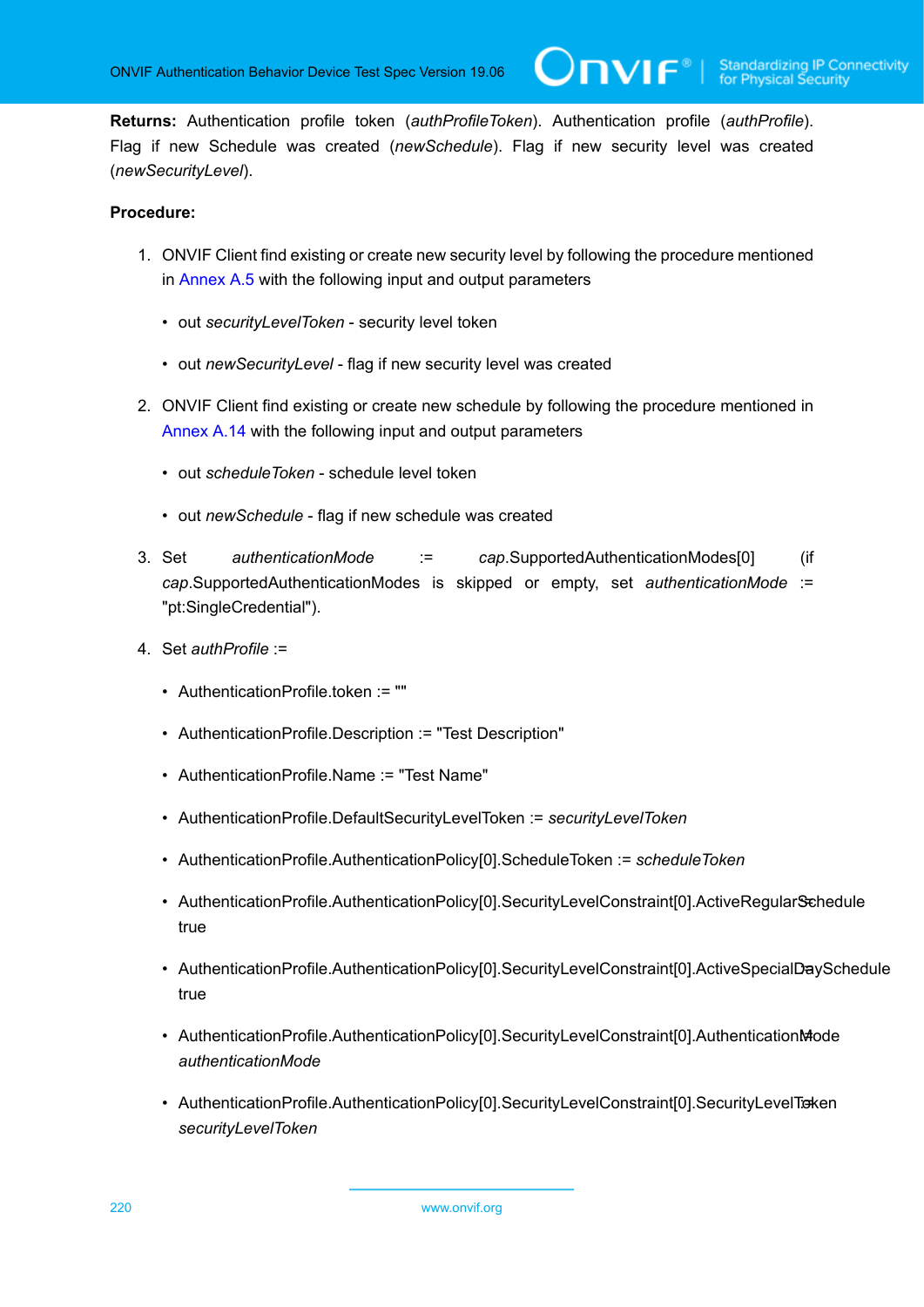- 5. ONVIF client invokes **CreateAuthenticationProfile** with parameters
	- AuthenticationProfile := *authProfile*
- 6. The DUT responds with **CreateAuthenticationProfileResponse** message with parameters
	- Token =: *authProfileToken*

# **PASS –**

• The DUT passed all assertions.

### **FAIL –**

• The DUT did not send **CreateAuthenticationProfileResponse** message.

# A.17 Create Security Level

**Name:** HelperCreateSecurityLevel

**Procedure Purpose:** Helper procedure to create security level.

**Pre-requisite:** Authentication Behavior Service is received from the DUT.

**Input:** None.

**Returns:** Security level token (*securityLevelToken*). Security level (*securityLevel*).

- 1. ONVIF Client retrieves a complete list of security level info by following the procedure mentioned in [Annex A.6](#page-210-0) with the following input and output parameters
	- out *securityLivelInfoList* complete list of security levels information
- 2. Set *securityLevel* :=
	- SecurityLevel.token := ""
	- SecurityLevel.Name := "Test Name"
	- SecurityLevel.Priority := other then specified for SecurityLivelInfo items in *securityLivelInfoList*
	- SecurityLevel.Description := "Test Description"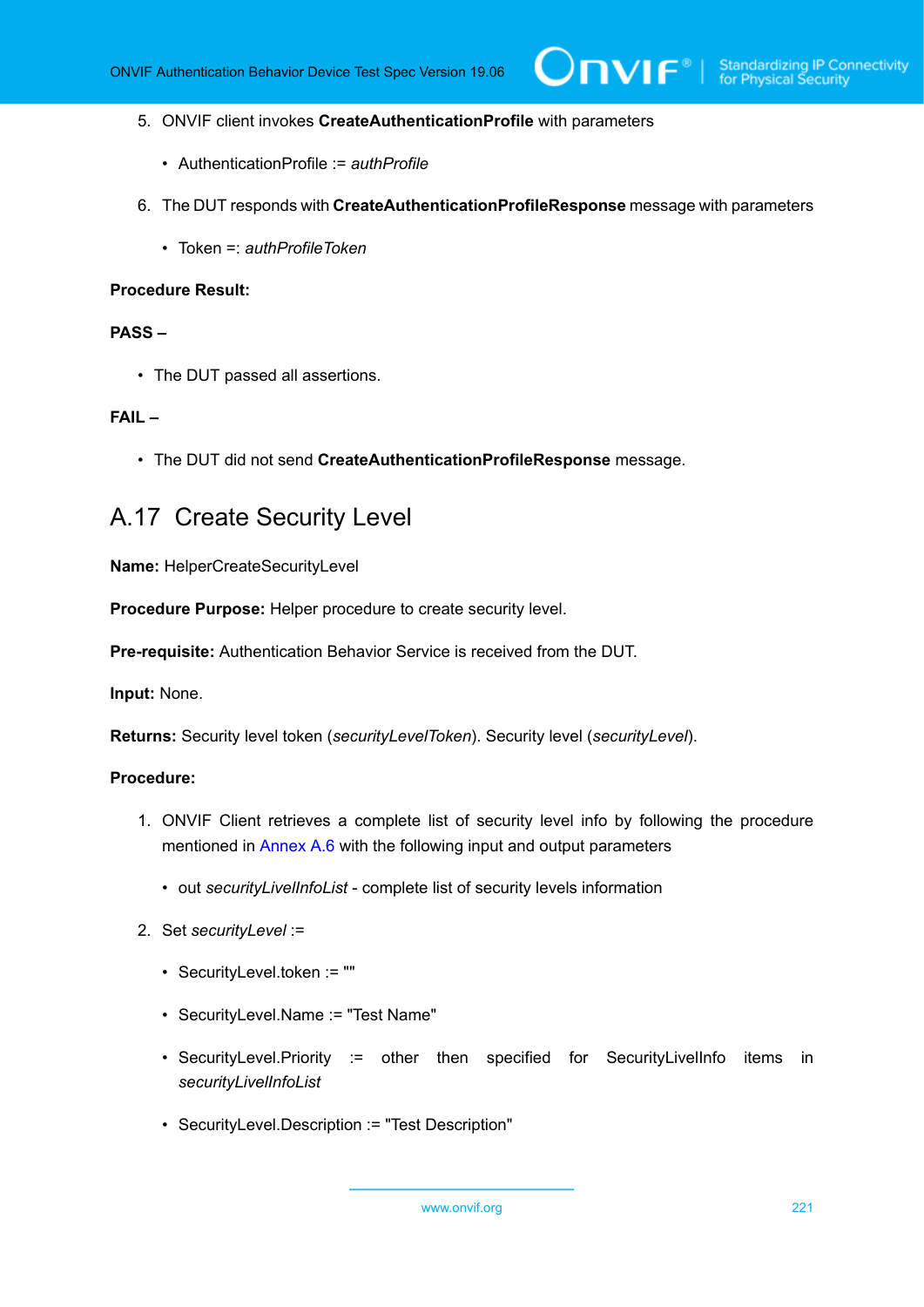$\bigcirc$ nvif $^{\circ}$ l

- SecurityLevel.RecognitionGroup[0].RecognitionMethod[0].RecognitionType = = = *firstSupportedRecognitionType* (see [Annex A.31](#page-233-0) for details)
- SecurityLevel.RecognitionGroup[0].RecognitionMethod[0].Order = 1
- SecurityLevel.RecognitionGroup[0].RecognitionMethod[0].Extension is skipped
- SecurityLevel.RecognitionGroup[0].Extension is skipped
- SecurityLevel.Extension is skipped
- 3. ONVIF client invokes **CreateSecurityLevel** with parameters
	- SecurityLevel := *securityLevel*
- 4. The DUT responds with **CreateSecurityLevelResponse** message with parameters
	- Token =: *securityLevelToken*

#### **Procedure Result:**

#### **PASS –**

• The DUT passed all assertions.

### **FAIL –**

• The DUT did not send **CreateSecurityLevelResponse** message.

# <span id="page-221-0"></span>A.18 Get Schedules Information List

### **Name:** HelperGetScheduleInfoList

**Procedure Purpose:** Helper procedure to get complete schedules information list.

**Pre-requisite:** Schedule Service is received from the DUT.

**Input:** None.

**Returns:** The complete list of schedules information (*scheduleInfoCompleteList*).

### **Procedure:**

- 1. ONVIF client invokes **GetScheduleInfoList** with parameters
	- Limit is skipped

222 www.onvif.org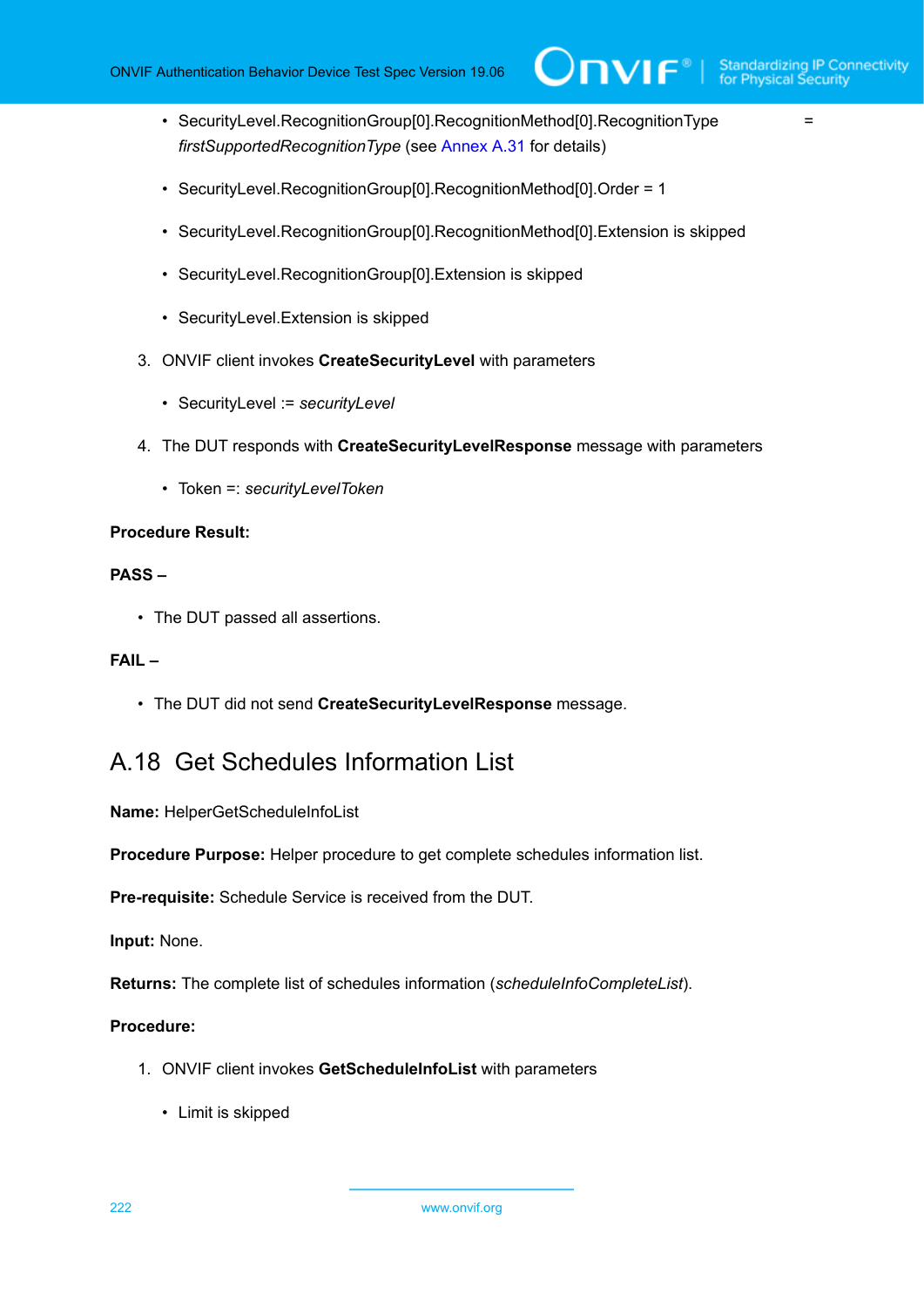- StartReference is skipped
- 2. The DUT responds with **GetScheduleInfoListResponse** message with parameters
	- NextStartReference =: *nextStartReference*
	- ScheduleInfo list =: *scheduleInfoCompleteList*
- 3. Until *nextStartReference* is not null, repeat the following steps:
	- 3.1. ONVIF client invokes **GetScheduleInfoList** with parameters
		- Limit skipped
		- StartReference := *nextStartReference*
	- 3.2. The DUT responds with **GetScheduleInfoListResponse** message with parameters
		- NextStartReference =: *nextStartReference*
		- ScheduleInfo list =: *scheduleInfoListPart*
	- 3.3. Set *scheduleInfoCompleteList* := *scheduleInfoCompleteList* + *scheduleInfoListPart*

### **PASS –**

• The DUT passed all assertions.

## **FAIL –**

• The DUT did not send **GetScheduleInfoListResponse** message.

# A.19 Get Schedule Service Capabilities

**Name:** HelperGetScheduleServiceCapabilities

**Procedure Purpose:** Helper procedure to get service capabilities.

**Pre-requisite:** Schedule Service is received from the DUT.

**Input:** None.

**Returns:** The service capabilities (*cap*).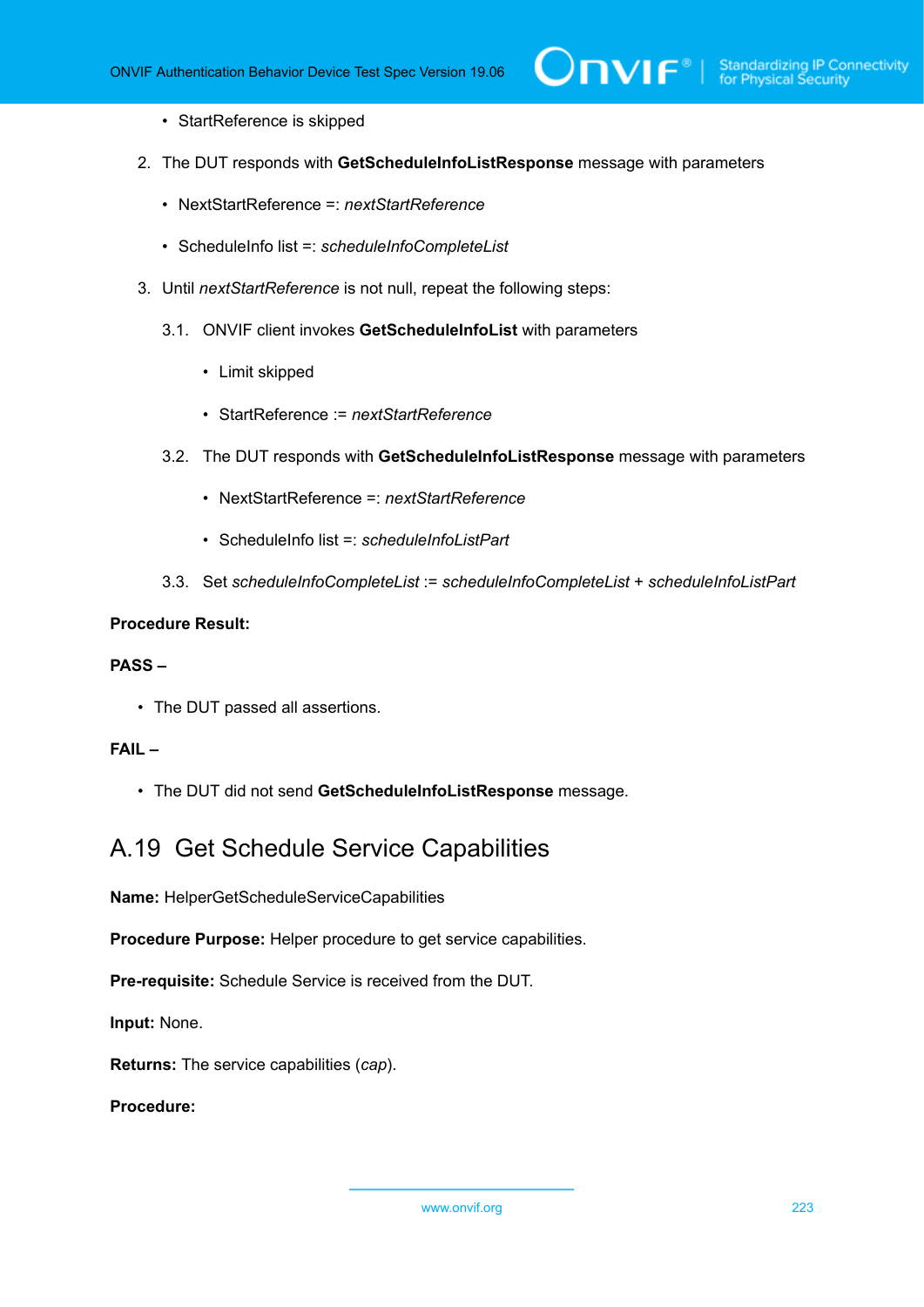- 1. ONVIF client invokes **GetServiceCapabilities**.
- 2. The DUT responds with a **GetServiceCapabilitiesResponse** message with parameters
	- Capabilities =: *cap*

# **PASS –**

• The DUT passed all assertions.

### **FAIL –**

• The DUT did not send **GetServiceCapabilitiesResponse** message.

# A.20 Create Schedule

**Name:** HelperCreateSchedule

**Procedure Purpose:** Helper procedure to create schedule.

**Pre-requisite:** Schedule Service is received from the DUT.

**Input:** None.

**Returns:** Schedule token (*scheduleToken*).

- 1. ONVIF Client generates appropriate iCalendar value for the AuthenticationProfile.Standard field by following the procedure mentioned in [Annex A.15](#page-218-0) with the following input and output parameters
	- out *scheduleiCalendarValue* iCalendarValue for the AuthenticationProfile.Standard field
- 2. ONVIF client invokes **CreateSchedule** with parameters
	- Schedule.token := ""
	- Schedule.Description is skipped
	- Schedule.Name := "Test Name"
	- Schedule.Standard := *scheduleiCalendarValue*
	- Schedule.SpecialDays is skipped
- 3. The DUT responds with **CreateScheduleResponse** message with parameters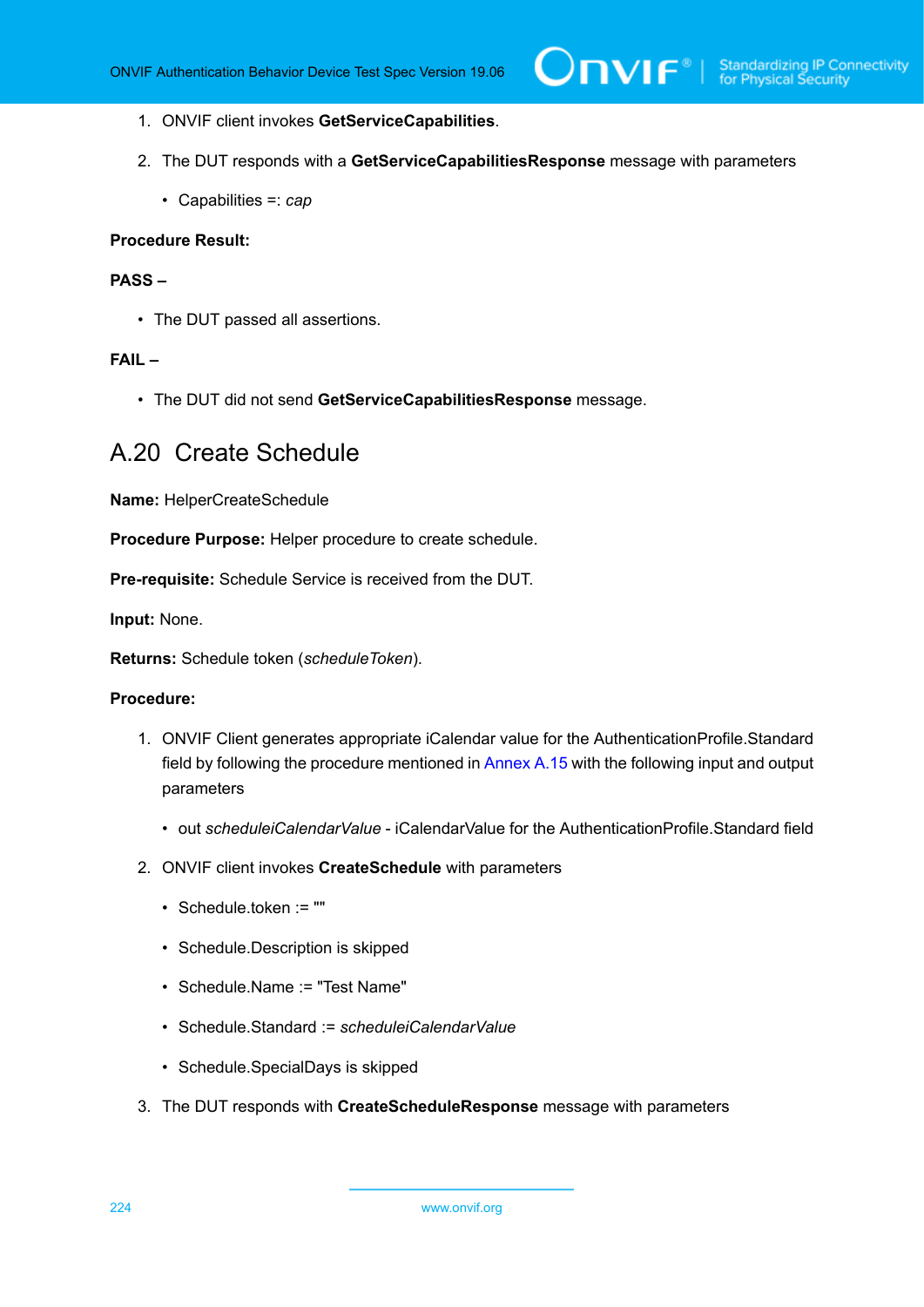

• Token =: *scheduleToken*

### **Procedure Result:**

# **PASS –**

• The DUT passed all assertions.

#### **FAIL –**

• The DUT did not send **CreateScheduleResponse** message.

# A.21 Retrieve Authentication Profile Removed Event by PullPoint

**Name:** HelperPullAuthProfileRemoved

**Procedure Purpose:** Helper procedure to retrieve and check tns1:Configuration/ AuthenticationProfile/Removed event with PullMessages.

**Pre-requisite:** Event Service is received from the DUT.

**Input:** Subscription reference (*s*), current time for the DUT (*ct*), Subscription termination time (*tt*) and Authentication Profile token (*authProfileToken*).

#### **Returns:** None

- <span id="page-224-0"></span>1. Until *operationDelay* timeout expires, repeat the following steps:
	- 1.1. ONVIF Client waits for time *t* := min{(*tt*-*ct*)/2, 1 second}.
	- 1.2. ONVIF Client invokes **PullMessages** to the subscription endpoint *s* with parameters
		- Timeout := PT60S
		- MessageLimit := 1
	- 1.3. The DUT responds with **PullMessagesResponse** message with parameters
		- CurrentTime =: *ct*
		- TerminationTime =: *tt*
		- NotificationMessage list =: *notificationMessageList*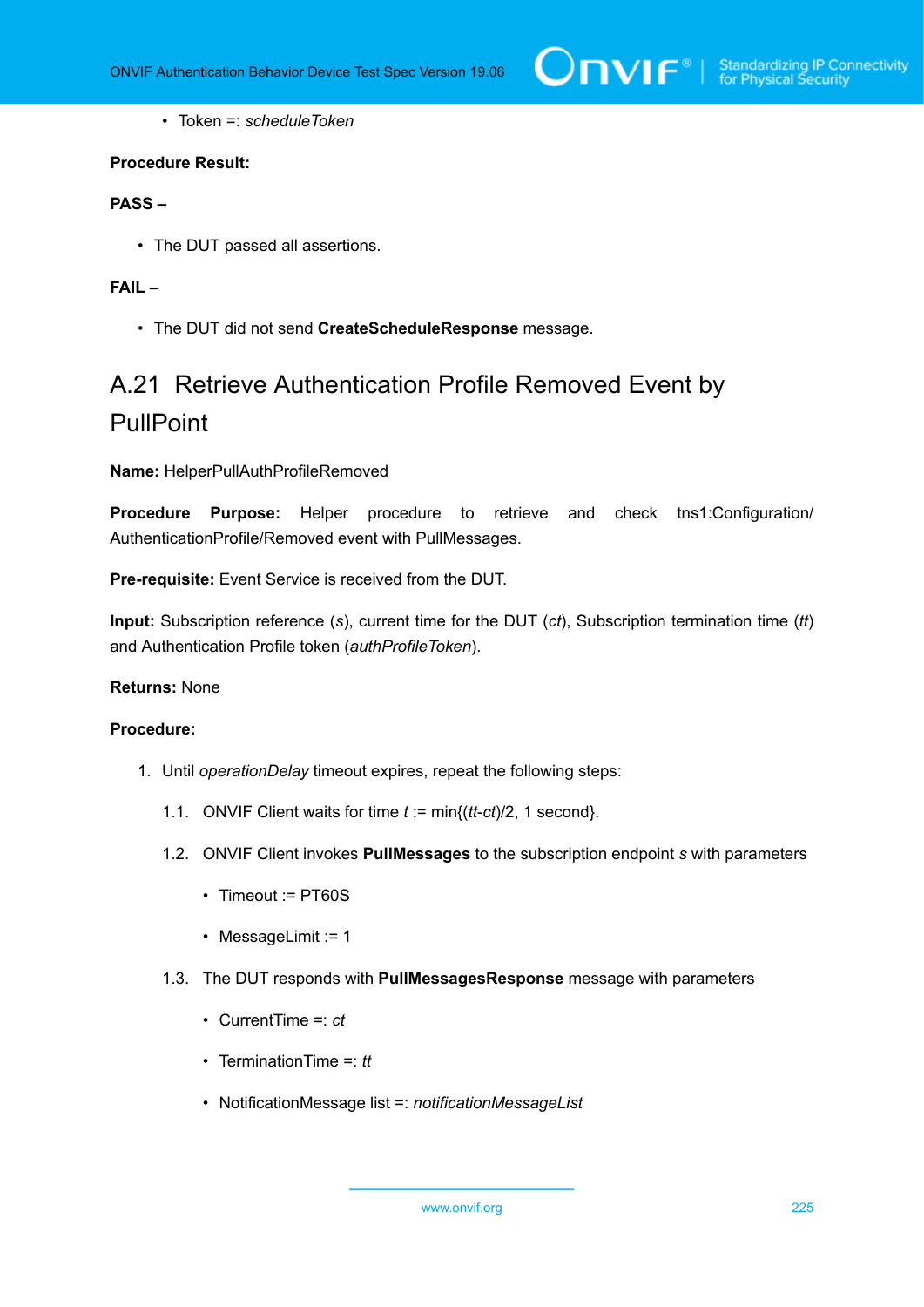- 1.4. If *notificationMessageList* is not empty and the AuthenticationProfileToken source simple item in *notificationMessageList* is equal to *authProfileToken*, skip other steps and finish the procedure.
- 1.5. If *timeout1* timeout expires for step [1](#page-224-0) without Notification with Token source simple item equal to *authProfileToken*, FAIL the test, restore the DUT state, and skip other steps.

# **PASS –**

• DUT passes all assertions.

# **FAIL –**

• DUT did not send **PullMessagesResponse** message.

**Note:** *operationDelay* will be taken from Operation Delay field of ONVIF Device Test Tool.

# A.22 Delete Security Level

**Name:** HelperDeleteSecurityLevel

**Procedure Purpose:** Helper procedure to delete security level.

**Pre-requisite:** Authentication Behavior Service is received from the DUT.

**Input:** Security Level Token (*securityLevelToken*).

**Returns:** None.

# **Procedure:**

- 1. ONVIF client invokes **DeleteSecurityLevel** with parameters
	- Token =: *securityLevelToken*
- 2. The DUT responds with empty **DeleteSecurityLevelResponse** message

### **Procedure Result:**

# **PASS –**

• The DUT passed all assertions.

# **FAIL –**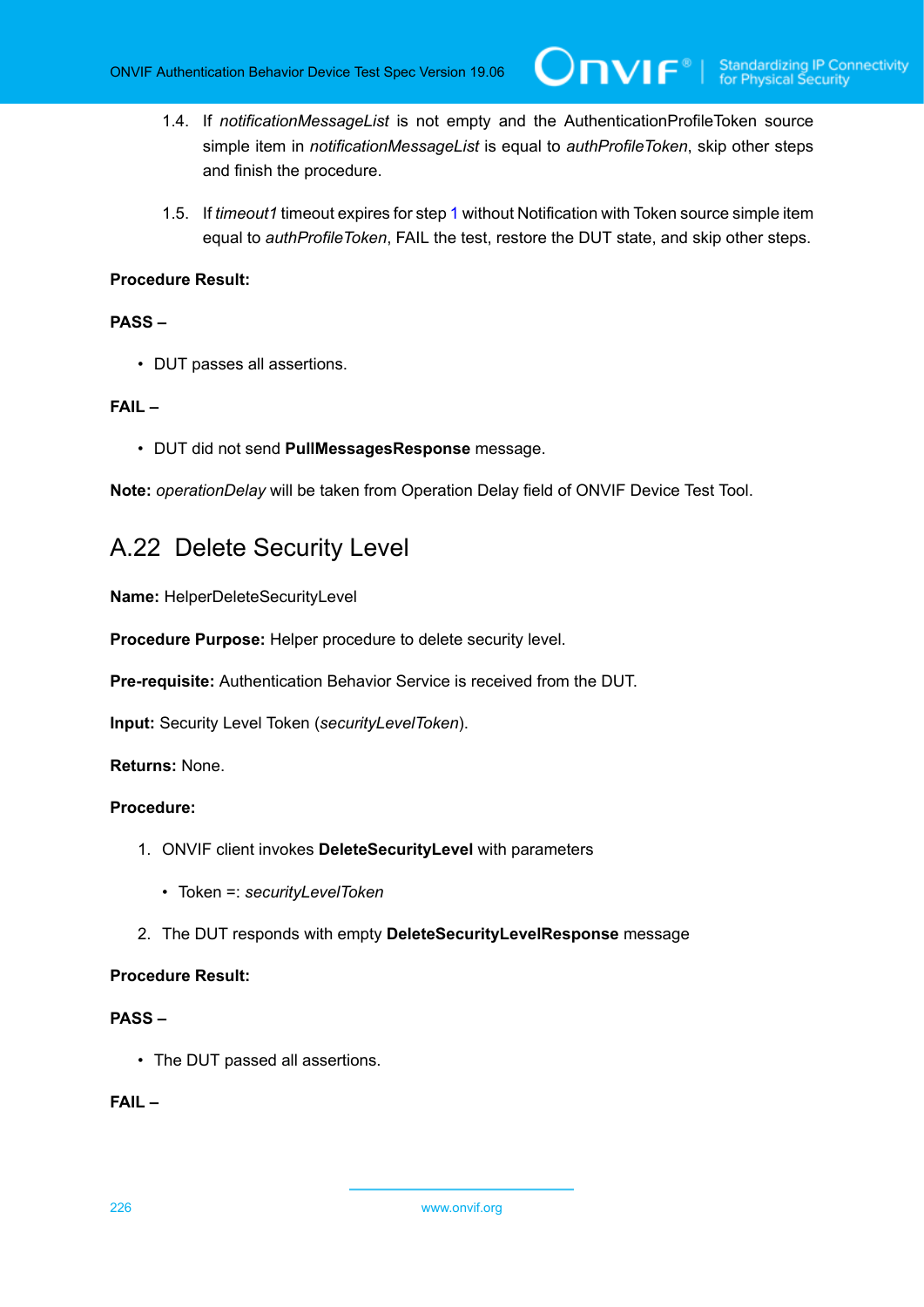• The DUT did not send **DeleteSecurityLevelResponse** message.

# A.23 Delete Schedule

**Name:** HelperDeleteSchedule

**Procedure Purpose:** Helper procedure to delete schedule.

**Pre-requisite:** Schedule Service is received from the DUT.

**Input:** Schedule Token (*scheduleToken*).

#### **Returns:** None.

#### **Procedure:**

- 1. ONVIF client invokes **DeleteSchedule** with parameters
	- Token =: *scheduleToken*
- 2. The DUT responds with empty **DeleteScheduleResponse** message

### **Procedure Result:**

#### **PASS –**

• The DUT passed all assertions.

### **FAIL –**

• The DUT did not send **DeleteScheduleResponse** message.

# A.24 Create Number of Security Levels

**Name:** HelperCreateSecurityLevels

**Procedure Purpose:** Helper procedure to create number of security levels requiered for test cases.

**Pre-requisite:** Authentication Behavior Service is received from the DUT.

**Input:** None.

**Returns:** The complete list of security levels information (*securityLevelsInfoCompleteList*). List of created security levels tokens (*createdSecurityLevelsTokensList*). The service capabilities (*cap*).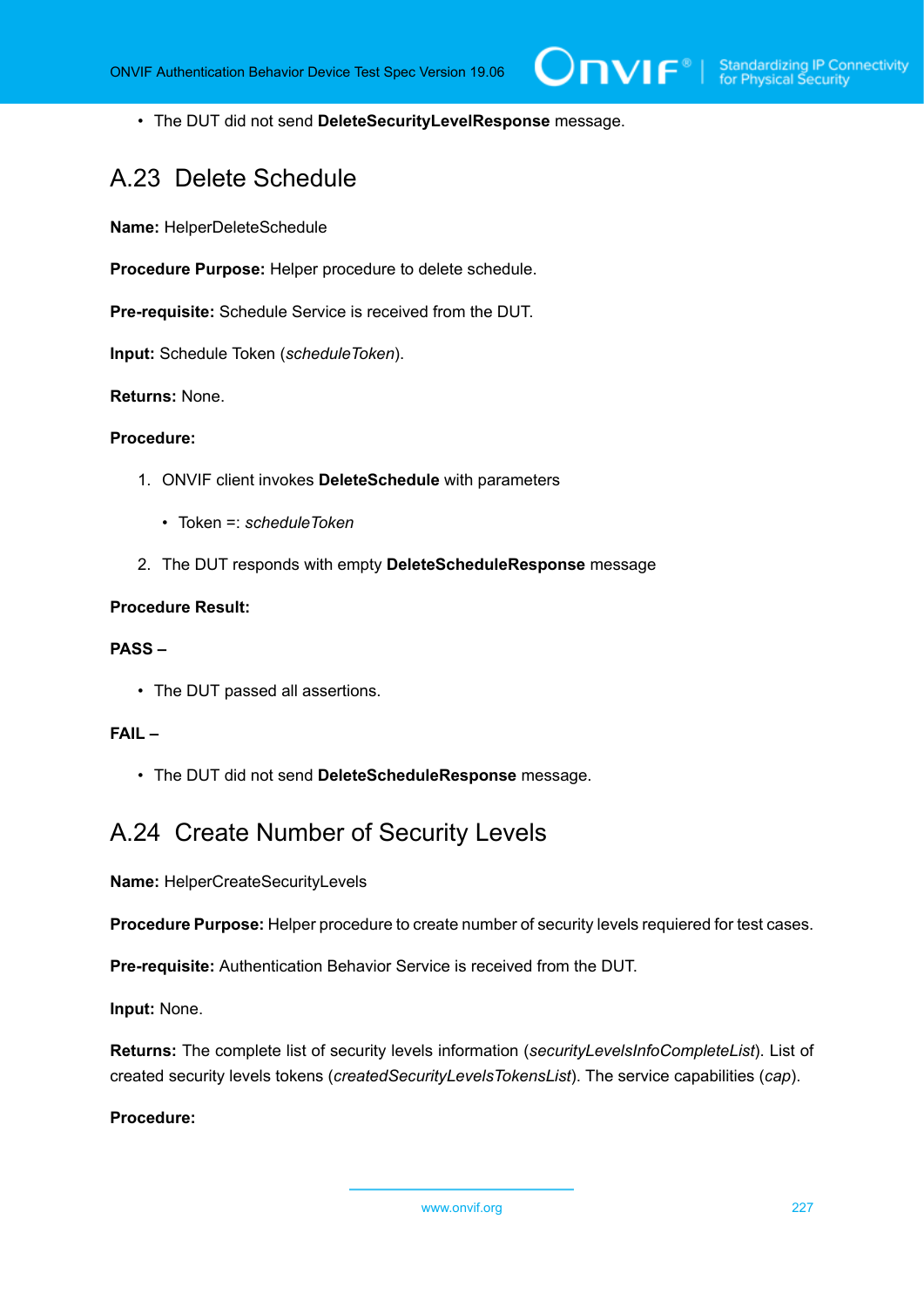- 1. ONVIF Client retrieves a complete list of security levels info by following the procedure mentioned in [Annex A.6](#page-210-0) with the following input and output parameters
	- out *securityLevelInfoInitialList* complete list of security level information
- 2. ONVIF Client gets the service capabilities by following the procedure mentioned in [Annex](#page-205-0) [A.2](#page-205-0) with the following input and output parameters
	- out *cap* Authentication Behavior Service capabilities
- 3. Set *requieredNumberOfSecurityLevel* := min {50; *cap*.MaxLimit; *cap*.MaxSecurityLevels}.
- 4. Set *securityLevelInfoCompleteList* := *securityLevelInfoInitialList*.
- 5. If *requieredNumberOfSecurityLevel* <= number of SecurityLevelInfo items in *securityLevelInfoInitialList*, skip other steps of the procedure.
- 6. Set *numberOfSecurityLevelToBeCreated* := *requieredNumberOfSecurityLevel* number of SecurityLevelInfo items in *securityLevelInfoInitialList*.
- <span id="page-227-0"></span>7. ONVIF client invokes **CreateSecurityLevel** with parameters
	- SecurityLevel.token := ""
	- SecurityLevel.Name := "Test Name"
	- SecurityLevel.Priority := other then specified for SecurityLivelInfo items in *securityLevelInfoCompleteList*
	- SecurityLevel.Description is skipped
	- SecurityLevel.RecognitionGroup is skipped
	- SecurityLevel.Extension is skipped
- 8. The DUT responds with **CreateSecurityLevelResponse** message with parameters
	- Token =: *securityLevelToken*
- 9. Set *securityLevelInfoCompleteList* := *securityLevelInfoInitialList* + new SecurityLevelInfo (with token := *securityLevelToken*; Name := "Test Name"; DefaultSecurityLevelToken := *securityLevelToken*).
- 10.Set *createdSecurityLevelTokensList* := *createdSecurityLevelTokensList* + *securityLevelToken*.
- 11. Set *numberOfSecurityLevelToBeCreated* := *numberOfSecurityLevelToBeCreated* 1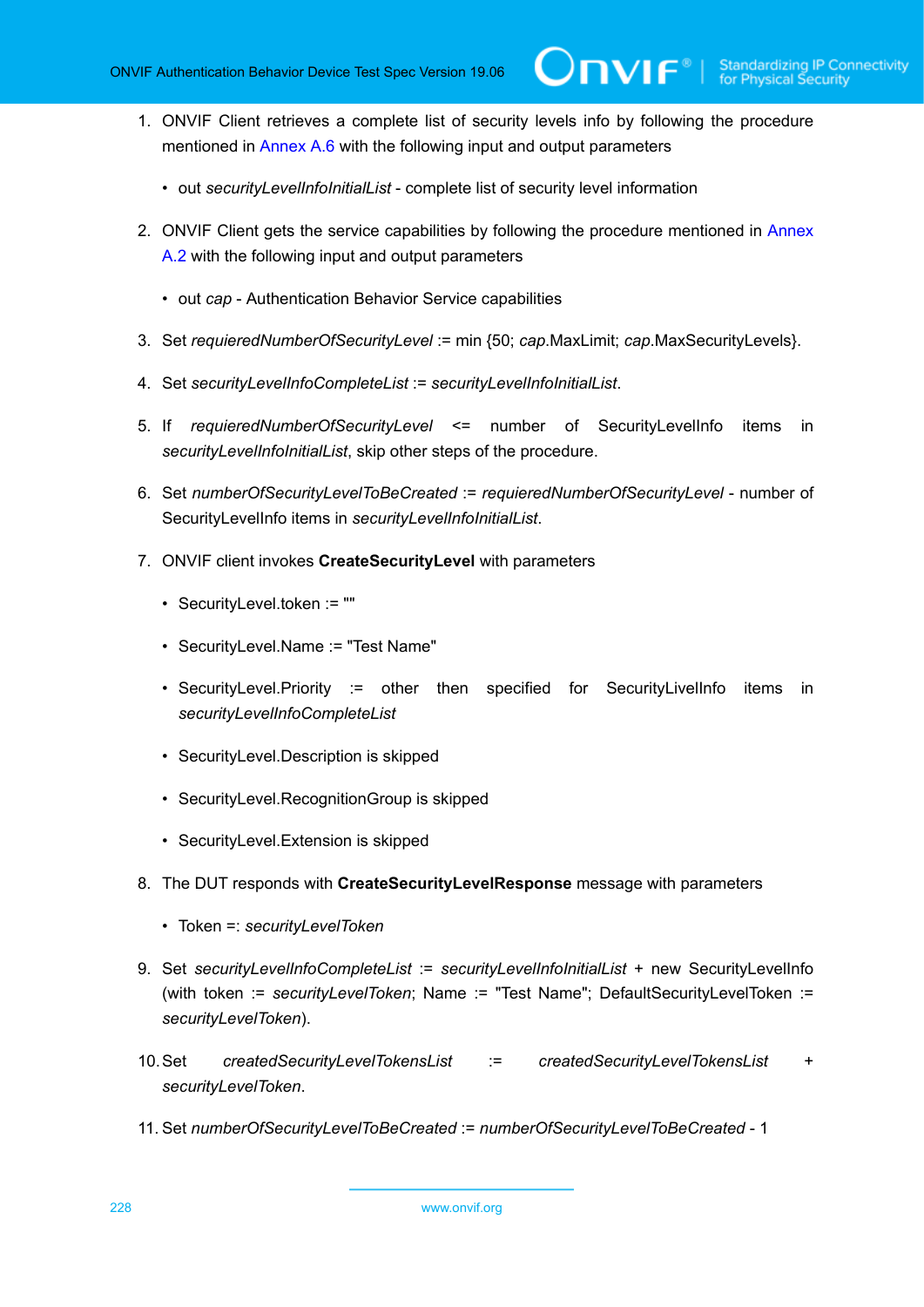12.If *numberOfSecurityLevelToBeCreated* > 0, go to step [7](#page-227-0)

#### **Procedure Result:**

#### **PASS –**

• The DUT passed all assertions.

# **FAIL –**

• The DUT did not send **CreateSecurityLevelResponse** message.

# A.25 Get Security Level List

**Name:** HelperGetSecurityLevelList

**Procedure Purpose:** Helper procedure to get complete security levels list with.

**Pre-requisite:** Authentication Behavior Service is received from the DUT.

**Input:** None.

**Returns:** The complete list of security levels (*securityLevelCompleteList*).

- 1. ONVIF client invokes **GetSecurityLevelList** with parameters
	- Limit skipped
	- StartReference skipped
- 2. The DUT responds with **GetSecurityLevelListResponse** message with parameters
	- NextStartReference =: *nextStartReference*
	- SecurityLevel list =: *securityLevelCompleteList*
- 3. Until *nextStartReference* is not null, repeat the following steps:
	- 3.1. ONVIF client invokes **GetSecurityLevelList** with parameters
		- Limit skipped
		- StartReference := *nextStartReference*
	- 3.2. The DUT responds with **GetSecurityLevelListResponse** message with parameters
		- NextStartReference =: *nextStartReference*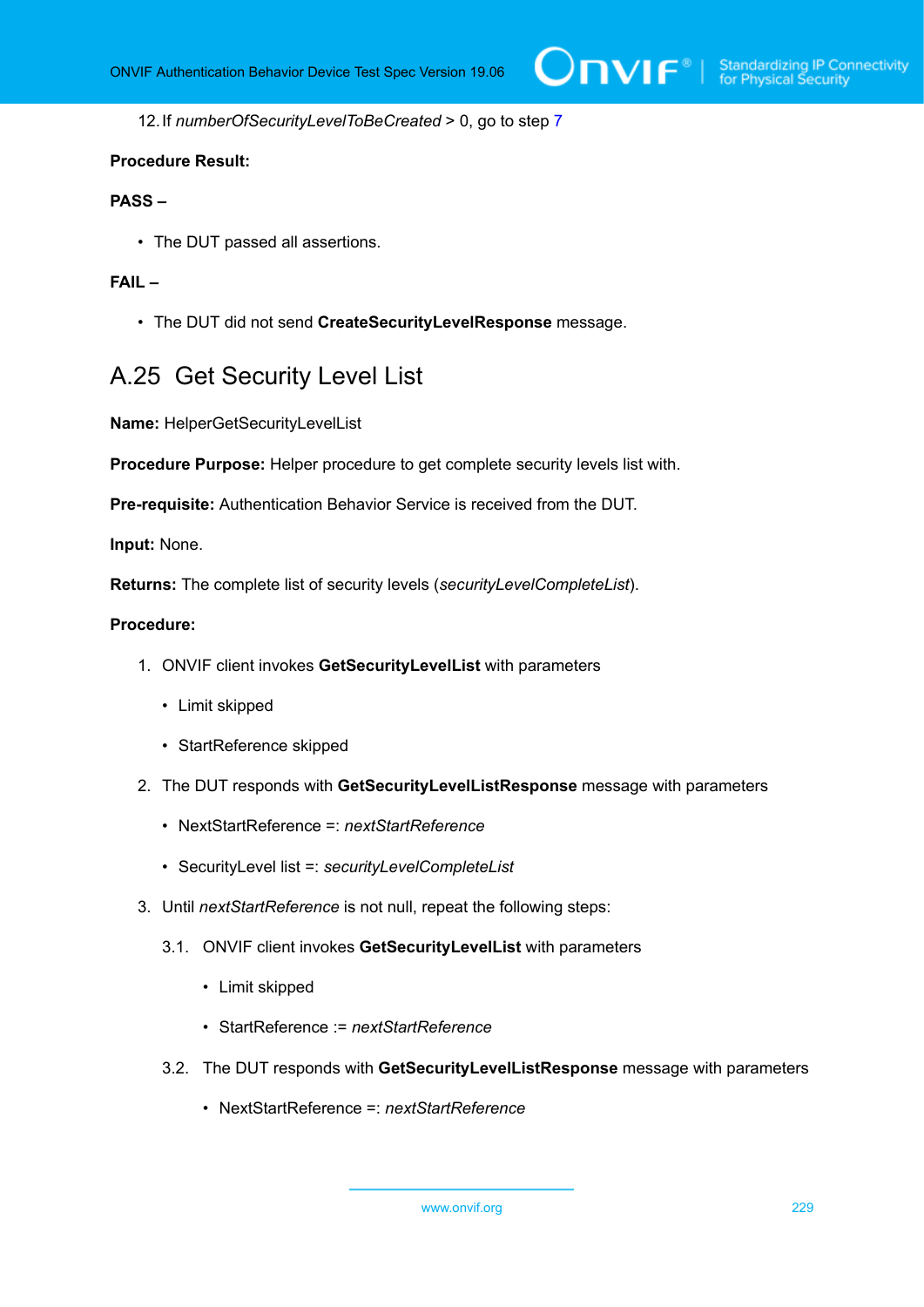- Schedule list =: *securityLevelsListPart*
- 3.3. Set *securityLevelCompleteList* := *securityLevelCompleteList* + *securityLevelsListPart*

### **PASS –**

• The DUT passed all assertions.

# **FAIL –**

• The DUT did not send **GetSecurityLevelListResponse** message.

# A.26 Compare Security Level List and Security Level Info List

**Name:** HelperCompareSecurityLevelsList

**Procedure Purpose:** Helper procedure to compare Security Level List and Security Level Info List.

**Pre-requisite:** Authentication Behavior Service is received from the DUT.

**Input:** The list of security levels information (*securityLevelInfoList*). The list of security levels (*securityLevelsList*).

#### **Returns:** None.

#### **Procedure:**

- 1. If *securityLevelsList* does not contain all tokens from *securityLevelInfoList*, FAIL the test, restore the DUT state, and skip other steps.
- 2. If *securityLevelsList* contains tokens other than tokens from *securityLevelInfoList*, FAIL the test, restore the DUT state, and skip other steps.
- <span id="page-229-0"></span>3. For each SecurityLevelInfo.token *token* from *securityLevelInfoList* repeat the following steps:
	- 3.1. If *securityLevelsList*[token = *token*] item does not have equal field values to *securityLevelInfoList*[token = *token*] item, FAIL the test, restore the DUT state, and skip other steps.

# **Procedure Result:**

# **PASS –**

• The DUT passed all assertions.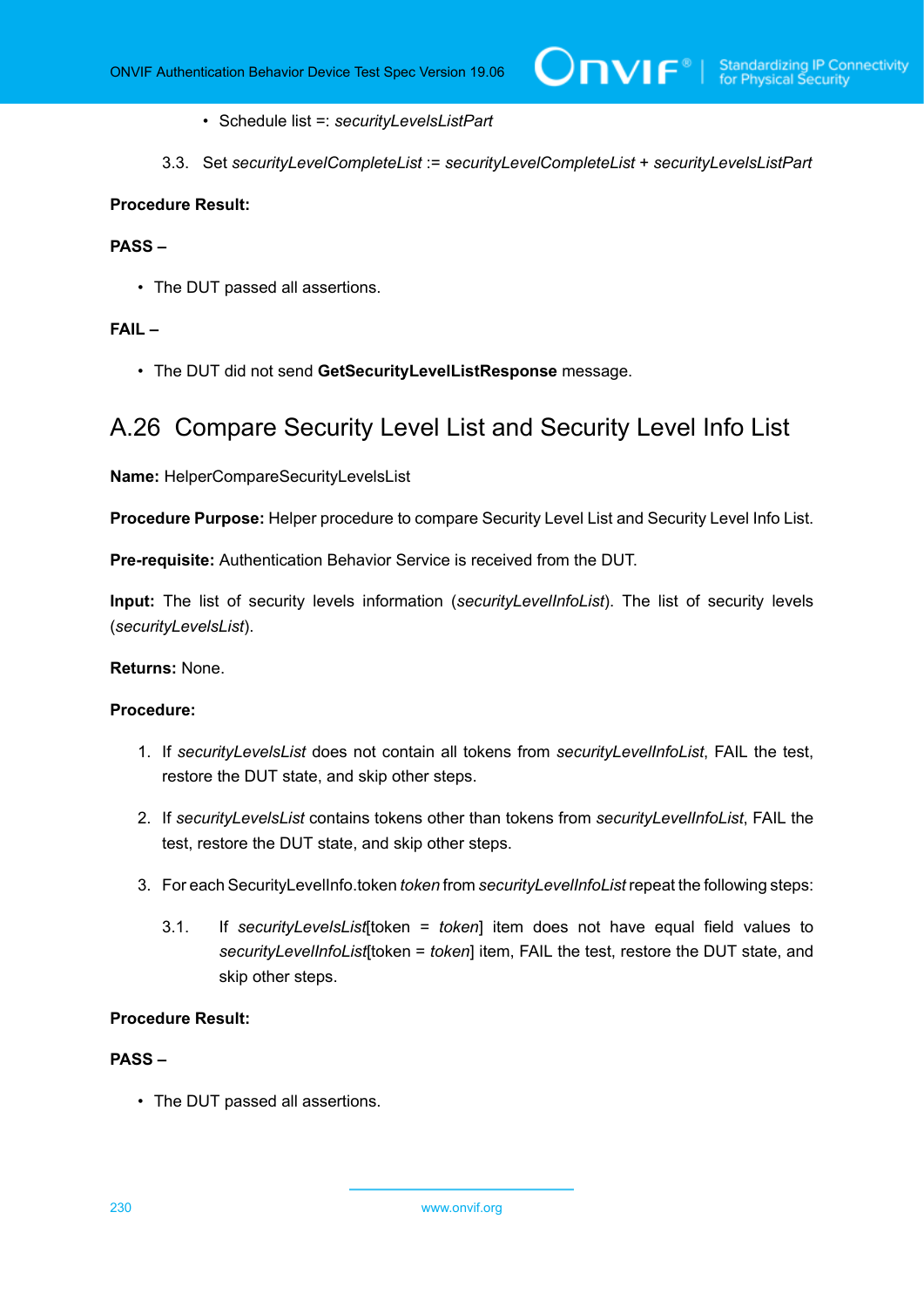# **FAIL –**

• None.

**Note:** The following fields are compared at step [3.1](#page-229-0):

- SecurityLevel/SecurityLevelInfo:
	- token
	- Name
	- Priority
	- Description

# A.27 Retrieve Security Level Changed Event by PullPoint

## **Name:** HelperPullSecurityLevelChanged

**Procedure Purpose:** Helper procedure to retrieve and check tns1:Configuration/SecurityLevel/ Changed event with PullMessages.

**Pre-requisite:** Event Service is received from the DUT.

**Input:** Subscription reference (*s*), current time for the DUT (*ct*), Subscription termination time (*tt*) and Security Level token (*securityLevelToken*).

#### **Returns:** None

- <span id="page-230-0"></span>1. Until *operationDelay* timeout expires, repeat the following steps:
	- 1.1. ONVIF Client waits for time *t* := min{(*tt*-*ct*)/2, 1 second}.
	- 1.2. ONVIF Client invokes **PullMessages** to the subscription endpoint *s* with parameters
		- Timeout := PT60S
		- MessageLimit := 1
	- 1.3. The DUT responds with **PullMessagesResponse** message with parameters
		- CurrentTime =: *ct*
		- TerminationTime =: *tt*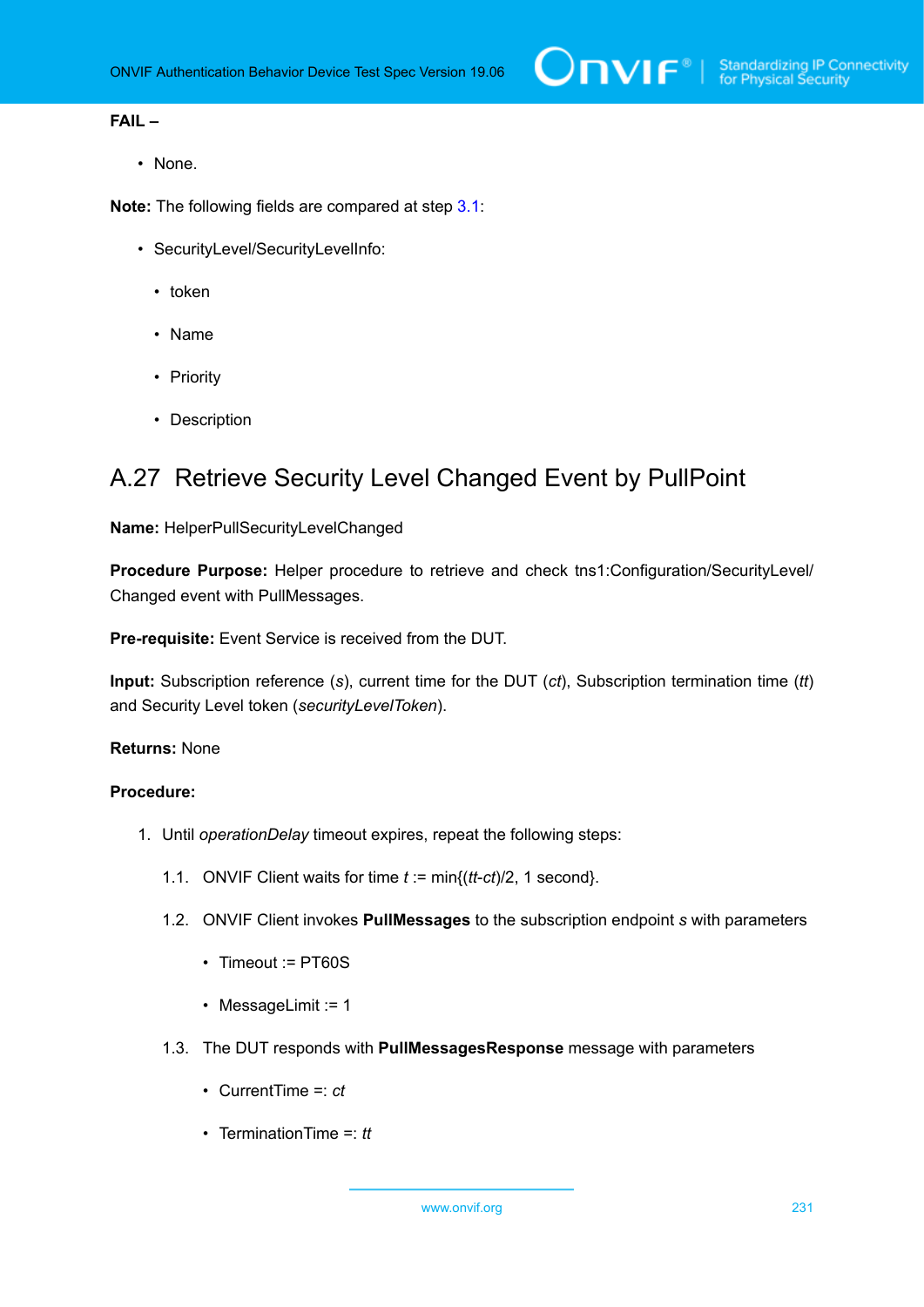- NotificationMessage list =: *notificationMessageList*
- 1.4. If *notificationMessageList* is not empty and the SecurityLevelToken source simple item in *notificationMessageList* is equal to *securityLevelToken*, skip other steps and finish the procedure.
- 1.5. If *timeout1* timeout expires for step [1](#page-230-0) without Notification with Token source simple item equal to *securityLevelToken*, FAIL the test, restore the DUT state, and skip other steps.

#### **PASS –**

• DUT passes all assertions.

#### **FAIL –**

• DUT did not send **PullMessagesResponse** message.

**Note:** *operationDelay* will be taken from Operation Delay field of ONVIF Device Test Tool.

# A.28 Retrieve Security Level Removed Event by PullPoint

**Name:** HelperPullSecurityLevelRemoved

**Procedure Purpose:** Helper procedure to retrieve and check tns1:Configuration/SecurityLevel/ Removed event with PullMessages.

**Pre-requisite:** Event Service is received from the DUT.

**Input:** Subscription reference (*s*), current time for the DUT (*ct*), Subscription termination time (*tt*) and Security Level token (*securityLevelToken*).

#### **Returns:** None

- <span id="page-231-0"></span>1. Until *operationDelay* timeout expires, repeat the following steps:
	- 1.1. ONVIF Client waits for time *t* := min{(*tt*-*ct*)/2, 1 second}.
	- 1.2. ONVIF Client invokes **PullMessages** to the subscription endpoint *s* with parameters
		- Timeout := PT60S
		- MessageLimit := 1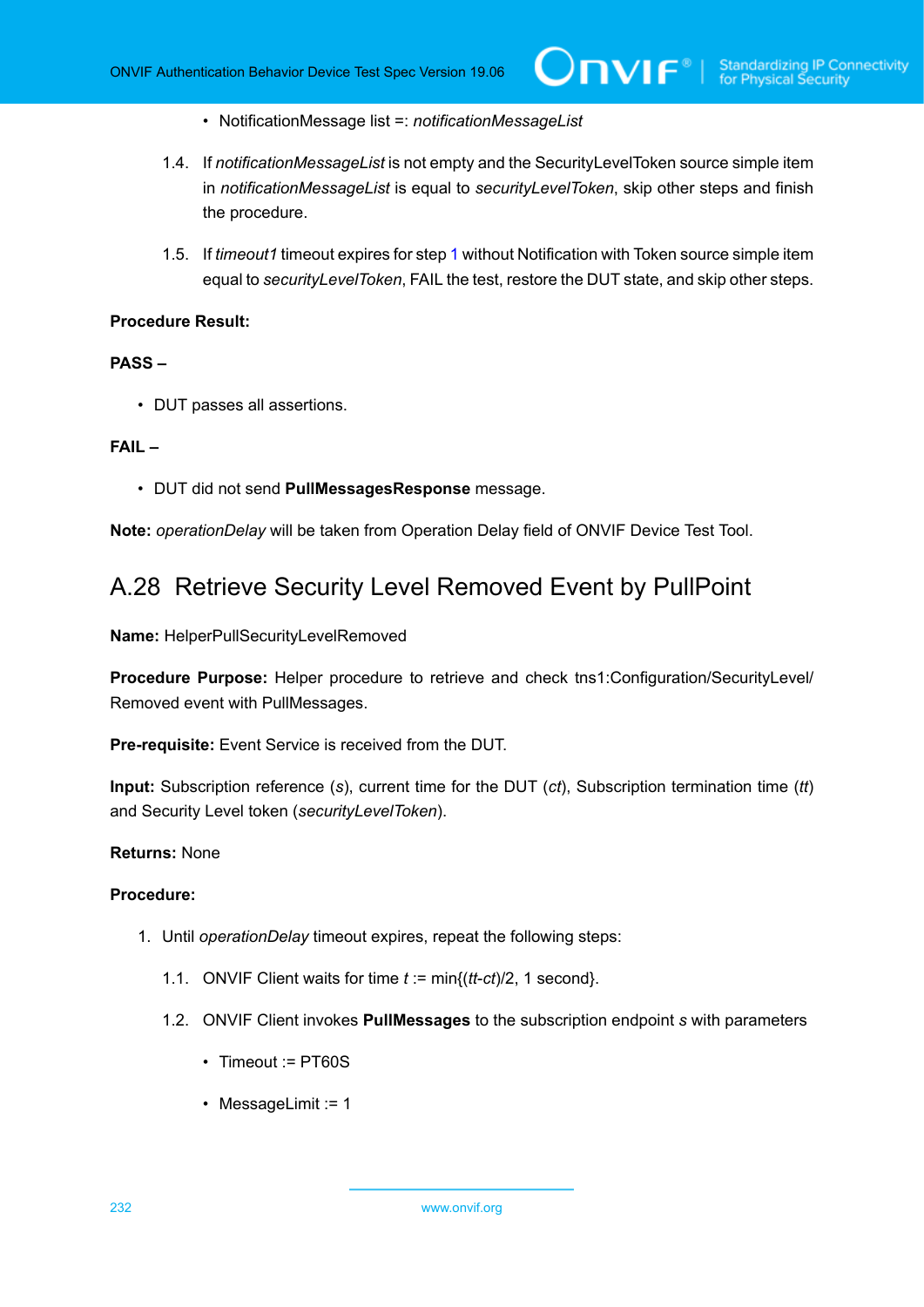1.3. The DUT responds with **PullMessagesResponse** message with parameters

 $\bm{\cup}$ NIF $^*$ l

- CurrentTime =: *ct*
- TerminationTime =: *tt*
- NotificationMessage list =: *notificationMessageList*
- 1.4. If *notificationMessageList* is not empty and the SecurityLevelToken source simple item in *notificationMessageList* is equal to *securityLevelToken*, skip other steps and finish the procedure.
- 1.5. If *timeout1* timeout expires for step [1](#page-231-0) without Notification with Token source simple item equal to *securityLevelToken*, FAIL the test, restore the DUT state, and skip other steps.

### **Procedure Result:**

#### **PASS –**

• DUT passes all assertions.

# **FAIL –**

• DUT did not send **PullMessagesResponse** message.

**Note:** *operationDelay* will be taken from Operation Delay field of ONVIF Device Test Tool.

# A.29 Get Security Level Info

**Name:** HelperGetSecurityLevelInfo

**Procedure Purpose:** Helper procedure to get security level info.

**Pre-requisite:** Authentication Behavior Service is received from the DUT.

**Input:** Security Level Token (*securityLevelToken*).

**Returns:** Security Level Info List (*securityLevelInfoList*).

- 1. ONVIF client invokes **GetSecurityLevelInfo** with parameters
	- Token[0] := *securityLevelToken*
- 2. The DUT responds with **GetSecurityLevelInfoResponse** message with parameters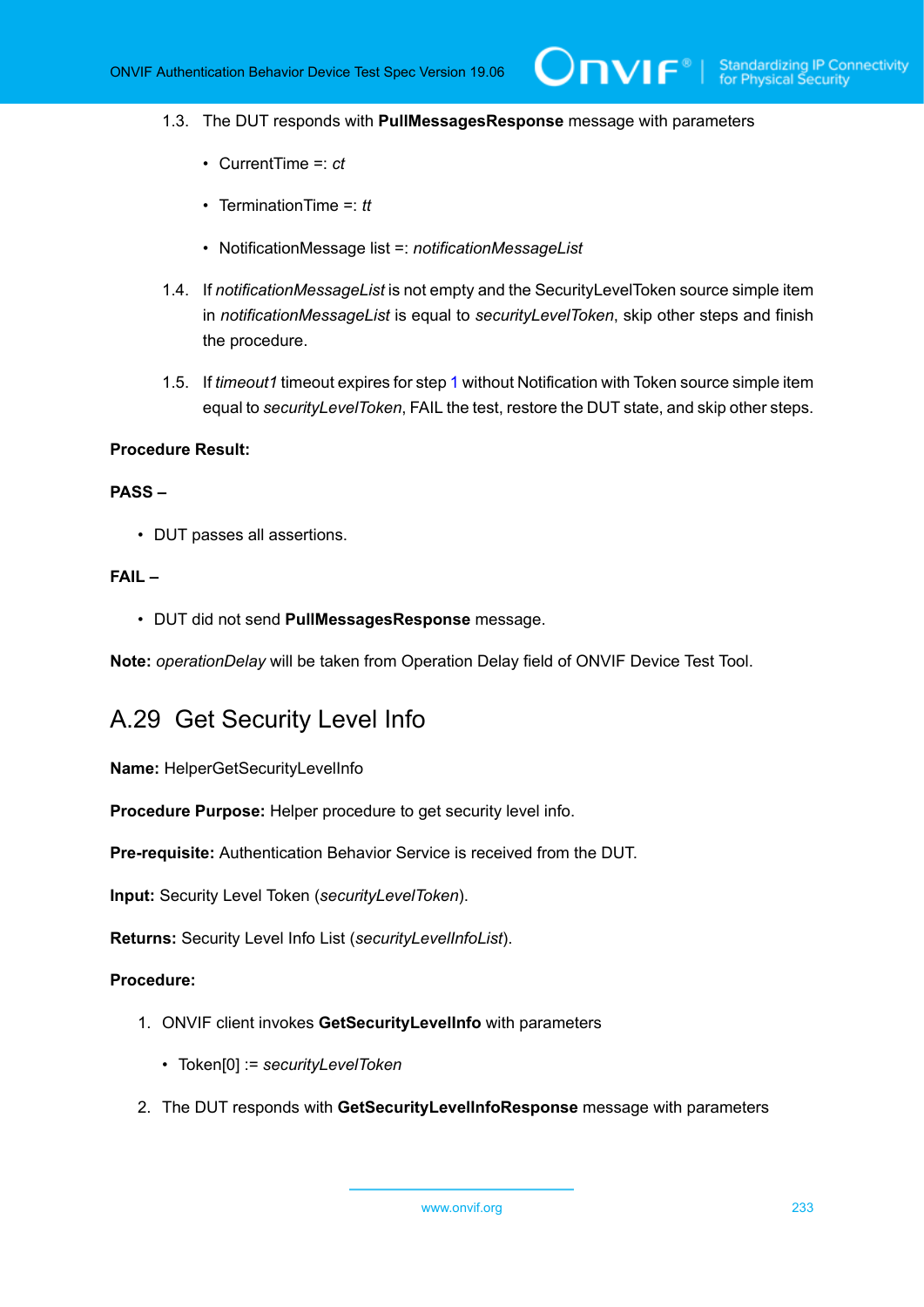

• SecurityLevelInfo list =: *securityLevelInfoList*

#### **Procedure Result:**

# **PASS –**

• The DUT passed all assertions.

# **FAIL –**

• The DUT did not send **GetSecurityLevelInfoResponse** message.

# A.30 Get Security Level

**Name:** HelperGetSecurityLevel

**Procedure Purpose:** Helper procedure to get security level.

**Pre-requisite:** Authentication Behavior Service is received from the DUT.

**Input:** Security Level Token (*securityLevelToken*).

**Returns:** Security Level List (*securityLevelList*).

## **Procedure:**

- 1. ONVIF client invokes **GetSecurityLevels** with parameters
	- Token[0] := *securityLevelToken*
- 2. The DUT responds with **GetSecurityLevelsResponse** message with parameters
	- SecurityLevel list =: *securityLevelList*

#### **Procedure Result:**

## **PASS –**

• The DUT passed all assertions.

# **FAIL –**

• The DUT did not send **GetSecurityLevelsResponse** message.

# <span id="page-233-0"></span>A.31 Get Supported Recognition Types

**Name:** HelperGetSupportedRecognitionTypes

234 www.onvif.org